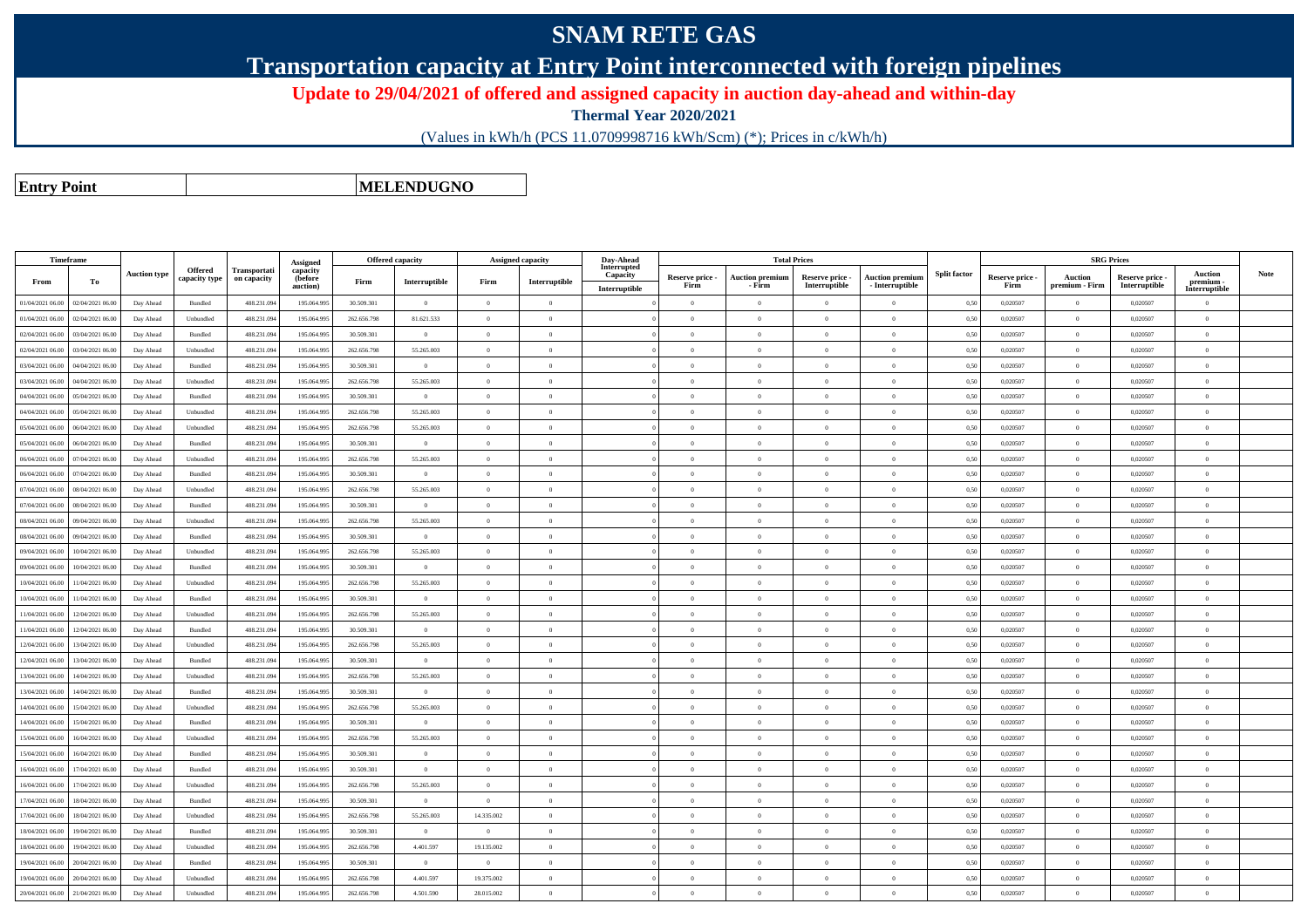| 20/04/2021 06:00 21/04/2021 06:00              | Day Ahead  | Bundled   | 488.231.094 | 195.064.995 | 30.509.301  | $\overline{0}$ | $\theta$       |                | $\overline{0}$ | $\bf{0}$       | $\overline{0}$ | $\theta$       | 0,50 | 0,020507 | $\overline{0}$ | 0,020507       | $\bf{0}$       |  |
|------------------------------------------------|------------|-----------|-------------|-------------|-------------|----------------|----------------|----------------|----------------|----------------|----------------|----------------|------|----------|----------------|----------------|----------------|--|
| 21/04/2021 06:00<br>22/04/2021 06.00           | Day Ahead  | Unbundled | 488.231.09  | 195.064.99  | 262.656.798 | 5.401.596      | 31.855.002     | $\overline{0}$ | $\overline{0}$ | $\,$ 0         | $\overline{0}$ | $\bf{0}$       | 0,50 | 0,020507 | $\bf{0}$       | 0,020507       | $\,$ 0         |  |
|                                                |            |           |             |             |             |                |                |                |                |                |                |                |      |          |                |                |                |  |
| 21/04/2021 06:00<br>22/04/2021 06:00           | Day Ahead  | Bundled   | 488.231.094 | 195,064,995 | 30.509.301  | $\overline{0}$ | $\overline{0}$ | $\overline{0}$ | $\overline{0}$ | $\bf{0}$       | $\overline{0}$ | $\overline{0}$ | 0.50 | 0.020507 | $\overline{0}$ | 0.020507       | $\bf{0}$       |  |
| 22/04/2021 06:00<br>23/04/2021 06:00           | Day Ahead  | Unbundled | 488.231.09  | 195.064.995 | 262.656.798 | 4.901.596      | 22.255.002     | $\overline{0}$ | $\overline{0}$ | $\,$ 0         | $\overline{0}$ | $\theta$       | 0,50 | 0,020507 | $\,$ 0 $\,$    | 0,020507       | $\overline{0}$ |  |
| 22/04/2021 06:00<br>23/04/2021 06.00           | Day Ahead  | Bundled   | 488.231.09  | 195.064.99  | 30.509.301  | $\overline{0}$ | $\theta$       | $\overline{0}$ |                | $\bf{0}$       | $\overline{0}$ | $\bf{0}$       | 0,50 | 0,020507 | $\bf{0}$       | 0,020507       | $\bf{0}$       |  |
| 23/04/2021 06:00<br>24/04/2021 06:00           | Day Ahead  | Bundled   | 488.231.09  | 195,064.99  | 30.509.301  | $\overline{0}$ | $\overline{0}$ | $\overline{0}$ | $\overline{0}$ | $\bf{0}$       | $\overline{0}$ | $\overline{0}$ | 0.50 | 0.020507 | $\bf{0}$       | 0.020507       | $\bf{0}$       |  |
| 23/04/2021 06:00<br>24/04/2021 06:00           | Day Ahead  | Unbundled | 488.231.09  | 195.064.995 | 262.656.798 | 5.901.595      | 23.335.002     | $\overline{0}$ | $\overline{0}$ | $\bf{0}$       | $\overline{0}$ | $\overline{0}$ | 0,50 | 0,020507 | $\,$ 0 $\,$    | 0,020507       | $\overline{0}$ |  |
| 24/04/2021 06:00<br>25/04/2021 06.00           | Day Ahead  | Unbundled | 488.231.09  | 195.064.99  | 262.656.798 | 5.901.595      | 17.935.002     | $\overline{0}$ |                | $\,$ 0         | $\overline{0}$ | $\bf{0}$       | 0,50 | 0,020507 | $\bf{0}$       | 0,020507       | $\bf{0}$       |  |
| 24/04/2021 06:00<br>25/04/2021 06:00           | Day Ahead  | Bundled   | 488.231.09  | 195,064.99  | 30.509.301  | $\mathbf{0}$   | $\overline{0}$ | $\overline{0}$ | $\overline{0}$ | $\bf{0}$       | $\overline{0}$ | $\overline{0}$ | 0.50 | 0.020507 | $\overline{0}$ | 0.020507       | $\bf{0}$       |  |
| 25/04/2021 06:00<br>26/04/2021 06:00           | Day Ahead  | Unbundled | 488.231.094 | 195.064.995 | 262.656.798 | 5.401.596      | 4.735.002      | $\overline{0}$ | $\overline{0}$ | $\bf{0}$       | $\overline{0}$ | $\overline{0}$ | 0,50 | 0,020507 | $\overline{0}$ | 0,020507       | $\bf{0}$       |  |
| 25/04/2021 06:00<br>26/04/2021 06.00           | Day Ahead  | Bundled   | 488.231.09  | 195.064.99  | 30.509.301  | $\bf{0}$       | $\overline{0}$ | $\overline{0}$ | $\overline{0}$ | $\,$ 0         | $\overline{0}$ | $\bf{0}$       | 0,50 | 0,020507 | $\bf{0}$       | 0,020507       | $\bf{0}$       |  |
| 26/04/2021 06:00<br>27/04/2021 06:00           | Day Ahead  | Bundled   | 488.231.094 | 195,064,995 | 30.509.301  | $\overline{0}$ | $\overline{0}$ | $\overline{0}$ | $\overline{0}$ | $\,$ 0 $\,$    | $\overline{0}$ | $\overline{0}$ | 0.50 | 0.020507 | $\,$ 0 $\,$    | 0.020507       | $\bf{0}$       |  |
|                                                |            |           |             |             |             |                |                |                |                |                |                |                |      |          |                |                |                |  |
| 26/04/2021 06:00<br>27/04/2021 06:00           | Day Ahead  | Unbundled | 488.231.09  | 195.064.995 | 262.656.798 | 5.101.594      | 43.255.002     | $\overline{0}$ | $\overline{0}$ | $\bf{0}$       | $\overline{0}$ | $\theta$       | 0,50 | 0,020507 | $\,0\,$        | 0,020507       | $\overline{0}$ |  |
| 27/04/2021 06:00<br>28/04/2021 06:00           | Day Ahead  | Unbundled | 488.231.09  | 195.064.99  | 262.656.798 | 5.001.589      | 43.135.002     | $\overline{0}$ |                | $\bf{0}$       | $\overline{0}$ | $\bf{0}$       | 0,50 | 0,020507 | $\bf{0}$       | 0,020507       | $\bf{0}$       |  |
| 27/04/2021 06:00<br>28/04/2021 06:00           | Day Ahead  | Bundled   | 488.231.09  | 195,064.99  | 30.509.301  | $\overline{0}$ | $\overline{0}$ | $\overline{0}$ | $\overline{0}$ | $\,$ 0         | $\overline{0}$ | $\overline{0}$ | 0.50 | 0.020507 | $\bf{0}$       | 0.020507       | $\bf{0}$       |  |
| 28/04/2021 06:00<br>29/04/2021 06:00           | Day Ahead  | Bundled   | 488.231.094 | 195.064.995 | 30.509.301  | $\overline{0}$ | $\overline{0}$ | $\overline{0}$ | $\overline{0}$ | $\,$ 0         | $\overline{0}$ | $\overline{0}$ | 0,50 | 0,020507 | $\,0\,$        | 0,020507       | $\overline{0}$ |  |
| 28/04/2021 06:00<br>29/04/2021 06.00           | Day Ahead  | Unbundled | 488.231.09  | 195.064.99  | 262.656.798 | 5.401.596      | 50.335.002     | $\overline{0}$ |                | $\,$ 0         | $\overline{0}$ | $\bf{0}$       | 0,50 | 0,020507 | $\bf{0}$       | 0,020507       | $\overline{0}$ |  |
| 29/04/2021 06:00<br>30/04/2021 06:00           | Day Ahead  | Unbundled | 488.231.09  | 195,064.99  | 262.656.798 | 5.901.595      | 50.335.002     | $\overline{0}$ | $\overline{0}$ | $\bf{0}$       | $\overline{0}$ | $\overline{0}$ | 0.50 | 0.020507 | $\overline{0}$ | 0.020507       | $\bf{0}$       |  |
| 29/04/2021 06:00<br>30/04/2021 06.00           | Day Ahead  | Bundled   | 488.231.094 | 195.064.995 | 30.509.301  | $\overline{0}$ | $\overline{0}$ | $\overline{0}$ | $\overline{0}$ | $\,$ 0         | $\overline{0}$ | $\overline{0}$ | 0,50 | 0,020507 | $\,0\,$        | 0,020507       | $\overline{0}$ |  |
| 30/04/2021 06:00<br>01/05/2021 06:00           | Day Ahead  | Unbundled | 488.231.09  | 195.064.99  | 262.656.798 | 8.101.591      | 50.335.002     | $\overline{0}$ | $\overline{0}$ | $\,$ 0         | $\overline{0}$ | $\bf{0}$       | 0,50 | 0,020507 | $\bf{0}$       | 0,020507       | $\bf{0}$       |  |
| 30/04/2021 06:00<br>01/05/2021 06:00           | Day Ahead  | Bundled   | 488.231.094 | 195,064,995 | 30.509.301  | $\overline{0}$ | $\overline{0}$ | $\overline{0}$ | $\overline{0}$ | $\,$ 0 $\,$    | $\overline{0}$ | $\overline{0}$ | 0.50 | 0.020507 | $\overline{0}$ | 0.020507       | $\bf{0}$       |  |
| 01/04/2021 06:00<br>02/04/2021 06:00           | Within Day | Unbundled | 20.342.962  | 8.127.708   | 293.166.099 | $\overline{0}$ | $\overline{0}$ | $\overline{0}$ | $\overline{0}$ | $\bf{0}$       | $\overline{0}$ | $\overline{0}$ | 0,50 | 2,050686 | $\,0\,$        | $\overline{0}$ | $\overline{0}$ |  |
| 01/04/2021 07:00<br>02/04/2021 06.00           | Within Day | Unbundled | 20.342.96   | 8.127.708   | 293.166.099 | $\overline{0}$ | $\theta$       | $\overline{0}$ | $\overline{0}$ | $\,$ 0         | $\overline{0}$ | $\bf{0}$       | 0,50 | 1,965241 | $\bf{0}$       | $\overline{0}$ | $\bf{0}$       |  |
|                                                |            |           |             |             |             |                |                |                |                |                |                |                |      |          |                |                |                |  |
| 01/04/2021 08:00<br>02/04/2021 06:00           | Within Day | Unbundled | 20.342.96   | 8.127.708   | 293.166.099 | $\overline{0}$ | $\overline{0}$ | $\overline{0}$ | $\overline{0}$ | $\bf{0}$       | $\overline{0}$ | $\overline{0}$ | 0.50 | 1.879796 | $\bf{0}$       | $\overline{0}$ | $\bf{0}$       |  |
| 01/04/2021 09:00<br>02/04/2021 06.00           | Within Day | Unbundled | 20.342.962  | 8.127.708   | 293.166.099 | $\overline{0}$ | $\overline{0}$ | $\overline{0}$ | $\overline{0}$ | $\,$ 0         | $\overline{0}$ | $\overline{0}$ | 0,50 | 1,794350 | $\,0\,$        | $\overline{0}$ | $\overline{0}$ |  |
| 01/04/2021 10:00<br>02/04/2021 06.00           | Within Day | Unbundled | 20.342.96   | 8.127.708   | 293.166.099 | $\overline{0}$ | $\theta$       | $\overline{0}$ |                | $\,$ 0         | $\overline{0}$ | $\bf{0}$       | 0,50 | 1,708905 | $\bf{0}$       | $\overline{0}$ | $\,$ 0         |  |
| 01/04/2021 11:00<br>02/04/2021 06:00           | Within Day | Unbundled | 20.342.962  | 8.127.708   | 293.166.099 | $\overline{0}$ | $\overline{0}$ | $\overline{0}$ | $\overline{0}$ | $\bf{0}$       | $\overline{0}$ | $\overline{0}$ | 0.50 | 1.623460 | $\bf{0}$       | $\overline{0}$ | $\bf{0}$       |  |
| 01/04/2021 12:00<br>02/04/2021 06:00           | Within Day | Unbundled | 20.342.962  | 8.127.708   | 293.166.099 | $\overline{0}$ | $\overline{0}$ | $\overline{0}$ | $\overline{0}$ | $\bf{0}$       | $\overline{0}$ | $\overline{0}$ | 0,50 | 1,538015 | $\,0\,$        | $\overline{0}$ | $\overline{0}$ |  |
| 01/04/2021 13:00<br>02/04/2021 06.00           | Within Day | Unbundled | 20.342.96   | 8.127.708   | 293.166.099 | $\bf{0}$       | $\overline{0}$ | $\overline{0}$ | $\overline{0}$ | $\bf{0}$       | $\overline{0}$ | $\bf{0}$       | 0,50 | 1,452569 | $\bf{0}$       | $\overline{0}$ | $\bf{0}$       |  |
| 01/04/2021 14:00<br>02/04/2021 06:00           | Within Day | Unbundled | 20.342.962  | 8.127.708   | 293.166.099 | $\overline{0}$ | $\overline{0}$ | $\overline{0}$ | $\overline{0}$ | $\,$ 0 $\,$    | $\overline{0}$ | $\overline{0}$ | 0.50 | 1.367124 | $\,$ 0 $\,$    | $\bf{0}$       | $\bf{0}$       |  |
| 01/04/2021 15:00<br>02/04/2021 06:00           | Within Day | Unbundled | 20.342.962  | 8.127.708   | 293.166.099 | $\overline{0}$ | $\overline{0}$ | $\Omega$       | $\Omega$       | $\overline{0}$ | $\overline{0}$ | $\overline{0}$ | 0.50 | 1,281679 | $\mathbf{0}$   | $\overline{0}$ | $\overline{0}$ |  |
| 01/04/2021 16:00<br>02/04/2021 06.00           | Within Day | Unbundled | 20.342.96   | 8.127.708   | 293.166.099 | $\overline{0}$ | $\theta$       | $\overline{0}$ |                | $\,$ 0         | $\overline{0}$ | $\bf{0}$       | 0,50 | 1,196234 | $\bf{0}$       | $\overline{0}$ | $\bf{0}$       |  |
| 01/04/2021 17:00<br>02/04/2021 06:00           | Within Day | Unbundled | 20.342.962  | 8.127.708   | 293.166.099 | $\overline{0}$ | $\overline{0}$ | $\overline{0}$ | $\overline{0}$ | $\bf{0}$       | $\overline{0}$ | $\overline{0}$ | 0.50 | 1.110788 | $\bf{0}$       | $\overline{0}$ | $\bf{0}$       |  |
| 01/04/2021 18:00<br>02/04/2021 06:00           | Within Day | Unbundled | 20.342.962  | 8.127.708   | 293.166.099 | $\overline{0}$ | $\overline{0}$ | $\Omega$       | $\Omega$       | $\mathbf{0}$   | $\overline{0}$ | $\overline{0}$ | 0.50 | 1,025343 | $\mathbf{0}$   | $\overline{0}$ | $\overline{0}$ |  |
|                                                |            |           |             |             |             | $\overline{0}$ | $\theta$       | $\overline{0}$ |                | $\,$ 0         |                | $\bf{0}$       |      |          | $\bf{0}$       | $\overline{0}$ | $\bf{0}$       |  |
| 01/04/2021 19:00<br>02/04/2021 06.00           | Within Day | Unbundled | 20.342.96   | 8.127.708   | 293.166.099 |                |                |                |                |                | $\overline{0}$ |                | 0,50 | 0,939898 |                |                |                |  |
| 01/04/2021 20:00<br>02/04/2021 06:00           | Within Day | Unbundled | 20.342.96   | 8.127.708   | 293.166.099 | $\overline{0}$ | $\overline{0}$ | $\overline{0}$ | $\overline{0}$ | $\bf{0}$       | $\overline{0}$ | $\overline{0}$ | 0.50 | 0.854453 | $\bf{0}$       | $\overline{0}$ | $\bf{0}$       |  |
| 01/04/2021 21:00<br>02/04/2021 06:00           | Within Day | Unbundled | 20.342.962  | 8.127.708   | 293.166.099 | $\overline{0}$ | $\overline{0}$ | $\overline{0}$ | $\Omega$       | $\overline{0}$ | $\overline{0}$ | $\overline{0}$ | 0.50 | 0,769007 | $\mathbf{0}$   | $\overline{0}$ | $\overline{0}$ |  |
| 01/04/2021 22.00<br>02/04/2021 06.00           | Within Day | Unbundled | 20.342.96   | 8.127.708   | 293.166.099 | $\bf{0}$       | $\overline{0}$ | $\overline{0}$ | $\overline{0}$ | $\bf{0}$       | $\overline{0}$ | $\bf{0}$       | 0,50 | 0,683562 | $\bf{0}$       | $\overline{0}$ | $\bf{0}$       |  |
| 01/04/2021 23:00<br>02/04/2021 06:00           | Within Day | Unbundled | 20.342.962  | 8.127.708   | 293.166.099 | $\overline{0}$ | $\overline{0}$ | $\overline{0}$ | $\overline{0}$ | $\bf{0}$       | $\overline{0}$ | $\overline{0}$ | 0.50 | 0.598117 | $\overline{0}$ | $\overline{0}$ | $\bf{0}$       |  |
| 02/04/2021 00:00<br>02/04/2021 06:00           | Within Day | Unbundled | 20.342.962  | 8.127.708   | 293.166.099 | $\overline{0}$ | $\overline{0}$ | $\Omega$       | $\Omega$       | $\mathbf{0}$   | $\overline{0}$ | $\overline{0}$ | 0.50 | 0,512672 | $\mathbf{0}$   | $\overline{0}$ | $\overline{0}$ |  |
| 02/04/2021 01:00<br>02/04/2021 06.00           | Within Day | Unbundled | 20.342.96   | 8.127.708   | 293.166.099 | $\overline{0}$ | $\overline{0}$ | $\overline{0}$ | $\overline{0}$ | $\,$ 0         | $\overline{0}$ | $\bf{0}$       | 0,50 | 0,427226 | $\bf{0}$       | $\overline{0}$ | $\bf{0}$       |  |
| 02/04/2021 02:00<br>02/04/2021 06:00           | Within Day | Unbundled | 20.342.962  | 8.127.708   | 293.166.099 | $\overline{0}$ | $\theta$       | $\overline{0}$ | $\overline{0}$ | $\bf{0}$       | $\overline{0}$ | $\overline{0}$ | 0.50 | 0,341781 | $\bf{0}$       | $\overline{0}$ | $\bf{0}$       |  |
| 02/04/2021 03:00<br>02/04/2021 06:00           | Within Day | Unbundled | 20.342.962  | 8.127.708   | 293.166.099 | $\overline{0}$ | $\Omega$       | $\Omega$       | $\Omega$       | $\bf{0}$       | $\overline{0}$ | $\Omega$       | 0.50 | 0,256336 | $\mathbf{0}$   | $\overline{0}$ | $\overline{0}$ |  |
| 02/04/2021 04:00<br>02/04/2021 06.00           | Within Day | Unbundled | 20.342.962  | 8.127.708   | 293.166.099 | $\bf{0}$       | $\overline{0}$ | $\overline{0}$ | $\bf{0}$       | $\,$ 0         | $\overline{0}$ | $\bf{0}$       | 0,50 | 0,170891 | $\bf{0}$       | $\overline{0}$ | $\bf{0}$       |  |
| $02/04/2021\; 05.00 \qquad 02/04/2021\; 06.00$ | Within Day | Unbundled | 20.342.962  | 8.127.708   | 293.166.099 | $\bf{0}$       | $\theta$       |                |                |                |                |                | 0,50 | 0.085445 | $\theta$       | $\Omega$       |                |  |
| 02/04/2021 06:00 03/04/2021 06:00              | Within Day | Unbundled | 20.342.962  | 8.127.708   | 293.166.099 | $\theta$       | $\overline{0}$ | $\Omega$       | $\Omega$       | $\overline{0}$ | $\overline{0}$ | $\overline{0}$ | 0,50 | 2,050686 | $\theta$       | $\overline{0}$ | $\bf{0}$       |  |
|                                                |            |           |             |             |             |                |                |                |                |                |                |                |      |          |                |                |                |  |
| 02/04/2021 07:00<br>03/04/2021 06:00           | Within Day | Unbundled | 20.342.962  | 8.127.708   | 293.166.099 | $\bf{0}$       | $\overline{0}$ | $\overline{0}$ | $\bf{0}$       | $\overline{0}$ | $\overline{0}$ | $\mathbf{0}$   | 0,50 | 1,965241 | $\overline{0}$ | $\bf{0}$       | $\bf{0}$       |  |
| 02/04/2021 08:00 03/04/2021 06:00              | Within Day | Unbundled | 20.342.962  | 8.127.708   | 293.166.099 | $\overline{0}$ | $\overline{0}$ | $\overline{0}$ | $\overline{0}$ | $\bf{0}$       | $\overline{0}$ | $\mathbf{0}$   | 0.50 | 1,879796 | $\overline{0}$ | $\,$ 0 $\,$    | $\bf{0}$       |  |
| 02/04/2021 09:00 03/04/2021 06:00              | Within Day | Unbundled | 20.342.962  | 8.127.708   | 293.166.099 | $\overline{0}$ | $\overline{0}$ | $\overline{0}$ | $\overline{0}$ | $\overline{0}$ | $\overline{0}$ | $\overline{0}$ | 0,50 | 1,794350 | $\theta$       | $\overline{0}$ | $\bf{0}$       |  |
| 02/04/2021 10:00<br>03/04/2021 06:00           | Within Day | Unbundled | 20.342.962  | 8.127.708   | 293.166.099 | $\bf{0}$       | $\overline{0}$ | $\overline{0}$ | $\overline{0}$ | $\bf{0}$       | $\overline{0}$ | $\bf{0}$       | 0,50 | 1,708905 | $\,$ 0 $\,$    | $\bf{0}$       | $\bf{0}$       |  |
| 02/04/2021 11:00 03/04/2021 06:00              | Within Day | Unbundled | 20.342.962  | 8.127.708   | 293.166.099 | $\overline{0}$ | $\overline{0}$ | $\overline{0}$ | $\overline{0}$ | $\,$ 0 $\,$    | $\overline{0}$ | $\overline{0}$ | 0.50 | 1.623460 | $\overline{0}$ | $\overline{0}$ | $\bf{0}$       |  |
| 02/04/2021 12:00<br>03/04/2021 06:00           | Within Day | Unbundled | 20.342.962  | 8.127.708   | 293.166.099 | $\overline{0}$ | $\overline{0}$ | $\overline{0}$ | $\overline{0}$ | $\overline{0}$ | $\overline{0}$ | $\overline{0}$ | 0,50 | 1,538015 | $\overline{0}$ | $\overline{0}$ | $\bf{0}$       |  |
| 02/04/2021 13:00<br>03/04/2021 06:00           | Within Day | Unbundled | 20.342.96   | 8.127.708   | 293.166.099 | $\overline{0}$ | $\,$ 0         | $\overline{0}$ | $\overline{0}$ | $\,$ 0 $\,$    | $\overline{0}$ | $\bf{0}$       | 0,50 | 1,452569 | $\overline{0}$ | $\,$ 0 $\,$    | $\bf{0}$       |  |
| 02/04/2021 14:00 03/04/2021 06:00              | Within Day | Unbundled | 20.342.962  | 8.127.708   | 293.166.099 | $\overline{0}$ | $\overline{0}$ | $\overline{0}$ | $\overline{0}$ | $\,$ 0 $\,$    | $\overline{0}$ | $\overline{0}$ | 0.50 | 1.367124 | $\overline{0}$ | $\bf{0}$       | $\bf{0}$       |  |
| 02/04/2021 15:00 03/04/2021 06:00              | Within Dav | Unbundled | 20.342.962  | 8.127.708   | 293.166.099 | $\overline{0}$ | $\overline{0}$ | $\overline{0}$ | $\overline{0}$ | $\overline{0}$ | $\overline{0}$ | $\overline{0}$ | 0,50 | 1,281679 | $\overline{0}$ | $\overline{0}$ | $\bf{0}$       |  |
| 02/04/2021 16:00<br>03/04/2021 06:00           | Within Day | Unbundled | 20.342.96   | 8.127.708   | 293.166.099 | $\overline{0}$ | $\overline{0}$ | $\overline{0}$ | $\overline{0}$ | $\bf{0}$       | $\overline{0}$ | $\bf{0}$       | 0,50 | 1,196234 | $\overline{0}$ | $\bf{0}$       | $\bf{0}$       |  |
|                                                |            |           |             |             |             |                |                |                |                |                |                |                |      |          |                |                |                |  |
| 02/04/2021 17:00 03/04/2021 06:00              | Within Day | Unbundled | 20.342.962  | 8.127.708   | 293.166.099 | $\overline{0}$ | $\bf{0}$       | $\overline{0}$ | $\overline{0}$ | $\,$ 0 $\,$    | $\overline{0}$ | $\overline{0}$ | 0,50 | 1,110788 | $\,$ 0 $\,$    | $\,$ 0 $\,$    | $\bf{0}$       |  |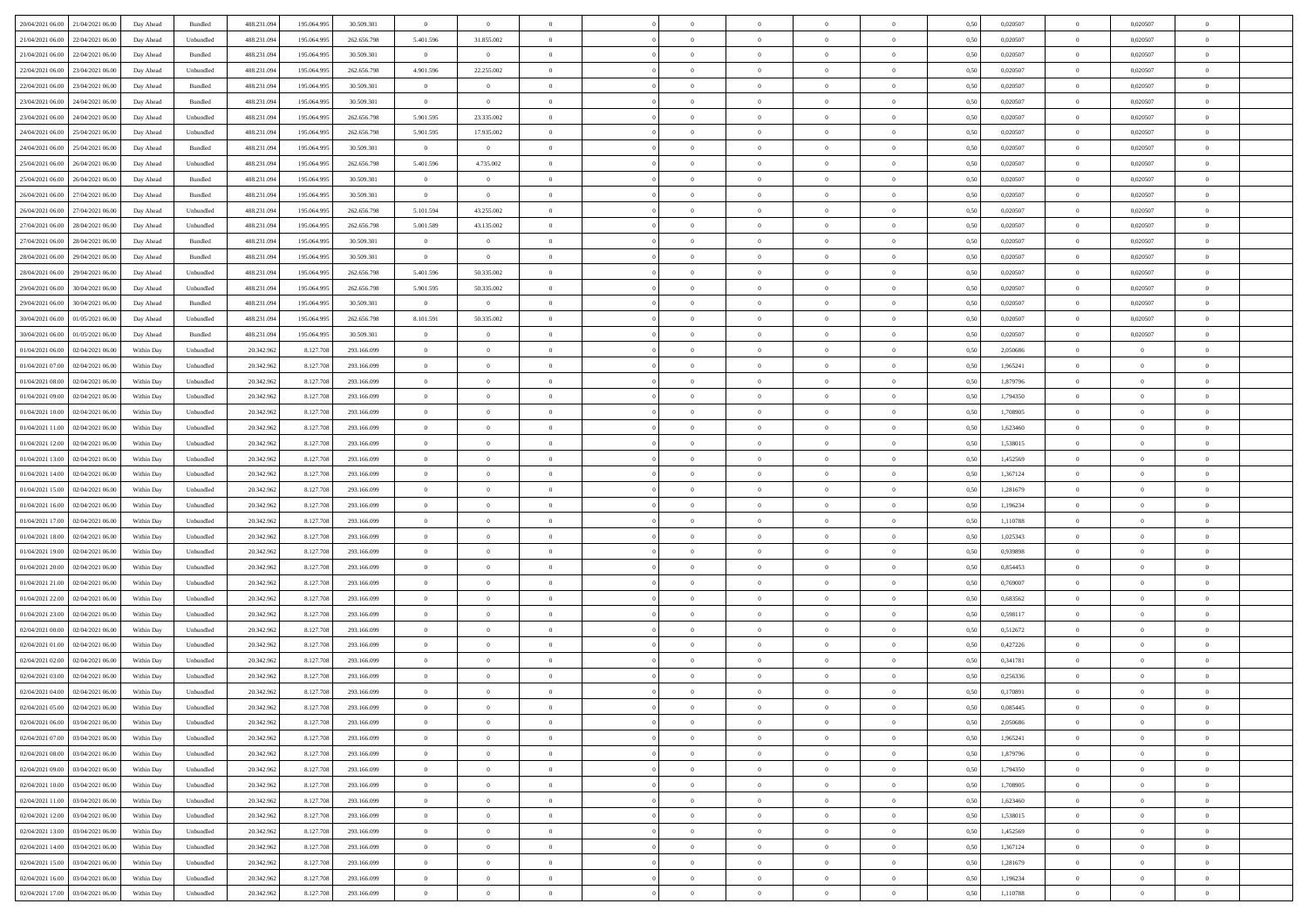| 02/04/2021 18:00 03/04/2021 06:00            | Within Day | Unbundled                   | 20.342.962 | 8.127.708 | 293.166.099 | $\overline{0}$ | $\theta$       |                | $\overline{0}$ | $\theta$       |                | $\bf{0}$       | 0,50 | 1,025343 | $\theta$       | $\theta$       | $\overline{0}$ |  |
|----------------------------------------------|------------|-----------------------------|------------|-----------|-------------|----------------|----------------|----------------|----------------|----------------|----------------|----------------|------|----------|----------------|----------------|----------------|--|
| 02/04/2021 19:00<br>03/04/2021 06.00         | Within Day | Unbundled                   | 20.342.96  | 8.127.708 | 293.166.099 | $\bf{0}$       | $\overline{0}$ | $\bf{0}$       | $\overline{0}$ | $\bf{0}$       | $\overline{0}$ | $\bf{0}$       | 0,50 | 0,939898 | $\,$ 0 $\,$    | $\bf{0}$       | $\overline{0}$ |  |
| 02/04/2021 20:00<br>03/04/2021 06:00         | Within Day | Unbundled                   | 20.342.962 | 8.127.708 | 293.166.099 | $\overline{0}$ | $\bf{0}$       | $\overline{0}$ | $\bf{0}$       | $\bf{0}$       | $\overline{0}$ | $\bf{0}$       | 0.50 | 0.854453 | $\bf{0}$       | $\overline{0}$ | $\overline{0}$ |  |
| 02/04/2021 21:00<br>03/04/2021 06:00         | Within Day | Unbundled                   | 20.342.962 | 8.127.708 | 293.166.099 | $\overline{0}$ | $\overline{0}$ | $\overline{0}$ | $\theta$       | $\theta$       | $\overline{0}$ | $\bf{0}$       | 0,50 | 0,769007 | $\theta$       | $\theta$       | $\overline{0}$ |  |
| 02/04/2021 22:00<br>03/04/2021 06.00         | Within Day | Unbundled                   | 20.342.96  | 8.127.708 | 293.166.099 | $\bf{0}$       | $\overline{0}$ | $\bf{0}$       | $\overline{0}$ | $\theta$       | $\overline{0}$ | $\bf{0}$       | 0,50 | 0,683562 | $\,$ 0 $\,$    | $\bf{0}$       | $\overline{0}$ |  |
|                                              |            |                             |            |           |             |                |                |                |                |                | $\theta$       |                |      |          |                |                |                |  |
| 02/04/2021 23:00<br>03/04/2021 06:00         | Within Day | Unbundled                   | 20.342.962 | 8.127.708 | 293.166.099 | $\overline{0}$ | $\overline{0}$ | $\overline{0}$ | $\bf{0}$       | $\overline{0}$ |                | $\bf{0}$       | 0.50 | 0.598117 | $\,$ 0 $\,$    | $\theta$       | $\overline{0}$ |  |
| 03/04/2021 00:00<br>03/04/2021 06:00         | Within Day | Unbundled                   | 20.342.962 | 8.127.708 | 293.166.099 | $\overline{0}$ | $\overline{0}$ | $\overline{0}$ | $\overline{0}$ | $\overline{0}$ | $\overline{0}$ | $\bf{0}$       | 0,50 | 0,512672 | $\theta$       | $\theta$       | $\overline{0}$ |  |
| 03/04/2021 01:00<br>03/04/2021 06.00         | Within Day | Unbundled                   | 20.342.96  | 8.127.708 | 293.166.099 | $\bf{0}$       | $\overline{0}$ | $\overline{0}$ | $\overline{0}$ | $\overline{0}$ | $\overline{0}$ | $\bf{0}$       | 0,50 | 0,427226 | $\,$ 0 $\,$    | $\bf{0}$       | $\overline{0}$ |  |
| 03/04/2021 02:00<br>03/04/2021 06:00         | Within Day | Unbundled                   | 20.342.96  | 8.127.708 | 293.166.099 | $\overline{0}$ | $\bf{0}$       | $\overline{0}$ | $\bf{0}$       | $\overline{0}$ | $\overline{0}$ | $\bf{0}$       | 0.50 | 0.341781 | $\bf{0}$       | $\theta$       | $\overline{0}$ |  |
| 03/04/2021 03:00<br>03/04/2021 06:00         | Within Day | Unbundled                   | 20.342.962 | 8.127.708 | 293.166.099 | $\bf{0}$       | $\bf{0}$       | $\overline{0}$ | $\overline{0}$ | $\overline{0}$ | $\overline{0}$ | $\bf{0}$       | 0,50 | 0,256336 | $\,$ 0 $\,$    | $\theta$       | $\overline{0}$ |  |
| 03/04/2021 04:00<br>03/04/2021 06.00         | Within Day | Unbundled                   | 20.342.96  | 8.127.708 | 293.166.099 | $\bf{0}$       | $\overline{0}$ | $\bf{0}$       | $\overline{0}$ | $\bf{0}$       | $\overline{0}$ | $\bf{0}$       | 0,50 | 0,170891 | $\,$ 0 $\,$    | $\bf{0}$       | $\overline{0}$ |  |
| 03/04/2021 05:00<br>03/04/2021 06:00         | Within Day | Unbundled                   | 20.342.962 | 8.127.708 | 293.166.099 | $\overline{0}$ | $\bf{0}$       | $\overline{0}$ | $\bf{0}$       | $\bf{0}$       | $\overline{0}$ | $\bf{0}$       | 0.50 | 0.085445 | $\bf{0}$       | $\overline{0}$ | $\bf{0}$       |  |
| 03/04/2021 06:00<br>04/04/2021 06:00         | Within Day | Unbundled                   | 20.342.962 | 8.127.708 | 293.166.099 | $\overline{0}$ | $\overline{0}$ | $\overline{0}$ | $\overline{0}$ | $\theta$       | $\overline{0}$ | $\overline{0}$ | 0,50 | 2,050686 | $\,$ 0 $\,$    | $\theta$       | $\overline{0}$ |  |
|                                              |            |                             |            |           |             |                |                |                |                |                |                |                |      |          |                |                |                |  |
| 03/04/2021 07:00<br>04/04/2021 06.00         | Within Day | Unbundled                   | 20.342.96  | 8.127.708 | 293.166.099 | $\bf{0}$       | $\theta$       | $\bf{0}$       | $\overline{0}$ | $\theta$       | $\overline{0}$ | $\bf{0}$       | 0,50 | 1,965241 | $\,$ 0 $\,$    | $\bf{0}$       | $\overline{0}$ |  |
| 03/04/2021 08:00<br>04/04/2021 06:00         | Within Day | Unbundled                   | 20.342.962 | 8.127.708 | 293.166.099 | $\overline{0}$ | $\overline{0}$ | $\overline{0}$ | $\bf{0}$       | $\bf{0}$       | $\Omega$       | $\bf{0}$       | 0.50 | 1.879796 | $\,$ 0 $\,$    | $\theta$       | $\overline{0}$ |  |
| 03/04/2021 09:00<br>04/04/2021 06:00         | Within Day | Unbundled                   | 20.342.962 | 8.127.708 | 293.166.099 | $\overline{0}$ | $\overline{0}$ | $\overline{0}$ | $\overline{0}$ | $\overline{0}$ | $\overline{0}$ | $\bf{0}$       | 0,50 | 1,794350 | $\theta$       | $\theta$       | $\overline{0}$ |  |
| 03/04/2021 10:00<br>04/04/2021 06.00         | Within Day | Unbundled                   | 20.342.96  | 8.127.708 | 293.166.099 | $\bf{0}$       | $\overline{0}$ | $\overline{0}$ | $\overline{0}$ | $\bf{0}$       | $\overline{0}$ | $\bf{0}$       | 0,50 | 1,708905 | $\,$ 0 $\,$    | $\bf{0}$       | $\overline{0}$ |  |
| 03/04/2021 11:00<br>04/04/2021 06:00         | Within Day | Unbundled                   | 20.342.96  | 8.127.708 | 293.166.099 | $\overline{0}$ | $\bf{0}$       | $\overline{0}$ | $\bf{0}$       | $\overline{0}$ | $\overline{0}$ | $\bf{0}$       | 0.50 | 1.623460 | $\bf{0}$       | $\overline{0}$ | $\overline{0}$ |  |
| 03/04/2021 12:00<br>04/04/2021 06:00         | Within Day | Unbundled                   | 20.342.962 | 8.127.708 | 293.166.099 | $\overline{0}$ | $\overline{0}$ | $\overline{0}$ | $\overline{0}$ | $\overline{0}$ | $\overline{0}$ | $\bf{0}$       | 0,50 | 1,538015 | $\,$ 0 $\,$    | $\theta$       | $\overline{0}$ |  |
| 03/04/2021 13:00<br>04/04/2021 06.00         | Within Day | Unbundled                   | 20.342.96  | 8.127.708 | 293.166.099 | $\bf{0}$       | $\bf{0}$       | $\bf{0}$       | $\bf{0}$       | $\overline{0}$ | $\overline{0}$ | $\bf{0}$       | 0,50 | 1,452569 | $\,$ 0 $\,$    | $\bf{0}$       | $\overline{0}$ |  |
|                                              |            |                             |            |           |             |                |                |                |                |                |                |                |      |          |                |                |                |  |
| 03/04/2021 14:00<br>04/04/2021 06:00         | Within Day | Unbundled                   | 20.342.962 | 8.127.708 | 293.166.099 | $\overline{0}$ | $\bf{0}$       | $\overline{0}$ | $\bf{0}$       | $\bf{0}$       | $\overline{0}$ | $\bf{0}$       | 0.50 | 1.367124 | $\bf{0}$       | $\overline{0}$ | $\bf{0}$       |  |
| 03/04/2021 15:00<br>04/04/2021 06:00         | Within Day | Unbundled                   | 20.342.962 | 8.127.708 | 293.166.099 | $\overline{0}$ | $\overline{0}$ | $\overline{0}$ | $\theta$       | $\theta$       | $\overline{0}$ | $\bf{0}$       | 0,50 | 1,281679 | $\theta$       | $\theta$       | $\overline{0}$ |  |
| 03/04/2021 16:00<br>04/04/2021 06.00         | Within Day | Unbundled                   | 20.342.96  | 8.127.708 | 293.166.099 | $\bf{0}$       | $\overline{0}$ | $\bf{0}$       | $\bf{0}$       | $\bf{0}$       | $\overline{0}$ | $\bf{0}$       | 0,50 | 1,196234 | $\,$ 0 $\,$    | $\bf{0}$       | $\overline{0}$ |  |
| 03/04/2021 17:00<br>04/04/2021 06:00         | Within Day | Unbundled                   | 20.342.962 | 8.127.708 | 293.166.099 | $\overline{0}$ | $\overline{0}$ | $\overline{0}$ | $\overline{0}$ | $\overline{0}$ | $\Omega$       | $\bf{0}$       | 0.50 | 1.110788 | $\,$ 0 $\,$    | $\theta$       | $\overline{0}$ |  |
| 03/04/2021 18:00<br>04/04/2021 06.00         | Within Day | Unbundled                   | 20.342.962 | 8.127.708 | 293.166.099 | $\overline{0}$ | $\overline{0}$ | $\overline{0}$ | $\overline{0}$ | $\overline{0}$ | $\overline{0}$ | $\bf{0}$       | 0,50 | 1,025343 | $\theta$       | $\theta$       | $\overline{0}$ |  |
| 03/04/2021 19:00<br>04/04/2021 06.00         | Within Day | Unbundled                   | 20.342.96  | 8.127.708 | 293.166.099 | $\bf{0}$       | $\theta$       | $\bf{0}$       | $\overline{0}$ | $\bf{0}$       | $\overline{0}$ | $\bf{0}$       | 0,50 | 0,939898 | $\,$ 0 $\,$    | $\bf{0}$       | $\overline{0}$ |  |
| 03/04/2021 20:00<br>04/04/2021 06:00         | Within Day | Unbundled                   | 20.342.96  | 8.127.708 | 293.166.099 | $\overline{0}$ | $\bf{0}$       | $\overline{0}$ | $\bf{0}$       | $\overline{0}$ | $\overline{0}$ | $\bf{0}$       | 0.50 | 0.854453 | $\bf{0}$       | $\overline{0}$ | $\overline{0}$ |  |
| 03/04/2021 21:00<br>04/04/2021 06:00         |            |                             | 20.342.962 |           |             | $\overline{0}$ | $\overline{0}$ | $\overline{0}$ | $\overline{0}$ | $\overline{0}$ | $\overline{0}$ |                |      |          | $\theta$       | $\theta$       | $\overline{0}$ |  |
|                                              | Within Day | Unbundled                   |            | 8.127.708 | 293.166.099 |                |                |                |                |                |                | $\bf{0}$       | 0,50 | 0,769007 |                |                |                |  |
| 03/04/2021 22.00<br>04/04/2021 06.00         | Within Day | Unbundled                   | 20.342.96  | 8.127.708 | 293.166.099 | $\bf{0}$       | $\bf{0}$       | $\bf{0}$       | $\bf{0}$       | $\overline{0}$ | $\overline{0}$ | $\bf{0}$       | 0,50 | 0,683562 | $\,$ 0 $\,$    | $\bf{0}$       | $\overline{0}$ |  |
| 03/04/2021 23:00<br>04/04/2021 06:00         | Within Day | Unbundled                   | 20.342.962 | 8.127.708 | 293.166.099 | $\overline{0}$ | $\bf{0}$       | $\overline{0}$ | $\bf{0}$       | $\bf{0}$       | $\overline{0}$ | $\bf{0}$       | 0.50 | 0.598117 | $\bf{0}$       | $\overline{0}$ | $\bf{0}$       |  |
| 04/04/2021 00:00<br>04/04/2021 06:00         | Within Day | Unbundled                   | 20.342.962 | 8.127.708 | 293.166.099 | $\overline{0}$ | $\overline{0}$ | $\overline{0}$ | $\overline{0}$ | $\overline{0}$ | $\overline{0}$ | $\bf{0}$       | 0.5( | 0,512672 | $\theta$       | $\theta$       | $\overline{0}$ |  |
| 04/04/2021 01:00<br>04/04/2021 06.00         | Within Day | Unbundled                   | 20.342.96  | 8.127.708 | 293.166.099 | $\bf{0}$       | $\overline{0}$ | $\bf{0}$       | $\bf{0}$       | $\,$ 0 $\,$    | $\overline{0}$ | $\bf{0}$       | 0,50 | 0,427226 | $\,$ 0 $\,$    | $\bf{0}$       | $\overline{0}$ |  |
| 04/04/2021 02:00<br>04/04/2021 06:00         | Within Day | Unbundled                   | 20.342.962 | 8.127.708 | 293.166.099 | $\overline{0}$ | $\overline{0}$ | $\overline{0}$ | $\bf{0}$       | $\bf{0}$       | $\Omega$       | $\bf{0}$       | 0.50 | 0.341781 | $\,$ 0 $\,$    | $\theta$       | $\overline{0}$ |  |
| 04/04/2021 03:00<br>04/04/2021 06:00         | Within Dav | Unbundled                   | 20.342.962 | 8.127.708 | 293.166.099 | $\overline{0}$ | $\overline{0}$ | $\overline{0}$ | $\overline{0}$ | $\overline{0}$ | $\overline{0}$ | $\overline{0}$ | 0.5( | 0,256336 | $\theta$       | $\theta$       | $\overline{0}$ |  |
| 04/04/2021 04:00<br>04/04/2021 06.00         | Within Day | Unbundled                   | 20.342.96  | 8.127.708 | 293.166.099 | $\bf{0}$       | $\overline{0}$ | $\bf{0}$       | $\bf{0}$       | $\bf{0}$       | $\overline{0}$ | $\bf{0}$       | 0,50 | 0,170891 | $\,$ 0 $\,$    | $\bf{0}$       | $\overline{0}$ |  |
| 04/04/2021 05:00<br>04/04/2021 06:00         | Within Day | Unbundled                   | 20.342.96  | 8.127.708 | 293.166.099 | $\overline{0}$ | $\bf{0}$       | $\overline{0}$ | $\bf{0}$       | $\overline{0}$ | $\overline{0}$ | $\bf{0}$       | 0.50 | 0.085445 | $\bf{0}$       | $\overline{0}$ | $\overline{0}$ |  |
|                                              |            |                             |            |           |             |                |                |                |                |                |                |                |      |          |                |                |                |  |
| 04/04/2021 06:00<br>05/04/2021 06:00         | Within Dav | Unbundled                   | 20.342.962 | 8.127.708 | 293.166.099 | $\overline{0}$ | $\overline{0}$ | $\overline{0}$ | $\overline{0}$ | $\overline{0}$ | $\overline{0}$ | $\overline{0}$ | 0.50 | 2.050686 | $\theta$       | $\theta$       | $\overline{0}$ |  |
| 04/04/2021 07:00<br>05/04/2021 06.00         | Within Day | Unbundled                   | 20.342.96  | 8.127.708 | 293.166.099 | $\bf{0}$       | $\bf{0}$       | $\bf{0}$       | $\bf{0}$       | $\overline{0}$ | $\overline{0}$ | $\bf{0}$       | 0,50 | 1,965241 | $\,$ 0 $\,$    | $\bf{0}$       | $\overline{0}$ |  |
| 04/04/2021 08:00<br>05/04/2021 06:00         | Within Day | Unbundled                   | 20.342.962 | 8.127.708 | 293.166.099 | $\overline{0}$ | $\bf{0}$       | $\overline{0}$ | $\bf{0}$       | $\bf{0}$       | $\overline{0}$ | $\bf{0}$       | 0.50 | 1.879796 | $\bf{0}$       | $\overline{0}$ | $\overline{0}$ |  |
| 04/04/2021 09:00<br>05/04/2021 06:00         | Within Day | Unbundled                   | 20.342.962 | 8.127.708 | 293.166.099 | $\overline{0}$ | $\overline{0}$ | $\overline{0}$ | $\overline{0}$ | $\overline{0}$ | $\overline{0}$ | $\bf{0}$       | 0.5( | 1,794350 | $\theta$       | $\theta$       | $\overline{0}$ |  |
| 04/04/2021 10:00<br>05/04/2021 06.00         | Within Day | Unbundled                   | 20.342.96  | 8.127.708 | 293.166.099 | $\bf{0}$       | $\overline{0}$ | $\bf{0}$       | $\bf{0}$       | $\overline{0}$ | $\overline{0}$ | $\bf{0}$       | 0,50 | 1,708905 | $\,$ 0 $\,$    | $\bf{0}$       | $\overline{0}$ |  |
| 04/04/2021 11:00<br>05/04/2021 06:00         | Within Day | Unbundled                   | 20.342.962 | 8.127.708 | 293.166.099 | $\overline{0}$ | $\overline{0}$ | $\Omega$       | $\overline{0}$ | $\overline{0}$ | $\Omega$       | $\bf{0}$       | 0.50 | 1,623460 | $\bf{0}$       | $\theta$       | $\overline{0}$ |  |
| 04/04/2021 12:00<br>05/04/2021 06:00         | Within Dav | Unbundled                   | 20.342.962 | 8.127.708 | 293.166.099 | $\overline{0}$ | $\overline{0}$ | $\Omega$       | $\overline{0}$ | $\theta$       | $\Omega$       | $\overline{0}$ | 0.5( | 1,538015 | $\theta$       | $\theta$       | $\overline{0}$ |  |
| 04/04/2021 13:00<br>05/04/2021 06:00         | Within Day | Unbundled                   | 20.342.96  | 8.127.708 | 293.166.099 | $\bf{0}$       | $\bf{0}$       | $\bf{0}$       | $\bf{0}$       | $\bf{0}$       | $\overline{0}$ | $\bf{0}$       | 0,50 | 1,452569 | $\,$ 0 $\,$    | $\bf{0}$       | $\overline{0}$ |  |
| $04/04/2021\ 14.00 \qquad 05/04/2021\ 06.00$ | Within Day | $\ensuremath{\mathsf{Unb}}$ | 20.342.962 | 8.127.708 | 293.166.099 | $\overline{0}$ | $\theta$       |                | $\overline{0}$ |                |                |                | 0,50 | 1,367124 | $\bf{0}$       | $\bf{0}$       |                |  |
|                                              |            |                             |            |           |             |                |                |                |                |                |                |                |      |          |                |                |                |  |
| 04/04/2021 15:00 05/04/2021 06:00            | Within Day | Unbundled                   | 20.342.962 | 8.127.708 | 293.166.099 | $\overline{0}$ | $\theta$       | $\overline{0}$ | $\theta$       | $\overline{0}$ | $\overline{0}$ | $\bf{0}$       | 0,50 | 1,281679 | $\theta$       | $\theta$       | $\overline{0}$ |  |
| 04/04/2021 16:00<br>05/04/2021 06:00         | Within Day | Unbundled                   | 20.342.96  | 8.127.708 | 293.166.099 | $\overline{0}$ | $\bf{0}$       | $\overline{0}$ | $\overline{0}$ | $\bf{0}$       | $\overline{0}$ | $\bf{0}$       | 0,50 | 1,196234 | $\bf{0}$       | $\overline{0}$ | $\bf{0}$       |  |
| 04/04/2021 17:00  05/04/2021 06:00           | Within Day | Unbundled                   | 20.342.962 | 8.127.708 | 293.166.099 | $\overline{0}$ | $\bf{0}$       | $\overline{0}$ | $\overline{0}$ | $\overline{0}$ | $\overline{0}$ | $\,$ 0 $\,$    | 0.50 | 1,110788 | $\overline{0}$ | $\bf{0}$       | $\,$ 0 $\,$    |  |
| 04/04/2021 18:00  05/04/2021 06:00           | Within Day | Unbundled                   | 20.342.962 | 8.127.708 | 293.166.099 | $\overline{0}$ | $\overline{0}$ | $\overline{0}$ | $\overline{0}$ | $\overline{0}$ | $\overline{0}$ | $\bf{0}$       | 0,50 | 1,025343 | $\theta$       | $\theta$       | $\overline{0}$ |  |
| 04/04/2021 19:00<br>05/04/2021 06:00         | Within Day | Unbundled                   | 20.342.962 | 8.127.708 | 293.166.099 | $\overline{0}$ | $\bf{0}$       | $\overline{0}$ | $\bf{0}$       | $\overline{0}$ | $\bf{0}$       | $\bf{0}$       | 0,50 | 0,939898 | $\overline{0}$ | $\bf{0}$       | $\overline{0}$ |  |
| 04/04/2021 20:00 05/04/2021 06:00            | Within Day | Unbundled                   | 20.342.962 | 8.127.708 | 293.166.099 | $\overline{0}$ | $\bf{0}$       | $\overline{0}$ | $\overline{0}$ | $\overline{0}$ | $\overline{0}$ | $\bf{0}$       | 0.50 | 0.854453 | $\,$ 0 $\,$    | $\theta$       | $\overline{0}$ |  |
| 04/04/2021 21:00<br>05/04/2021 06:00         | Within Day | Unbundled                   | 20.342.962 | 8.127.708 | 293.166.099 | $\overline{0}$ | $\overline{0}$ | $\overline{0}$ | $\overline{0}$ | $\overline{0}$ | $\overline{0}$ | $\bf{0}$       | 0,50 | 0,769007 | $\overline{0}$ | $\theta$       | $\overline{0}$ |  |
|                                              |            |                             |            |           |             |                |                |                |                |                |                |                |      |          |                |                |                |  |
| 04/04/2021 22:00<br>05/04/2021 06:00         | Within Day | Unbundled                   | 20.342.96  | 8.127.708 | 293.166.099 | $\overline{0}$ | $\overline{0}$ | $\overline{0}$ | $\overline{0}$ | $\overline{0}$ | $\overline{0}$ | $\bf{0}$       | 0,50 | 0,683562 | $\bf{0}$       | $\,$ 0 $\,$    | $\overline{0}$ |  |
| 04/04/2021 23:00<br>05/04/2021 06:00         | Within Day | Unbundled                   | 20.342.962 | 8.127.708 | 293.166.099 | $\overline{0}$ | $\overline{0}$ | $\overline{0}$ | $\overline{0}$ | $\bf{0}$       | $\overline{0}$ | $\bf{0}$       | 0.50 | 0.598117 | $\overline{0}$ | $\,$ 0 $\,$    | $\,$ 0         |  |
| 05/04/2021 00:00 05/04/2021 06:00            | Within Dav | Unbundled                   | 20.342.962 | 8.127.708 | 293.166.099 | $\overline{0}$ | $\overline{0}$ | $\overline{0}$ | $\overline{0}$ | $\overline{0}$ | $\overline{0}$ | $\bf{0}$       | 0,50 | 0,512672 | $\overline{0}$ | $\theta$       | $\overline{0}$ |  |
| 05/04/2021 01:00<br>05/04/2021 06:00         | Within Day | Unbundled                   | 20.342.96  | 8.127.708 | 293.166.099 | $\overline{0}$ | $\bf{0}$       | $\overline{0}$ | $\bf{0}$       | $\overline{0}$ | $\bf{0}$       | $\bf{0}$       | 0,50 | 0,427226 | $\bf{0}$       | $\bf{0}$       | $\overline{0}$ |  |
| 05/04/2021 02:00 05/04/2021 06:00            | Within Day | Unbundled                   | 20.342.962 | 8.127.708 | 293.166.099 | $\overline{0}$ | $\bf{0}$       | $\overline{0}$ | $\overline{0}$ | $\,$ 0 $\,$    | $\overline{0}$ | $\bf{0}$       | 0,50 | 0,341781 | $\overline{0}$ | $\,$ 0 $\,$    | $\,$ 0 $\,$    |  |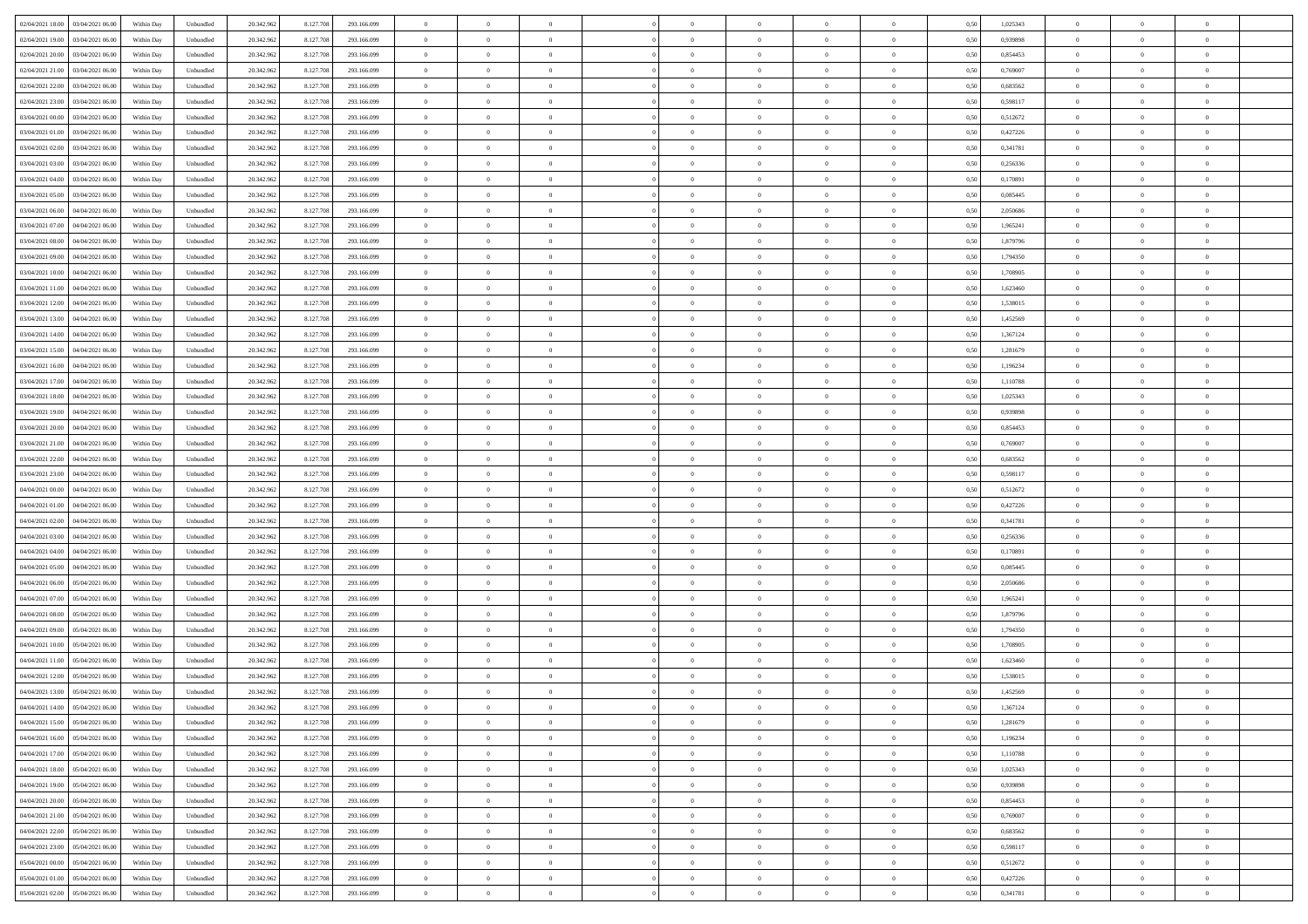| 05/04/2021 03:00 05/04/2021 06:00                    | Within Day | Unbundled                   | 20.342.962 | 8.127.708 | 293.166.099 | $\overline{0}$ | $\theta$       |                | $\overline{0}$ | $\theta$       |                | $\bf{0}$       | 0,50 | 0,256336 | $\theta$       | $\theta$       | $\overline{0}$ |  |
|------------------------------------------------------|------------|-----------------------------|------------|-----------|-------------|----------------|----------------|----------------|----------------|----------------|----------------|----------------|------|----------|----------------|----------------|----------------|--|
| 05/04/2021 04:00<br>05/04/2021 06.00                 | Within Day | Unbundled                   | 20.342.96  | 8.127.708 | 293.166.099 | $\bf{0}$       | $\overline{0}$ | $\bf{0}$       | $\overline{0}$ | $\theta$       | $\overline{0}$ | $\bf{0}$       | 0,50 | 0,170891 | $\,$ 0 $\,$    | $\bf{0}$       | $\overline{0}$ |  |
| 05/04/2021 05:00<br>05/04/2021 06:00                 | Within Day | Unbundled                   | 20.342.962 | 8.127.708 | 293.166.099 | $\overline{0}$ | $\overline{0}$ | $\overline{0}$ | $\bf{0}$       | $\bf{0}$       | $\overline{0}$ | $\bf{0}$       | 0.50 | 0.085445 | $\bf{0}$       | $\overline{0}$ | $\overline{0}$ |  |
| 05/04/2021 06:00<br>06/04/2021 06:00                 | Within Day | Unbundled                   | 20.342.962 | 8.127.708 | 293.166.099 | $\overline{0}$ | $\overline{0}$ | $\overline{0}$ | $\theta$       | $\theta$       | $\overline{0}$ | $\bf{0}$       | 0,50 | 2,050686 | $\theta$       | $\theta$       | $\overline{0}$ |  |
| 05/04/2021 07:00<br>06/04/2021 06.00                 | Within Day | Unbundled                   | 20.342.96  | 8.127.708 | 293.166.099 | $\overline{0}$ | $\theta$       | $\overline{0}$ | $\overline{0}$ | $\theta$       | $\overline{0}$ | $\bf{0}$       | 0,50 | 1,965241 | $\,$ 0 $\,$    | $\theta$       | $\overline{0}$ |  |
|                                                      |            |                             |            |           |             |                |                |                |                |                |                |                |      |          |                |                |                |  |
| 05/04/2021 08:00<br>06/04/2021 06:00                 | Within Day | Unbundled                   | 20.342.962 | 8.127.708 | 293.166.099 | $\overline{0}$ | $\overline{0}$ | $\Omega$       | $\overline{0}$ | $\overline{0}$ | $\Omega$       | $\bf{0}$       | 0.50 | 1.879796 | $\,$ 0 $\,$    | $\theta$       | $\overline{0}$ |  |
| 05/04/2021 09:00<br>06/04/2021 06:00                 | Within Day | Unbundled                   | 20.342.962 | 8.127.708 | 293.166.099 | $\overline{0}$ | $\overline{0}$ | $\overline{0}$ | $\overline{0}$ | $\overline{0}$ | $\overline{0}$ | $\bf{0}$       | 0,50 | 1,794350 | $\theta$       | $\theta$       | $\overline{0}$ |  |
| 05/04/2021 10:00<br>06/04/2021 06.00                 | Within Day | Unbundled                   | 20.342.96  | 8.127.708 | 293.166.099 | $\bf{0}$       | $\overline{0}$ | $\overline{0}$ | $\overline{0}$ | $\theta$       | $\overline{0}$ | $\bf{0}$       | 0,50 | 1,708905 | $\,$ 0 $\,$    | $\bf{0}$       | $\overline{0}$ |  |
| 05/04/2021 11:00<br>06/04/2021 06:00                 | Within Day | Unbundled                   | 20.342.96  | 8.127.708 | 293.166.099 | $\overline{0}$ | $\overline{0}$ | $\overline{0}$ | $\bf{0}$       | $\overline{0}$ | $\overline{0}$ | $\bf{0}$       | 0.50 | 1.623460 | $\bf{0}$       | $\theta$       | $\overline{0}$ |  |
| 05/04/2021 12:00<br>06/04/2021 06:00                 | Within Day | Unbundled                   | 20.342.962 | 8.127.708 | 293.166.099 | $\overline{0}$ | $\bf{0}$       | $\overline{0}$ | $\overline{0}$ | $\theta$       | $\overline{0}$ | $\bf{0}$       | 0,50 | 1,538015 | $\,$ 0 $\,$    | $\theta$       | $\overline{0}$ |  |
| 05/04/2021 13:00<br>06/04/2021 06.00                 | Within Day | Unbundled                   | 20.342.96  | 8.127.708 | 293.166.099 | $\bf{0}$       | $\overline{0}$ | $\bf{0}$       | $\overline{0}$ | $\bf{0}$       | $\overline{0}$ | $\bf{0}$       | 0,50 | 1,452569 | $\,$ 0 $\,$    | $\bf{0}$       | $\overline{0}$ |  |
| 05/04/2021 14:00<br>06/04/2021 06:00                 | Within Day | Unbundled                   | 20.342.962 | 8.127.708 | 293.166.099 | $\overline{0}$ | $\overline{0}$ | $\overline{0}$ | $\bf{0}$       | $\bf{0}$       | $\overline{0}$ | $\bf{0}$       | 0.50 | 1.367124 | $\bf{0}$       | $\overline{0}$ | $\overline{0}$ |  |
| 05/04/2021 15:00<br>06/04/2021 06:00                 | Within Day | Unbundled                   | 20.342.96  | 8.127.708 | 293.166.099 | $\overline{0}$ | $\overline{0}$ | $\overline{0}$ | $\overline{0}$ | $\theta$       | $\overline{0}$ | $\overline{0}$ | 0,50 | 1,281679 | $\theta$       | $\theta$       | $\overline{0}$ |  |
|                                                      |            |                             |            |           |             |                |                |                |                |                |                |                |      |          |                |                |                |  |
| 05/04/2021 16:00<br>06/04/2021 06.00                 | Within Day | Unbundled                   | 20.342.96  | 8.127.708 | 293.166.099 | $\bf{0}$       | $\theta$       | $\bf{0}$       | $\overline{0}$ | $\theta$       | $\overline{0}$ | $\bf{0}$       | 0,50 | 1,196234 | $\,$ 0 $\,$    | $\bf{0}$       | $\overline{0}$ |  |
| 05/04/2021 17:00<br>06/04/2021 06:00                 | Within Day | Unbundled                   | 20.342.962 | 8.127.708 | 293.166.099 | $\overline{0}$ | $\overline{0}$ | $\overline{0}$ | $\bf{0}$       | $\theta$       | $\theta$       | $\bf{0}$       | 0.50 | 1.110788 | $\theta$       | $\overline{0}$ | $\overline{0}$ |  |
| 05/04/2021 18:00<br>06/04/2021 06:00                 | Within Day | Unbundled                   | 20.342.962 | 8.127.708 | 293.166.099 | $\overline{0}$ | $\overline{0}$ | $\overline{0}$ | $\overline{0}$ | $\overline{0}$ | $\overline{0}$ | $\bf{0}$       | 0,50 | 1,025343 | $\theta$       | $\theta$       | $\overline{0}$ |  |
| 05/04/2021 19:00<br>06/04/2021 06.00                 | Within Day | Unbundled                   | 20.342.96  | 8.127.708 | 293.166.099 | $\bf{0}$       | $\overline{0}$ | $\overline{0}$ | $\overline{0}$ | $\theta$       | $\overline{0}$ | $\bf{0}$       | 0,50 | 0,939898 | $\,$ 0 $\,$    | $\theta$       | $\overline{0}$ |  |
| 05/04/2021 20:00<br>06/04/2021 06:00                 | Within Day | Unbundled                   | 20.342.96  | 8.127.708 | 293.166.099 | $\overline{0}$ | $\overline{0}$ | $\overline{0}$ | $\bf{0}$       | $\overline{0}$ | $\overline{0}$ | $\bf{0}$       | 0.50 | 0.854453 | $\bf{0}$       | $\theta$       | $\overline{0}$ |  |
| 05/04/2021 21:00<br>06/04/2021 06:00                 | Within Day | Unbundled                   | 20.342.962 | 8.127.708 | 293.166.099 | $\overline{0}$ | $\overline{0}$ | $\overline{0}$ | $\overline{0}$ | $\overline{0}$ | $\overline{0}$ | $\bf{0}$       | 0,50 | 0,769007 | $\,$ 0 $\,$    | $\theta$       | $\overline{0}$ |  |
| 05/04/2021 22.00<br>06/04/2021 06.00                 | Within Day | Unbundled                   | 20.342.96  | 8.127.708 | 293.166.099 | $\bf{0}$       | $\overline{0}$ | $\bf{0}$       | $\bf{0}$       | $\overline{0}$ | $\overline{0}$ | $\bf{0}$       | 0,50 | 0,683562 | $\,$ 0 $\,$    | $\bf{0}$       | $\overline{0}$ |  |
| 06/04/2021 06:00                                     |            |                             |            | 8.127.708 |             |                | $\overline{0}$ |                |                |                | $\overline{0}$ |                |      | 0.598117 |                | $\overline{0}$ |                |  |
| 05/04/2021 23:00                                     | Within Day | Unbundled                   | 20.342.962 |           | 293.166.099 | $\overline{0}$ |                | $\overline{0}$ | $\bf{0}$       | $\bf{0}$       |                | $\bf{0}$       | 0.50 |          | $\bf{0}$       |                | $\overline{0}$ |  |
| 06/04/2021 00:00<br>06/04/2021 06:00                 | Within Day | Unbundled                   | 20.342.962 | 8.127.708 | 293.166.099 | $\overline{0}$ | $\overline{0}$ | $\overline{0}$ | $\theta$       | $\theta$       | $\overline{0}$ | $\bf{0}$       | 0,50 | 0,512672 | $\theta$       | $\theta$       | $\overline{0}$ |  |
| 06/04/2021 01:00<br>06/04/2021 06.00                 | Within Day | Unbundled                   | 20.342.96  | 8.127.708 | 293.166.099 | $\bf{0}$       | $\overline{0}$ | $\overline{0}$ | $\bf{0}$       | $\theta$       | $\overline{0}$ | $\bf{0}$       | 0,50 | 0,427226 | $\,$ 0 $\,$    | $\bf{0}$       | $\overline{0}$ |  |
| 06/04/2021 02:00<br>06/04/2021 06:00                 | Within Day | Unbundled                   | 20.342.962 | 8.127.708 | 293.166.099 | $\overline{0}$ | $\overline{0}$ | $\Omega$       | $\overline{0}$ | $\overline{0}$ | $\Omega$       | $\bf{0}$       | 0.50 | 0.341781 | $\,$ 0 $\,$    | $\theta$       | $\overline{0}$ |  |
| 06/04/2021 03:00<br>06/04/2021 06:00                 | Within Day | Unbundled                   | 20.342.962 | 8.127.708 | 293.166.099 | $\overline{0}$ | $\overline{0}$ | $\overline{0}$ | $\overline{0}$ | $\overline{0}$ | $\overline{0}$ | $\bf{0}$       | 0,50 | 0,256336 | $\theta$       | $\theta$       | $\overline{0}$ |  |
| 06/04/2021 04:00<br>06/04/2021 06.00                 | Within Day | Unbundled                   | 20.342.96  | 8.127.708 | 293.166.099 | $\bf{0}$       | $\theta$       | $\overline{0}$ | $\overline{0}$ | $\theta$       | $\overline{0}$ | $\bf{0}$       | 0,50 | 0,170891 | $\,$ 0 $\,$    | $\theta$       | $\overline{0}$ |  |
| 06/04/2021 05:00<br>06/04/2021 06:00                 | Within Day | Unbundled                   | 20.342.96  | 8.127.708 | 293.166.099 | $\overline{0}$ | $\overline{0}$ | $\overline{0}$ | $\bf{0}$       | $\overline{0}$ | $\overline{0}$ | $\bf{0}$       | 0.50 | 0.085445 | $\bf{0}$       | $\theta$       | $\overline{0}$ |  |
| 06/04/2021 06:00<br>07/04/2021 06:00                 | Within Day | Unbundled                   | 20.342.962 | 8.127.708 | 293.166.099 | $\overline{0}$ | $\overline{0}$ | $\overline{0}$ | $\overline{0}$ | $\overline{0}$ | $\overline{0}$ | $\bf{0}$       | 0,50 | 2,050686 | $\theta$       | $\theta$       | $\overline{0}$ |  |
|                                                      |            |                             |            |           |             |                |                |                |                |                |                |                |      |          |                |                |                |  |
| 06/04/2021 07:00<br>07/04/2021 06.00                 | Within Day | Unbundled                   | 20.342.96  | 8.127.708 | 293.166.099 | $\bf{0}$       | $\bf{0}$       | $\bf{0}$       | $\bf{0}$       | $\overline{0}$ | $\overline{0}$ | $\bf{0}$       | 0,50 | 1,965241 | $\,$ 0 $\,$    | $\bf{0}$       | $\overline{0}$ |  |
| 06/04/2021 08:00<br>07/04/2021 06:00                 | Within Day | Unbundled                   | 20.342.962 | 8.127.708 | 293.166.099 | $\overline{0}$ | $\overline{0}$ | $\overline{0}$ | $\bf{0}$       | $\bf{0}$       | $\overline{0}$ | $\bf{0}$       | 0.50 | 1.879796 | $\bf{0}$       | $\overline{0}$ | $\overline{0}$ |  |
| 06/04/2021 09:00<br>07/04/2021 06:00                 | Within Day | Unbundled                   | 20.342.962 | 8.127.708 | 293.166.099 | $\overline{0}$ | $\overline{0}$ | $\overline{0}$ | $\overline{0}$ | $\overline{0}$ | $\overline{0}$ | $\bf{0}$       | 0.5( | 1,794350 | $\theta$       | $\theta$       | $\overline{0}$ |  |
| 06/04/2021 10:00<br>07/04/2021 06.00                 | Within Day | Unbundled                   | 20.342.96  | 8.127.708 | 293.166.099 | $\bf{0}$       | $\overline{0}$ | $\bf{0}$       | $\overline{0}$ | $\overline{0}$ | $\overline{0}$ | $\bf{0}$       | 0,50 | 1,708905 | $\,$ 0 $\,$    | $\bf{0}$       | $\overline{0}$ |  |
| 06/04/2021 11:00<br>07/04/2021 06:00                 | Within Day | Unbundled                   | 20.342.962 | 8.127.708 | 293.166.099 | $\overline{0}$ | $\overline{0}$ | $\overline{0}$ | $\bf{0}$       | $\theta$       | $\Omega$       | $\bf{0}$       | 0.50 | 1.623460 | $\,$ 0 $\,$    | $\overline{0}$ | $\overline{0}$ |  |
| 06/04/2021 12:00<br>07/04/2021 06:00                 | Within Dav | Unbundled                   | 20.342.962 | 8.127.708 | 293.166.099 | $\overline{0}$ | $\theta$       | $\Omega$       | $\overline{0}$ | $\theta$       | $\overline{0}$ | $\overline{0}$ | 0.5( | 1,538015 | $\theta$       | $\theta$       | $\overline{0}$ |  |
| 06/04/2021 13:00<br>07/04/2021 06.00                 | Within Day | Unbundled                   | 20.342.96  | 8.127.708 | 293.166.099 | $\bf{0}$       | $\overline{0}$ | $\overline{0}$ | $\overline{0}$ | $\bf{0}$       | $\overline{0}$ | $\bf{0}$       | 0,50 | 1,452569 | $\,$ 0 $\,$    | $\bf{0}$       | $\overline{0}$ |  |
| 06/04/2021 14:00<br>07/04/2021 06:00                 | Within Day | Unbundled                   | 20.342.96  | 8.127.708 | 293.166.099 | $\overline{0}$ | $\overline{0}$ | $\overline{0}$ | $\bf{0}$       | $\overline{0}$ | $\overline{0}$ | $\bf{0}$       | 0.50 | 1.367124 | $\bf{0}$       | $\theta$       | $\overline{0}$ |  |
| 06/04/2021 15:00<br>07/04/2021 06:00                 | Within Dav | Unbundled                   | 20.342.962 | 8.127.708 | 293.166.099 | $\overline{0}$ | $\overline{0}$ | $\overline{0}$ | $\overline{0}$ | $\overline{0}$ | $\overline{0}$ | $\overline{0}$ | 0.50 | 1,281679 | $\theta$       | $\theta$       | $\overline{0}$ |  |
|                                                      |            |                             |            |           |             |                |                |                |                |                |                |                |      |          |                |                |                |  |
| 06/04/2021 16:00<br>07/04/2021 06.00                 | Within Day | Unbundled                   | 20.342.96  | 8.127.708 | 293.166.099 | $\bf{0}$       | $\bf{0}$       | $\bf{0}$       | $\bf{0}$       | $\overline{0}$ | $\overline{0}$ | $\bf{0}$       | 0,50 | 1,196234 | $\,$ 0 $\,$    | $\bf{0}$       | $\overline{0}$ |  |
| 06/04/2021 17:00<br>07/04/2021 06:00                 | Within Day | Unbundled                   | 20.342.962 | 8.127.708 | 293.166.099 | $\overline{0}$ | $\bf{0}$       | $\overline{0}$ | $\bf{0}$       | $\bf{0}$       | $\overline{0}$ | $\bf{0}$       | 0.50 | 1.110788 | $\bf{0}$       | $\overline{0}$ | $\overline{0}$ |  |
| 06/04/2021 18:00<br>07/04/2021 06:00                 | Within Dav | Unbundled                   | 20.342.962 | 8.127.708 | 293.166.099 | $\overline{0}$ | $\overline{0}$ | $\Omega$       | $\overline{0}$ | $\overline{0}$ | $\overline{0}$ | $\overline{0}$ | 0.50 | 1,025343 | $\theta$       | $\theta$       | $\overline{0}$ |  |
| 06/04/2021 19:00<br>07/04/2021 06.00                 | Within Day | Unbundled                   | 20.342.96  | 8.127.708 | 293.166.099 | $\bf{0}$       | $\overline{0}$ | $\bf{0}$       | $\overline{0}$ | $\overline{0}$ | $\overline{0}$ | $\bf{0}$       | 0,50 | 0,939898 | $\,$ 0 $\,$    | $\bf{0}$       | $\overline{0}$ |  |
| 06/04/2021 20:00<br>07/04/2021 06:00                 | Within Day | Unbundled                   | 20.342.962 | 8.127.708 | 293.166.099 | $\overline{0}$ | $\overline{0}$ | $\Omega$       | $\overline{0}$ | $\theta$       | $\theta$       | $\bf{0}$       | 0.50 | 0.854453 | $\,$ 0 $\,$    | $\overline{0}$ | $\overline{0}$ |  |
| 06/04/2021 21:00<br>07/04/2021 06:00                 | Within Dav | Unbundled                   | 20.342.962 | 8.127.708 | 293.166.099 | $\overline{0}$ | $\overline{0}$ | $\Omega$       | $\overline{0}$ | $\theta$       | $\Omega$       | $\overline{0}$ | 0.5( | 0,769007 | $\theta$       | $\theta$       | $\overline{0}$ |  |
| 06/04/2021 22:00<br>07/04/2021 06:00                 | Within Day | Unbundled                   | 20.342.96  | 8.127.708 | 293.166.099 | $\bf{0}$       | $\bf{0}$       | $\bf{0}$       | $\bf{0}$       | $\bf{0}$       | $\overline{0}$ | $\bf{0}$       | 0,50 | 0,683562 | $\,$ 0 $\,$    | $\bf{0}$       | $\overline{0}$ |  |
| $06/04/2021\,\, 23.00 \quad \  07/04/2021\,\, 06.00$ | Within Day | $\ensuremath{\mathsf{Unb}}$ | 20.342.962 | 8.127.708 | 293.166.099 | $\overline{0}$ | $\Omega$       |                | $\overline{0}$ |                |                |                | 0,50 | 0.598117 | $\theta$       | $\overline{0}$ |                |  |
|                                                      |            |                             |            |           |             |                |                |                |                |                |                |                |      |          |                |                |                |  |
| 07/04/2021 00:00 07/04/2021 06:00                    | Within Day | Unbundled                   | 20.342.962 | 8.127.708 | 293.166.099 | $\overline{0}$ | $\theta$       | $\overline{0}$ | $\theta$       | $\overline{0}$ | $\overline{0}$ | $\bf{0}$       | 0,50 | 0,512672 | $\theta$       | $\theta$       | $\overline{0}$ |  |
| 07/04/2021 01:00<br>07/04/2021 06:00                 | Within Day | Unbundled                   | 20.342.96  | 8.127.708 | 293.166.099 | $\overline{0}$ | $\bf{0}$       | $\overline{0}$ | $\overline{0}$ | $\bf{0}$       | $\overline{0}$ | $\bf{0}$       | 0,50 | 0,427226 | $\bf{0}$       | $\overline{0}$ | $\bf{0}$       |  |
| 07/04/2021 02:00 07/04/2021 06:00                    | Within Day | Unbundled                   | 20.342.962 | 8.127.708 | 293.166.099 | $\overline{0}$ | $\bf{0}$       | $\overline{0}$ | $\overline{0}$ | $\mathbf{0}$   | $\overline{0}$ | $\,$ 0 $\,$    | 0.50 | 0,341781 | $\overline{0}$ | $\bf{0}$       | $\,$ 0 $\,$    |  |
| 07/04/2021 03:00 07/04/2021 06:00                    | Within Day | Unbundled                   | 20.342.962 | 8.127.708 | 293.166.099 | $\overline{0}$ | $\overline{0}$ | $\overline{0}$ | $\overline{0}$ | $\overline{0}$ | $\overline{0}$ | $\bf{0}$       | 0,50 | 0,256336 | $\theta$       | $\theta$       | $\overline{0}$ |  |
| 07/04/2021 04:00<br>07/04/2021 06:00                 | Within Day | Unbundled                   | 20.342.962 | 8.127.708 | 293.166.099 | $\overline{0}$ | $\bf{0}$       | $\overline{0}$ | $\bf{0}$       | $\overline{0}$ | $\bf{0}$       | $\bf{0}$       | 0,50 | 0,170891 | $\bf{0}$       | $\bf{0}$       | $\overline{0}$ |  |
| 07/04/2021 05:00<br>07/04/2021 06:00                 | Within Day | Unbundled                   | 20.342.962 | 8.127.708 | 293.166.099 | $\overline{0}$ | $\bf{0}$       | $\overline{0}$ | $\overline{0}$ | $\overline{0}$ | $\overline{0}$ | $\bf{0}$       | 0.50 | 0.085445 | $\,$ 0 $\,$    | $\theta$       | $\,$ 0         |  |
| 07/04/2021 06:00<br>08/04/2021 06:00                 | Within Day | Unbundled                   | 20.342.962 | 8.127.708 | 293.166.099 | $\overline{0}$ | $\overline{0}$ | $\overline{0}$ | $\overline{0}$ | $\overline{0}$ | $\overline{0}$ | $\bf{0}$       | 0,50 | 2,050686 | $\overline{0}$ | $\theta$       | $\overline{0}$ |  |
| 07/04/2021 07:00<br>08/04/2021 06:00                 | Within Day | Unbundled                   | 20.342.96  | 8.127.708 | 293.166.099 | $\overline{0}$ | $\overline{0}$ | $\overline{0}$ | $\overline{0}$ | $\overline{0}$ | $\overline{0}$ | $\bf{0}$       | 0,50 | 1,965241 | $\bf{0}$       | $\overline{0}$ | $\overline{0}$ |  |
|                                                      |            |                             |            |           |             |                |                |                |                |                |                |                |      |          |                |                |                |  |
| 07/04/2021 08:00<br>08/04/2021 06:00                 | Within Day | Unbundled                   | 20.342.962 | 8.127.708 | 293.166.099 | $\overline{0}$ | $\overline{0}$ | $\overline{0}$ | $\overline{0}$ | $\overline{0}$ | $\overline{0}$ | $\bf{0}$       | 0.50 | 1.879796 | $\overline{0}$ | $\,$ 0 $\,$    | $\,$ 0         |  |
| 07/04/2021 09:00  08/04/2021 06:00                   | Within Dav | Unbundled                   | 20.342.962 | 8.127.708 | 293.166.099 | $\overline{0}$ | $\overline{0}$ | $\overline{0}$ | $\overline{0}$ | $\overline{0}$ | $\overline{0}$ | $\bf{0}$       | 0,50 | 1,794350 | $\overline{0}$ | $\theta$       | $\overline{0}$ |  |
| 07/04/2021 10:00<br>08/04/2021 06:00                 | Within Day | Unbundled                   | 20.342.96  | 8.127.708 | 293.166.099 | $\overline{0}$ | $\bf{0}$       | $\overline{0}$ | $\bf{0}$       | $\overline{0}$ | $\bf{0}$       | $\bf{0}$       | 0,50 | 1,708905 | $\bf{0}$       | $\bf{0}$       | $\overline{0}$ |  |
| 07/04/2021 11:00  08/04/2021 06:00                   | Within Day | Unbundled                   | 20.342.962 | 8.127.708 | 293.166.099 | $\overline{0}$ | $\bf{0}$       | $\overline{0}$ | $\overline{0}$ | $\,$ 0 $\,$    | $\overline{0}$ | $\bf{0}$       | 0,50 | 1,623460 | $\overline{0}$ | $\,$ 0 $\,$    | $\,$ 0 $\,$    |  |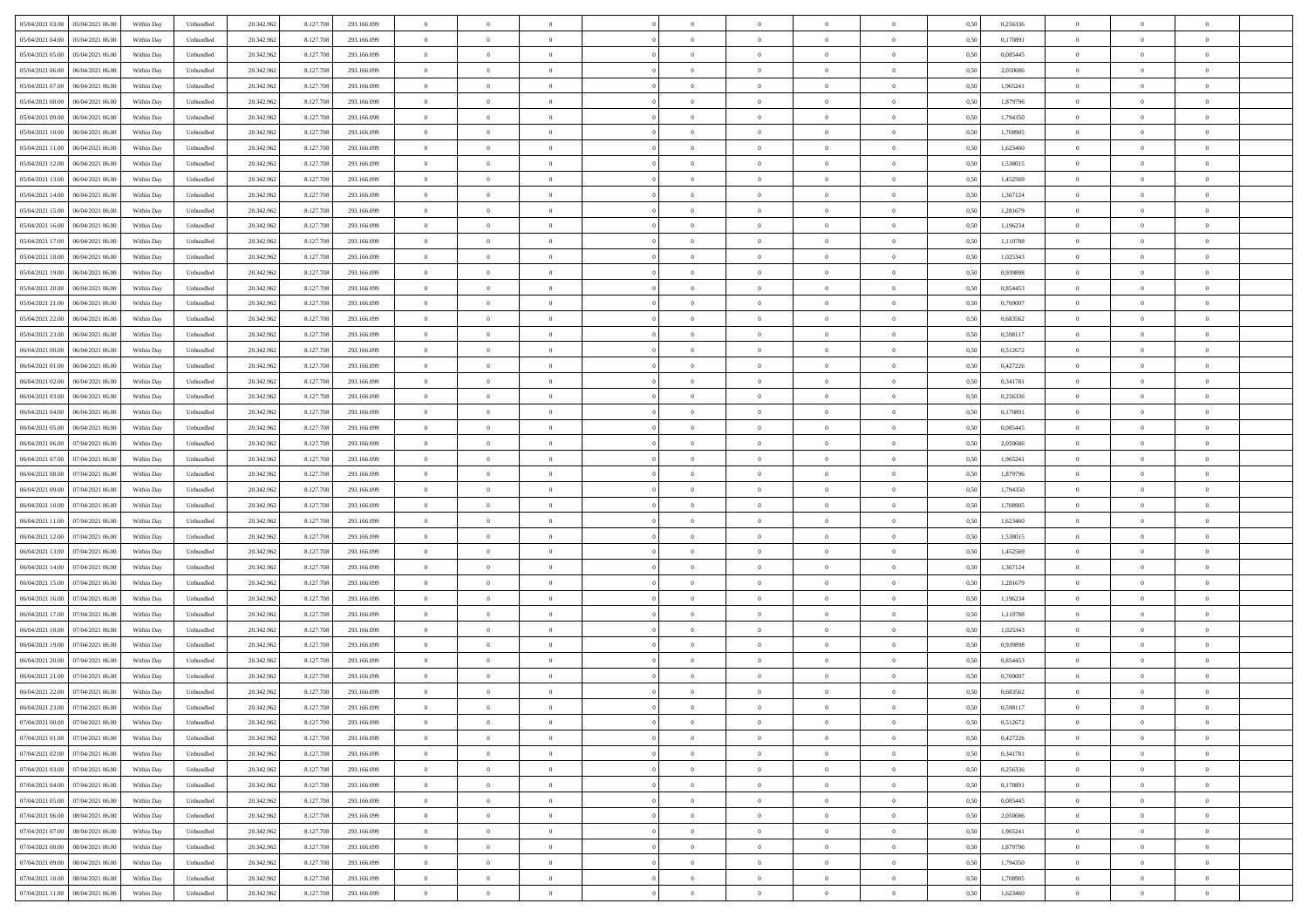| 07/04/2021 12:00   08/04/2021 06:00            | Within Day | Unbundled                   | 20.342.962 | 8.127.708 | 293.166.099 | $\overline{0}$ | $\theta$       |                | $\overline{0}$ | $\theta$       |                | $\bf{0}$       | 0,50 | 1,538015 | $\theta$       | $\theta$       | $\overline{0}$ |  |
|------------------------------------------------|------------|-----------------------------|------------|-----------|-------------|----------------|----------------|----------------|----------------|----------------|----------------|----------------|------|----------|----------------|----------------|----------------|--|
|                                                |            |                             |            |           |             |                |                |                |                |                |                |                |      |          |                |                |                |  |
| 07/04/2021 13:00<br>08/04/2021 06:00           | Within Day | Unbundled                   | 20.342.96  | 8.127.708 | 293.166.099 | $\bf{0}$       | $\overline{0}$ | $\bf{0}$       | $\overline{0}$ | $\theta$       | $\overline{0}$ | $\bf{0}$       | 0,50 | 1,452569 | $\,$ 0 $\,$    | $\bf{0}$       | $\overline{0}$ |  |
| 07/04/2021 14:00<br>08/04/2021 06:00           | Within Day | Unbundled                   | 20.342.962 | 8.127.708 | 293.166.099 | $\overline{0}$ | $\overline{0}$ | $\overline{0}$ | $\bf{0}$       | $\bf{0}$       | $\overline{0}$ | $\bf{0}$       | 0.50 | 1.367124 | $\bf{0}$       | $\overline{0}$ | $\overline{0}$ |  |
| 07/04/2021 15:00<br>08/04/2021 06:00           | Within Day | Unbundled                   | 20.342.962 | 8.127.708 | 293.166.099 | $\overline{0}$ | $\overline{0}$ | $\overline{0}$ | $\theta$       | $\theta$       | $\overline{0}$ | $\overline{0}$ | 0,50 | 1,281679 | $\theta$       | $\theta$       | $\overline{0}$ |  |
| 07/04/2021 16:00<br>08/04/2021 06:00           | Within Day | Unbundled                   | 20.342.96  | 8.127.708 | 293.166.099 | $\overline{0}$ | $\theta$       | $\overline{0}$ | $\overline{0}$ | $\theta$       | $\overline{0}$ | $\bf{0}$       | 0,50 | 1,196234 | $\,$ 0 $\,$    | $\theta$       | $\overline{0}$ |  |
| 07/04/2021 17:00<br>08/04/2021 06:00           | Within Day | Unbundled                   | 20.342.962 | 8.127.708 | 293.166.099 | $\overline{0}$ | $\overline{0}$ | $\Omega$       | $\overline{0}$ | $\overline{0}$ | $\Omega$       | $\bf{0}$       | 0.50 | 1.110788 | $\bf{0}$       | $\theta$       | $\overline{0}$ |  |
| 07/04/2021 18:00                               |            |                             |            |           |             | $\overline{0}$ | $\overline{0}$ | $\overline{0}$ | $\overline{0}$ | $\overline{0}$ | $\overline{0}$ |                |      |          | $\theta$       | $\theta$       | $\overline{0}$ |  |
| 08/04/2021 06:00                               | Within Day | Unbundled                   | 20.342.962 | 8.127.708 | 293.166.099 |                |                |                |                |                |                | $\bf{0}$       | 0,50 | 1,025343 |                |                |                |  |
| 07/04/2021 19:00<br>08/04/2021 06:00           | Within Day | Unbundled                   | 20.342.96  | 8.127.708 | 293.166.099 | $\bf{0}$       | $\overline{0}$ | $\overline{0}$ | $\overline{0}$ | $\theta$       | $\overline{0}$ | $\bf{0}$       | 0,50 | 0,939898 | $\,$ 0 $\,$    | $\bf{0}$       | $\overline{0}$ |  |
| 07/04/2021 20:00<br>08/04/2021 06:00           | Within Day | Unbundled                   | 20.342.96  | 8.127.708 | 293.166.099 | $\overline{0}$ | $\overline{0}$ | $\overline{0}$ | $\bf{0}$       | $\overline{0}$ | $\overline{0}$ | $\bf{0}$       | 0.50 | 0.854453 | $\bf{0}$       | $\theta$       | $\overline{0}$ |  |
| 07/04/2021 21:00<br>08/04/2021 06:00           | Within Day | Unbundled                   | 20.342.962 | 8.127.708 | 293.166.099 | $\overline{0}$ | $\bf{0}$       | $\overline{0}$ | $\overline{0}$ | $\theta$       | $\overline{0}$ | $\bf{0}$       | 0,50 | 0,769007 | $\theta$       | $\theta$       | $\overline{0}$ |  |
| 07/04/2021 22.00<br>08/04/2021 06:00           | Within Day | Unbundled                   | 20.342.96  | 8.127.708 | 293.166.099 | $\bf{0}$       | $\overline{0}$ | $\bf{0}$       | $\overline{0}$ | $\bf{0}$       | $\overline{0}$ | $\bf{0}$       | 0,50 | 0,683562 | $\,$ 0 $\,$    | $\bf{0}$       | $\overline{0}$ |  |
| 07/04/2021 23:00<br>08/04/2021 06:00           | Within Day | Unbundled                   | 20.342.962 | 8.127.708 | 293.166.099 | $\overline{0}$ | $\overline{0}$ | $\overline{0}$ | $\bf{0}$       | $\bf{0}$       | $\overline{0}$ | $\bf{0}$       | 0.50 | 0.598117 | $\bf{0}$       | $\overline{0}$ | $\overline{0}$ |  |
| 08/04/2021 00:00<br>08/04/2021 06:00           | Within Day | Unbundled                   | 20.342.96  | 8.127.708 | 293.166.099 | $\overline{0}$ | $\overline{0}$ | $\overline{0}$ | $\overline{0}$ | $\theta$       | $\overline{0}$ | $\overline{0}$ | 0,50 | 0,512672 | $\theta$       | $\theta$       | $\overline{0}$ |  |
|                                                |            |                             |            |           |             |                | $\theta$       |                | $\overline{0}$ | $\theta$       | $\overline{0}$ | $\bf{0}$       |      |          | $\,$ 0 $\,$    | $\bf{0}$       | $\overline{0}$ |  |
| 08/04/2021 01:00<br>08/04/2021 06:00           | Within Day | Unbundled                   | 20.342.96  | 8.127.708 | 293.166.099 | $\bf{0}$       |                | $\bf{0}$       |                |                |                |                | 0,50 | 0,427226 |                |                |                |  |
| 08/04/2021 02:00<br>08/04/2021 06:00           | Within Day | Unbundled                   | 20.342.962 | 8.127.708 | 293.166.099 | $\overline{0}$ | $\overline{0}$ | $\overline{0}$ | $\bf{0}$       | $\theta$       | $\theta$       | $\bf{0}$       | 0.50 | 0.341781 | $\,$ 0 $\,$    | $\overline{0}$ | $\overline{0}$ |  |
| 08/04/2021 03:00<br>08/04/2021 06:00           | Within Day | Unbundled                   | 20.342.962 | 8.127.708 | 293.166.099 | $\overline{0}$ | $\overline{0}$ | $\overline{0}$ | $\overline{0}$ | $\overline{0}$ | $\overline{0}$ | $\bf{0}$       | 0,50 | 0,256336 | $\theta$       | $\theta$       | $\overline{0}$ |  |
| 08/04/2021 04:00<br>08/04/2021 06:00           | Within Day | Unbundled                   | 20.342.96  | 8.127.708 | 293.166.099 | $\bf{0}$       | $\overline{0}$ | $\overline{0}$ | $\overline{0}$ | $\theta$       | $\overline{0}$ | $\bf{0}$       | 0,50 | 0,170891 | $\,$ 0 $\,$    | $\theta$       | $\overline{0}$ |  |
| 08/04/2021 05:00<br>08/04/2021 06:00           | Within Day | Unbundled                   | 20.342.96  | 8.127.708 | 293.166.099 | $\overline{0}$ | $\overline{0}$ | $\overline{0}$ | $\bf{0}$       | $\overline{0}$ | $\overline{0}$ | $\bf{0}$       | 0.50 | 0.085445 | $\bf{0}$       | $\overline{0}$ | $\overline{0}$ |  |
| 08/04/2021 06:00<br>09/04/2021 06:00           | Within Day | Unbundled                   | 20.342.962 | 8.127.708 | 293.166.099 | $\overline{0}$ | $\overline{0}$ | $\overline{0}$ | $\overline{0}$ | $\theta$       | $\overline{0}$ | $\bf{0}$       | 0,50 | 2,050686 | $\,$ 0 $\,$    | $\theta$       | $\overline{0}$ |  |
| 08/04/2021 07:00<br>09/04/2021 06.00           | Within Day | Unbundled                   | 20.342.96  | 8.127.708 | 293.166.099 | $\bf{0}$       | $\overline{0}$ | $\bf{0}$       | $\bf{0}$       | $\overline{0}$ | $\overline{0}$ | $\bf{0}$       | 0,50 | 1,965241 | $\,$ 0 $\,$    | $\bf{0}$       | $\overline{0}$ |  |
| 09/04/2021 06:00                               |            |                             |            |           |             |                | $\overline{0}$ |                |                |                | $\overline{0}$ |                |      | 1.879796 |                | $\overline{0}$ |                |  |
| 08/04/2021 08:00                               | Within Day | Unbundled                   | 20.342.962 | 8.127.708 | 293.166.099 | $\overline{0}$ |                | $\overline{0}$ | $\bf{0}$       | $\bf{0}$       |                | $\bf{0}$       | 0.50 |          | $\bf{0}$       |                | $\overline{0}$ |  |
| 08/04/2021 09:00<br>09/04/2021 06:00           | Within Day | Unbundled                   | 20.342.962 | 8.127.708 | 293.166.099 | $\overline{0}$ | $\overline{0}$ | $\overline{0}$ | $\theta$       | $\theta$       | $\overline{0}$ | $\bf{0}$       | 0,50 | 1,794350 | $\theta$       | $\theta$       | $\overline{0}$ |  |
| 08/04/2021 10:00<br>09/04/2021 06.00           | Within Day | Unbundled                   | 20.342.96  | 8.127.708 | 293.166.099 | $\bf{0}$       | $\overline{0}$ | $\overline{0}$ | $\overline{0}$ | $\theta$       | $\overline{0}$ | $\bf{0}$       | 0,50 | 1,708905 | $\,$ 0 $\,$    | $\bf{0}$       | $\overline{0}$ |  |
| 08/04/2021 11:00<br>09/04/2021 06:00           | Within Day | Unbundled                   | 20.342.962 | 8.127.708 | 293.166.099 | $\overline{0}$ | $\overline{0}$ | $\overline{0}$ | $\overline{0}$ | $\overline{0}$ | $\Omega$       | $\bf{0}$       | 0.50 | 1.623460 | $\,$ 0 $\,$    | $\theta$       | $\overline{0}$ |  |
| 08/04/2021 12:00<br>09/04/2021 06.00           | Within Day | Unbundled                   | 20.342.962 | 8.127.708 | 293.166.099 | $\overline{0}$ | $\overline{0}$ | $\overline{0}$ | $\overline{0}$ | $\overline{0}$ | $\overline{0}$ | $\bf{0}$       | 0,50 | 1,538015 | $\theta$       | $\theta$       | $\overline{0}$ |  |
| 08/04/2021 13:00<br>09/04/2021 06.00           | Within Day | Unbundled                   | 20.342.96  | 8.127.708 | 293.166.099 | $\bf{0}$       | $\theta$       | $\overline{0}$ | $\overline{0}$ | $\theta$       | $\overline{0}$ | $\bf{0}$       | 0,50 | 1,452569 | $\,$ 0 $\,$    | $\theta$       | $\overline{0}$ |  |
| 08/04/2021 14:00<br>09/04/2021 06:00           | Within Day | Unbundled                   | 20.342.96  | 8.127.708 | 293.166.099 | $\overline{0}$ | $\overline{0}$ | $\overline{0}$ | $\bf{0}$       | $\overline{0}$ | $\overline{0}$ | $\bf{0}$       | 0.50 | 1.367124 | $\bf{0}$       | $\theta$       | $\overline{0}$ |  |
| 08/04/2021 15:00<br>09/04/2021 06:00           | Within Day | Unbundled                   | 20.342.962 | 8.127.708 | 293.166.099 | $\overline{0}$ | $\overline{0}$ | $\overline{0}$ | $\overline{0}$ | $\theta$       | $\overline{0}$ | $\bf{0}$       | 0,50 | 1,281679 | $\theta$       | $\theta$       | $\overline{0}$ |  |
|                                                |            |                             |            |           |             |                |                |                |                |                |                |                |      |          |                |                |                |  |
| 08/04/2021 16:00<br>09/04/2021 06.00           | Within Day | Unbundled                   | 20.342.96  | 8.127.708 | 293.166.099 | $\bf{0}$       | $\bf{0}$       | $\bf{0}$       | $\bf{0}$       | $\overline{0}$ | $\overline{0}$ | $\bf{0}$       | 0,50 | 1,196234 | $\,$ 0 $\,$    | $\bf{0}$       | $\overline{0}$ |  |
| 08/04/2021 17:00<br>09/04/2021 06:00           | Within Day | Unbundled                   | 20.342.962 | 8.127.708 | 293.166.099 | $\overline{0}$ | $\overline{0}$ | $\overline{0}$ | $\bf{0}$       | $\bf{0}$       | $\overline{0}$ | $\bf{0}$       | 0.50 | 1,110788 | $\bf{0}$       | $\overline{0}$ | $\overline{0}$ |  |
| 08/04/2021 18:00<br>09/04/2021 06:00           | Within Day | Unbundled                   | 20.342.962 | 8.127.708 | 293.166.099 | $\overline{0}$ | $\overline{0}$ | $\overline{0}$ | $\overline{0}$ | $\overline{0}$ | $\overline{0}$ | $\bf{0}$       | 0.5( | 1,025343 | $\theta$       | $\theta$       | $\overline{0}$ |  |
| 08/04/2021 19:00<br>09/04/2021 06.00           | Within Day | Unbundled                   | 20.342.96  | 8.127.708 | 293.166.099 | $\bf{0}$       | $\overline{0}$ | $\bf{0}$       | $\overline{0}$ | $\overline{0}$ | $\overline{0}$ | $\bf{0}$       | 0,50 | 0,939898 | $\,$ 0 $\,$    | $\bf{0}$       | $\overline{0}$ |  |
| 08/04/2021 20:00<br>09/04/2021 06:00           | Within Day | Unbundled                   | 20.342.962 | 8.127.708 | 293.166.099 | $\overline{0}$ | $\overline{0}$ | $\overline{0}$ | $\bf{0}$       | $\theta$       | $\Omega$       | $\bf{0}$       | 0.50 | 0.854453 | $\theta$       | $\overline{0}$ | $\overline{0}$ |  |
| 08/04/2021 21:00<br>09/04/2021 06:00           | Within Dav | Unbundled                   | 20.342.962 | 8.127.708 | 293.166.099 | $\overline{0}$ | $\theta$       | $\Omega$       | $\overline{0}$ | $\theta$       | $\overline{0}$ | $\overline{0}$ | 0.5( | 0,769007 | $\theta$       | $\theta$       | $\overline{0}$ |  |
| 08/04/2021 22:00<br>09/04/2021 06.00           | Within Day | Unbundled                   | 20.342.96  | 8.127.708 | 293.166.099 | $\bf{0}$       | $\overline{0}$ | $\overline{0}$ | $\overline{0}$ | $\bf{0}$       | $\overline{0}$ | $\bf{0}$       | 0,50 | 0,683562 | $\,$ 0 $\,$    | $\bf{0}$       | $\overline{0}$ |  |
| 08/04/2021 23:00<br>09/04/2021 06:00           | Within Day | Unbundled                   | 20.342.96  | 8.127.708 | 293.166.099 | $\overline{0}$ | $\overline{0}$ | $\overline{0}$ | $\bf{0}$       | $\overline{0}$ | $\overline{0}$ | $\bf{0}$       | 0.50 | 0.598117 | $\bf{0}$       | $\theta$       | $\overline{0}$ |  |
| 09/04/2021 00:00<br>09/04/2021 06:00           | Within Dav | Unbundled                   | 20.342.962 | 8.127.708 | 293.166.099 | $\overline{0}$ | $\overline{0}$ | $\overline{0}$ | $\overline{0}$ | $\overline{0}$ | $\overline{0}$ | $\overline{0}$ | 0.50 | 0,512672 | $\theta$       | $\theta$       | $\overline{0}$ |  |
|                                                |            |                             |            |           |             |                |                |                |                |                |                |                |      |          |                |                |                |  |
| 09/04/2021 01:00<br>09/04/2021 06.00           | Within Day | Unbundled                   | 20.342.96  | 8.127.708 | 293.166.099 | $\bf{0}$       | $\bf{0}$       | $\bf{0}$       | $\bf{0}$       | $\overline{0}$ | $\overline{0}$ | $\bf{0}$       | 0,50 | 0,427226 | $\,$ 0 $\,$    | $\bf{0}$       | $\overline{0}$ |  |
| 09/04/2021 02:00<br>09/04/2021 06:00           | Within Day | Unbundled                   | 20.342.962 | 8.127.708 | 293.166.099 | $\overline{0}$ | $\bf{0}$       | $\overline{0}$ | $\bf{0}$       | $\bf{0}$       | $\overline{0}$ | $\bf{0}$       | 0.50 | 0.341781 | $\bf{0}$       | $\overline{0}$ | $\overline{0}$ |  |
| 09/04/2021 03:00<br>09/04/2021 06:00           | Within Dav | Unbundled                   | 20.342.962 | 8.127.708 | 293.166.099 | $\overline{0}$ | $\overline{0}$ | $\Omega$       | $\overline{0}$ | $\overline{0}$ | $\overline{0}$ | $\bf{0}$       | 0.50 | 0,256336 | $\theta$       | $\theta$       | $\overline{0}$ |  |
| 09/04/2021 04:00<br>09/04/2021 06.00           | Within Day | Unbundled                   | 20.342.96  | 8.127.708 | 293.166.099 | $\bf{0}$       | $\overline{0}$ | $\bf{0}$       | $\overline{0}$ | $\overline{0}$ | $\overline{0}$ | $\bf{0}$       | 0,50 | 0,170891 | $\,$ 0 $\,$    | $\bf{0}$       | $\overline{0}$ |  |
| 09/04/2021 05:00<br>09/04/2021 06:00           | Within Day | Unbundled                   | 20.342.962 | 8.127.708 | 293.166.099 | $\overline{0}$ | $\overline{0}$ | $\Omega$       | $\overline{0}$ | $\theta$       | $\theta$       | $\bf{0}$       | 0.50 | 0.085445 | $\,$ 0 $\,$    | $\overline{0}$ | $\overline{0}$ |  |
| 09/04/2021 06:00<br>10/04/2021 06:00           | Within Dav | Unbundled                   | 20.342.962 | 8.127.708 | 293.166.099 | $\overline{0}$ | $\overline{0}$ | $\Omega$       | $\overline{0}$ | $\theta$       | $\Omega$       | $\overline{0}$ | 0.5( | 2.050686 | $\theta$       | $\theta$       | $\overline{0}$ |  |
| 09/04/2021 07:00<br>10/04/2021 06:00           | Within Day | Unbundled                   | 20.342.96  | 8.127.708 | 293.166.099 | $\bf{0}$       | $\bf{0}$       | $\overline{0}$ | $\bf{0}$       | $\bf{0}$       | $\overline{0}$ | $\bf{0}$       | 0,50 | 1,965241 | $\,$ 0 $\,$    | $\bf{0}$       | $\overline{0}$ |  |
| $09/04/2021\; 08.00 \qquad 10/04/2021\; 06.00$ | Within Day | $\ensuremath{\mathsf{Unb}}$ | 20.342.962 | 8.127.708 | 293.166.099 | $\overline{0}$ | $\Omega$       |                | $\Omega$       |                |                |                | 0,50 | 1.879796 | $\theta$       | $\overline{0}$ |                |  |
| 09/04/2021 09:00 10/04/2021 06:00              | Within Day | Unbundled                   | 20.342.962 | 8.127.708 | 293.166.099 | $\overline{0}$ | $\theta$       | $\overline{0}$ | $\theta$       | $\overline{0}$ | $\overline{0}$ | $\bf{0}$       | 0,50 | 1,794350 | $\theta$       | $\theta$       | $\overline{0}$ |  |
|                                                |            |                             |            |           |             |                |                |                |                |                |                |                |      |          |                |                |                |  |
| 09/04/2021 10:00<br>10/04/2021 06:00           | Within Day | Unbundled                   | 20.342.96  | 8.127.708 | 293.166.099 | $\overline{0}$ | $\bf{0}$       | $\overline{0}$ | $\overline{0}$ | $\bf{0}$       | $\overline{0}$ | $\bf{0}$       | 0,50 | 1,708905 | $\bf{0}$       | $\overline{0}$ | $\bf{0}$       |  |
| 09/04/2021 11:00 10/04/2021 06:00              | Within Day | Unbundled                   | 20.342.962 | 8.127.708 | 293.166.099 | $\overline{0}$ | $\bf{0}$       | $\overline{0}$ | $\overline{0}$ | $\mathbf{0}$   | $\overline{0}$ | $\,$ 0 $\,$    | 0.50 | 1.623460 | $\overline{0}$ | $\bf{0}$       | $\,$ 0 $\,$    |  |
| 09/04/2021 12:00<br>10/04/2021 06:00           | Within Day | Unbundled                   | 20.342.962 | 8.127.708 | 293.166.099 | $\overline{0}$ | $\overline{0}$ | $\overline{0}$ | $\overline{0}$ | $\overline{0}$ | $\overline{0}$ | $\bf{0}$       | 0,50 | 1,538015 | $\theta$       | $\theta$       | $\overline{0}$ |  |
| 09/04/2021 13:00<br>10/04/2021 06:00           | Within Day | Unbundled                   | 20.342.962 | 8.127.708 | 293.166.099 | $\overline{0}$ | $\bf{0}$       | $\overline{0}$ | $\bf{0}$       | $\overline{0}$ | $\bf{0}$       | $\bf{0}$       | 0,50 | 1,452569 | $\bf{0}$       | $\bf{0}$       | $\overline{0}$ |  |
| 09/04/2021 14:00<br>10/04/2021 06:00           | Within Day | Unbundled                   | 20.342.962 | 8.127.708 | 293.166.099 | $\overline{0}$ | $\bf{0}$       | $\overline{0}$ | $\overline{0}$ | $\overline{0}$ | $\overline{0}$ | $\bf{0}$       | 0.50 | 1.367124 | $\,$ 0 $\,$    | $\theta$       | $\,$ 0         |  |
| 09/04/2021 15:00<br>10/04/2021 06:00           | Within Dav | Unbundled                   | 20.342.962 | 8.127.708 | 293.166.099 | $\overline{0}$ | $\overline{0}$ | $\overline{0}$ | $\overline{0}$ | $\overline{0}$ | $\overline{0}$ | $\bf{0}$       | 0,50 | 1,281679 | $\overline{0}$ | $\theta$       | $\overline{0}$ |  |
| 09/04/2021 16:00<br>10/04/2021 06:00           | Within Day | Unbundled                   | 20.342.96  | 8.127.708 | 293.166.099 | $\overline{0}$ | $\overline{0}$ | $\overline{0}$ | $\overline{0}$ | $\overline{0}$ | $\overline{0}$ | $\bf{0}$       | 0,50 | 1,196234 | $\bf{0}$       | $\,$ 0 $\,$    | $\overline{0}$ |  |
|                                                |            |                             |            |           |             |                |                |                |                |                |                |                |      |          |                |                |                |  |
| 09/04/2021 17:00<br>10/04/2021 06:00           | Within Day | Unbundled                   | 20.342.962 | 8.127.708 | 293.166.099 | $\overline{0}$ | $\overline{0}$ | $\overline{0}$ | $\overline{0}$ | $\bf{0}$       | $\overline{0}$ | $\bf{0}$       | 0.50 | 1.110788 | $\overline{0}$ | $\,$ 0 $\,$    | $\,$ 0         |  |
| 09/04/2021 18:00<br>10/04/2021 06:00           | Within Dav | Unbundled                   | 20.342.962 | 8.127.708 | 293.166.099 | $\overline{0}$ | $\overline{0}$ | $\overline{0}$ | $\overline{0}$ | $\overline{0}$ | $\overline{0}$ | $\bf{0}$       | 0,50 | 1,025343 | $\overline{0}$ | $\theta$       | $\overline{0}$ |  |
| 09/04/2021 19:00<br>10/04/2021 06:00           | Within Day | Unbundled                   | 20.342.96  | 8.127.708 | 293.166.099 | $\overline{0}$ | $\bf{0}$       | $\overline{0}$ | $\bf{0}$       | $\overline{0}$ | $\bf{0}$       | $\bf{0}$       | 0,50 | 0,939898 | $\bf{0}$       | $\bf{0}$       | $\overline{0}$ |  |
| 09/04/2021 20:00 10/04/2021 06:00              | Within Day | Unbundled                   | 20.342.962 | 8.127.708 | 293.166.099 | $\overline{0}$ | $\bf{0}$       | $\overline{0}$ | $\overline{0}$ | $\,$ 0 $\,$    | $\overline{0}$ | $\bf{0}$       | 0,50 | 0,854453 | $\overline{0}$ | $\,$ 0 $\,$    | $\,$ 0 $\,$    |  |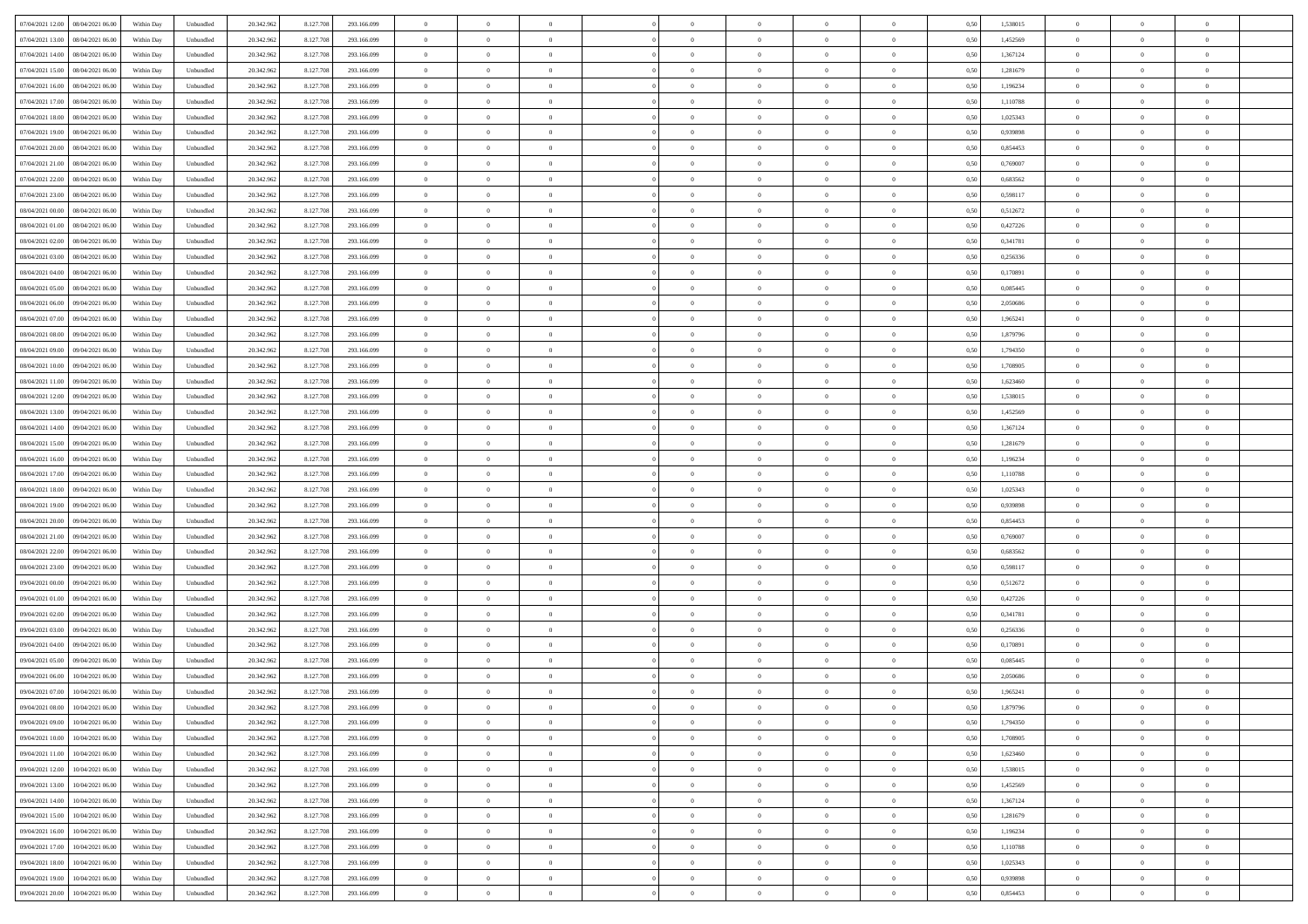|                                            |            |           |            |           |             | $\overline{0}$ | $\theta$       |                | $\overline{0}$ | $\theta$       |                | $\theta$       |      |          | $\theta$       | $\theta$       | $\overline{0}$ |  |
|--------------------------------------------|------------|-----------|------------|-----------|-------------|----------------|----------------|----------------|----------------|----------------|----------------|----------------|------|----------|----------------|----------------|----------------|--|
| 09/04/2021 21:00<br>10/04/2021 06:00       | Within Day | Unbundled | 20.342.962 | 8.127.708 | 293.166.099 |                |                |                |                |                |                |                | 0,50 | 0,769007 |                |                |                |  |
| 09/04/2021 22.00<br>10/04/2021 06:00       | Within Day | Unbundled | 20.342.96  | 8.127.708 | 293.166.099 | $\bf{0}$       | $\overline{0}$ | $\bf{0}$       | $\overline{0}$ | $\bf{0}$       | $\overline{0}$ | $\bf{0}$       | 0,50 | 0,683562 | $\,$ 0 $\,$    | $\bf{0}$       | $\overline{0}$ |  |
| 09/04/2021 23:00<br>10/04/2021 06:00       | Within Day | Unbundled | 20.342.962 | 8.127.708 | 293.166.099 | $\overline{0}$ | $\bf{0}$       | $\overline{0}$ | $\bf{0}$       | $\bf{0}$       | $\overline{0}$ | $\bf{0}$       | 0.50 | 0.598117 | $\bf{0}$       | $\overline{0}$ | $\bf{0}$       |  |
| 10/04/2021 00:00<br>10/04/2021 06:00       | Within Day | Unbundled | 20.342.962 | 8.127.708 | 293.166.099 | $\overline{0}$ | $\overline{0}$ | $\overline{0}$ | $\theta$       | $\theta$       | $\overline{0}$ | $\bf{0}$       | 0,50 | 0,512672 | $\theta$       | $\theta$       | $\overline{0}$ |  |
| 10/04/2021 01:00<br>10/04/2021 06:00       | Within Day | Unbundled | 20.342.96  | 8.127.708 | 293.166.099 | $\overline{0}$ | $\overline{0}$ | $\overline{0}$ | $\overline{0}$ | $\theta$       | $\overline{0}$ | $\bf{0}$       | 0,50 | 0,427226 | $\,$ 0 $\,$    | $\bf{0}$       | $\overline{0}$ |  |
| 10/04/2021 02:00<br>10/04/2021 06:00       |            | Unbundled | 20.342.962 | 8.127.708 | 293.166.099 | $\overline{0}$ | $\overline{0}$ | $\overline{0}$ | $\overline{0}$ | $\overline{0}$ | $\theta$       | $\bf{0}$       | 0.50 | 0.341781 | $\,$ 0 $\,$    | $\theta$       | $\overline{0}$ |  |
|                                            | Within Day |           |            |           |             |                |                |                |                |                |                |                |      |          |                |                |                |  |
| 10/04/2021 03:00<br>10/04/2021 06:00       | Within Day | Unbundled | 20.342.962 | 8.127.708 | 293.166.099 | $\overline{0}$ | $\overline{0}$ | $\overline{0}$ | $\overline{0}$ | $\overline{0}$ | $\overline{0}$ | $\bf{0}$       | 0,50 | 0,256336 | $\theta$       | $\theta$       | $\overline{0}$ |  |
| 10/04/2021 04:00<br>10/04/2021 06:00       | Within Day | Unbundled | 20.342.96  | 8.127.708 | 293.166.099 | $\bf{0}$       | $\overline{0}$ | $\overline{0}$ | $\overline{0}$ | $\overline{0}$ | $\overline{0}$ | $\bf{0}$       | 0,50 | 0,170891 | $\,$ 0 $\,$    | $\bf{0}$       | $\overline{0}$ |  |
| 10/04/2021 05:00<br>10/04/2021 06:00       | Within Day | Unbundled | 20.342.96  | 8.127.708 | 293.166.099 | $\overline{0}$ | $\overline{0}$ | $\overline{0}$ | $\bf{0}$       | $\overline{0}$ | $\overline{0}$ | $\bf{0}$       | 0.50 | 0.085445 | $\bf{0}$       | $\overline{0}$ | $\overline{0}$ |  |
| 10/04/2021 06:00<br>11/04/2021 06:00       | Within Day | Unbundled | 20.342.962 | 8.127.708 | 293.166.099 | $\bf{0}$       | $\bf{0}$       | $\overline{0}$ | $\overline{0}$ | $\overline{0}$ | $\overline{0}$ | $\bf{0}$       | 0,50 | 2,050686 | $\,$ 0 $\,$    | $\theta$       | $\overline{0}$ |  |
| 10/04/2021 07:00<br>11/04/2021 06:00       | Within Day | Unbundled | 20.342.96  | 8.127.708 | 293.166.099 | $\bf{0}$       | $\overline{0}$ | $\bf{0}$       | $\bf{0}$       | $\bf{0}$       | $\overline{0}$ | $\bf{0}$       | 0,50 | 1,965241 | $\,$ 0 $\,$    | $\bf{0}$       | $\overline{0}$ |  |
| 10/04/2021 08:00<br>11/04/2021 06:00       | Within Day | Unbundled | 20.342.962 | 8.127.708 | 293.166.099 | $\overline{0}$ | $\overline{0}$ | $\overline{0}$ | $\bf{0}$       | $\bf{0}$       | $\overline{0}$ | $\bf{0}$       | 0.50 | 1.879796 | $\bf{0}$       | $\overline{0}$ | $\bf{0}$       |  |
| 10/04/2021 09:00<br>11/04/2021 06:00       | Within Day | Unbundled | 20.342.962 | 8.127.708 | 293.166.099 | $\overline{0}$ | $\overline{0}$ | $\overline{0}$ | $\overline{0}$ | $\theta$       | $\overline{0}$ | $\bf{0}$       | 0,50 | 1,794350 | $\,$ 0 $\,$    | $\theta$       | $\overline{0}$ |  |
|                                            |            |           |            |           |             |                |                |                |                |                |                |                |      |          |                |                |                |  |
| 10/04/2021 10:00<br>11/04/2021 06:00       | Within Day | Unbundled | 20.342.96  | 8.127.708 | 293.166.099 | $\bf{0}$       | $\overline{0}$ | $\bf{0}$       | $\overline{0}$ | $\theta$       | $\overline{0}$ | $\bf{0}$       | 0,50 | 1,708905 | $\,$ 0 $\,$    | $\bf{0}$       | $\overline{0}$ |  |
| 10/04/2021 11:00<br>11/04/2021 06:00       | Within Day | Unbundled | 20.342.962 | 8.127.708 | 293.166.099 | $\overline{0}$ | $\overline{0}$ | $\overline{0}$ | $\bf{0}$       | $\overline{0}$ | $\Omega$       | $\bf{0}$       | 0.50 | 1.623460 | $\theta$       | $\theta$       | $\overline{0}$ |  |
| 10/04/2021 12:00<br>11/04/2021 06:00       | Within Day | Unbundled | 20.342.962 | 8.127.708 | 293.166.099 | $\overline{0}$ | $\overline{0}$ | $\overline{0}$ | $\overline{0}$ | $\overline{0}$ | $\overline{0}$ | $\bf{0}$       | 0,50 | 1,538015 | $\theta$       | $\theta$       | $\overline{0}$ |  |
| 10/04/2021 13:00<br>11/04/2021 06:00       | Within Day | Unbundled | 20.342.96  | 8.127.708 | 293.166.099 | $\bf{0}$       | $\overline{0}$ | $\overline{0}$ | $\overline{0}$ | $\bf{0}$       | $\overline{0}$ | $\bf{0}$       | 0,50 | 1,452569 | $\,$ 0 $\,$    | $\theta$       | $\overline{0}$ |  |
| 10/04/2021 14:00<br>11/04/2021 06:00       | Within Day | Unbundled | 20.342.96  | 8.127.708 | 293.166.099 | $\overline{0}$ | $\overline{0}$ | $\overline{0}$ | $\bf{0}$       | $\overline{0}$ | $\overline{0}$ | $\bf{0}$       | 0.50 | 1.367124 | $\bf{0}$       | $\overline{0}$ | $\overline{0}$ |  |
| 10/04/2021 15:00<br>11/04/2021 06:00       | Within Day | Unbundled | 20.342.962 | 8.127.708 | 293.166.099 | $\overline{0}$ | $\overline{0}$ | $\overline{0}$ | $\overline{0}$ | $\overline{0}$ | $\overline{0}$ | $\bf{0}$       | 0,50 | 1,281679 | $\,$ 0 $\,$    | $\theta$       | $\overline{0}$ |  |
| 10/04/2021 16:00<br>11/04/2021 06:00       | Within Day | Unbundled | 20.342.96  | 8.127.708 | 293.166.099 | $\bf{0}$       | $\bf{0}$       | $\bf{0}$       | $\bf{0}$       | $\overline{0}$ | $\overline{0}$ | $\bf{0}$       | 0,50 | 1,196234 | $\,$ 0 $\,$    | $\bf{0}$       | $\overline{0}$ |  |
| 10/04/2021 17:00<br>11/04/2021 06:00       | Within Day | Unbundled | 20.342.962 | 8.127.708 | 293.166.099 | $\overline{0}$ | $\bf{0}$       | $\overline{0}$ | $\bf{0}$       | $\bf{0}$       | $\overline{0}$ | $\bf{0}$       | 0.50 | 1.110788 | $\bf{0}$       | $\overline{0}$ | $\bf{0}$       |  |
|                                            |            |           |            |           |             |                |                |                |                |                |                |                |      |          |                |                |                |  |
| 10/04/2021 18:00<br>11/04/2021 06:00       | Within Day | Unbundled | 20.342.962 | 8.127.708 | 293.166.099 | $\overline{0}$ | $\overline{0}$ | $\overline{0}$ | $\theta$       | $\theta$       | $\overline{0}$ | $\bf{0}$       | 0,50 | 1,025343 | $\theta$       | $\theta$       | $\overline{0}$ |  |
| 10/04/2021 19:00<br>11/04/2021 06:00       | Within Day | Unbundled | 20.342.96  | 8.127.708 | 293.166.099 | $\bf{0}$       | $\overline{0}$ | $\bf{0}$       | $\bf{0}$       | $\bf{0}$       | $\overline{0}$ | $\bf{0}$       | 0,50 | 0,939898 | $\,$ 0 $\,$    | $\bf{0}$       | $\overline{0}$ |  |
| 10/04/2021 20:00<br>11/04/2021 06:00       | Within Day | Unbundled | 20.342.962 | 8.127.708 | 293.166.099 | $\overline{0}$ | $\overline{0}$ | $\overline{0}$ | $\overline{0}$ | $\overline{0}$ | $\Omega$       | $\bf{0}$       | 0.50 | 0.854453 | $\,$ 0 $\,$    | $\theta$       | $\overline{0}$ |  |
| 10/04/2021 21:00<br>11/04/2021 06.00       | Within Day | Unbundled | 20.342.962 | 8.127.708 | 293.166.099 | $\overline{0}$ | $\overline{0}$ | $\overline{0}$ | $\overline{0}$ | $\overline{0}$ | $\overline{0}$ | $\bf{0}$       | 0,50 | 0,769007 | $\theta$       | $\theta$       | $\overline{0}$ |  |
| 10/04/2021 22:00<br>11/04/2021 06:00       | Within Day | Unbundled | 20.342.96  | 8.127.708 | 293.166.099 | $\bf{0}$       | $\theta$       | $\bf{0}$       | $\overline{0}$ | $\bf{0}$       | $\overline{0}$ | $\bf{0}$       | 0,50 | 0,683562 | $\,$ 0 $\,$    | $\bf{0}$       | $\overline{0}$ |  |
| 10/04/2021 23:00<br>11/04/2021 06:00       | Within Day | Unbundled | 20.342.96  | 8.127.708 | 293.166.099 | $\overline{0}$ | $\bf{0}$       | $\overline{0}$ | $\bf{0}$       | $\overline{0}$ | $\overline{0}$ | $\bf{0}$       | 0.50 | 0.598117 | $\bf{0}$       | $\overline{0}$ | $\overline{0}$ |  |
| 11/04/2021 00:00<br>11/04/2021 06:00       | Within Day | Unbundled | 20.342.962 | 8.127.708 | 293.166.099 | $\overline{0}$ | $\overline{0}$ | $\overline{0}$ | $\overline{0}$ | $\overline{0}$ | $\overline{0}$ | $\bf{0}$       | 0,50 | 0,512672 | $\theta$       | $\theta$       | $\overline{0}$ |  |
|                                            |            |           |            |           |             |                |                |                |                |                |                |                |      |          |                |                |                |  |
| 11/04/2021 01:00<br>11/04/2021 06:00       | Within Day | Unbundled | 20.342.96  | 8.127.708 | 293.166.099 | $\bf{0}$       | $\bf{0}$       | $\bf{0}$       | $\bf{0}$       | $\overline{0}$ | $\overline{0}$ | $\bf{0}$       | 0,50 | 0,427226 | $\,$ 0 $\,$    | $\bf{0}$       | $\overline{0}$ |  |
| 11/04/2021 02:00<br>11/04/2021 06:00       | Within Day | Unbundled | 20.342.962 | 8.127.708 | 293.166.099 | $\overline{0}$ | $\bf{0}$       | $\overline{0}$ | $\bf{0}$       | $\bf{0}$       | $\overline{0}$ | $\bf{0}$       | 0.50 | 0.341781 | $\bf{0}$       | $\overline{0}$ | $\bf{0}$       |  |
| 11/04/2021 03:00<br>11/04/2021 06:00       | Within Day | Unbundled | 20.342.962 | 8.127.708 | 293.166.099 | $\overline{0}$ | $\overline{0}$ | $\overline{0}$ | $\overline{0}$ | $\overline{0}$ | $\overline{0}$ | $\bf{0}$       | 0.5( | 0,256336 | $\theta$       | $\theta$       | $\overline{0}$ |  |
| 11/04/2021 04:00<br>11/04/2021 06:00       | Within Day | Unbundled | 20.342.96  | 8.127.708 | 293.166.099 | $\bf{0}$       | $\overline{0}$ | $\bf{0}$       | $\bf{0}$       | $\,$ 0 $\,$    | $\overline{0}$ | $\bf{0}$       | 0,50 | 0,170891 | $\,$ 0 $\,$    | $\bf{0}$       | $\overline{0}$ |  |
| 11/04/2021 05:00<br>11/04/2021 06:00       | Within Day | Unbundled | 20.342.962 | 8.127.708 | 293.166.099 | $\overline{0}$ | $\overline{0}$ | $\overline{0}$ | $\bf{0}$       | $\overline{0}$ | $\Omega$       | $\bf{0}$       | 0.50 | 0.085445 | $\,$ 0 $\,$    | $\theta$       | $\overline{0}$ |  |
| 11/04/2021 06:00<br>12/04/2021 06:00       | Within Dav | Unbundled | 20.342.962 | 8.127.708 | 293.166.099 | $\overline{0}$ | $\overline{0}$ | $\overline{0}$ | $\overline{0}$ | $\overline{0}$ | $\overline{0}$ | $\overline{0}$ | 0.5( | 2.050686 | $\theta$       | $\theta$       | $\overline{0}$ |  |
| 11/04/2021 07:00<br>12/04/2021 06:00       | Within Day | Unbundled | 20.342.96  | 8.127.708 | 293.166.099 | $\bf{0}$       | $\overline{0}$ | $\bf{0}$       | $\bf{0}$       | $\bf{0}$       | $\overline{0}$ | $\bf{0}$       | 0,50 | 1,965241 | $\,$ 0 $\,$    | $\bf{0}$       | $\overline{0}$ |  |
| 11/04/2021 08:00<br>12/04/2021 06:00       | Within Day | Unbundled | 20.342.96  | 8.127.708 | 293.166.099 | $\overline{0}$ | $\bf{0}$       | $\overline{0}$ | $\bf{0}$       | $\overline{0}$ | $\overline{0}$ | $\bf{0}$       | 0.50 | 1.879796 | $\bf{0}$       | $\overline{0}$ | $\overline{0}$ |  |
| 11/04/2021 11:00<br>12/04/2021 06:00       | Within Dav | Unbundled | 20.342.962 | 8.127.708 | 293.166.099 | $\overline{0}$ | $\overline{0}$ | $\overline{0}$ | $\overline{0}$ | $\overline{0}$ | $\overline{0}$ | $\overline{0}$ | 0.50 | 1,623460 | $\theta$       | $\theta$       | $\overline{0}$ |  |
|                                            |            |           |            |           |             |                |                |                |                |                |                |                |      |          |                |                |                |  |
| 11/04/2021 12:00<br>12/04/2021 06:00       | Within Day | Unbundled | 20.342.96  | 8.127.708 | 293.166.099 | $\bf{0}$       | $\bf{0}$       | $\bf{0}$       | $\bf{0}$       | $\overline{0}$ | $\overline{0}$ | $\bf{0}$       | 0,50 | 1,538015 | $\,$ 0 $\,$    | $\bf{0}$       | $\overline{0}$ |  |
| 11/04/2021 13:00<br>12/04/2021 06:00       | Within Day | Unbundled | 20.342.962 | 8.127.708 | 293.166.099 | $\overline{0}$ | $\bf{0}$       | $\overline{0}$ | $\bf{0}$       | $\bf{0}$       | $\overline{0}$ | $\bf{0}$       | 0.50 | 1.452569 | $\bf{0}$       | $\overline{0}$ | $\bf{0}$       |  |
| 11/04/2021 14:00<br>12/04/2021 06:00       | Within Dav | Unbundled | 20.342.962 | 8.127.708 | 293.166.099 | $\overline{0}$ | $\overline{0}$ | $\Omega$       | $\overline{0}$ | $\overline{0}$ | $\overline{0}$ | $\overline{0}$ | 0.5( | 1,367124 | $\theta$       | $\theta$       | $\overline{0}$ |  |
| 11/04/2021 15:00<br>12/04/2021 06:00       | Within Day | Unbundled | 20.342.96  | 8.127.708 | 293.166.099 | $\bf{0}$       | $\overline{0}$ | $\bf{0}$       | $\bf{0}$       | $\,$ 0 $\,$    | $\overline{0}$ | $\bf{0}$       | 0,50 | 1,281679 | $\,$ 0 $\,$    | $\bf{0}$       | $\overline{0}$ |  |
| 11/04/2021 16:00<br>12/04/2021 06:00       | Within Day | Unbundled | 20.342.962 | 8.127.708 | 293.166.099 | $\overline{0}$ | $\overline{0}$ | $\Omega$       | $\overline{0}$ | $\overline{0}$ | $\Omega$       | $\bf{0}$       | 0.50 | 1,196234 | $\bf{0}$       | $\theta$       | $\overline{0}$ |  |
| 11/04/2021 17:00<br>12/04/2021 06:00       | Within Dav | Unbundled | 20.342.962 | 8.127.708 | 293.166.099 | $\overline{0}$ | $\overline{0}$ | $\Omega$       | $\overline{0}$ | $\theta$       | $\Omega$       | $\overline{0}$ | 0.5( | 1,110788 | $\theta$       | $\theta$       | $\overline{0}$ |  |
| 11/04/2021 18:00<br>12/04/2021 06:00       | Within Day | Unbundled | 20.342.96  | 8.127.708 | 293.166.099 | $\bf{0}$       | $\bf{0}$       | $\bf{0}$       | $\bf{0}$       | $\bf{0}$       | $\overline{0}$ | $\bf{0}$       | 0,50 | 1,025343 | $\,$ 0 $\,$    | $\bf{0}$       | $\overline{0}$ |  |
| $11/04/2021\;19.00\qquad12/04/2021\;06.00$ | Within Day | Unbundled | 20.342.962 | 8.127.708 | 293.166.099 | $\bf{0}$       | $\theta$       |                | $\overline{0}$ |                |                |                | 0,50 | 0.939898 | $\theta$       | $\bf{0}$       |                |  |
| 11/04/2021 20.00 12/04/2021 06:00          | Within Day | Unbundled | 20.342.962 | 8.127.708 | 293.166.099 | $\overline{0}$ | $\theta$       | $\overline{0}$ | $\overline{0}$ | $\overline{0}$ | $\overline{0}$ | $\bf{0}$       | 0,50 | 0,854453 | $\theta$       | $\theta$       | $\overline{0}$ |  |
|                                            |            |           |            |           |             |                |                |                |                |                |                |                |      |          |                |                |                |  |
| 11/04/2021 21:00<br>12/04/2021 06:00       | Within Day | Unbundled | 20.342.96  | 8.127.708 | 293.166.099 | $\overline{0}$ | $\bf{0}$       | $\overline{0}$ | $\overline{0}$ | $\bf{0}$       | $\overline{0}$ | $\bf{0}$       | 0,50 | 0,769007 | $\bf{0}$       | $\overline{0}$ | $\bf{0}$       |  |
| 11/04/2021 22:00 12/04/2021 06:00          | Within Day | Unbundled | 20.342.962 | 8.127.708 | 293.166.099 | $\overline{0}$ | $\bf{0}$       | $\overline{0}$ | $\overline{0}$ | $\mathbf{0}$   | $\overline{0}$ | $\,$ 0 $\,$    | 0.50 | 0,683562 | $\overline{0}$ | $\bf{0}$       | $\,$ 0 $\,$    |  |
| 11/04/2021 23:00 12/04/2021 06:00          | Within Day | Unbundled | 20.342.962 | 8.127.708 | 293.166.099 | $\overline{0}$ | $\overline{0}$ | $\overline{0}$ | $\overline{0}$ | $\overline{0}$ | $\overline{0}$ | $\bf{0}$       | 0,50 | 0,598117 | $\theta$       | $\theta$       | $\overline{0}$ |  |
| 12/04/2021 00:00<br>12/04/2021 06:00       | Within Day | Unbundled | 20.342.962 | 8.127.708 | 293.166.099 | $\overline{0}$ | $\bf{0}$       | $\overline{0}$ | $\bf{0}$       | $\overline{0}$ | $\bf{0}$       | $\bf{0}$       | 0,50 | 0,512672 | $\bf{0}$       | $\bf{0}$       | $\overline{0}$ |  |
| 12/04/2021 01:00<br>12/04/2021 06:00       | Within Day | Unbundled | 20.342.962 | 8.127.708 | 293.166.099 | $\overline{0}$ | $\bf{0}$       | $\overline{0}$ | $\overline{0}$ | $\overline{0}$ | $\overline{0}$ | $\bf{0}$       | 0.50 | 0,427226 | $\,$ 0 $\,$    | $\theta$       | $\,$ 0         |  |
| 12/04/2021 02:00<br>12/04/2021 06:00       | Within Dav | Unbundled | 20.342.962 | 8.127.708 | 293.166.099 | $\overline{0}$ | $\overline{0}$ | $\overline{0}$ | $\overline{0}$ | $\overline{0}$ | $\overline{0}$ | $\bf{0}$       | 0,50 | 0,341781 | $\overline{0}$ | $\theta$       | $\overline{0}$ |  |
| 12/04/2021 03:00<br>12/04/2021 06:00       | Within Day | Unbundled | 20.342.96  | 8.127.708 | 293.166.099 | $\overline{0}$ | $\overline{0}$ | $\overline{0}$ | $\overline{0}$ | $\overline{0}$ | $\overline{0}$ | $\bf{0}$       | 0,50 | 0,256336 | $\bf{0}$       | $\,$ 0 $\,$    | $\overline{0}$ |  |
|                                            |            |           |            |           |             |                |                |                |                |                |                |                |      |          |                |                |                |  |
| 12/04/2021 04:00<br>12/04/2021 06:00       | Within Day | Unbundled | 20.342.962 | 8.127.708 | 293.166.099 | $\overline{0}$ | $\overline{0}$ | $\overline{0}$ | $\overline{0}$ | $\bf{0}$       | $\overline{0}$ | $\bf{0}$       | 0.50 | 0.170891 | $\mathbf{0}$   | $\,$ 0 $\,$    | $\,$ 0         |  |
| 12/04/2021 05:00 12/04/2021 06:00          | Within Dav | Unbundled | 20.342.962 | 8.127.708 | 293.166.099 | $\overline{0}$ | $\overline{0}$ | $\overline{0}$ | $\overline{0}$ | $\overline{0}$ | $\overline{0}$ | $\bf{0}$       | 0,50 | 0,085445 | $\overline{0}$ | $\theta$       | $\overline{0}$ |  |
| 12/04/2021 06:00<br>13/04/2021 06:00       | Within Day | Unbundled | 20.342.96  | 8.127.708 | 293.166.099 | $\overline{0}$ | $\bf{0}$       | $\overline{0}$ | $\bf{0}$       | $\overline{0}$ | $\bf{0}$       | $\bf{0}$       | 0,50 | 2,050686 | $\bf{0}$       | $\bf{0}$       | $\overline{0}$ |  |
| 12/04/2021 07:00 13/04/2021 06:00          | Within Day | Unbundled | 20.342.962 | 8.127.708 | 293.166.099 | $\overline{0}$ | $\bf{0}$       | $\overline{0}$ | $\overline{0}$ | $\,$ 0 $\,$    | $\overline{0}$ | $\bf{0}$       | 0,50 | 1,965241 | $\overline{0}$ | $\,$ 0 $\,$    | $\,$ 0 $\,$    |  |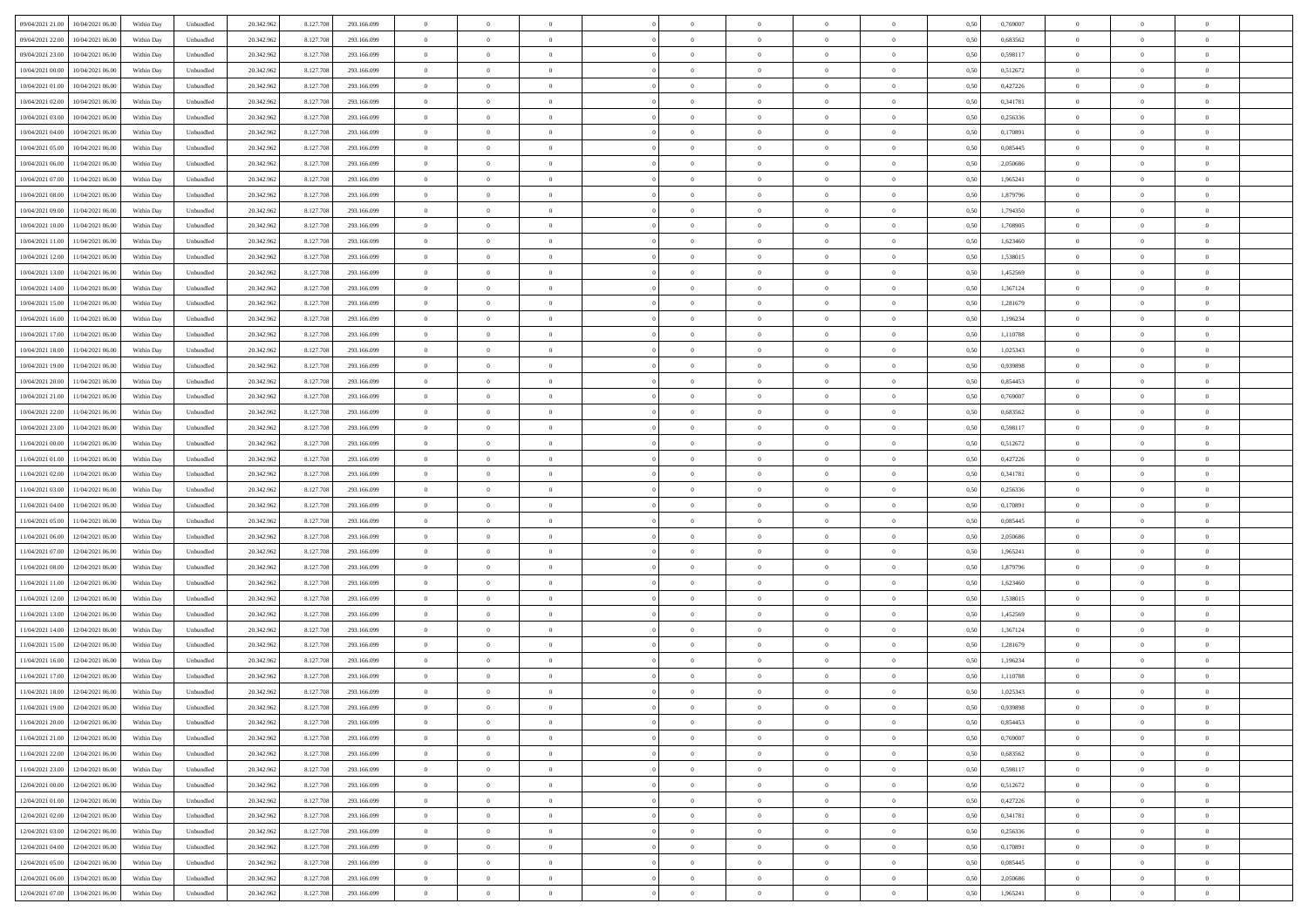| 12/04/2021 08:00 13/04/2021 06:00            |            |           | 20.342.962 |           |             | $\overline{0}$ | $\theta$       |                | $\overline{0}$ | $\theta$       |                | $\theta$       |      | 1,879796 | $\theta$       | $\theta$       | $\overline{0}$ |  |
|----------------------------------------------|------------|-----------|------------|-----------|-------------|----------------|----------------|----------------|----------------|----------------|----------------|----------------|------|----------|----------------|----------------|----------------|--|
|                                              | Within Day | Unbundled |            | 8.127.708 | 293.166.099 |                |                |                |                |                |                |                | 0,50 |          |                |                |                |  |
| 12/04/2021 09:00<br>13/04/2021 06:00         | Within Day | Unbundled | 20.342.96  | 8.127.708 | 293.166.099 | $\bf{0}$       | $\overline{0}$ | $\bf{0}$       | $\overline{0}$ | $\bf{0}$       | $\overline{0}$ | $\bf{0}$       | 0,50 | 1,794350 | $\,$ 0 $\,$    | $\bf{0}$       | $\overline{0}$ |  |
| 12/04/2021 10:00<br>13/04/2021 06:00         | Within Day | Unbundled | 20.342.962 | 8.127.708 | 293.166.099 | $\overline{0}$ | $\bf{0}$       | $\overline{0}$ | $\bf{0}$       | $\bf{0}$       | $\overline{0}$ | $\bf{0}$       | 0.50 | 1,708905 | $\bf{0}$       | $\overline{0}$ | $\bf{0}$       |  |
| 12/04/2021 11:00<br>13/04/2021 06:00         | Within Day | Unbundled | 20.342.962 | 8.127.708 | 293.166.099 | $\overline{0}$ | $\overline{0}$ | $\overline{0}$ | $\theta$       | $\theta$       | $\overline{0}$ | $\bf{0}$       | 0,50 | 1,623460 | $\theta$       | $\theta$       | $\overline{0}$ |  |
|                                              |            |           |            |           |             |                |                |                |                |                |                |                |      |          |                |                |                |  |
| 12/04/2021 12:00<br>13/04/2021 06:00         | Within Day | Unbundled | 20.342.96  | 8.127.708 | 293.166.099 | $\bf{0}$       | $\overline{0}$ | $\bf{0}$       | $\overline{0}$ | $\theta$       | $\overline{0}$ | $\bf{0}$       | 0,50 | 1,538015 | $\,$ 0 $\,$    | $\bf{0}$       | $\overline{0}$ |  |
| 12/04/2021 13:00<br>13/04/2021 06:00         | Within Day | Unbundled | 20.342.962 | 8.127.708 | 293.166.099 | $\overline{0}$ | $\overline{0}$ | $\overline{0}$ | $\bf{0}$       | $\overline{0}$ | $\theta$       | $\bf{0}$       | 0.50 | 1.452569 | $\,$ 0 $\,$    | $\theta$       | $\overline{0}$ |  |
| 12/04/2021 14:00<br>13/04/2021 06:00         | Within Day | Unbundled | 20.342.962 | 8.127.708 | 293.166.099 | $\overline{0}$ | $\overline{0}$ | $\overline{0}$ | $\overline{0}$ | $\overline{0}$ | $\overline{0}$ | $\bf{0}$       | 0,50 | 1,367124 | $\,$ 0 $\,$    | $\theta$       | $\overline{0}$ |  |
| 12/04/2021 15:00<br>13/04/2021 06:00         | Within Day | Unbundled | 20.342.96  | 8.127.708 | 293.166.099 | $\bf{0}$       | $\overline{0}$ | $\overline{0}$ | $\overline{0}$ | $\overline{0}$ | $\overline{0}$ | $\bf{0}$       | 0,50 | 1,281679 | $\,$ 0 $\,$    | $\bf{0}$       | $\overline{0}$ |  |
| 12/04/2021 16:00<br>13/04/2021 06:00         | Within Day | Unbundled | 20.342.96  | 8.127.708 | 293.166.099 | $\overline{0}$ | $\bf{0}$       | $\overline{0}$ | $\bf{0}$       | $\overline{0}$ | $\overline{0}$ | $\bf{0}$       | 0.50 | 1.196234 | $\bf{0}$       | $\overline{0}$ | $\overline{0}$ |  |
|                                              |            |           |            |           |             |                |                |                |                |                |                |                |      |          |                |                |                |  |
| 12/04/2021 17:00<br>13/04/2021 06:00         | Within Day | Unbundled | 20.342.962 | 8.127.708 | 293.166.099 | $\bf{0}$       | $\bf{0}$       | $\overline{0}$ | $\overline{0}$ | $\overline{0}$ | $\overline{0}$ | $\bf{0}$       | 0,50 | 1,110788 | $\,$ 0 $\,$    | $\bf{0}$       | $\overline{0}$ |  |
| 12/04/2021 18:00<br>13/04/2021 06:00         | Within Day | Unbundled | 20.342.96  | 8.127.708 | 293.166.099 | $\bf{0}$       | $\overline{0}$ | $\bf{0}$       | $\bf{0}$       | $\bf{0}$       | $\overline{0}$ | $\bf{0}$       | 0,50 | 1,025343 | $\,$ 0 $\,$    | $\bf{0}$       | $\overline{0}$ |  |
| 12/04/2021 19:00<br>13/04/2021 06:00         | Within Day | Unbundled | 20.342.962 | 8.127.708 | 293.166.099 | $\overline{0}$ | $\overline{0}$ | $\overline{0}$ | $\bf{0}$       | $\bf{0}$       | $\overline{0}$ | $\bf{0}$       | 0.50 | 0.939898 | $\bf{0}$       | $\overline{0}$ | $\bf{0}$       |  |
| 12/04/2021 20:00<br>13/04/2021 06:00         | Within Day | Unbundled | 20.342.962 | 8.127.708 | 293.166.099 | $\overline{0}$ | $\overline{0}$ | $\overline{0}$ | $\theta$       | $\theta$       | $\overline{0}$ | $\bf{0}$       | 0,50 | 0,854453 | $\,$ 0 $\,$    | $\theta$       | $\overline{0}$ |  |
|                                              |            |           |            |           |             |                | $\theta$       |                | $\overline{0}$ | $\theta$       | $\overline{0}$ |                |      |          |                | $\bf{0}$       | $\overline{0}$ |  |
| 12/04/2021 21:00<br>13/04/2021 06:00         | Within Day | Unbundled | 20.342.96  | 8.127.708 | 293.166.099 | $\bf{0}$       |                | $\bf{0}$       |                |                |                | $\bf{0}$       | 0,50 | 0,769007 | $\bf{0}$       |                |                |  |
| 12/04/2021 22:00<br>13/04/2021 06:00         | Within Day | Unbundled | 20.342.962 | 8.127.708 | 293.166.099 | $\overline{0}$ | $\overline{0}$ | $\overline{0}$ | $\bf{0}$       | $\bf{0}$       | $\Omega$       | $\bf{0}$       | 0.50 | 0.683562 | $\,$ 0 $\,$    | $\theta$       | $\overline{0}$ |  |
| 12/04/2021 23:00<br>13/04/2021 06:00         | Within Day | Unbundled | 20.342.962 | 8.127.708 | 293.166.099 | $\overline{0}$ | $\overline{0}$ | $\overline{0}$ | $\overline{0}$ | $\overline{0}$ | $\overline{0}$ | $\bf{0}$       | 0,50 | 0,598117 | $\theta$       | $\theta$       | $\overline{0}$ |  |
| 13/04/2021 00:00<br>13/04/2021 06:00         | Within Day | Unbundled | 20.342.96  | 8.127.708 | 293.166.099 | $\bf{0}$       | $\overline{0}$ | $\overline{0}$ | $\overline{0}$ | $\bf{0}$       | $\overline{0}$ | $\bf{0}$       | 0,50 | 0,512672 | $\,$ 0 $\,$    | $\bf{0}$       | $\overline{0}$ |  |
| 13/04/2021 01:00<br>13/04/2021 06:00         | Within Day | Unbundled | 20.342.96  | 8.127.708 | 293.166.099 | $\overline{0}$ | $\overline{0}$ | $\overline{0}$ | $\bf{0}$       | $\overline{0}$ | $\overline{0}$ | $\bf{0}$       | 0.50 | 0.427226 | $\bf{0}$       | $\overline{0}$ | $\overline{0}$ |  |
| 13/04/2021 02:00<br>13/04/2021 06:00         |            |           |            |           |             | $\overline{0}$ | $\overline{0}$ | $\overline{0}$ | $\overline{0}$ | $\overline{0}$ | $\overline{0}$ |                |      |          | $\,$ 0 $\,$    | $\theta$       | $\overline{0}$ |  |
|                                              | Within Day | Unbundled | 20.342.962 | 8.127.708 | 293.166.099 |                |                |                |                |                |                | $\bf{0}$       | 0,50 | 0,341781 |                |                |                |  |
| 13/04/2021 03:00<br>13/04/2021 06:00         | Within Day | Unbundled | 20.342.96  | 8.127.708 | 293.166.099 | $\bf{0}$       | $\bf{0}$       | $\bf{0}$       | $\bf{0}$       | $\overline{0}$ | $\overline{0}$ | $\bf{0}$       | 0,50 | 0,256336 | $\,$ 0 $\,$    | $\bf{0}$       | $\overline{0}$ |  |
| 13/04/2021 04:00<br>13/04/2021 06:00         | Within Day | Unbundled | 20.342.962 | 8.127.708 | 293.166.099 | $\overline{0}$ | $\bf{0}$       | $\overline{0}$ | $\bf{0}$       | $\bf{0}$       | $\overline{0}$ | $\bf{0}$       | 0.50 | 0,170891 | $\bf{0}$       | $\overline{0}$ | $\bf{0}$       |  |
| 13/04/2021 05:00<br>13/04/2021 06:00         | Within Day | Unbundled | 20.342.962 | 8.127.708 | 293.166.099 | $\overline{0}$ | $\overline{0}$ | $\overline{0}$ | $\theta$       | $\theta$       | $\overline{0}$ | $\bf{0}$       | 0,50 | 0,085445 | $\theta$       | $\theta$       | $\overline{0}$ |  |
| 13/04/2021 06:00<br>14/04/2021 06.00         | Within Day | Unbundled | 20.342.96  | 8.127.708 | 293.166.099 | $\bf{0}$       | $\overline{0}$ | $\bf{0}$       | $\bf{0}$       | $\bf{0}$       | $\overline{0}$ | $\bf{0}$       | 0,50 | 2,050686 | $\,$ 0 $\,$    | $\bf{0}$       | $\overline{0}$ |  |
| 13/04/2021 07:00<br>14/04/2021 06:00         | Within Day | Unbundled | 20.342.962 | 8.127.708 | 293.166.099 | $\overline{0}$ | $\overline{0}$ | $\overline{0}$ | $\overline{0}$ | $\overline{0}$ | $\Omega$       | $\bf{0}$       | 0.50 | 1.965241 | $\,$ 0 $\,$    | $\theta$       | $\overline{0}$ |  |
|                                              |            |           |            |           |             | $\overline{0}$ | $\overline{0}$ | $\overline{0}$ | $\overline{0}$ | $\overline{0}$ | $\overline{0}$ |                |      |          |                | $\theta$       | $\overline{0}$ |  |
| 13/04/2021 08:00<br>14/04/2021 06.00         | Within Day | Unbundled | 20.342.962 | 8.127.708 | 293.166.099 |                |                |                |                |                |                | $\bf{0}$       | 0,50 | 1,879796 | $\,$ 0 $\,$    |                |                |  |
| 13/04/2021 09:00<br>14/04/2021 06.00         | Within Day | Unbundled | 20.342.96  | 8.127.708 | 293.166.099 | $\bf{0}$       | $\theta$       | $\bf{0}$       | $\overline{0}$ | $\bf{0}$       | $\overline{0}$ | $\bf{0}$       | 0,50 | 1,794350 | $\,$ 0 $\,$    | $\bf{0}$       | $\overline{0}$ |  |
| 13/04/2021 10:00<br>14/04/2021 06:00         | Within Day | Unbundled | 20.342.96  | 8.127.708 | 293.166.099 | $\overline{0}$ | $\bf{0}$       | $\overline{0}$ | $\bf{0}$       | $\overline{0}$ | $\overline{0}$ | $\bf{0}$       | 0.50 | 1,708905 | $\bf{0}$       | $\overline{0}$ | $\overline{0}$ |  |
| 13/04/2021 11:00<br>14/04/2021 06:00         | Within Day | Unbundled | 20.342.962 | 8.127.708 | 293.166.099 | $\overline{0}$ | $\overline{0}$ | $\overline{0}$ | $\overline{0}$ | $\overline{0}$ | $\overline{0}$ | $\bf{0}$       | 0,50 | 1,623460 | $\theta$       | $\theta$       | $\overline{0}$ |  |
| 13/04/2021 12:00<br>14/04/2021 06.00         | Within Day | Unbundled | 20.342.96  | 8.127.708 | 293.166.099 | $\bf{0}$       | $\bf{0}$       | $\bf{0}$       | $\bf{0}$       | $\overline{0}$ | $\overline{0}$ | $\bf{0}$       | 0,50 | 1,538015 | $\,$ 0 $\,$    | $\bf{0}$       | $\overline{0}$ |  |
| 13/04/2021 13:00<br>14/04/2021 06:00         | Within Day | Unbundled | 20.342.962 | 8.127.708 | 293.166.099 | $\overline{0}$ | $\bf{0}$       | $\overline{0}$ | $\bf{0}$       | $\bf{0}$       | $\overline{0}$ | $\bf{0}$       | 0.50 | 1.452569 | $\bf{0}$       | $\overline{0}$ | $\bf{0}$       |  |
| 13/04/2021 14:00<br>14/04/2021 06:00         | Within Day | Unbundled | 20.342.962 | 8.127.708 | 293.166.099 | $\overline{0}$ | $\overline{0}$ | $\overline{0}$ | $\overline{0}$ | $\overline{0}$ | $\overline{0}$ | $\bf{0}$       | 0.5( | 1,367124 | $\theta$       | $\theta$       | $\overline{0}$ |  |
|                                              |            |           |            |           |             |                |                |                |                |                |                |                |      |          |                |                |                |  |
| 13/04/2021 15:00<br>14/04/2021 06.00         | Within Day | Unbundled | 20.342.96  | 8.127.708 | 293.166.099 | $\bf{0}$       | $\overline{0}$ | $\bf{0}$       | $\bf{0}$       | $\overline{0}$ | $\overline{0}$ | $\bf{0}$       | 0,50 | 1,281679 | $\,$ 0 $\,$    | $\bf{0}$       | $\overline{0}$ |  |
| 13/04/2021 16:00<br>14/04/2021 06:00         | Within Day | Unbundled | 20.342.962 | 8.127.708 | 293.166.099 | $\overline{0}$ | $\overline{0}$ | $\overline{0}$ | $\bf{0}$       | $\overline{0}$ | $\Omega$       | $\bf{0}$       | 0.50 | 1,196234 | $\,$ 0 $\,$    | $\theta$       | $\overline{0}$ |  |
| 13/04/2021 17:00<br>14/04/2021 06:00         | Within Dav | Unbundled | 20.342.962 | 8.127.708 | 293.166.099 | $\overline{0}$ | $\overline{0}$ | $\overline{0}$ | $\overline{0}$ | $\overline{0}$ | $\overline{0}$ | $\overline{0}$ | 0.5( | 1,110788 | $\theta$       | $\theta$       | $\overline{0}$ |  |
| 13/04/2021 18:00<br>14/04/2021 06.00         | Within Day | Unbundled | 20.342.96  | 8.127.708 | 293.166.099 | $\bf{0}$       | $\overline{0}$ | $\bf{0}$       | $\bf{0}$       | $\bf{0}$       | $\overline{0}$ | $\bf{0}$       | 0,50 | 1,025343 | $\,$ 0 $\,$    | $\bf{0}$       | $\overline{0}$ |  |
| 13/04/2021 19:00<br>14/04/2021 06:00         | Within Day | Unbundled | 20.342.96  | 8.127.708 | 293.166.099 | $\overline{0}$ | $\bf{0}$       | $\overline{0}$ | $\bf{0}$       | $\overline{0}$ | $\overline{0}$ | $\bf{0}$       | 0.50 | 0.939898 | $\bf{0}$       | $\overline{0}$ | $\overline{0}$ |  |
| 13/04/2021 20:00<br>14/04/2021 06:00         | Within Dav | Unbundled | 20.342.962 | 8.127.708 | 293.166.099 | $\overline{0}$ | $\overline{0}$ | $\overline{0}$ | $\overline{0}$ | $\overline{0}$ | $\overline{0}$ | $\overline{0}$ | 0.50 | 0,854453 | $\theta$       | $\theta$       | $\overline{0}$ |  |
|                                              |            |           |            |           |             |                |                |                |                |                |                |                |      |          |                |                |                |  |
| 13/04/2021 21:00<br>14/04/2021 06.00         | Within Day | Unbundled | 20.342.96  | 8.127.708 | 293.166.099 | $\bf{0}$       | $\bf{0}$       | $\bf{0}$       | $\bf{0}$       | $\overline{0}$ | $\overline{0}$ | $\bf{0}$       | 0,50 | 0,769007 | $\,$ 0 $\,$    | $\bf{0}$       | $\overline{0}$ |  |
| 13/04/2021 22:00<br>14/04/2021 06:00         | Within Day | Unbundled | 20.342.962 | 8.127.708 | 293.166.099 | $\overline{0}$ | $\bf{0}$       | $\overline{0}$ | $\bf{0}$       | $\bf{0}$       | $\overline{0}$ | $\bf{0}$       | 0.50 | 0.683562 | $\bf{0}$       | $\overline{0}$ | $\overline{0}$ |  |
| 13/04/2021 23:00<br>14/04/2021 06:00         | Within Dav | Unbundled | 20.342.962 | 8.127.708 | 293.166.099 | $\overline{0}$ | $\overline{0}$ | $\overline{0}$ | $\overline{0}$ | $\overline{0}$ | $\overline{0}$ | $\bf{0}$       | 0.50 | 0,598117 | $\theta$       | $\theta$       | $\overline{0}$ |  |
| 14/04/2021 00:00<br>14/04/2021 06.00         | Within Day | Unbundled | 20.342.96  | 8.127.708 | 293.166.099 | $\bf{0}$       | $\overline{0}$ | $\bf{0}$       | $\bf{0}$       | $\overline{0}$ | $\overline{0}$ | $\bf{0}$       | 0,50 | 0,512672 | $\,$ 0 $\,$    | $\bf{0}$       | $\overline{0}$ |  |
| 14/04/2021 01:00<br>14/04/2021 06:00         | Within Day | Unbundled | 20.342.962 | 8.127.708 | 293.166.099 | $\overline{0}$ | $\overline{0}$ | $\Omega$       | $\overline{0}$ | $\bf{0}$       | $\Omega$       | $\bf{0}$       | 0.50 | 0,427226 | $\bf{0}$       | $\theta$       | $\overline{0}$ |  |
| 14/04/2021 02:00<br>14/04/2021 06:00         | Within Dav | Unbundled | 20.342.962 | 8.127.708 | 293.166.099 | $\overline{0}$ | $\overline{0}$ | $\Omega$       | $\overline{0}$ | $\theta$       | $\overline{0}$ | $\overline{0}$ | 0.5( | 0,341781 | $\theta$       | $\theta$       | $\overline{0}$ |  |
|                                              |            |           |            |           |             |                |                |                |                |                |                |                |      |          |                |                |                |  |
| 14/04/2021 03:00<br>14/04/2021 06.00         | Within Day | Unbundled | 20.342.96  | 8.127.708 | 293.166.099 | $\bf{0}$       | $\bf{0}$       | $\bf{0}$       | $\bf{0}$       | $\bf{0}$       | $\overline{0}$ | $\bf{0}$       | 0,50 | 0,256336 | $\,$ 0 $\,$    | $\bf{0}$       | $\overline{0}$ |  |
| $14/04/2021\;04.00 \qquad 14/04/2021\;06.00$ | Within Day | Unbundled | 20.342.962 | 8.127.708 | 293.166.099 | $\bf{0}$       | $\theta$       |                | $\overline{0}$ |                |                |                | 0,50 | 0.170891 | $\theta$       | $\bf{0}$       |                |  |
| 14/04/2021 05:00 14/04/2021 06:00            | Within Day | Unbundled | 20.342.962 | 8.127.708 | 293.166.099 | $\overline{0}$ | $\theta$       | $\overline{0}$ | $\theta$       | $\overline{0}$ | $\overline{0}$ | $\bf{0}$       | 0,50 | 0,085445 | $\theta$       | $\theta$       | $\overline{0}$ |  |
| 14/04/2021 06:00<br>15/04/2021 06:00         | Within Day | Unbundled | 20.342.96  | 8.127.708 | 293.166.099 | $\overline{0}$ | $\bf{0}$       | $\overline{0}$ | $\overline{0}$ | $\bf{0}$       | $\overline{0}$ | $\bf{0}$       | 0,50 | 2,050686 | $\bf{0}$       | $\overline{0}$ | $\bf{0}$       |  |
| 14/04/2021 07:00 15/04/2021 06:00            | Within Day | Unbundled | 20.342.962 | 8.127.708 | 293.166.099 | $\overline{0}$ | $\bf{0}$       | $\overline{0}$ | $\overline{0}$ | $\mathbf{0}$   | $\overline{0}$ | $\,$ 0 $\,$    | 0.50 | 1.965241 | $\overline{0}$ | $\bf{0}$       | $\,$ 0 $\,$    |  |
|                                              |            |           |            |           |             |                | $\overline{0}$ |                |                | $\overline{0}$ |                |                |      |          | $\theta$       | $\theta$       | $\overline{0}$ |  |
| 14/04/2021 08:00 15/04/2021 06:00            | Within Day | Unbundled | 20.342.962 | 8.127.708 | 293.166.099 | $\overline{0}$ |                | $\overline{0}$ | $\overline{0}$ |                | $\overline{0}$ | $\bf{0}$       | 0,50 | 1,879796 |                |                |                |  |
| 14/04/2021 09:00<br>15/04/2021 06:00         | Within Day | Unbundled | 20.342.962 | 8.127.708 | 293.166.099 | $\overline{0}$ | $\bf{0}$       | $\overline{0}$ | $\bf{0}$       | $\overline{0}$ | $\bf{0}$       | $\bf{0}$       | 0,50 | 1,794350 | $\bf{0}$       | $\bf{0}$       | $\overline{0}$ |  |
| 15/04/2021 06:00<br>14/04/2021 10:00         | Within Day | Unbundled | 20.342.962 | 8.127.708 | 293.166.099 | $\overline{0}$ | $\bf{0}$       | $\overline{0}$ | $\overline{0}$ | $\overline{0}$ | $\overline{0}$ | $\bf{0}$       | 0.50 | 1,708905 | $\,$ 0 $\,$    | $\theta$       | $\,$ 0         |  |
| 14/04/2021 11:00<br>15/04/2021 06:00         | Within Dav | Unbundled | 20.342.962 | 8.127.708 | 293.166.099 | $\overline{0}$ | $\overline{0}$ | $\overline{0}$ | $\overline{0}$ | $\overline{0}$ | $\overline{0}$ | $\bf{0}$       | 0,50 | 1,623460 | $\overline{0}$ | $\theta$       | $\overline{0}$ |  |
| 14/04/2021 12:00<br>15/04/2021 06:00         | Within Day | Unbundled | 20.342.96  | 8.127.708 | 293.166.099 | $\overline{0}$ | $\overline{0}$ | $\overline{0}$ | $\overline{0}$ | $\overline{0}$ | $\overline{0}$ | $\bf{0}$       | 0,50 | 1,538015 | $\bf{0}$       | $\,$ 0 $\,$    | $\overline{0}$ |  |
| 14/04/2021 13:00<br>15/04/2021 06:00         | Within Day | Unbundled | 20.342.962 | 8.127.708 | 293.166.099 | $\overline{0}$ | $\overline{0}$ | $\overline{0}$ | $\overline{0}$ | $\bf{0}$       | $\overline{0}$ | $\bf{0}$       | 0.50 | 1.452569 | $\overline{0}$ | $\,$ 0 $\,$    | $\,$ 0         |  |
| 15/04/2021 06:00                             |            |           |            |           |             |                |                |                |                |                |                |                |      |          |                |                |                |  |
| 14/04/2021 14:00                             | Within Dav | Unbundled | 20.342.962 | 8.127.708 | 293.166.099 | $\overline{0}$ | $\overline{0}$ | $\overline{0}$ | $\overline{0}$ | $\overline{0}$ | $\overline{0}$ | $\bf{0}$       | 0,50 | 1,367124 | $\overline{0}$ | $\theta$       | $\overline{0}$ |  |
| 14/04/2021 15:00<br>15/04/2021 06:00         | Within Day | Unbundled | 20.342.96  | 8.127.708 | 293.166.099 | $\overline{0}$ | $\bf{0}$       | $\overline{0}$ | $\bf{0}$       | $\overline{0}$ | $\bf{0}$       | $\bf{0}$       | 0,50 | 1,281679 | $\bf{0}$       | $\bf{0}$       | $\overline{0}$ |  |
| 14/04/2021 16:00 15/04/2021 06:00            | Within Day | Unbundled | 20.342.962 | 8.127.708 | 293.166.099 | $\overline{0}$ | $\bf{0}$       | $\overline{0}$ | $\overline{0}$ | $\,$ 0 $\,$    | $\overline{0}$ | $\bf{0}$       | 0,50 | 1,196234 | $\overline{0}$ | $\,$ 0 $\,$    | $\,$ 0 $\,$    |  |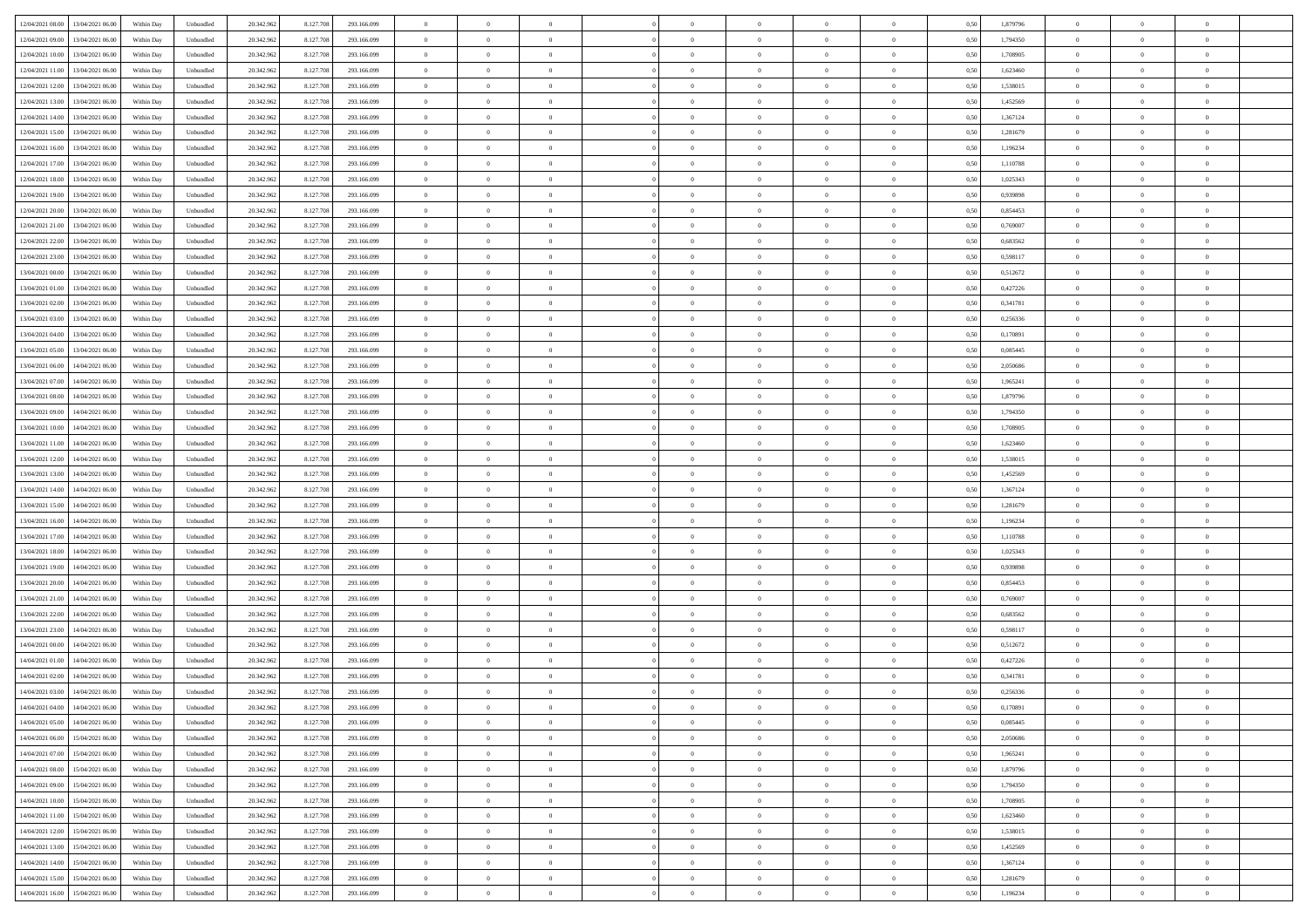| 14/04/2021 17:00 15/04/2021 06:00            | Within Day | Unbundled | 20.342.962 | 8.127.708 | 293.166.099 | $\overline{0}$ | $\theta$       |                | $\overline{0}$ | $\theta$       |                | $\theta$       | 0,50 | 1,110788 | $\theta$       | $\theta$       | $\overline{0}$ |  |
|----------------------------------------------|------------|-----------|------------|-----------|-------------|----------------|----------------|----------------|----------------|----------------|----------------|----------------|------|----------|----------------|----------------|----------------|--|
|                                              |            |           |            |           |             |                |                |                |                |                |                |                |      |          |                |                |                |  |
| 14/04/2021 18:00<br>15/04/2021 06:00         | Within Day | Unbundled | 20.342.96  | 8.127.708 | 293.166.099 | $\bf{0}$       | $\overline{0}$ | $\bf{0}$       | $\overline{0}$ | $\bf{0}$       | $\overline{0}$ | $\bf{0}$       | 0,50 | 1,025343 | $\,$ 0 $\,$    | $\bf{0}$       | $\overline{0}$ |  |
| 14/04/2021 19:00<br>15/04/2021 06:00         | Within Day | Unbundled | 20.342.962 | 8.127.708 | 293.166.099 | $\overline{0}$ | $\overline{0}$ | $\overline{0}$ | $\bf{0}$       | $\bf{0}$       | $\overline{0}$ | $\bf{0}$       | 0.50 | 0.939898 | $\bf{0}$       | $\overline{0}$ | $\overline{0}$ |  |
| 14/04/2021 20:00<br>15/04/2021 06:00         | Within Day | Unbundled | 20.342.962 | 8.127.708 | 293.166.099 | $\overline{0}$ | $\overline{0}$ | $\overline{0}$ | $\theta$       | $\theta$       | $\overline{0}$ | $\bf{0}$       | 0,50 | 0,854453 | $\theta$       | $\theta$       | $\overline{0}$ |  |
| 14/04/2021 21:00<br>15/04/2021 06:00         | Within Day | Unbundled | 20.342.96  | 8.127.708 | 293.166.099 | $\overline{0}$ | $\theta$       | $\overline{0}$ | $\overline{0}$ | $\theta$       | $\overline{0}$ | $\bf{0}$       | 0,50 | 0,769007 | $\,$ 0 $\,$    | $\bf{0}$       | $\overline{0}$ |  |
| 14/04/2021 22:00<br>15/04/2021 06:00         | Within Day | Unbundled | 20.342.962 | 8.127.708 | 293.166.099 | $\overline{0}$ | $\overline{0}$ | $\overline{0}$ | $\overline{0}$ | $\overline{0}$ | $\Omega$       | $\bf{0}$       | 0.50 | 0.683562 | $\,$ 0 $\,$    | $\theta$       | $\overline{0}$ |  |
| 14/04/2021 23:00<br>15/04/2021 06:00         |            |           |            |           |             | $\overline{0}$ | $\overline{0}$ | $\overline{0}$ | $\overline{0}$ | $\theta$       | $\overline{0}$ |                |      |          | $\theta$       | $\theta$       | $\overline{0}$ |  |
|                                              | Within Day | Unbundled | 20.342.962 | 8.127.708 | 293.166.099 |                |                |                |                |                |                | $\bf{0}$       | 0,50 | 0,598117 |                |                |                |  |
| 15/04/2021 00:00<br>15/04/2021 06:00         | Within Day | Unbundled | 20.342.96  | 8.127.708 | 293.166.099 | $\bf{0}$       | $\overline{0}$ | $\overline{0}$ | $\overline{0}$ | $\theta$       | $\overline{0}$ | $\bf{0}$       | 0,50 | 0,512672 | $\,$ 0 $\,$    | $\bf{0}$       | $\overline{0}$ |  |
| 15/04/2021 01:00<br>15/04/2021 06:00         | Within Day | Unbundled | 20.342.96  | 8.127.708 | 293.166.099 | $\overline{0}$ | $\overline{0}$ | $\overline{0}$ | $\bf{0}$       | $\overline{0}$ | $\overline{0}$ | $\bf{0}$       | 0.50 | 0.427226 | $\bf{0}$       | $\theta$       | $\overline{0}$ |  |
| 15/04/2021 02:00<br>15/04/2021 06:00         | Within Day | Unbundled | 20.342.962 | 8.127.708 | 293.166.099 | $\bf{0}$       | $\bf{0}$       | $\overline{0}$ | $\overline{0}$ | $\theta$       | $\overline{0}$ | $\bf{0}$       | 0,50 | 0,341781 | $\,$ 0 $\,$    | $\theta$       | $\overline{0}$ |  |
| 15/04/2021 03:00<br>15/04/2021 06:00         | Within Day | Unbundled | 20.342.96  | 8.127.708 | 293.166.099 | $\bf{0}$       | $\overline{0}$ | $\bf{0}$       | $\overline{0}$ | $\bf{0}$       | $\overline{0}$ | $\bf{0}$       | 0,50 | 0,256336 | $\,$ 0 $\,$    | $\bf{0}$       | $\overline{0}$ |  |
| 15/04/2021 04:00<br>15/04/2021 06:00         | Within Day | Unbundled | 20.342.962 | 8.127.708 | 293.166.099 | $\overline{0}$ | $\overline{0}$ | $\overline{0}$ | $\bf{0}$       | $\bf{0}$       | $\overline{0}$ | $\bf{0}$       | 0.50 | 0,170891 | $\bf{0}$       | $\overline{0}$ | $\bf{0}$       |  |
| 15/04/2021 05:00<br>15/04/2021 06:00         | Within Day | Unbundled | 20.342.96  | 8.127.708 | 293.166.099 | $\overline{0}$ | $\overline{0}$ | $\overline{0}$ | $\overline{0}$ | $\theta$       | $\overline{0}$ | $\overline{0}$ | 0,50 | 0,085445 | $\,$ 0 $\,$    | $\theta$       | $\overline{0}$ |  |
|                                              |            |           |            |           |             |                | $\theta$       |                | $\overline{0}$ | $\theta$       | $\overline{0}$ |                |      |          |                | $\bf{0}$       | $\overline{0}$ |  |
| 15/04/2021 06:00<br>16/04/2021 06:00         | Within Day | Unbundled | 20.342.96  | 8.127.708 | 293.166.099 | $\bf{0}$       |                | $\bf{0}$       |                |                |                | $\bf{0}$       | 0,50 | 2,050686 | $\bf{0}$       |                |                |  |
| 15/04/2021 07:00<br>16/04/2021 06:00         | Within Day | Unbundled | 20.342.962 | 8.127.708 | 293.166.099 | $\overline{0}$ | $\overline{0}$ | $\overline{0}$ | $\bf{0}$       | $\theta$       | $\Omega$       | $\bf{0}$       | 0.50 | 1.965241 | $\theta$       | $\overline{0}$ | $\overline{0}$ |  |
| 15/04/2021 08:00<br>16/04/2021 06:00         | Within Day | Unbundled | 20.342.962 | 8.127.708 | 293.166.099 | $\overline{0}$ | $\overline{0}$ | $\overline{0}$ | $\overline{0}$ | $\overline{0}$ | $\overline{0}$ | $\bf{0}$       | 0,50 | 1,879796 | $\theta$       | $\theta$       | $\overline{0}$ |  |
| 15/04/2021 09:00<br>16/04/2021 06:00         | Within Day | Unbundled | 20.342.96  | 8.127.708 | 293.166.099 | $\bf{0}$       | $\overline{0}$ | $\overline{0}$ | $\overline{0}$ | $\theta$       | $\overline{0}$ | $\bf{0}$       | 0,50 | 1,794350 | $\,$ 0 $\,$    | $\theta$       | $\overline{0}$ |  |
| 15/04/2021 10:00<br>16/04/2021 06:00         | Within Day | Unbundled | 20.342.96  | 8.127.708 | 293.166.099 | $\overline{0}$ | $\overline{0}$ | $\overline{0}$ | $\bf{0}$       | $\overline{0}$ | $\overline{0}$ | $\bf{0}$       | 0.50 | 1,708905 | $\bf{0}$       | $\overline{0}$ | $\overline{0}$ |  |
| 15/04/2021 11:00<br>16/04/2021 06:00         | Within Day | Unbundled | 20.342.962 | 8.127.708 | 293.166.099 | $\overline{0}$ | $\overline{0}$ | $\overline{0}$ | $\overline{0}$ | $\overline{0}$ | $\overline{0}$ | $\bf{0}$       | 0,50 | 1,623460 | $\,$ 0 $\,$    | $\theta$       | $\overline{0}$ |  |
| 15/04/2021 12:00<br>16/04/2021 06:00         | Within Day | Unbundled | 20.342.96  | 8.127.708 | 293.166.099 | $\bf{0}$       | $\overline{0}$ | $\bf{0}$       | $\bf{0}$       | $\overline{0}$ | $\overline{0}$ | $\bf{0}$       | 0,50 | 1,538015 | $\,$ 0 $\,$    | $\bf{0}$       | $\overline{0}$ |  |
| 15/04/2021 13:00<br>16/04/2021 06:00         |            | Unbundled |            |           | 293.166.099 |                | $\overline{0}$ | $\overline{0}$ |                | $\bf{0}$       | $\overline{0}$ |                | 0.50 | 1.452569 | $\bf{0}$       | $\overline{0}$ | $\overline{0}$ |  |
|                                              | Within Day |           | 20.342.962 | 8.127.708 |             | $\overline{0}$ |                |                | $\bf{0}$       |                |                | $\bf{0}$       |      |          |                |                |                |  |
| 15/04/2021 14:00<br>16/04/2021 06:00         | Within Day | Unbundled | 20.342.962 | 8.127.708 | 293.166.099 | $\overline{0}$ | $\overline{0}$ | $\overline{0}$ | $\theta$       | $\theta$       | $\overline{0}$ | $\bf{0}$       | 0,50 | 1,367124 | $\theta$       | $\theta$       | $\overline{0}$ |  |
| 15/04/2021 15:00<br>16/04/2021 06:00         | Within Day | Unbundled | 20.342.96  | 8.127.708 | 293.166.099 | $\bf{0}$       | $\overline{0}$ | $\bf{0}$       | $\bf{0}$       | $\theta$       | $\overline{0}$ | $\bf{0}$       | 0,50 | 1,281679 | $\,$ 0 $\,$    | $\bf{0}$       | $\overline{0}$ |  |
| 15/04/2021 16:00<br>16/04/2021 06:00         | Within Day | Unbundled | 20.342.962 | 8.127.708 | 293.166.099 | $\overline{0}$ | $\overline{0}$ | $\overline{0}$ | $\overline{0}$ | $\overline{0}$ | $\Omega$       | $\bf{0}$       | 0.50 | 1,196234 | $\,$ 0 $\,$    | $\theta$       | $\overline{0}$ |  |
| 15/04/2021 17:00<br>16/04/2021 06:00         | Within Day | Unbundled | 20.342.962 | 8.127.708 | 293.166.099 | $\overline{0}$ | $\overline{0}$ | $\overline{0}$ | $\overline{0}$ | $\overline{0}$ | $\overline{0}$ | $\bf{0}$       | 0,50 | 1,110788 | $\theta$       | $\theta$       | $\overline{0}$ |  |
| 15/04/2021 18:00<br>16/04/2021 06:00         | Within Day | Unbundled | 20.342.96  | 8.127.708 | 293.166.099 | $\bf{0}$       | $\theta$       | $\bf{0}$       | $\overline{0}$ | $\theta$       | $\overline{0}$ | $\bf{0}$       | 0,50 | 1,025343 | $\,$ 0 $\,$    | $\bf{0}$       | $\overline{0}$ |  |
| 15/04/2021 19:00<br>16/04/2021 06:00         | Within Day | Unbundled | 20.342.96  | 8.127.708 | 293.166.099 | $\overline{0}$ | $\overline{0}$ | $\overline{0}$ | $\bf{0}$       | $\overline{0}$ | $\overline{0}$ | $\bf{0}$       | 0.50 | 0.939898 | $\bf{0}$       | $\theta$       | $\overline{0}$ |  |
| 15/04/2021 20:00<br>16/04/2021 06:00         | Within Day | Unbundled | 20.342.962 | 8.127.708 | 293.166.099 | $\overline{0}$ | $\overline{0}$ | $\overline{0}$ | $\overline{0}$ | $\overline{0}$ | $\overline{0}$ | $\bf{0}$       | 0,50 | 0,854453 | $\theta$       | $\theta$       | $\overline{0}$ |  |
|                                              |            |           |            |           |             |                |                |                |                |                |                |                |      |          |                |                |                |  |
| 15/04/2021 21:00<br>16/04/2021 06:00         | Within Day | Unbundled | 20.342.96  | 8.127.708 | 293.166.099 | $\bf{0}$       | $\bf{0}$       | $\bf{0}$       | $\bf{0}$       | $\overline{0}$ | $\overline{0}$ | $\bf{0}$       | 0,50 | 0,769007 | $\,$ 0 $\,$    | $\bf{0}$       | $\overline{0}$ |  |
| 15/04/2021 22:00<br>16/04/2021 06:00         | Within Day | Unbundled | 20.342.962 | 8.127.708 | 293.166.099 | $\overline{0}$ | $\bf{0}$       | $\overline{0}$ | $\bf{0}$       | $\bf{0}$       | $\overline{0}$ | $\bf{0}$       | 0.50 | 0.683562 | $\bf{0}$       | $\overline{0}$ | $\overline{0}$ |  |
| 15/04/2021 23:00<br>16/04/2021 06:00         | Within Day | Unbundled | 20.342.962 | 8.127.708 | 293.166.099 | $\overline{0}$ | $\overline{0}$ | $\overline{0}$ | $\overline{0}$ | $\overline{0}$ | $\overline{0}$ | $\bf{0}$       | 0.5( | 0,598117 | $\theta$       | $\theta$       | $\overline{0}$ |  |
| 16/04/2021 00:00<br>16/04/2021 06:00         | Within Day | Unbundled | 20.342.96  | 8.127.708 | 293.166.099 | $\bf{0}$       | $\overline{0}$ | $\bf{0}$       | $\overline{0}$ | $\overline{0}$ | $\overline{0}$ | $\bf{0}$       | 0,50 | 0,512672 | $\,$ 0 $\,$    | $\bf{0}$       | $\overline{0}$ |  |
| 16/04/2021 01:00<br>16/04/2021 06:00         | Within Day | Unbundled | 20.342.962 | 8.127.708 | 293.166.099 | $\overline{0}$ | $\overline{0}$ | $\overline{0}$ | $\bf{0}$       | $\bf{0}$       | $\Omega$       | $\bf{0}$       | 0.50 | 0,427226 | $\,$ 0 $\,$    | $\overline{0}$ | $\overline{0}$ |  |
| 16/04/2021 02:00<br>16/04/2021 06:00         | Within Dav | Unbundled | 20.342.962 | 8.127.708 | 293.166.099 | $\overline{0}$ | $\overline{0}$ | $\Omega$       | $\overline{0}$ | $\overline{0}$ | $\overline{0}$ | $\overline{0}$ | 0.5( | 0,341781 | $\theta$       | $\theta$       | $\overline{0}$ |  |
| 16/04/2021 03:00<br>16/04/2021 06:00         | Within Day | Unbundled | 20.342.96  | 8.127.708 | 293.166.099 | $\bf{0}$       | $\overline{0}$ | $\bf{0}$       | $\overline{0}$ | $\bf{0}$       | $\overline{0}$ | $\bf{0}$       | 0,50 | 0,256336 | $\,$ 0 $\,$    | $\bf{0}$       | $\overline{0}$ |  |
| 16/04/2021 04:00<br>16/04/2021 06:00         | Within Day | Unbundled | 20.342.96  | 8.127.708 | 293.166.099 | $\overline{0}$ | $\overline{0}$ | $\overline{0}$ | $\bf{0}$       | $\overline{0}$ | $\overline{0}$ | $\bf{0}$       | 0.50 | 0.170891 | $\bf{0}$       | $\overline{0}$ | $\overline{0}$ |  |
| 16/04/2021 05:00<br>16/04/2021 06:00         | Within Dav | Unbundled | 20.342.962 | 8.127.708 | 293.166.099 | $\overline{0}$ | $\overline{0}$ | $\overline{0}$ | $\overline{0}$ | $\overline{0}$ | $\overline{0}$ | $\overline{0}$ | 0.50 | 0.085445 | $\theta$       | $\theta$       | $\overline{0}$ |  |
|                                              |            |           |            |           |             |                |                |                |                |                |                |                |      |          |                |                |                |  |
| 16/04/2021 06:00<br>17/04/2021 06.00         | Within Day | Unbundled | 20.342.96  | 8.127.708 | 293.166.099 | $\bf{0}$       | $\bf{0}$       | $\bf{0}$       | $\bf{0}$       | $\overline{0}$ | $\overline{0}$ | $\bf{0}$       | 0,50 | 2,050686 | $\,$ 0 $\,$    | $\bf{0}$       | $\overline{0}$ |  |
| 16/04/2021 07:00<br>17/04/2021 06:00         | Within Day | Unbundled | 20.342.962 | 8.127.708 | 293.166.099 | $\overline{0}$ | $\bf{0}$       | $\overline{0}$ | $\bf{0}$       | $\bf{0}$       | $\overline{0}$ | $\bf{0}$       | 0.50 | 1,965241 | $\bf{0}$       | $\overline{0}$ | $\overline{0}$ |  |
| 16/04/2021 08:00<br>17/04/2021 06:00         | Within Dav | Unbundled | 20.342.962 | 8.127.708 | 293.166.099 | $\overline{0}$ | $\overline{0}$ | $\Omega$       | $\overline{0}$ | $\overline{0}$ | $\overline{0}$ | $\overline{0}$ | 0.50 | 1,879796 | $\theta$       | $\theta$       | $\overline{0}$ |  |
| 16/04/2021 09:00<br>17/04/2021 06.00         | Within Day | Unbundled | 20.342.96  | 8.127.708 | 293.166.099 | $\bf{0}$       | $\overline{0}$ | $\bf{0}$       | $\overline{0}$ | $\,$ 0 $\,$    | $\overline{0}$ | $\bf{0}$       | 0,50 | 1,794350 | $\,$ 0 $\,$    | $\bf{0}$       | $\overline{0}$ |  |
| 16/04/2021 10:00<br>17/04/2021 06.00         | Within Day | Unbundled | 20.342.962 | 8.127.708 | 293.166.099 | $\overline{0}$ | $\overline{0}$ | $\Omega$       | $\overline{0}$ | $\overline{0}$ | $\theta$       | $\bf{0}$       | 0.50 | 1,708905 | $\bf{0}$       | $\theta$       | $\overline{0}$ |  |
| 16/04/2021 11:00<br>17/04/2021 06:00         | Within Dav | Unbundled | 20.342.962 | 8.127.708 | 293.166.099 | $\overline{0}$ | $\overline{0}$ | $\Omega$       | $\overline{0}$ | $\theta$       | $\Omega$       | $\overline{0}$ | 0.5( | 1,623460 | $\theta$       | $\theta$       | $\overline{0}$ |  |
| 16/04/2021 12:00<br>17/04/2021 06.00         | Within Day | Unbundled | 20.342.96  | 8.127.708 | 293.166.099 | $\bf{0}$       | $\bf{0}$       | $\bf{0}$       | $\bf{0}$       | $\bf{0}$       | $\overline{0}$ | $\bf{0}$       | 0,50 | 1,538015 | $\,$ 0 $\,$    | $\bf{0}$       | $\overline{0}$ |  |
| $16/04/2021\ 13.00 \qquad 17/04/2021\ 06.00$ | Within Day | Unbundled | 20.342.962 | 8.127.708 | 293.166.099 | $\overline{0}$ | $\Omega$       |                | $\overline{0}$ |                |                |                | 0,50 | 1,452569 | $\theta$       | $\overline{0}$ |                |  |
| 16/04/2021 14:00 17/04/2021 06:00            |            |           |            |           |             | $\overline{0}$ | $\theta$       |                | $\theta$       | $\overline{0}$ |                |                |      |          | $\theta$       | $\theta$       | $\overline{0}$ |  |
|                                              | Within Day | Unbundled | 20.342.962 | 8.127.708 | 293.166.099 |                |                | $\overline{0}$ |                |                | $\overline{0}$ | $\bf{0}$       | 0,50 | 1,367124 |                |                |                |  |
| 16/04/2021 15:00<br>17/04/2021 06.00         | Within Day | Unbundled | 20.342.96  | 8.127.708 | 293.166.099 | $\overline{0}$ | $\bf{0}$       | $\overline{0}$ | $\overline{0}$ | $\bf{0}$       | $\overline{0}$ | $\bf{0}$       | 0,50 | 1,281679 | $\bf{0}$       | $\overline{0}$ | $\bf{0}$       |  |
| 16/04/2021 16:00 17/04/2021 06:00            | Within Day | Unbundled | 20.342.962 | 8.127.708 | 293.166.099 | $\overline{0}$ | $\bf{0}$       | $\overline{0}$ | $\overline{0}$ | $\overline{0}$ | $\overline{0}$ | $\,$ 0 $\,$    | 0.50 | 1.196234 | $\overline{0}$ | $\bf{0}$       | $\,$ 0 $\,$    |  |
| 16/04/2021 17:00 17/04/2021 06:00            | Within Day | Unbundled | 20.342.962 | 8.127.708 | 293.166.099 | $\overline{0}$ | $\overline{0}$ | $\overline{0}$ | $\overline{0}$ | $\overline{0}$ | $\overline{0}$ | $\bf{0}$       | 0,50 | 1,110788 | $\theta$       | $\theta$       | $\overline{0}$ |  |
| 16/04/2021 18:00<br>17/04/2021 06.00         | Within Day | Unbundled | 20.342.962 | 8.127.708 | 293.166.099 | $\overline{0}$ | $\bf{0}$       | $\overline{0}$ | $\bf{0}$       | $\overline{0}$ | $\bf{0}$       | $\bf{0}$       | 0,50 | 1,025343 | $\bf{0}$       | $\bf{0}$       | $\overline{0}$ |  |
| 17/04/2021 06:00<br>16/04/2021 19:00         | Within Day | Unbundled | 20.342.962 | 8.127.708 | 293.166.099 | $\overline{0}$ | $\bf{0}$       | $\overline{0}$ | $\overline{0}$ | $\overline{0}$ | $\overline{0}$ | $\bf{0}$       | 0.50 | 0.939898 | $\,$ 0 $\,$    | $\theta$       | $\,$ 0         |  |
| 16/04/2021 20:00<br>17/04/2021 06:00         | Within Day | Unbundled | 20.342.962 | 8.127.708 | 293.166.099 | $\overline{0}$ | $\overline{0}$ | $\overline{0}$ | $\overline{0}$ | $\overline{0}$ | $\overline{0}$ | $\bf{0}$       | 0,50 | 0,854453 | $\overline{0}$ | $\theta$       | $\overline{0}$ |  |
| 16/04/2021 21:00<br>17/04/2021 06.00         | Within Day | Unbundled | 20.342.96  | 8.127.708 | 293.166.099 | $\overline{0}$ | $\overline{0}$ | $\overline{0}$ | $\overline{0}$ | $\overline{0}$ | $\overline{0}$ | $\bf{0}$       | 0,50 | 0,769007 | $\bf{0}$       | $\,$ 0 $\,$    | $\overline{0}$ |  |
|                                              |            |           |            |           |             |                |                |                |                |                |                |                |      |          |                |                |                |  |
| 16/04/2021 22:00<br>17/04/2021 06:00         | Within Day | Unbundled | 20.342.962 | 8.127.708 | 293.166.099 | $\overline{0}$ | $\overline{0}$ | $\overline{0}$ | $\overline{0}$ | $\bf{0}$       | $\overline{0}$ | $\bf{0}$       | 0.50 | 0.683562 | $\overline{0}$ | $\,$ 0 $\,$    | $\,$ 0         |  |
| 16/04/2021 23:00<br>17/04/2021 06:00         | Within Dav | Unbundled | 20.342.962 | 8.127.708 | 293.166.099 | $\overline{0}$ | $\overline{0}$ | $\overline{0}$ | $\overline{0}$ | $\overline{0}$ | $\overline{0}$ | $\bf{0}$       | 0,50 | 0,598117 | $\overline{0}$ | $\theta$       | $\overline{0}$ |  |
| 17/04/2021 00:00<br>17/04/2021 06.00         | Within Day | Unbundled | 20.342.96  | 8.127.708 | 293.166.099 | $\overline{0}$ | $\bf{0}$       | $\overline{0}$ | $\bf{0}$       | $\overline{0}$ | $\bf{0}$       | $\bf{0}$       | 0,50 | 0,512672 | $\bf{0}$       | $\bf{0}$       | $\overline{0}$ |  |
| 17/04/2021 01:00 17/04/2021 06:00            | Within Day | Unbundled | 20.342.962 | 8.127.708 | 293.166.099 | $\overline{0}$ | $\bf{0}$       | $\overline{0}$ | $\overline{0}$ | $\,$ 0 $\,$    | $\overline{0}$ | $\bf{0}$       | 0,50 | 0,427226 | $\overline{0}$ | $\,$ 0 $\,$    | $\,$ 0 $\,$    |  |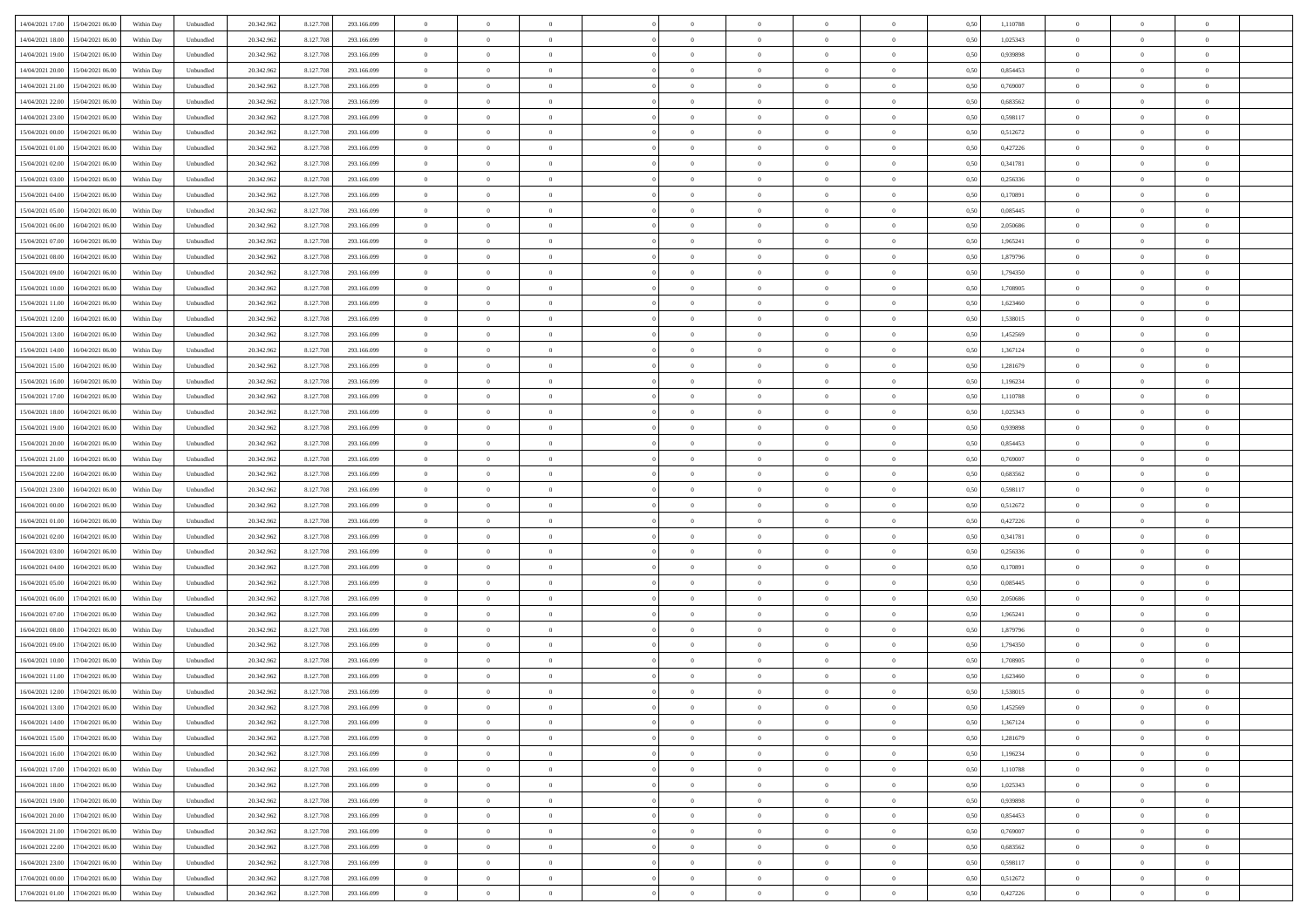|                                              |            |           |            |            |             | $\overline{0}$ | $\overline{0}$ |                | $\overline{0}$ | $\theta$       |                | $\theta$       |      |          | $\theta$       | $\theta$       | $\overline{0}$ |  |
|----------------------------------------------|------------|-----------|------------|------------|-------------|----------------|----------------|----------------|----------------|----------------|----------------|----------------|------|----------|----------------|----------------|----------------|--|
| 17/04/2021 02:00 17/04/2021 06:00            | Within Day | Unbundled | 20.342.962 | 8.127.708  | 293.166.099 |                |                |                |                |                |                |                | 0,50 | 0,341781 |                |                |                |  |
| 17/04/2021 03:00<br>17/04/2021 06.00         | Within Day | Unbundled | 20.342.96  | 8.127.708  | 293.166.099 | $\bf{0}$       | $\bf{0}$       | $\bf{0}$       | $\overline{0}$ | $\bf{0}$       | $\overline{0}$ | $\bf{0}$       | 0,50 | 0,256336 | $\,$ 0 $\,$    | $\bf{0}$       | $\overline{0}$ |  |
| 17/04/2021 04:00<br>17/04/2021 06:00         | Within Day | Unbundled | 20.342.962 | 8.127.708  | 293.166.099 | $\overline{0}$ | $\bf{0}$       | $\overline{0}$ | $\bf{0}$       | $\bf{0}$       | $\overline{0}$ | $\bf{0}$       | 0.50 | 0,170891 | $\bf{0}$       | $\overline{0}$ | $\overline{0}$ |  |
| 17/04/2021 05:00<br>17/04/2021 06:00         | Within Day | Unbundled | 20.342.962 | 8.127.708  | 293.166.099 | $\overline{0}$ | $\overline{0}$ | $\overline{0}$ | $\theta$       | $\theta$       | $\overline{0}$ | $\bf{0}$       | 0,50 | 0,085445 | $\theta$       | $\theta$       | $\overline{0}$ |  |
| 17/04/2021 06:00<br>18/04/2021 06:00         | Within Day | Unbundled | 20.342.96  | 8.725.00   | 278.831.097 | $\bf{0}$       | 3.600.000      | $\overline{0}$ | $\overline{0}$ | $\theta$       | $\overline{0}$ | $\bf{0}$       | 0,50 | 2,050686 | $\,$ 0 $\,$    | $\bf{0}$       | $\overline{0}$ |  |
| 17/04/2021 07:00<br>18/04/2021 06:00         |            | Unbundled | 20.342.962 | 12.325.000 | 275.231.097 | $\overline{0}$ | $\overline{0}$ | $\overline{0}$ | $\bf{0}$       | $\overline{0}$ | $\theta$       | $\bf{0}$       | 0.50 | 1.965241 | $\,$ 0 $\,$    | $\theta$       | $\overline{0}$ |  |
|                                              | Within Day |           |            |            |             |                |                |                |                |                |                |                |      |          |                |                |                |  |
| 17/04/2021 08:00<br>18/04/2021 06:00         | Within Day | Unbundled | 20.342.96  | 12.325.000 | 275.231.097 | $\overline{0}$ | $\overline{0}$ | $\overline{0}$ | $\overline{0}$ | $\theta$       | $\overline{0}$ | $\bf{0}$       | 0,50 | 1,879796 | $\theta$       | $\theta$       | $\overline{0}$ |  |
| 17/04/2021 09:00<br>18/04/2021 06:00         | Within Day | Unbundled | 20.342.96  | 12.325.00  | 275.231.097 | $\bf{0}$       | $\overline{0}$ | $\overline{0}$ | $\overline{0}$ | $\theta$       | $\overline{0}$ | $\bf{0}$       | 0,50 | 1,794350 | $\,$ 0 $\,$    | $\bf{0}$       | $\overline{0}$ |  |
| 17/04/2021 10:00<br>18/04/2021 06:00         | Within Day | Unbundled | 20,342.96  | 12.325.000 | 275.231.097 | $\overline{0}$ | $\bf{0}$       | $\overline{0}$ | $\bf{0}$       | $\overline{0}$ | $\overline{0}$ | $\bf{0}$       | 0.50 | 1,708905 | $\bf{0}$       | $\theta$       | $\overline{0}$ |  |
| 17/04/2021 11:00<br>18/04/2021 06:00         | Within Day | Unbundled | 20.342.962 | 12.325.000 | 275.231.097 | $\bf{0}$       | $\bf{0}$       | $\overline{0}$ | $\overline{0}$ | $\overline{0}$ | $\overline{0}$ | $\bf{0}$       | 0,50 | 1,623460 | $\,$ 0 $\,$    | $\theta$       | $\overline{0}$ |  |
| 17/04/2021 12:00<br>18/04/2021 06:00         | Within Day | Unbundled | 20.342.96  | 12.325.000 | 275.231.097 | $\bf{0}$       | $\overline{0}$ | $\bf{0}$       | $\overline{0}$ | $\bf{0}$       | $\overline{0}$ | $\bf{0}$       | 0,50 | 1,538015 | $\,$ 0 $\,$    | $\bf{0}$       | $\overline{0}$ |  |
| 17/04/2021 13:00<br>18/04/2021 06:00         | Within Day | Unbundled | 20.342.962 | 12.325.000 | 275.231.097 | $\overline{0}$ | $\bf{0}$       | $\overline{0}$ | $\bf{0}$       | $\bf{0}$       | $\overline{0}$ | $\bf{0}$       | 0.50 | 1.452569 | $\bf{0}$       | $\overline{0}$ | $\overline{0}$ |  |
| 17/04/2021 14:00<br>18/04/2021 06:00         | Within Day | Unbundled | 20.342.96  | 12.325.000 | 275.231.097 | $\overline{0}$ | $\overline{0}$ | $\overline{0}$ | $\overline{0}$ | $\theta$       | $\overline{0}$ | $\overline{0}$ | 0,50 | 1,367124 | $\,$ 0 $\,$    | $\theta$       | $\overline{0}$ |  |
|                                              |            |           |            |            |             |                |                |                |                |                |                |                |      |          |                |                |                |  |
| 17/04/2021 15:00<br>18/04/2021 06:00         | Within Day | Unbundled | 20.342.96  | 12.325.00  | 275.231.097 | $\bf{0}$       | $\overline{0}$ | $\bf{0}$       | $\overline{0}$ | $\theta$       | $\overline{0}$ | $\bf{0}$       | 0,50 | 1,281679 | $\bf{0}$       | $\bf{0}$       | $\overline{0}$ |  |
| 17/04/2021 16:00<br>18/04/2021 06:00         | Within Day | Unbundled | 20.342.96  | 12.325.000 | 275.231.097 | $\overline{0}$ | $\overline{0}$ | $\overline{0}$ | $\bf{0}$       | $\theta$       | $\theta$       | $\bf{0}$       | 0.50 | 1.196234 | $\,$ 0 $\,$    | $\theta$       | $\overline{0}$ |  |
| 17/04/2021 17:00<br>18/04/2021 06:00         | Within Day | Unbundled | 20.342.962 | 12.325.000 | 275.231.097 | $\overline{0}$ | $\overline{0}$ | $\overline{0}$ | $\overline{0}$ | $\theta$       | $\overline{0}$ | $\bf{0}$       | 0,50 | 1,110788 | $\theta$       | $\theta$       | $\overline{0}$ |  |
| 17/04/2021 18:00<br>18/04/2021 06:00         | Within Day | Unbundled | 20.342.96  | 12.325.00  | 275.231.097 | $\bf{0}$       | $\overline{0}$ | $\overline{0}$ | $\overline{0}$ | $\theta$       | $\overline{0}$ | $\bf{0}$       | 0,50 | 1,025343 | $\,$ 0 $\,$    | $\bf{0}$       | $\overline{0}$ |  |
| 17/04/2021 19:00<br>18/04/2021 06:00         | Within Day | Unbundled | 20,342.96  | 12.325.000 | 275.231.097 | $\overline{0}$ | $\bf{0}$       | $\overline{0}$ | $\bf{0}$       | $\overline{0}$ | $\overline{0}$ | $\bf{0}$       | 0.50 | 0.939898 | $\bf{0}$       | $\overline{0}$ | $\overline{0}$ |  |
| 17/04/2021 20:00<br>18/04/2021 06:00         | Within Day | Unbundled | 20.342.962 | 12.325.000 | 275.231.097 | $\bf{0}$       | $\overline{0}$ | $\overline{0}$ | $\overline{0}$ | $\overline{0}$ | $\overline{0}$ | $\bf{0}$       | 0,50 | 0,854453 | $\,$ 0 $\,$    | $\theta$       | $\overline{0}$ |  |
| 17/04/2021 21:00<br>18/04/2021 06:00         | Within Day | Unbundled | 20.342.96  | 12.325.000 | 275.231.097 | $\bf{0}$       | $\bf{0}$       | $\bf{0}$       | $\bf{0}$       | $\overline{0}$ | $\overline{0}$ | $\bf{0}$       | 0,50 | 0,769007 | $\,$ 0 $\,$    | $\bf{0}$       | $\overline{0}$ |  |
| 17/04/2021 22:00<br>18/04/2021 06:00         | Within Day | Unbundled | 20.342.962 | 12.325.000 | 275.231.097 | $\overline{0}$ | $\bf{0}$       | $\overline{0}$ | $\bf{0}$       | $\bf{0}$       | $\overline{0}$ | $\bf{0}$       | 0.50 | 0.683562 | $\bf{0}$       | $\overline{0}$ | $\overline{0}$ |  |
|                                              |            |           |            |            |             |                |                |                |                |                |                |                |      |          |                |                |                |  |
| 17/04/2021 23:00<br>18/04/2021 06:00         | Within Day | Unbundled | 20.342.96  | 12.325.000 | 275.231.097 | $\overline{0}$ | $\overline{0}$ | $\overline{0}$ | $\theta$       | $\theta$       | $\overline{0}$ | $\bf{0}$       | 0,50 | 0,598117 | $\theta$       | $\theta$       | $\overline{0}$ |  |
| 18/04/2021 00:00<br>18/04/2021 06:00         | Within Day | Unbundled | 20.342.96  | 12.325.00  | 275.231.097 | $\bf{0}$       | $\overline{0}$ | $\bf{0}$       | $\bf{0}$       | $\bf{0}$       | $\overline{0}$ | $\bf{0}$       | 0,50 | 0,512672 | $\,$ 0 $\,$    | $\bf{0}$       | $\overline{0}$ |  |
| 18/04/2021 01:00<br>18/04/2021 06:00         | Within Day | Unbundled | 20.342.96  | 12.325.000 | 275.231.097 | $\overline{0}$ | $\overline{0}$ | $\overline{0}$ | $\overline{0}$ | $\overline{0}$ | $\Omega$       | $\bf{0}$       | 0.50 | 0,427226 | $\,$ 0 $\,$    | $\theta$       | $\overline{0}$ |  |
| 18/04/2021 02:00<br>18/04/2021 06:00         | Within Day | Unbundled | 20.342.962 | 12.325.000 | 275.231.097 | $\overline{0}$ | $\overline{0}$ | $\overline{0}$ | $\overline{0}$ | $\theta$       | $\overline{0}$ | $\bf{0}$       | 0,50 | 0,341781 | $\,$ 0 $\,$    | $\theta$       | $\overline{0}$ |  |
| 18/04/2021 03:00<br>18/04/2021 06:00         | Within Day | Unbundled | 20.342.96  | 12.325.00  | 275.231.097 | $\bf{0}$       | $\overline{0}$ | $\bf{0}$       | $\overline{0}$ | $\theta$       | $\overline{0}$ | $\bf{0}$       | 0,50 | 0,256336 | $\,$ 0 $\,$    | $\bf{0}$       | $\overline{0}$ |  |
| 18/04/2021 04:00<br>18/04/2021 06:00         | Within Day | Unbundled | 20,342.96  | 12.325.000 | 275.231.097 | $\overline{0}$ | $\bf{0}$       | $\overline{0}$ | $\bf{0}$       | $\overline{0}$ | $\overline{0}$ | $\bf{0}$       | 0.50 | 0.170891 | $\bf{0}$       | $\theta$       | $\overline{0}$ |  |
| 18/04/2021 05:00<br>18/04/2021 06:00         | Within Day | Unbundled | 20.342.962 | 12.325.000 | 275.231.097 | $\overline{0}$ | $\overline{0}$ | $\overline{0}$ | $\overline{0}$ | $\overline{0}$ | $\overline{0}$ | $\bf{0}$       | 0,50 | 0,085445 | $\theta$       | $\theta$       | $\overline{0}$ |  |
| 18/04/2021 06:00<br>19/04/2021 06:00         | Within Day | Unbundled | 20.342.96  | 8.925.00   | 274.031.097 | $\bf{0}$       | $\bf{0}$       | $\bf{0}$       | $\bf{0}$       | $\overline{0}$ | $\overline{0}$ | $\bf{0}$       | 0,50 | 2,050686 | $\,$ 0 $\,$    | $\bf{0}$       | $\overline{0}$ |  |
|                                              |            |           |            |            |             |                |                |                |                |                |                |                |      |          |                |                |                |  |
| 18/04/2021 07:00<br>19/04/2021 06:00         | Within Day | Unbundled | 20.342.962 | 8.925.00   | 274.031.097 | $\overline{0}$ | $\bf{0}$       | $\overline{0}$ | $\bf{0}$       | $\bf{0}$       | $\overline{0}$ | $\bf{0}$       | 0.50 | 1,965241 | $\bf{0}$       | $\overline{0}$ | $\overline{0}$ |  |
| 18/04/2021 08:00<br>19/04/2021 06:00         | Within Day | Unbundled | 20.342.962 | 8.925.000  | 274.031.097 | $\overline{0}$ | $\overline{0}$ | $\overline{0}$ | $\overline{0}$ | $\overline{0}$ | $\overline{0}$ | $\bf{0}$       | 0.5( | 1,879796 | $\theta$       | $\theta$       | $\overline{0}$ |  |
| 18/04/2021 09:00<br>19/04/2021 06:00         | Within Day | Unbundled | 20.342.96  | 8.925.00   | 274.031.097 | $\bf{0}$       | $\overline{0}$ | $\bf{0}$       | $\overline{0}$ | $\overline{0}$ | $\overline{0}$ | $\bf{0}$       | 0,50 | 1,794350 | $\,$ 0 $\,$    | $\bf{0}$       | $\overline{0}$ |  |
| 18/04/2021 11:00<br>19/04/2021 06:00         | Within Day | Unbundled | 20.342.962 | 8.925.00   | 274.031.097 | $\overline{0}$ | $\overline{0}$ | $\overline{0}$ | $\bf{0}$       | $\theta$       | $\Omega$       | $\bf{0}$       | 0.50 | 1.623460 | $\,$ 0 $\,$    | $\theta$       | $\overline{0}$ |  |
| 18/04/2021 12:00<br>19/04/2021 06:00         | Within Dav | Unbundled | 20.342.962 | 8.925.000  | 274.031.097 | $\overline{0}$ | $\overline{0}$ | $\overline{0}$ | $\overline{0}$ | $\theta$       | $\overline{0}$ | $\overline{0}$ | 0.5( | 1,538015 | $\theta$       | $\theta$       | $\overline{0}$ |  |
| 18/04/2021 13:00<br>19/04/2021 06:00         | Within Day | Unbundled | 20.342.96  | 8.925.00   | 274.031.097 | $\bf{0}$       | $\overline{0}$ | $\bf{0}$       | $\overline{0}$ | $\bf{0}$       | $\overline{0}$ | $\bf{0}$       | 0,50 | 1,452569 | $\,$ 0 $\,$    | $\bf{0}$       | $\overline{0}$ |  |
| 18/04/2021 14:00<br>19/04/2021 06:00         | Within Day | Unbundled | 20.342.96  | 8.925.00   | 274.031.097 | $\overline{0}$ | $\bf{0}$       | $\overline{0}$ | $\bf{0}$       | $\overline{0}$ | $\overline{0}$ | $\bf{0}$       | 0.50 | 1.367124 | $\bf{0}$       | $\overline{0}$ | $\overline{0}$ |  |
| 18/04/2021 15:00<br>19/04/2021 06:00         | Within Dav | Unbundled | 20.342.962 | 8.925.000  | 274.031.097 | $\overline{0}$ | $\overline{0}$ | $\overline{0}$ | $\overline{0}$ | $\overline{0}$ | $\overline{0}$ | $\overline{0}$ | 0.50 | 1,281679 | $\theta$       | $\theta$       | $\overline{0}$ |  |
| 19/04/2021 06:00                             | Within Day | Unbundled | 20.342.96  | 8.925.00   |             | $\bf{0}$       | $\bf{0}$       | $\bf{0}$       | $\bf{0}$       | $\overline{0}$ | $\overline{0}$ | $\bf{0}$       | 0,50 | 1,196234 | $\,$ 0 $\,$    | $\bf{0}$       | $\overline{0}$ |  |
| 18/04/2021 16:00                             |            |           |            |            | 274.031.097 |                |                |                |                |                |                |                |      |          |                |                |                |  |
| 18/04/2021 17:00<br>19/04/2021 06:00         | Within Day | Unbundled | 20.342.962 | 8.925.000  | 274.031.097 | $\overline{0}$ | $\bf{0}$       | $\overline{0}$ | $\bf{0}$       | $\bf{0}$       | $\overline{0}$ | $\bf{0}$       | 0.50 | 1.110788 | $\bf{0}$       | $\overline{0}$ | $\overline{0}$ |  |
| 18/04/2021 18:00<br>19/04/2021 06:00         | Within Dav | Unbundled | 20.342.962 | 8.925.000  | 274.031.097 | $\overline{0}$ | $\overline{0}$ | $\overline{0}$ | $\overline{0}$ | $\theta$       | $\overline{0}$ | $\bf{0}$       | 0.5( | 1,025343 | $\theta$       | $\theta$       | $\overline{0}$ |  |
| 18/04/2021 19:00<br>19/04/2021 06:00         | Within Day | Unbundled | 20.342.96  | 8.925.00   | 274.031.097 | $\bf{0}$       | $\overline{0}$ | $\bf{0}$       | $\bf{0}$       | $\overline{0}$ | $\overline{0}$ | $\bf{0}$       | 0,50 | 0,939898 | $\,$ 0 $\,$    | $\bf{0}$       | $\overline{0}$ |  |
| 18/04/2021 20:00<br>19/04/2021 06:00         | Within Day | Unbundled | 20.342.962 | 8.925.00   | 274.031.097 | $\overline{0}$ | $\overline{0}$ | $\Omega$       | $\overline{0}$ | $\theta$       | $\theta$       | $\bf{0}$       | 0.50 | 0.854453 | $\,$ 0 $\,$    | $\theta$       | $\overline{0}$ |  |
| 18/04/2021 21:00<br>19/04/2021 06:00         | Within Dav | Unbundled | 20.342.962 | 8.925.00   | 274.031.097 | $\overline{0}$ | $\overline{0}$ | $\Omega$       | $\overline{0}$ | $\theta$       | $\Omega$       | $\overline{0}$ | 0.5( | 0,769007 | $\theta$       | $\theta$       | $\overline{0}$ |  |
| 18/04/2021 22.00<br>19/04/2021 06:00         | Within Day | Unbundled | 20.342.96  | 8.925.000  | 274.031.097 | $\bf{0}$       | $\bf{0}$       | $\bf{0}$       | $\bf{0}$       | $\bf{0}$       | $\overline{0}$ | $\bf{0}$       | 0,50 | 0,683562 | $\,$ 0 $\,$    | $\bf{0}$       | $\overline{0}$ |  |
| $18/04/2021\ 23.00 \qquad 19/04/2021\ 06.00$ | Within Day | Unbundled | 20.342.962 | 8.925.000  | 274.031.097 | $\overline{0}$ | $\Omega$       |                | $\Omega$       |                |                |                | 0,50 | 0,598117 | $\theta$       | $\overline{0}$ |                |  |
| 19/04/2021 00:00 19/04/2021 06:00            | Within Day | Unbundled | 20.342.962 | 8.925.000  | 274.031.097 | $\overline{0}$ | $\theta$       | $\overline{0}$ | $\overline{0}$ | $\overline{0}$ | $\overline{0}$ | $\bf{0}$       | 0,50 | 0,512672 | $\theta$       | $\theta$       | $\overline{0}$ |  |
|                                              |            |           |            |            |             |                |                |                |                |                |                |                |      |          |                |                |                |  |
| 19/04/2021 01:00<br>19/04/2021 06:00         | Within Day | Unbundled | 20.342.96  | 8.925.000  | 274.031.097 | $\overline{0}$ | $\bf{0}$       | $\overline{0}$ | $\overline{0}$ | $\bf{0}$       | $\overline{0}$ | $\bf{0}$       | 0,50 | 0,427226 | $\bf{0}$       | $\overline{0}$ | $\bf{0}$       |  |
| 19/04/2021 02:00 19/04/2021 06:00            | Within Day | Unbundled | 20.342.962 | 8.925.000  | 274.031.097 | $\overline{0}$ | $\bf{0}$       | $\overline{0}$ | $\overline{0}$ | $\overline{0}$ | $\overline{0}$ | $\,$ 0 $\,$    | 0.50 | 0,341781 | $\overline{0}$ | $\bf{0}$       | $\,$ 0 $\,$    |  |
| 19/04/2021 03:00 19/04/2021 06:00            | Within Day | Unbundled | 20.342.962 | 8.925.000  | 274.031.097 | $\overline{0}$ | $\overline{0}$ | $\overline{0}$ | $\overline{0}$ | $\overline{0}$ | $\overline{0}$ | $\bf{0}$       | 0,50 | 0,256336 | $\theta$       | $\theta$       | $\overline{0}$ |  |
| 19/04/2021 04:00<br>19/04/2021 06:00         | Within Day | Unbundled | 20.342.962 | 8.925.000  | 274.031.097 | $\overline{0}$ | $\bf{0}$       | $\overline{0}$ | $\bf{0}$       | $\overline{0}$ | $\bf{0}$       | $\bf{0}$       | 0,50 | 0,170891 | $\bf{0}$       | $\bf{0}$       | $\overline{0}$ |  |
| 19/04/2021 05:00<br>19/04/2021 06:00         | Within Day | Unbundled | 20.342.962 | 8.925.000  | 274.031.097 | $\overline{0}$ | $\bf{0}$       | $\overline{0}$ | $\overline{0}$ | $\overline{0}$ | $\overline{0}$ | $\bf{0}$       | 0.50 | 0.085445 | $\,$ 0 $\,$    | $\theta$       | $\overline{0}$ |  |
| 19/04/2021 06:00<br>20/04/2021 06:00         | Within Dav | Unbundled | 20.342.962 | 8.934.999  | 273.791.097 | $\overline{0}$ | $\overline{0}$ | $\overline{0}$ | $\overline{0}$ | $\overline{0}$ | $\overline{0}$ | $\bf{0}$       | 0,50 | 2,050686 | $\overline{0}$ | $\theta$       | $\overline{0}$ |  |
| 19/04/2021 07:00<br>20/04/2021 06:00         | Within Day | Unbundled | 20.342.96  | 8.934.999  | 273.791.097 | $\overline{0}$ | $\overline{0}$ | $\overline{0}$ | $\overline{0}$ | $\overline{0}$ | $\overline{0}$ | $\bf{0}$       | 0,50 | 1,965241 | $\bf{0}$       | $\,$ 0 $\,$    | $\overline{0}$ |  |
| 19/04/2021 08:00<br>20/04/2021 06:00         |            | Unbundled | 20.342.962 |            | 273.791.097 | $\overline{0}$ | $\overline{0}$ | $\overline{0}$ |                | $\bf{0}$       | $\overline{0}$ |                | 0.50 | 1.879796 | $\overline{0}$ | $\,$ 0 $\,$    | $\,$ 0         |  |
|                                              | Within Day |           |            | 8.934.999  |             |                |                |                | $\overline{0}$ |                |                | $\bf{0}$       |      |          |                |                |                |  |
| 19/04/2021 09:00 20/04/2021 06:00            | Within Dav | Unbundled | 20.342.962 | 8.934.999  | 273.791.097 | $\overline{0}$ | $\overline{0}$ | $\overline{0}$ | $\overline{0}$ | $\overline{0}$ | $\overline{0}$ | $\bf{0}$       | 0,50 | 1,794350 | $\overline{0}$ | $\theta$       | $\overline{0}$ |  |
| 19/04/2021 10:00<br>20/04/2021 06:00         | Within Day | Unbundled | 20.342.96  | 8.934.999  | 273.791.097 | $\overline{0}$ | $\bf{0}$       | $\overline{0}$ | $\bf{0}$       | $\overline{0}$ | $\overline{0}$ | $\bf{0}$       | 0,50 | 1,708905 | $\bf{0}$       | $\bf{0}$       | $\overline{0}$ |  |
| 19/04/2021 11:00 20/04/2021 06:00            | Within Day | Unbundled | 20.342.962 | 8.934.999  | 273.791.097 | $\overline{0}$ | $\bf{0}$       | $\overline{0}$ | $\overline{0}$ | $\,$ 0 $\,$    | $\overline{0}$ | $\bf{0}$       | 0,50 | 1,623460 | $\overline{0}$ | $\,$ 0 $\,$    | $\,$ 0 $\,$    |  |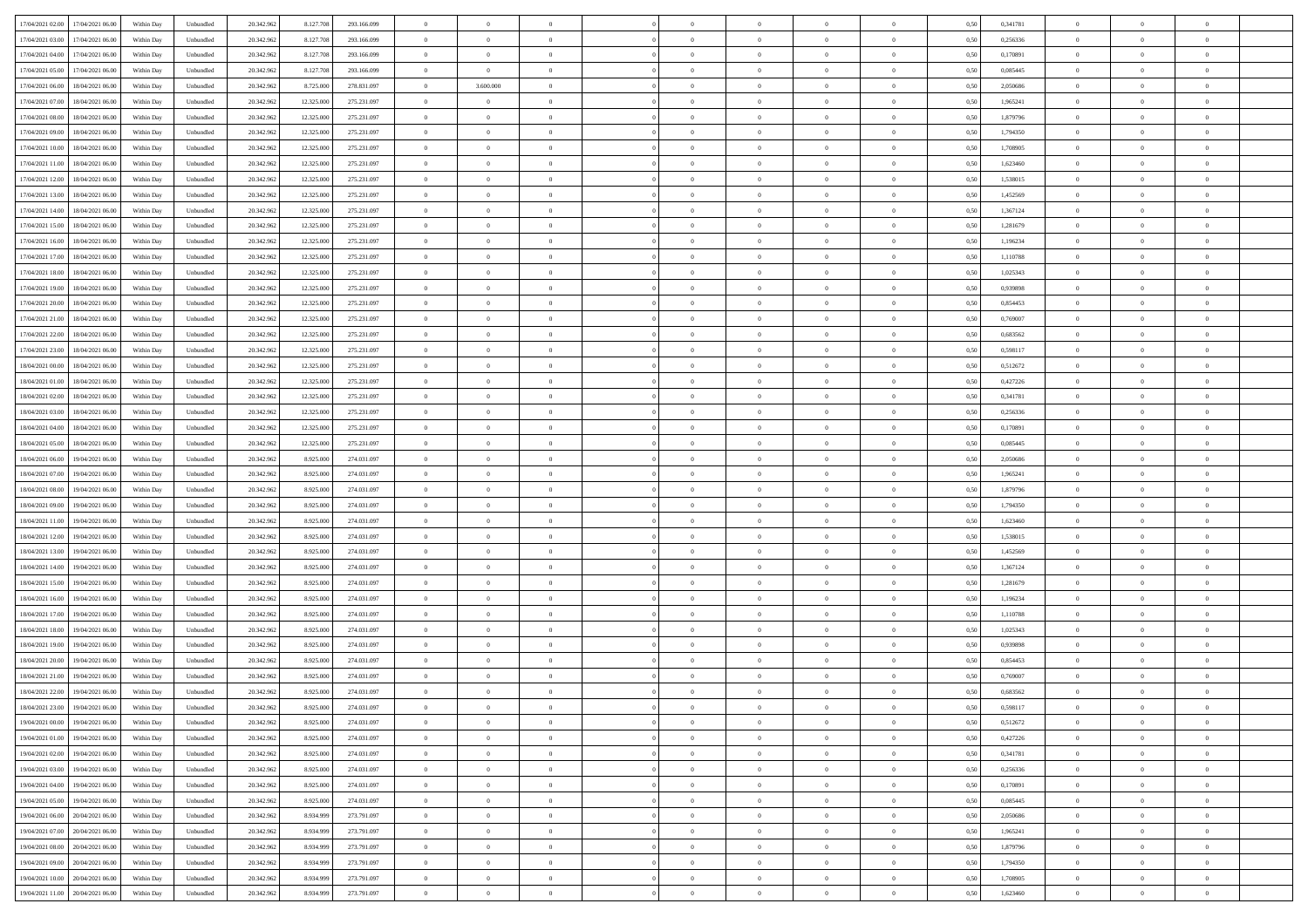| 19/04/2021 12:00 20/04/2021 06:00          | Within Day | Unbundled                   | 20.342.962 | 8.934.999 | 273.791.097 | $\overline{0}$ | $\theta$       |                | $\overline{0}$ | $\theta$       |                | $\theta$       | 0,50 | 1,538015 | $\theta$       | $\theta$       | $\overline{0}$ |  |
|--------------------------------------------|------------|-----------------------------|------------|-----------|-------------|----------------|----------------|----------------|----------------|----------------|----------------|----------------|------|----------|----------------|----------------|----------------|--|
|                                            |            |                             |            |           |             |                |                |                |                |                |                |                |      |          |                |                |                |  |
| 19/04/2021 13:00<br>20/04/2021 06.00       | Within Day | Unbundled                   | 20.342.96  | 8.934.99  | 273.791.097 | $\bf{0}$       | $\overline{0}$ | $\bf{0}$       | $\overline{0}$ | $\overline{0}$ | $\overline{0}$ | $\bf{0}$       | 0,50 | 1,452569 | $\,$ 0 $\,$    | $\bf{0}$       | $\overline{0}$ |  |
| 19/04/2021 14:00<br>20/04/2021 06:00       | Within Day | Unbundled                   | 20.342.962 | 8.934.999 | 273.791.097 | $\overline{0}$ | $\bf{0}$       | $\overline{0}$ | $\bf{0}$       | $\bf{0}$       | $\overline{0}$ | $\bf{0}$       | 0.50 | 1.367124 | $\bf{0}$       | $\overline{0}$ | $\overline{0}$ |  |
| 19/04/2021 15:00<br>20/04/2021 06:00       | Within Day | Unbundled                   | 20.342.962 | 8.934.999 | 273.791.097 | $\overline{0}$ | $\overline{0}$ | $\overline{0}$ | $\theta$       | $\theta$       | $\overline{0}$ | $\bf{0}$       | 0,50 | 1,281679 | $\theta$       | $\theta$       | $\overline{0}$ |  |
| 19/04/2021 16:00<br>20/04/2021 06.00       | Within Day | Unbundled                   | 20.342.96  | 8.934.99  | 273.791.097 | $\bf{0}$       | $\overline{0}$ | $\bf{0}$       | $\overline{0}$ | $\theta$       | $\overline{0}$ | $\bf{0}$       | 0,50 | 1,196234 | $\,$ 0 $\,$    | $\bf{0}$       | $\overline{0}$ |  |
| 19/04/2021 17:00<br>20/04/2021 06:00       |            | Unbundled                   | 20.342.962 | 8.934.999 | 273.791.097 | $\overline{0}$ | $\overline{0}$ | $\overline{0}$ | $\overline{0}$ | $\overline{0}$ | $\theta$       | $\bf{0}$       | 0.50 | 1.110788 | $\bf{0}$       | $\theta$       | $\overline{0}$ |  |
|                                            | Within Day |                             |            |           |             |                |                |                |                |                |                |                |      |          |                |                |                |  |
| 19/04/2021 18:00<br>20/04/2021 06:00       | Within Day | Unbundled                   | 20.342.962 | 8.934.999 | 273.791.097 | $\overline{0}$ | $\overline{0}$ | $\overline{0}$ | $\overline{0}$ | $\overline{0}$ | $\overline{0}$ | $\bf{0}$       | 0,50 | 1,025343 | $\theta$       | $\theta$       | $\overline{0}$ |  |
| 19/04/2021 19:00<br>20/04/2021 06.00       | Within Day | Unbundled                   | 20.342.96  | 8.934.99  | 273.791.097 | $\bf{0}$       | $\overline{0}$ | $\overline{0}$ | $\overline{0}$ | $\overline{0}$ | $\overline{0}$ | $\bf{0}$       | 0,50 | 0,939898 | $\,$ 0 $\,$    | $\bf{0}$       | $\overline{0}$ |  |
| 19/04/2021 20:00<br>20/04/2021 06:00       | Within Day | Unbundled                   | 20.342.96  | 8.934.999 | 273.791.097 | $\overline{0}$ | $\bf{0}$       | $\overline{0}$ | $\bf{0}$       | $\overline{0}$ | $\overline{0}$ | $\bf{0}$       | 0.50 | 0.854453 | $\bf{0}$       | $\overline{0}$ | $\overline{0}$ |  |
| 19/04/2021 21:00<br>20/04/2021 06:00       | Within Day | Unbundled                   | 20.342.962 | 8.934.999 | 273.791.097 | $\overline{0}$ | $\bf{0}$       | $\overline{0}$ | $\overline{0}$ | $\overline{0}$ | $\overline{0}$ | $\bf{0}$       | 0,50 | 0,769007 | $\theta$       | $\theta$       | $\overline{0}$ |  |
| 19/04/2021 22:00<br>20/04/2021 06.00       | Within Day | Unbundled                   | 20.342.96  | 8.934.999 | 273.791.097 | $\bf{0}$       | $\overline{0}$ | $\bf{0}$       | $\overline{0}$ | $\bf{0}$       | $\overline{0}$ | $\bf{0}$       | 0,50 | 0,683562 | $\,$ 0 $\,$    | $\bf{0}$       | $\overline{0}$ |  |
| 19/04/2021 23:00<br>20/04/2021 06:00       | Within Day | Unbundled                   | 20.342.962 | 8.934.999 | 273.791.097 | $\overline{0}$ | $\bf{0}$       | $\overline{0}$ | $\bf{0}$       | $\bf{0}$       | $\overline{0}$ | $\bf{0}$       | 0.50 | 0.598117 | $\bf{0}$       | $\overline{0}$ | $\bf{0}$       |  |
| 20/04/2021 00:00<br>20/04/2021 06:00       | Within Day | Unbundled                   | 20.342.96  | 8.934.999 | 273.791.097 | $\overline{0}$ | $\overline{0}$ | $\overline{0}$ | $\overline{0}$ | $\theta$       | $\overline{0}$ | $\overline{0}$ | 0,50 | 0,512672 | $\theta$       | $\theta$       | $\overline{0}$ |  |
|                                            |            |                             |            |           |             |                |                |                |                |                |                |                |      |          |                |                |                |  |
| 20/04/2021 01:00<br>20/04/2021 06.00       | Within Day | Unbundled                   | 20.342.96  | 8.934.99  | 273.791.097 | $\bf{0}$       | $\theta$       | $\bf{0}$       | $\overline{0}$ | $\theta$       | $\overline{0}$ | $\bf{0}$       | 0,50 | 0,427226 | $\bf{0}$       | $\bf{0}$       | $\overline{0}$ |  |
| 20/04/2021 02:00<br>20/04/2021 06:00       | Within Day | Unbundled                   | 20.342.962 | 8.934.999 | 273.791.097 | $\overline{0}$ | $\overline{0}$ | $\overline{0}$ | $\bf{0}$       | $\overline{0}$ | $\Omega$       | $\bf{0}$       | 0.50 | 0.341781 | $\,$ 0 $\,$    | $\theta$       | $\overline{0}$ |  |
| 20/04/2021 03:00<br>20/04/2021 06:00       | Within Day | Unbundled                   | 20.342.962 | 8.934.999 | 273.791.097 | $\overline{0}$ | $\overline{0}$ | $\overline{0}$ | $\overline{0}$ | $\overline{0}$ | $\overline{0}$ | $\bf{0}$       | 0,50 | 0,256336 | $\theta$       | $\theta$       | $\overline{0}$ |  |
| 20/04/2021 04:00<br>20/04/2021 06.00       | Within Day | Unbundled                   | 20.342.96  | 8.934.999 | 273.791.097 | $\bf{0}$       | $\overline{0}$ | $\overline{0}$ | $\overline{0}$ | $\theta$       | $\overline{0}$ | $\bf{0}$       | 0,50 | 0,170891 | $\,$ 0 $\,$    | $\bf{0}$       | $\overline{0}$ |  |
| 20/04/2021 05:00<br>20/04/2021 06:00       | Within Day | Unbundled                   | 20.342.96  | 8.934.999 | 273.791.097 | $\overline{0}$ | $\bf{0}$       | $\overline{0}$ | $\bf{0}$       | $\overline{0}$ | $\overline{0}$ | $\bf{0}$       | 0.50 | 0.085445 | $\bf{0}$       | $\overline{0}$ | $\overline{0}$ |  |
| 20/04/2021 06:00<br>21/04/2021 06:00       | Within Day | Unbundled                   | 20.342.962 | 9.294.999 | 265.151.097 | $\overline{0}$ | $\overline{0}$ | $\overline{0}$ | $\overline{0}$ | $\overline{0}$ | $\overline{0}$ | $\bf{0}$       | 0,50 | 2,050686 | $\,$ 0 $\,$    | $\theta$       | $\overline{0}$ |  |
| 20/04/2021 07:00<br>21/04/2021 06.00       | Within Day | Unbundled                   | 20.342.96  | 9.294.99  | 265.151.097 | $\bf{0}$       | $\bf{0}$       | $\bf{0}$       | $\bf{0}$       | $\overline{0}$ | $\overline{0}$ | $\bf{0}$       | 0,50 | 1,965241 | $\,$ 0 $\,$    | $\bf{0}$       | $\overline{0}$ |  |
| 21/04/2021 06:00                           |            | Unbundled                   |            |           |             |                | $\bf{0}$       | $\overline{0}$ |                | $\bf{0}$       | $\overline{0}$ |                | 0.50 | 1.879796 | $\bf{0}$       | $\overline{0}$ | $\bf{0}$       |  |
| 20/04/2021 08:00                           | Within Day |                             | 20.342.962 | 9.294.999 | 265.151.097 | $\overline{0}$ |                |                | $\bf{0}$       |                |                | $\bf{0}$       |      |          |                |                |                |  |
| 20/04/2021 09:00<br>21/04/2021 06:00       | Within Day | Unbundled                   | 20.342.962 | 9.294.999 | 265.151.097 | $\overline{0}$ | $\overline{0}$ | $\overline{0}$ | $\theta$       | $\theta$       | $\overline{0}$ | $\bf{0}$       | 0,50 | 1,794350 | $\theta$       | $\theta$       | $\overline{0}$ |  |
| 20/04/2021 10:00<br>21/04/2021 06.00       | Within Day | Unbundled                   | 20.342.96  | 9.294.999 | 265.151.097 | $\bf{0}$       | $\overline{0}$ | $\bf{0}$       | $\overline{0}$ | $\bf{0}$       | $\overline{0}$ | $\bf{0}$       | 0,50 | 1,708905 | $\,$ 0 $\,$    | $\bf{0}$       | $\overline{0}$ |  |
| 20/04/2021 11:00<br>21/04/2021 06:00       | Within Day | Unbundled                   | 20.342.96  | 9.294.999 | 265.151.097 | $\overline{0}$ | $\overline{0}$ | $\overline{0}$ | $\overline{0}$ | $\overline{0}$ | $\Omega$       | $\bf{0}$       | 0.50 | 1.623460 | $\,$ 0 $\,$    | $\theta$       | $\overline{0}$ |  |
| 20/04/2021 12:00<br>21/04/2021 06:00       | Within Day | Unbundled                   | 20.342.962 | 9.294.999 | 265.151.097 | $\overline{0}$ | $\overline{0}$ | $\overline{0}$ | $\overline{0}$ | $\overline{0}$ | $\overline{0}$ | $\bf{0}$       | 0,50 | 1,538015 | $\theta$       | $\theta$       | $\overline{0}$ |  |
| 20/04/2021 13:00<br>21/04/2021 06.00       | Within Day | Unbundled                   | 20.342.96  | 9.294.999 | 265.151.097 | $\bf{0}$       | $\theta$       | $\bf{0}$       | $\overline{0}$ | $\theta$       | $\overline{0}$ | $\bf{0}$       | 0,50 | 1,452569 | $\,$ 0 $\,$    | $\bf{0}$       | $\overline{0}$ |  |
| 20/04/2021 14:00<br>21/04/2021 06:00       | Within Day | Unbundled                   | 20.342.96  | 9.294.999 | 265.151.097 | $\overline{0}$ | $\bf{0}$       | $\overline{0}$ | $\bf{0}$       | $\overline{0}$ | $\overline{0}$ | $\bf{0}$       | 0.50 | 1.367124 | $\bf{0}$       | $\overline{0}$ | $\overline{0}$ |  |
| 20/04/2021 15:00<br>21/04/2021 06:00       | Within Day | Unbundled                   | 20.342.962 | 9.294.999 | 265.151.097 | $\overline{0}$ | $\overline{0}$ | $\overline{0}$ | $\overline{0}$ | $\overline{0}$ | $\overline{0}$ | $\bf{0}$       | 0,50 | 1,281679 | $\theta$       | $\theta$       | $\overline{0}$ |  |
|                                            |            |                             |            |           |             |                |                |                |                |                |                |                |      |          |                |                |                |  |
| 20/04/2021 16:00<br>21/04/2021 06.00       | Within Day | Unbundled                   | 20.342.96  | 9.294.999 | 265.151.097 | $\bf{0}$       | $\bf{0}$       | $\bf{0}$       | $\bf{0}$       | $\overline{0}$ | $\overline{0}$ | $\bf{0}$       | 0,50 | 1,196234 | $\,$ 0 $\,$    | $\bf{0}$       | $\overline{0}$ |  |
| 20/04/2021 17:00<br>21/04/2021 06:00       | Within Day | Unbundled                   | 20.342.962 | 9.294.999 | 265.151.097 | $\overline{0}$ | $\bf{0}$       | $\overline{0}$ | $\bf{0}$       | $\bf{0}$       | $\overline{0}$ | $\bf{0}$       | 0.50 | 1.110788 | $\bf{0}$       | $\overline{0}$ | $\bf{0}$       |  |
| 20/04/2021 18:00<br>21/04/2021 06:00       | Within Day | Unbundled                   | 20.342.962 | 9.294.999 | 265.151.097 | $\overline{0}$ | $\overline{0}$ | $\overline{0}$ | $\overline{0}$ | $\overline{0}$ | $\overline{0}$ | $\bf{0}$       | 0.5( | 1,025343 | $\theta$       | $\theta$       | $\overline{0}$ |  |
| 20/04/2021 19:00<br>21/04/2021 06.00       | Within Day | Unbundled                   | 20.342.96  | 9.294.99  | 265.151.097 | $\bf{0}$       | $\overline{0}$ | $\bf{0}$       | $\overline{0}$ | $\overline{0}$ | $\overline{0}$ | $\bf{0}$       | 0,50 | 0,939898 | $\,$ 0 $\,$    | $\bf{0}$       | $\overline{0}$ |  |
| 20/04/2021 20:00<br>21/04/2021 06:00       | Within Day | Unbundled                   | 20.342.962 | 9.294.999 | 265.151.097 | $\overline{0}$ | $\overline{0}$ | $\overline{0}$ | $\bf{0}$       | $\overline{0}$ | $\Omega$       | $\bf{0}$       | 0.50 | 0.854453 | $\,$ 0 $\,$    | $\theta$       | $\overline{0}$ |  |
| 20/04/2021 21:00<br>21/04/2021 06:00       | Within Dav | Unbundled                   | 20.342.962 | 9.294.999 | 265.151.097 | $\overline{0}$ | $\overline{0}$ | $\overline{0}$ | $\overline{0}$ | $\overline{0}$ | $\overline{0}$ | $\overline{0}$ | 0.5( | 0,769007 | $\theta$       | $\theta$       | $\overline{0}$ |  |
| 20/04/2021 22:00<br>21/04/2021 06.00       | Within Day | Unbundled                   | 20.342.96  | 9.294.999 | 265.151.097 | $\bf{0}$       | $\overline{0}$ | $\bf{0}$       | $\overline{0}$ | $\bf{0}$       | $\overline{0}$ | $\bf{0}$       | 0,50 | 0,683562 | $\,$ 0 $\,$    | $\bf{0}$       | $\overline{0}$ |  |
| 20/04/2021 23:00<br>21/04/2021 06:00       | Within Day | Unbundled                   | 20.342.96  | 9.294.999 | 265.151.097 | $\overline{0}$ | $\bf{0}$       | $\overline{0}$ | $\bf{0}$       | $\overline{0}$ | $\overline{0}$ | $\bf{0}$       | 0.50 | 0.598117 | $\bf{0}$       | $\overline{0}$ | $\overline{0}$ |  |
| 21/04/2021 00:00<br>21/04/2021 06:00       | Within Dav | Unbundled                   | 20.342.962 | 9.294.999 | 265.151.097 | $\overline{0}$ | $\overline{0}$ | $\overline{0}$ | $\overline{0}$ | $\overline{0}$ | $\overline{0}$ | $\overline{0}$ | 0.50 | 0,512672 | $\theta$       | $\theta$       | $\overline{0}$ |  |
|                                            |            |                             |            |           |             |                |                |                |                |                |                |                |      |          |                |                |                |  |
| 21/04/2021 01:00<br>21/04/2021 06.00       | Within Day | Unbundled                   | 20.342.96  | 9.294.99  | 265.151.097 | $\bf{0}$       | $\bf{0}$       | $\bf{0}$       | $\bf{0}$       | $\overline{0}$ | $\overline{0}$ | $\bf{0}$       | 0,50 | 0,427226 | $\,$ 0 $\,$    | $\bf{0}$       | $\overline{0}$ |  |
| 21/04/2021 02:00<br>21/04/2021 06:00       | Within Day | Unbundled                   | 20.342.962 | 9.294.999 | 265.151.097 | $\overline{0}$ | $\bf{0}$       | $\overline{0}$ | $\bf{0}$       | $\bf{0}$       | $\overline{0}$ | $\bf{0}$       | 0.50 | 0.341781 | $\bf{0}$       | $\overline{0}$ | $\overline{0}$ |  |
| 21/04/2021 03:00<br>21/04/2021 06:00       | Within Dav | Unbundled                   | 20.342.962 | 9.294.999 | 265.151.097 | $\overline{0}$ | $\overline{0}$ | $\overline{0}$ | $\overline{0}$ | $\overline{0}$ | $\overline{0}$ | $\bf{0}$       | 0.50 | 0,256336 | $\theta$       | $\theta$       | $\overline{0}$ |  |
| 21/04/2021 04:00<br>21/04/2021 06.00       | Within Day | Unbundled                   | 20.342.96  | 9.294.999 | 265.151.097 | $\bf{0}$       | $\overline{0}$ | $\bf{0}$       | $\bf{0}$       | $\overline{0}$ | $\overline{0}$ | $\bf{0}$       | 0,50 | 0,170891 | $\,$ 0 $\,$    | $\bf{0}$       | $\overline{0}$ |  |
| 21/04/2021 05:00<br>21/04/2021 06:00       | Within Day | Unbundled                   | 20.342.962 | 9.294.999 | 265.151.097 | $\overline{0}$ | $\overline{0}$ | $\Omega$       | $\overline{0}$ | $\overline{0}$ | $\Omega$       | $\bf{0}$       | 0.50 | 0.085445 | $\bf{0}$       | $\theta$       | $\overline{0}$ |  |
| 21/04/2021 06:00<br>22/04/2021 06:00       | Within Dav | Unbundled                   | 20.342.962 | 9.454.999 | 261.311.097 | $\overline{0}$ | $\overline{0}$ | $\Omega$       | $\overline{0}$ | $\theta$       | $\Omega$       | $\overline{0}$ | 0.5( | 2.050686 | $\theta$       | $\theta$       | $\overline{0}$ |  |
| 21/04/2021 07:00<br>22/04/2021 06:00       | Within Day | Unbundled                   | 20.342.96  | 9.454.999 | 261.311.097 | $\bf{0}$       | $\bf{0}$       | $\overline{0}$ | $\bf{0}$       | $\bf{0}$       | $\overline{0}$ | $\bf{0}$       | 0,50 | 1,965241 | $\,$ 0 $\,$    | $\bf{0}$       | $\overline{0}$ |  |
| $21/04/2021~08.00 \qquad 22/04/2021~06.00$ | Within Day | $\ensuremath{\mathsf{Unb}}$ | 20.342.962 | 9.454.999 | 261.311.097 | $\bf{0}$       | $\Omega$       |                | $\overline{0}$ |                |                |                | 0,50 | 1.879796 | $\theta$       | $\overline{0}$ |                |  |
| 21/04/2021 09:00 22/04/2021 06:00          | Within Day | Unbundled                   | 20.342.962 | 9.454.999 | 261.311.097 | $\overline{0}$ | $\theta$       | $\Omega$       | $\overline{0}$ | $\overline{0}$ | $\overline{0}$ | $\bf{0}$       | 0,50 | 1,794350 | $\theta$       | $\theta$       | $\overline{0}$ |  |
|                                            |            |                             |            |           |             |                |                |                |                |                |                |                |      |          |                |                |                |  |
| 21/04/2021 10:00<br>22/04/2021 06:00       | Within Day | Unbundled                   | 20.342.96  | 9.454.999 | 261.311.097 | $\overline{0}$ | $\bf{0}$       | $\overline{0}$ | $\overline{0}$ | $\bf{0}$       | $\overline{0}$ | $\bf{0}$       | 0,50 | 1,708905 | $\bf{0}$       | $\overline{0}$ | $\bf{0}$       |  |
| 21/04/2021 11:00 22/04/2021 06:00          | Within Day | Unbundled                   | 20.342.962 | 9.454.999 | 261.311.097 | $\overline{0}$ | $\bf{0}$       | $\overline{0}$ | $\overline{0}$ | $\overline{0}$ | $\overline{0}$ | $\,$ 0 $\,$    | 0.50 | 1.623460 | $\overline{0}$ | $\bf{0}$       | $\,$ 0 $\,$    |  |
| 21/04/2021 12:00 22/04/2021 06:00          | Within Day | Unbundled                   | 20.342.962 | 9.454.999 | 261.311.097 | $\overline{0}$ | $\overline{0}$ | $\overline{0}$ | $\overline{0}$ | $\overline{0}$ | $\overline{0}$ | $\bf{0}$       | 0,50 | 1,538015 | $\overline{0}$ | $\theta$       | $\overline{0}$ |  |
| 21/04/2021 13:00<br>22/04/2021 06:00       | Within Day | Unbundled                   | 20.342.962 | 9.454.999 | 261.311.097 | $\overline{0}$ | $\bf{0}$       | $\overline{0}$ | $\bf{0}$       | $\overline{0}$ | $\bf{0}$       | $\bf{0}$       | 0,50 | 1,452569 | $\bf{0}$       | $\bf{0}$       | $\overline{0}$ |  |
| 21/04/2021 14:00 22/04/2021 06:00          | Within Day | Unbundled                   | 20.342.962 | 9.454.999 | 261.311.097 | $\overline{0}$ | $\bf{0}$       | $\overline{0}$ | $\overline{0}$ | $\bf{0}$       | $\overline{0}$ | $\bf{0}$       | 0.50 | 1.367124 | $\,$ 0 $\,$    | $\theta$       | $\,$ 0         |  |
| 21/04/2021 15:00 22/04/2021 06:00          | Within Dav | Unbundled                   | 20.342.962 | 9.454.999 | 261.311.097 | $\overline{0}$ | $\overline{0}$ | $\overline{0}$ | $\overline{0}$ | $\overline{0}$ | $\overline{0}$ | $\bf{0}$       | 0,50 | 1,281679 | $\overline{0}$ | $\theta$       | $\overline{0}$ |  |
| 21/04/2021 16:00<br>22/04/2021 06:00       | Within Day | Unbundled                   | 20.342.96  | 9.454.999 | 261.311.097 | $\overline{0}$ | $\overline{0}$ | $\overline{0}$ | $\overline{0}$ | $\overline{0}$ | $\overline{0}$ | $\bf{0}$       | 0,50 | 1,196234 | $\bf{0}$       | $\,$ 0 $\,$    | $\overline{0}$ |  |
|                                            |            |                             |            |           |             |                |                |                |                |                |                |                |      |          |                |                |                |  |
| 21/04/2021 17:00 22/04/2021 06:00          | Within Day | Unbundled                   | 20.342.962 | 9.454.999 | 261.311.097 | $\overline{0}$ | $\overline{0}$ | $\overline{0}$ | $\overline{0}$ | $\bf{0}$       | $\overline{0}$ | $\bf{0}$       | 0.50 | 1.110788 | $\overline{0}$ | $\,$ 0 $\,$    | $\,$ 0         |  |
| 21/04/2021 18:00 22/04/2021 06:00          | Within Dav | Unbundled                   | 20.342.962 | 9.454.999 | 261.311.097 | $\overline{0}$ | $\overline{0}$ | $\overline{0}$ | $\overline{0}$ | $\overline{0}$ | $\overline{0}$ | $\bf{0}$       | 0,50 | 1,025343 | $\overline{0}$ | $\theta$       | $\overline{0}$ |  |
| 21/04/2021 19:00<br>22/04/2021 06:00       | Within Day | Unbundled                   | 20.342.96  | 9.454.999 | 261.311.097 | $\overline{0}$ | $\bf{0}$       | $\overline{0}$ | $\bf{0}$       | $\overline{0}$ | $\bf{0}$       | $\bf{0}$       | 0,50 | 0,939898 | $\bf{0}$       | $\bf{0}$       | $\overline{0}$ |  |
| 21/04/2021 20:00 22/04/2021 06:00          | Within Day | Unbundled                   | 20.342.962 | 9.454.999 | 261.311.097 | $\,$ 0 $\,$    | $\bf{0}$       | $\overline{0}$ | $\overline{0}$ | $\,$ 0 $\,$    | $\overline{0}$ | $\bf{0}$       | 0,50 | 0,854453 | $\overline{0}$ | $\,$ 0 $\,$    | $\,$ 0 $\,$    |  |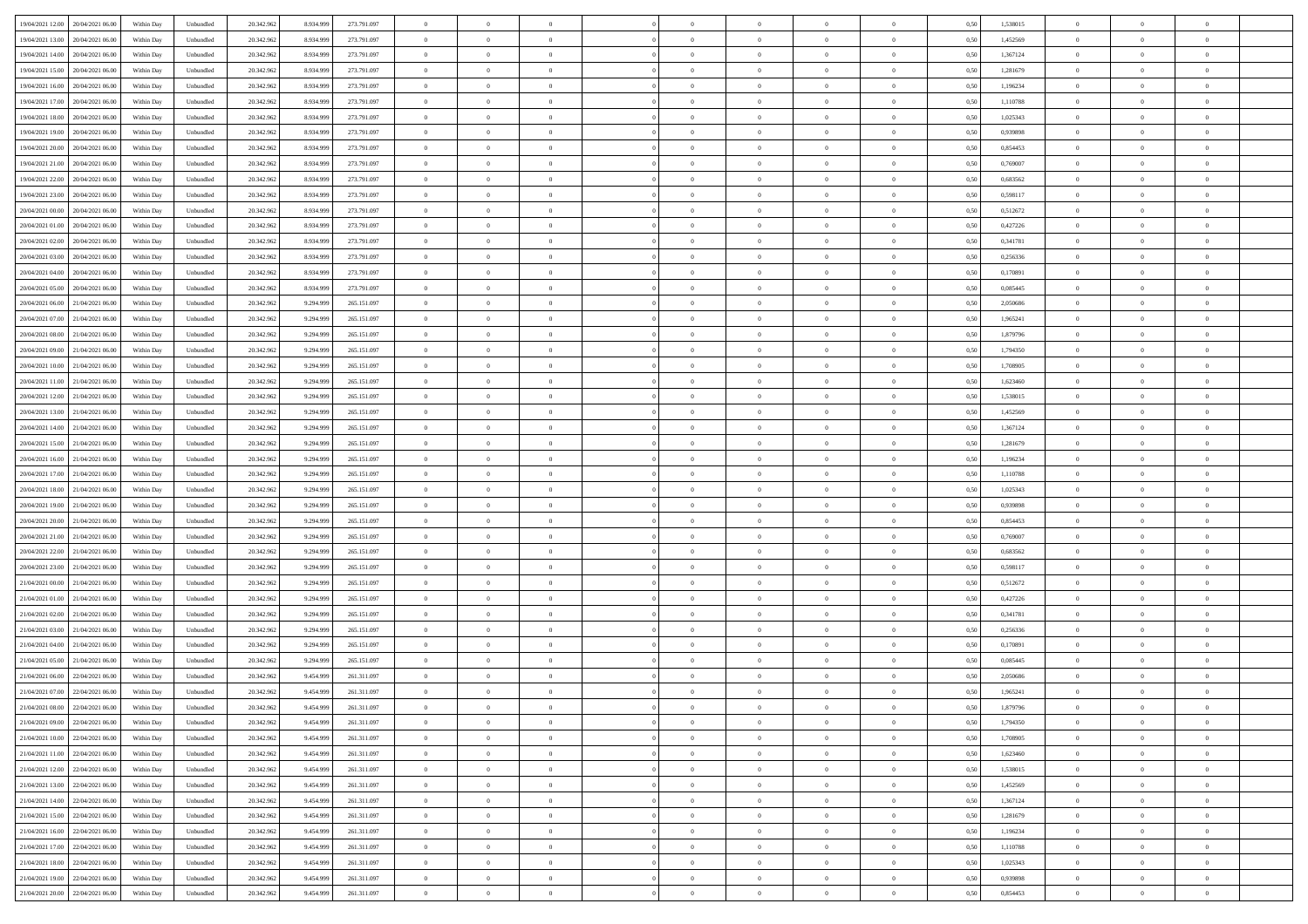|                                              |            |                             |            |           |             | $\overline{0}$ | $\theta$       |                | $\overline{0}$ | $\theta$       |                | $\theta$       |      |          | $\theta$       | $\theta$       | $\overline{0}$ |  |
|----------------------------------------------|------------|-----------------------------|------------|-----------|-------------|----------------|----------------|----------------|----------------|----------------|----------------|----------------|------|----------|----------------|----------------|----------------|--|
| 21/04/2021 21:00 22/04/2021 06:00            | Within Day | Unbundled                   | 20.342.962 | 9.454.999 | 261.311.097 |                |                |                |                |                |                |                | 0,50 | 0,769007 |                |                |                |  |
| 21/04/2021 22:00<br>22/04/2021 06.00         | Within Day | Unbundled                   | 20.342.96  | 9.454.99  | 261.311.097 | $\bf{0}$       | $\overline{0}$ | $\bf{0}$       | $\overline{0}$ | $\overline{0}$ | $\overline{0}$ | $\bf{0}$       | 0,50 | 0,683562 | $\,$ 0 $\,$    | $\bf{0}$       | $\overline{0}$ |  |
| 21/04/2021 23:00<br>22/04/2021 06:00         | Within Day | Unbundled                   | 20.342.962 | 9.454.999 | 261.311.097 | $\overline{0}$ | $\bf{0}$       | $\overline{0}$ | $\bf{0}$       | $\bf{0}$       | $\overline{0}$ | $\bf{0}$       | 0.50 | 0.598117 | $\bf{0}$       | $\overline{0}$ | $\overline{0}$ |  |
| 22/04/2021 00:00<br>22/04/2021 06:00         | Within Day | Unbundled                   | 20.342.962 | 9.454.999 | 261.311.097 | $\overline{0}$ | $\overline{0}$ | $\overline{0}$ | $\theta$       | $\theta$       | $\overline{0}$ | $\bf{0}$       | 0,50 | 0,512672 | $\theta$       | $\theta$       | $\overline{0}$ |  |
| 22/04/2021 01:00<br>22/04/2021 06.00         | Within Day | Unbundled                   | 20.342.96  | 9.454.999 | 261.311.097 | $\bf{0}$       | $\overline{0}$ | $\bf{0}$       | $\overline{0}$ | $\theta$       | $\overline{0}$ | $\bf{0}$       | 0,50 | 0,427226 | $\,$ 0 $\,$    | $\bf{0}$       | $\overline{0}$ |  |
|                                              |            |                             |            |           |             |                |                |                |                |                |                |                |      |          |                |                |                |  |
| 22/04/2021 02:00<br>22/04/2021 06:00         | Within Day | Unbundled                   | 20.342.962 | 9.454.999 | 261.311.097 | $\overline{0}$ | $\overline{0}$ | $\overline{0}$ | $\bf{0}$       | $\overline{0}$ | $\theta$       | $\bf{0}$       | 0.50 | 0.341781 | $\,$ 0 $\,$    | $\theta$       | $\overline{0}$ |  |
| 22/04/2021 03:00<br>22/04/2021 06:00         | Within Day | Unbundled                   | 20.342.962 | 9.454.999 | 261.311.097 | $\overline{0}$ | $\overline{0}$ | $\overline{0}$ | $\overline{0}$ | $\overline{0}$ | $\overline{0}$ | $\bf{0}$       | 0,50 | 0,256336 | $\theta$       | $\theta$       | $\overline{0}$ |  |
| 22/04/2021 04:00<br>22/04/2021 06.00         | Within Day | Unbundled                   | 20.342.96  | 9.454.999 | 261.311.097 | $\bf{0}$       | $\overline{0}$ | $\bf{0}$       | $\overline{0}$ | $\overline{0}$ | $\overline{0}$ | $\bf{0}$       | 0,50 | 0,170891 | $\,$ 0 $\,$    | $\bf{0}$       | $\overline{0}$ |  |
| 22/04/2021 05:00<br>22/04/2021 06:00         | Within Day | Unbundled                   | 20.342.96  | 9.454.999 | 261.311.097 | $\overline{0}$ | $\bf{0}$       | $\overline{0}$ | $\bf{0}$       | $\overline{0}$ | $\overline{0}$ | $\bf{0}$       | 0.50 | 0.085445 | $\bf{0}$       | $\overline{0}$ | $\overline{0}$ |  |
| 22/04/2021 06:00<br>23/04/2021 06:00         | Within Day | Unbundled                   | 20.342.962 | 9.054.999 | 270.911.097 | $\overline{0}$ | $\bf{0}$       | $\overline{0}$ | $\overline{0}$ | $\overline{0}$ | $\overline{0}$ | $\bf{0}$       | 0,50 | 2,050686 | $\,$ 0 $\,$    | $\theta$       | $\overline{0}$ |  |
| 22/04/2021 07:00<br>23/04/2021 06.00         | Within Day | Unbundled                   | 20.342.96  | 9.054.999 | 270.911.097 | $\bf{0}$       | $\overline{0}$ | $\bf{0}$       | $\bf{0}$       | $\bf{0}$       | $\overline{0}$ | $\bf{0}$       | 0,50 | 1,965241 | $\,$ 0 $\,$    | $\bf{0}$       | $\overline{0}$ |  |
| 22/04/2021 08:00<br>23/04/2021 06:00         | Within Day | Unbundled                   | 20.342.962 | 9.054.999 | 270.911.097 | $\overline{0}$ | $\bf{0}$       | $\overline{0}$ | $\bf{0}$       | $\bf{0}$       | $\overline{0}$ | $\bf{0}$       | 0.50 | 1.879796 | $\bf{0}$       | $\overline{0}$ | $\bf{0}$       |  |
|                                              |            |                             |            |           |             | $\overline{0}$ | $\overline{0}$ | $\overline{0}$ | $\overline{0}$ | $\theta$       | $\overline{0}$ |                |      |          | $\,$ 0 $\,$    | $\theta$       | $\overline{0}$ |  |
| 22/04/2021 09:00<br>23/04/2021 06:00         | Within Day | Unbundled                   | 20.342.962 | 9.054.999 | 270.911.097 |                |                |                |                |                |                | $\bf{0}$       | 0,50 | 1,794350 |                |                |                |  |
| 22/04/2021 10:00<br>23/04/2021 06.00         | Within Day | Unbundled                   | 20.342.96  | 9.054.99  | 270.911.097 | $\bf{0}$       | $\overline{0}$ | $\bf{0}$       | $\overline{0}$ | $\theta$       | $\overline{0}$ | $\bf{0}$       | 0,50 | 1,708905 | $\,$ 0 $\,$    | $\bf{0}$       | $\overline{0}$ |  |
| 22/04/2021 11:00<br>23/04/2021 06:00         | Within Day | Unbundled                   | 20.342.962 | 9.054.999 | 270.911.097 | $\overline{0}$ | $\overline{0}$ | $\overline{0}$ | $\bf{0}$       | $\overline{0}$ | $\theta$       | $\bf{0}$       | 0.50 | 1.623460 | $\,$ 0 $\,$    | $\theta$       | $\overline{0}$ |  |
| 22/04/2021 12:00<br>23/04/2021 06:00         | Within Day | Unbundled                   | 20.342.962 | 9.054.999 | 270.911.097 | $\overline{0}$ | $\overline{0}$ | $\overline{0}$ | $\overline{0}$ | $\overline{0}$ | $\overline{0}$ | $\bf{0}$       | 0,50 | 1,538015 | $\theta$       | $\theta$       | $\overline{0}$ |  |
| 22/04/2021 13:00<br>23/04/2021 06.00         | Within Day | Unbundled                   | 20.342.96  | 9.054.999 | 270.911.097 | $\bf{0}$       | $\overline{0}$ | $\bf{0}$       | $\overline{0}$ | $\bf{0}$       | $\overline{0}$ | $\bf{0}$       | 0,50 | 1,452569 | $\,$ 0 $\,$    | $\bf{0}$       | $\overline{0}$ |  |
| 22/04/2021 14:00<br>23/04/2021 06:00         | Within Day | Unbundled                   | 20.342.96  | 9.054.999 | 270.911.097 | $\overline{0}$ | $\bf{0}$       | $\overline{0}$ | $\bf{0}$       | $\overline{0}$ | $\overline{0}$ | $\bf{0}$       | 0.50 | 1.367124 | $\bf{0}$       | $\overline{0}$ | $\overline{0}$ |  |
| 22/04/2021 15:00<br>23/04/2021 06:00         | Within Day | Unbundled                   | 20.342.962 | 9.054.999 | 270.911.097 | $\overline{0}$ | $\overline{0}$ | $\overline{0}$ | $\overline{0}$ | $\overline{0}$ | $\overline{0}$ | $\bf{0}$       | 0,50 | 1,281679 | $\,$ 0 $\,$    | $\theta$       | $\overline{0}$ |  |
| 22/04/2021 16:00<br>23/04/2021 06.00         | Within Day | Unbundled                   | 20.342.96  | 9.054.99  | 270.911.097 | $\bf{0}$       | $\bf{0}$       | $\bf{0}$       | $\bf{0}$       | $\overline{0}$ | $\overline{0}$ | $\bf{0}$       | 0,50 | 1,196234 | $\,$ 0 $\,$    | $\bf{0}$       | $\overline{0}$ |  |
|                                              |            |                             |            |           |             |                |                |                |                |                |                |                |      |          |                |                |                |  |
| 22/04/2021 17:00<br>23/04/2021 06:00         | Within Day | Unbundled                   | 20.342.962 | 9.054.999 | 270.911.097 | $\overline{0}$ | $\bf{0}$       | $\overline{0}$ | $\bf{0}$       | $\bf{0}$       | $\overline{0}$ | $\bf{0}$       | 0.50 | 1.110788 | $\bf{0}$       | $\overline{0}$ | $\bf{0}$       |  |
| 22/04/2021 18:00<br>23/04/2021 06:00         | Within Day | Unbundled                   | 20.342.962 | 9.054.999 | 270.911.097 | $\overline{0}$ | $\overline{0}$ | $\overline{0}$ | $\theta$       | $\theta$       | $\overline{0}$ | $\bf{0}$       | 0,50 | 1,025343 | $\theta$       | $\theta$       | $\overline{0}$ |  |
| 22/04/2021 19:00<br>23/04/2021 06.00         | Within Day | Unbundled                   | 20.342.96  | 9.054.999 | 270.911.097 | $\bf{0}$       | $\overline{0}$ | $\bf{0}$       | $\bf{0}$       | $\,$ 0 $\,$    | $\overline{0}$ | $\bf{0}$       | 0,50 | 0,939898 | $\,$ 0 $\,$    | $\bf{0}$       | $\overline{0}$ |  |
| 22/04/2021 20:00<br>23/04/2021 06:00         | Within Day | Unbundled                   | 20.342.96  | 9.054.999 | 270.911.097 | $\overline{0}$ | $\overline{0}$ | $\overline{0}$ | $\overline{0}$ | $\overline{0}$ | $\theta$       | $\bf{0}$       | 0.50 | 0.854453 | $\,$ 0 $\,$    | $\theta$       | $\overline{0}$ |  |
| 22/04/2021 21:00<br>23/04/2021 06:00         | Within Day | Unbundled                   | 20.342.962 | 9.054.999 | 270.911.097 | $\overline{0}$ | $\overline{0}$ | $\overline{0}$ | $\overline{0}$ | $\overline{0}$ | $\overline{0}$ | $\bf{0}$       | 0,50 | 0,769007 | $\theta$       | $\theta$       | $\overline{0}$ |  |
| 22/04/2021 22:00<br>23/04/2021 06.00         | Within Day | Unbundled                   | 20.342.96  | 9.054.999 | 270.911.097 | $\bf{0}$       | $\theta$       | $\bf{0}$       | $\overline{0}$ | $\bf{0}$       | $\overline{0}$ | $\bf{0}$       | 0,50 | 0,683562 | $\,$ 0 $\,$    | $\bf{0}$       | $\overline{0}$ |  |
| 22/04/2021 23:00<br>23/04/2021 06:00         | Within Day | Unbundled                   | 20.342.962 | 9.054.999 | 270.911.097 | $\overline{0}$ | $\bf{0}$       | $\overline{0}$ | $\bf{0}$       | $\overline{0}$ | $\overline{0}$ | $\bf{0}$       | 0.50 | 0.598117 | $\bf{0}$       | $\overline{0}$ | $\overline{0}$ |  |
| 23/04/2021 00:00<br>23/04/2021 06:00         | Within Day | Unbundled                   | 20.342.962 | 9.054.999 | 270.911.097 | $\overline{0}$ | $\overline{0}$ | $\overline{0}$ | $\overline{0}$ | $\overline{0}$ | $\overline{0}$ | $\bf{0}$       | 0,50 | 0,512672 | $\theta$       | $\theta$       | $\overline{0}$ |  |
|                                              |            |                             |            |           |             |                |                |                |                |                |                |                |      |          |                |                |                |  |
| 23/04/2021 01:00<br>23/04/2021 06.00         | Within Day | Unbundled                   | 20.342.96  | 9.054.999 | 270.911.097 | $\bf{0}$       | $\bf{0}$       | $\bf{0}$       | $\bf{0}$       | $\overline{0}$ | $\overline{0}$ | $\bf{0}$       | 0,50 | 0,427226 | $\,$ 0 $\,$    | $\bf{0}$       | $\overline{0}$ |  |
| 23/04/2021 02:00<br>23/04/2021 06:00         | Within Day | Unbundled                   | 20.342.962 | 9.054.999 | 270.911.097 | $\overline{0}$ | $\bf{0}$       | $\overline{0}$ | $\bf{0}$       | $\bf{0}$       | $\overline{0}$ | $\bf{0}$       | 0.50 | 0.341781 | $\bf{0}$       | $\overline{0}$ | $\bf{0}$       |  |
| 23/04/2021 03:00<br>23/04/2021 06:00         | Within Day | Unbundled                   | 20.342.962 | 9.054.999 | 270.911.097 | $\overline{0}$ | $\overline{0}$ | $\overline{0}$ | $\overline{0}$ | $\overline{0}$ | $\overline{0}$ | $\bf{0}$       | 0.5( | 0,256336 | $\theta$       | $\theta$       | $\overline{0}$ |  |
| 23/04/2021 04:00<br>23/04/2021 06.00         | Within Day | Unbundled                   | 20.342.96  | 9.054.99  | 270.911.097 | $\bf{0}$       | $\overline{0}$ | $\bf{0}$       | $\bf{0}$       | $\overline{0}$ | $\overline{0}$ | $\bf{0}$       | 0,50 | 0,170891 | $\,$ 0 $\,$    | $\bf{0}$       | $\overline{0}$ |  |
| 23/04/2021 05:00<br>23/04/2021 06:00         | Within Day | Unbundled                   | 20.342.962 | 9.054.999 | 270.911.097 | $\overline{0}$ | $\overline{0}$ | $\overline{0}$ | $\bf{0}$       | $\overline{0}$ | $\Omega$       | $\bf{0}$       | 0.50 | 0.085445 | $\,$ 0 $\,$    | $\theta$       | $\overline{0}$ |  |
| 23/04/2021 06:00<br>24/04/2021 06:00         | Within Dav | Unbundled                   | 20.342.962 | 9.099.999 | 269.831.097 | $\overline{0}$ | $\overline{0}$ | $\overline{0}$ | $\overline{0}$ | $\overline{0}$ | $\overline{0}$ | $\overline{0}$ | 0.50 | 2.050686 | $\theta$       | $\theta$       | $\overline{0}$ |  |
| 23/04/2021 07:00<br>24/04/2021 06.00         | Within Day | Unbundled                   | 20.342.96  | 9.099.999 | 269.831.097 | $\bf{0}$       | $\overline{0}$ | $\bf{0}$       | $\bf{0}$       | $\bf{0}$       | $\overline{0}$ | $\bf{0}$       | 0,50 | 1,965241 | $\,$ 0 $\,$    | $\bf{0}$       | $\overline{0}$ |  |
| 23/04/2021 08:00<br>24/04/2021 06:00         | Within Day | Unbundled                   | 20.342.96  | 9.099.999 | 269.831.097 | $\overline{0}$ | $\bf{0}$       | $\overline{0}$ | $\bf{0}$       | $\overline{0}$ | $\overline{0}$ | $\bf{0}$       | 0.50 | 1.879796 | $\bf{0}$       | $\overline{0}$ | $\overline{0}$ |  |
|                                              |            |                             |            |           |             |                |                |                |                |                |                |                |      |          |                |                |                |  |
| 23/04/2021 09:00<br>24/04/2021 06:00         | Within Dav | Unbundled                   | 20.342.962 | 9.099.999 | 269.831.097 | $\overline{0}$ | $\overline{0}$ | $\overline{0}$ | $\overline{0}$ | $\overline{0}$ | $\overline{0}$ | $\overline{0}$ | 0.50 | 1,794350 | $\theta$       | $\theta$       | $\overline{0}$ |  |
| 23/04/2021 10:00<br>24/04/2021 06.00         | Within Day | Unbundled                   | 20.342.96  | 9.099.999 | 269.831.097 | $\bf{0}$       | $\bf{0}$       | $\bf{0}$       | $\bf{0}$       | $\overline{0}$ | $\overline{0}$ | $\bf{0}$       | 0,50 | 1,708905 | $\,$ 0 $\,$    | $\bf{0}$       | $\overline{0}$ |  |
| 23/04/2021 11:00<br>24/04/2021 06:00         | Within Day | Unbundled                   | 20.342.962 | 9.099.999 | 269.831.097 | $\overline{0}$ | $\bf{0}$       | $\overline{0}$ | $\bf{0}$       | $\bf{0}$       | $\overline{0}$ | $\bf{0}$       | 0.50 | 1.623460 | $\bf{0}$       | $\overline{0}$ | $\overline{0}$ |  |
| 23/04/2021 12:00<br>24/04/2021 06:00         | Within Day | Unbundled                   | 20.342.962 | 9.099.999 | 269.831.097 | $\overline{0}$ | $\overline{0}$ | $\overline{0}$ | $\overline{0}$ | $\overline{0}$ | $\overline{0}$ | $\bf{0}$       | 0.5( | 1,538015 | $\theta$       | $\theta$       | $\overline{0}$ |  |
| 23/04/2021 13:00<br>24/04/2021 06.00         | Within Day | Unbundled                   | 20.342.96  | 9.099.999 | 269.831.097 | $\bf{0}$       | $\bf{0}$       | $\bf{0}$       | $\bf{0}$       | $\overline{0}$ | $\overline{0}$ | $\bf{0}$       | 0,50 | 1,452569 | $\,$ 0 $\,$    | $\bf{0}$       | $\overline{0}$ |  |
| 23/04/2021 14:00<br>24/04/2021 06:00         | Within Day | Unbundled                   | 20.342.962 | 9.099.999 | 269.831.097 | $\overline{0}$ | $\overline{0}$ | $\overline{0}$ | $\overline{0}$ | $\overline{0}$ | $\Omega$       | $\bf{0}$       | 0.50 | 1.367124 | $\bf{0}$       | $\theta$       | $\overline{0}$ |  |
| 23/04/2021 15:00<br>24/04/2021 06:00         | Within Dav | Unbundled                   | 20.342.962 | 9.099.999 | 269.831.097 | $\overline{0}$ | $\overline{0}$ | $\Omega$       | $\overline{0}$ | $\theta$       | $\Omega$       | $\overline{0}$ | 0.5( | 1,281679 | $\theta$       | $\theta$       | $\overline{0}$ |  |
| 23/04/2021 16:00<br>24/04/2021 06:00         | Within Day | Unbundled                   | 20.342.96  | 9.099.999 | 269.831.097 | $\bf{0}$       | $\bf{0}$       | $\overline{0}$ | $\bf{0}$       | $\bf{0}$       | $\overline{0}$ | $\bf{0}$       | 0,50 | 1,196234 | $\,$ 0 $\,$    | $\bf{0}$       | $\overline{0}$ |  |
| $23/04/2021\ 17.00 \qquad 24/04/2021\ 06.00$ | Within Day | $\ensuremath{\mathsf{Unb}}$ | 20.342.962 | 9.099.999 | 269.831.097 | $\bf{0}$       | $\theta$       |                | $\overline{0}$ |                |                |                | 0,50 | 1,110788 | $\bf{0}$       | $\bf{0}$       |                |  |
|                                              |            |                             |            |           |             |                |                |                |                |                |                |                |      |          |                |                |                |  |
| 23/04/2021 18:00 24/04/2021 06:00            | Within Day | Unbundled                   | 20.342.962 | 9.099.999 | 269.831.097 | $\overline{0}$ | $\theta$       | $\Omega$       | $\theta$       | $\overline{0}$ | $\overline{0}$ | $\bf{0}$       | 0,50 | 1,025343 | $\theta$       | $\theta$       | $\overline{0}$ |  |
| 23/04/2021 19:00<br>24/04/2021 06.00         | Within Day | Unbundled                   | 20.342.96  | 9.099.999 | 269.831.097 | $\overline{0}$ | $\bf{0}$       | $\overline{0}$ | $\overline{0}$ | $\bf{0}$       | $\overline{0}$ | $\bf{0}$       | 0,50 | 0,939898 | $\bf{0}$       | $\overline{0}$ | $\bf{0}$       |  |
| 23/04/2021 20:00 24/04/2021 06:00            | Within Day | Unbundled                   | 20.342.962 | 9.099.999 | 269.831.097 | $\overline{0}$ | $\bf{0}$       | $\overline{0}$ | $\overline{0}$ | $\overline{0}$ | $\overline{0}$ | $\,$ 0 $\,$    | 0.50 | 0.854453 | $\overline{0}$ | $\bf{0}$       | $\,$ 0 $\,$    |  |
| 23/04/2021 21:00 24/04/2021 06:00            | Within Day | Unbundled                   | 20.342.962 | 9.099.999 | 269.831.097 | $\overline{0}$ | $\overline{0}$ | $\overline{0}$ | $\overline{0}$ | $\overline{0}$ | $\overline{0}$ | $\bf{0}$       | 0,50 | 0,769007 | $\theta$       | $\theta$       | $\overline{0}$ |  |
| 23/04/2021 22:00<br>24/04/2021 06:00         | Within Day | Unbundled                   | 20.342.962 | 9.099.999 | 269.831.097 | $\overline{0}$ | $\bf{0}$       | $\overline{0}$ | $\bf{0}$       | $\overline{0}$ | $\overline{0}$ | $\bf{0}$       | 0,50 | 0,683562 | $\overline{0}$ | $\bf{0}$       | $\overline{0}$ |  |
| 23/04/2021 23:00<br>24/04/2021 06:00         | Within Day | Unbundled                   | 20.342.962 | 9.099.999 | 269.831.097 | $\overline{0}$ | $\bf{0}$       | $\overline{0}$ | $\overline{0}$ | $\overline{0}$ | $\overline{0}$ | $\bf{0}$       | 0.50 | 0.598117 | $\,$ 0 $\,$    | $\theta$       | $\,$ 0         |  |
| 24/04/2021 00:00 24/04/2021 06:00            | Within Dav | Unbundled                   | 20.342.962 | 9.099.999 | 269.831.097 | $\overline{0}$ | $\overline{0}$ | $\overline{0}$ | $\overline{0}$ | $\overline{0}$ | $\overline{0}$ | $\bf{0}$       | 0.50 | 0,512672 | $\overline{0}$ | $\theta$       | $\overline{0}$ |  |
|                                              |            |                             |            |           |             |                |                |                |                |                |                |                |      |          |                |                |                |  |
| 24/04/2021 01:00<br>24/04/2021 06.00         | Within Day | Unbundled                   | 20.342.96  | 9.099.999 | 269.831.097 | $\overline{0}$ | $\overline{0}$ | $\overline{0}$ | $\overline{0}$ | $\overline{0}$ | $\overline{0}$ | $\bf{0}$       | 0,50 | 0,427226 | $\bf{0}$       | $\bf{0}$       | $\overline{0}$ |  |
| 24/04/2021 02:00<br>24/04/2021 06:00         | Within Day | Unbundled                   | 20.342.962 | 9.099.999 | 269.831.097 | $\overline{0}$ | $\overline{0}$ | $\overline{0}$ | $\overline{0}$ | $\bf{0}$       | $\overline{0}$ | $\bf{0}$       | 0.50 | 0.341781 | $\overline{0}$ | $\,$ 0 $\,$    | $\,$ 0         |  |
| 24/04/2021 03:00 24/04/2021 06:00            | Within Dav | Unbundled                   | 20.342.962 | 9.099.999 | 269.831.097 | $\overline{0}$ | $\overline{0}$ | $\overline{0}$ | $\overline{0}$ | $\overline{0}$ | $\overline{0}$ | $\bf{0}$       | 0,50 | 0,256336 | $\overline{0}$ | $\theta$       | $\overline{0}$ |  |
| 24/04/2021 04:00<br>24/04/2021 06.00         | Within Day | Unbundled                   | 20.342.96  | 9.099.999 | 269.831.097 | $\overline{0}$ | $\bf{0}$       | $\overline{0}$ | $\bf{0}$       | $\overline{0}$ | $\overline{0}$ | $\bf{0}$       | 0,50 | 0,170891 | $\bf{0}$       | $\bf{0}$       | $\overline{0}$ |  |
| 24/04/2021 05:00 24/04/2021 06:00            | Within Day | Unbundled                   | 20.342.962 | 9.099.999 | 269.831.097 | $\overline{0}$ | $\bf{0}$       | $\overline{0}$ | $\overline{0}$ | $\,$ 0 $\,$    | $\overline{0}$ | $\bf{0}$       | 0,50 | 0,085445 | $\overline{0}$ | $\,$ 0 $\,$    | $\,$ 0 $\,$    |  |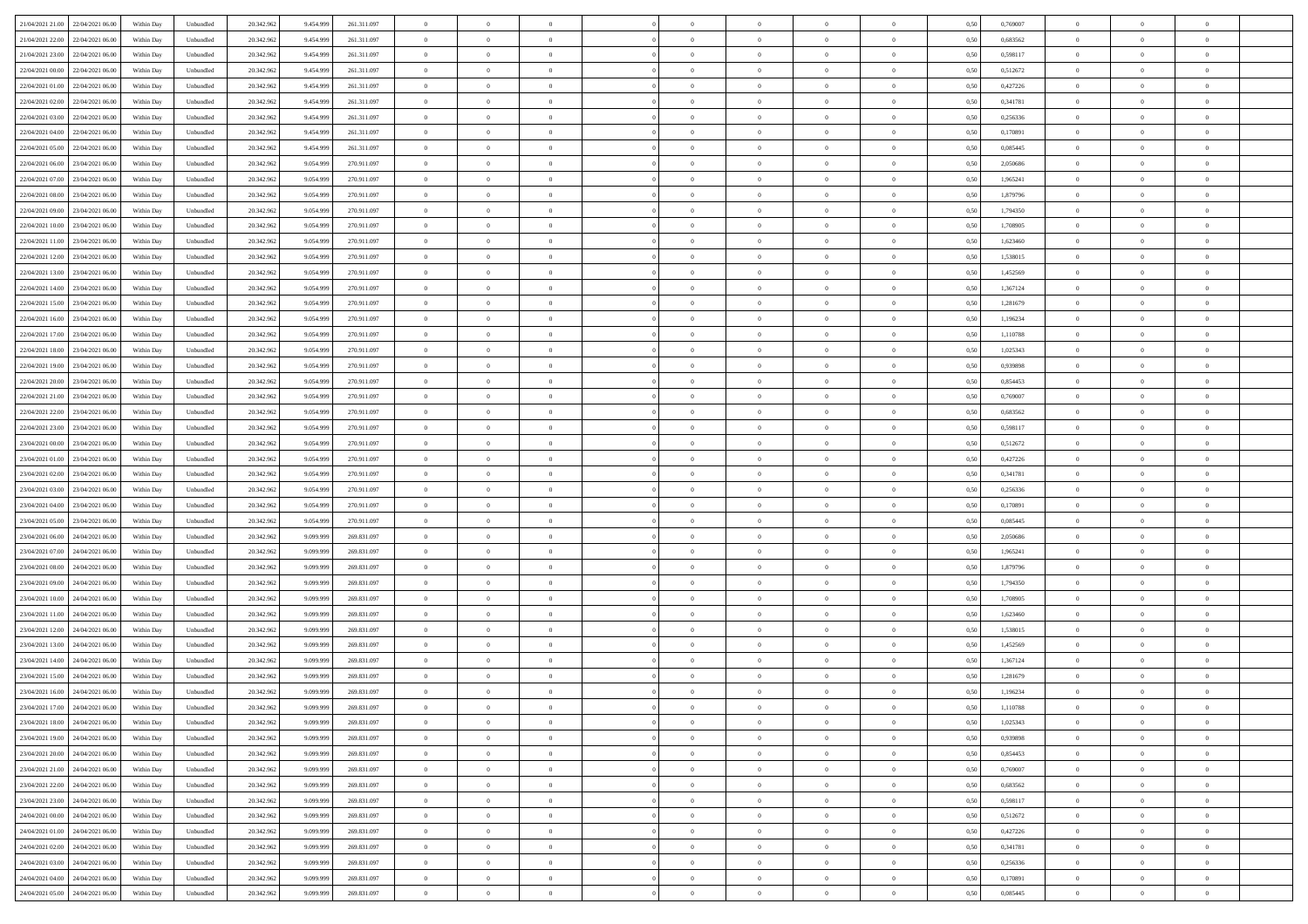| 24/04/2021 06:00 25/04/2021 06:00            | Within Day | Unbundled                   | 20.342.962 | 8.874.999 | 275.231.097 | $\overline{0}$ | $\overline{0}$ |                | $\overline{0}$ | $\theta$       |                | $\theta$       | 0,50 | 2,050686 | $\theta$       | $\theta$       | $\overline{0}$ |  |
|----------------------------------------------|------------|-----------------------------|------------|-----------|-------------|----------------|----------------|----------------|----------------|----------------|----------------|----------------|------|----------|----------------|----------------|----------------|--|
| 24/04/2021 07:00<br>25/04/2021 06.00         | Within Day | Unbundled                   | 20.342.96  | 8.874.99  | 275.231.097 | $\bf{0}$       | $\overline{0}$ | $\bf{0}$       | $\overline{0}$ | $\bf{0}$       | $\overline{0}$ | $\bf{0}$       | 0,50 | 1,965241 | $\,$ 0 $\,$    | $\bf{0}$       | $\overline{0}$ |  |
| 24/04/2021 08:00<br>25/04/2021 06:00         | Within Day | Unbundled                   | 20.342.962 | 8.874.999 | 275.231.097 | $\overline{0}$ | $\bf{0}$       | $\overline{0}$ | $\bf{0}$       | $\bf{0}$       | $\overline{0}$ | $\bf{0}$       | 0.50 | 1.879796 | $\bf{0}$       | $\overline{0}$ | $\overline{0}$ |  |
| 24/04/2021 09:00<br>25/04/2021 06:00         | Within Day | Unbundled                   | 20.342.962 | 8.874.999 | 275.231.097 | $\overline{0}$ | $\overline{0}$ | $\overline{0}$ | $\theta$       | $\theta$       | $\overline{0}$ | $\bf{0}$       | 0,50 | 1,794350 | $\theta$       | $\theta$       | $\overline{0}$ |  |
| 24/04/2021 10:00<br>25/04/2021 06.00         | Within Day | Unbundled                   | 20.342.96  | 8.874.99  | 275.231.097 | $\bf{0}$       | $\theta$       | $\bf{0}$       | $\overline{0}$ | $\theta$       | $\overline{0}$ | $\bf{0}$       | 0,50 | 1,708905 | $\,$ 0 $\,$    | $\bf{0}$       | $\overline{0}$ |  |
|                                              |            |                             |            |           |             |                |                |                |                |                |                |                |      |          |                |                |                |  |
| 24/04/2021 11:00<br>25/04/2021 06:00         | Within Day | Unbundled                   | 20.342.962 | 8.874.999 | 275.231.097 | $\overline{0}$ | $\overline{0}$ | $\overline{0}$ | $\bf{0}$       | $\overline{0}$ | $\theta$       | $\bf{0}$       | 0.50 | 1.623460 | $\,$ 0 $\,$    | $\theta$       | $\overline{0}$ |  |
| 24/04/2021 12:00<br>25/04/2021 06:00         | Within Day | Unbundled                   | 20.342.962 | 8.874.999 | 275.231.097 | $\overline{0}$ | $\overline{0}$ | $\overline{0}$ | $\overline{0}$ | $\overline{0}$ | $\overline{0}$ | $\bf{0}$       | 0,50 | 1,538015 | $\,$ 0 $\,$    | $\theta$       | $\overline{0}$ |  |
| 24/04/2021 13:00<br>25/04/2021 06.00         | Within Day | Unbundled                   | 20.342.96  | 8.874.99  | 275.231.097 | $\bf{0}$       | $\overline{0}$ | $\overline{0}$ | $\overline{0}$ | $\theta$       | $\overline{0}$ | $\bf{0}$       | 0,50 | 1,452569 | $\,$ 0 $\,$    | $\bf{0}$       | $\overline{0}$ |  |
| 24/04/2021 14:00<br>25/04/2021 06:00         | Within Day | Unbundled                   | 20.342.96  | 8.874.999 | 275.231.097 | $\overline{0}$ | $\bf{0}$       | $\overline{0}$ | $\bf{0}$       | $\overline{0}$ | $\overline{0}$ | $\bf{0}$       | 0.50 | 1.367124 | $\bf{0}$       | $\theta$       | $\overline{0}$ |  |
| 24/04/2021 15:00<br>25/04/2021 06:00         | Within Day | Unbundled                   | 20.342.962 | 8.874.999 | 275.231.097 | $\bf{0}$       | $\bf{0}$       | $\overline{0}$ | $\overline{0}$ | $\overline{0}$ | $\overline{0}$ | $\bf{0}$       | 0,50 | 1,281679 | $\,$ 0 $\,$    | $\theta$       | $\overline{0}$ |  |
| 24/04/2021 16:00<br>25/04/2021 06.00         | Within Day | Unbundled                   | 20.342.96  | 8.874.999 | 275.231.097 | $\bf{0}$       | $\overline{0}$ | $\bf{0}$       | $\overline{0}$ | $\bf{0}$       | $\overline{0}$ | $\bf{0}$       | 0,50 | 1,196234 | $\,$ 0 $\,$    | $\bf{0}$       | $\overline{0}$ |  |
| 24/04/2021 17:00<br>25/04/2021 06:00         | Within Day | Unbundled                   | 20.342.962 | 8.874.999 | 275.231.097 | $\overline{0}$ | $\bf{0}$       | $\overline{0}$ | $\bf{0}$       | $\bf{0}$       | $\overline{0}$ | $\bf{0}$       | 0.50 | 1,110788 | $\bf{0}$       | $\overline{0}$ | $\overline{0}$ |  |
|                                              |            |                             |            |           |             |                |                |                |                |                |                |                |      |          |                |                |                |  |
| 24/04/2021 18:00<br>25/04/2021 06:00         | Within Day | Unbundled                   | 20.342.96  | 8.874.999 | 275.231.097 | $\overline{0}$ | $\overline{0}$ | $\overline{0}$ | $\overline{0}$ | $\theta$       | $\overline{0}$ | $\bf{0}$       | 0,50 | 1,025343 | $\,$ 0 $\,$    | $\theta$       | $\overline{0}$ |  |
| 24/04/2021 19:00<br>25/04/2021 06.00         | Within Day | Unbundled                   | 20.342.96  | 8.874.99  | 275.231.097 | $\bf{0}$       | $\theta$       | $\bf{0}$       | $\overline{0}$ | $\theta$       | $\overline{0}$ | $\bf{0}$       | 0,50 | 0,939898 | $\,$ 0 $\,$    | $\bf{0}$       | $\overline{0}$ |  |
| 24/04/2021 20:00<br>25/04/2021 06:00         | Within Day | Unbundled                   | 20.342.962 | 8.874.999 | 275.231.097 | $\overline{0}$ | $\overline{0}$ | $\overline{0}$ | $\bf{0}$       | $\bf{0}$       | $\Omega$       | $\bf{0}$       | 0.50 | 0.854453 | $\,$ 0 $\,$    | $\theta$       | $\overline{0}$ |  |
| 24/04/2021 21:00<br>25/04/2021 06:00         | Within Day | Unbundled                   | 20.342.962 | 8.874.999 | 275.231.097 | $\overline{0}$ | $\overline{0}$ | $\overline{0}$ | $\overline{0}$ | $\overline{0}$ | $\overline{0}$ | $\bf{0}$       | 0,50 | 0,769007 | $\theta$       | $\theta$       | $\overline{0}$ |  |
| 24/04/2021 22.00<br>25/04/2021 06.00         | Within Day | Unbundled                   | 20.342.96  | 8.874.999 | 275.231.097 | $\bf{0}$       | $\overline{0}$ | $\overline{0}$ | $\overline{0}$ | $\bf{0}$       | $\overline{0}$ | $\bf{0}$       | 0,50 | 0,683562 | $\,$ 0 $\,$    | $\bf{0}$       | $\overline{0}$ |  |
| 24/04/2021 23:00<br>25/04/2021 06:00         | Within Day | Unbundled                   | 20.342.96  | 8.874.999 | 275.231.097 | $\overline{0}$ | $\bf{0}$       | $\overline{0}$ | $\bf{0}$       | $\overline{0}$ | $\overline{0}$ | $\bf{0}$       | 0.50 | 0.598117 | $\bf{0}$       | $\overline{0}$ | $\overline{0}$ |  |
| 25/04/2021 00:00<br>25/04/2021 06:00         | Within Day | Unbundled                   | 20.342.962 | 8.874.999 | 275.231.097 | $\bf{0}$       | $\overline{0}$ | $\overline{0}$ | $\overline{0}$ | $\overline{0}$ | $\overline{0}$ | $\bf{0}$       | 0,50 | 0,512672 | $\,$ 0 $\,$    | $\theta$       | $\overline{0}$ |  |
|                                              |            |                             |            |           |             |                |                |                |                |                |                |                |      |          |                |                |                |  |
| 25/04/2021 01:00<br>25/04/2021 06.00         | Within Day | Unbundled                   | 20.342.96  | 8.874.99  | 275.231.097 | $\bf{0}$       | $\overline{0}$ | $\bf{0}$       | $\bf{0}$       | $\overline{0}$ | $\overline{0}$ | $\bf{0}$       | 0,50 | 0,427226 | $\,$ 0 $\,$    | $\bf{0}$       | $\overline{0}$ |  |
| 25/04/2021 02:00<br>25/04/2021 06:00         | Within Day | Unbundled                   | 20.342.962 | 8.874.999 | 275.231.097 | $\overline{0}$ | $\bf{0}$       | $\overline{0}$ | $\bf{0}$       | $\bf{0}$       | $\overline{0}$ | $\bf{0}$       | 0.50 | 0.341781 | $\bf{0}$       | $\overline{0}$ | $\overline{0}$ |  |
| 25/04/2021 03:00<br>25/04/2021 06:00         | Within Day | Unbundled                   | 20.342.962 | 8.874.999 | 275.231.097 | $\overline{0}$ | $\overline{0}$ | $\overline{0}$ | $\theta$       | $\theta$       | $\overline{0}$ | $\bf{0}$       | 0,50 | 0,256336 | $\theta$       | $\theta$       | $\overline{0}$ |  |
| 25/04/2021 04:00<br>25/04/2021 06.00         | Within Day | Unbundled                   | 20.342.96  | 8.874.99  | 275.231.097 | $\bf{0}$       | $\overline{0}$ | $\bf{0}$       | $\bf{0}$       | $\bf{0}$       | $\overline{0}$ | $\bf{0}$       | 0,50 | 0,170891 | $\,$ 0 $\,$    | $\bf{0}$       | $\overline{0}$ |  |
| 25/04/2021 05:00<br>25/04/2021 06:00         | Within Day | Unbundled                   | 20.342.962 | 8.874.999 | 275.231.097 | $\overline{0}$ | $\overline{0}$ | $\overline{0}$ | $\bf{0}$       | $\overline{0}$ | $\Omega$       | $\bf{0}$       | 0.50 | 0.085445 | $\,$ 0 $\,$    | $\theta$       | $\overline{0}$ |  |
| 25/04/2021 06:00<br>26/04/2021 06:00         | Within Day | Unbundled                   | 20.342.962 | 8.324.999 | 288.431.097 | $\overline{0}$ | $\overline{0}$ | $\overline{0}$ | $\overline{0}$ | $\theta$       | $\overline{0}$ | $\bf{0}$       | 0,50 | 2,050686 | $\,$ 0 $\,$    | $\theta$       | $\overline{0}$ |  |
| 25/04/2021 07:00<br>26/04/2021 06.00         | Within Day | Unbundled                   | 20.342.96  | 8.324.99  | 288.431.097 | $\bf{0}$       | $\theta$       | $\bf{0}$       | $\overline{0}$ | $\theta$       | $\overline{0}$ | $\bf{0}$       | 0,50 | 1,965241 | $\,$ 0 $\,$    | $\bf{0}$       | $\overline{0}$ |  |
|                                              |            |                             |            |           |             |                |                |                |                |                |                |                |      |          |                |                |                |  |
| 25/04/2021 08:00<br>26/04/2021 06:00         | Within Day | Unbundled                   | 20.342.96  | 8.324.999 | 288.431.097 | $\overline{0}$ | $\bf{0}$       | $\overline{0}$ | $\bf{0}$       | $\overline{0}$ | $\overline{0}$ | $\bf{0}$       | 0.50 | 1.879796 | $\bf{0}$       | $\theta$       | $\overline{0}$ |  |
| 25/04/2021 09:00<br>26/04/2021 06:00         | Within Day | Unbundled                   | 20.342.962 | 8.324.999 | 288.431.097 | $\overline{0}$ | $\overline{0}$ | $\overline{0}$ | $\overline{0}$ | $\overline{0}$ | $\overline{0}$ | $\bf{0}$       | 0,50 | 1,794350 | $\theta$       | $\theta$       | $\overline{0}$ |  |
| 25/04/2021 11:00<br>26/04/2021 06.00         | Within Day | Unbundled                   | 20.342.96  | 8.324.999 | 288.431.097 | $\bf{0}$       | $\bf{0}$       | $\bf{0}$       | $\bf{0}$       | $\overline{0}$ | $\overline{0}$ | $\bf{0}$       | 0,50 | 1,623460 | $\,$ 0 $\,$    | $\bf{0}$       | $\overline{0}$ |  |
| 25/04/2021 12:00<br>26/04/2021 06:00         | Within Day | Unbundled                   | 20.342.962 | 8.324.999 | 288.431.097 | $\overline{0}$ | $\bf{0}$       | $\overline{0}$ | $\bf{0}$       | $\bf{0}$       | $\overline{0}$ | $\bf{0}$       | 0.50 | 1.538015 | $\bf{0}$       | $\overline{0}$ | $\overline{0}$ |  |
| 25/04/2021 13:00<br>26/04/2021 06:00         | Within Day | Unbundled                   | 20.342.962 | 8.324.999 | 288.431.097 | $\overline{0}$ | $\overline{0}$ | $\overline{0}$ | $\overline{0}$ | $\overline{0}$ | $\overline{0}$ | $\bf{0}$       | 0.5( | 1,452569 | $\theta$       | $\theta$       | $\overline{0}$ |  |
| 25/04/2021 14:00<br>26/04/2021 06.00         | Within Day | Unbundled                   | 20.342.96  | 8.324.99  | 288.431.097 | $\bf{0}$       | $\overline{0}$ | $\bf{0}$       | $\overline{0}$ | $\overline{0}$ | $\overline{0}$ | $\bf{0}$       | 0,50 | 1,367124 | $\,$ 0 $\,$    | $\bf{0}$       | $\overline{0}$ |  |
| 25/04/2021 15:00<br>26/04/2021 06:00         | Within Day | Unbundled                   | 20.342.962 | 8.324.999 | 288.431.097 | $\overline{0}$ | $\overline{0}$ | $\overline{0}$ | $\bf{0}$       | $\bf{0}$       | $\Omega$       | $\bf{0}$       | 0.50 | 1.281679 | $\,$ 0 $\,$    | $\overline{0}$ | $\overline{0}$ |  |
| 25/04/2021 16:00<br>26/04/2021 06:00         | Within Dav | Unbundled                   | 20.342.962 | 8.324.999 | 288.431.097 | $\overline{0}$ | $\overline{0}$ | $\overline{0}$ | $\overline{0}$ | $\theta$       | $\overline{0}$ | $\bf{0}$       | 0.5( | 1,196234 | $\theta$       | $\theta$       | $\overline{0}$ |  |
|                                              |            |                             |            |           |             |                | $\overline{0}$ |                |                |                | $\overline{0}$ |                |      |          |                |                |                |  |
| 25/04/2021 17:00<br>26/04/2021 06.00         | Within Day | Unbundled                   | 20.342.96  | 8.324.999 | 288.431.097 | $\bf{0}$       |                | $\bf{0}$       | $\overline{0}$ | $\bf{0}$       |                | $\bf{0}$       | 0,50 | 1,110788 | $\,$ 0 $\,$    | $\bf{0}$       | $\overline{0}$ |  |
| 25/04/2021 18:00<br>26/04/2021 06:00         | Within Day | Unbundled                   | 20.342.96  | 8.324.999 | 288.431.097 | $\overline{0}$ | $\bf{0}$       | $\overline{0}$ | $\bf{0}$       | $\overline{0}$ | $\overline{0}$ | $\bf{0}$       | 0.50 | 1.025343 | $\bf{0}$       | $\overline{0}$ | $\overline{0}$ |  |
| 25/04/2021 19:00<br>26/04/2021 06:00         | Within Dav | Unbundled                   | 20.342.962 | 8.324.999 | 288.431.097 | $\overline{0}$ | $\overline{0}$ | $\overline{0}$ | $\overline{0}$ | $\overline{0}$ | $\overline{0}$ | $\overline{0}$ | 0.50 | 0.939898 | $\theta$       | $\theta$       | $\overline{0}$ |  |
| 25/04/2021 20:00<br>26/04/2021 06.00         | Within Day | Unbundled                   | 20.342.96  | 8.324.99  | 288.431.097 | $\bf{0}$       | $\bf{0}$       | $\bf{0}$       | $\bf{0}$       | $\overline{0}$ | $\overline{0}$ | $\bf{0}$       | 0,50 | 0,854453 | $\,$ 0 $\,$    | $\bf{0}$       | $\overline{0}$ |  |
| 25/04/2021 21:00<br>26/04/2021 06:00         | Within Day | Unbundled                   | 20.342.962 | 8.324.999 | 288.431.097 | $\overline{0}$ | $\bf{0}$       | $\overline{0}$ | $\bf{0}$       | $\bf{0}$       | $\overline{0}$ | $\bf{0}$       | 0.50 | 0.769007 | $\bf{0}$       | $\overline{0}$ | $\overline{0}$ |  |
| 25/04/2021 22:00<br>26/04/2021 06:00         | Within Dav | Unbundled                   | 20.342.962 | 8.324.999 | 288.431.097 | $\overline{0}$ | $\overline{0}$ | $\overline{0}$ | $\overline{0}$ | $\theta$       | $\overline{0}$ | $\bf{0}$       | 0.5( | 0,683562 | $\theta$       | $\theta$       | $\overline{0}$ |  |
| 25/04/2021 23:00<br>26/04/2021 06.00         | Within Day | Unbundled                   | 20.342.96  | 8.324.99  | 288.431.097 | $\bf{0}$       | $\overline{0}$ | $\bf{0}$       | $\bf{0}$       | $\overline{0}$ | $\overline{0}$ | $\bf{0}$       | 0,50 | 0,598117 | $\,$ 0 $\,$    | $\bf{0}$       | $\overline{0}$ |  |
| 26/04/2021 00:00<br>26/04/2021 06:00         | Within Day | Unbundled                   | 20.342.962 | 8.324.999 | 288.431.097 | $\overline{0}$ | $\overline{0}$ | $\overline{0}$ | $\overline{0}$ | $\bf{0}$       | $\theta$       | $\bf{0}$       | 0.50 | 0,512672 | $\bf{0}$       | $\theta$       | $\overline{0}$ |  |
| 26/04/2021 01:00<br>26/04/2021 06:00         | Within Dav | Unbundled                   | 20.342.962 | 8.324.999 | 288,431,097 | $\overline{0}$ | $\overline{0}$ | $\Omega$       | $\overline{0}$ | $\theta$       | $\Omega$       | $\overline{0}$ | 0.5( | 0,427226 | $\theta$       | $\theta$       | $\overline{0}$ |  |
|                                              |            |                             |            |           |             |                |                |                |                |                |                |                |      |          |                |                |                |  |
| 26/04/2021 02:00<br>26/04/2021 06.00         | Within Day | Unbundled                   | 20.342.96  | 8.324.999 | 288.431.097 | $\bf{0}$       | $\bf{0}$       | $\bf{0}$       | $\overline{0}$ | $\bf{0}$       | $\overline{0}$ | $\bf{0}$       | 0,50 | 0,341781 | $\,$ 0 $\,$    | $\bf{0}$       | $\overline{0}$ |  |
| $26/04/2021\ 03.00 \qquad 26/04/2021\ 06.00$ | Within Day | $\ensuremath{\mathsf{Unb}}$ | 20.342.962 | 8.324.999 | 288.431.097 | $\overline{0}$ | $\Omega$       |                | $\Omega$       |                |                |                | 0,50 | 0,256336 | $\bf{0}$       | $\overline{0}$ |                |  |
| 26/04/2021 04:00 26/04/2021 06:00            | Within Day | Unbundled                   | 20.342.962 | 8.324.999 | 288.431.097 | $\overline{0}$ | $\theta$       | $\Omega$       | $\theta$       | $\overline{0}$ | $\overline{0}$ | $\bf{0}$       | 0,50 | 0,170891 | $\theta$       | $\theta$       | $\overline{0}$ |  |
| 26/04/2021 05:00<br>26/04/2021 06.00         | Within Day | Unbundled                   | 20.342.96  | 8.324.999 | 288.431.097 | $\overline{0}$ | $\bf{0}$       | $\overline{0}$ | $\overline{0}$ | $\bf{0}$       | $\overline{0}$ | $\bf{0}$       | 0,50 | 0,085445 | $\bf{0}$       | $\overline{0}$ | $\bf{0}$       |  |
| 26/04/2021 06:00 27/04/2021 06:00            | Within Day | Unbundled                   | 20.342.962 | 9.930.000 | 249.911.097 | $\overline{0}$ | $\bf{0}$       | $\overline{0}$ | $\overline{0}$ | $\overline{0}$ | $\overline{0}$ | $\,$ 0 $\,$    | 0.50 | 2.050686 | $\overline{0}$ | $\bf{0}$       | $\,$ 0 $\,$    |  |
| 26/04/2021 07:00 27/04/2021 06:00            | Within Day | Unbundled                   | 20.342.962 | 9.930.000 | 249.911.097 | $\overline{0}$ | $\overline{0}$ | $\overline{0}$ | $\overline{0}$ | $\overline{0}$ | $\overline{0}$ | $\bf{0}$       | 0,50 | 1,965241 | $\theta$       | $\theta$       | $\overline{0}$ |  |
| 26/04/2021 08:00<br>27/04/2021 06:00         | Within Day | Unbundled                   | 20.342.962 | 9.930.000 | 249.911.097 | $\overline{0}$ | $\bf{0}$       | $\overline{0}$ | $\bf{0}$       | $\overline{0}$ | $\bf{0}$       | $\bf{0}$       | 0,50 | 1,879796 | $\bf{0}$       | $\bf{0}$       | $\overline{0}$ |  |
|                                              |            |                             |            |           |             |                |                |                |                |                |                |                |      |          |                |                |                |  |
| 27/04/2021 06:00<br>26/04/2021 09:00         | Within Day | Unbundled                   | 20.342.962 | 9.930.000 | 249.911.097 | $\overline{0}$ | $\bf{0}$       | $\overline{0}$ | $\overline{0}$ | $\overline{0}$ | $\overline{0}$ | $\bf{0}$       | 0.50 | 1,794350 | $\,$ 0 $\,$    | $\theta$       | $\,$ 0         |  |
| 26/04/2021 10:00<br>27/04/2021 06:00         | Within Dav | Unbundled                   | 20.342.962 | 9.930.000 | 249.911.097 | $\overline{0}$ | $\overline{0}$ | $\overline{0}$ | $\overline{0}$ | $\overline{0}$ | $\overline{0}$ | $\bf{0}$       | 0.50 | 1,708905 | $\overline{0}$ | $\theta$       | $\overline{0}$ |  |
| 26/04/2021 11:00<br>27/04/2021 06:00         | Within Day | Unbundled                   | 20.342.96  | 9.930.000 | 249.911.097 | $\overline{0}$ | $\overline{0}$ | $\overline{0}$ | $\overline{0}$ | $\overline{0}$ | $\overline{0}$ | $\bf{0}$       | 0,50 | 1,623460 | $\bf{0}$       | $\,$ 0 $\,$    | $\overline{0}$ |  |
| 26/04/2021 12:00 27/04/2021 06:00            | Within Day | Unbundled                   | 20.342.962 | 9.930.000 | 249.911.097 | $\overline{0}$ | $\overline{0}$ | $\overline{0}$ | $\overline{0}$ | $\bf{0}$       | $\overline{0}$ | $\bf{0}$       | 0.50 | 1.538015 | $\overline{0}$ | $\,$ 0 $\,$    | $\,$ 0         |  |
| 26/04/2021 13:00 27/04/2021 06:00            | Within Dav | Unbundled                   | 20.342.962 | 9.930.000 | 249.911.097 | $\overline{0}$ | $\overline{0}$ | $\overline{0}$ | $\overline{0}$ | $\overline{0}$ | $\overline{0}$ | $\bf{0}$       | 0,50 | 1,452569 | $\overline{0}$ | $\theta$       | $\overline{0}$ |  |
| 26/04/2021 14:00<br>27/04/2021 06:00         | Within Day | Unbundled                   | 20.342.96  | 9.930.000 | 249.911.097 | $\overline{0}$ | $\bf{0}$       | $\overline{0}$ | $\bf{0}$       | $\overline{0}$ | $\bf{0}$       | $\bf{0}$       | 0,50 | 1,367124 | $\bf{0}$       | $\bf{0}$       | $\overline{0}$ |  |
| 26/04/2021 15:00 27/04/2021 06:00            | Within Day | Unbundled                   | 20.342.962 | 9.930.000 | 249.911.097 | $\overline{0}$ | $\bf{0}$       | $\overline{0}$ | $\overline{0}$ | $\,$ 0 $\,$    | $\overline{0}$ | $\bf{0}$       | 0,50 | 1,281679 | $\overline{0}$ | $\,$ 0 $\,$    | $\,$ 0 $\,$    |  |
|                                              |            |                             |            |           |             |                |                |                |                |                |                |                |      |          |                |                |                |  |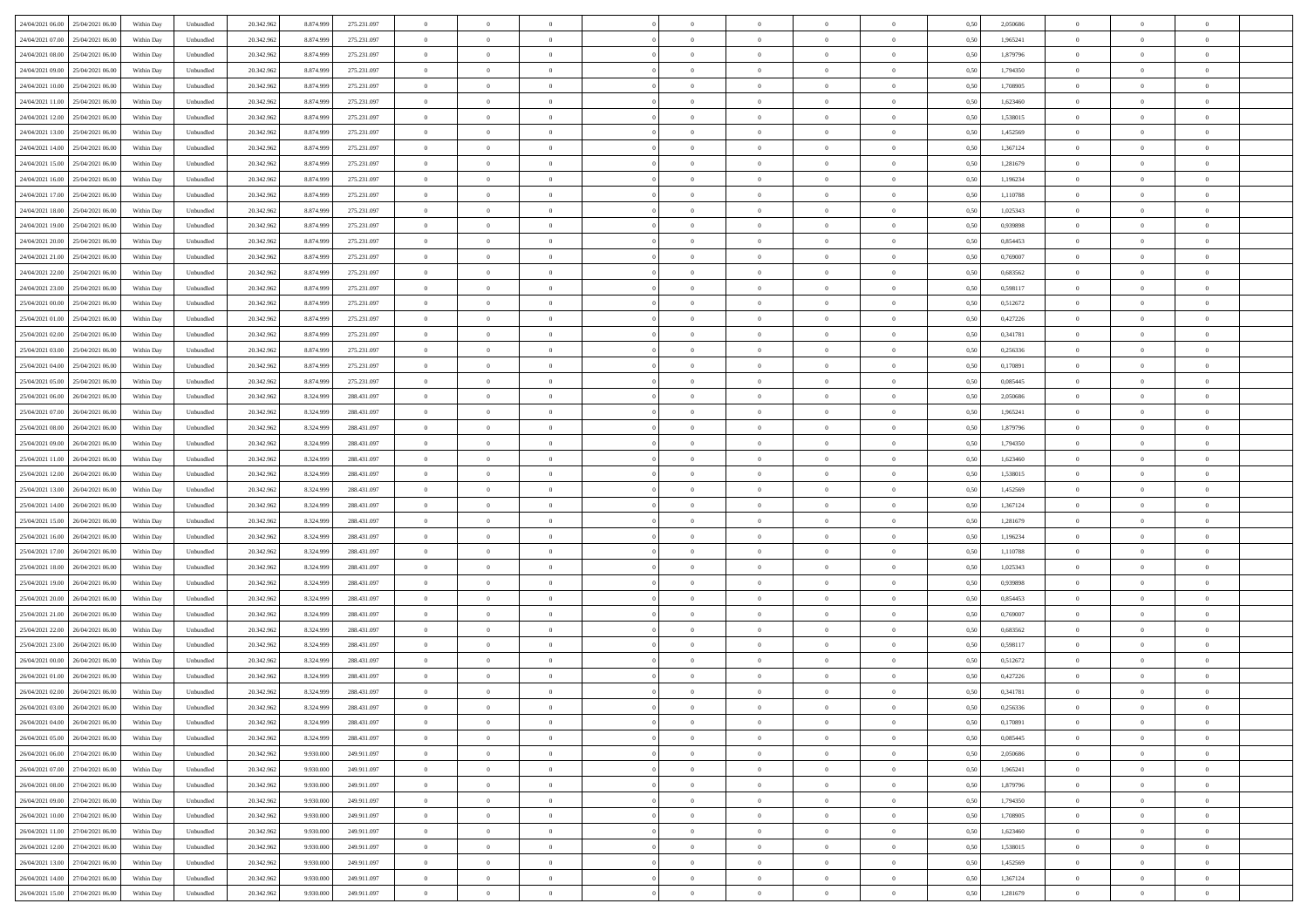| 26/04/2021 16:00 27/04/2021 06:00    | Within Day | Unbundled                   | 20.342.962 | 9.930.000  | 249.911.097 | $\overline{0}$ | $\theta$       |                | $\overline{0}$ | $\theta$       |                | $\theta$       | 0,50 | 1,196234 | $\theta$       | $\theta$       | $\overline{0}$ |  |
|--------------------------------------|------------|-----------------------------|------------|------------|-------------|----------------|----------------|----------------|----------------|----------------|----------------|----------------|------|----------|----------------|----------------|----------------|--|
|                                      |            |                             |            |            |             |                |                |                |                |                |                |                |      |          |                |                |                |  |
| 26/04/2021 17:00<br>27/04/2021 06.00 | Within Day | Unbundled                   | 20.342.96  | 9.930.00   | 249.911.097 | $\bf{0}$       | $\overline{0}$ | $\bf{0}$       | $\overline{0}$ | $\bf{0}$       | $\overline{0}$ | $\bf{0}$       | 0,50 | 1,110788 | $\,$ 0 $\,$    | $\bf{0}$       | $\overline{0}$ |  |
| 26/04/2021 18:00<br>27/04/2021 06:00 | Within Day | Unbundled                   | 20.342.962 | 9.930.000  | 249.911.097 | $\overline{0}$ | $\bf{0}$       | $\overline{0}$ | $\bf{0}$       | $\bf{0}$       | $\overline{0}$ | $\bf{0}$       | 0.50 | 1,025343 | $\bf{0}$       | $\overline{0}$ | $\overline{0}$ |  |
| 26/04/2021 19:00<br>27/04/2021 06:00 | Within Day | Unbundled                   | 20.342.962 | 9.930.000  | 249.911.097 | $\overline{0}$ | $\overline{0}$ | $\overline{0}$ | $\theta$       | $\theta$       | $\overline{0}$ | $\bf{0}$       | 0,50 | 0,939898 | $\theta$       | $\theta$       | $\overline{0}$ |  |
| 26/04/2021 20:00<br>27/04/2021 06.00 | Within Day | Unbundled                   | 20.342.96  | 9.930.00   | 249.911.097 | $\overline{0}$ | $\theta$       | $\bf{0}$       | $\overline{0}$ | $\theta$       | $\overline{0}$ | $\bf{0}$       | 0,50 | 0,854453 | $\,$ 0 $\,$    | $\bf{0}$       | $\overline{0}$ |  |
| 26/04/2021 21:00<br>27/04/2021 06:00 | Within Day | Unbundled                   | 20.342.962 | 9.930.000  | 249.911.097 | $\overline{0}$ | $\overline{0}$ | $\overline{0}$ | $\overline{0}$ | $\overline{0}$ | $\theta$       | $\bf{0}$       | 0.50 | 0.769007 | $\bf{0}$       | $\theta$       | $\overline{0}$ |  |
| 26/04/2021 22:00<br>27/04/2021 06:00 | Within Day | Unbundled                   | 20.342.962 | 9.930.000  | 249.911.097 | $\overline{0}$ | $\overline{0}$ | $\overline{0}$ | $\overline{0}$ | $\overline{0}$ | $\overline{0}$ | $\bf{0}$       | 0,50 | 0,683562 | $\theta$       | $\theta$       | $\overline{0}$ |  |
|                                      |            |                             |            |            |             |                |                |                |                |                |                |                |      |          |                |                |                |  |
| 26/04/2021 23:00<br>27/04/2021 06.00 | Within Day | Unbundled                   | 20.342.96  | 9.930.00   | 249.911.097 | $\bf{0}$       | $\overline{0}$ | $\overline{0}$ | $\overline{0}$ | $\theta$       | $\overline{0}$ | $\bf{0}$       | 0,50 | 0,598117 | $\,$ 0 $\,$    | $\bf{0}$       | $\overline{0}$ |  |
| 27/04/2021 00:00<br>27/04/2021 06:00 | Within Day | Unbundled                   | 20.342.96  | 9.930.000  | 249.911.097 | $\overline{0}$ | $\bf{0}$       | $\overline{0}$ | $\bf{0}$       | $\overline{0}$ | $\overline{0}$ | $\bf{0}$       | 0.50 | 0,512672 | $\bf{0}$       | $\theta$       | $\overline{0}$ |  |
| 27/04/2021 01:00<br>27/04/2021 06:00 | Within Day | Unbundled                   | 20.342.962 | 9.930.000  | 249.911.097 | $\overline{0}$ | $\bf{0}$       | $\overline{0}$ | $\overline{0}$ | $\overline{0}$ | $\overline{0}$ | $\bf{0}$       | 0,50 | 0,427226 | $\,$ 0 $\,$    | $\theta$       | $\overline{0}$ |  |
| 27/04/2021 02:00<br>27/04/2021 06.00 | Within Day | Unbundled                   | 20.342.96  | 9.930.000  | 249.911.097 | $\bf{0}$       | $\overline{0}$ | $\bf{0}$       | $\overline{0}$ | $\bf{0}$       | $\overline{0}$ | $\bf{0}$       | 0,50 | 0,341781 | $\,$ 0 $\,$    | $\bf{0}$       | $\overline{0}$ |  |
| 27/04/2021 03:00<br>27/04/2021 06:00 | Within Day | Unbundled                   | 20.342.962 | 9.930.000  | 249.911.097 | $\overline{0}$ | $\bf{0}$       | $\overline{0}$ | $\bf{0}$       | $\bf{0}$       | $\overline{0}$ | $\bf{0}$       | 0.50 | 0,256336 | $\bf{0}$       | $\overline{0}$ | $\bf{0}$       |  |
| 27/04/2021 04:00<br>27/04/2021 06:00 | Within Day | Unbundled                   | 20.342.96  | 9.930.000  | 249.911.097 | $\overline{0}$ | $\overline{0}$ | $\overline{0}$ | $\overline{0}$ | $\theta$       | $\overline{0}$ | $\overline{0}$ | 0,50 | 0,170891 | $\theta$       | $\theta$       | $\overline{0}$ |  |
| 27/04/2021 05:00<br>27/04/2021 06.00 | Within Day | Unbundled                   | 20.342.96  | 9.930.00   | 249.911.097 | $\bf{0}$       | $\theta$       | $\bf{0}$       | $\overline{0}$ | $\theta$       | $\overline{0}$ | $\bf{0}$       | 0,50 | 0,085445 | $\bf{0}$       | $\bf{0}$       | $\overline{0}$ |  |
| 28/04/2021 06:00                     |            |                             |            |            |             |                |                |                |                | $\theta$       | $\Omega$       |                |      |          |                | $\theta$       | $\overline{0}$ |  |
| 27/04/2021 06:00                     | Within Day | Unbundled                   | 20.342.962 | 9.925.000  | 250.031.097 | $\overline{0}$ | $\overline{0}$ | $\overline{0}$ | $\bf{0}$       |                |                | $\bf{0}$       | 0.50 | 2.050686 | $\bf{0}$       |                |                |  |
| 27/04/2021 07:00<br>28/04/2021 06:00 | Within Day | Unbundled                   | 20.342.962 | 9.925.000  | 250.031.097 | $\overline{0}$ | $\overline{0}$ | $\overline{0}$ | $\overline{0}$ | $\overline{0}$ | $\overline{0}$ | $\bf{0}$       | 0,50 | 1,965241 | $\theta$       | $\theta$       | $\overline{0}$ |  |
| 27/04/2021 08:00<br>28/04/2021 06.00 | Within Day | Unbundled                   | 20.342.96  | 9.925.000  | 250.031.097 | $\bf{0}$       | $\overline{0}$ | $\overline{0}$ | $\overline{0}$ | $\theta$       | $\overline{0}$ | $\bf{0}$       | 0,50 | 1,879796 | $\,$ 0 $\,$    | $\bf{0}$       | $\overline{0}$ |  |
| 27/04/2021 09:00<br>28/04/2021 06:00 | Within Day | Unbundled                   | 20.342.96  | 9.925.00   | 250.031.097 | $\overline{0}$ | $\bf{0}$       | $\overline{0}$ | $\bf{0}$       | $\overline{0}$ | $\overline{0}$ | $\bf{0}$       | 0.50 | 1,794350 | $\bf{0}$       | $\overline{0}$ | $\overline{0}$ |  |
| 27/04/2021 10:00<br>28/04/2021 06:00 | Within Day | Unbundled                   | 20.342.962 | 9.925.000  | 250.031.097 | $\overline{0}$ | $\overline{0}$ | $\overline{0}$ | $\overline{0}$ | $\overline{0}$ | $\overline{0}$ | $\bf{0}$       | 0,50 | 1,708905 | $\,$ 0 $\,$    | $\theta$       | $\overline{0}$ |  |
| 27/04/2021 11:00<br>28/04/2021 06.00 | Within Day | Unbundled                   | 20.342.96  | 9.925.000  | 250.031.097 | $\bf{0}$       | $\overline{0}$ | $\bf{0}$       | $\bf{0}$       | $\overline{0}$ | $\overline{0}$ | $\bf{0}$       | 0,50 | 1,623460 | $\,$ 0 $\,$    | $\bf{0}$       | $\overline{0}$ |  |
| 27/04/2021 12:00<br>28/04/2021 06:00 | Within Day | Unbundled                   | 20.342.962 | 9.925.000  | 250.031.097 | $\overline{0}$ | $\bf{0}$       | $\overline{0}$ | $\bf{0}$       | $\bf{0}$       | $\overline{0}$ | $\bf{0}$       | 0.50 | 1.538015 | $\bf{0}$       | $\overline{0}$ | $\overline{0}$ |  |
| 27/04/2021 13:00<br>28/04/2021 06:00 | Within Day | Unbundled                   | 20.342.962 | 9.925.000  | 250.031.097 | $\overline{0}$ | $\overline{0}$ | $\overline{0}$ | $\theta$       | $\theta$       | $\overline{0}$ | $\bf{0}$       | 0,50 | 1,452569 | $\theta$       | $\theta$       | $\overline{0}$ |  |
| 27/04/2021 14:00<br>28/04/2021 06.00 | Within Day | Unbundled                   | 20.342.96  | 9.925.000  | 250.031.097 | $\bf{0}$       | $\overline{0}$ | $\bf{0}$       | $\bf{0}$       | $\theta$       | $\overline{0}$ | $\bf{0}$       | 0,50 | 1,367124 | $\,$ 0 $\,$    | $\bf{0}$       | $\overline{0}$ |  |
| 27/04/2021 15:00<br>28/04/2021 06:00 |            | Unbundled                   | 20.342.962 | 9.925.00   | 250.031.097 | $\overline{0}$ | $\overline{0}$ | $\overline{0}$ | $\overline{0}$ | $\overline{0}$ | $\Omega$       | $\bf{0}$       | 0.50 | 1.281679 | $\,$ 0 $\,$    | $\theta$       | $\overline{0}$ |  |
|                                      | Within Day |                             |            |            |             |                |                |                |                |                |                |                |      |          |                |                |                |  |
| 27/04/2021 16:00<br>28/04/2021 06:00 | Within Day | Unbundled                   | 20.342.962 | 9.925.000  | 250.031.097 | $\overline{0}$ | $\overline{0}$ | $\overline{0}$ | $\overline{0}$ | $\overline{0}$ | $\overline{0}$ | $\bf{0}$       | 0,50 | 1,196234 | $\theta$       | $\theta$       | $\overline{0}$ |  |
| 27/04/2021 17:00<br>28/04/2021 06.00 | Within Day | Unbundled                   | 20.342.96  | 9.925.00   | 250.031.097 | $\bf{0}$       | $\theta$       | $\bf{0}$       | $\overline{0}$ | $\theta$       | $\overline{0}$ | $\bf{0}$       | 0,50 | 1,110788 | $\,$ 0 $\,$    | $\bf{0}$       | $\overline{0}$ |  |
| 27/04/2021 18:00<br>28/04/2021 06:00 | Within Day | Unbundled                   | 20.342.96  | 9.925.00   | 250.031.097 | $\overline{0}$ | $\bf{0}$       | $\overline{0}$ | $\bf{0}$       | $\overline{0}$ | $\overline{0}$ | $\bf{0}$       | 0.50 | 1.025343 | $\bf{0}$       | $\overline{0}$ | $\overline{0}$ |  |
| 27/04/2021 19:00<br>28/04/2021 06:00 | Within Day | Unbundled                   | 20.342.962 | 9.925.000  | 250.031.097 | $\overline{0}$ | $\overline{0}$ | $\overline{0}$ | $\overline{0}$ | $\overline{0}$ | $\overline{0}$ | $\bf{0}$       | 0,50 | 0,939898 | $\theta$       | $\theta$       | $\overline{0}$ |  |
| 27/04/2021 20:00<br>28/04/2021 06.00 | Within Day | Unbundled                   | 20.342.96  | 9.925.000  | 250.031.097 | $\bf{0}$       | $\bf{0}$       | $\bf{0}$       | $\bf{0}$       | $\overline{0}$ | $\overline{0}$ | $\bf{0}$       | 0,50 | 0,854453 | $\,$ 0 $\,$    | $\bf{0}$       | $\overline{0}$ |  |
| 27/04/2021 21:00<br>28/04/2021 06:00 | Within Day | Unbundled                   | 20.342.962 | 9.925.000  | 250.031.097 | $\overline{0}$ | $\bf{0}$       | $\overline{0}$ | $\bf{0}$       | $\bf{0}$       | $\overline{0}$ | $\bf{0}$       | 0.50 | 0.769007 | $\bf{0}$       | $\overline{0}$ | $\overline{0}$ |  |
| 27/04/2021 22:00<br>28/04/2021 06:00 | Within Day | Unbundled                   | 20.342.962 | 9.925.000  | 250.031.097 | $\overline{0}$ | $\overline{0}$ | $\overline{0}$ | $\overline{0}$ | $\overline{0}$ | $\overline{0}$ | $\bf{0}$       | 0.5( | 0,683562 | $\theta$       | $\theta$       | $\overline{0}$ |  |
| 27/04/2021 23:00<br>28/04/2021 06.00 | Within Day | Unbundled                   | 20.342.96  | 9.925.00   | 250.031.097 | $\bf{0}$       | $\overline{0}$ | $\bf{0}$       | $\overline{0}$ | $\overline{0}$ | $\overline{0}$ | $\bf{0}$       | 0,50 | 0,598117 | $\,$ 0 $\,$    | $\bf{0}$       | $\overline{0}$ |  |
| 28/04/2021 00:00<br>28/04/2021 06:00 | Within Day | Unbundled                   | 20.342.962 | 9.925.00   | 250.031.097 | $\overline{0}$ | $\overline{0}$ | $\overline{0}$ | $\bf{0}$       | $\bf{0}$       | $\Omega$       | $\bf{0}$       | 0.50 | 0,512672 | $\,$ 0 $\,$    | $\theta$       | $\overline{0}$ |  |
| 28/04/2021 01:00<br>28/04/2021 06:00 | Within Dav | Unbundled                   | 20.342.962 | 9.925.000  | 250.031.097 | $\overline{0}$ | $\overline{0}$ | $\overline{0}$ | $\overline{0}$ | $\overline{0}$ | $\overline{0}$ | $\overline{0}$ | 0.5( | 0,427226 | $\theta$       | $\theta$       | $\overline{0}$ |  |
|                                      |            |                             |            |            |             |                |                |                |                |                |                |                |      |          |                |                |                |  |
| 28/04/2021 02:00<br>28/04/2021 06.00 | Within Day | Unbundled                   | 20.342.96  | 9.925.000  | 250.031.097 | $\bf{0}$       | $\overline{0}$ | $\bf{0}$       | $\bf{0}$       | $\bf{0}$       | $\overline{0}$ | $\bf{0}$       | 0,50 | 0,341781 | $\,$ 0 $\,$    | $\bf{0}$       | $\overline{0}$ |  |
| 28/04/2021 03:00<br>28/04/2021 06:00 | Within Day | Unbundled                   | 20.342.96  | 9.925.00   | 250.031.097 | $\overline{0}$ | $\bf{0}$       | $\overline{0}$ | $\bf{0}$       | $\overline{0}$ | $\overline{0}$ | $\bf{0}$       | 0.50 | 0.256336 | $\bf{0}$       | $\overline{0}$ | $\overline{0}$ |  |
| 28/04/2021 04:00<br>28/04/2021 06:00 | Within Dav | Unbundled                   | 20.342.962 | 9.925.000  | 250.031.097 | $\overline{0}$ | $\overline{0}$ | $\overline{0}$ | $\overline{0}$ | $\overline{0}$ | $\overline{0}$ | $\overline{0}$ | 0.50 | 0,170891 | $\theta$       | $\theta$       | $\overline{0}$ |  |
| 28/04/2021 05:00<br>28/04/2021 06.00 | Within Day | Unbundled                   | 20.342.96  | 9.925.000  | 250.031.097 | $\bf{0}$       | $\bf{0}$       | $\bf{0}$       | $\bf{0}$       | $\overline{0}$ | $\overline{0}$ | $\bf{0}$       | 0,50 | 0,085445 | $\,$ 0 $\,$    | $\bf{0}$       | $\overline{0}$ |  |
| 28/04/2021 06:00<br>29/04/2021 06:00 | Within Day | Unbundled                   | 20.342.962 | 10.224.999 | 242.831.097 | $\overline{0}$ | $\bf{0}$       | $\overline{0}$ | $\bf{0}$       | $\bf{0}$       | $\overline{0}$ | $\bf{0}$       | 0.50 | 2.050686 | $\bf{0}$       | $\overline{0}$ | $\overline{0}$ |  |
| 28/04/2021 07:00<br>29/04/2021 06:00 | Within Dav | Unbundled                   | 20.342.962 | 10.224.999 | 242.831.097 | $\overline{0}$ | $\overline{0}$ | $\Omega$       | $\overline{0}$ | $\overline{0}$ | $\overline{0}$ | $\bf{0}$       | 0.50 | 1,965241 | $\theta$       | $\theta$       | $\overline{0}$ |  |
| 28/04/2021 08:00<br>29/04/2021 06.00 | Within Day | Unbundled                   | 20.342.96  | 10.224.99  | 242.831.097 | $\bf{0}$       | $\overline{0}$ | $\bf{0}$       | $\overline{0}$ | $\,$ 0 $\,$    | $\overline{0}$ | $\bf{0}$       | 0,50 | 1,879796 | $\,$ 0 $\,$    | $\bf{0}$       | $\overline{0}$ |  |
| 28/04/2021 09:00<br>29/04/2021 06:00 | Within Day | Unbundled                   | 20.342.962 | 10.224.999 | 242.831.097 | $\overline{0}$ | $\overline{0}$ | $\Omega$       | $\overline{0}$ | $\overline{0}$ | $\theta$       | $\bf{0}$       | 0.50 | 1,794350 | $\bf{0}$       | $\theta$       | $\overline{0}$ |  |
| 28/04/2021 10:00<br>29/04/2021 06:00 | Within Dav | Unbundled                   | 20.342.96  | 10.224.999 | 242.831.097 | $\overline{0}$ | $\overline{0}$ | $\Omega$       | $\overline{0}$ | $\theta$       | $\Omega$       | $\overline{0}$ | 0.5( | 1,708905 | $\theta$       | $\theta$       | $\overline{0}$ |  |
| 28/04/2021 11:00<br>29/04/2021 06.00 | Within Day | Unbundled                   | 20.342.96  | 10.224.999 | 242.831.097 | $\bf{0}$       | $\bf{0}$       | $\overline{0}$ | $\bf{0}$       | $\bf{0}$       | $\overline{0}$ | $\bf{0}$       | 0,50 | 1,623460 | $\,$ 0 $\,$    | $\bf{0}$       | $\overline{0}$ |  |
| 28/04/2021 12:00 29/04/2021 06:00    |            |                             |            |            |             |                |                |                |                |                |                |                |      |          |                |                |                |  |
|                                      | Within Day | $\ensuremath{\mathsf{Unb}}$ | 20.342.962 | 10.224.999 | 242.831.097 | $\overline{0}$ | $\Omega$       |                | $\Omega$       |                |                |                | 0,50 | 1.538015 | $\theta$       | $\overline{0}$ |                |  |
| 28/04/2021 13:00 29/04/2021 06:00    | Within Day | Unbundled                   | 20.342.962 | 10.224.999 | 242.831.097 | $\overline{0}$ | $\theta$       | $\Omega$       | $\theta$       | $\theta$       | $\overline{0}$ | $\bf{0}$       | 0,50 | 1,452569 | $\theta$       | $\theta$       | $\overline{0}$ |  |
| 28/04/2021 14:00<br>29/04/2021 06.00 | Within Day | Unbundled                   | 20.342.96  | 10.224.999 | 242.831.097 | $\overline{0}$ | $\bf{0}$       | $\overline{0}$ | $\overline{0}$ | $\bf{0}$       | $\overline{0}$ | $\bf{0}$       | 0,50 | 1,367124 | $\bf{0}$       | $\overline{0}$ | $\bf{0}$       |  |
| 28/04/2021 15:00 29/04/2021 06:00    | Within Day | Unbundled                   | 20.342.962 | 10.224.999 | 242.831.097 | $\overline{0}$ | $\bf{0}$       | $\overline{0}$ | $\overline{0}$ | $\overline{0}$ | $\overline{0}$ | $\,$ 0 $\,$    | 0.50 | 1.281679 | $\overline{0}$ | $\bf{0}$       | $\,$ 0 $\,$    |  |
| 28/04/2021 16:00 29/04/2021 06:00    | Within Day | Unbundled                   | 20.342.962 | 10.224.999 | 242.831.097 | $\overline{0}$ | $\overline{0}$ | $\overline{0}$ | $\overline{0}$ | $\overline{0}$ | $\overline{0}$ | $\bf{0}$       | 0,50 | 1,196234 | $\overline{0}$ | $\theta$       | $\overline{0}$ |  |
| 28/04/2021 17:00<br>29/04/2021 06.00 | Within Day | Unbundled                   | 20.342.962 | 10.224.999 | 242.831.097 | $\overline{0}$ | $\bf{0}$       | $\overline{0}$ | $\bf{0}$       | $\overline{0}$ | $\overline{0}$ | $\bf{0}$       | 0,50 | 1,110788 | $\bf{0}$       | $\bf{0}$       | $\overline{0}$ |  |
| 28/04/2021 18:00<br>29/04/2021 06:00 | Within Day | Unbundled                   | 20.342.962 | 10.224.999 | 242,831,097 | $\overline{0}$ | $\bf{0}$       | $\overline{0}$ | $\overline{0}$ | $\bf{0}$       | $\overline{0}$ | $\bf{0}$       | 0.50 | 1.025343 | $\,$ 0 $\,$    | $\theta$       | $\,$ 0         |  |
| 28/04/2021 19:00<br>29/04/2021 06:00 | Within Dav | Unbundled                   | 20.342.962 | 10.224.999 | 242.831.097 | $\overline{0}$ | $\overline{0}$ | $\overline{0}$ | $\overline{0}$ | $\overline{0}$ | $\overline{0}$ | $\bf{0}$       | 0,50 | 0,939898 | $\overline{0}$ | $\theta$       | $\overline{0}$ |  |
| 28/04/2021 20:00                     |            |                             |            |            |             |                | $\overline{0}$ |                |                | $\overline{0}$ |                |                |      |          | $\bf{0}$       | $\,$ 0 $\,$    | $\overline{0}$ |  |
| 29/04/2021 06.00                     | Within Day | Unbundled                   | 20.342.96  | 10.224.999 | 242.831.097 | $\overline{0}$ |                | $\overline{0}$ | $\overline{0}$ |                | $\overline{0}$ | $\bf{0}$       | 0,50 | 0,854453 |                |                |                |  |
| 29/04/2021 06:00<br>28/04/2021 21.00 | Within Day | Unbundled                   | 20.342.96  | 10.224.999 | 242,831,097 | $\overline{0}$ | $\overline{0}$ | $\overline{0}$ | $\overline{0}$ | $\bf{0}$       | $\overline{0}$ | $\bf{0}$       | 0.50 | 0.769007 | $\overline{0}$ | $\,$ 0 $\,$    | $\,$ 0         |  |
| 28/04/2021 22:00 29/04/2021 06:00    | Within Dav | Unbundled                   | 20.342.962 | 10.224.999 | 242.831.097 | $\overline{0}$ | $\overline{0}$ | $\overline{0}$ | $\overline{0}$ | $\overline{0}$ | $\overline{0}$ | $\bf{0}$       | 0,50 | 0,683562 | $\overline{0}$ | $\theta$       | $\overline{0}$ |  |
| 28/04/2021 23:00<br>29/04/2021 06.00 | Within Day | Unbundled                   | 20.342.96  | 10.224.999 | 242.831.097 | $\overline{0}$ | $\bf{0}$       | $\overline{0}$ | $\bf{0}$       | $\overline{0}$ | $\overline{0}$ | $\bf{0}$       | 0,50 | 0,598117 | $\bf{0}$       | $\bf{0}$       | $\overline{0}$ |  |
| 29/04/2021 00:00 29/04/2021 06:00    | Within Day | Unbundled                   | 20.342.962 | 10.224.999 | 242.831.097 | $\overline{0}$ | $\overline{0}$ | $\overline{0}$ | $\overline{0}$ | $\,$ 0 $\,$    | $\overline{0}$ | $\bf{0}$       | 0,50 | 0,512672 | $\overline{0}$ | $\,$ 0 $\,$    | $\,$ 0 $\,$    |  |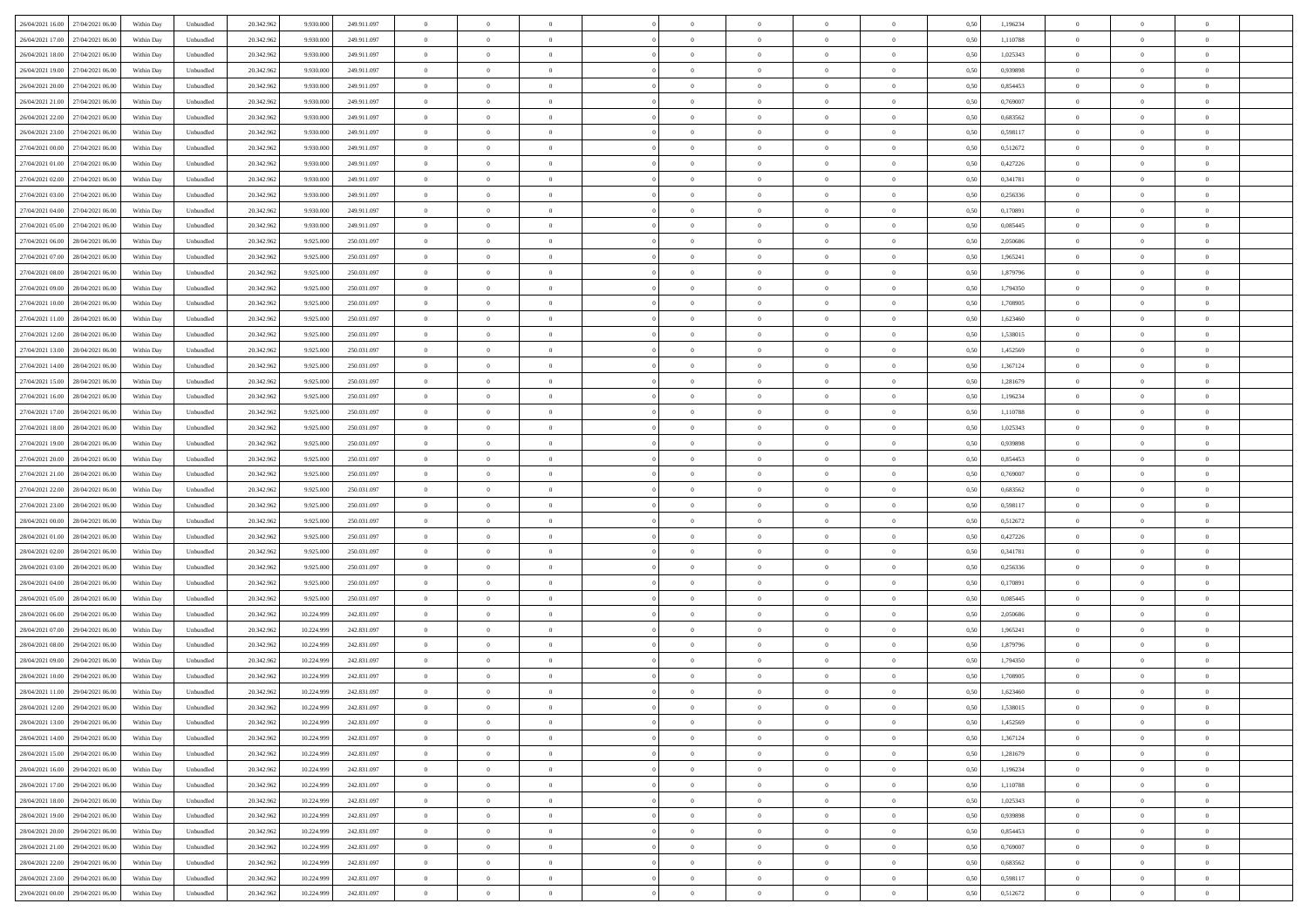| 29/04/2021 01:00<br>29/04/2021 06:00 | Within Day | Unbundled | 20.342.962<br>10.224.999 | 242.831.097 | $\overline{0}$ | $\Omega$       | $\Omega$       |            | $\theta$       | $\Omega$       |              | 0,50 | 0,427226 | $\Omega$       | $\Omega$       | $\Omega$       |
|--------------------------------------|------------|-----------|--------------------------|-------------|----------------|----------------|----------------|------------|----------------|----------------|--------------|------|----------|----------------|----------------|----------------|
| 29/04/2021 02:00<br>29/04/2021 06:00 | Within Day | Unbundled | 20.342.962<br>10.224.999 | 242.831.097 | $\overline{0}$ | $\Omega$       | $\Omega$       | $\Omega$   | $\theta$       | $\Omega$       | $\theta$     | 0,50 | 0,341781 | $\overline{0}$ | $\Omega$       | $\overline{0}$ |
| 29/04/2021 03:00<br>29/04/2021 06:00 | Within Day | Unbundled | 20.342.962<br>10.224.999 | 242.831.097 | $\overline{0}$ | $\overline{0}$ | $\overline{0}$ | $\Omega$   | $\overline{0}$ | $\overline{0}$ | $\bf{0}$     | 0.50 | 0,256336 | $\overline{0}$ | $\overline{0}$ | $\bf{0}$       |
| 29/04/2021 04:00<br>29/04/2021 06:00 | Within Day | Unbundled | 20.342.962<br>10.224.999 | 242.831.097 | $\overline{0}$ | $\overline{0}$ | $\overline{0}$ | $\Omega$   | $\overline{0}$ | $\overline{0}$ | $\bf{0}$     | 0,50 | 0,170891 | $\overline{0}$ | $\overline{0}$ | $\bf{0}$       |
| 29/04/2021 05:00<br>29/04/2021 06:00 | Within Day | Unbundled | 20.342.962<br>10.224.999 | 242.831.097 | $\overline{0}$ | $\theta$       | $\overline{0}$ | $\sqrt{2}$ | $\theta$       | $\overline{0}$ | $\mathbf{a}$ | 0.50 | 0.085445 | $\Omega$       | $\Omega$       | $\bf{0}$       |
| 29/04/2021 06:00<br>30/04/2021 06:00 | Within Day | Unbundled | 20.342.962<br>10.224.999 | 242.831.097 | $\overline{0}$ | $\Omega$       | $\Omega$       |            | $\theta$       | $\Omega$       |              | 0.50 | 2.050686 | $\Omega$       | $\Omega$       | $\theta$       |
| 29/04/2021 07:00<br>30/04/2021 06.00 | Within Day | Unbundled | 20.342.962<br>10.224.999 | 242.831.097 | $\overline{0}$ | $\theta$       | $\Omega$       | $\sqrt{2}$ | $\theta$       | $\theta$       | $\theta$     | 0.50 | 1,965241 | $\Omega$       | $\Omega$       | $\theta$       |
| 29/04/2021 08:00<br>30/04/2021 06:00 | Within Day | Unbundled | 20.342.962<br>10.224.999 | 242.831.097 | $\theta$       | $\Omega$       | $\Omega$       |            | $\theta$       | $\Omega$       | $\Omega$     | 0.50 | 1.879796 | $\Omega$       | $\Omega$       | $\theta$       |
| 29/04/2021 09:00<br>30/04/2021 06:00 | Within Day | Unbundled | 20.342.962<br>10.224.999 | 242.831.097 | $\overline{0}$ | $\overline{0}$ | $\overline{0}$ | $\sqrt{2}$ | $\theta$       | $\overline{0}$ | $\theta$     | 0,50 | 1,794350 | $\overline{0}$ | $\Omega$       | $\mathbf{0}$   |
| 29/04/2021 10:00<br>30/04/2021 06:00 | Within Day | Unbundled | 20.342.962<br>10.224.999 | 242.831.097 | $\overline{0}$ | $\Omega$       | $\Omega$       | $\sqrt{2}$ | $\theta$       | $\overline{0}$ | $\Omega$     | 0.50 | 1.708905 | $\Omega$       | $\Omega$       | $\bf{0}$       |
| 29/04/2021 11:00<br>30/04/2021 06:00 | Within Day | Unbundled | 20.342.962<br>10.224.999 | 242.831.097 | $\overline{0}$ | $\Omega$       | $\Omega$       |            | $\theta$       | $\Omega$       | $\Omega$     | 0.50 | 1,623460 | $\overline{0}$ | $\Omega$       | $\theta$       |
| 29/04/2021 12:00<br>30/04/2021 06:00 | Within Day | Unbundled | 20.342.962<br>10.224.999 | 242.831.097 | $\overline{0}$ | $\Omega$       | $\Omega$       |            | $\theta$       | $\Omega$       | $\Omega$     | 0,50 | 1.538015 | $\Omega$       | $\Omega$       | $\theta$       |
| 29/04/2021 13:00<br>30/04/2021 06:00 | Within Day | Unbundled | 20.342.962<br>10.224.999 | 242.831.097 | $\overline{0}$ | $\theta$       | $\Omega$       | $\sqrt{2}$ | $\theta$       | $\overline{0}$ | $\theta$     | 0,50 | 1.452569 | $\overline{0}$ | $\Omega$       | $\mathbf{0}$   |
| 29/04/2021 14:00<br>30/04/2021 06:00 | Within Day | Unbundled | 20.342.962<br>10.224.999 | 242.831.097 | $\overline{0}$ | $\overline{0}$ | $\overline{0}$ | $\Omega$   | $\overline{0}$ | $\overline{0}$ | $\bf{0}$     | 0,50 | 1,367124 | $\overline{0}$ | $\overline{0}$ | $\bf{0}$       |
| 29/04/2021 15:00<br>30/04/2021 06:00 | Within Day | Unbundled | 20.342.962<br>10.224.999 | 242.831.097 | $\overline{0}$ | $\theta$       | $\theta$       | $\sqrt{2}$ | $\theta$       | $\Omega$       | $\theta$     | 0,50 | 1,281679 | $\Omega$       | $\Omega$       | $\theta$       |
| 29/04/2021 16:00<br>30/04/2021 06:00 | Within Day | Unbundled | 20.342.962<br>10.224.999 | 242.831.097 | $\overline{0}$ | $\overline{0}$ | $\overline{0}$ | $\sqrt{2}$ | $\overline{0}$ | $\overline{0}$ | $\theta$     | 0,50 | 1,196234 | $\overline{0}$ | $\overline{0}$ | $\mathbf{0}$   |
| 29/04/2021 17:00<br>30/04/2021 06:00 | Within Day | Unbundled | 20.342.962<br>10.224.999 | 242.831.097 | $\theta$       | $\theta$       | $\Omega$       | $\sqrt{2}$ | $\theta$       | $\theta$       | $\theta$     | 0,50 | 1.110788 | $\Omega$       | $\Omega$       | $\theta$       |
| 29/04/2021 18:00<br>30/04/2021 06:00 | Within Day | Unbundled | 20.342.962<br>10.224.999 | 242.831.097 | $\overline{0}$ | $\theta$       | $\theta$       | $\sqrt{2}$ | $\theta$       | $\theta$       | $\theta$     | 0.50 | 1,025343 | $\Omega$       | $\Omega$       | $\theta$       |
| 29/04/2021 19:00<br>30/04/2021 06:00 | Within Day | Unbundled | 20.342.962<br>10.224.999 | 242.831.097 | $\theta$       | $\Omega$       | $\Omega$       | $\sqrt{2}$ | $\theta$       | $\Omega$       | $\theta$     | 0.50 | 0.939898 | $\Omega$       | $\Omega$       | $\theta$       |
| 29/04/2021 20:00<br>30/04/2021 06:00 | Within Day | Unbundled | 20.342.962<br>10.224.999 | 242.831.097 | $\overline{0}$ | $\Omega$       | $\Omega$       | $\sqrt{2}$ | $\theta$       | $\theta$       | $\theta$     | 0,50 | 0,854453 | $\Omega$       | $\Omega$       | $\overline{0}$ |
| 29/04/2021 21:00<br>30/04/2021 06:00 | Within Day | Unbundled | 20.342.962<br>10.224.999 | 242.831.097 | $\theta$       | $\Omega$       | $\Omega$       | $\sqrt{2}$ | $\theta$       | $\Omega$       | $\Omega$     | 0.50 | 0.769007 | $\Omega$       | $\Omega$       | $\theta$       |
| 29/04/2021 22.00<br>30/04/2021 06:00 | Within Day | Unbundled | 20.342.962<br>10.224.999 | 242.831.097 | $\overline{0}$ | $\Omega$       | $\Omega$       | $\sqrt{2}$ | $\theta$       | $\Omega$       | $\theta$     | 0.50 | 0,683562 | $\Omega$       | $\Omega$       | $\theta$       |
| 29/04/2021 23:00<br>30/04/2021 06:00 | Within Day | Unbundled | 20.342.962<br>10.224.999 | 242.831.097 | $\overline{0}$ | $\Omega$       | $\Omega$       | $\sqrt{2}$ | $\theta$       | $\Omega$       | $\theta$     | 0,50 | 0,598117 | $\Omega$       | $\Omega$       | $\theta$       |
| 30/04/2021 00:00<br>30/04/2021 06:00 | Within Day | Unbundled | 20.342.962<br>10.224.999 | 242.831.097 | $\overline{0}$ | $\theta$       | $\sqrt{2}$     | $\sqrt{2}$ | $\theta$       | $\overline{0}$ | $\theta$     | 0,50 | 0,512672 | $\overline{0}$ | $\Omega$       | $\overline{0}$ |
| 30/04/2021 01:00<br>30/04/2021 06:00 | Within Day | Unbundled | 20.342.962<br>10.224.999 | 242.831.097 | $\overline{0}$ | $\theta$       | $\theta$       | $\Omega$   | $\overline{0}$ | $\overline{0}$ |              | 0,50 | 0,427226 | $\overline{0}$ | $\Omega$       | $\bf{0}$       |
| 30/04/2021 02:00<br>30/04/2021 06:00 | Within Day | Unbundled | 20.342.962<br>10.224.999 | 242.831.097 | $\overline{0}$ | $\overline{0}$ | $\overline{0}$ | $\sqrt{2}$ | $\overline{0}$ | $\overline{0}$ | $\theta$     | 0.50 | 0.341781 | $\overline{0}$ | $\overline{0}$ | $\overline{0}$ |
| 30/04/2021 03:00<br>30/04/2021 06:00 | Within Day | Unbundled | 20.342.962<br>10.224.999 | 242.831.097 | $\overline{0}$ | $\overline{0}$ | $\theta$       | $\sqrt{2}$ | $\theta$       | $\overline{0}$ | $\Omega$     | 0.50 | 0.256336 | $\overline{0}$ | $\Omega$       | $\mathbf{0}$   |
| 30/04/2021 04:00<br>30/04/2021 06:00 | Within Day | Unbundled | 20.342.962<br>10.224.999 | 242.831.097 | $\overline{0}$ | $\theta$       | $\overline{0}$ | $\theta$   | $\theta$       | $\overline{0}$ | $\Omega$     | 0,50 | 0,170891 | $\overline{0}$ | $\Omega$       | $\bf{0}$       |
| 30/04/2021 06:00 01/05/2021 06:00    | Within Day | Unbundled | 10.224.999<br>20.342.962 | 242.831.097 | $\Omega$       | $\Omega$       |                |            | $\Omega$       | $\Omega$       |              | 0.50 | 2.050686 | $\Omega$       | $\Omega$       | $\Omega$       |
|                                      |            |           |                          |             |                |                |                |            |                |                |              |      |          |                |                |                |

(\*) GCV used for the purpose of the conversion does not corresponding to the actual GCV of the Gas Day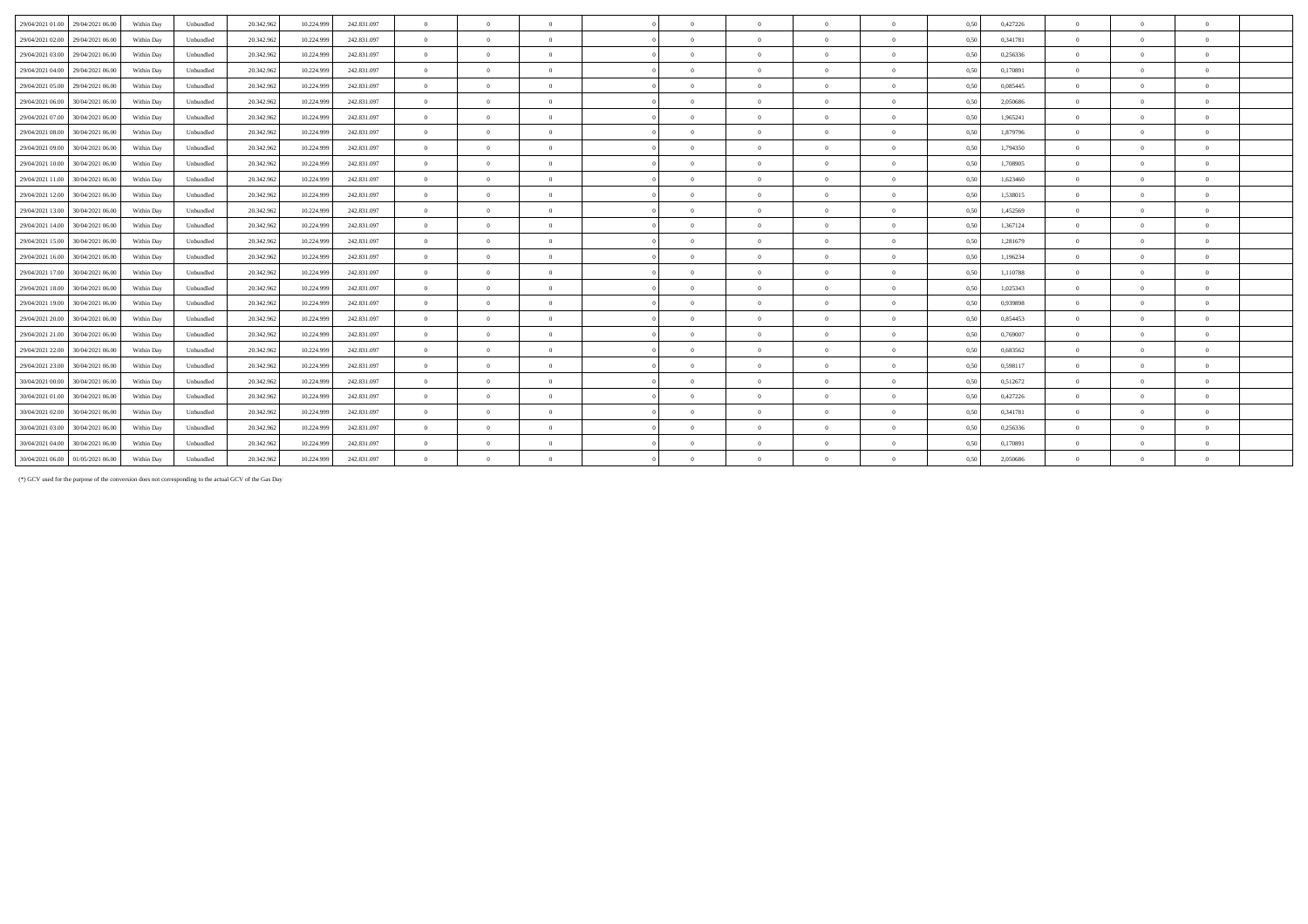## **SNAM RETE GAS**

**Transportation capacity at Entry Point interconnected with foreign pipelines**

**Update to 29/04/2021 of offered and assigned capacity in auction day-ahead and within-day**

**Thermal Year 2020/2021**

(Values in Scm/day (15° C; 1,01325 bar); Prices in c/Scm)

**Entry Point**

**MELENDUGNO**

|                  | Timeframe        |                     |                                 |                             | Assigned                        | Offered capacity |                |                | Assigned capacity | Day-Ahead                                |                         | <b>Total Prices</b>              |                                  |                                           |                     |                         | <b>SRG Prices</b>         |                                  |                                              |             |
|------------------|------------------|---------------------|---------------------------------|-----------------------------|---------------------------------|------------------|----------------|----------------|-------------------|------------------------------------------|-------------------------|----------------------------------|----------------------------------|-------------------------------------------|---------------------|-------------------------|---------------------------|----------------------------------|----------------------------------------------|-------------|
| From             | To               | <b>Auction type</b> | <b>Offered</b><br>capacity type | Transportati<br>on capacity | capacity<br>(before<br>auction) | Firm             | Interruptible  | Firm           | Interruptible     | Interrupted<br>Capacity<br>Interruptible | Reserve price -<br>Firm | <b>Auction premium</b><br>- Firm | Reserve price -<br>Interruptible | <b>Auction premium</b><br>- Interruptible | <b>Split factor</b> | Reserve price -<br>Firm | Auction<br>premium - Firm | Reserve price -<br>Interruptible | <b>Auction</b><br>premium -<br>Interruptible | <b>Note</b> |
| 01/04/2021 06:00 | 02/04/2021 06:00 | Day Ahead           | Bundled                         | 44.100.000                  | 17.619.456                      | 2.755.786        | $\overline{0}$ | $\Omega$       | $\theta$          |                                          | $\Omega$                | $\theta$                         | $\Omega$                         | $\Omega$                                  | 0,50                | 0,227032                | $\theta$                  | 0,227032                         | $\Omega$                                     |             |
| 01/04/2021 06:00 | 02/04/2021 06.00 | Day Ahead           | Unbundled                       | 44.100.00                   | 17.619.456                      | 23.724.758       | 7.372.553      | $\Omega$       |                   |                                          | $\Omega$                |                                  | $\Omega$                         | $\theta$                                  | 0,50                | 0,227032                | $\Omega$                  | 0,227032                         | $\Omega$                                     |             |
| 02/04/2021 06:00 | 03/04/2021 06:00 | Day Ahead           | Bundled                         | 44.100,000                  | 17.619.456                      | 2.755.786        | $\overline{0}$ | $\overline{0}$ | $\Omega$          |                                          | $\theta$                | $\theta$                         | $\Omega$                         | $\theta$                                  | 0,50                | 0,227032                | $\overline{0}$            | 0,227032                         | $\theta$                                     |             |
| 02/04/2021 06:00 | 03/04/2021 06.00 | Day Ahead           | Unbundled                       | 44.100.000                  | 17.619.456                      | 23.724.758       | 4.991.871      | $\overline{0}$ | $\theta$          |                                          | $\theta$                | $\overline{0}$                   | $\overline{0}$                   | $\,0\,$                                   | 0,50                | 0,227032                | $\overline{0}$            | 0,227032                         | $\overline{0}$                               |             |
| 03/04/2021 06:00 | 04/04/2021 06.00 | Day Ahead           | Bundled                         | 44.100.000                  | 17.619.456                      | 2.755.786        | $\overline{0}$ | $\overline{0}$ | $\theta$          |                                          | $\theta$                | $\theta$                         | $\overline{0}$                   | $\mathbf{0}$                              | 0,50                | 0,227032                | $\overline{0}$            | 0,227032                         | $\Omega$                                     |             |
| 03/04/2021 06:00 | 04/04/2021 06.00 | Day Ahead           | Unbundled                       | 44.100.00                   | 17.619.456                      | 23.724.758       | 4.991.871      | $\Omega$       | $\Omega$          |                                          | $\theta$                | $\theta$                         | $\theta$                         | $\mathbf{0}$                              | 0,50                | 0,227032                | $\theta$                  | 0,227032                         | $\Omega$                                     |             |
| 04/04/2021 06:00 | 05/04/2021 06.00 | Day Ahead           | Bundled                         | 44.100.000                  | 17.619.456                      | 2.755.786        | $\overline{0}$ | $\Omega$       | $\theta$          |                                          | $\theta$                | $\theta$                         | $\overline{0}$                   | $\mathbf{0}$                              | 0,50                | 0,227032                | $\overline{0}$            | 0,227032                         | $\bf{0}$                                     |             |
| 04/04/2021 06:00 | 05/04/2021 06:00 | Day Ahead           | Unbundled                       | 44.100.00                   | 17.619.456                      | 23,724,758       | 4.991.871      | $\Omega$       | $\Omega$          |                                          | $\theta$                |                                  | $\Omega$                         | $\Omega$                                  | 0.50                | 0.227032                | $\Omega$                  | 0.227032                         | $\Omega$                                     |             |
| 05/04/2021 06:00 | 06/04/2021 06:00 | Day Ahead           | Unbundled                       | 44.100.000                  | 17.619.456                      | 23.724.758       | 4.991.871      | $\Omega$       | $\theta$          |                                          | $\theta$                | $\theta$                         | $\theta$                         | $\theta$                                  | 0,50                | 0,227032                | $\overline{0}$            | 0,227032                         | $\Omega$                                     |             |
| 05/04/2021 06:00 | 06/04/2021 06.00 | Day Ahead           | Bundled                         | 44.100.000                  | 17.619.456                      | 2.755.786        | $\overline{0}$ | $\overline{0}$ | $\theta$          |                                          | $\theta$                | $\theta$                         | $\overline{0}$                   | $\mathbf{0}$                              | 0,50                | 0,227032                | $\overline{0}$            | 0,227032                         | $\bf{0}$                                     |             |
| 06/04/2021 06:00 | 07/04/2021 06:00 | Day Ahead           | Unbundled                       | 44,100,000                  | 17.619.456                      | 23.724.758       | 4.991.871      | $\Omega$       | $\Omega$          |                                          | $\Omega$                | $\theta$                         | $\overline{0}$                   | $\overline{0}$                            | 0.50                | 0,227032                | $\overline{0}$            | 0.227032                         | $\Omega$                                     |             |
| 06/04/2021 06.0  | 06.0 07/04/2021  | Day Ahead           | Bundled                         | 44.100.00                   | 17.619.456                      | 2.755.786        | $\overline{0}$ | $\theta$       | $\theta$          |                                          | $\theta$                | $\theta$                         | $\theta$                         | $\mathbf{0}$                              | 0,50                | 0,227032                | $\overline{0}$            | 0,227032                         | $\bf{0}$                                     |             |
| 07/04/2021 06:00 | 08/04/2021 06:00 | Day Ahead           | Unbundled                       | 44,100,000                  | 17.619.456                      | 23.724.758       | 4.991.871      | $\Omega$       | $\Omega$          |                                          | $\theta$                | $\theta$                         | $\Omega$                         | $\theta$                                  | 0,50                | 0,227032                | $\overline{0}$            | 0,227032                         | $\theta$                                     |             |
| 07/04/2021 06:00 | 08/04/2021 06:00 | Day Ahead           | Bundled                         | 44.100,000                  | 17.619.456                      | 2.755.786        | $\overline{0}$ | $\Omega$       | $\Omega$          |                                          | $\theta$                | $\theta$                         | $\theta$                         | $\theta$                                  | 0,50                | 0,227032                | $\theta$                  | 0,227032                         | $\Omega$                                     |             |
| 08/04/2021 06:00 | 09/04/2021 06.0  | Day Ahead           | Unbundled                       | 44.100.00                   | 17.619.456                      | 23.724.758       | 4.991.871      | $\theta$       | $\theta$          |                                          | $\theta$                | $\theta$                         | $\theta$                         | $\mathbf{0}$                              | 0.50                | 0,227032                | $\overline{0}$            | 0,227032                         | $\bf{0}$                                     |             |
| 08/04/2021 06:00 | 09/04/2021 06.00 | Day Ahead           | Bundled                         | 44.100.000                  | 17.619.456                      | 2.755.786        | $\overline{0}$ | $\overline{0}$ | $\theta$          |                                          | $\theta$                | $\theta$                         | $\overline{0}$                   | $\,$ 0                                    | 0,50                | 0,227032                | $\,$ 0 $\,$               | 0,227032                         | $\bf{0}$                                     |             |
| 09/04/2021 06:00 | 10/04/2021 06:00 | Day Ahead           | Unbundled                       | 44.100.000                  | 17.619.456                      | 23.724.758       | 4.991.871      | $\overline{0}$ | $\overline{0}$    |                                          | $\overline{0}$          | $\theta$                         | $\bf{0}$                         | $\,$ 0                                    | 0,50                | 0,227032                | $\overline{0}$            | 0,227032                         | $\overline{0}$                               |             |
| 09/04/2021 06:00 | 10/04/2021 06.0  | Day Ahead           | Bundled                         | 44.100.00                   | 17.619.456                      | 2.755.786        | $\mathbf{0}$   | $\Omega$       | $\Omega$          |                                          | $\Omega$                |                                  | $\Omega$                         | $\Omega$                                  | 0,50                | 0,227032                | $\overline{0}$            | 0,227032                         | $\theta$                                     |             |
| 10/04/2021 06:00 | 1/04/2021 06.00  | Day Ahead           | Unbundled                       | 44.100.000                  | 17.619.456                      | 23.724.758       | 4.991.871      | $\Omega$       | $\Omega$          |                                          | $\Omega$                | $\theta$                         | $\overline{0}$                   | $\Omega$                                  | 0.50                | 0,227032                | $\overline{0}$            | 0,227032                         | $\Omega$                                     |             |
| 10/04/2021 06:00 | 11/04/2021 06.00 | Day Ahead           | Bundled                         | 44.100.000                  | 17.619.456                      | 2.755.786        | $\overline{0}$ | $\Omega$       | $\theta$          |                                          | $\theta$                | $\theta$                         | $\overline{0}$                   | $\Omega$                                  | 0,50                | 0,227032                | $\overline{0}$            | 0,227032                         | $\Omega$                                     |             |
| 11/04/2021 06:00 | 12/04/2021 06:00 | Day Ahead           | Unbundled                       | 44,100,00                   | 17.619.456                      | 23.724.758       | 4.991.871      | $\Omega$       | $\Omega$          |                                          | $\Omega$                |                                  | $\overline{0}$                   | $\mathbf{0}$                              | 0.50                | 0.227032                | $\overline{0}$            | 0.227032                         | $\Omega$                                     |             |
| 11/04/2021 06.00 | 12/04/2021 06.00 | Day Ahead           | Bundled                         | 44.100.00                   | 17.619.456                      | 2.755.786        | $\overline{0}$ | $\overline{0}$ | $\overline{0}$    |                                          | $\theta$                | $\mathbf{a}$                     | $\overline{0}$                   | $\overline{0}$                            | 0,50                | 0,227032                | $\,$ 0 $\,$               | 0,227032                         | $\overline{0}$                               |             |
| 12/04/2021 06:00 | 13/04/2021 06.0  | Day Ahead           | Unbundled                       | 44.100.000                  | 17.619.456                      | 23.724.758       | 4.991.871      | $\overline{0}$ | $\theta$          |                                          | $\theta$                | $\theta$                         | $\overline{0}$                   | $\mathbf{0}$                              | 0,50                | 0,227032                | $\overline{0}$            | 0,227032                         | $\bf{0}$                                     |             |
| 12/04/2021 06:00 | 13/04/2021 06.00 | Day Ahead           | <b>Bundled</b>                  | 44,100,000                  | 17.619.456                      | 2.755.786        | $\theta$       | $\Omega$       | $\theta$          |                                          | $\theta$                | $\theta$                         | $\theta$                         | $\theta$                                  | 0,50                | 0,227032                | $\overline{0}$            | 0,227032                         | $\Omega$                                     |             |
| 13/04/2021 06.0  | 14/04/2021 06.0  | Day Ahead           | Unbundled                       | 44.100.00                   | 17.619.456                      | 23.724.758       | 4.991.871      | $\Omega$       | $\theta$          |                                          | $\theta$                | $\theta$                         | $\Omega$                         | $\mathbf{0}$                              | 0,50                | 0,227032                | $\overline{0}$            | 0,227032                         | $\Omega$                                     |             |
| 13/04/2021 06:00 | 14/04/2021 06:00 | Day Ahead           | Bundled                         | 44.100.000                  | 17.619.456                      | 2.755.786        | $\theta$       | $\Omega$       | $\theta$          |                                          | $\theta$                | $\theta$                         | $\Omega$                         | $\theta$                                  | 0,50                | 0,227032                | $\overline{0}$            | 0,227032                         | $\theta$                                     |             |
| 14/04/2021 06:00 | 15/04/2021 06:00 | Day Ahead           | Unbundled                       | 44.100.00                   | 17.619.456                      | 23,724,758       | 4.991.871      | $\Omega$       | $\theta$          |                                          | $\theta$                | $\theta$                         | $\overline{0}$                   | $\theta$                                  | 0.50                | 0.227032                | $\overline{0}$            | 0.227032                         | $\Omega$                                     |             |
| 14/04/2021 06.00 | 15/04/2021 06.0  | Day Ahead           | Bundled                         | 44.100.00                   | 17.619.456                      | 2.755.786        | $\overline{0}$ | $\overline{0}$ | $\theta$          |                                          | $\theta$                | $\theta$                         | $\theta$                         | $\mathbf{0}$                              | 0,50                | 0,227032                | $\overline{0}$            | 0,227032                         | $\bf{0}$                                     |             |
| 15/04/2021 06:00 | 16/04/2021 06:00 | Day Ahead           | Unbundled                       | 44.100.000                  | 17.619.456                      | 23.724.758       | 4.991.871      | $\overline{0}$ | $\Omega$          |                                          | $\Omega$                | $\theta$                         | $\overline{0}$                   | $\mathbf{0}$                              | 0,50                | 0,227032                | $\overline{0}$            | 0,227032                         | $\Omega$                                     |             |
| 15/04/2021 06:00 | 16/04/2021 06:00 | Day Ahead           | Bundled                         | 44.100.000                  | 17.619.456                      | 2.755.786        | $\overline{0}$ | $\Omega$       | $\Omega$          |                                          | $\Omega$                | $\theta$                         | $\overline{0}$                   | $\overline{0}$                            | 0,50                | 0,227032                | $\overline{0}$            | 0,227032                         | $\Omega$                                     |             |
| 16/04/2021 06:00 | 17/04/2021 06.00 | Day Ahead           | Bundled                         | 44.100.00                   | 17.619.456                      | 2.755.786        | $\overline{0}$ | $\Omega$       | $\Omega$          |                                          | $\Omega$                | $\theta$                         | $\Omega$                         | $\theta$                                  | 0,50                | 0,227032                | $\overline{0}$            | 0,227032                         | $\Omega$                                     |             |
| 16/04/2021 06:00 | 17/04/2021 06:00 | Day Ahead           | Unbundled                       | 44,100,000                  | 17.619.456                      | 23,724,758       | 4.991.871      | $\overline{0}$ | $\theta$          |                                          | $\theta$                | $\theta$                         | $\overline{0}$                   | $\mathbf{0}$                              | 0.50                | 0,227032                | $\overline{0}$            | 0.227032                         | $\bf{0}$                                     |             |
| 17/04/2021 06:00 | 18/04/2021 06:00 | Day Ahead           | Unbundled                       | 44.100.000                  | 17.619.456                      | 23.724.758       | 4.991.871      | 1.294.825      | $\theta$          |                                          | $\theta$                | $\theta$                         | $\overline{0}$                   | $\mathbf{0}$                              | 0,50                | 0,227032                | $\bf{0}$                  | 0,227032                         | $\bf{0}$                                     |             |
| 17/04/2021 06.00 | 18/04/2021 06:00 | Day Ahead           | Bundled                         | 44.100.00                   | 17.619.456                      | 2.755.786        | $\Omega$       | $\Omega$       | $\Omega$          |                                          | $\Omega$                |                                  | $\Omega$                         | $\theta$                                  | 0,50                | 0,227032                | $\Omega$                  | 0,227032                         | $\theta$                                     |             |
| 18/04/2021 06:00 | 19/04/2021 06.00 | Day Ahead           | Bundled                         | 44.100.000                  | 17.619.456                      | 2.755.786        | $\overline{0}$ | $\overline{0}$ | $\theta$          |                                          | $\theta$                | $\theta$                         | $\overline{0}$                   | $\overline{0}$                            | 0,50                | 0,227032                | $\,$ 0 $\,$               | 0,227032                         | $\bf{0}$                                     |             |
| 18/04/2021 06:00 | 19/04/2021 06.0  | Day Ahead           | Unbundled                       | 44.100.000                  | 17.619.456                      | 23.724.758       | 397.579        | 1.728.390      | $\theta$          |                                          | $\theta$                | $\theta$                         | $\overline{0}$                   | $\mathbf{0}$                              | 0,50                | 0,227032                | $\overline{0}$            | 0,227032                         | $\bf{0}$                                     |             |
| 19/04/2021 06:00 | 20/04/2021 06:00 | Day Ahead           | Unbundled                       | 44.100,000                  | 17.619.456                      | 23,724,758       | 397.579        | 1.750.068      | $\Omega$          |                                          | $\Omega$                |                                  | $\Omega$                         | $\Omega$                                  | 0,50                | 0.227032                | $\Omega$                  | 0.227032                         | $\Omega$                                     |             |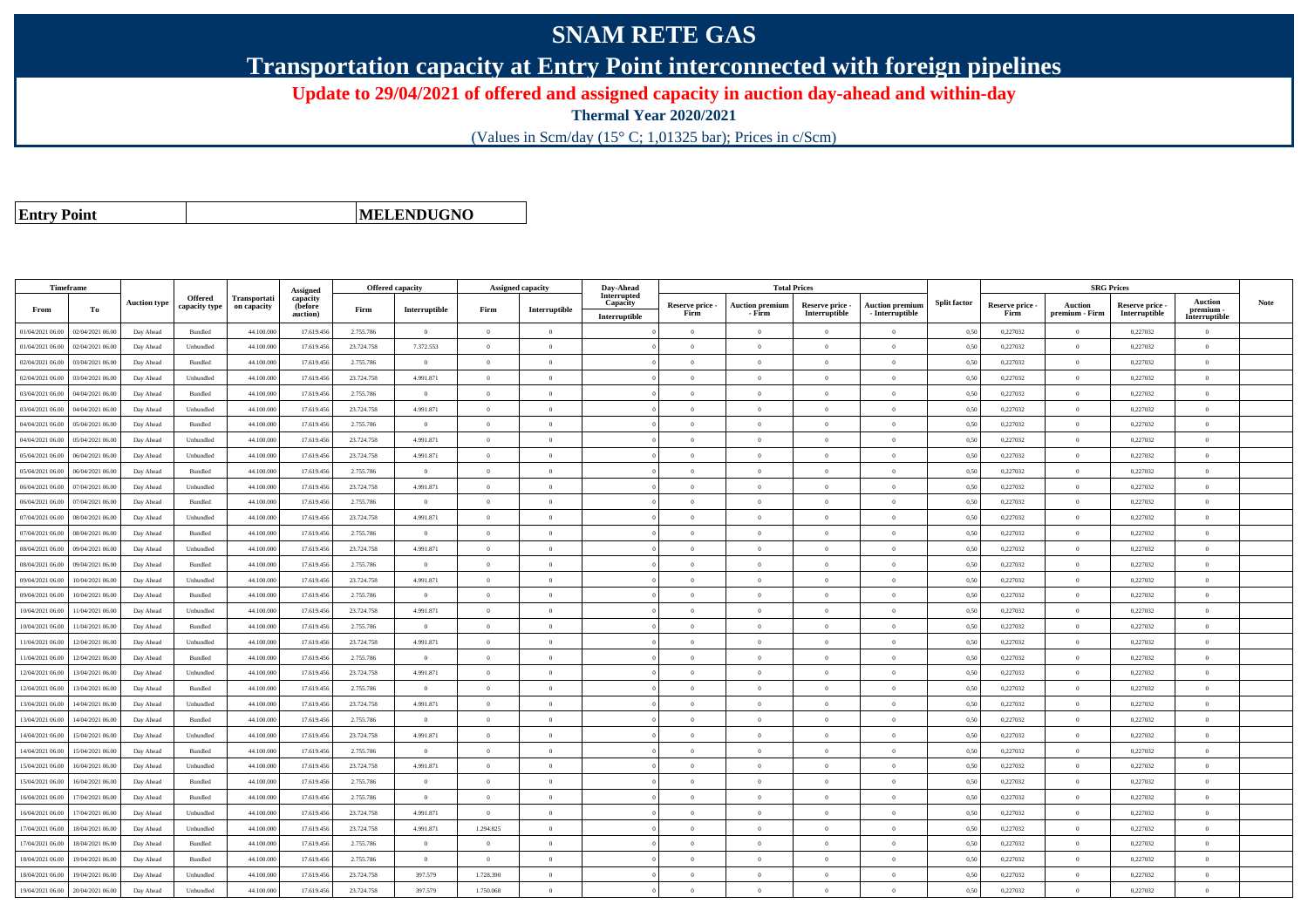| 19/04/2021 06:00 20/04/2021 06:00              | Day Ahead  | Bundled                     | 44.100.000 | 17.619.456 | 2.755.786   | $\overline{0}$ | $\overline{0}$ |                | $\overline{0}$ | $\theta$       |                | $\theta$       | 0,50 | 0,227032 | $\theta$       | 0,227032       | $\overline{0}$ |  |
|------------------------------------------------|------------|-----------------------------|------------|------------|-------------|----------------|----------------|----------------|----------------|----------------|----------------|----------------|------|----------|----------------|----------------|----------------|--|
| 20/04/2021 06:00<br>21/04/2021 06:00           | Day Ahead  | Bundled                     | 44.100.00  | 17.619.45  | 2.755.786   | $\bf{0}$       | $\bf{0}$       | $\bf{0}$       | $\overline{0}$ | $\overline{0}$ | $\overline{0}$ | $\bf{0}$       | 0,50 | 0,227032 | $\,$ 0 $\,$    | 0,227032       | $\overline{0}$ |  |
| 20/04/2021 06:00<br>21/04/2021 06:00           | Day Ahead  | Unbundled                   | 44,100,000 | 17.619.456 | 23.724.758  | 406.611        | 2.530.485      | $\overline{0}$ | $\bf{0}$       | $\bf{0}$       | $\overline{0}$ | $\bf{0}$       | 0.50 | 0,227032 | $\bf{0}$       | 0,227032       | $\overline{0}$ |  |
| 21/04/2021 06:00<br>22/04/2021 06:00           | Day Ahead  | Unbundled                   | 44.100.000 | 17.619.456 | 23.724.758  | 487.905        | 2.877.337      | $\overline{0}$ | $\theta$       | $\theta$       | $\overline{0}$ | $\overline{0}$ | 0,50 | 0,227032 | $\,$ 0 $\,$    | 0,227032       | $\overline{0}$ |  |
| 21/04/2021 06:00<br>22/04/2021 06.00           | Day Ahead  | Bundled                     | 44.100.00  | 17.619.456 | 2.755.786   | $\bf{0}$       | $\overline{0}$ | $\bf{0}$       | $\overline{0}$ | $\theta$       | $\overline{0}$ | $\bf{0}$       | 0,50 | 0,227032 | $\,$ 0 $\,$    | 0,227032       | $\overline{0}$ |  |
| 22/04/2021 06:00<br>23/04/2021 06:00           | Day Ahead  | Bundled                     | 44,100,000 | 17.619.456 | 2.755.786   | $\overline{0}$ | $\overline{0}$ | $\overline{0}$ | $\overline{0}$ | $\overline{0}$ | $\theta$       | $\bf{0}$       | 0.50 | 0,227032 | $\bf{0}$       | 0,227032       | $\overline{0}$ |  |
| 22/04/2021 06:00<br>23/04/2021 06:00           | Day Ahead  | Unbundled                   | 44.100.000 | 17.619.456 | 23.724.758  | 442.742        | 2.010.207      | $\overline{0}$ | $\overline{0}$ | $\theta$       | $\overline{0}$ | $\bf{0}$       | 0,50 | 0,227032 | $\,$ 0 $\,$    | 0,227032       | $\overline{0}$ |  |
|                                                |            |                             |            |            |             |                |                |                | $\overline{0}$ | $\theta$       | $\overline{0}$ |                |      |          | $\,$ 0 $\,$    |                | $\overline{0}$ |  |
| 23/04/2021 06:00<br>24/04/2021 06.00           | Day Ahead  | Unbundled                   | 44.100.00  | 17.619.45  | 23.724.758  | 533.068        | 2.107.759      | $\bf{0}$       |                |                |                | $\bf{0}$       | 0,50 | 0,227032 |                | 0,227032       |                |  |
| 23/04/2021 06:00<br>24/04/2021 06:00           | Day Ahead  | Bundled                     | 44,100,000 | 17.619.456 | 2.755.786   | $\overline{0}$ | $\overline{0}$ | $\overline{0}$ | $\bf{0}$       | $\overline{0}$ | $\overline{0}$ | $\bf{0}$       | 0.50 | 0.227032 | $\bf{0}$       | 0.227032       | $\overline{0}$ |  |
| 24/04/2021 06:00<br>25/04/2021 06:00           | Day Ahead  | Unbundled                   | 44.100.000 | 17.619.456 | 23.724.758  | 533.068        | 1.619.998      | $\overline{0}$ | $\overline{0}$ | $\theta$       | $\overline{0}$ | $\bf{0}$       | 0,50 | 0,227032 | $\bf{0}$       | 0,227032       | $\overline{0}$ |  |
| 24/04/2021 06:00<br>25/04/2021 06.00           | Day Ahead  | Bundled                     | 44.100.00  | 17.619.456 | 2.755.786   | $\bf{0}$       | $\bf{0}$       | $\bf{0}$       | $\overline{0}$ | $\bf{0}$       | $\overline{0}$ | $\bf{0}$       | 0,50 | 0,227032 | $\,$ 0 $\,$    | 0,227032       | $\overline{0}$ |  |
| 25/04/2021 06:00<br>26/04/2021 06:00           | Day Ahead  | Unbundled                   | 44,100,000 | 17.619.456 | 23.724.758  | 487.905        | 427.694        | $\overline{0}$ | $\bf{0}$       | $\bf{0}$       | $\overline{0}$ | $\bf{0}$       | 0.50 | 0,227032 | $\overline{0}$ | 0,227032       | $\overline{0}$ |  |
| 25/04/2021 06:00<br>26/04/2021 06:00           | Day Ahead  | Bundled                     | 44.100.000 | 17.619.456 | 2.755.786   | $\overline{0}$ | $\overline{0}$ | $\overline{0}$ | $\overline{0}$ | $\theta$       | $\overline{0}$ | $\overline{0}$ | 0,50 | 0,227032 | $\,$ 0 $\,$    | 0,227032       | $\overline{0}$ |  |
| 26/04/2021 06:00<br>27/04/2021 06.00           | Day Ahead  | Bundled                     | 44.100.00  | 17.619.456 | 2.755.786   | $\bf{0}$       | $\bf{0}$       | $\bf{0}$       | $\overline{0}$ | $\theta$       | $\overline{0}$ | $\bf{0}$       | 0,50 | 0,227032 | $\,$ 0 $\,$    | 0,227032       | $\overline{0}$ |  |
| 26/04/2021 06:00<br>27/04/2021 06:00           | Day Ahead  | Unbundled                   | 44,100,000 | 17.619.456 | 23.724.758  | 460,807        | 3.907.055      | $\overline{0}$ | $\bf{0}$       | $\theta$       | $\theta$       | $\bf{0}$       | 0.50 | 0,227032 | $\bf{0}$       | 0,227032       | $\overline{0}$ |  |
| 27/04/2021 06:00<br>28/04/2021 06:00           | Day Ahead  | Unbundled                   | 44.100.000 | 17.619.456 | 23.724.758  | 451.774        | 3.896.216      | $\overline{0}$ | $\overline{0}$ | $\overline{0}$ | $\overline{0}$ | $\bf{0}$       | 0,50 | 0,227032 | $\bf{0}$       | 0,227032       | $\overline{0}$ |  |
| 27/04/2021 06:00<br>28/04/2021 06.00           | Day Ahead  | Bundled                     | 44.100.00  | 17.619.456 | 2.755.786   | $\bf{0}$       | $\overline{0}$ | $\bf{0}$       | $\overline{0}$ | $\theta$       | $\overline{0}$ | $\bf{0}$       | 0,50 | 0,227032 | $\,$ 0 $\,$    | 0,227032       | $\overline{0}$ |  |
| 28/04/2021 06:00<br>29/04/2021 06:00           | Day Ahead  | Bundled                     | 44,100,000 | 17.619.456 | 2.755.786   | $\overline{0}$ | $\overline{0}$ | $\overline{0}$ | $\bf{0}$       | $\overline{0}$ | $\overline{0}$ | $\bf{0}$       | 0.50 | 0.227032 | $\bf{0}$       | 0.227032       | $\overline{0}$ |  |
| 28/04/2021 06:00<br>29/04/2021 06:00           | Day Ahead  | Unbundled                   | 44.100.000 | 17.619.456 | 23.724.758  | 487.905        | 4.546.563      | $\overline{0}$ | $\overline{0}$ | $\overline{0}$ | $\overline{0}$ | $\bf{0}$       | 0,50 | 0,227032 | $\,$ 0 $\,$    | 0,227032       | $\overline{0}$ |  |
|                                                |            |                             |            |            |             |                |                |                |                |                |                |                |      |          |                |                |                |  |
| 29/04/2021 06:00<br>30/04/2021 06.00           | Day Ahead  | Unbundled                   | 44.100.00  | 17.619.456 | 23.724.758  | 533.068        | 4.546.563      | $\bf{0}$       | $\bf{0}$       | $\overline{0}$ | $\overline{0}$ | $\bf{0}$       | 0,50 | 0,227032 | $\,$ 0 $\,$    | 0,227032       | $\overline{0}$ |  |
| 29/04/2021 06:00<br>30/04/2021 06:00           | Day Ahead  | Bundled                     | 44,100,000 | 17.619.456 | 2.755.786   | $\overline{0}$ | $\overline{0}$ | $\overline{0}$ | $\bf{0}$       | $\bf{0}$       | $\overline{0}$ | $\bf{0}$       | 0.50 | 0,227032 | $\,$ 0 $\,$    | 0,227032       | $\overline{0}$ |  |
| 30/04/2021 06:00<br>01/05/2021 06:00           | Day Ahead  | Unbundled                   | 44.100.000 | 17.619.456 | 23.724.758  | 731.785        | 4.546.563      | $\overline{0}$ | $\theta$       | $\theta$       | $\overline{0}$ | $\bf{0}$       | 0,50 | 0,227032 | $\,$ 0 $\,$    | 0,227032       | $\overline{0}$ |  |
| 30/04/2021 06:00<br>01/05/2021 06.00           | Day Ahead  | Bundled                     | 44.100.00  | 17.619.456 | 2.755.786   | $\bf{0}$       | $\theta$       | $\bf{0}$       | $\overline{0}$ | $\bf{0}$       | $\overline{0}$ | $\bf{0}$       | 0,50 | 0,227032 | $\,$ 0 $\,$    | 0,227032       | $\overline{0}$ |  |
| 01/04/2021 06:00<br>02/04/2021 06:00           | Within Day | Unbundled                   | 44,100,000 | 17.619.456 | 635.533.055 | $\overline{0}$ | $\overline{0}$ | $\overline{0}$ | $\overline{0}$ | $\overline{0}$ | $\theta$       | $\bf{0}$       | 0.50 | 0.945964 | $\,$ 0 $\,$    | $\overline{0}$ | $\overline{0}$ |  |
| 01/04/2021 07:00<br>02/04/2021 06.00           | Within Day | Unbundled                   | 44.100.000 | 17.619.456 | 609.052.511 | $\overline{0}$ | $\overline{0}$ | $\overline{0}$ | $\overline{0}$ | $\overline{0}$ | $\overline{0}$ | $\overline{0}$ | 0,50 | 0,945964 | $\theta$       | $\theta$       | $\overline{0}$ |  |
| 01/04/2021 08:00<br>02/04/2021 06.00           | Within Day | Unbundled                   | 44.100.00  | 17.619.456 | 582.571.967 | $\bf{0}$       | $\overline{0}$ | $\bf{0}$       | $\overline{0}$ | $\theta$       | $\overline{0}$ | $\bf{0}$       | 0,50 | 0,945965 | $\,$ 0 $\,$    | $\bf{0}$       | $\overline{0}$ |  |
| 01/04/2021 09:00<br>02/04/2021 06:00           | Within Day | Unbundled                   | 44,100,000 | 17.619.456 | 556.091.423 | $\overline{0}$ | $\bf{0}$       | $\overline{0}$ | $\bf{0}$       | $\overline{0}$ | $\overline{0}$ | $\bf{0}$       | 0.50 | 0.945964 | $\bf{0}$       | $\overline{0}$ | $\overline{0}$ |  |
| 01/04/2021 10:00<br>02/04/2021 06:00           | Within Day | Unbundled                   | 44.100.000 | 17.619.456 | 529.610.879 | $\overline{0}$ | $\overline{0}$ | $\overline{0}$ | $\overline{0}$ | $\overline{0}$ | $\overline{0}$ | $\bf{0}$       | 0,50 | 0,945964 | $\theta$       | $\theta$       | $\overline{0}$ |  |
| 01/04/2021 11:00<br>02/04/2021 06.00           | Within Day | Unbundled                   | 44.100.00  | 17.619.456 | 503.130.335 | $\bf{0}$       | $\bf{0}$       | $\bf{0}$       | $\bf{0}$       | $\overline{0}$ | $\overline{0}$ | $\bf{0}$       | 0,50 | 0,945964 | $\,$ 0 $\,$    | $\bf{0}$       | $\overline{0}$ |  |
| 01/04/2021 12:00<br>02/04/2021 06:00           | Within Day | Unbundled                   | 44,100,000 | 17.619.456 | 476.649.791 | $\overline{0}$ | $\bf{0}$       | $\overline{0}$ | $\bf{0}$       | $\bf{0}$       | $\overline{0}$ | $\bf{0}$       | 0.50 | 0.945965 | $\bf{0}$       | $\overline{0}$ | $\bf{0}$       |  |
| 01/04/2021 13:00<br>02/04/2021 06:00           | Within Day | Unbundled                   | 44.100.000 | 17.619.45  | 450.169.247 | $\overline{0}$ | $\overline{0}$ | $\overline{0}$ | $\overline{0}$ | $\overline{0}$ | $\overline{0}$ | $\bf{0}$       | 0.5( | 0.945964 | $\theta$       | $\theta$       | $\overline{0}$ |  |
|                                                |            |                             |            |            |             |                | $\overline{0}$ |                | $\overline{0}$ | $\overline{0}$ | $\overline{0}$ |                |      |          | $\,$ 0 $\,$    | $\bf{0}$       | $\overline{0}$ |  |
| 01/04/2021 14:00<br>02/04/2021 06.00           | Within Day | Unbundled                   | 44.100.00  | 17.619.45  | 423.688.703 | $\bf{0}$       |                | $\bf{0}$       |                |                |                | $\bf{0}$       | 0,50 | 0,945964 |                |                |                |  |
| 01/04/2021 15:00<br>02/04/2021 06:00           | Within Day | Unbundled                   | 44,100,000 | 17.619.456 | 397.208.159 | $\overline{0}$ | $\overline{0}$ | $\overline{0}$ | $\bf{0}$       | $\overline{0}$ | $\Omega$       | $\bf{0}$       | 0.50 | 0.945965 | $\,$ 0 $\,$    | $\theta$       | $\overline{0}$ |  |
| 01/04/2021 16:00<br>02/04/2021 06:00           | Within Dav | Unbundled                   | 44.100.000 | 17.619.456 | 370.727.615 | $\overline{0}$ | $\overline{0}$ | $\Omega$       | $\overline{0}$ | $\overline{0}$ | $\overline{0}$ | $\bf{0}$       | 0.50 | 0,945965 | $\theta$       | $\theta$       | $\overline{0}$ |  |
| 01/04/2021 17:00<br>02/04/2021 06.00           | Within Day | Unbundled                   | 44.100.00  | 17.619.456 | 344.247.071 | $\bf{0}$       | $\overline{0}$ | $\bf{0}$       | $\overline{0}$ | $\bf{0}$       | $\overline{0}$ | $\bf{0}$       | 0,50 | 0,945964 | $\,$ 0 $\,$    | $\bf{0}$       | $\overline{0}$ |  |
| 01/04/2021 18:00<br>02/04/2021 06:00           | Within Day | Unbundled                   | 44,100,000 | 17.619.456 | 317.766.527 | $\overline{0}$ | $\bf{0}$       | $\overline{0}$ | $\bf{0}$       | $\overline{0}$ | $\overline{0}$ | $\bf{0}$       | 0.50 | 0.945964 | $\bf{0}$       | $\overline{0}$ | $\overline{0}$ |  |
| 01/04/2021 19:00<br>02/04/2021 06:00           | Within Dav | Unbundled                   | 44.100.000 | 17.619.456 | 291.285.983 | $\overline{0}$ | $\overline{0}$ | $\overline{0}$ | $\overline{0}$ | $\overline{0}$ | $\overline{0}$ | $\overline{0}$ | 0.50 | 0,945965 | $\theta$       | $\theta$       | $\overline{0}$ |  |
| 01/04/2021 20:00<br>02/04/2021 06.00           | Within Day | Unbundled                   | 44.100.00  | 17.619.456 | 264.805.439 | $\bf{0}$       | $\bf{0}$       | $\bf{0}$       | $\bf{0}$       | $\overline{0}$ | $\overline{0}$ | $\bf{0}$       | 0,50 | 0,945965 | $\,$ 0 $\,$    | $\bf{0}$       | $\overline{0}$ |  |
| 01/04/2021 21:00<br>02/04/2021 06:00           | Within Day | Unbundled                   | 44,100,000 | 17.619.456 | 238.324.895 | $\overline{0}$ | $\bf{0}$       | $\overline{0}$ | $\bf{0}$       | $\bf{0}$       | $\overline{0}$ | $\bf{0}$       | 0.50 | 0.945964 | $\bf{0}$       | $\overline{0}$ | $\overline{0}$ |  |
| 01/04/2021 22:00<br>02/04/2021 06:00           | Within Dav | Unbundled                   | 44.100.000 | 17.619.456 | 211.844.351 | $\overline{0}$ | $\overline{0}$ | $\overline{0}$ | $\overline{0}$ | $\overline{0}$ | $\overline{0}$ | $\bf{0}$       | 0.50 | 0,945964 | $\theta$       | $\theta$       | $\overline{0}$ |  |
| 01/04/2021 23:00<br>02/04/2021 06.00           | Within Day | Unbundled                   | 44.100.00  | 17.619.456 | 185.363.807 | $\bf{0}$       | $\overline{0}$ | $\bf{0}$       | $\overline{0}$ | $\overline{0}$ | $\overline{0}$ | $\bf{0}$       | 0,50 | 0,945965 | $\,$ 0 $\,$    | $\bf{0}$       | $\overline{0}$ |  |
| 02/04/2021 00:00<br>02/04/2021 06:00           | Within Day | Unbundled                   | 44,100,000 | 17.619.45  | 158,883,263 | $\overline{0}$ | $\overline{0}$ | $\overline{0}$ | $\bf{0}$       | $\overline{0}$ | $\theta$       | $\bf{0}$       | 0.50 | 0.945965 | $\bf{0}$       | $\theta$       | $\overline{0}$ |  |
| 02/04/2021 01:00<br>02/04/2021 06:00           | Within Dav | Unbundled                   | 44.100.000 | 17.619.456 | 132.402.719 | $\overline{0}$ | $\overline{0}$ | $\Omega$       | $\overline{0}$ | $\theta$       | $\Omega$       | $\overline{0}$ | 0.5( | 0,945964 | $\theta$       | $\theta$       | $\overline{0}$ |  |
| 02/04/2021 02:00<br>02/04/2021 06:00           | Within Day | Unbundled                   | 44.100.000 | 17.619.456 | 105.922.175 | $\bf{0}$       | $\bf{0}$       | $\bf{0}$       | $\bf{0}$       | $\bf{0}$       | $\overline{0}$ | $\bf{0}$       | 0,50 | 0,945964 | $\,$ 0 $\,$    | $\bf{0}$       | $\overline{0}$ |  |
| $02/04/2021\; 03.00 \qquad 02/04/2021\; 06.00$ | Within Day | $\ensuremath{\mathsf{Unb}}$ | 44.100.000 | 17.619.456 | 79 441 631  | $\bf{0}$       | $\Omega$       |                | $\Omega$       |                |                |                | 0,50 | 0.945965 | $\theta$       | $\overline{0}$ |                |  |
| 02/04/2021 04:00 02/04/2021 06:00              |            |                             |            |            |             | $\overline{0}$ | $\theta$       | $\Omega$       |                | $\overline{0}$ |                |                |      |          | $\theta$       | $\theta$       | $\overline{0}$ |  |
|                                                | Within Dav | Unbundled                   | 44.100.000 | 17.619.456 | 52.961.087  |                |                |                | $\theta$       |                | $\overline{0}$ | $\bf{0}$       | 0,50 | 0,945967 |                |                |                |  |
| 02/04/2021 05:00<br>02/04/2021 06.00           | Within Day | Unbundled                   | 44.100.00  | 17.619.456 | 26.480.543  | $\overline{0}$ | $\bf{0}$       | $\overline{0}$ | $\overline{0}$ | $\bf{0}$       | $\overline{0}$ | $\bf{0}$       | 0,50 | 0,945962 | $\bf{0}$       | $\overline{0}$ | $\bf{0}$       |  |
| 02/04/2021 06:00 03/04/2021 06:00              | Within Day | Unbundled                   | 44,100,000 | 17.619.456 | 635.533.055 | $\overline{0}$ | $\bf{0}$       | $\overline{0}$ | $\overline{0}$ | $\overline{0}$ | $\overline{0}$ | $\bf{0}$       | 0.50 | 0.945964 | $\mathbf{0}$   | $\bf{0}$       | $\,$ 0 $\,$    |  |
| 02/04/2021 07:00 03/04/2021 06:00              | Within Dav | Unbundled                   | 44.100.000 | 17.619.456 | 609.052.511 | $\overline{0}$ | $\overline{0}$ | $\overline{0}$ | $\overline{0}$ | $\overline{0}$ | $\overline{0}$ | $\bf{0}$       | 0,50 | 0,945964 | $\theta$       | $\theta$       | $\overline{0}$ |  |
| 02/04/2021 08:00<br>03/04/2021 06:00           | Within Day | Unbundled                   | 44.100.000 | 17.619.456 | 582.571.967 | $\overline{0}$ | $\bf{0}$       | $\overline{0}$ | $\bf{0}$       | $\overline{0}$ | $\overline{0}$ | $\bf{0}$       | 0,50 | 0,945965 | $\overline{0}$ | $\bf{0}$       | $\overline{0}$ |  |
| 03/04/2021 06:00<br>02/04/2021 09:00           | Within Day | Unbundled                   | 44,100,000 | 17.619.456 | 556,091.423 | $\overline{0}$ | $\bf{0}$       | $\overline{0}$ | $\overline{0}$ | $\overline{0}$ | $\overline{0}$ | $\bf{0}$       | 0.50 | 0.945964 | $\,$ 0 $\,$    | $\theta$       | $\overline{0}$ |  |
| 02/04/2021 10:00<br>03/04/2021 06:00           | Within Dav | Unbundled                   | 44.100.000 | 17.619.456 | 529.610.879 | $\overline{0}$ | $\overline{0}$ | $\overline{0}$ | $\overline{0}$ | $\overline{0}$ | $\overline{0}$ | $\overline{0}$ | 0.50 | 0,945964 | $\theta$       | $\theta$       | $\overline{0}$ |  |
| 02/04/2021 11:00<br>03/04/2021 06:00           | Within Day | Unbundled                   | 44.100.00  | 17.619.456 | 503.130.335 | $\overline{0}$ | $\bf{0}$       | $\overline{0}$ | $\overline{0}$ | $\bf{0}$       | $\overline{0}$ | $\bf{0}$       | 0,50 | 0,945964 | $\bf{0}$       | $\bf{0}$       | $\overline{0}$ |  |
| 02/04/2021 12:00<br>03/04/2021 06:00           | Within Day | Unbundled                   | 44,100,000 | 17.619.456 | 476.649.791 | $\overline{0}$ | $\overline{0}$ | $\overline{0}$ | $\overline{0}$ | $\bf{0}$       | $\overline{0}$ | $\bf{0}$       | 0.50 | 0.945965 | $\overline{0}$ | $\,$ 0 $\,$    | $\,$ 0         |  |
| 02/04/2021 13:00<br>03/04/2021 06:00           | Within Dav | Unbundled                   | 44.100.000 | 17.619.456 | 450.169.247 | $\overline{0}$ | $\overline{0}$ | $\overline{0}$ | $\overline{0}$ | $\overline{0}$ | $\overline{0}$ | $\bf{0}$       | 0,50 | 0,945964 | $\theta$       | $\theta$       | $\overline{0}$ |  |
| 02/04/2021 14:00<br>03/04/2021 06.00           | Within Day | Unbundled                   | 44.100.00  | 17.619.456 | 423.688.703 | $\overline{0}$ | $\bf{0}$       | $\overline{0}$ | $\bf{0}$       | $\overline{0}$ | $\overline{0}$ | $\bf{0}$       | 0,50 | 0,945964 | $\bf{0}$       | $\bf{0}$       | $\overline{0}$ |  |
|                                                |            |                             |            |            |             |                |                |                |                |                |                |                |      |          |                |                |                |  |
| 02/04/2021 15:00 03/04/2021 06:00              | Within Day | Unbundled                   | 44.100.000 | 17.619.456 | 397.208.159 | $\overline{0}$ | $\overline{0}$ | $\overline{0}$ | $\overline{0}$ | $\,$ 0 $\,$    | $\overline{0}$ | $\bf{0}$       | 0,50 | 0,945965 | $\overline{0}$ | $\bf{0}$       | $\,$ 0 $\,$    |  |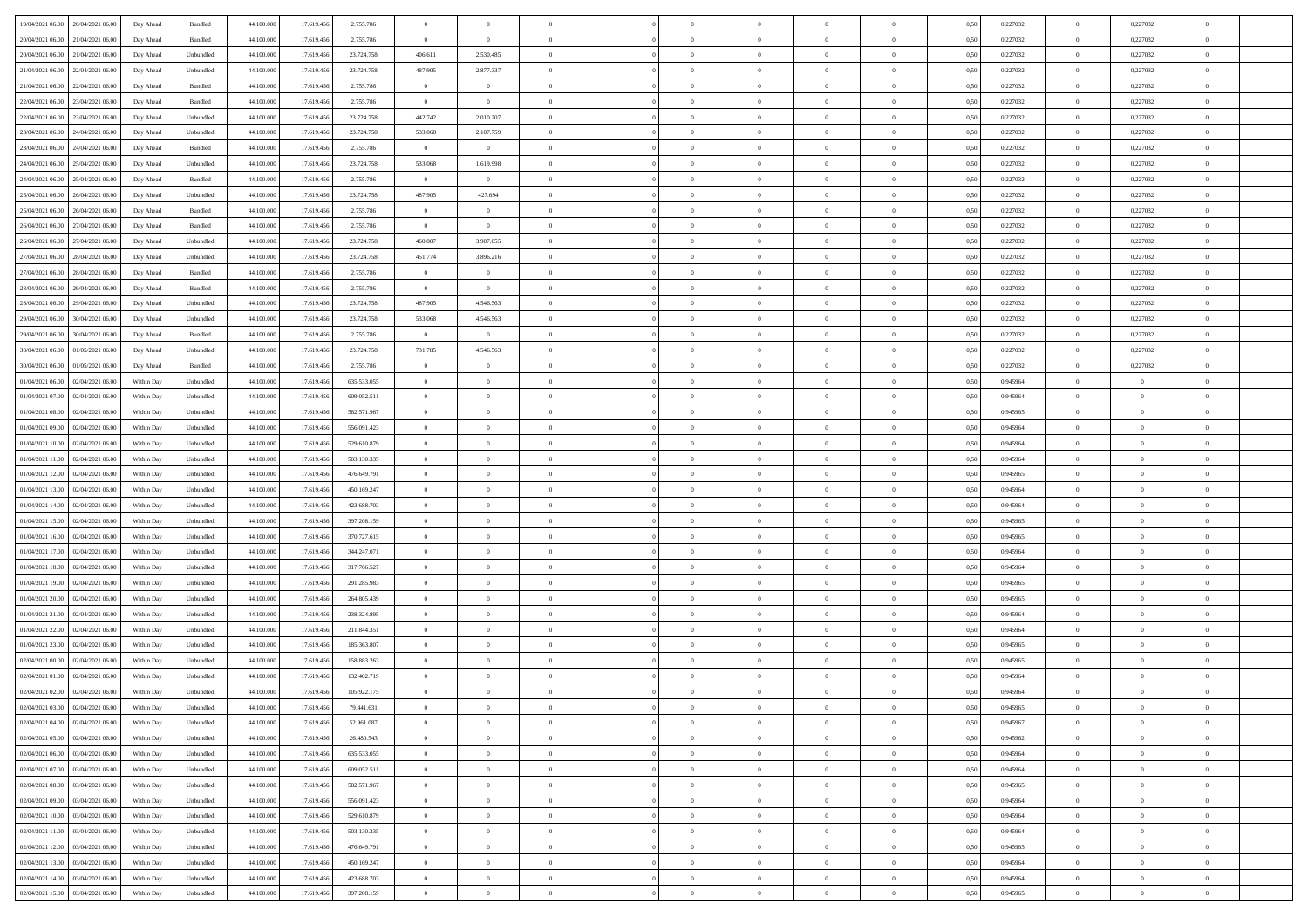| 02/04/2021 16:00 03/04/2021 06:00           | Within Day | Unbundled         | 44.100.000 | 17.619.456 | 370.727.615 | $\overline{0}$ | $\theta$       |                | $\overline{0}$ | $\theta$       |                | $\bf{0}$       | 0,50 | 0,945965 | $\theta$       | $\theta$       | $\overline{0}$ |  |
|---------------------------------------------|------------|-------------------|------------|------------|-------------|----------------|----------------|----------------|----------------|----------------|----------------|----------------|------|----------|----------------|----------------|----------------|--|
| 02/04/2021 17:00<br>03/04/2021 06.00        | Within Day | Unbundled         | 44.100.00  | 17.619.45  | 344.247.071 | $\bf{0}$       | $\overline{0}$ | $\bf{0}$       | $\overline{0}$ | $\bf{0}$       | $\overline{0}$ | $\bf{0}$       | 0,50 | 0,945964 | $\,$ 0 $\,$    | $\bf{0}$       | $\overline{0}$ |  |
| 02/04/2021 18:00<br>03/04/2021 06:00        | Within Day | Unbundled         | 44,100,000 | 17.619.456 | 317.766.527 | $\overline{0}$ | $\bf{0}$       | $\overline{0}$ | $\bf{0}$       | $\bf{0}$       | $\overline{0}$ | $\bf{0}$       | 0.50 | 0.945964 | $\bf{0}$       | $\overline{0}$ | $\overline{0}$ |  |
| 02/04/2021 19:00<br>03/04/2021 06:00        | Within Day | Unbundled         | 44.100.000 | 17.619.456 | 291.285.983 | $\overline{0}$ | $\overline{0}$ | $\overline{0}$ | $\theta$       | $\theta$       | $\overline{0}$ | $\bf{0}$       | 0,50 | 0,945965 | $\theta$       | $\theta$       | $\overline{0}$ |  |
|                                             |            |                   |            |            |             |                |                |                |                |                |                |                |      |          |                |                |                |  |
| 02/04/2021 20:00<br>03/04/2021 06.00        | Within Day | Unbundled         | 44.100.00  | 17.619.45  | 264.805.439 | $\bf{0}$       | $\overline{0}$ | $\bf{0}$       | $\overline{0}$ | $\theta$       | $\overline{0}$ | $\bf{0}$       | 0,50 | 0,945965 | $\,$ 0 $\,$    | $\bf{0}$       | $\overline{0}$ |  |
| 02/04/2021 21:00<br>03/04/2021 06:00        | Within Day | Unbundled         | 44,100,000 | 17.619.45  | 238.324.895 | $\overline{0}$ | $\overline{0}$ | $\overline{0}$ | $\bf{0}$       | $\overline{0}$ | $\theta$       | $\bf{0}$       | 0.50 | 0.945964 | $\bf{0}$       | $\theta$       | $\overline{0}$ |  |
| 02/04/2021 22:00<br>03/04/2021 06:00        | Within Day | Unbundled         | 44.100.000 | 17.619.456 | 211.844.351 | $\overline{0}$ | $\overline{0}$ | $\overline{0}$ | $\overline{0}$ | $\overline{0}$ | $\overline{0}$ | $\bf{0}$       | 0,50 | 0,945964 | $\theta$       | $\theta$       | $\overline{0}$ |  |
| 02/04/2021 23:00<br>03/04/2021 06.00        | Within Day | Unbundled         | 44.100.00  | 17.619.45  | 185.363.807 | $\bf{0}$       | $\overline{0}$ | $\overline{0}$ | $\overline{0}$ | $\theta$       | $\overline{0}$ | $\bf{0}$       | 0,50 | 0,945965 | $\,$ 0 $\,$    | $\bf{0}$       | $\overline{0}$ |  |
| 03/04/2021 00:00<br>03/04/2021 06:00        | Within Day | Unbundled         | 44,100,00  | 17.619.456 | 158,883,263 | $\overline{0}$ | $\bf{0}$       | $\overline{0}$ | $\bf{0}$       | $\overline{0}$ | $\overline{0}$ | $\bf{0}$       | 0.50 | 0.945965 | $\bf{0}$       | $\overline{0}$ | $\overline{0}$ |  |
| 03/04/2021 01:00<br>03/04/2021 06:00        | Within Day | Unbundled         | 44.100.000 | 17.619.456 | 132.402.719 | $\overline{0}$ | $\bf{0}$       | $\overline{0}$ | $\overline{0}$ | $\overline{0}$ | $\overline{0}$ | $\bf{0}$       | 0,50 | 0,945964 | $\,$ 0 $\,$    | $\bf{0}$       | $\overline{0}$ |  |
|                                             |            |                   |            |            |             |                |                |                |                |                |                |                |      |          |                |                |                |  |
| 03/04/2021 02:00<br>03/04/2021 06.00        | Within Day | Unbundled         | 44.100.00  | 17.619.456 | 105.922.175 | $\bf{0}$       | $\overline{0}$ | $\bf{0}$       | $\bf{0}$       | $\bf{0}$       | $\overline{0}$ | $\bf{0}$       | 0,50 | 0,945964 | $\,$ 0 $\,$    | $\bf{0}$       | $\overline{0}$ |  |
| 03/04/2021 03:00<br>03/04/2021 06:00        | Within Day | Unbundled         | 44,100,000 | 17.619.456 | 79.441.631  | $\overline{0}$ | $\bf{0}$       | $\overline{0}$ | $\bf{0}$       | $\bf{0}$       | $\overline{0}$ | $\bf{0}$       | 0.50 | 0.945965 | $\bf{0}$       | $\overline{0}$ | $\bf{0}$       |  |
| 03/04/2021 04:00<br>03/04/2021 06:00        | Within Day | Unbundled         | 44.100.000 | 17.619.456 | 52.961.087  | $\overline{0}$ | $\overline{0}$ | $\overline{0}$ | $\overline{0}$ | $\theta$       | $\overline{0}$ | $\overline{0}$ | 0,50 | 0,945967 | $\,$ 0 $\,$    | $\theta$       | $\overline{0}$ |  |
| 03/04/2021 05:00<br>03/04/2021 06.00        | Within Day | Unbundled         | 44.100.00  | 17.619.456 | 26.480.543  | $\bf{0}$       | $\overline{0}$ | $\bf{0}$       | $\overline{0}$ | $\theta$       | $\overline{0}$ | $\bf{0}$       | 0,50 | 0,945962 | $\,$ 0 $\,$    | $\bf{0}$       | $\overline{0}$ |  |
| 03/04/2021 06:00<br>04/04/2021 06:00        | Within Day | Unbundled         | 44,100,00  | 17.619.456 | 635.533.055 | $\overline{0}$ | $\overline{0}$ | $\overline{0}$ | $\bf{0}$       | $\bf{0}$       | $\Omega$       | $\bf{0}$       | 0.50 | 0.945964 | $\,$ 0 $\,$    | $\theta$       | $\overline{0}$ |  |
|                                             |            |                   |            |            |             |                |                |                |                |                |                |                |      |          |                |                |                |  |
| 03/04/2021 07:00<br>04/04/2021 06:00        | Within Day | Unbundled         | 44.100.000 | 17.619.456 | 609.052.511 | $\overline{0}$ | $\overline{0}$ | $\overline{0}$ | $\overline{0}$ | $\overline{0}$ | $\overline{0}$ | $\bf{0}$       | 0,50 | 0,945964 | $\theta$       | $\theta$       | $\overline{0}$ |  |
| 03/04/2021 08:00<br>04/04/2021 06.00        | Within Day | Unbundled         | 44.100.00  | 17.619.456 | 582.571.967 | $\bf{0}$       | $\overline{0}$ | $\overline{0}$ | $\overline{0}$ | $\bf{0}$       | $\overline{0}$ | $\bf{0}$       | 0,50 | 0,945965 | $\,$ 0 $\,$    | $\bf{0}$       | $\overline{0}$ |  |
| 03/04/2021 09:00<br>04/04/2021 06:00        | Within Day | Unbundled         | 44,100,00  | 17.619.456 | 556.091.423 | $\overline{0}$ | $\bf{0}$       | $\overline{0}$ | $\bf{0}$       | $\overline{0}$ | $\overline{0}$ | $\bf{0}$       | 0.50 | 0.945964 | $\bf{0}$       | $\overline{0}$ | $\overline{0}$ |  |
| 03/04/2021 10:00<br>04/04/2021 06:00        | Within Day | Unbundled         | 44.100.000 | 17.619.456 | 529.610.879 | $\bf{0}$       | $\overline{0}$ | $\overline{0}$ | $\overline{0}$ | $\overline{0}$ | $\overline{0}$ | $\bf{0}$       | 0,50 | 0,945964 | $\,$ 0 $\,$    | $\theta$       | $\overline{0}$ |  |
| 03/04/2021 11:00<br>04/04/2021 06.00        | Within Day | Unbundled         | 44.100.00  | 17.619.456 | 503.130.335 | $\bf{0}$       | $\bf{0}$       | $\bf{0}$       | $\bf{0}$       | $\overline{0}$ | $\overline{0}$ | $\bf{0}$       | 0,50 | 0,945964 | $\,$ 0 $\,$    | $\bf{0}$       | $\overline{0}$ |  |
| 03/04/2021 12:00<br>04/04/2021 06:00        | Within Day | Unbundled         | 44,100,000 | 17.619.456 | 476.649.791 | $\overline{0}$ | $\bf{0}$       | $\overline{0}$ | $\bf{0}$       | $\bf{0}$       | $\overline{0}$ | $\bf{0}$       | 0.50 | 0.945965 | $\bf{0}$       | $\overline{0}$ | $\overline{0}$ |  |
| 03/04/2021 13:00<br>04/04/2021 06:00        | Within Day | Unbundled         | 44.100.000 | 17.619.456 | 450.169.247 | $\overline{0}$ | $\overline{0}$ | $\overline{0}$ | $\theta$       | $\theta$       | $\overline{0}$ | $\bf{0}$       | 0,50 | 0,945964 | $\theta$       | $\theta$       | $\overline{0}$ |  |
|                                             |            |                   |            |            |             |                |                |                |                |                |                |                |      |          |                |                |                |  |
| 03/04/2021 14:00<br>04/04/2021 06.00        | Within Day | Unbundled         | 44.100.00  | 17.619.456 | 423.688.703 | $\bf{0}$       | $\overline{0}$ | $\bf{0}$       | $\bf{0}$       | $\bf{0}$       | $\overline{0}$ | $\bf{0}$       | 0,50 | 0,945964 | $\,$ 0 $\,$    | $\bf{0}$       | $\overline{0}$ |  |
| 03/04/2021 15:00<br>04/04/2021 06:00        | Within Day | Unbundled         | 44,100,000 | 17.619.456 | 397.208.159 | $\overline{0}$ | $\overline{0}$ | $\overline{0}$ | $\overline{0}$ | $\overline{0}$ | $\Omega$       | $\bf{0}$       | 0.50 | 0.945965 | $\bf{0}$       | $\theta$       | $\overline{0}$ |  |
| 03/04/2021 16:00<br>04/04/2021 06.00        | Within Day | Unbundled         | 44.100.000 | 17.619.456 | 370.727.615 | $\overline{0}$ | $\overline{0}$ | $\overline{0}$ | $\overline{0}$ | $\overline{0}$ | $\overline{0}$ | $\bf{0}$       | 0,50 | 0,945965 | $\theta$       | $\theta$       | $\overline{0}$ |  |
| 03/04/2021 17:00<br>04/04/2021 06.00        | Within Day | Unbundled         | 44.100.00  | 17.619.45  | 344.247.071 | $\bf{0}$       | $\theta$       | $\bf{0}$       | $\overline{0}$ | $\bf{0}$       | $\overline{0}$ | $\bf{0}$       | 0,50 | 0,945964 | $\,$ 0 $\,$    | $\bf{0}$       | $\overline{0}$ |  |
| 03/04/2021 18:00<br>04/04/2021 06:00        | Within Day | Unbundled         | 44,100,000 | 17.619.456 | 317.766.527 | $\overline{0}$ | $\bf{0}$       | $\overline{0}$ | $\bf{0}$       | $\overline{0}$ | $\overline{0}$ | $\bf{0}$       | 0.50 | 0.945964 | $\bf{0}$       | $\overline{0}$ | $\overline{0}$ |  |
| 03/04/2021 19:00<br>04/04/2021 06:00        | Within Day | Unbundled         | 44.100.000 | 17.619.456 | 291.285.983 | $\overline{0}$ | $\overline{0}$ | $\overline{0}$ | $\overline{0}$ | $\overline{0}$ | $\overline{0}$ | $\bf{0}$       | 0,50 | 0,945965 | $\theta$       | $\theta$       | $\overline{0}$ |  |
|                                             |            |                   |            |            |             |                |                |                |                |                |                |                |      |          |                |                |                |  |
| 03/04/2021 20:00<br>04/04/2021 06.00        | Within Day | Unbundled         | 44.100.00  | 17.619.456 | 264.805.439 | $\bf{0}$       | $\bf{0}$       | $\bf{0}$       | $\bf{0}$       | $\overline{0}$ | $\overline{0}$ | $\bf{0}$       | 0,50 | 0,945965 | $\,$ 0 $\,$    | $\bf{0}$       | $\overline{0}$ |  |
| 03/04/2021 21:00<br>04/04/2021 06:00        | Within Day | Unbundled         | 44,100,000 | 17.619.456 | 238.324.895 | $\overline{0}$ | $\bf{0}$       | $\overline{0}$ | $\bf{0}$       | $\bf{0}$       | $\overline{0}$ | $\bf{0}$       | 0.50 | 0.945964 | $\bf{0}$       | $\overline{0}$ | $\overline{0}$ |  |
| 03/04/2021 22:00<br>04/04/2021 06:00        | Within Day | Unbundled         | 44.100.000 | 17.619.456 | 211.844.351 | $\overline{0}$ | $\overline{0}$ | $\overline{0}$ | $\overline{0}$ | $\overline{0}$ | $\overline{0}$ | $\bf{0}$       | 0.5( | 0.945964 | $\theta$       | $\theta$       | $\overline{0}$ |  |
| 03/04/2021 23:00<br>04/04/2021 06.00        | Within Day | Unbundled         | 44.100.00  | 17.619.45  | 185.363.807 | $\bf{0}$       | $\overline{0}$ | $\bf{0}$       | $\bf{0}$       | $\,$ 0 $\,$    | $\overline{0}$ | $\bf{0}$       | 0,50 | 0,945965 | $\,$ 0 $\,$    | $\bf{0}$       | $\overline{0}$ |  |
| 04/04/2021 00:00<br>04/04/2021 06:00        | Within Day | Unbundled         | 44,100,000 | 17.619.456 | 158.883.263 | $\overline{0}$ | $\overline{0}$ | $\overline{0}$ | $\bf{0}$       | $\overline{0}$ | $\Omega$       | $\bf{0}$       | 0.50 | 0.945965 | $\,$ 0 $\,$    | $\theta$       | $\overline{0}$ |  |
| 04/04/2021 01:00<br>04/04/2021 06:00        | Within Dav | Unbundled         | 44.100.000 | 17.619.456 | 132.402.719 | $\overline{0}$ | $\overline{0}$ | $\overline{0}$ | $\overline{0}$ | $\overline{0}$ | $\overline{0}$ | $\overline{0}$ | 0.50 | 0,945964 | $\theta$       | $\theta$       | $\overline{0}$ |  |
|                                             |            |                   |            |            |             | $\bf{0}$       | $\overline{0}$ | $\bf{0}$       |                | $\bf{0}$       | $\overline{0}$ |                |      |          | $\,$ 0 $\,$    | $\bf{0}$       | $\overline{0}$ |  |
| 04/04/2021 02:00<br>04/04/2021 06.00        | Within Day | Unbundled         | 44.100.00  | 17.619.456 | 105.922.175 |                |                |                | $\bf{0}$       |                |                | $\bf{0}$       | 0,50 | 0,945964 |                |                |                |  |
| 04/04/2021 03:00<br>04/04/2021 06:00        | Within Day | Unbundled         | 44,100,00  | 17.619.456 | 79.441.631  | $\overline{0}$ | $\bf{0}$       | $\overline{0}$ | $\bf{0}$       | $\overline{0}$ | $\overline{0}$ | $\bf{0}$       | 0.50 | 0.945965 | $\bf{0}$       | $\overline{0}$ | $\overline{0}$ |  |
| 04/04/2021 04:00<br>04/04/2021 06:00        | Within Dav | Unbundled         | 44.100.000 | 17.619.456 | 52.961.087  | $\overline{0}$ | $\overline{0}$ | $\overline{0}$ | $\overline{0}$ | $\overline{0}$ | $\overline{0}$ | $\overline{0}$ | 0.50 | 0,945967 | $\theta$       | $\theta$       | $\overline{0}$ |  |
| 04/04/2021 05:00<br>04/04/2021 06.00        | Within Day | Unbundled         | 44.100.00  | 17.619.456 | 26.480.543  | $\bf{0}$       | $\bf{0}$       | $\bf{0}$       | $\bf{0}$       | $\overline{0}$ | $\overline{0}$ | $\bf{0}$       | 0,50 | 0,945962 | $\,$ 0 $\,$    | $\bf{0}$       | $\overline{0}$ |  |
| 04/04/2021 06:00<br>05/04/2021 06:00        | Within Day | Unbundled         | 44,100,000 | 17.619.456 | 635.533.055 | $\overline{0}$ | $\bf{0}$       | $\overline{0}$ | $\bf{0}$       | $\bf{0}$       | $\overline{0}$ | $\bf{0}$       | 0.50 | 0.945964 | $\bf{0}$       | $\overline{0}$ | $\overline{0}$ |  |
| 04/04/2021 07:00<br>05/04/2021 06:00        | Within Day | Unbundled         | 44.100.000 | 17.619.456 | 609.052.511 | $\overline{0}$ | $\overline{0}$ | $\overline{0}$ | $\overline{0}$ | $\overline{0}$ | $\overline{0}$ | $\bf{0}$       | 0.50 | 0.945964 | $\theta$       | $\theta$       | $\overline{0}$ |  |
| 04/04/2021 08:00<br>05/04/2021 06.00        | Within Day | Unbundled         | 44.100.00  | 17.619.456 | 582.571.967 | $\bf{0}$       | $\bf{0}$       | $\bf{0}$       | $\bf{0}$       | $\overline{0}$ | $\overline{0}$ | $\bf{0}$       | 0,50 | 0,945965 | $\,$ 0 $\,$    | $\bf{0}$       | $\overline{0}$ |  |
|                                             |            |                   |            |            |             |                |                |                |                |                |                |                |      |          |                |                |                |  |
| 04/04/2021 09:00<br>05/04/2021 06:00        | Within Day | Unbundled         | 44,100,00  | 17.619.45  | 556.091.423 | $\overline{0}$ | $\overline{0}$ | $\Omega$       | $\overline{0}$ | $\bf{0}$       | $\theta$       | $\bf{0}$       | 0.50 | 0.945964 | $\bf{0}$       | $\theta$       | $\overline{0}$ |  |
| 04/04/2021 10:00<br>05/04/2021 06:00        | Within Dav | Unbundled         | 44.100.000 | 17.619.456 | 529.610.879 | $\overline{0}$ | $\overline{0}$ | $\Omega$       | $\overline{0}$ | $\theta$       | $\Omega$       | $\overline{0}$ | 0.5( | 0,945964 | $\theta$       | $\theta$       | $\overline{0}$ |  |
| 04/04/2021 11:00<br>05/04/2021 06:00        | Within Day | Unbundled         | 44.100.000 | 17.619.456 | 503.130.335 | $\bf{0}$       | $\bf{0}$       | $\bf{0}$       | $\bf{0}$       | $\bf{0}$       | $\overline{0}$ | $\bf{0}$       | 0,50 | 0,945964 | $\,$ 0 $\,$    | $\bf{0}$       | $\overline{0}$ |  |
| $0404/2021\ 12.00 \qquad 05/04/2021\ 06.00$ | Within Day | ${\sf Unbundred}$ | 44.100.000 | 17.619.456 | 476.649.791 | $\bf{0}$       | $\theta$       |                | $\overline{0}$ |                |                |                | 0,50 | 0.945965 | $\bf{0}$       | $\overline{0}$ |                |  |
| 04/04/2021 13:00 05/04/2021 06:00           | Within Day | Unbundled         | 44.100.000 | 17.619.456 | 450.169.247 | $\overline{0}$ | $\theta$       | $\Omega$       | $\theta$       | $\overline{0}$ | $\overline{0}$ | $\bf{0}$       | 0,50 | 0,945964 | $\theta$       | $\theta$       | $\overline{0}$ |  |
| 04/04/2021 14:00<br>05/04/2021 06:00        | Within Day | Unbundled         | 44.100.00  | 17.619.456 | 423.688.703 | $\overline{0}$ | $\bf{0}$       | $\overline{0}$ | $\overline{0}$ | $\bf{0}$       | $\overline{0}$ | $\bf{0}$       | 0,50 | 0,945964 | $\bf{0}$       | $\overline{0}$ | $\bf{0}$       |  |
| 04/04/2021 15:00  05/04/2021 06:00          | Within Day | Unbundled         | 44,100,000 | 17.619.456 | 397.208.159 | $\overline{0}$ | $\bf{0}$       | $\overline{0}$ | $\overline{0}$ | $\overline{0}$ | $\overline{0}$ | $\bf{0}$       | 0.50 | 0.945965 | $\mathbf{0}$   | $\bf{0}$       | $\,$ 0 $\,$    |  |
|                                             |            |                   |            |            |             |                |                |                |                |                |                |                |      |          |                |                |                |  |
| 04/04/2021 16:00  05/04/2021 06:00          | Within Day | Unbundled         | 44.100.000 | 17.619.456 | 370.727.615 | $\overline{0}$ | $\overline{0}$ | $\overline{0}$ | $\overline{0}$ | $\overline{0}$ | $\overline{0}$ | $\bf{0}$       | 0,50 | 0,945965 | $\theta$       | $\theta$       | $\overline{0}$ |  |
| 04/04/2021 17:00<br>05/04/2021 06:00        | Within Day | Unbundled         | 44.100.000 | 17.619.456 | 344.247.071 | $\overline{0}$ | $\bf{0}$       | $\overline{0}$ | $\bf{0}$       | $\overline{0}$ | $\bf{0}$       | $\bf{0}$       | 0,50 | 0,945964 | $\overline{0}$ | $\bf{0}$       | $\overline{0}$ |  |
| 05/04/2021 06:00<br>04/04/2021 18:00        | Within Day | Unbundled         | 44,100,000 | 17.619.456 | 317.766.527 | $\overline{0}$ | $\bf{0}$       | $\overline{0}$ | $\overline{0}$ | $\overline{0}$ | $\overline{0}$ | $\bf{0}$       | 0.50 | 0.945964 | $\,$ 0 $\,$    | $\theta$       | $\overline{0}$ |  |
| 04/04/2021 19:00<br>05/04/2021 06:00        | Within Dav | Unbundled         | 44.100.000 | 17.619.456 | 291.285.983 | $\overline{0}$ | $\overline{0}$ | $\overline{0}$ | $\overline{0}$ | $\overline{0}$ | $\overline{0}$ | $\bf{0}$       | 0.50 | 0,945965 | $\overline{0}$ | $\theta$       | $\overline{0}$ |  |
| 04/04/2021 20:00<br>05/04/2021 06:00        | Within Day | Unbundled         | 44.100.00  | 17.619.456 | 264.805.439 | $\overline{0}$ | $\overline{0}$ | $\overline{0}$ | $\overline{0}$ | $\bf{0}$       | $\overline{0}$ | $\bf{0}$       | 0,50 | 0,945965 | $\bf{0}$       | $\bf{0}$       | $\overline{0}$ |  |
| 04/04/2021 21:00  05/04/2021 06:00          | Within Day | Unbundled         | 44,100,000 | 17.619.456 | 238.324.895 | $\overline{0}$ | $\overline{0}$ | $\overline{0}$ | $\overline{0}$ | $\bf{0}$       | $\overline{0}$ | $\bf{0}$       | 0.50 | 0.945964 | $\overline{0}$ | $\,$ 0 $\,$    | $\,$ 0         |  |
|                                             |            |                   |            |            |             |                |                |                |                |                |                |                |      |          |                |                |                |  |
| 04/04/2021 22:00<br>05/04/2021 06:00        | Within Dav | Unbundled         | 44.100.000 | 17.619.456 | 211.844.351 | $\overline{0}$ | $\overline{0}$ | $\overline{0}$ | $\overline{0}$ | $\overline{0}$ | $\overline{0}$ | $\bf{0}$       | 0,50 | 0,945964 | $\theta$       | $\theta$       | $\overline{0}$ |  |
| 04/04/2021 23:00<br>05/04/2021 06.00        | Within Day | Unbundled         | 44.100.00  | 17.619.456 | 185.363.807 | $\overline{0}$ | $\bf{0}$       | $\overline{0}$ | $\bf{0}$       | $\overline{0}$ | $\bf{0}$       | $\bf{0}$       | 0,50 | 0,945965 | $\bf{0}$       | $\bf{0}$       | $\overline{0}$ |  |
| 05/04/2021 00:00 05/04/2021 06:00           | Within Day | Unbundled         | 44.100.000 | 17.619.456 | 158.883.263 | $\overline{0}$ | $\bf{0}$       | $\overline{0}$ | $\overline{0}$ | $\,$ 0 $\,$    | $\overline{0}$ | $\bf{0}$       | 0,50 | 0,945965 | $\overline{0}$ | $\,$ 0 $\,$    | $\,$ 0 $\,$    |  |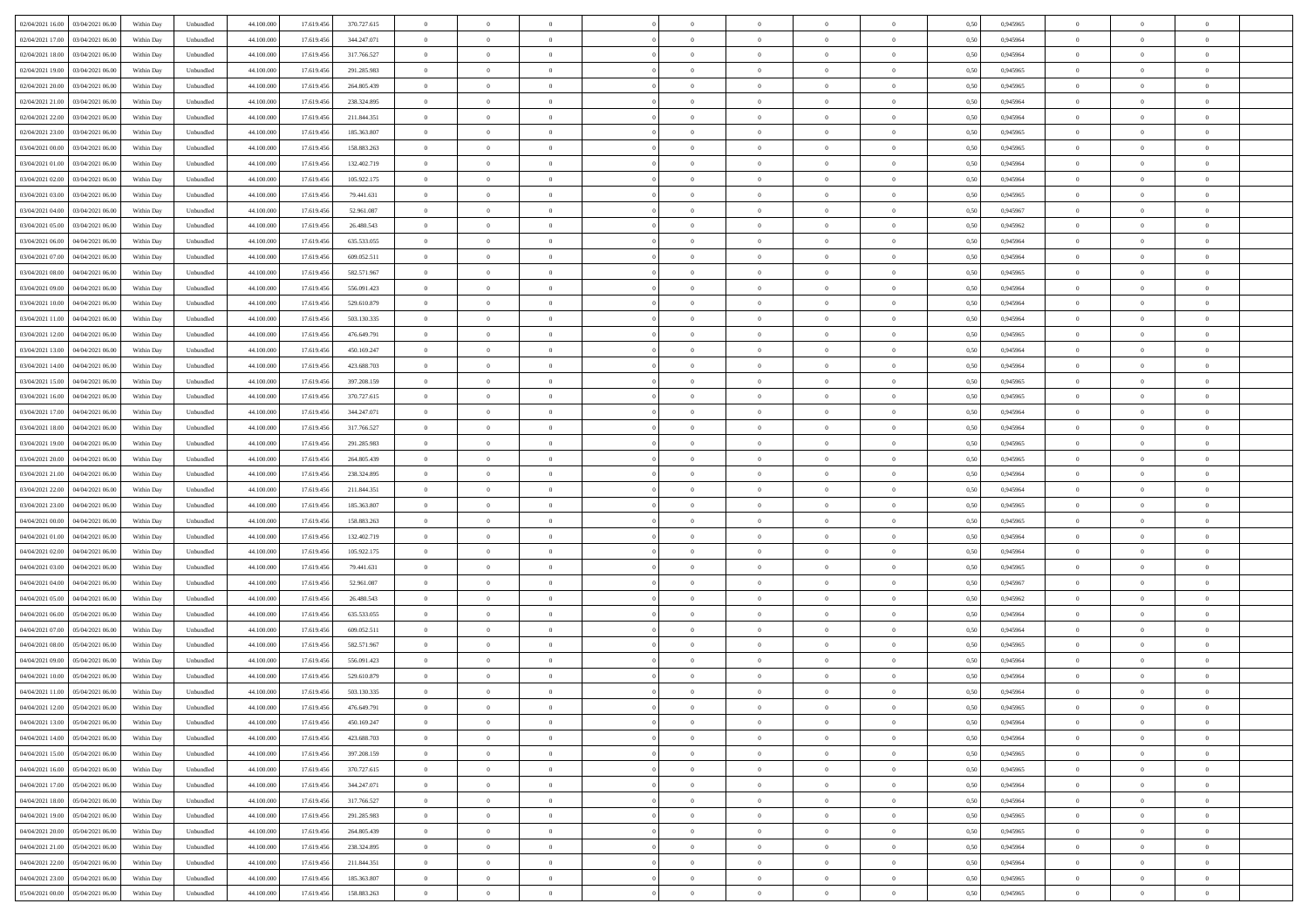| 05/04/2021 01:00<br>05/04/2021 06:00 | Within Day | Unbundled | 44.100.000 | 17.619.456 | 132.402.719 | $\overline{0}$ | $\overline{0}$ | $\overline{0}$ | $\theta$       | $\theta$       |                | $\overline{0}$ | 0,50 | 0,945964 | $\theta$       | $\theta$       | $\theta$       |  |
|--------------------------------------|------------|-----------|------------|------------|-------------|----------------|----------------|----------------|----------------|----------------|----------------|----------------|------|----------|----------------|----------------|----------------|--|
|                                      |            |           |            |            |             |                |                |                |                |                |                |                |      |          |                |                |                |  |
| 05/04/2021 02.00<br>05/04/2021 06.0  | Within Day | Unbundled | 44.100.000 | 17.619.456 | 105.922.175 | $\overline{0}$ | $\overline{0}$ | $\overline{0}$ | $\,$ 0 $\,$    | $\bf{0}$       | $\overline{0}$ | $\bf{0}$       | 0,50 | 0,945964 | $\,$ 0 $\,$    | $\theta$       | $\overline{0}$ |  |
| 05/04/2021 03:00<br>05/04/2021 06:00 | Within Day | Unbundled | 44,100,000 | 17.619.456 | 79.441.631  | $\overline{0}$ | $\overline{0}$ | $\overline{0}$ | $\bf{0}$       | $\bf{0}$       | $\overline{0}$ | $\mathbf{0}$   | 0.50 | 0.945965 | $\bf{0}$       | $\overline{0}$ | $\overline{0}$ |  |
| 05/04/2021 04:00<br>05/04/2021 06:00 | Within Day | Unbundled | 44.100.000 | 17.619.456 | 52.961.087  | $\overline{0}$ | $\overline{0}$ | $\overline{0}$ | $\overline{0}$ | $\overline{0}$ | $\overline{0}$ | $\bf{0}$       | 0,50 | 0,945967 | $\theta$       | $\theta$       | $\overline{0}$ |  |
| 05/04/2021 05:00<br>05/04/2021 06.0  | Within Day | Unbundled | 44.100.000 | 17.619.456 | 26.480.543  | $\bf{0}$       | $\overline{0}$ | $\bf{0}$       | $\overline{0}$ | $\overline{0}$ | $\overline{0}$ | $\bf{0}$       | 0,50 | 0,945962 | $\,$ 0 $\,$    | $\theta$       | $\overline{0}$ |  |
| 05/04/2021 06:00<br>06/04/2021 06:00 | Within Day | Unbundled | 44,100,000 | 17.619.456 | 635.533.055 | $\overline{0}$ | $\overline{0}$ | $\overline{0}$ | $\bf{0}$       | $\overline{0}$ | $\Omega$       | $\overline{0}$ | 0.50 | 0.945964 | $\theta$       | $\theta$       | $\overline{0}$ |  |
| 05/04/2021 07:00<br>06/04/2021 06.00 | Within Day | Unbundled | 44.100.000 | 17.619.456 | 609.052.511 | $\overline{0}$ | $\overline{0}$ | $\overline{0}$ | $\overline{0}$ | $\overline{0}$ | $\overline{0}$ | $\bf{0}$       | 0,50 | 0,945964 | $\theta$       | $\theta$       | $\overline{0}$ |  |
| 05/04/2021 08:00<br>06/04/2021 06.0  | Within Day | Unbundled | 44.100.000 | 17.619.456 | 582.571.967 | $\overline{0}$ | $\overline{0}$ | $\overline{0}$ | $\overline{0}$ | $\overline{0}$ | $\overline{0}$ | $\bf{0}$       | 0,50 | 0,945965 | $\,$ 0 $\,$    | $\bf{0}$       | $\overline{0}$ |  |
|                                      |            |           |            |            |             |                |                |                |                |                |                |                |      |          |                |                |                |  |
| 05/04/2021 09:00<br>06/04/2021 06:00 | Within Day | Unbundled | 44,100,000 | 17.619.456 | 556.091.423 | $\overline{0}$ | $\overline{0}$ | $\overline{0}$ | $\bf{0}$       | $\overline{0}$ | $\overline{0}$ | $\mathbf{0}$   | 0.50 | 0.945964 | $\,$ 0 $\,$    | $\theta$       | $\overline{0}$ |  |
| 05/04/2021 10:00<br>06/04/2021 06:00 | Within Day | Unbundled | 44.100.000 | 17.619.456 | 529.610.879 | $\overline{0}$ | $\overline{0}$ | $\overline{0}$ | $\overline{0}$ | $\overline{0}$ | $\overline{0}$ | $\bf{0}$       | 0,50 | 0,945964 | $\,$ 0 $\,$    | $\theta$       | $\overline{0}$ |  |
| 05/04/2021 11:00<br>06/04/2021 06.0  | Within Day | Unbundled | 44.100.000 | 17.619.456 | 503.130.335 | $\overline{0}$ | $\overline{0}$ | $\bf{0}$       | $\bf{0}$       | $\bf{0}$       | $\overline{0}$ | $\bf{0}$       | 0,50 | 0,945964 | $\,$ 0 $\,$    | $\theta$       | $\overline{0}$ |  |
| 05/04/2021 12:00<br>06/04/2021 06:00 | Within Day | Unbundled | 44,100,000 | 17.619.456 | 476.649.791 | $\overline{0}$ | $\overline{0}$ | $\overline{0}$ | $\bf{0}$       | $\bf{0}$       | $\overline{0}$ | $\mathbf{0}$   | 0.50 | 0.945965 | $\bf{0}$       | $\overline{0}$ | $\bf{0}$       |  |
| 05/04/2021 13:00<br>06/04/2021 06.00 | Within Day | Unbundled | 44.100.000 | 17.619.456 | 450.169.247 | $\overline{0}$ | $\overline{0}$ | $\overline{0}$ | $\overline{0}$ | $\overline{0}$ | $\overline{0}$ | $\bf{0}$       | 0,50 | 0,945964 | $\theta$       | $\theta$       | $\overline{0}$ |  |
| 05/04/2021 14:00<br>06/04/2021 06.0  | Within Day | Unbundled | 44.100.000 | 17.619.456 | 423.688.703 | $\overline{0}$ | $\overline{0}$ | $\bf{0}$       | $\bf{0}$       | $\overline{0}$ | $\overline{0}$ | $\bf{0}$       | 0,50 | 0,945964 | $\,$ 0 $\,$    | $\bf{0}$       | $\overline{0}$ |  |
| 05/04/2021 15:00<br>06/04/2021 06:00 | Within Day | Unbundled | 44,100,000 | 17.619.456 | 397.208.159 | $\overline{0}$ | $\overline{0}$ | $\overline{0}$ | $\bf{0}$       | $\overline{0}$ | $\Omega$       | $\mathbf{0}$   | 0.50 | 0.945965 | $\theta$       | $\theta$       | $\overline{0}$ |  |
|                                      |            |           |            |            |             |                |                |                |                |                |                |                |      |          |                |                |                |  |
| 05/04/2021 16:00<br>06/04/2021 06.00 | Within Day | Unbundled | 44.100.000 | 17.619.456 | 370.727.615 | $\overline{0}$ | $\overline{0}$ | $\overline{0}$ | $\overline{0}$ | $\overline{0}$ | $\overline{0}$ | $\bf{0}$       | 0,50 | 0,945965 | $\theta$       | $\theta$       | $\overline{0}$ |  |
| 05/04/2021 17:00<br>06/04/2021 06.0  | Within Day | Unbundled | 44.100.000 | 17.619.456 | 344.247.071 | $\overline{0}$ | $\overline{0}$ | $\overline{0}$ | $\overline{0}$ | $\overline{0}$ | $\overline{0}$ | $\bf{0}$       | 0,50 | 0,945964 | $\,$ 0 $\,$    | $\theta$       | $\overline{0}$ |  |
| 05/04/2021 18:00<br>06/04/2021 06:00 | Within Day | Unbundled | 44,100,000 | 17.619.456 | 317.766.527 | $\overline{0}$ | $\overline{0}$ | $\overline{0}$ | $\bf{0}$       | $\overline{0}$ | $\overline{0}$ | $\mathbf{0}$   | 0.50 | 0.945964 | $\,$ 0 $\,$    | $\overline{0}$ | $\overline{0}$ |  |
| 05/04/2021 19:00<br>06/04/2021 06.00 | Within Day | Unbundled | 44.100.000 | 17.619.456 | 291.285.983 | $\overline{0}$ | $\overline{0}$ | $\overline{0}$ | $\overline{0}$ | $\overline{0}$ | $\overline{0}$ | $\bf{0}$       | 0,50 | 0,945965 | $\,$ 0 $\,$    | $\theta$       | $\overline{0}$ |  |
| 05/04/2021 20.00<br>06/04/2021 06.0  | Within Day | Unbundled | 44.100.000 | 17.619.456 | 264.805.439 | $\overline{0}$ | $\overline{0}$ | $\overline{0}$ | $\bf{0}$       | $\bf{0}$       | $\overline{0}$ | $\bf{0}$       | 0,50 | 0,945965 | $\,$ 0 $\,$    | $\bf{0}$       | $\overline{0}$ |  |
| 05/04/2021 21.00<br>06/04/2021 06:00 | Within Day | Unbundled | 44,100,000 | 17.619.456 | 238.324.895 | $\overline{0}$ | $\overline{0}$ | $\overline{0}$ | $\bf{0}$       | $\bf{0}$       | $\overline{0}$ | $\mathbf{0}$   | 0.50 | 0.945964 | $\bf{0}$       | $\overline{0}$ | $\overline{0}$ |  |
| 05/04/2021 22.00<br>06/04/2021 06:00 | Within Day | Unbundled | 44.100.000 | 17.619.456 | 211.844.351 | $\overline{0}$ | $\overline{0}$ | $\overline{0}$ | $\overline{0}$ | $\overline{0}$ | $\overline{0}$ | $\bf{0}$       | 0,50 | 0,945964 | $\theta$       | $\theta$       | $\overline{0}$ |  |
|                                      |            |           |            |            |             |                |                |                |                |                |                |                |      |          |                |                |                |  |
| 05/04/2021 23.00<br>06/04/2021 06.0  | Within Day | Unbundled | 44.100.000 | 17.619.456 | 185.363.807 | $\overline{0}$ | $\overline{0}$ | $\bf{0}$       | $\bf{0}$       | $\overline{0}$ | $\overline{0}$ | $\bf{0}$       | 0,50 | 0,945965 | $\,$ 0 $\,$    | $\bf{0}$       | $\overline{0}$ |  |
| 06/04/2021 00:00<br>06/04/2021 06:00 | Within Day | Unbundled | 44,100,000 | 17.619.456 | 158,883,263 | $\overline{0}$ | $\overline{0}$ | $\overline{0}$ | $\bf{0}$       | $\overline{0}$ | $\Omega$       | $\mathbf{0}$   | 0.50 | 0.945965 | $\theta$       | $\theta$       | $\overline{0}$ |  |
| 06/04/2021 01:00<br>06/04/2021 06.00 | Within Day | Unbundled | 44.100.000 | 17.619.456 | 132.402.719 | $\overline{0}$ | $\overline{0}$ | $\overline{0}$ | $\overline{0}$ | $\overline{0}$ | $\overline{0}$ | $\bf{0}$       | 0,50 | 0,945964 | $\theta$       | $\theta$       | $\overline{0}$ |  |
| 06/04/2021 02.00<br>06/04/2021 06.0  | Within Day | Unbundled | 44.100.000 | 17.619.456 | 105.922.175 | $\overline{0}$ | $\overline{0}$ | $\overline{0}$ | $\overline{0}$ | $\overline{0}$ | $\overline{0}$ | $\bf{0}$       | 0,50 | 0,945964 | $\,$ 0 $\,$    | $\theta$       | $\overline{0}$ |  |
| 06/04/2021 03:00<br>06/04/2021 06:00 | Within Day | Unbundled | 44,100,000 | 17.619.456 | 79.441.631  | $\overline{0}$ | $\overline{0}$ | $\overline{0}$ | $\bf{0}$       | $\overline{0}$ | $\overline{0}$ | $\mathbf{0}$   | 0.50 | 0.945965 | $\,$ 0 $\,$    | $\theta$       | $\overline{0}$ |  |
| 06/04/2021 04:00<br>06/04/2021 06:00 | Within Day | Unbundled | 44.100.000 | 17.619.456 | 52.961.087  | $\overline{0}$ | $\overline{0}$ | $\overline{0}$ | $\overline{0}$ | $\overline{0}$ | $\overline{0}$ | $\bf{0}$       | 0,50 | 0,945967 | $\theta$       | $\theta$       | $\overline{0}$ |  |
|                                      |            |           |            |            |             |                | $\overline{0}$ |                | $\overline{0}$ | $\bf{0}$       | $\overline{0}$ | $\bf{0}$       |      |          | $\,$ 0 $\,$    | $\bf{0}$       | $\overline{0}$ |  |
| 06/04/2021 05:00<br>06/04/2021 06.0  | Within Day | Unbundled | 44.100.000 | 17.619.456 | 26.480.543  | $\overline{0}$ |                | $\overline{0}$ |                |                |                |                | 0,50 | 0,945962 |                |                |                |  |
| 06/04/2021 06:00<br>07/04/2021 06:00 | Within Day | Unbundled | 44,100,000 | 17.619.456 | 635.533.055 | $\overline{0}$ | $\overline{0}$ | $\overline{0}$ | $\bf{0}$       | $\bf{0}$       | $\overline{0}$ | $\mathbf{0}$   | 0.50 | 0.945964 | $\bf{0}$       | $\overline{0}$ | $\bf{0}$       |  |
| 06/04/2021 07:00<br>07/04/2021 06:00 | Within Day | Unbundled | 44.100.000 | 17.619.456 | 609.052.511 | $\overline{0}$ | $\overline{0}$ | $\overline{0}$ | $\overline{0}$ | $\overline{0}$ | $\overline{0}$ | $\overline{0}$ | 0.50 | 0.945964 | $\theta$       | $\theta$       | $\overline{0}$ |  |
| 06/04/2021 08.00<br>07/04/2021 06.00 | Within Day | Unbundled | 44.100.000 | 17.619.456 | 582.571.967 | $\overline{0}$ | $\overline{0}$ | $\overline{0}$ | $\bf{0}$       | $\overline{0}$ | $\overline{0}$ | $\bf{0}$       | 0,50 | 0,945965 | $\,$ 0 $\,$    | $\bf{0}$       | $\overline{0}$ |  |
| 06/04/2021 09:00<br>07/04/2021 06:00 | Within Day | Unbundled | 44,100,000 | 17.619.456 | 556.091.423 | $\overline{0}$ | $\overline{0}$ | $\overline{0}$ | $\bf{0}$       | $\overline{0}$ | $\overline{0}$ | $\overline{0}$ | 0.50 | 0.945964 | $\,$ 0 $\,$    | $\theta$       | $\overline{0}$ |  |
| 06/04/2021 10:00<br>07/04/2021 06:00 | Within Day | Unbundled | 44.100.000 | 17.619.456 | 529.610.879 | $\overline{0}$ | $\overline{0}$ | $\overline{0}$ | $\overline{0}$ | $\overline{0}$ | $\Omega$       | $\overline{0}$ | 0.50 | 0,945964 | $\theta$       | $\theta$       | $\overline{0}$ |  |
| 06/04/2021 11:00<br>07/04/2021 06.0  | Within Day | Unbundled | 44.100.000 | 17.619.456 | 503.130.335 | $\overline{0}$ | $\overline{0}$ | $\overline{0}$ | $\bf{0}$       | $\overline{0}$ | $\overline{0}$ | $\bf{0}$       | 0,50 | 0,945964 | $\,$ 0 $\,$    | $\theta$       | $\overline{0}$ |  |
| 06/04/2021 12:00<br>07/04/2021 06:00 | Within Day | Unbundled | 44,100,000 | 17.619.456 | 476.649.791 | $\overline{0}$ | $\overline{0}$ | $\overline{0}$ | $\bf{0}$       | $\overline{0}$ | $\overline{0}$ | $\mathbf{0}$   | 0.50 | 0.945965 | $\,$ 0 $\,$    | $\theta$       | $\overline{0}$ |  |
| 06/04/2021 13:00<br>07/04/2021 06:00 | Within Day | Unbundled | 44.100.000 | 17.619.456 | 450.169.247 | $\overline{0}$ | $\overline{0}$ | $\overline{0}$ | $\overline{0}$ | $\overline{0}$ | $\overline{0}$ | $\overline{0}$ | 0.50 | 0,945964 | $\theta$       | $\theta$       | $\overline{0}$ |  |
|                                      |            |           |            |            |             |                |                |                |                |                |                |                |      |          |                |                |                |  |
| 06/04/2021 14:00<br>07/04/2021 06.0  | Within Day | Unbundled | 44.100.000 | 17.619.456 | 423.688.703 | $\overline{0}$ | $\overline{0}$ | $\overline{0}$ | $\,$ 0 $\,$    | $\bf{0}$       | $\overline{0}$ | $\bf{0}$       | 0,50 | 0,945964 | $\,$ 0 $\,$    | $\bf{0}$       | $\overline{0}$ |  |
| 06/04/2021 15:00<br>07/04/2021 06:00 | Within Day | Unbundled | 44,100,000 | 17.619.456 | 397.208.159 | $\overline{0}$ | $\overline{0}$ | $\overline{0}$ | $\bf{0}$       | $\bf{0}$       | $\overline{0}$ | $\mathbf{0}$   | 0.50 | 0.945965 | $\bf{0}$       | $\overline{0}$ | $\overline{0}$ |  |
| 06/04/2021 16:00<br>07/04/2021 06:00 | Within Day | Unbundled | 44.100.000 | 17.619.456 | 370.727.615 | $\overline{0}$ | $\overline{0}$ | $\overline{0}$ | $\overline{0}$ | $\overline{0}$ | $\Omega$       | $\overline{0}$ | 0.50 | 0,945965 | $\theta$       | $\theta$       | $\overline{0}$ |  |
| 06/04/2021 17:00<br>07/04/2021 06.00 | Within Day | Unbundled | 44.100.000 | 17.619.456 | 344.247.071 | $\overline{0}$ | $\overline{0}$ | $\overline{0}$ | $\bf{0}$       | $\overline{0}$ | $\overline{0}$ | $\bf{0}$       | 0,50 | 0,945964 | $\,$ 0 $\,$    | $\bf{0}$       | $\overline{0}$ |  |
| 06/04/2021 18:00<br>07/04/2021 06:00 | Within Day | Unbundled | 44,100,000 | 17.619.456 | 317.766.527 | $\overline{0}$ | $\overline{0}$ | $\overline{0}$ | $\bf{0}$       | $\overline{0}$ | $\theta$       | $\overline{0}$ | 0.50 | 0.945964 | $\,$ 0 $\,$    | $\theta$       | $\overline{0}$ |  |
| 06/04/2021 19:00<br>07/04/2021 06:00 | Within Day | Unbundled | 44.100.000 | 17.619.456 | 291.285.983 | $\overline{0}$ | $\overline{0}$ | $\overline{0}$ | $\overline{0}$ | $\overline{0}$ | $\theta$       | $\overline{0}$ | 0.50 | 0,945965 | $\theta$       | $\theta$       | $\overline{0}$ |  |
| 06/04/2021 20:00<br>07/04/2021 06.00 | Within Day | Unbundled | 44.100.000 | 17.619.456 | 264.805.439 | $\overline{0}$ | $\overline{0}$ | $\bf{0}$       | $\overline{0}$ | $\bf{0}$       | $\overline{0}$ | $\bf{0}$       | 0,50 | 0,945965 | $\,$ 0 $\,$    | $\bf{0}$       | $\overline{0}$ |  |
|                                      |            |           |            |            |             |                |                |                |                |                |                |                |      |          |                |                |                |  |
| 06/04/2021 21:00<br>07/04/2021 06:00 | Within Day | Unbundled | 44.100.000 | 17.619.456 | 238.324.895 | $\bf{0}$       | $\,0\,$        |                | $\bf{0}$       |                |                |                | 0,50 | 0.945964 | $\theta$       | $\overline{0}$ |                |  |
| 06/04/2021 22:00 07/04/2021 06:00    | Within Dav | Unbundled | 44.100.000 | 17.619.456 | 211.844.351 | $\overline{0}$ | $\overline{0}$ | $\overline{0}$ | $\overline{0}$ | $\overline{0}$ | $\overline{0}$ | $\overline{0}$ | 0,50 | 0,945964 | $\theta$       | $\theta$       | $\overline{0}$ |  |
| 06/04/2021 23.00<br>07/04/2021 06.0  | Within Day | Unbundled | 44.100.000 | 17.619.456 | 185.363.807 | $\overline{0}$ | $\overline{0}$ | $\overline{0}$ | $\bf{0}$       | $\bf{0}$       | $\overline{0}$ | $\mathbf{0}$   | 0,50 | 0,945965 | $\bf{0}$       | $\overline{0}$ | $\bf{0}$       |  |
| 07/04/2021 00:00<br>07/04/2021 06:00 | Within Day | Unbundled | 44.100.000 | 17.619.456 | 158.883.263 | $\overline{0}$ | $\overline{0}$ | $\overline{0}$ | $\overline{0}$ | $\bf{0}$       | $\overline{0}$ | $\mathbf{0}$   | 0.50 | 0.945965 | $\overline{0}$ | $\bf{0}$       | $\bf{0}$       |  |
| 07/04/2021 01:00<br>07/04/2021 06:00 | Within Dav | Unbundled | 44.100.000 | 17.619.456 | 132.402.719 | $\overline{0}$ | $\overline{0}$ | $\overline{0}$ | $\overline{0}$ | $\overline{0}$ | $\overline{0}$ | $\mathbf{0}$   | 0,50 | 0,945964 | $\theta$       | $\theta$       | $\overline{0}$ |  |
| 07/04/2021 02.00<br>07/04/2021 06.00 | Within Day | Unbundled | 44.100.000 | 17.619.456 | 105.922.175 | $\overline{0}$ | $\overline{0}$ | $\overline{0}$ | $\bf{0}$       | $\bf{0}$       | $\overline{0}$ | $\mathbf{0}$   | 0,50 | 0,945964 | $\overline{0}$ | $\bf{0}$       | $\overline{0}$ |  |
| 07/04/2021 03:00<br>07/04/2021 06:00 |            | Unbundled | 44.100.000 |            | 79.441.631  |                |                | $\overline{0}$ |                | $\overline{0}$ | $\overline{0}$ |                | 0.50 | 0.945965 | $\,$ 0 $\,$    | $\theta$       | $\overline{0}$ |  |
|                                      | Within Day |           |            | 17.619.456 |             | $\overline{0}$ | $\overline{0}$ |                | $\bf{0}$       |                |                | $\mathbf{0}$   |      |          |                |                |                |  |
| 07/04/2021 04:00<br>07/04/2021 06:00 | Within Dav | Unbundled | 44.100.000 | 17.619.456 | 52.961.087  | $\overline{0}$ | $\overline{0}$ | $\overline{0}$ | $\overline{0}$ | $\overline{0}$ | $\overline{0}$ | $\mathbf{0}$   | 0,50 | 0,945967 | $\overline{0}$ | $\theta$       | $\overline{0}$ |  |
| 07/04/2021 05:00<br>07/04/2021 06.00 | Within Day | Unbundled | 44.100.000 | 17.619.456 | 26.480.543  | $\overline{0}$ | $\overline{0}$ | $\overline{0}$ | $\bf{0}$       | $\bf{0}$       | $\overline{0}$ | $\,$ 0 $\,$    | 0,50 | 0,945962 | $\bf{0}$       | $\bf{0}$       | $\overline{0}$ |  |
| 07/04/2021 06:00<br>08/04/2021 06:00 | Within Day | Unbundled | 44,100,000 | 17.619.456 | 635.533.055 | $\overline{0}$ | $\overline{0}$ | $\overline{0}$ | $\bf{0}$       | $\bf{0}$       | $\overline{0}$ | $\,$ 0 $\,$    | 0.50 | 0.945964 | $\overline{0}$ | $\bf{0}$       | $\,$ 0         |  |
| 07/04/2021 07:00<br>08/04/2021 06:00 | Within Dav | Unbundled | 44.100.000 | 17.619.456 | 609.052.511 | $\overline{0}$ | $\overline{0}$ | $\overline{0}$ | $\overline{0}$ | $\overline{0}$ | $\overline{0}$ | $\mathbf{0}$   | 0,50 | 0,945964 | $\overline{0}$ | $\theta$       | $\overline{0}$ |  |
| 07/04/2021 08:00<br>08/04/2021 06.00 | Within Day | Unbundled | 44.100.000 | 17.619.456 | 582.571.967 | $\overline{0}$ | $\overline{0}$ | $\overline{0}$ | $\overline{0}$ | $\bf{0}$       | $\overline{0}$ | $\mathbf{0}$   | 0,50 | 0,945965 | $\bf{0}$       | $\bf{0}$       | $\overline{0}$ |  |
| 07/04/2021 09:00 08/04/2021 06:00    | Within Day | Unbundled | 44.100.000 | 17.619.456 | 556.091.423 | $\,$ 0 $\,$    | $\overline{0}$ | $\overline{0}$ | $\bf{0}$       | $\,$ 0         | $\overline{0}$ | $\,0\,$        | 0,50 | 0,945964 | $\overline{0}$ | $\,$ 0 $\,$    | $\,$ 0 $\,$    |  |
|                                      |            |           |            |            |             |                |                |                |                |                |                |                |      |          |                |                |                |  |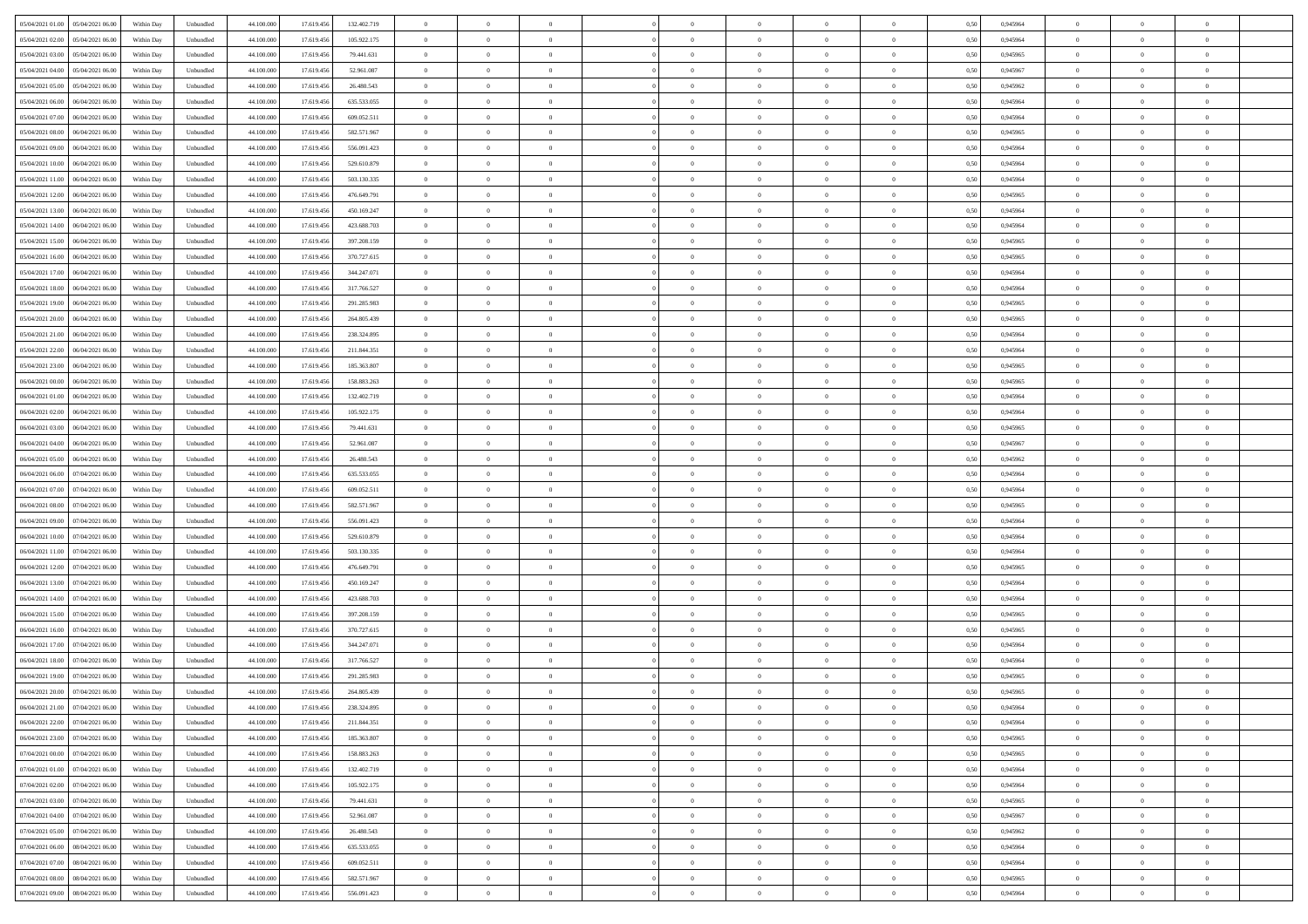| 07/04/2021 10:00  08/04/2021 06:00             | Within Day | Unbundled         | 44.100.000 | 17.619.456 | 529.610.879 | $\overline{0}$ | $\theta$       |                | $\overline{0}$ | $\theta$       |                | $\bf{0}$       | 0,50 | 0,945964 | $\theta$       | $\theta$       | $\overline{0}$ |  |
|------------------------------------------------|------------|-------------------|------------|------------|-------------|----------------|----------------|----------------|----------------|----------------|----------------|----------------|------|----------|----------------|----------------|----------------|--|
| 07/04/2021 11:00<br>08/04/2021 06:00           | Within Day | Unbundled         | 44.100.00  | 17.619.45  | 503.130.335 | $\bf{0}$       | $\overline{0}$ | $\overline{0}$ | $\overline{0}$ | $\theta$       | $\overline{0}$ | $\bf{0}$       | 0,50 | 0,945964 | $\,$ 0 $\,$    | $\bf{0}$       | $\overline{0}$ |  |
| 07/04/2021 12:00<br>08/04/2021 06:00           | Within Day | Unbundled         | 44,100,000 | 17.619.456 | 476.649.791 | $\overline{0}$ | $\overline{0}$ | $\overline{0}$ | $\bf{0}$       | $\bf{0}$       | $\overline{0}$ | $\bf{0}$       | 0.50 | 0.945965 | $\bf{0}$       | $\overline{0}$ | $\overline{0}$ |  |
| 07/04/2021 13:00<br>08/04/2021 06:00           | Within Day | Unbundled         | 44.100.000 | 17.619.456 | 450.169.247 | $\overline{0}$ | $\overline{0}$ | $\overline{0}$ | $\theta$       | $\theta$       | $\overline{0}$ | $\overline{0}$ | 0,50 | 0,945964 | $\theta$       | $\theta$       | $\overline{0}$ |  |
| 07/04/2021 14:00<br>08/04/2021 06:00           | Within Day | Unbundled         | 44.100.00  | 17.619.456 | 423.688.703 | $\overline{0}$ | $\theta$       | $\overline{0}$ | $\overline{0}$ | $\theta$       | $\overline{0}$ | $\bf{0}$       | 0,50 | 0,945964 | $\,$ 0 $\,$    | $\bf{0}$       | $\overline{0}$ |  |
|                                                |            |                   |            |            |             |                |                |                |                |                |                |                |      |          |                |                |                |  |
| 07/04/2021 15:00<br>08/04/2021 06:00           | Within Day | Unbundled         | 44,100,000 | 17.619.456 | 397.208.159 | $\overline{0}$ | $\overline{0}$ | $\overline{0}$ | $\overline{0}$ | $\overline{0}$ | $\Omega$       | $\bf{0}$       | 0.50 | 0.945965 | $\bf{0}$       | $\theta$       | $\overline{0}$ |  |
| 07/04/2021 16:00<br>08/04/2021 06:00           | Within Day | Unbundled         | 44.100.000 | 17.619.456 | 370.727.615 | $\overline{0}$ | $\overline{0}$ | $\overline{0}$ | $\overline{0}$ | $\overline{0}$ | $\overline{0}$ | $\bf{0}$       | 0,50 | 0,945965 | $\theta$       | $\theta$       | $\overline{0}$ |  |
| 07/04/2021 17:00<br>08/04/2021 06:00           | Within Day | Unbundled         | 44.100.00  | 17.619.45  | 344.247.071 | $\overline{0}$ | $\overline{0}$ | $\overline{0}$ | $\overline{0}$ | $\theta$       | $\overline{0}$ | $\bf{0}$       | 0,50 | 0,945964 | $\,$ 0 $\,$    | $\bf{0}$       | $\overline{0}$ |  |
| 07/04/2021 18:00<br>08/04/2021 06:00           | Within Day | Unbundled         | 44,100,00  | 17.619.456 | 317.766.527 | $\overline{0}$ | $\bf{0}$       | $\overline{0}$ | $\bf{0}$       | $\overline{0}$ | $\overline{0}$ | $\bf{0}$       | 0.50 | 0.945964 | $\bf{0}$       | $\theta$       | $\overline{0}$ |  |
| 07/04/2021 19:00<br>08/04/2021 06:00           | Within Day | Unbundled         | 44.100.000 | 17.619.456 | 291.285.983 | $\bf{0}$       | $\bf{0}$       | $\overline{0}$ | $\overline{0}$ | $\theta$       | $\overline{0}$ | $\bf{0}$       | 0,50 | 0,945965 | $\,$ 0 $\,$    | $\theta$       | $\overline{0}$ |  |
| 07/04/2021 20:00<br>08/04/2021 06:00           | Within Day | Unbundled         | 44.100.00  | 17.619.456 | 264.805.439 | $\bf{0}$       | $\overline{0}$ | $\bf{0}$       | $\overline{0}$ | $\bf{0}$       | $\overline{0}$ | $\bf{0}$       | 0,50 | 0,945965 | $\,$ 0 $\,$    | $\bf{0}$       | $\overline{0}$ |  |
| 07/04/2021 21:00<br>08/04/2021 06:00           | Within Day | Unbundled         | 44,100,000 | 17.619.456 | 238.324.895 | $\overline{0}$ | $\overline{0}$ | $\overline{0}$ | $\bf{0}$       | $\bf{0}$       | $\overline{0}$ | $\bf{0}$       | 0.50 | 0.945964 | $\bf{0}$       | $\overline{0}$ | $\overline{0}$ |  |
| 07/04/2021 22:00<br>08/04/2021 06:00           |            |                   | 44.100.000 |            |             | $\overline{0}$ | $\overline{0}$ | $\overline{0}$ | $\overline{0}$ | $\theta$       | $\overline{0}$ | $\overline{0}$ |      |          | $\theta$       | $\theta$       | $\overline{0}$ |  |
|                                                | Within Day | Unbundled         |            | 17.619.456 | 211.844.351 |                |                |                |                |                |                |                | 0,50 | 0,945964 |                |                |                |  |
| 07/04/2021 23:00<br>08/04/2021 06:00           | Within Day | Unbundled         | 44.100.00  | 17.619.45  | 185.363.807 | $\bf{0}$       | $\theta$       | $\bf{0}$       | $\overline{0}$ | $\theta$       | $\overline{0}$ | $\bf{0}$       | 0,50 | 0,945965 | $\bf{0}$       | $\bf{0}$       | $\overline{0}$ |  |
| 08/04/2021 00:00<br>08/04/2021 06:00           | Within Day | Unbundled         | 44,100,00  | 17.619.456 | 158.883.263 | $\overline{0}$ | $\overline{0}$ | $\overline{0}$ | $\bf{0}$       | $\theta$       | $\theta$       | $\bf{0}$       | 0.50 | 0.945965 | $\theta$       | $\theta$       | $\overline{0}$ |  |
| 08/04/2021 01:00<br>08/04/2021 06:00           | Within Day | Unbundled         | 44.100.000 | 17.619.456 | 132.402.719 | $\overline{0}$ | $\overline{0}$ | $\overline{0}$ | $\overline{0}$ | $\overline{0}$ | $\overline{0}$ | $\bf{0}$       | 0,50 | 0,945964 | $\theta$       | $\theta$       | $\overline{0}$ |  |
| 08/04/2021 02:00<br>08/04/2021 06:00           | Within Day | Unbundled         | 44.100.00  | 17.619.456 | 105.922.175 | $\bf{0}$       | $\overline{0}$ | $\overline{0}$ | $\overline{0}$ | $\theta$       | $\overline{0}$ | $\bf{0}$       | 0,50 | 0,945964 | $\,$ 0 $\,$    | $\bf{0}$       | $\overline{0}$ |  |
| 08/04/2021 03:00<br>08/04/2021 06:00           | Within Day | Unbundled         | 44,100,00  | 17.619.456 | 79.441.631  | $\overline{0}$ | $\overline{0}$ | $\overline{0}$ | $\bf{0}$       | $\overline{0}$ | $\overline{0}$ | $\bf{0}$       | 0.50 | 0.945965 | $\bf{0}$       | $\overline{0}$ | $\overline{0}$ |  |
| 08/04/2021 04:00<br>08/04/2021 06:00           | Within Day | Unbundled         | 44.100.000 | 17.619.456 | 52.961.087  | $\overline{0}$ | $\overline{0}$ | $\overline{0}$ | $\overline{0}$ | $\theta$       | $\overline{0}$ | $\bf{0}$       | 0,50 | 0,945967 | $\,$ 0 $\,$    | $\theta$       | $\overline{0}$ |  |
| 08/04/2021 05:00<br>08/04/2021 06:00           | Within Day | Unbundled         | 44.100.00  | 17.619.456 | 26.480.543  | $\bf{0}$       | $\overline{0}$ | $\bf{0}$       | $\bf{0}$       | $\overline{0}$ | $\overline{0}$ | $\bf{0}$       | 0,50 | 0,945962 | $\,$ 0 $\,$    | $\bf{0}$       | $\overline{0}$ |  |
|                                                |            |                   |            |            |             |                |                |                |                |                |                |                |      |          |                |                |                |  |
| 08/04/2021 06:00<br>09/04/2021 06:00           | Within Day | Unbundled         | 44,100,000 | 17.619.456 | 635.533.055 | $\overline{0}$ | $\bf{0}$       | $\overline{0}$ | $\bf{0}$       | $\overline{0}$ | $\overline{0}$ | $\bf{0}$       | 0.50 | 0.945964 | $\bf{0}$       | $\overline{0}$ | $\overline{0}$ |  |
| 08/04/2021 07:00<br>09/04/2021 06:00           | Within Day | Unbundled         | 44.100.000 | 17.619.456 | 609.052.511 | $\overline{0}$ | $\overline{0}$ | $\overline{0}$ | $\overline{0}$ | $\theta$       | $\overline{0}$ | $\bf{0}$       | 0,50 | 0,945964 | $\theta$       | $\theta$       | $\overline{0}$ |  |
| 08/04/2021 08:00<br>09/04/2021 06.00           | Within Day | Unbundled         | 44.100.00  | 17.619.456 | 582.571.967 | $\bf{0}$       | $\overline{0}$ | $\bf{0}$       | $\overline{0}$ | $\theta$       | $\overline{0}$ | $\bf{0}$       | 0,50 | 0,945965 | $\,$ 0 $\,$    | $\bf{0}$       | $\overline{0}$ |  |
| 08/04/2021 09:00<br>09/04/2021 06:00           | Within Day | Unbundled         | 44,100,00  | 17.619.456 | 556.091.423 | $\overline{0}$ | $\overline{0}$ | $\overline{0}$ | $\overline{0}$ | $\overline{0}$ | $\Omega$       | $\bf{0}$       | 0.50 | 0.945964 | $\bf{0}$       | $\theta$       | $\overline{0}$ |  |
| 08/04/2021 10:00<br>09/04/2021 06.00           | Within Day | Unbundled         | 44.100.000 | 17.619.456 | 529.610.879 | $\overline{0}$ | $\overline{0}$ | $\overline{0}$ | $\overline{0}$ | $\theta$       | $\overline{0}$ | $\bf{0}$       | 0,50 | 0,945964 | $\theta$       | $\theta$       | $\overline{0}$ |  |
| 08/04/2021 11:00<br>09/04/2021 06.00           | Within Day | Unbundled         | 44.100.00  | 17.619.45  | 503.130.335 | $\bf{0}$       | $\theta$       | $\overline{0}$ | $\overline{0}$ | $\theta$       | $\overline{0}$ | $\bf{0}$       | 0,50 | 0,945964 | $\,$ 0 $\,$    | $\bf{0}$       | $\overline{0}$ |  |
| 08/04/2021 12:00<br>09/04/2021 06:00           | Within Day | Unbundled         | 44,100,000 | 17.619.456 | 476.649.791 | $\overline{0}$ | $\bf{0}$       | $\overline{0}$ | $\bf{0}$       | $\overline{0}$ | $\overline{0}$ | $\bf{0}$       | 0.50 | 0.945965 | $\bf{0}$       | $\theta$       | $\overline{0}$ |  |
| 08/04/2021 13:00<br>09/04/2021 06:00           | Within Day | Unbundled         | 44.100.000 | 17.619.456 | 450.169.247 | $\overline{0}$ | $\overline{0}$ | $\overline{0}$ | $\overline{0}$ | $\theta$       | $\overline{0}$ | $\bf{0}$       | 0,50 | 0,945964 | $\theta$       | $\theta$       | $\overline{0}$ |  |
|                                                |            |                   |            |            |             |                |                |                |                |                |                |                |      |          |                |                |                |  |
| 08/04/2021 14:00<br>09/04/2021 06.00           | Within Day | Unbundled         | 44.100.00  | 17.619.456 | 423.688.703 | $\bf{0}$       | $\bf{0}$       | $\bf{0}$       | $\bf{0}$       | $\overline{0}$ | $\overline{0}$ | $\bf{0}$       | 0,50 | 0,945964 | $\,$ 0 $\,$    | $\bf{0}$       | $\overline{0}$ |  |
| 08/04/2021 15:00<br>09/04/2021 06:00           | Within Day | Unbundled         | 44,100,000 | 17.619.456 | 397.208.159 | $\overline{0}$ | $\bf{0}$       | $\overline{0}$ | $\bf{0}$       | $\bf{0}$       | $\overline{0}$ | $\bf{0}$       | 0.50 | 0.945965 | $\bf{0}$       | $\overline{0}$ | $\overline{0}$ |  |
| 08/04/2021 16:00<br>09/04/2021 06:00           | Within Day | Unbundled         | 44.100.000 | 17.619.456 | 370.727.615 | $\overline{0}$ | $\overline{0}$ | $\overline{0}$ | $\overline{0}$ | $\theta$       | $\overline{0}$ | $\bf{0}$       | 0.5( | 0.945965 | $\theta$       | $\theta$       | $\overline{0}$ |  |
| 08/04/2021 17:00<br>09/04/2021 06.00           | Within Day | Unbundled         | 44.100.00  | 17.619.456 | 344.247.071 | $\bf{0}$       | $\overline{0}$ | $\bf{0}$       | $\overline{0}$ | $\theta$       | $\overline{0}$ | $\bf{0}$       | 0,50 | 0,945964 | $\,$ 0 $\,$    | $\bf{0}$       | $\overline{0}$ |  |
| 08/04/2021 18:00<br>09/04/2021 06:00           | Within Day | Unbundled         | 44,100,000 | 17.619.456 | 317.766.527 | $\overline{0}$ | $\overline{0}$ | $\overline{0}$ | $\bf{0}$       | $\theta$       | $\theta$       | $\bf{0}$       | 0.50 | 0.945964 | $\,$ 0 $\,$    | $\overline{0}$ | $\overline{0}$ |  |
| 08/04/2021 19:00<br>09/04/2021 06:00           | Within Dav | Unbundled         | 44.100.000 | 17.619.456 | 291.285.983 | $\overline{0}$ | $\overline{0}$ | $\Omega$       | $\overline{0}$ | $\theta$       | $\overline{0}$ | $\overline{0}$ | 0.50 | 0,945965 | $\theta$       | $\theta$       | $\overline{0}$ |  |
| 08/04/2021 20:00<br>09/04/2021 06.00           | Within Day | Unbundled         | 44.100.00  | 17.619.456 | 264.805.439 | $\bf{0}$       | $\overline{0}$ | $\bf{0}$       | $\overline{0}$ | $\bf{0}$       | $\overline{0}$ | $\bf{0}$       | 0,50 | 0,945965 | $\,$ 0 $\,$    | $\bf{0}$       | $\overline{0}$ |  |
| 08/04/2021 21:00<br>09/04/2021 06:00           | Within Day | Unbundled         | 44,100,00  | 17.619.456 | 238.324.895 | $\overline{0}$ | $\overline{0}$ | $\overline{0}$ | $\bf{0}$       | $\overline{0}$ | $\overline{0}$ | $\bf{0}$       | 0.50 | 0.945964 | $\bf{0}$       | $\overline{0}$ | $\overline{0}$ |  |
|                                                |            |                   |            |            |             |                |                |                |                |                |                |                |      |          |                |                |                |  |
| 08/04/2021 22:00<br>09/04/2021 06:00           | Within Dav | Unbundled         | 44.100.000 | 17.619.456 | 211.844.351 | $\overline{0}$ | $\overline{0}$ | $\overline{0}$ | $\overline{0}$ | $\overline{0}$ | $\overline{0}$ | $\overline{0}$ | 0.50 | 0,945964 | $\theta$       | $\theta$       | $\overline{0}$ |  |
| 08/04/2021 23:00<br>09/04/2021 06.00           | Within Day | Unbundled         | 44.100.00  | 17.619.456 | 185.363.807 | $\bf{0}$       | $\bf{0}$       | $\bf{0}$       | $\bf{0}$       | $\overline{0}$ | $\overline{0}$ | $\bf{0}$       | 0,50 | 0,945965 | $\,$ 0 $\,$    | $\bf{0}$       | $\overline{0}$ |  |
| 09/04/2021 00:00<br>09/04/2021 06:00           | Within Day | Unbundled         | 44,100,000 | 17.619.456 | 158,883,263 | $\overline{0}$ | $\bf{0}$       | $\overline{0}$ | $\bf{0}$       | $\overline{0}$ | $\overline{0}$ | $\bf{0}$       | 0.50 | 0.945965 | $\bf{0}$       | $\overline{0}$ | $\overline{0}$ |  |
| 09/04/2021 01:00<br>09/04/2021 06:00           | Within Dav | Unbundled         | 44.100.000 | 17.619.456 | 132.402.719 | $\overline{0}$ | $\overline{0}$ | $\Omega$       | $\overline{0}$ | $\overline{0}$ | $\overline{0}$ | $\bf{0}$       | 0.50 | 0.945964 | $\theta$       | $\theta$       | $\overline{0}$ |  |
| 09/04/2021 02:00<br>09/04/2021 06.00           | Within Day | Unbundled         | 44.100.00  | 17.619.456 | 105.922.175 | $\bf{0}$       | $\overline{0}$ | $\bf{0}$       | $\overline{0}$ | $\,$ 0 $\,$    | $\overline{0}$ | $\bf{0}$       | 0,50 | 0,945964 | $\,$ 0 $\,$    | $\bf{0}$       | $\overline{0}$ |  |
| 09/04/2021 03:00<br>09/04/2021 06:00           | Within Day | Unbundled         | 44,100,00  | 17.619.45  | 79.441.631  | $\overline{0}$ | $\overline{0}$ | $\Omega$       | $\overline{0}$ | $\theta$       | $\theta$       | $\bf{0}$       | 0.50 | 0.945965 | $\,$ 0 $\,$    | $\theta$       | $\overline{0}$ |  |
| 09/04/2021 04:00<br>09/04/2021 06:00           | Within Dav | Unbundled         | 44.100.000 | 17.619.456 | 52.961.087  | $\overline{0}$ | $\overline{0}$ | $\Omega$       | $\overline{0}$ | $\theta$       | $\Omega$       | $\overline{0}$ | 0.5( | 0,945967 | $\theta$       | $\theta$       | $\overline{0}$ |  |
| 09/04/2021 05:00<br>09/04/2021 06:00           | Within Day | Unbundled         | 44.100.000 | 17.619.456 | 26.480.543  | $\bf{0}$       | $\bf{0}$       | $\overline{0}$ | $\bf{0}$       | $\bf{0}$       | $\overline{0}$ | $\bf{0}$       | 0,50 | 0,945962 | $\,$ 0 $\,$    | $\bf{0}$       | $\overline{0}$ |  |
| $09/04/2021\; 06.00 \qquad 10/04/2021\; 06.00$ | Within Day | ${\sf Unbundred}$ | 44.100.000 | 17.619.456 | 635.533.055 | $\overline{0}$ | $\Omega$       |                | $\Omega$       |                |                |                | 0,50 | 0.945964 | $\theta$       | $\overline{0}$ |                |  |
|                                                |            |                   |            |            |             |                |                |                |                |                |                |                |      |          |                |                |                |  |
| 09/04/2021 07:00 10/04/2021 06:00              | Within Day | Unbundled         | 44.100.000 | 17.619.456 | 609.052.511 | $\overline{0}$ | $\theta$       | $\Omega$       | $\theta$       | $\overline{0}$ | $\overline{0}$ | $\bf{0}$       | 0,50 | 0,945964 | $\theta$       | $\theta$       | $\overline{0}$ |  |
| 09/04/2021 08:00<br>10/04/2021 06:00           | Within Day | Unbundled         | 44.100.00  | 17.619.456 | 582.571.967 | $\overline{0}$ | $\bf{0}$       | $\overline{0}$ | $\overline{0}$ | $\bf{0}$       | $\overline{0}$ | $\bf{0}$       | 0,50 | 0,945965 | $\bf{0}$       | $\overline{0}$ | $\bf{0}$       |  |
| 09/04/2021 09:00<br>10/04/2021 06:00           | Within Day | Unbundled         | 44,100,000 | 17.619.456 | 556.091.423 | $\overline{0}$ | $\bf{0}$       | $\overline{0}$ | $\overline{0}$ | $\overline{0}$ | $\overline{0}$ | $\bf{0}$       | 0.50 | 0.945964 | $\mathbf{0}$   | $\bf{0}$       | $\,$ 0 $\,$    |  |
| 09/04/2021 10:00<br>10/04/2021 06:00           | Within Dav | Unbundled         | 44.100.000 | 17.619.456 | 529.610.879 | $\overline{0}$ | $\overline{0}$ | $\overline{0}$ | $\overline{0}$ | $\overline{0}$ | $\overline{0}$ | $\bf{0}$       | 0,50 | 0,945964 | $\theta$       | $\theta$       | $\overline{0}$ |  |
| 09/04/2021 11:00<br>10/04/2021 06:00           | Within Day | Unbundled         | 44.100.000 | 17.619.456 | 503.130.335 | $\overline{0}$ | $\bf{0}$       | $\overline{0}$ | $\bf{0}$       | $\overline{0}$ | $\overline{0}$ | $\bf{0}$       | 0,50 | 0,945964 | $\overline{0}$ | $\bf{0}$       | $\overline{0}$ |  |
| 09/04/2021 12:00<br>10/04/2021 06:00           | Within Day | Unbundled         | 44,100,000 | 17.619.456 | 476.649.791 | $\overline{0}$ | $\bf{0}$       | $\overline{0}$ | $\overline{0}$ | $\overline{0}$ | $\overline{0}$ | $\bf{0}$       | 0.50 | 0.945965 | $\,$ 0 $\,$    | $\theta$       | $\overline{0}$ |  |
| 09/04/2021 13:00<br>10/04/2021 06:00           | Within Dav | Unbundled         | 44.100.000 | 17.619.456 | 450.169.247 | $\overline{0}$ | $\overline{0}$ | $\overline{0}$ | $\overline{0}$ | $\overline{0}$ | $\overline{0}$ | $\bf{0}$       | 0.50 | 0,945964 | $\overline{0}$ | $\theta$       | $\overline{0}$ |  |
|                                                |            |                   |            |            |             |                |                |                |                |                |                |                |      |          |                |                |                |  |
| 09/04/2021 14:00<br>10/04/2021 06:00           | Within Day | Unbundled         | 44.100.00  | 17.619.456 | 423.688.703 | $\overline{0}$ | $\overline{0}$ | $\overline{0}$ | $\overline{0}$ | $\bf{0}$       | $\overline{0}$ | $\bf{0}$       | 0,50 | 0,945964 | $\bf{0}$       | $\bf{0}$       | $\overline{0}$ |  |
| 10/04/2021 06:00<br>09/04/2021 15:00           | Within Day | Unbundled         | 44,100,000 | 17.619.456 | 397.208.159 | $\overline{0}$ | $\overline{0}$ | $\overline{0}$ | $\overline{0}$ | $\bf{0}$       | $\overline{0}$ | $\bf{0}$       | 0.50 | 0.945965 | $\overline{0}$ | $\,$ 0 $\,$    | $\,$ 0         |  |
| 09/04/2021 16:00<br>10/04/2021 06:00           | Within Dav | Unbundled         | 44.100.000 | 17.619.456 | 370.727.615 | $\overline{0}$ | $\overline{0}$ | $\overline{0}$ | $\overline{0}$ | $\overline{0}$ | $\overline{0}$ | $\bf{0}$       | 0,50 | 0,945965 | $\theta$       | $\theta$       | $\overline{0}$ |  |
| 09/04/2021 17:00<br>10/04/2021 06:00           | Within Day | Unbundled         | 44.100.00  | 17.619.456 | 344.247.071 | $\overline{0}$ | $\bf{0}$       | $\overline{0}$ | $\bf{0}$       | $\overline{0}$ | $\overline{0}$ | $\bf{0}$       | 0,50 | 0,945964 | $\bf{0}$       | $\bf{0}$       | $\overline{0}$ |  |
| 09/04/2021 18:00 10/04/2021 06:00              | Within Day | Unbundled         | 44.100.000 | 17.619.456 | 317.766.527 | $\overline{0}$ | $\bf{0}$       | $\overline{0}$ | $\overline{0}$ | $\,$ 0 $\,$    | $\overline{0}$ | $\bf{0}$       | 0,50 | 0,945964 | $\overline{0}$ | $\,$ 0 $\,$    | $\,$ 0 $\,$    |  |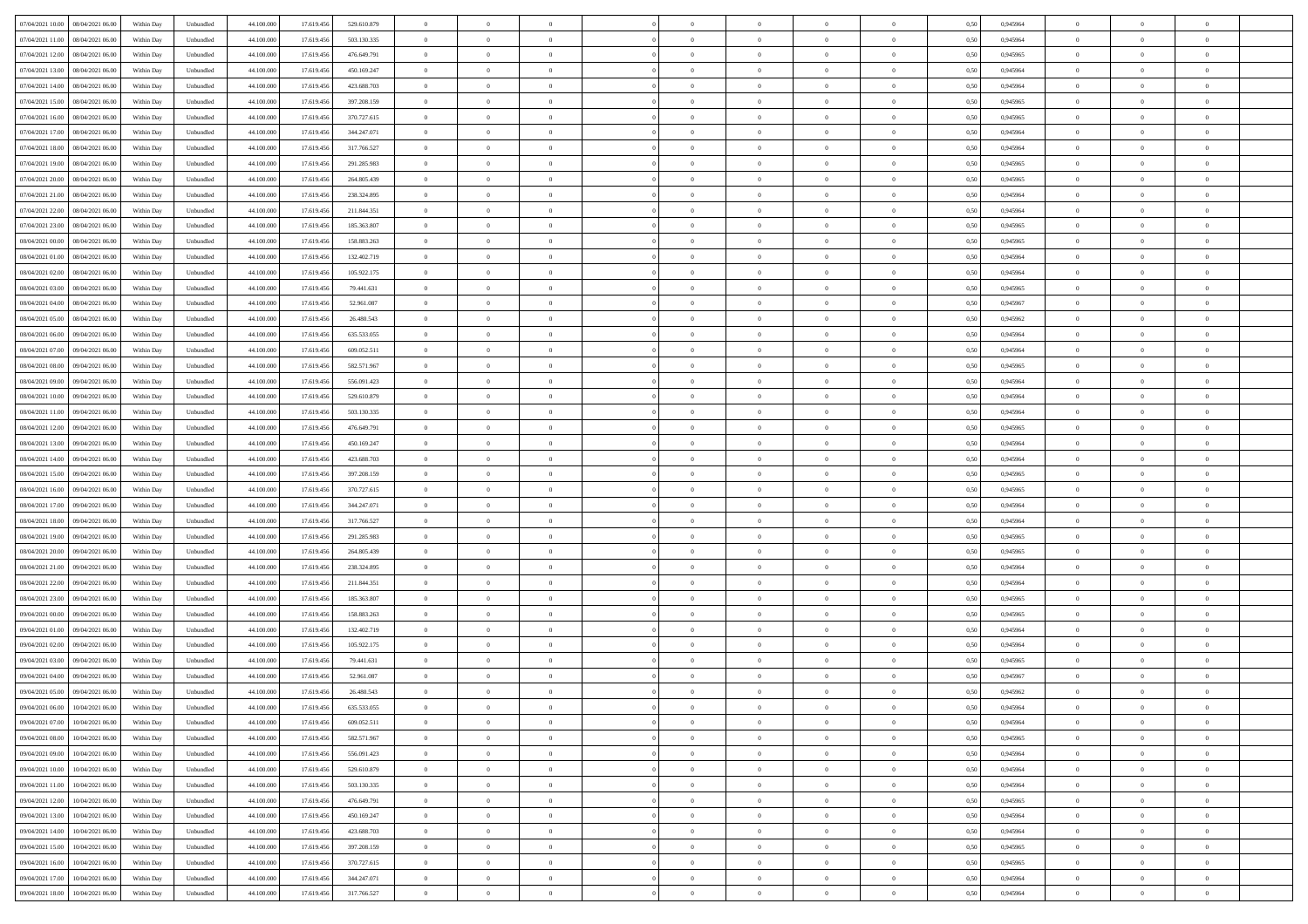| 09/04/2021 19:00<br>10/04/2021 06:00         | Within Day | Unbundled                   | 44.100.000 | 17.619.456 | 291.285.983   | $\overline{0}$ | $\theta$       |                | $\overline{0}$ | $\theta$       |                | $\theta$       | 0,50 | 0,945965 | $\theta$       | $\theta$       | $\overline{0}$ |  |
|----------------------------------------------|------------|-----------------------------|------------|------------|---------------|----------------|----------------|----------------|----------------|----------------|----------------|----------------|------|----------|----------------|----------------|----------------|--|
| 09/04/2021 20:00<br>10/04/2021 06:00         | Within Day | Unbundled                   | 44.100.00  | 17.619.45  | 264.805.439   | $\bf{0}$       | $\bf{0}$       | $\bf{0}$       | $\overline{0}$ | $\bf{0}$       | $\overline{0}$ | $\bf{0}$       | 0,50 | 0,945965 | $\,$ 0 $\,$    | $\bf{0}$       | $\overline{0}$ |  |
| 09/04/2021 21:00<br>10/04/2021 06:00         | Within Day | Unbundled                   | 44,100,000 | 17.619.456 | 238.324.895   | $\overline{0}$ | $\bf{0}$       | $\overline{0}$ | $\bf{0}$       | $\bf{0}$       | $\overline{0}$ | $\bf{0}$       | 0.50 | 0.945964 | $\bf{0}$       | $\overline{0}$ | $\overline{0}$ |  |
| 09/04/2021 22.00<br>10/04/2021 06:00         | Within Day | Unbundled                   | 44.100.000 | 17.619.456 | 211.844.351   | $\overline{0}$ | $\overline{0}$ | $\overline{0}$ | $\theta$       | $\theta$       | $\overline{0}$ | $\bf{0}$       | 0,50 | 0,945964 | $\theta$       | $\theta$       | $\overline{0}$ |  |
| 09/04/2021 23:00<br>10/04/2021 06:00         | Within Day | Unbundled                   | 44.100.00  | 17.619.456 | 185.363.807   | $\bf{0}$       | $\overline{0}$ | $\bf{0}$       | $\overline{0}$ | $\theta$       | $\overline{0}$ | $\bf{0}$       | 0,50 | 0,945965 | $\,$ 0 $\,$    | $\bf{0}$       | $\overline{0}$ |  |
|                                              |            |                             |            |            |               |                |                |                |                |                |                |                |      |          |                |                |                |  |
| 10/04/2021 00:00<br>10/04/2021 06:00         | Within Day | Unbundled                   | 44,100,000 | 17.619.456 | 158,883,263   | $\overline{0}$ | $\overline{0}$ | $\overline{0}$ | $\bf{0}$       | $\overline{0}$ | $\theta$       | $\bf{0}$       | 0.50 | 0.945965 | $\bf{0}$       | $\theta$       | $\overline{0}$ |  |
| 10/04/2021 01:00<br>10/04/2021 06:00         | Within Day | Unbundled                   | 44.100.000 | 17.619.456 | 132.402.719   | $\overline{0}$ | $\overline{0}$ | $\overline{0}$ | $\overline{0}$ | $\overline{0}$ | $\overline{0}$ | $\bf{0}$       | 0,50 | 0,945964 | $\theta$       | $\theta$       | $\overline{0}$ |  |
| 10/04/2021 02:00<br>10/04/2021 06:00         | Within Day | Unbundled                   | 44.100.00  | 17.619.45  | 105.922.175   | $\bf{0}$       | $\overline{0}$ | $\overline{0}$ | $\overline{0}$ | $\bf{0}$       | $\overline{0}$ | $\bf{0}$       | 0,50 | 0,945964 | $\,$ 0 $\,$    | $\bf{0}$       | $\overline{0}$ |  |
| 10/04/2021 03:00<br>10/04/2021 06:00         | Within Day | Unbundled                   | 44,100,000 | 17.619.456 | 79.441.631    | $\overline{0}$ | $\bf{0}$       | $\overline{0}$ | $\bf{0}$       | $\overline{0}$ | $\overline{0}$ | $\bf{0}$       | 0.50 | 0.945965 | $\bf{0}$       | $\overline{0}$ | $\overline{0}$ |  |
| 10/04/2021 04:00<br>10/04/2021 06:00         | Within Day | Unbundled                   | 44.100.000 | 17.619.456 | 52.961.087    | $\overline{0}$ | $\bf{0}$       | $\overline{0}$ | $\overline{0}$ | $\overline{0}$ | $\overline{0}$ | $\bf{0}$       | 0,50 | 0,945967 | $\,$ 0 $\,$    | $\bf{0}$       | $\overline{0}$ |  |
| 10/04/2021 05:00<br>10/04/2021 06:00         | Within Day | Unbundled                   | 44.100.00  | 17.619.456 | 26.480.543    | $\bf{0}$       | $\overline{0}$ | $\bf{0}$       | $\bf{0}$       | $\bf{0}$       | $\overline{0}$ | $\bf{0}$       | 0,50 | 0,945962 | $\,$ 0 $\,$    | $\bf{0}$       | $\overline{0}$ |  |
| 10/04/2021 06:00<br>11/04/2021 06:00         | Within Day | Unbundled                   | 44,100,000 | 17.619.456 | 635.533.055   | $\overline{0}$ | $\bf{0}$       | $\overline{0}$ | $\bf{0}$       | $\bf{0}$       | $\overline{0}$ | $\bf{0}$       | 0.50 | 0.945964 | $\bf{0}$       | $\overline{0}$ | $\bf{0}$       |  |
|                                              |            |                             |            |            |               | $\overline{0}$ | $\overline{0}$ | $\overline{0}$ | $\overline{0}$ | $\theta$       | $\overline{0}$ | $\overline{0}$ |      |          | $\,$ 0 $\,$    | $\theta$       | $\overline{0}$ |  |
| 10/04/2021 07:00<br>11/04/2021 06:00         | Within Day | Unbundled                   | 44.100.000 | 17.619.456 | 609.052.511   |                |                |                |                |                |                |                | 0,50 | 0,945964 |                |                |                |  |
| 10/04/2021 08:00<br>11/04/2021 06:00         | Within Day | Unbundled                   | 44.100.00  | 17.619.45  | 582.571.967   | $\bf{0}$       | $\overline{0}$ | $\bf{0}$       | $\overline{0}$ | $\theta$       | $\overline{0}$ | $\bf{0}$       | 0,50 | 0,945965 | $\,$ 0 $\,$    | $\bf{0}$       | $\overline{0}$ |  |
| 10/04/2021 09:00<br>11/04/2021 06:00         | Within Day | Unbundled                   | 44,100,000 | 17.619.456 | 556.091.423   | $\overline{0}$ | $\overline{0}$ | $\overline{0}$ | $\bf{0}$       | $\overline{0}$ | $\theta$       | $\bf{0}$       | 0.50 | 0.945964 | $\,$ 0 $\,$    | $\theta$       | $\overline{0}$ |  |
| 10/04/2021 10:00<br>11/04/2021 06:00         | Within Day | Unbundled                   | 44.100.000 | 17.619.456 | 529.610.879   | $\overline{0}$ | $\overline{0}$ | $\overline{0}$ | $\overline{0}$ | $\overline{0}$ | $\overline{0}$ | $\bf{0}$       | 0,50 | 0,945964 | $\theta$       | $\theta$       | $\overline{0}$ |  |
| 10/04/2021 11:00<br>11/04/2021 06:00         | Within Day | Unbundled                   | 44.100.00  | 17.619.456 | 503.130.335   | $\bf{0}$       | $\overline{0}$ | $\overline{0}$ | $\overline{0}$ | $\bf{0}$       | $\overline{0}$ | $\bf{0}$       | 0,50 | 0,945964 | $\,$ 0 $\,$    | $\bf{0}$       | $\overline{0}$ |  |
| 10/04/2021 12:00<br>11/04/2021 06:00         | Within Day | Unbundled                   | 44,100,00  | 17.619.456 | 476.649.791   | $\overline{0}$ | $\bf{0}$       | $\overline{0}$ | $\bf{0}$       | $\overline{0}$ | $\overline{0}$ | $\bf{0}$       | 0.50 | 0.945965 | $\bf{0}$       | $\overline{0}$ | $\overline{0}$ |  |
| 10/04/2021 13:00<br>11/04/2021 06:00         | Within Day | Unbundled                   | 44.100.000 | 17.619.456 | 450.169.247   | $\bf{0}$       | $\overline{0}$ | $\overline{0}$ | $\overline{0}$ | $\overline{0}$ | $\overline{0}$ | $\bf{0}$       | 0,50 | 0,945964 | $\,$ 0 $\,$    | $\bf{0}$       | $\overline{0}$ |  |
| 11/04/2021 06:00                             | Within Day | Unbundled                   | 44.100.00  | 17.619.456 | 423.688.703   | $\bf{0}$       | $\bf{0}$       | $\bf{0}$       | $\bf{0}$       | $\overline{0}$ | $\overline{0}$ | $\bf{0}$       | 0,50 | 0,945964 | $\,$ 0 $\,$    | $\bf{0}$       | $\overline{0}$ |  |
| 10/04/2021 14:00                             |            |                             |            |            |               |                |                |                |                |                |                |                |      |          |                |                |                |  |
| 10/04/2021 15:00<br>11/04/2021 06:00         | Within Day | Unbundled                   | 44,100,000 | 17.619.456 | 397.208.159   | $\overline{0}$ | $\bf{0}$       | $\overline{0}$ | $\bf{0}$       | $\bf{0}$       | $\overline{0}$ | $\bf{0}$       | 0.50 | 0.945965 | $\bf{0}$       | $\overline{0}$ | $\bf{0}$       |  |
| 10/04/2021 16:00<br>11/04/2021 06:00         | Within Day | Unbundled                   | 44.100.000 | 17.619.456 | 370.727.615   | $\overline{0}$ | $\overline{0}$ | $\overline{0}$ | $\theta$       | $\theta$       | $\overline{0}$ | $\bf{0}$       | 0,50 | 0,945965 | $\theta$       | $\theta$       | $\overline{0}$ |  |
| 10/04/2021 17:00<br>11/04/2021 06:00         | Within Day | Unbundled                   | 44.100.00  | 17.619.456 | 344.247.071   | $\bf{0}$       | $\overline{0}$ | $\bf{0}$       | $\bf{0}$       | $\bf{0}$       | $\overline{0}$ | $\bf{0}$       | 0,50 | 0,945964 | $\,$ 0 $\,$    | $\bf{0}$       | $\overline{0}$ |  |
| 10/04/2021 18:00<br>11/04/2021 06:00         | Within Day | Unbundled                   | 44,100,000 | 17.619.456 | 317.766.527   | $\overline{0}$ | $\overline{0}$ | $\overline{0}$ | $\overline{0}$ | $\overline{0}$ | $\Omega$       | $\bf{0}$       | 0.50 | 0.945964 | $\,$ 0 $\,$    | $\theta$       | $\overline{0}$ |  |
| 10/04/2021 19:00<br>11/04/2021 06.00         | Within Day | Unbundled                   | 44.100.000 | 17.619.456 | 291.285.983   | $\overline{0}$ | $\overline{0}$ | $\overline{0}$ | $\overline{0}$ | $\overline{0}$ | $\overline{0}$ | $\bf{0}$       | 0,50 | 0,945965 | $\theta$       | $\theta$       | $\overline{0}$ |  |
| 10/04/2021 20:00<br>11/04/2021 06:00         | Within Day | Unbundled                   | 44.100.00  | 17.619.45  | 264.805.439   | $\bf{0}$       | $\theta$       | $\bf{0}$       | $\overline{0}$ | $\bf{0}$       | $\overline{0}$ | $\bf{0}$       | 0,50 | 0,945965 | $\,$ 0 $\,$    | $\bf{0}$       | $\overline{0}$ |  |
| 10/04/2021 21:00<br>11/04/2021 06:00         | Within Day | Unbundled                   | 44,100,000 | 17.619.456 | 238.324.895   | $\overline{0}$ | $\bf{0}$       | $\overline{0}$ | $\bf{0}$       | $\overline{0}$ | $\overline{0}$ | $\bf{0}$       | 0.50 | 0.945964 | $\bf{0}$       | $\overline{0}$ | $\overline{0}$ |  |
| 10/04/2021 22:00<br>11/04/2021 06:00         | Within Day | Unbundled                   | 44.100.000 | 17.619.456 | 211.844.351   | $\overline{0}$ | $\overline{0}$ | $\overline{0}$ | $\overline{0}$ | $\overline{0}$ | $\overline{0}$ | $\bf{0}$       | 0,50 | 0,945964 | $\theta$       | $\theta$       | $\overline{0}$ |  |
|                                              |            |                             |            |            |               |                |                |                |                |                |                |                |      |          |                |                |                |  |
| 10/04/2021 23:00<br>11/04/2021 06:00         | Within Day | Unbundled                   | 44.100.00  | 17.619.456 | 185.363.807   | $\bf{0}$       | $\bf{0}$       | $\bf{0}$       | $\bf{0}$       | $\overline{0}$ | $\overline{0}$ | $\bf{0}$       | 0,50 | 0,945965 | $\,$ 0 $\,$    | $\bf{0}$       | $\overline{0}$ |  |
| 11/04/2021 00:00<br>11/04/2021 06:00         | Within Day | Unbundled                   | 44,100,000 | 17.619.456 | 158,883,263   | $\overline{0}$ | $\bf{0}$       | $\overline{0}$ | $\bf{0}$       | $\bf{0}$       | $\overline{0}$ | $\bf{0}$       | 0.50 | 0.945965 | $\bf{0}$       | $\overline{0}$ | $\bf{0}$       |  |
| 11/04/2021 01:00<br>11/04/2021 06:00         | Within Day | Unbundled                   | 44.100.000 | 17.619.456 | 132.402.719   | $\overline{0}$ | $\overline{0}$ | $\overline{0}$ | $\overline{0}$ | $\overline{0}$ | $\overline{0}$ | $\bf{0}$       | 0.5( | 0.945964 | $\theta$       | $\theta$       | $\overline{0}$ |  |
| 11/04/2021 02:00<br>11/04/2021 06:00         | Within Day | Unbundled                   | 44.100.00  | 17.619.45  | 105.922.175   | $\bf{0}$       | $\overline{0}$ | $\bf{0}$       | $\bf{0}$       | $\,$ 0 $\,$    | $\overline{0}$ | $\bf{0}$       | 0,50 | 0,945964 | $\,$ 0 $\,$    | $\bf{0}$       | $\overline{0}$ |  |
| 11/04/2021 03:00<br>11/04/2021 06:00         | Within Day | Unbundled                   | 44,100,000 | 17.619.456 | 79.441.631    | $\overline{0}$ | $\overline{0}$ | $\overline{0}$ | $\bf{0}$       | $\overline{0}$ | $\Omega$       | $\bf{0}$       | 0.50 | 0.945965 | $\,$ 0 $\,$    | $\theta$       | $\overline{0}$ |  |
| 11/04/2021 04:00<br>11/04/2021 06:00         | Within Dav | Unbundled                   | 44.100.000 | 17.619.456 | 52.961.087    | $\overline{0}$ | $\overline{0}$ | $\overline{0}$ | $\overline{0}$ | $\overline{0}$ | $\overline{0}$ | $\overline{0}$ | 0.50 | 0,945967 | $\theta$       | $\theta$       | $\overline{0}$ |  |
| 11/04/2021 05:00<br>11/04/2021 06:00         | Within Day | Unbundled                   | 44.100.00  | 17.619.456 | 26.480.543    | $\bf{0}$       | $\bf{0}$       | $\bf{0}$       | $\bf{0}$       | $\bf{0}$       | $\overline{0}$ | $\bf{0}$       | 0,50 | 0,945962 | $\,$ 0 $\,$    | $\bf{0}$       | $\overline{0}$ |  |
| 11/04/2021 06:00<br>12/04/2021 06:00         | Within Day | Unbundled                   | 44,100,00  | 17.619.456 | 635.533.055   | $\overline{0}$ | $\bf{0}$       | $\overline{0}$ | $\bf{0}$       | $\overline{0}$ | $\overline{0}$ | $\bf{0}$       | 0.50 | 0.945964 | $\bf{0}$       | $\overline{0}$ | $\overline{0}$ |  |
|                                              |            |                             |            |            |               |                |                |                |                |                |                |                |      |          |                |                |                |  |
| 11/04/2021 07:00<br>12/04/2021 06:00         | Within Dav | Unbundled                   | 44.100.000 | 17.619.456 | 609.052.511   | $\overline{0}$ | $\overline{0}$ | $\overline{0}$ | $\overline{0}$ | $\overline{0}$ | $\overline{0}$ | $\overline{0}$ | 0.50 | 0,945964 | $\theta$       | $\theta$       | $\overline{0}$ |  |
| 11/04/2021 08:00<br>12/04/2021 06:00         | Within Day | Unbundled                   | 44.100.00  | 17.619.456 | 582.571.967   | $\bf{0}$       | $\bf{0}$       | $\bf{0}$       | $\bf{0}$       | $\overline{0}$ | $\overline{0}$ | $\bf{0}$       | 0,50 | 0,945965 | $\,$ 0 $\,$    | $\bf{0}$       | $\overline{0}$ |  |
| 11/04/2021 11:00<br>12/04/2021 06:00         | Within Day | Unbundled                   | 44,100,000 | 17.619.456 | 503.130.335   | $\overline{0}$ | $\bf{0}$       | $\overline{0}$ | $\bf{0}$       | $\bf{0}$       | $\overline{0}$ | $\bf{0}$       | 0.50 | 0.945964 | $\bf{0}$       | $\overline{0}$ | $\overline{0}$ |  |
| 11/04/2021 12:00<br>12/04/2021 06:00         | Within Dav | Unbundled                   | 44.100.000 | 17.619.456 | 476.649.791   | $\overline{0}$ | $\overline{0}$ | $\overline{0}$ | $\overline{0}$ | $\overline{0}$ | $\overline{0}$ | $\bf{0}$       | 0.50 | 0.945965 | $\theta$       | $\theta$       | $\overline{0}$ |  |
| 11/04/2021 13:00<br>12/04/2021 06:00         | Within Day | Unbundled                   | 44.100.00  | 17.619.456 | 450.169.247   | $\bf{0}$       | $\overline{0}$ | $\bf{0}$       | $\bf{0}$       | $\overline{0}$ | $\overline{0}$ | $\bf{0}$       | 0,50 | 0,945964 | $\,$ 0 $\,$    | $\bf{0}$       | $\overline{0}$ |  |
| 11/04/2021 14:00<br>12/04/2021 06:00         | Within Day | Unbundled                   | 44,100,000 | 17.619.45  | 423.688.703   | $\overline{0}$ | $\overline{0}$ | $\Omega$       | $\overline{0}$ | $\bf{0}$       | $\Omega$       | $\bf{0}$       | 0.50 | 0.945964 | $\bf{0}$       | $\theta$       | $\overline{0}$ |  |
| 11/04/2021 15:00<br>12/04/2021 06:00         | Within Dav | Unbundled                   | 44.100.000 | 17.619.45  | 397.208.159   | $\overline{0}$ | $\overline{0}$ | $\Omega$       | $\overline{0}$ | $\theta$       | $\Omega$       | $\overline{0}$ | 0.5( | 0,945965 | $\theta$       | $\theta$       | $\overline{0}$ |  |
| 11/04/2021 16:00<br>12/04/2021 06:00         | Within Day | Unbundled                   | 44.100.000 | 17.619.456 | 370.727.615   | $\bf{0}$       | $\bf{0}$       | $\bf{0}$       | $\bf{0}$       | $\bf{0}$       | $\overline{0}$ | $\bf{0}$       | 0,50 | 0,945965 | $\,$ 0 $\,$    | $\bf{0}$       | $\overline{0}$ |  |
| $11/04/2021\ 17.00 \qquad 12/04/2021\ 06.00$ | Within Day | $\ensuremath{\mathsf{Unb}}$ | 44.100.000 | 17.619.456 | 344.247.071   |                | $\theta$       |                | $\overline{0}$ |                |                |                | 0,50 | 0.945964 |                |                |                |  |
|                                              |            |                             |            |            |               | $\bf{0}$       |                |                |                |                |                |                |      |          | $\bf{0}$       | $\bf{0}$       |                |  |
| 11/04/2021 18:00 12/04/2021 06:00            | Within Day | Unbundled                   | 44.100.000 | 17.619.456 | 317.766.527   | $\overline{0}$ | $\theta$       | $\Omega$       | $\overline{0}$ | $\theta$       | $\overline{0}$ | $\bf{0}$       | 0,50 | 0,945964 | $\theta$       | $\theta$       | $\overline{0}$ |  |
| 11/04/2021 19:00<br>12/04/2021 06:00         | Within Day | Unbundled                   | 44.100.00  | 17.619.456 | 291.285.983   | $\overline{0}$ | $\bf{0}$       | $\overline{0}$ | $\overline{0}$ | $\bf{0}$       | $\overline{0}$ | $\bf{0}$       | 0,50 | 0,945965 | $\bf{0}$       | $\overline{0}$ | $\bf{0}$       |  |
| 11/04/2021 20:00 12/04/2021 06:00            | Within Day | Unbundled                   | 44,100,000 | 17.619.456 | 264.805.439   | $\overline{0}$ | $\bf{0}$       | $\overline{0}$ | $\overline{0}$ | $\overline{0}$ | $\overline{0}$ | $\bf{0}$       | 0.50 | 0.945965 | $\mathbf{0}$   | $\bf{0}$       | $\,$ 0 $\,$    |  |
| 11/04/2021 21:00 12/04/2021 06:00            | Within Dav | Unbundled                   | 44.100.000 | 17.619.456 | 238.324.895   | $\overline{0}$ | $\overline{0}$ | $\overline{0}$ | $\overline{0}$ | $\overline{0}$ | $\overline{0}$ | $\bf{0}$       | 0,50 | 0,945964 | $\theta$       | $\theta$       | $\overline{0}$ |  |
| 11/04/2021 22:00<br>12/04/2021 06:00         | Within Day | Unbundled                   | 44.100.000 | 17.619.456 | 211.844.351   | $\overline{0}$ | $\bf{0}$       | $\overline{0}$ | $\bf{0}$       | $\overline{0}$ | $\bf{0}$       | $\bf{0}$       | 0,50 | 0,945964 | $\overline{0}$ | $\bf{0}$       | $\overline{0}$ |  |
| 11/04/2021 23:00<br>12/04/2021 06:00         | Within Day | Unbundled                   | 44,100,000 | 17.619.456 | 185, 363, 807 | $\overline{0}$ | $\bf{0}$       | $\overline{0}$ | $\overline{0}$ | $\overline{0}$ | $\overline{0}$ | $\bf{0}$       | 0.50 | 0.945965 | $\,$ 0 $\,$    | $\theta$       | $\overline{0}$ |  |
| 12/04/2021 00:00<br>12/04/2021 06:00         | Within Dav | Unbundled                   | 44.100.000 | 17.619.456 | 158.883.263   | $\overline{0}$ | $\overline{0}$ | $\overline{0}$ | $\overline{0}$ | $\overline{0}$ | $\overline{0}$ | $\bf{0}$       | 0.50 | 0,945965 | $\overline{0}$ | $\theta$       | $\overline{0}$ |  |
|                                              |            |                             |            |            |               |                |                |                |                |                |                |                |      |          |                |                |                |  |
| 12/04/2021 01:00<br>12/04/2021 06:00         | Within Day | Unbundled                   | 44.100.00  | 17.619.456 | 132.402.719   | $\overline{0}$ | $\overline{0}$ | $\overline{0}$ | $\overline{0}$ | $\bf{0}$       | $\overline{0}$ | $\bf{0}$       | 0,50 | 0,945964 | $\bf{0}$       | $\bf{0}$       | $\overline{0}$ |  |
| 12/04/2021 02:00<br>12/04/2021 06:00         | Within Day | Unbundled                   | 44,100,000 | 17.619.456 | 105.922.175   | $\overline{0}$ | $\overline{0}$ | $\overline{0}$ | $\overline{0}$ | $\bf{0}$       | $\overline{0}$ | $\bf{0}$       | 0.50 | 0.945964 | $\overline{0}$ | $\,$ 0 $\,$    | $\,$ 0         |  |
| 12/04/2021 03:00 12/04/2021 06:00            | Within Dav | Unbundled                   | 44.100.000 | 17.619.456 | 79.441.631    | $\overline{0}$ | $\overline{0}$ | $\overline{0}$ | $\overline{0}$ | $\overline{0}$ | $\overline{0}$ | $\bf{0}$       | 0,50 | 0,945965 | $\theta$       | $\theta$       | $\overline{0}$ |  |
| 12/04/2021 04:00<br>12/04/2021 06:00         | Within Day | Unbundled                   | 44.100.00  | 17.619.456 | 52.961.087    | $\overline{0}$ | $\bf{0}$       | $\overline{0}$ | $\bf{0}$       | $\overline{0}$ | $\bf{0}$       | $\bf{0}$       | 0,50 | 0,945967 | $\bf{0}$       | $\bf{0}$       | $\overline{0}$ |  |
| 12/04/2021 05:00 12/04/2021 06:00            | Within Day | Unbundled                   | 44.100.000 | 17.619.456 | 26.480.543    | $\overline{0}$ | $\bf{0}$       | $\overline{0}$ | $\overline{0}$ | $\,$ 0 $\,$    | $\overline{0}$ | $\bf{0}$       | 0,50 | 0,945962 | $\overline{0}$ | $\,$ 0 $\,$    | $\,$ 0 $\,$    |  |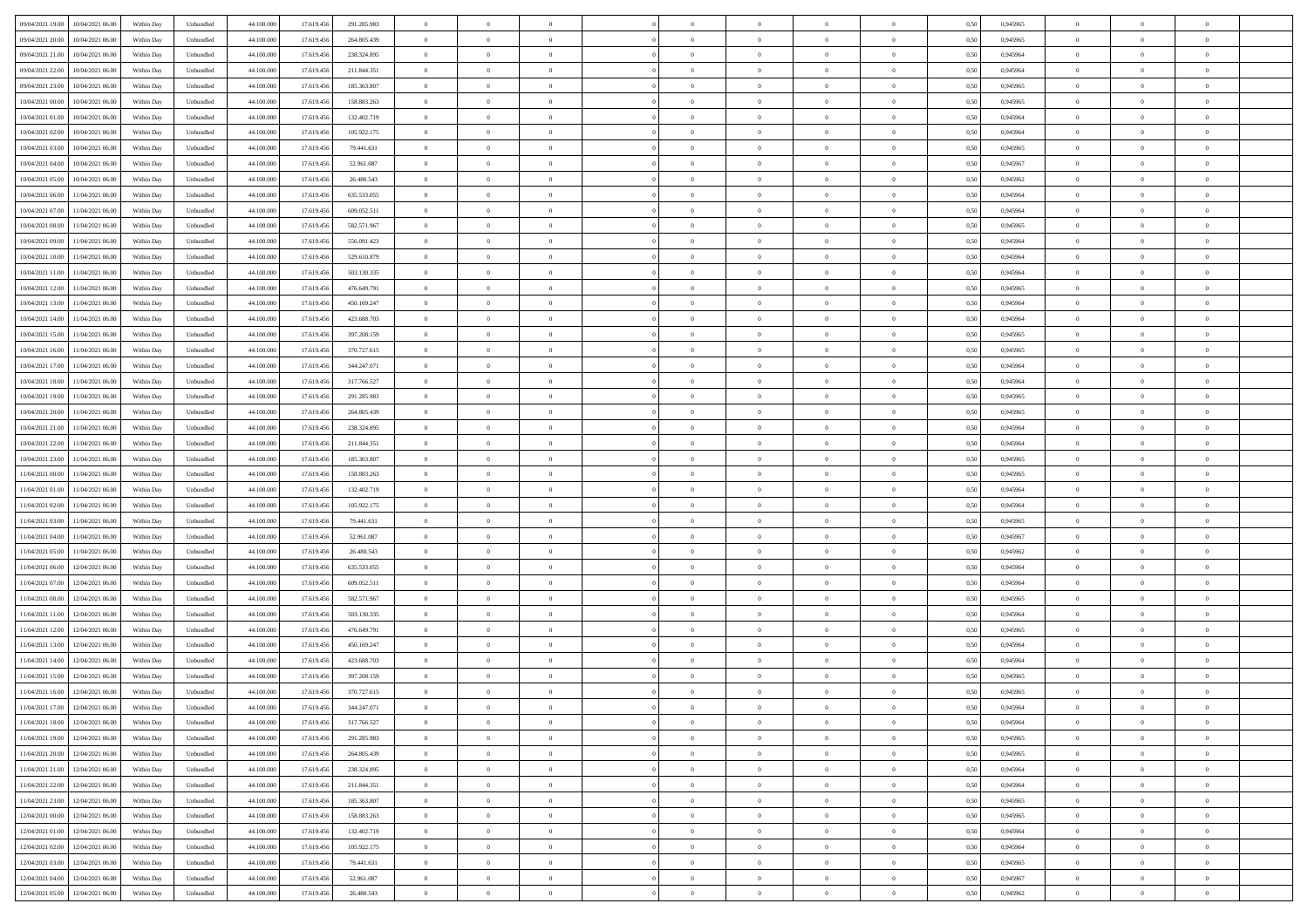| 12/04/2021 06:00 13/04/2021 06:00              | Within Day | Unbundled                   | 44.100.000 | 17.619.456 | 635.533.055   | $\overline{0}$ | $\theta$       |                | $\overline{0}$ | $\theta$       |                | $\theta$       | 0,50 | 0,945964 | $\theta$       | $\theta$       | $\overline{0}$ |  |
|------------------------------------------------|------------|-----------------------------|------------|------------|---------------|----------------|----------------|----------------|----------------|----------------|----------------|----------------|------|----------|----------------|----------------|----------------|--|
| 12/04/2021 07:00<br>13/04/2021 06:00           | Within Day | Unbundled                   | 44.100.00  | 17.619.45  | 609.052.511   | $\bf{0}$       | $\overline{0}$ | $\bf{0}$       | $\overline{0}$ | $\bf{0}$       | $\overline{0}$ | $\bf{0}$       | 0,50 | 0,945964 | $\,$ 0 $\,$    | $\bf{0}$       | $\overline{0}$ |  |
| 12/04/2021 08:00<br>13/04/2021 06:00           | Within Day | Unbundled                   | 44,100,000 | 17.619.456 | 582.571.967   | $\overline{0}$ | $\bf{0}$       | $\overline{0}$ | $\bf{0}$       | $\bf{0}$       | $\overline{0}$ | $\bf{0}$       | 0.50 | 0.945965 | $\bf{0}$       | $\overline{0}$ | $\overline{0}$ |  |
| 12/04/2021 09:00<br>13/04/2021 06:00           |            |                             | 44.100.000 |            |               | $\overline{0}$ | $\overline{0}$ | $\overline{0}$ | $\theta$       | $\theta$       | $\overline{0}$ | $\bf{0}$       |      |          | $\theta$       | $\theta$       | $\overline{0}$ |  |
|                                                | Within Day | Unbundled                   |            | 17.619.456 | 556.091.423   |                |                |                |                |                |                |                | 0,50 | 0,945964 |                |                |                |  |
| 12/04/2021 10:00<br>13/04/2021 06:00           | Within Day | Unbundled                   | 44.100.00  | 17.619.45  | 529.610.879   | $\bf{0}$       | $\overline{0}$ | $\bf{0}$       | $\overline{0}$ | $\theta$       | $\overline{0}$ | $\bf{0}$       | 0,50 | 0,945964 | $\bf{0}$       | $\bf{0}$       | $\overline{0}$ |  |
| 12/04/2021 11:00<br>13/04/2021 06:00           | Within Day | Unbundled                   | 44,100,000 | 17.619.456 | 503.130.335   | $\overline{0}$ | $\overline{0}$ | $\overline{0}$ | $\bf{0}$       | $\overline{0}$ | $\theta$       | $\bf{0}$       | 0.50 | 0.945964 | $\bf{0}$       | $\theta$       | $\overline{0}$ |  |
| 12/04/2021 12:00<br>13/04/2021 06:00           | Within Day | Unbundled                   | 44.100.000 | 17.619.456 | 476.649.791   | $\overline{0}$ | $\overline{0}$ | $\overline{0}$ | $\overline{0}$ | $\overline{0}$ | $\overline{0}$ | $\bf{0}$       | 0,50 | 0,945965 | $\theta$       | $\theta$       | $\overline{0}$ |  |
|                                                |            |                             |            |            |               |                |                |                |                |                |                |                |      |          |                |                |                |  |
| 12/04/2021 13:00<br>13/04/2021 06:00           | Within Day | Unbundled                   | 44.100.00  | 17.619.45  | 450.169.247   | $\bf{0}$       | $\overline{0}$ | $\overline{0}$ | $\overline{0}$ | $\bf{0}$       | $\overline{0}$ | $\bf{0}$       | 0,50 | 0,945964 | $\,$ 0 $\,$    | $\bf{0}$       | $\overline{0}$ |  |
| 12/04/2021 14:00<br>13/04/2021 06:00           | Within Day | Unbundled                   | 44,100,00  | 17.619.456 | 423.688.703   | $\overline{0}$ | $\bf{0}$       | $\overline{0}$ | $\bf{0}$       | $\overline{0}$ | $\overline{0}$ | $\bf{0}$       | 0.50 | 0.945964 | $\bf{0}$       | $\overline{0}$ | $\overline{0}$ |  |
| 12/04/2021 15:00<br>13/04/2021 06:00           | Within Day | Unbundled                   | 44.100.000 | 17.619.456 | 397.208.159   | $\overline{0}$ | $\bf{0}$       | $\overline{0}$ | $\overline{0}$ | $\overline{0}$ | $\overline{0}$ | $\bf{0}$       | 0,50 | 0,945965 | $\,$ 0 $\,$    | $\bf{0}$       | $\overline{0}$ |  |
| 12/04/2021 16:00<br>13/04/2021 06:00           | Within Day | Unbundled                   | 44.100.00  | 17.619.456 | 370.727.615   | $\bf{0}$       | $\overline{0}$ | $\bf{0}$       | $\bf{0}$       | $\bf{0}$       | $\overline{0}$ | $\bf{0}$       | 0,50 | 0,945965 | $\,$ 0 $\,$    | $\bf{0}$       | $\overline{0}$ |  |
|                                                |            |                             |            |            |               |                |                |                |                |                |                |                |      |          |                |                |                |  |
| 12/04/2021 17:00<br>13/04/2021 06:00           | Within Day | Unbundled                   | 44,100,000 | 17.619.456 | 344.247.071   | $\overline{0}$ | $\bf{0}$       | $\overline{0}$ | $\bf{0}$       | $\bf{0}$       | $\overline{0}$ | $\bf{0}$       | 0.50 | 0.945964 | $\bf{0}$       | $\overline{0}$ | $\bf{0}$       |  |
| 12/04/2021 18:00<br>13/04/2021 06:00           | Within Day | Unbundled                   | 44.100.000 | 17.619.456 | 317.766.527   | $\overline{0}$ | $\overline{0}$ | $\overline{0}$ | $\overline{0}$ | $\theta$       | $\overline{0}$ | $\overline{0}$ | 0,50 | 0,945964 | $\,$ 0 $\,$    | $\theta$       | $\overline{0}$ |  |
| 12/04/2021 19:00<br>13/04/2021 06:00           | Within Day | Unbundled                   | 44.100.00  | 17.619.45  | 291.285.983   | $\bf{0}$       | $\overline{0}$ | $\bf{0}$       | $\overline{0}$ | $\theta$       | $\overline{0}$ | $\bf{0}$       | 0,50 | 0,945965 | $\,$ 0 $\,$    | $\bf{0}$       | $\overline{0}$ |  |
| 12/04/2021 20:00<br>13/04/2021 06:00           | Within Day | Unbundled                   | 44,100,00  | 17.619.456 | 264.805.439   | $\overline{0}$ | $\overline{0}$ | $\overline{0}$ | $\bf{0}$       | $\overline{0}$ | $\Omega$       | $\bf{0}$       | 0.50 | 0.945965 | $\bf{0}$       | $\theta$       | $\overline{0}$ |  |
| 12/04/2021 21:00<br>13/04/2021 06:00           | Within Day | Unbundled                   | 44.100.000 | 17.619.456 | 238.324.895   | $\overline{0}$ | $\overline{0}$ | $\overline{0}$ | $\overline{0}$ | $\overline{0}$ | $\overline{0}$ | $\bf{0}$       | 0,50 | 0,945964 | $\theta$       | $\theta$       | $\overline{0}$ |  |
|                                                |            |                             |            |            |               |                |                |                |                |                |                |                |      |          |                |                |                |  |
| 12/04/2021 22:00<br>13/04/2021 06:00           | Within Day | Unbundled                   | 44.100.00  | 17.619.45  | 211.844.351   | $\bf{0}$       | $\overline{0}$ | $\overline{0}$ | $\overline{0}$ | $\bf{0}$       | $\overline{0}$ | $\bf{0}$       | 0,50 | 0,945964 | $\,$ 0 $\,$    | $\bf{0}$       | $\overline{0}$ |  |
| 12/04/2021 23:00<br>13/04/2021 06:00           | Within Day | Unbundled                   | 44,100,00  | 17.619.45  | 185.363.807   | $\overline{0}$ | $\bf{0}$       | $\overline{0}$ | $\bf{0}$       | $\overline{0}$ | $\overline{0}$ | $\bf{0}$       | 0.50 | 0.945965 | $\bf{0}$       | $\overline{0}$ | $\overline{0}$ |  |
| 13/04/2021 00:00<br>13/04/2021 06:00           | Within Day | Unbundled                   | 44.100.000 | 17.619.456 | 158.883.263   | $\bf{0}$       | $\overline{0}$ | $\overline{0}$ | $\overline{0}$ | $\overline{0}$ | $\overline{0}$ | $\bf{0}$       | 0,50 | 0,945965 | $\,$ 0 $\,$    | $\bf{0}$       | $\overline{0}$ |  |
| 13/04/2021 01:00<br>13/04/2021 06:00           | Within Day | Unbundled                   | 44.100.00  | 17.619.456 | 132.402.719   | $\bf{0}$       | $\bf{0}$       | $\bf{0}$       | $\bf{0}$       | $\overline{0}$ | $\overline{0}$ | $\bf{0}$       | 0,50 | 0,945964 | $\,$ 0 $\,$    | $\bf{0}$       | $\overline{0}$ |  |
|                                                |            |                             |            |            |               |                |                |                |                |                |                |                |      |          |                |                |                |  |
| 13/04/2021 02:00<br>13/04/2021 06:00           | Within Day | Unbundled                   | 44,100,000 | 17.619.456 | 105.922.175   | $\overline{0}$ | $\bf{0}$       | $\overline{0}$ | $\bf{0}$       | $\bf{0}$       | $\overline{0}$ | $\bf{0}$       | 0.50 | 0.945964 | $\bf{0}$       | $\overline{0}$ | $\overline{0}$ |  |
| 13/04/2021 03:00<br>13/04/2021 06:00           | Within Day | Unbundled                   | 44.100.000 | 17.619.456 | 79.441.631    | $\overline{0}$ | $\overline{0}$ | $\overline{0}$ | $\theta$       | $\theta$       | $\overline{0}$ | $\bf{0}$       | 0,50 | 0,945965 | $\theta$       | $\theta$       | $\overline{0}$ |  |
| 13/04/2021 04:00<br>13/04/2021 06:00           | Within Day | Unbundled                   | 44.100.00  | 17.619.456 | 52.961.087    | $\bf{0}$       | $\overline{0}$ | $\bf{0}$       | $\bf{0}$       | $\bf{0}$       | $\overline{0}$ | $\bf{0}$       | 0,50 | 0,945967 | $\,$ 0 $\,$    | $\bf{0}$       | $\overline{0}$ |  |
| 13/04/2021 05:00<br>13/04/2021 06:00           | Within Day | Unbundled                   | 44,100,000 | 17.619.45  | 26,480.543    | $\overline{0}$ | $\overline{0}$ | $\overline{0}$ | $\overline{0}$ | $\overline{0}$ | $\Omega$       | $\bf{0}$       | 0.50 | 0.945962 | $\,$ 0 $\,$    | $\theta$       | $\overline{0}$ |  |
|                                                |            |                             |            |            |               |                |                |                |                |                |                |                |      |          |                |                |                |  |
| 13/04/2021 06:00<br>14/04/2021 06.00           | Within Day | Unbundled                   | 44.100.000 | 17.619.456 | 635.533.055   | $\overline{0}$ | $\overline{0}$ | $\overline{0}$ | $\overline{0}$ | $\overline{0}$ | $\overline{0}$ | $\bf{0}$       | 0,50 | 0,945964 | $\theta$       | $\theta$       | $\overline{0}$ |  |
| 13/04/2021 07:00<br>14/04/2021 06.00           | Within Day | Unbundled                   | 44.100.00  | 17.619.45  | 609.052.511   | $\bf{0}$       | $\theta$       | $\bf{0}$       | $\overline{0}$ | $\theta$       | $\overline{0}$ | $\bf{0}$       | 0,50 | 0,945964 | $\,$ 0 $\,$    | $\bf{0}$       | $\overline{0}$ |  |
| 13/04/2021 08:00<br>14/04/2021 06:00           | Within Day | Unbundled                   | 44,100,000 | 17.619.456 | 582.571.967   | $\overline{0}$ | $\bf{0}$       | $\overline{0}$ | $\bf{0}$       | $\overline{0}$ | $\overline{0}$ | $\bf{0}$       | 0.50 | 0.945965 | $\bf{0}$       | $\overline{0}$ | $\overline{0}$ |  |
| 13/04/2021 09:00<br>14/04/2021 06:00           | Within Day | Unbundled                   | 44.100.000 | 17.619.456 | 556.091.423   | $\overline{0}$ | $\overline{0}$ | $\overline{0}$ | $\overline{0}$ | $\overline{0}$ | $\overline{0}$ | $\bf{0}$       | 0,50 | 0,945964 | $\theta$       | $\theta$       | $\overline{0}$ |  |
| 14/04/2021 06.00                               | Within Day | Unbundled                   | 44.100.00  | 17.619.456 | 529.610.879   | $\bf{0}$       | $\bf{0}$       | $\bf{0}$       | $\bf{0}$       | $\overline{0}$ | $\overline{0}$ | $\bf{0}$       | 0,50 | 0,945964 | $\,$ 0 $\,$    | $\bf{0}$       | $\overline{0}$ |  |
| 13/04/2021 10:00                               |            |                             |            |            |               |                |                |                |                |                |                |                |      |          |                |                |                |  |
| 13/04/2021 11:00<br>14/04/2021 06:00           | Within Day | Unbundled                   | 44,100,000 | 17.619.456 | 503.130.335   | $\overline{0}$ | $\bf{0}$       | $\overline{0}$ | $\bf{0}$       | $\bf{0}$       | $\overline{0}$ | $\bf{0}$       | 0.50 | 0.945964 | $\bf{0}$       | $\overline{0}$ | $\overline{0}$ |  |
| 13/04/2021 12:00<br>14/04/2021 06:00           | Within Day | Unbundled                   | 44.100.000 | 17.619.456 | 476,649.791   | $\overline{0}$ | $\overline{0}$ | $\overline{0}$ | $\overline{0}$ | $\overline{0}$ | $\overline{0}$ | $\bf{0}$       | 0.5( | 0.945965 | $\theta$       | $\theta$       | $\overline{0}$ |  |
| 13/04/2021 13:00<br>14/04/2021 06.00           | Within Day | Unbundled                   | 44.100.00  | 17.619.45  | 450.169.247   | $\bf{0}$       | $\overline{0}$ | $\bf{0}$       | $\bf{0}$       | $\overline{0}$ | $\overline{0}$ | $\bf{0}$       | 0,50 | 0,945964 | $\,$ 0 $\,$    | $\bf{0}$       | $\overline{0}$ |  |
| 13/04/2021 14:00<br>14/04/2021 06:00           | Within Day | Unbundled                   | 44,100,000 | 17.619.456 | 423.688.703   | $\overline{0}$ | $\overline{0}$ | $\overline{0}$ | $\bf{0}$       | $\overline{0}$ | $\Omega$       | $\bf{0}$       | 0.50 | 0.945964 | $\,$ 0 $\,$    | $\theta$       | $\overline{0}$ |  |
|                                                |            |                             |            |            |               |                | $\overline{0}$ |                |                |                |                |                |      |          | $\theta$       | $\theta$       | $\overline{0}$ |  |
| 13/04/2021 15:00<br>14/04/2021 06:00           | Within Dav | Unbundled                   | 44.100.000 | 17.619.456 | 397.208.159   | $\overline{0}$ |                | $\overline{0}$ | $\overline{0}$ | $\overline{0}$ | $\overline{0}$ | $\overline{0}$ | 0.50 | 0,945965 |                |                |                |  |
| 13/04/2021 16:00<br>14/04/2021 06.00           | Within Day | Unbundled                   | 44.100.00  | 17.619.456 | 370.727.615   | $\bf{0}$       | $\overline{0}$ | $\bf{0}$       | $\bf{0}$       | $\bf{0}$       | $\overline{0}$ | $\bf{0}$       | 0,50 | 0,945965 | $\,$ 0 $\,$    | $\bf{0}$       | $\overline{0}$ |  |
| 13/04/2021 17:00<br>14/04/2021 06:00           | Within Day | Unbundled                   | 44,100,00  | 17.619.456 | 344.247.071   | $\overline{0}$ | $\bf{0}$       | $\overline{0}$ | $\bf{0}$       | $\overline{0}$ | $\overline{0}$ | $\bf{0}$       | 0.50 | 0.945964 | $\bf{0}$       | $\overline{0}$ | $\overline{0}$ |  |
| 13/04/2021 18:00<br>14/04/2021 06:00           | Within Dav | Unbundled                   | 44.100.000 | 17.619.456 | 317.766.527   | $\overline{0}$ | $\overline{0}$ | $\overline{0}$ | $\overline{0}$ | $\overline{0}$ | $\overline{0}$ | $\overline{0}$ | 0.50 | 0,945964 | $\theta$       | $\theta$       | $\overline{0}$ |  |
| 13/04/2021 19:00<br>14/04/2021 06.00           | Within Day | Unbundled                   | 44.100.00  | 17.619.456 | 291.285.983   | $\bf{0}$       | $\bf{0}$       | $\bf{0}$       | $\bf{0}$       | $\overline{0}$ | $\overline{0}$ | $\bf{0}$       | 0,50 | 0,945965 | $\,$ 0 $\,$    | $\bf{0}$       | $\overline{0}$ |  |
|                                                |            |                             |            |            |               |                |                |                |                |                |                |                |      |          |                |                |                |  |
| 13/04/2021 20:00<br>14/04/2021 06:00           | Within Day | Unbundled                   | 44,100,000 | 17.619.456 | 264.805.439   | $\overline{0}$ | $\bf{0}$       | $\overline{0}$ | $\bf{0}$       | $\bf{0}$       | $\overline{0}$ | $\bf{0}$       | 0.50 | 0.945965 | $\bf{0}$       | $\overline{0}$ | $\overline{0}$ |  |
| 13/04/2021 21:00<br>14/04/2021 06:00           | Within Dav | Unbundled                   | 44.100.000 | 17.619.456 | 238.324.895   | $\overline{0}$ | $\overline{0}$ | $\overline{0}$ | $\overline{0}$ | $\theta$       | $\overline{0}$ | $\bf{0}$       | 0.50 | 0.945964 | $\theta$       | $\theta$       | $\overline{0}$ |  |
| 13/04/2021 22:00<br>14/04/2021 06.00           | Within Day | Unbundled                   | 44.100.00  | 17.619.456 | 211.844.351   | $\bf{0}$       | $\overline{0}$ | $\bf{0}$       | $\bf{0}$       | $\,$ 0 $\,$    | $\overline{0}$ | $\bf{0}$       | 0,50 | 0,945964 | $\,$ 0 $\,$    | $\bf{0}$       | $\overline{0}$ |  |
| 13/04/2021 23:00<br>14/04/2021 06:00           | Within Day | Unbundled                   | 44,100,00  | 17.619.45  | 185, 363, 807 | $\overline{0}$ | $\overline{0}$ | $\Omega$       | $\overline{0}$ | $\overline{0}$ | $\Omega$       | $\bf{0}$       | 0.50 | 0.945965 | $\bf{0}$       | $\theta$       | $\overline{0}$ |  |
| 14/04/2021 00:00<br>14/04/2021 06:00           | Within Dav | Unbundled                   | 44.100.000 | 17.619.45  | 158,883,263   | $\overline{0}$ | $\overline{0}$ | $\Omega$       | $\overline{0}$ | $\theta$       | $\Omega$       | $\overline{0}$ | 0.5( | 0,945965 | $\theta$       | $\theta$       | $\overline{0}$ |  |
|                                                |            |                             |            |            |               |                |                |                |                |                |                |                |      |          |                |                |                |  |
| 14/04/2021 01:00<br>14/04/2021 06.00           | Within Day | Unbundled                   | 44.100.000 | 17.619.456 | 132.402.719   | $\bf{0}$       | $\bf{0}$       | $\bf{0}$       | $\bf{0}$       | $\bf{0}$       | $\overline{0}$ | $\bf{0}$       | 0,50 | 0,945964 | $\,$ 0 $\,$    | $\bf{0}$       | $\overline{0}$ |  |
| $14/04/2021\; 02.00 \qquad 14/04/2021\; 06.00$ | Within Day | $\ensuremath{\mathsf{Unb}}$ | 44.100.000 | 17.619.456 | 105.922.175   | $\bf{0}$       | $\theta$       |                | $\overline{0}$ |                |                |                | 0,50 | 0.945964 | $\bf{0}$       | $\overline{0}$ |                |  |
| 14/04/2021 03:00 14/04/2021 06:00              | Within Day | Unbundled                   | 44.100.000 | 17.619.456 | 79.441.631    | $\overline{0}$ | $\theta$       | $\Omega$       | $\theta$       | $\theta$       | $\overline{0}$ | $\bf{0}$       | 0,50 | 0,945965 | $\theta$       | $\theta$       | $\overline{0}$ |  |
| 14/04/2021 04:00<br>14/04/2021 06.00           | Within Day | Unbundled                   | 44.100.00  | 17.619.456 | 52.961.087    | $\overline{0}$ | $\bf{0}$       | $\overline{0}$ | $\overline{0}$ | $\bf{0}$       | $\overline{0}$ | $\bf{0}$       | 0,50 | 0,945967 | $\bf{0}$       | $\overline{0}$ | $\bf{0}$       |  |
|                                                |            |                             |            |            |               |                |                |                |                |                |                |                |      |          |                |                |                |  |
| 14/04/2021 05:00 14/04/2021 06:00              | Within Day | Unbundled                   | 44,100,000 | 17.619.456 | 26,480,543    | $\overline{0}$ | $\bf{0}$       | $\overline{0}$ | $\overline{0}$ | $\overline{0}$ | $\overline{0}$ | $\bf{0}$       | 0.50 | 0.945962 | $\mathbf{0}$   | $\bf{0}$       | $\,$ 0 $\,$    |  |
| 14/04/2021 06:00 15/04/2021 06:00              | Within Dav | Unbundled                   | 44.100.000 | 17.619.456 | 635.533.055   | $\overline{0}$ | $\overline{0}$ | $\overline{0}$ | $\overline{0}$ | $\overline{0}$ | $\overline{0}$ | $\bf{0}$       | 0,50 | 0,945964 | $\theta$       | $\theta$       | $\overline{0}$ |  |
| 14/04/2021 07:00<br>15/04/2021 06:00           | Within Day | Unbundled                   | 44.100.000 | 17.619.456 | 609.052.511   | $\overline{0}$ | $\bf{0}$       | $\overline{0}$ | $\bf{0}$       | $\overline{0}$ | $\overline{0}$ | $\bf{0}$       | 0,50 | 0,945964 | $\overline{0}$ | $\bf{0}$       | $\overline{0}$ |  |
| 15/04/2021 06:00<br>14/04/2021 08:00           | Within Day | Unbundled                   | 44,100,000 | 17.619.456 | 582.571.967   | $\overline{0}$ | $\bf{0}$       | $\overline{0}$ | $\overline{0}$ | $\overline{0}$ | $\overline{0}$ | $\bf{0}$       | 0.50 | 0.945965 | $\,$ 0 $\,$    | $\theta$       | $\overline{0}$ |  |
| 14/04/2021 09:00<br>15/04/2021 06:00           | Within Dav | Unbundled                   | 44.100.000 | 17.619.456 | 556.091.423   | $\overline{0}$ | $\overline{0}$ | $\overline{0}$ | $\overline{0}$ | $\overline{0}$ | $\overline{0}$ | $\bf{0}$       | 0.50 | 0,945964 | $\overline{0}$ | $\theta$       | $\overline{0}$ |  |
|                                                |            |                             |            |            |               |                |                |                |                |                |                |                |      |          |                |                |                |  |
| 14/04/2021 10:00<br>15/04/2021 06:00           | Within Day | Unbundled                   | 44.100.00  | 17.619.456 | 529.610.879   | $\overline{0}$ | $\overline{0}$ | $\overline{0}$ | $\overline{0}$ | $\bf{0}$       | $\overline{0}$ | $\bf{0}$       | 0,50 | 0,945964 | $\bf{0}$       | $\bf{0}$       | $\overline{0}$ |  |
| 15/04/2021 06:00<br>14/04/2021 11:00           | Within Day | Unbundled                   | 44,100,000 | 17.619.456 | 503.130.335   | $\overline{0}$ | $\overline{0}$ | $\overline{0}$ | $\overline{0}$ | $\bf{0}$       | $\overline{0}$ | $\bf{0}$       | 0.50 | 0.945964 | $\overline{0}$ | $\,$ 0 $\,$    | $\,$ 0         |  |
| 14/04/2021 12:00<br>15/04/2021 06:00           | Within Dav | Unbundled                   | 44.100.000 | 17.619.456 | 476.649.791   | $\overline{0}$ | $\overline{0}$ | $\overline{0}$ | $\overline{0}$ | $\overline{0}$ | $\overline{0}$ | $\bf{0}$       | 0,50 | 0,945965 | $\theta$       | $\theta$       | $\overline{0}$ |  |
| 14/04/2021 13:00<br>15/04/2021 06:00           | Within Day | Unbundled                   | 44.100.00  | 17.619.456 | 450.169.247   | $\overline{0}$ | $\bf{0}$       | $\overline{0}$ | $\bf{0}$       | $\overline{0}$ | $\overline{0}$ | $\bf{0}$       | 0,50 | 0,945964 | $\bf{0}$       | $\bf{0}$       | $\overline{0}$ |  |
|                                                |            |                             |            |            |               |                |                |                |                |                |                |                |      |          |                |                |                |  |
| 14/04/2021 14:00 15/04/2021 06:00              | Within Day | Unbundled                   | 44.100.000 | 17.619.456 | 423.688.703   | $\overline{0}$ | $\bf{0}$       | $\overline{0}$ | $\overline{0}$ | $\,$ 0 $\,$    | $\overline{0}$ | $\bf{0}$       | 0,50 | 0,945964 | $\overline{0}$ | $\,$ 0 $\,$    | $\,$ 0 $\,$    |  |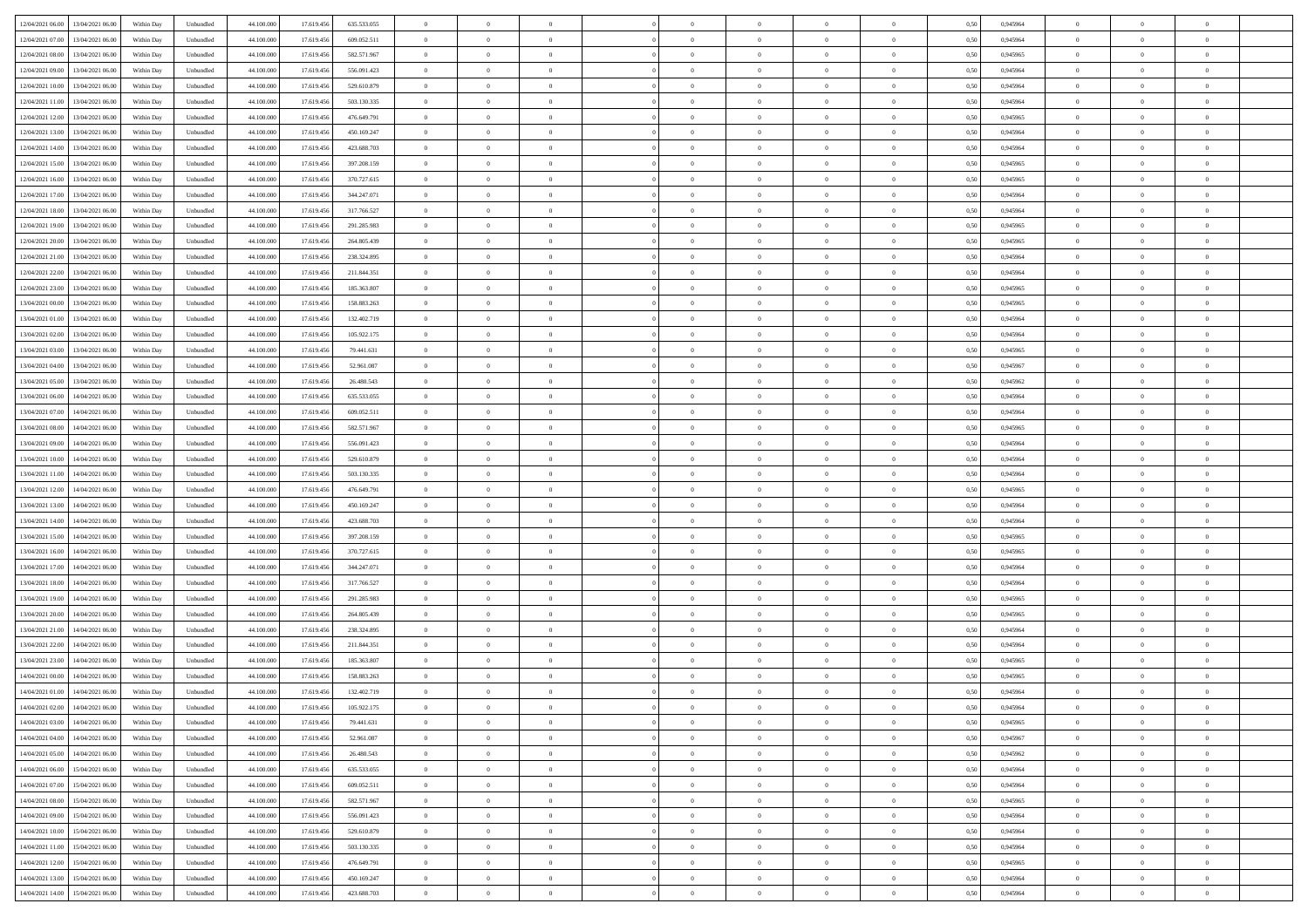| 14/04/2021 15:00 15/04/2021 06:00          |            |                             | 44.100.000 |            |               | $\overline{0}$ | $\theta$       |                | $\overline{0}$ | $\theta$       |                | $\theta$       |      | 0,945965 | $\theta$       | $\theta$       | $\overline{0}$ |  |
|--------------------------------------------|------------|-----------------------------|------------|------------|---------------|----------------|----------------|----------------|----------------|----------------|----------------|----------------|------|----------|----------------|----------------|----------------|--|
|                                            | Within Day | Unbundled                   |            | 17.619.456 | 397.208.159   |                |                |                |                |                |                |                | 0,50 |          |                |                |                |  |
| 14/04/2021 16:00<br>15/04/2021 06:00       | Within Day | Unbundled                   | 44.100.00  | 17.619.45  | 370.727.615   | $\bf{0}$       | $\overline{0}$ | $\bf{0}$       | $\overline{0}$ | $\bf{0}$       | $\overline{0}$ | $\bf{0}$       | 0,50 | 0,945965 | $\,$ 0 $\,$    | $\bf{0}$       | $\overline{0}$ |  |
| 14/04/2021 17:00<br>15/04/2021 06:00       | Within Day | Unbundled                   | 44,100,000 | 17.619.456 | 344.247.071   | $\overline{0}$ | $\bf{0}$       | $\overline{0}$ | $\bf{0}$       | $\bf{0}$       | $\overline{0}$ | $\bf{0}$       | 0.50 | 0.945964 | $\bf{0}$       | $\overline{0}$ | $\overline{0}$ |  |
| 14/04/2021 18:00<br>15/04/2021 06:00       | Within Day | Unbundled                   | 44.100.000 | 17.619.456 | 317.766.527   | $\overline{0}$ | $\overline{0}$ | $\overline{0}$ | $\theta$       | $\theta$       | $\overline{0}$ | $\bf{0}$       | 0,50 | 0,945964 | $\theta$       | $\theta$       | $\overline{0}$ |  |
|                                            |            |                             |            |            |               |                |                |                |                |                |                |                |      |          |                |                |                |  |
| 14/04/2021 19:00<br>15/04/2021 06:00       | Within Day | Unbundled                   | 44.100.00  | 17.619.45  | 291.285.983   | $\overline{0}$ | $\theta$       | $\overline{0}$ | $\overline{0}$ | $\theta$       | $\overline{0}$ | $\bf{0}$       | 0,50 | 0,945965 | $\bf{0}$       | $\bf{0}$       | $\overline{0}$ |  |
| 14/04/2021 20:00<br>15/04/2021 06:00       | Within Day | Unbundled                   | 44,100,000 | 17.619.456 | 264.805.439   | $\overline{0}$ | $\overline{0}$ | $\overline{0}$ | $\overline{0}$ | $\overline{0}$ | $\Omega$       | $\bf{0}$       | 0.50 | 0.945965 | $\bf{0}$       | $\theta$       | $\overline{0}$ |  |
| 14/04/2021 21:00<br>15/04/2021 06:00       | Within Day | Unbundled                   | 44.100.000 | 17.619.456 | 238.324.895   | $\overline{0}$ | $\overline{0}$ | $\overline{0}$ | $\overline{0}$ | $\theta$       | $\overline{0}$ | $\bf{0}$       | 0,50 | 0,945964 | $\theta$       | $\theta$       | $\overline{0}$ |  |
| 14/04/2021 22:00<br>15/04/2021 06:00       | Within Day | Unbundled                   | 44.100.00  | 17.619.45  | 211.844.351   | $\bf{0}$       | $\overline{0}$ | $\overline{0}$ | $\overline{0}$ | $\theta$       | $\overline{0}$ | $\bf{0}$       | 0,50 | 0,945964 | $\,$ 0 $\,$    | $\bf{0}$       | $\overline{0}$ |  |
| 15/04/2021 06:00                           |            | Unbundled                   | 44,100,00  | 17.619.456 | 185.363.807   |                | $\bf{0}$       | $\overline{0}$ |                | $\overline{0}$ | $\overline{0}$ |                | 0.50 | 0.945965 | $\bf{0}$       | $\theta$       | $\overline{0}$ |  |
| 14/04/2021 23:00                           | Within Day |                             |            |            |               | $\overline{0}$ |                |                | $\bf{0}$       |                |                | $\bf{0}$       |      |          |                |                |                |  |
| 15/04/2021 00:00<br>15/04/2021 06:00       | Within Day | Unbundled                   | 44.100.000 | 17.619.456 | 158.883.263   | $\overline{0}$ | $\bf{0}$       | $\overline{0}$ | $\overline{0}$ | $\theta$       | $\overline{0}$ | $\bf{0}$       | 0,50 | 0,945965 | $\,$ 0 $\,$    | $\theta$       | $\overline{0}$ |  |
| 15/04/2021 01:00<br>15/04/2021 06:00       | Within Day | Unbundled                   | 44.100.00  | 17.619.456 | 132.402.719   | $\bf{0}$       | $\overline{0}$ | $\bf{0}$       | $\overline{0}$ | $\bf{0}$       | $\overline{0}$ | $\bf{0}$       | 0,50 | 0,945964 | $\,$ 0 $\,$    | $\bf{0}$       | $\overline{0}$ |  |
| 15/04/2021 02:00<br>15/04/2021 06:00       | Within Day | Unbundled                   | 44,100,000 | 17.619.456 | 105.922.175   | $\overline{0}$ | $\bf{0}$       | $\overline{0}$ | $\bf{0}$       | $\bf{0}$       | $\overline{0}$ | $\bf{0}$       | 0.50 | 0.945964 | $\bf{0}$       | $\overline{0}$ | $\overline{0}$ |  |
| 15/04/2021 03:00<br>15/04/2021 06:00       | Within Day | Unbundled                   | 44.100.000 | 17.619.456 | 79.441.631    | $\overline{0}$ | $\overline{0}$ | $\overline{0}$ | $\overline{0}$ | $\theta$       | $\overline{0}$ | $\overline{0}$ | 0,50 | 0,945965 | $\,$ 0 $\,$    | $\theta$       | $\overline{0}$ |  |
|                                            |            |                             |            |            |               |                |                |                |                |                |                |                |      |          |                |                | $\overline{0}$ |  |
| 15/04/2021 04:00<br>15/04/2021 06:00       | Within Day | Unbundled                   | 44.100.00  | 17.619.456 | 52.961.087    | $\bf{0}$       | $\theta$       | $\bf{0}$       | $\overline{0}$ | $\theta$       | $\overline{0}$ | $\bf{0}$       | 0,50 | 0,945967 | $\bf{0}$       | $\bf{0}$       |                |  |
| 15/04/2021 05:00<br>15/04/2021 06:00       | Within Day | Unbundled                   | 44,100,00  | 17.619.456 | 26,480.543    | $\overline{0}$ | $\overline{0}$ | $\overline{0}$ | $\bf{0}$       | $\theta$       | $\theta$       | $\bf{0}$       | 0.50 | 0.945962 | $\theta$       | $\theta$       | $\overline{0}$ |  |
| 15/04/2021 06:00<br>16/04/2021 06:00       | Within Day | Unbundled                   | 44.100.000 | 17.619.456 | 635.533.055   | $\overline{0}$ | $\overline{0}$ | $\overline{0}$ | $\overline{0}$ | $\overline{0}$ | $\overline{0}$ | $\bf{0}$       | 0,50 | 0,945964 | $\theta$       | $\theta$       | $\overline{0}$ |  |
| 15/04/2021 07:00<br>16/04/2021 06:00       | Within Day | Unbundled                   | 44.100.00  | 17.619.456 | 609.052.511   | $\bf{0}$       | $\overline{0}$ | $\overline{0}$ | $\overline{0}$ | $\theta$       | $\overline{0}$ | $\bf{0}$       | 0,50 | 0,945964 | $\,$ 0 $\,$    | $\bf{0}$       | $\overline{0}$ |  |
| 15/04/2021 08:00<br>16/04/2021 06:00       | Within Day | Unbundled                   | 44,100,00  | 17.619.456 | 582.571.967   | $\overline{0}$ | $\bf{0}$       | $\overline{0}$ | $\bf{0}$       | $\overline{0}$ | $\overline{0}$ | $\bf{0}$       | 0.50 | 0.945965 | $\bf{0}$       | $\overline{0}$ | $\overline{0}$ |  |
|                                            |            |                             |            |            |               |                |                |                |                |                |                |                |      |          |                |                |                |  |
| 15/04/2021 09:00<br>16/04/2021 06:00       | Within Day | Unbundled                   | 44.100.000 | 17.619.456 | 556.091.423   | $\bf{0}$       | $\overline{0}$ | $\overline{0}$ | $\overline{0}$ | $\theta$       | $\overline{0}$ | $\bf{0}$       | 0,50 | 0,945964 | $\,$ 0 $\,$    | $\theta$       | $\overline{0}$ |  |
| 15/04/2021 10:00<br>16/04/2021 06:00       | Within Day | Unbundled                   | 44.100.00  | 17.619.456 | 529.610.879   | $\bf{0}$       | $\overline{0}$ | $\bf{0}$       | $\bf{0}$       | $\overline{0}$ | $\overline{0}$ | $\bf{0}$       | 0,50 | 0,945964 | $\,$ 0 $\,$    | $\bf{0}$       | $\overline{0}$ |  |
| 15/04/2021 11:00<br>16/04/2021 06:00       | Within Day | Unbundled                   | 44,100,000 | 17.619.456 | 503.130.335   | $\overline{0}$ | $\bf{0}$       | $\overline{0}$ | $\bf{0}$       | $\overline{0}$ | $\overline{0}$ | $\bf{0}$       | 0.50 | 0.945964 | $\bf{0}$       | $\overline{0}$ | $\overline{0}$ |  |
| 15/04/2021 12:00<br>16/04/2021 06:00       | Within Day | Unbundled                   | 44.100.000 | 17.619.456 | 476.649.791   | $\overline{0}$ | $\overline{0}$ | $\overline{0}$ | $\overline{0}$ | $\theta$       | $\overline{0}$ | $\bf{0}$       | 0,50 | 0,945965 | $\theta$       | $\theta$       | $\overline{0}$ |  |
| 15/04/2021 13:00<br>16/04/2021 06:00       | Within Day | Unbundled                   | 44.100.00  | 17.619.456 | 450.169.247   | $\bf{0}$       | $\overline{0}$ | $\bf{0}$       | $\bf{0}$       | $\theta$       | $\overline{0}$ | $\bf{0}$       | 0,50 | 0,945964 | $\,$ 0 $\,$    | $\bf{0}$       | $\overline{0}$ |  |
|                                            |            |                             |            |            |               |                |                |                |                |                |                |                |      |          |                |                |                |  |
| 15/04/2021 14:00<br>16/04/2021 06:00       | Within Day | Unbundled                   | 44,100,00  | 17.619.456 | 423.688.703   | $\overline{0}$ | $\overline{0}$ | $\overline{0}$ | $\overline{0}$ | $\overline{0}$ | $\Omega$       | $\bf{0}$       | 0.50 | 0.945964 | $\bf{0}$       | $\theta$       | $\overline{0}$ |  |
| 15/04/2021 15:00<br>16/04/2021 06:00       | Within Day | Unbundled                   | 44.100.000 | 17.619.456 | 397.208.159   | $\overline{0}$ | $\overline{0}$ | $\overline{0}$ | $\overline{0}$ | $\theta$       | $\overline{0}$ | $\bf{0}$       | 0,50 | 0,945965 | $\theta$       | $\theta$       | $\overline{0}$ |  |
| 15/04/2021 16:00<br>16/04/2021 06:00       | Within Day | Unbundled                   | 44.100.00  | 17.619.45  | 370.727.615   | $\bf{0}$       | $\theta$       | $\bf{0}$       | $\overline{0}$ | $\theta$       | $\overline{0}$ | $\bf{0}$       | 0,50 | 0,945965 | $\,$ 0 $\,$    | $\bf{0}$       | $\overline{0}$ |  |
| 15/04/2021 17:00<br>16/04/2021 06:00       | Within Day | Unbundled                   | 44,100,000 | 17.619.456 | 344.247.071   | $\overline{0}$ | $\bf{0}$       | $\overline{0}$ | $\bf{0}$       | $\overline{0}$ | $\overline{0}$ | $\bf{0}$       | 0.50 | 0.945964 | $\bf{0}$       | $\theta$       | $\overline{0}$ |  |
| 15/04/2021 18:00<br>16/04/2021 06:00       | Within Day | Unbundled                   | 44.100.000 | 17.619.456 | 317.766.527   | $\overline{0}$ | $\overline{0}$ | $\overline{0}$ | $\overline{0}$ | $\theta$       | $\overline{0}$ | $\bf{0}$       | 0,50 | 0,945964 | $\theta$       | $\theta$       | $\overline{0}$ |  |
|                                            |            |                             |            |            |               |                |                |                |                |                |                |                |      |          |                |                |                |  |
| 15/04/2021 19:00<br>16/04/2021 06:00       | Within Day | Unbundled                   | 44.100.00  | 17.619.456 | 291.285.983   | $\bf{0}$       | $\bf{0}$       | $\bf{0}$       | $\bf{0}$       | $\overline{0}$ | $\overline{0}$ | $\bf{0}$       | 0,50 | 0,945965 | $\,$ 0 $\,$    | $\bf{0}$       | $\overline{0}$ |  |
| 15/04/2021 20:00<br>16/04/2021 06:00       | Within Day | Unbundled                   | 44,100,000 | 17.619.456 | 264.805.439   | $\overline{0}$ | $\bf{0}$       | $\overline{0}$ | $\bf{0}$       | $\bf{0}$       | $\overline{0}$ | $\bf{0}$       | 0.50 | 0.945965 | $\bf{0}$       | $\overline{0}$ | $\overline{0}$ |  |
| 15/04/2021 21:00<br>16/04/2021 06:00       | Within Day | Unbundled                   | 44.100.000 | 17.619.456 | 238.324.895   | $\overline{0}$ | $\overline{0}$ | $\overline{0}$ | $\overline{0}$ | $\theta$       | $\overline{0}$ | $\bf{0}$       | 0.5( | 0.945964 | $\theta$       | $\theta$       | $\overline{0}$ |  |
| 15/04/2021 22.00<br>16/04/2021 06:00       | Within Day | Unbundled                   | 44.100.00  | 17.619.456 | 211.844.351   | $\bf{0}$       | $\overline{0}$ | $\bf{0}$       | $\overline{0}$ | $\overline{0}$ | $\overline{0}$ | $\bf{0}$       | 0,50 | 0,945964 | $\,$ 0 $\,$    | $\bf{0}$       | $\overline{0}$ |  |
| 15/04/2021 23:00<br>16/04/2021 06:00       | Within Day | Unbundled                   | 44,100,00  | 17.619.456 | 185, 363, 807 | $\overline{0}$ | $\overline{0}$ | $\overline{0}$ | $\bf{0}$       | $\bf{0}$       | $\Omega$       | $\bf{0}$       | 0.50 | 0.945965 | $\bf{0}$       | $\overline{0}$ | $\overline{0}$ |  |
|                                            |            |                             |            |            |               |                |                |                |                |                |                |                |      |          |                |                |                |  |
| 16/04/2021 00:00<br>16/04/2021 06:00       | Within Dav | Unbundled                   | 44.100.000 | 17.619.456 | 158.883.263   | $\overline{0}$ | $\overline{0}$ | $\overline{0}$ | $\overline{0}$ | $\overline{0}$ | $\overline{0}$ | $\overline{0}$ | 0.50 | 0,945965 | $\theta$       | $\theta$       | $\overline{0}$ |  |
| 16/04/2021 01:00<br>16/04/2021 06:00       | Within Day | Unbundled                   | 44.100.00  | 17.619.456 | 132.402.719   | $\bf{0}$       | $\overline{0}$ | $\bf{0}$       | $\overline{0}$ | $\bf{0}$       | $\overline{0}$ | $\bf{0}$       | 0,50 | 0,945964 | $\,$ 0 $\,$    | $\bf{0}$       | $\overline{0}$ |  |
| 16/04/2021 02:00<br>16/04/2021 06:00       | Within Day | Unbundled                   | 44,100,00  | 17.619.456 | 105.922.175   | $\overline{0}$ | $\bf{0}$       | $\overline{0}$ | $\bf{0}$       | $\overline{0}$ | $\overline{0}$ | $\bf{0}$       | 0.50 | 0.945964 | $\bf{0}$       | $\overline{0}$ | $\overline{0}$ |  |
| 16/04/2021 03:00<br>16/04/2021 06:00       | Within Dav | Unbundled                   | 44.100.000 | 17.619.456 | 79.441.631    | $\overline{0}$ | $\overline{0}$ | $\overline{0}$ | $\overline{0}$ | $\overline{0}$ | $\overline{0}$ | $\overline{0}$ | 0.50 | 0,945965 | $\theta$       | $\theta$       | $\overline{0}$ |  |
| 16/04/2021 04:00<br>16/04/2021 06:00       | Within Day | Unbundled                   | 44.100.00  | 17.619.456 | 52.961.087    | $\bf{0}$       | $\bf{0}$       | $\bf{0}$       | $\bf{0}$       | $\overline{0}$ | $\overline{0}$ | $\bf{0}$       | 0,50 | 0,945967 | $\,$ 0 $\,$    | $\bf{0}$       | $\overline{0}$ |  |
| 16/04/2021 06:00                           |            |                             | 44,100,000 | 17.619.456 | 26,480.543    |                |                |                |                |                | $\overline{0}$ |                |      | 0.945962 |                |                |                |  |
| 16/04/2021 05:00                           | Within Day | Unbundled                   |            |            |               | $\overline{0}$ | $\bf{0}$       | $\overline{0}$ | $\bf{0}$       | $\bf{0}$       |                | $\bf{0}$       | 0.50 |          | $\bf{0}$       | $\overline{0}$ | $\overline{0}$ |  |
| 16/04/2021 06:00<br>17/04/2021 06:00       | Within Dav | Unbundled                   | 44.100.000 | 17.619.456 | 635.533.055   | $\overline{0}$ | $\overline{0}$ | $\overline{0}$ | $\overline{0}$ | $\theta$       | $\overline{0}$ | $\bf{0}$       | 0.50 | 0.945964 | $\theta$       | $\theta$       | $\overline{0}$ |  |
| 16/04/2021 07:00<br>17/04/2021 06.00       | Within Day | Unbundled                   | 44.100.00  | 17.619.456 | 609.052.511   | $\bf{0}$       | $\overline{0}$ | $\bf{0}$       | $\bf{0}$       | $\overline{0}$ | $\overline{0}$ | $\bf{0}$       | 0,50 | 0,945964 | $\,$ 0 $\,$    | $\bf{0}$       | $\overline{0}$ |  |
| 16/04/2021 08:00<br>17/04/2021 06.00       | Within Day | Unbundled                   | 44,100,00  | 17.619.45  | 582.571.967   | $\overline{0}$ | $\overline{0}$ | $\Omega$       | $\overline{0}$ | $\theta$       | $\theta$       | $\bf{0}$       | 0.50 | 0.945965 | $\,$ 0 $\,$    | $\theta$       | $\overline{0}$ |  |
| 16/04/2021 09:00<br>17/04/2021 06:00       | Within Dav | Unbundled                   | 44.100.000 | 17.619.45  | 556.091.423   | $\overline{0}$ | $\overline{0}$ | $\Omega$       | $\overline{0}$ | $\theta$       | $\Omega$       | $\overline{0}$ | 0.5( | 0,945964 | $\theta$       | $\theta$       | $\overline{0}$ |  |
| 16/04/2021 10:00<br>17/04/2021 06.00       | Within Day | Unbundled                   | 44.100.000 | 17.619.456 | 529.610.879   | $\bf{0}$       | $\bf{0}$       | $\bf{0}$       | $\bf{0}$       | $\bf{0}$       | $\overline{0}$ | $\bf{0}$       | 0,50 | 0,945964 | $\,$ 0 $\,$    | $\bf{0}$       | $\overline{0}$ |  |
|                                            |            |                             |            |            |               |                |                |                |                |                |                |                |      |          |                |                |                |  |
| $16/04/2021\;11.00\qquad17/04/2021\;06.00$ | Within Day | $\ensuremath{\mathsf{Unb}}$ | 44.100.000 | 17.619.456 | 503 130 335   | $\overline{0}$ | $\Omega$       |                | $\overline{0}$ |                |                |                | 0,50 | 0.945964 | $\theta$       | $\overline{0}$ |                |  |
| 16/04/2021 12:00 17/04/2021 06:00          | Within Day | Unbundled                   | 44.100.000 | 17.619.456 | 476.649.791   | $\overline{0}$ | $\theta$       | $\Omega$       | $\theta$       | $\overline{0}$ | $\overline{0}$ | $\bf{0}$       | 0,50 | 0,945965 | $\theta$       | $\theta$       | $\overline{0}$ |  |
| 16/04/2021 13:00<br>17/04/2021 06.00       | Within Day | Unbundled                   | 44.100.00  | 17.619.456 | 450.169.247   | $\overline{0}$ | $\bf{0}$       | $\overline{0}$ | $\overline{0}$ | $\bf{0}$       | $\overline{0}$ | $\bf{0}$       | 0,50 | 0,945964 | $\bf{0}$       | $\overline{0}$ | $\bf{0}$       |  |
| 16/04/2021 14:00 17/04/2021 06:00          | Within Day | Unbundled                   | 44,100,000 | 17.619.456 | 423.688.703   | $\overline{0}$ | $\bf{0}$       | $\overline{0}$ | $\overline{0}$ | $\overline{0}$ | $\overline{0}$ | $\bf{0}$       | 0.50 | 0.945964 | $\mathbf{0}$   | $\bf{0}$       | $\,$ 0 $\,$    |  |
|                                            |            |                             |            |            |               |                | $\overline{0}$ |                |                | $\overline{0}$ |                |                |      |          | $\theta$       | $\theta$       | $\overline{0}$ |  |
| 16/04/2021 15:00 17/04/2021 06:00          | Within Day | Unbundled                   | 44.100.000 | 17.619.456 | 397.208.159   | $\overline{0}$ |                | $\overline{0}$ | $\overline{0}$ |                | $\overline{0}$ | $\bf{0}$       | 0,50 | 0,945965 |                |                |                |  |
| 16/04/2021 16:00<br>17/04/2021 06.00       | Within Day | Unbundled                   | 44.100.000 | 17.619.456 | 370.727.615   | $\overline{0}$ | $\bf{0}$       | $\overline{0}$ | $\bf{0}$       | $\overline{0}$ | $\bf{0}$       | $\bf{0}$       | 0,50 | 0,945965 | $\overline{0}$ | $\bf{0}$       | $\overline{0}$ |  |
| 16/04/2021 17:00<br>17/04/2021 06:00       | Within Day | Unbundled                   | 44,100,000 | 17.619.456 | 344.247.071   | $\overline{0}$ | $\bf{0}$       | $\overline{0}$ | $\overline{0}$ | $\overline{0}$ | $\overline{0}$ | $\bf{0}$       | 0.50 | 0.945964 | $\,$ 0 $\,$    | $\theta$       | $\overline{0}$ |  |
| 16/04/2021 18:00<br>17/04/2021 06:00       | Within Dav | Unbundled                   | 44.100.000 | 17.619.456 | 317.766.527   | $\overline{0}$ | $\overline{0}$ | $\overline{0}$ | $\overline{0}$ | $\overline{0}$ | $\overline{0}$ | $\bf{0}$       | 0.50 | 0,945964 | $\overline{0}$ | $\theta$       | $\overline{0}$ |  |
| 16/04/2021 19:00<br>17/04/2021 06.00       | Within Day | Unbundled                   | 44.100.00  | 17.619.456 | 291.285.983   | $\overline{0}$ | $\overline{0}$ | $\overline{0}$ | $\overline{0}$ | $\bf{0}$       | $\overline{0}$ | $\bf{0}$       | 0,50 | 0,945965 | $\bf{0}$       | $\bf{0}$       | $\overline{0}$ |  |
|                                            |            |                             |            |            |               |                |                |                |                |                |                |                |      |          |                |                |                |  |
| 17/04/2021 06:00<br>16/04/2021 20:00       | Within Day | Unbundled                   | 44,100,000 | 17.619.456 | 264.805.439   | $\overline{0}$ | $\overline{0}$ | $\overline{0}$ | $\overline{0}$ | $\bf{0}$       | $\overline{0}$ | $\bf{0}$       | 0.50 | 0.945965 | $\overline{0}$ | $\,$ 0 $\,$    | $\,$ 0         |  |
| 16/04/2021 21:00<br>17/04/2021 06:00       | Within Dav | Unbundled                   | 44.100.000 | 17.619.456 | 238.324.895   | $\overline{0}$ | $\overline{0}$ | $\overline{0}$ | $\overline{0}$ | $\overline{0}$ | $\overline{0}$ | $\bf{0}$       | 0,50 | 0,945964 | $\theta$       | $\theta$       | $\overline{0}$ |  |
| 16/04/2021 22:00<br>17/04/2021 06.00       | Within Day | Unbundled                   | 44.100.00  | 17.619.456 | 211.844.351   | $\overline{0}$ | $\bf{0}$       | $\overline{0}$ | $\bf{0}$       | $\overline{0}$ | $\bf{0}$       | $\bf{0}$       | 0,50 | 0,945964 | $\bf{0}$       | $\bf{0}$       | $\overline{0}$ |  |
| 16/04/2021 23:00 17/04/2021 06:00          | Within Day | Unbundled                   | 44.100.000 | 17.619.456 | 185.363.807   | $\overline{0}$ | $\bf{0}$       | $\overline{0}$ | $\overline{0}$ | $\,$ 0 $\,$    | $\overline{0}$ | $\bf{0}$       | 0,50 | 0,945965 | $\overline{0}$ | $\,$ 0 $\,$    | $\,$ 0 $\,$    |  |
|                                            |            |                             |            |            |               |                |                |                |                |                |                |                |      |          |                |                |                |  |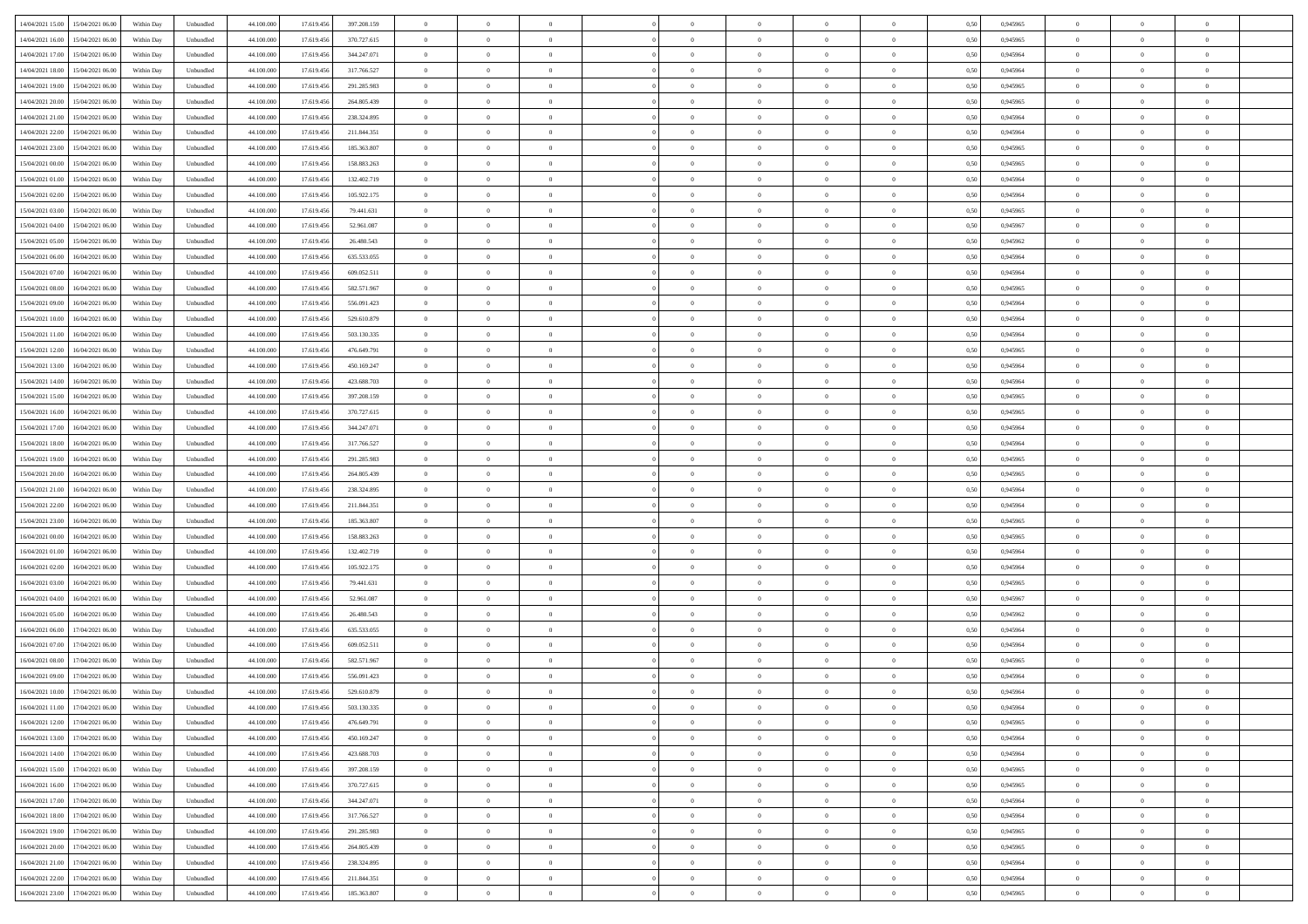| 17/04/2021 00:00 17/04/2021 06:00    | Within Day | Unbundled                   | 44.100.000 | 17.619.456 | 158.883.263 | $\overline{0}$ | $\overline{0}$ |                | $\overline{0}$ | $\theta$       |                | $\theta$       | 0,50 | 0,945965 | $\theta$       | $\theta$       | $\overline{0}$ |  |
|--------------------------------------|------------|-----------------------------|------------|------------|-------------|----------------|----------------|----------------|----------------|----------------|----------------|----------------|------|----------|----------------|----------------|----------------|--|
| 17/04/2021 01:00<br>17/04/2021 06.00 | Within Day | Unbundled                   | 44.100.00  | 17.619.45  | 132.402.719 | $\bf{0}$       | $\overline{0}$ | $\bf{0}$       | $\overline{0}$ | $\bf{0}$       | $\overline{0}$ | $\bf{0}$       | 0,50 | 0,945964 | $\,$ 0 $\,$    | $\bf{0}$       | $\overline{0}$ |  |
| 17/04/2021 02:00<br>17/04/2021 06:00 | Within Day | Unbundled                   | 44,100,000 | 17.619.456 | 105.922.175 | $\overline{0}$ | $\overline{0}$ | $\overline{0}$ | $\bf{0}$       | $\bf{0}$       | $\overline{0}$ | $\bf{0}$       | 0.50 | 0.945964 | $\bf{0}$       | $\overline{0}$ | $\overline{0}$ |  |
| 17/04/2021 03:00<br>17/04/2021 06:00 | Within Day | Unbundled                   | 44.100.000 | 17.619.456 | 79.441.631  | $\overline{0}$ | $\overline{0}$ | $\overline{0}$ | $\theta$       | $\theta$       | $\overline{0}$ | $\overline{0}$ | 0,50 | 0,945965 | $\theta$       | $\theta$       | $\overline{0}$ |  |
|                                      |            |                             |            |            |             |                | $\overline{0}$ | $\overline{0}$ | $\overline{0}$ | $\theta$       | $\overline{0}$ | $\bf{0}$       |      |          |                | $\bf{0}$       | $\overline{0}$ |  |
| 17/04/2021 04:00<br>17/04/2021 06.00 | Within Day | Unbundled                   | 44.100.00  | 17.619.456 | 52.961.087  | $\bf{0}$       |                |                |                |                |                |                | 0,50 | 0,945967 | $\bf{0}$       |                |                |  |
| 17/04/2021 05:00<br>17/04/2021 06:00 | Within Day | Unbundled                   | 44,100,000 | 17.619.456 | 26,480.543  | $\overline{0}$ | $\overline{0}$ | $\Omega$       | $\overline{0}$ | $\overline{0}$ | $\Omega$       | $\bf{0}$       | 0.50 | 0.945962 | $\bf{0}$       | $\theta$       | $\overline{0}$ |  |
| 17/04/2021 06:00<br>18/04/2021 06:00 | Within Day | Unbundled                   | 44.100.000 | 18.914.281 | 604.457.267 | $\overline{0}$ | 7.804.173      | $\overline{0}$ | $\overline{0}$ | $\theta$       | $\overline{0}$ | $\bf{0}$       | 0,50 | 0,945964 | $\theta$       | $\theta$       | $\overline{0}$ |  |
| 17/04/2021 07:00<br>18/04/2021 06:00 | Within Day | Unbundled                   | 44.100.00  | 26.718.454 | 571.792.548 | $\bf{0}$       | $\theta$       | $\bf{0}$       | $\overline{0}$ | $\theta$       | $\overline{0}$ | $\bf{0}$       | 0,50 | 0,945964 | $\,$ 0 $\,$    | $\bf{0}$       | $\overline{0}$ |  |
| 17/04/2021 08:00<br>18/04/2021 06:00 | Within Day | Unbundled                   | 44,100,00  | 26.718.454 | 546.932.002 | $\overline{0}$ | $\bf{0}$       | $\overline{0}$ | $\bf{0}$       | $\overline{0}$ | $\overline{0}$ | $\bf{0}$       | 0.50 | 0.945965 | $\bf{0}$       | $\theta$       | $\overline{0}$ |  |
| 17/04/2021 09:00<br>18/04/2021 06:00 | Within Day | Unbundled                   | 44.100.000 | 26.718.454 | 522.071.457 | $\overline{0}$ | $\bf{0}$       | $\overline{0}$ | $\overline{0}$ | $\theta$       | $\overline{0}$ | $\bf{0}$       | 0,50 | 0,945964 | $\,$ 0 $\,$    | $\theta$       | $\overline{0}$ |  |
|                                      |            |                             |            |            |             |                |                |                |                |                |                |                |      |          |                |                |                |  |
| 17/04/2021 10:00<br>18/04/2021 06:00 | Within Day | Unbundled                   | 44.100.00  | 26.718.454 | 497.210.911 | $\bf{0}$       | $\overline{0}$ | $\bf{0}$       | $\overline{0}$ | $\bf{0}$       | $\overline{0}$ | $\bf{0}$       | 0,50 | 0,945964 | $\,$ 0 $\,$    | $\bf{0}$       | $\overline{0}$ |  |
| 17/04/2021 11:00<br>18/04/2021 06:00 | Within Day | Unbundled                   | 44,100,000 | 26.718.454 | 472.350.366 | $\overline{0}$ | $\bf{0}$       | $\overline{0}$ | $\bf{0}$       | $\bf{0}$       | $\overline{0}$ | $\bf{0}$       | 0.50 | 0.945964 | $\bf{0}$       | $\overline{0}$ | $\overline{0}$ |  |
| 17/04/2021 12:00<br>18/04/2021 06:00 | Within Day | Unbundled                   | 44.100.000 | 26.718.454 | 447.489.820 | $\overline{0}$ | $\overline{0}$ | $\overline{0}$ | $\overline{0}$ | $\theta$       | $\overline{0}$ | $\overline{0}$ | 0,50 | 0,945965 | $\theta$       | $\theta$       | $\overline{0}$ |  |
| 17/04/2021 13:00<br>18/04/2021 06:00 | Within Day | Unbundled                   | 44.100.00  | 26.718.45  | 422.629.274 | $\bf{0}$       | $\theta$       | $\bf{0}$       | $\overline{0}$ | $\theta$       | $\overline{0}$ | $\bf{0}$       | 0,50 | 0,945964 | $\bf{0}$       | $\bf{0}$       | $\overline{0}$ |  |
| 17/04/2021 14:00<br>18/04/2021 06:00 | Within Day | Unbundled                   | 44,100,00  | 26.718.454 | 397.768.729 | $\overline{0}$ | $\overline{0}$ | $\overline{0}$ | $\bf{0}$       | $\theta$       | $\theta$       | $\bf{0}$       | 0.50 | 0.945964 | $\theta$       | $\theta$       | $\overline{0}$ |  |
| 17/04/2021 15:00<br>18/04/2021 06:00 | Within Day | Unbundled                   | 44.100.000 | 26.718.454 | 372.908.183 | $\overline{0}$ | $\overline{0}$ | $\overline{0}$ | $\overline{0}$ | $\overline{0}$ | $\overline{0}$ | $\bf{0}$       | 0,50 | 0,945965 | $\theta$       | $\theta$       | $\overline{0}$ |  |
|                                      |            |                             |            |            |             |                |                |                |                |                |                |                |      |          |                |                |                |  |
| 17/04/2021 16:00<br>18/04/2021 06:00 | Within Day | Unbundled                   | 44.100.00  | 26.718.454 | 348.047.638 | $\bf{0}$       | $\overline{0}$ | $\overline{0}$ | $\overline{0}$ | $\theta$       | $\overline{0}$ | $\bf{0}$       | 0,50 | 0,945965 | $\,$ 0 $\,$    | $\bf{0}$       | $\overline{0}$ |  |
| 17/04/2021 17:00<br>18/04/2021 06:00 | Within Day | Unbundled                   | 44,100,00  | 26.718.454 | 323.187.092 | $\overline{0}$ | $\overline{0}$ | $\overline{0}$ | $\bf{0}$       | $\overline{0}$ | $\overline{0}$ | $\bf{0}$       | 0.50 | 0.945964 | $\bf{0}$       | $\overline{0}$ | $\overline{0}$ |  |
| 17/04/2021 18:00<br>18/04/2021 06:00 | Within Day | Unbundled                   | 44.100.000 | 26.718.454 | 298.326.547 | $\overline{0}$ | $\overline{0}$ | $\overline{0}$ | $\overline{0}$ | $\theta$       | $\overline{0}$ | $\bf{0}$       | 0,50 | 0,945964 | $\,$ 0 $\,$    | $\theta$       | $\overline{0}$ |  |
| 17/04/2021 19:00<br>18/04/2021 06:00 | Within Day | Unbundled                   | 44.100.00  | 26.718.454 | 273.466.001 | $\bf{0}$       | $\overline{0}$ | $\bf{0}$       | $\bf{0}$       | $\overline{0}$ | $\overline{0}$ | $\bf{0}$       | 0,50 | 0,945965 | $\,$ 0 $\,$    | $\bf{0}$       | $\overline{0}$ |  |
| 17/04/2021 20:00<br>18/04/2021 06:00 | Within Day | Unbundled                   | 44,100,000 | 26.718.454 | 248,605,455 | $\overline{0}$ | $\bf{0}$       | $\overline{0}$ | $\bf{0}$       | $\bf{0}$       | $\overline{0}$ | $\bf{0}$       | 0.50 | 0.945965 | $\bf{0}$       | $\overline{0}$ | $\overline{0}$ |  |
| 17/04/2021 21:00<br>18/04/2021 06:00 | Within Day | Unbundled                   | 44.100.000 | 26.718.454 | 223.744.910 | $\overline{0}$ | $\overline{0}$ | $\overline{0}$ | $\theta$       | $\theta$       | $\overline{0}$ | $\bf{0}$       | 0,50 | 0,945964 | $\theta$       | $\theta$       | $\overline{0}$ |  |
|                                      |            |                             |            |            |             |                |                |                |                |                |                |                |      |          |                |                |                |  |
| 17/04/2021 22.00<br>18/04/2021 06:00 | Within Day | Unbundled                   | 44.100.00  | 26.718.454 | 198.884.364 | $\bf{0}$       | $\overline{0}$ | $\bf{0}$       | $\bf{0}$       | $\theta$       | $\overline{0}$ | $\bf{0}$       | 0,50 | 0,945964 | $\,$ 0 $\,$    | $\bf{0}$       | $\overline{0}$ |  |
| 17/04/2021 23:00<br>18/04/2021 06:00 | Within Day | Unbundled                   | 44,100,00  | 26.718.454 | 174.023.819 | $\overline{0}$ | $\overline{0}$ | $\overline{0}$ | $\overline{0}$ | $\overline{0}$ | $\Omega$       | $\bf{0}$       | 0.50 | 0.945965 | $\bf{0}$       | $\theta$       | $\overline{0}$ |  |
| 18/04/2021 00:00<br>18/04/2021 06:00 | Within Day | Unbundled                   | 44.100.000 | 26.718.454 | 149.163.273 | $\overline{0}$ | $\overline{0}$ | $\overline{0}$ | $\overline{0}$ | $\theta$       | $\overline{0}$ | $\bf{0}$       | 0,50 | 0,945965 | $\theta$       | $\theta$       | $\overline{0}$ |  |
| 18/04/2021 01:00<br>18/04/2021 06:00 | Within Day | Unbundled                   | 44.100.00  | 26.718.454 | 124.302.727 | $\bf{0}$       | $\theta$       | $\bf{0}$       | $\overline{0}$ | $\theta$       | $\overline{0}$ | $\bf{0}$       | 0,50 | 0,945964 | $\,$ 0 $\,$    | $\bf{0}$       | $\overline{0}$ |  |
| 18/04/2021 02:00<br>18/04/2021 06:00 | Within Day | Unbundled                   | 44,100,00  | 26.718.454 | 99.442.182  | $\overline{0}$ | $\bf{0}$       | $\overline{0}$ | $\bf{0}$       | $\overline{0}$ | $\overline{0}$ | $\bf{0}$       | 0.50 | 0.945964 | $\bf{0}$       | $\overline{0}$ | $\overline{0}$ |  |
| 18/04/2021 03:00<br>18/04/2021 06:00 | Within Day | Unbundled                   | 44.100.000 | 26.718.454 | 74.581.636  | $\overline{0}$ | $\overline{0}$ | $\overline{0}$ | $\overline{0}$ | $\theta$       | $\overline{0}$ | $\bf{0}$       | 0,50 | 0,945965 | $\theta$       | $\theta$       | $\overline{0}$ |  |
| 18/04/2021 04:00<br>18/04/2021 06:00 | Within Day | Unbundled                   | 44.100.00  | 26.718.454 | 49.721.091  | $\bf{0}$       | $\bf{0}$       | $\bf{0}$       | $\bf{0}$       | $\overline{0}$ | $\overline{0}$ | $\bf{0}$       | 0,50 | 0,945967 | $\,$ 0 $\,$    | $\bf{0}$       | $\overline{0}$ |  |
|                                      |            |                             |            |            |             |                |                |                |                |                |                |                |      |          |                |                |                |  |
| 18/04/2021 05:00<br>18/04/2021 06:00 | Within Day | Unbundled                   | 44,100,000 | 26.718.454 | 24,860,545  | $\overline{0}$ | $\bf{0}$       | $\overline{0}$ | $\bf{0}$       | $\bf{0}$       | $\overline{0}$ | $\bf{0}$       | 0.50 | 0.945962 | $\bf{0}$       | $\overline{0}$ | $\overline{0}$ |  |
| 18/04/2021 06:00<br>19/04/2021 06:00 | Within Day | Unbundled                   | 44.100.000 | 19,347,846 | 594.051.703 | $\overline{0}$ | $\overline{0}$ | $\overline{0}$ | $\overline{0}$ | $\theta$       | $\overline{0}$ | $\bf{0}$       | 0.5( | 0.945964 | $\theta$       | $\theta$       | $\overline{0}$ |  |
| 18/04/2021 07:00<br>19/04/2021 06:00 | Within Day | Unbundled                   | 44.100.00  | 19.347.84  | 569.299.548 | $\bf{0}$       | $\overline{0}$ | $\bf{0}$       | $\overline{0}$ | $\overline{0}$ | $\overline{0}$ | $\bf{0}$       | 0,50 | 0,945964 | $\,$ 0 $\,$    | $\bf{0}$       | $\overline{0}$ |  |
| 18/04/2021 08:00<br>19/04/2021 06:00 | Within Day | Unbundled                   | 44,100,000 | 19.347.846 | 544.547.394 | $\overline{0}$ | $\overline{0}$ | $\overline{0}$ | $\bf{0}$       | $\bf{0}$       | $\Omega$       | $\bf{0}$       | 0.50 | 0.945965 | $\,$ 0 $\,$    | $\overline{0}$ | $\overline{0}$ |  |
| 18/04/2021 09:00<br>19/04/2021 06:00 | Within Dav | Unbundled                   | 44.100.000 | 19.347.846 | 519.795.240 | $\overline{0}$ | $\overline{0}$ | $\overline{0}$ | $\overline{0}$ | $\overline{0}$ | $\overline{0}$ | $\overline{0}$ | 0.50 | 0,945964 | $\theta$       | $\theta$       | $\overline{0}$ |  |
| 18/04/2021 11:00<br>19/04/2021 06:00 | Within Day | Unbundled                   | 44.100.00  | 19.347.84  | 470.290.931 | $\bf{0}$       | $\overline{0}$ | $\bf{0}$       | $\overline{0}$ | $\bf{0}$       | $\overline{0}$ | $\bf{0}$       | 0,50 | 0,945964 | $\,$ 0 $\,$    | $\bf{0}$       | $\overline{0}$ |  |
| 18/04/2021 12:00<br>19/04/2021 06:00 | Within Day | Unbundled                   | 44,100,00  | 19.347.84  | 445.538.777 | $\overline{0}$ | $\bf{0}$       | $\overline{0}$ | $\bf{0}$       | $\overline{0}$ | $\overline{0}$ | $\bf{0}$       | 0.50 | 0.945965 | $\bf{0}$       | $\overline{0}$ | $\overline{0}$ |  |
|                                      |            |                             |            |            |             |                |                |                |                |                |                |                |      |          |                |                |                |  |
| 18/04/2021 13:00<br>19/04/2021 06:00 | Within Dav | Unbundled                   | 44.100.000 | 19.347.846 | 420.786.622 | $\overline{0}$ | $\overline{0}$ | $\overline{0}$ | $\overline{0}$ | $\overline{0}$ | $\overline{0}$ | $\overline{0}$ | 0.50 | 0,945964 | $\theta$       | $\theta$       | $\overline{0}$ |  |
| 18/04/2021 14:00<br>19/04/2021 06:00 | Within Day | Unbundled                   | 44.100.00  | 19.347.84  | 396.034.468 | $\bf{0}$       | $\bf{0}$       | $\bf{0}$       | $\bf{0}$       | $\overline{0}$ | $\overline{0}$ | $\bf{0}$       | 0,50 | 0,945964 | $\,$ 0 $\,$    | $\bf{0}$       | $\overline{0}$ |  |
| 18/04/2021 15:00<br>19/04/2021 06:00 | Within Day | Unbundled                   | 44,100,000 | 19.347.846 | 371.282.314 | $\overline{0}$ | $\bf{0}$       | $\overline{0}$ | $\bf{0}$       | $\bf{0}$       | $\overline{0}$ | $\bf{0}$       | 0.50 | 0.945965 | $\bf{0}$       | $\overline{0}$ | $\overline{0}$ |  |
| 18/04/2021 16:00<br>19/04/2021 06:00 | Within Dav | Unbundled                   | 44.100.000 | 19.347.846 | 346.530.160 | $\overline{0}$ | $\overline{0}$ | $\overline{0}$ | $\overline{0}$ | $\theta$       | $\overline{0}$ | $\bf{0}$       | 0.50 | 0.945965 | $\theta$       | $\theta$       | $\overline{0}$ |  |
| 18/04/2021 17:00<br>19/04/2021 06:00 | Within Day | Unbundled                   | 44.100.00  | 19.347.84  | 321.778.005 | $\bf{0}$       | $\overline{0}$ | $\bf{0}$       | $\bf{0}$       | $\overline{0}$ | $\overline{0}$ | $\bf{0}$       | 0,50 | 0,945964 | $\,$ 0 $\,$    | $\bf{0}$       | $\overline{0}$ |  |
| 18/04/2021 18:00<br>19/04/2021 06:00 | Within Day | Unbundled                   | 44,100,00  | 19.347.84  | 297.025.851 | $\overline{0}$ | $\overline{0}$ | $\Omega$       | $\overline{0}$ | $\theta$       | $\theta$       | $\bf{0}$       | 0.50 | 0.945964 | $\,$ 0 $\,$    | $\theta$       | $\overline{0}$ |  |
| 18/04/2021 19:00<br>19/04/2021 06:00 | Within Dav | Unbundled                   | 44.100.000 | 19.347.84  | 272.273.697 | $\overline{0}$ | $\overline{0}$ | $\Omega$       | $\overline{0}$ | $\theta$       | $\Omega$       | $\overline{0}$ | 0.5( | 0,945965 | $\theta$       | $\theta$       | $\overline{0}$ |  |
|                                      |            |                             |            |            |             |                |                |                |                |                |                |                |      |          |                |                |                |  |
| 18/04/2021 20:00<br>19/04/2021 06:00 | Within Day | Unbundled                   | 44.100.00  | 19.347.84  | 247.521.542 | $\bf{0}$       | $\bf{0}$       | $\bf{0}$       | $\bf{0}$       | $\bf{0}$       | $\overline{0}$ | $\bf{0}$       | 0,50 | 0,945965 | $\,$ 0 $\,$    | $\bf{0}$       | $\overline{0}$ |  |
| 18/04/2021 21:00 19/04/2021 06:00    | Within Day | $\ensuremath{\mathsf{Unb}}$ | 44.100.000 | 19.347.846 | 222.769.388 | $\overline{0}$ | $\Omega$       |                | $\Omega$       |                |                |                | 0,50 | 0.945964 | $\theta$       | $\overline{0}$ |                |  |
| 18/04/2021 22:00 19/04/2021 06:00    | Within Day | Unbundled                   | 44.100.000 | 19.347.846 | 198.017.234 | $\overline{0}$ | $\theta$       | $\Omega$       | $\theta$       | $\overline{0}$ | $\overline{0}$ | $\bf{0}$       | 0,50 | 0,945964 | $\theta$       | $\theta$       | $\overline{0}$ |  |
| 18/04/2021 23:00<br>19/04/2021 06:00 | Within Day | Unbundled                   | 44.100.00  | 19.347.846 | 173.265.080 | $\overline{0}$ | $\bf{0}$       | $\overline{0}$ | $\overline{0}$ | $\bf{0}$       | $\overline{0}$ | $\bf{0}$       | 0,50 | 0,945965 | $\bf{0}$       | $\overline{0}$ | $\bf{0}$       |  |
| 19/04/2021 00:00 19/04/2021 06:00    | Within Day | Unbundled                   | 44,100,000 | 19,347,846 | 148.512.925 | $\overline{0}$ | $\bf{0}$       | $\overline{0}$ | $\overline{0}$ | $\overline{0}$ | $\overline{0}$ | $\,$ 0 $\,$    | 0.50 | 0.945965 | $\overline{0}$ | $\bf{0}$       | $\,$ 0 $\,$    |  |
| 19/04/2021 01:00 19/04/2021 06:00    | Within Day | Unbundled                   | 44.100.000 | 19.347.846 | 123.760.771 | $\overline{0}$ | $\overline{0}$ | $\overline{0}$ | $\overline{0}$ | $\overline{0}$ | $\overline{0}$ | $\bf{0}$       | 0,50 | 0,945964 | $\theta$       | $\theta$       | $\overline{0}$ |  |
| 19/04/2021 02:00<br>19/04/2021 06:00 | Within Day | Unbundled                   | 44.100.000 | 19.347.846 | 99.008.617  | $\overline{0}$ | $\bf{0}$       | $\overline{0}$ | $\bf{0}$       | $\overline{0}$ | $\overline{0}$ | $\bf{0}$       | 0,50 | 0,945964 | $\overline{0}$ | $\bf{0}$       | $\overline{0}$ |  |
|                                      |            |                             |            |            |             |                |                |                |                |                |                |                |      |          |                |                |                |  |
| 19/04/2021 03:00<br>19/04/2021 06:00 | Within Day | Unbundled                   | 44,100,000 | 19,347,846 | 74.256.462  | $\overline{0}$ | $\bf{0}$       | $\overline{0}$ | $\overline{0}$ | $\overline{0}$ | $\overline{0}$ | $\bf{0}$       | 0.50 | 0.945965 | $\,$ 0 $\,$    | $\theta$       | $\overline{0}$ |  |
| 19/04/2021 04:00<br>19/04/2021 06:00 | Within Dav | Unbundled                   | 44.100.000 | 19.347.846 | 49.504.308  | $\overline{0}$ | $\overline{0}$ | $\overline{0}$ | $\overline{0}$ | $\overline{0}$ | $\overline{0}$ | $\bf{0}$       | 0.50 | 0,945967 | $\overline{0}$ | $\theta$       | $\overline{0}$ |  |
| 19/04/2021 05:00<br>19/04/2021 06:00 | Within Day | Unbundled                   | 44.100.00  | 19.347.846 | 24.752.154  | $\overline{0}$ | $\overline{0}$ | $\overline{0}$ | $\overline{0}$ | $\overline{0}$ | $\overline{0}$ | $\bf{0}$       | 0,50 | 0,945962 | $\bf{0}$       | $\overline{0}$ | $\overline{0}$ |  |
| 20/04/2021 06:00<br>19/04/2021 06:00 | Within Day | Unbundled                   | 44,100,000 | 19.369.524 | 593.531.424 | $\overline{0}$ | $\overline{0}$ | $\overline{0}$ | $\overline{0}$ | $\bf{0}$       | $\overline{0}$ | $\bf{0}$       | 0.50 | 0.945964 | $\overline{0}$ | $\,$ 0 $\,$    | $\,$ 0         |  |
| 19/04/2021 07:00 20/04/2021 06:00    | Within Dav | Unbundled                   | 44.100.000 | 19.369.524 | 568.800.948 | $\overline{0}$ | $\overline{0}$ | $\overline{0}$ | $\overline{0}$ | $\overline{0}$ | $\overline{0}$ | $\bf{0}$       | 0,50 | 0,945964 | $\overline{0}$ | $\theta$       | $\overline{0}$ |  |
| 19/04/2021 08:00<br>20/04/2021 06.00 | Within Day | Unbundled                   | 44.100.00  | 19.369.524 | 544.070.472 | $\overline{0}$ | $\bf{0}$       | $\overline{0}$ | $\bf{0}$       | $\overline{0}$ | $\overline{0}$ | $\bf{0}$       | 0,50 | 0,945965 | $\bf{0}$       | $\bf{0}$       | $\overline{0}$ |  |
|                                      |            |                             |            |            |             |                |                |                |                |                |                |                |      |          |                |                |                |  |
| 19/04/2021 09:00 20/04/2021 06:00    | Within Day | Unbundled                   | 44.100.000 | 19.369.524 | 519.339.996 | $\overline{0}$ | $\bf{0}$       | $\overline{0}$ | $\overline{0}$ | $\,$ 0 $\,$    | $\overline{0}$ | $\bf{0}$       | 0,50 | 0,945964 | $\overline{0}$ | $\,$ 0 $\,$    | $\,$ 0 $\,$    |  |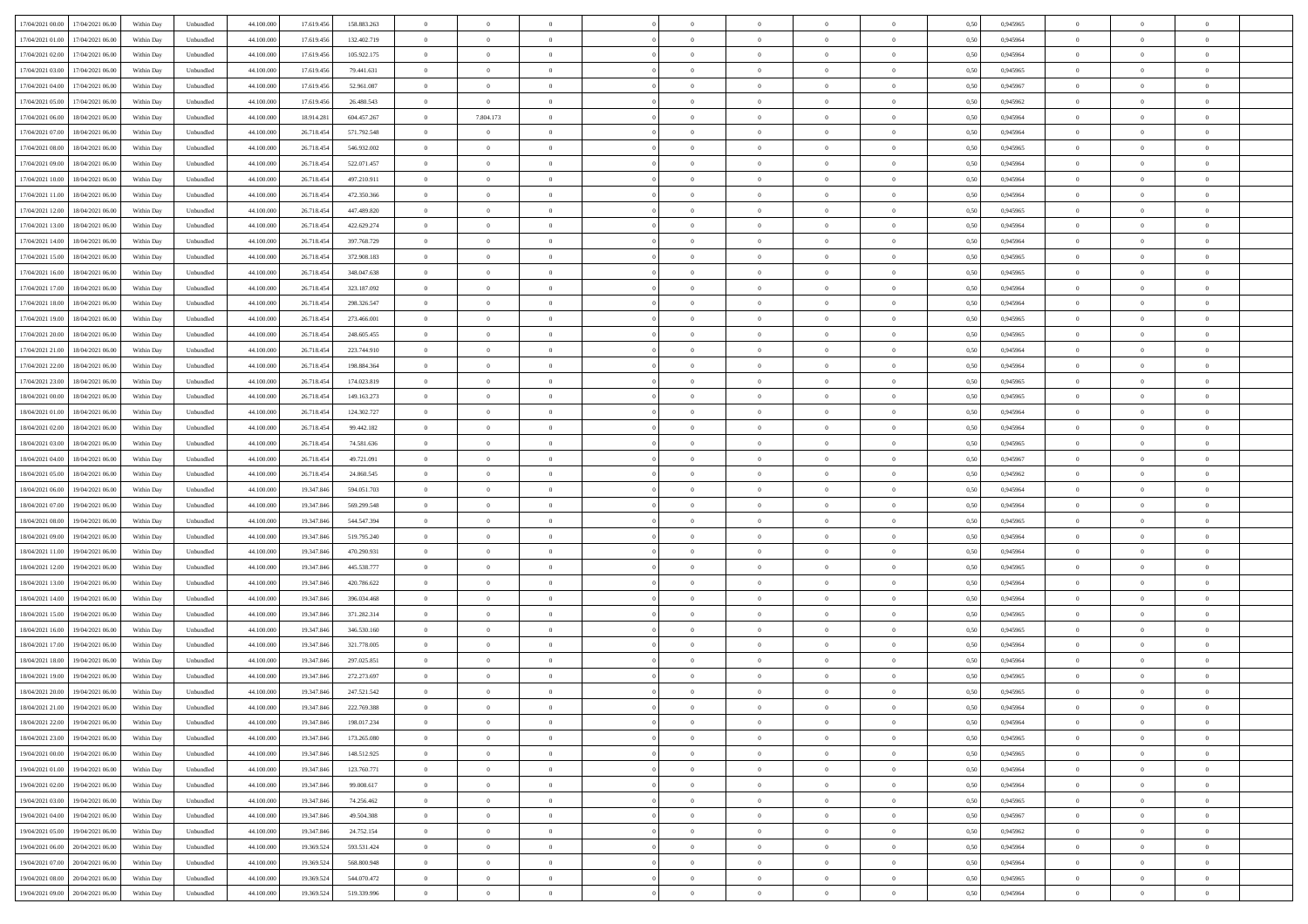|                                      |            |                   |            |            |             | $\overline{0}$ | $\theta$       |                | $\overline{0}$ | $\theta$       |                | $\bf{0}$       |      |          | $\theta$       | $\theta$       | $\overline{0}$ |  |
|--------------------------------------|------------|-------------------|------------|------------|-------------|----------------|----------------|----------------|----------------|----------------|----------------|----------------|------|----------|----------------|----------------|----------------|--|
| 19/04/2021 10:00 20/04/2021 06:00    | Within Day | Unbundled         | 44.100.000 | 19.369.524 | 494.609.520 |                |                |                |                |                |                |                | 0,50 | 0,945964 |                |                |                |  |
| 19/04/2021 11:00<br>20/04/2021 06.00 | Within Day | Unbundled         | 44.100.00  | 19.369.52  | 469.879.044 | $\bf{0}$       | $\overline{0}$ | $\bf{0}$       | $\overline{0}$ | $\bf{0}$       | $\overline{0}$ | $\bf{0}$       | 0,50 | 0,945964 | $\,$ 0 $\,$    | $\bf{0}$       | $\overline{0}$ |  |
| 19/04/2021 12:00<br>20/04/2021 06:00 | Within Day | Unbundled         | 44,100,000 | 19.369.524 | 445.148.568 | $\overline{0}$ | $\bf{0}$       | $\overline{0}$ | $\bf{0}$       | $\bf{0}$       | $\overline{0}$ | $\bf{0}$       | 0.50 | 0.945965 | $\bf{0}$       | $\overline{0}$ | $\overline{0}$ |  |
| 19/04/2021 13:00<br>20/04/2021 06:00 | Within Day | Unbundled         | 44.100.000 | 19.369.524 | 420.418.092 | $\overline{0}$ | $\overline{0}$ | $\overline{0}$ | $\theta$       | $\theta$       | $\overline{0}$ | $\bf{0}$       | 0,50 | 0,945964 | $\theta$       | $\theta$       | $\overline{0}$ |  |
| 19/04/2021 14:00<br>20/04/2021 06.00 | Within Day | Unbundled         | 44.100.00  | 19.369.524 | 395.687.616 | $\bf{0}$       | $\overline{0}$ | $\bf{0}$       | $\overline{0}$ | $\theta$       | $\overline{0}$ | $\bf{0}$       | 0,50 | 0,945964 | $\bf{0}$       | $\bf{0}$       | $\overline{0}$ |  |
|                                      |            |                   |            |            |             |                |                |                |                |                |                |                |      |          |                |                |                |  |
| 19/04/2021 15:00<br>20/04/2021 06:00 | Within Day | Unbundled         | 44,100,000 | 19.369.52  | 370.957.140 | $\overline{0}$ | $\overline{0}$ | $\overline{0}$ | $\bf{0}$       | $\overline{0}$ | $\theta$       | $\bf{0}$       | 0.50 | 0.945965 | $\bf{0}$       | $\theta$       | $\overline{0}$ |  |
| 19/04/2021 16:00<br>20/04/2021 06:00 | Within Day | Unbundled         | 44.100.000 | 19.369.524 | 346.226.664 | $\overline{0}$ | $\overline{0}$ | $\overline{0}$ | $\overline{0}$ | $\overline{0}$ | $\overline{0}$ | $\bf{0}$       | 0,50 | 0,945965 | $\theta$       | $\theta$       | $\overline{0}$ |  |
| 19/04/2021 17:00<br>20/04/2021 06.00 | Within Day | Unbundled         | 44.100.00  | 19.369.52  | 321.496.188 | $\bf{0}$       | $\overline{0}$ | $\overline{0}$ | $\overline{0}$ | $\theta$       | $\overline{0}$ | $\bf{0}$       | 0,50 | 0,945964 | $\,$ 0 $\,$    | $\bf{0}$       | $\overline{0}$ |  |
| 19/04/2021 18:00<br>20/04/2021 06:00 | Within Day | Unbundled         | 44,100,000 | 19.369.52  | 296.765.712 | $\overline{0}$ | $\bf{0}$       | $\overline{0}$ | $\bf{0}$       | $\overline{0}$ | $\overline{0}$ | $\bf{0}$       | 0.50 | 0.945964 | $\bf{0}$       | $\overline{0}$ | $\overline{0}$ |  |
| 19/04/2021 19:00<br>20/04/2021 06:00 | Within Day | Unbundled         | 44.100.000 | 19.369.524 | 272.035.236 | $\bf{0}$       | $\bf{0}$       | $\overline{0}$ | $\overline{0}$ | $\overline{0}$ | $\overline{0}$ | $\bf{0}$       | 0,50 | 0,945965 | $\,$ 0 $\,$    | $\bf{0}$       | $\overline{0}$ |  |
| 19/04/2021 20:00<br>20/04/2021 06.00 | Within Day | Unbundled         | 44.100.00  | 19.369.524 | 247.304.760 | $\bf{0}$       | $\overline{0}$ | $\bf{0}$       | $\bf{0}$       | $\bf{0}$       | $\overline{0}$ | $\bf{0}$       | 0,50 | 0,945965 | $\,$ 0 $\,$    | $\bf{0}$       | $\overline{0}$ |  |
| 19/04/2021 21:00<br>20/04/2021 06:00 | Within Day | Unbundled         | 44,100,000 | 19.369.524 | 222.574.284 | $\overline{0}$ | $\bf{0}$       | $\overline{0}$ | $\bf{0}$       | $\bf{0}$       | $\overline{0}$ | $\bf{0}$       | 0.50 | 0.945964 | $\bf{0}$       | $\overline{0}$ | $\bf{0}$       |  |
|                                      |            |                   |            |            |             | $\overline{0}$ | $\overline{0}$ | $\overline{0}$ | $\overline{0}$ | $\theta$       | $\overline{0}$ | $\overline{0}$ |      |          | $\,$ 0 $\,$    | $\theta$       | $\overline{0}$ |  |
| 19/04/2021 22:00<br>20/04/2021 06:00 | Within Day | Unbundled         | 44.100.000 | 19.369.524 | 197.843.808 |                |                |                |                |                |                |                | 0,50 | 0,945964 |                |                |                |  |
| 19/04/2021 23:00<br>20/04/2021 06.00 | Within Day | Unbundled         | 44.100.00  | 19.369.52  | 173.113.332 | $\bf{0}$       | $\overline{0}$ | $\bf{0}$       | $\overline{0}$ | $\theta$       | $\overline{0}$ | $\bf{0}$       | 0,50 | 0,945965 | $\,$ 0 $\,$    | $\bf{0}$       | $\overline{0}$ |  |
| 20/04/2021 00:00<br>20/04/2021 06:00 | Within Day | Unbundled         | 44,100,000 | 19.369.52  | 148.382.856 | $\overline{0}$ | $\overline{0}$ | $\overline{0}$ | $\bf{0}$       | $\overline{0}$ | $\Omega$       | $\bf{0}$       | 0.50 | 0.945965 | $\bf{0}$       | $\theta$       | $\overline{0}$ |  |
| 20/04/2021 01:00<br>20/04/2021 06:00 | Within Day | Unbundled         | 44.100.000 | 19.369.524 | 123.652.380 | $\overline{0}$ | $\overline{0}$ | $\overline{0}$ | $\overline{0}$ | $\overline{0}$ | $\overline{0}$ | $\bf{0}$       | 0,50 | 0,945964 | $\theta$       | $\theta$       | $\overline{0}$ |  |
| 20/04/2021 02:00<br>20/04/2021 06.00 | Within Day | Unbundled         | 44.100.00  | 19.369.524 | 98.921.904  | $\bf{0}$       | $\overline{0}$ | $\overline{0}$ | $\overline{0}$ | $\theta$       | $\overline{0}$ | $\bf{0}$       | 0,50 | 0,945964 | $\,$ 0 $\,$    | $\bf{0}$       | $\overline{0}$ |  |
| 20/04/2021 03:00<br>20/04/2021 06:00 | Within Day | Unbundled         | 44,100,000 | 19.369.52  | 74.191.428  | $\overline{0}$ | $\bf{0}$       | $\overline{0}$ | $\bf{0}$       | $\overline{0}$ | $\overline{0}$ | $\bf{0}$       | 0.50 | 0.945965 | $\bf{0}$       | $\overline{0}$ | $\overline{0}$ |  |
| 20/04/2021 04:00<br>20/04/2021 06:00 | Within Day | Unbundled         | 44.100.000 | 19.369.524 | 49.460.952  | $\bf{0}$       | $\overline{0}$ | $\overline{0}$ | $\overline{0}$ | $\overline{0}$ | $\overline{0}$ | $\bf{0}$       | 0,50 | 0,945967 | $\,$ 0 $\,$    | $\bf{0}$       | $\overline{0}$ |  |
|                                      |            |                   |            |            |             |                | $\overline{0}$ |                |                | $\overline{0}$ | $\overline{0}$ |                |      |          | $\,$ 0 $\,$    | $\bf{0}$       | $\overline{0}$ |  |
| 20/04/2021 05:00<br>20/04/2021 06.00 | Within Day | Unbundled         | 44.100.00  | 19.369.52  | 24.730.476  | $\bf{0}$       |                | $\bf{0}$       | $\bf{0}$       |                |                | $\bf{0}$       | 0,50 | 0,945962 |                |                |                |  |
| 20/04/2021 06:00<br>21/04/2021 06:00 | Within Day | Unbundled         | 44,100,000 | 20.149.941 | 574.801.409 | $\overline{0}$ | $\bf{0}$       | $\overline{0}$ | $\bf{0}$       | $\bf{0}$       | $\overline{0}$ | $\bf{0}$       | 0.50 | 0.945964 | $\bf{0}$       | $\overline{0}$ | $\overline{0}$ |  |
| 20/04/2021 07:00<br>21/04/2021 06:00 | Within Day | Unbundled         | 44.100.000 | 20.149.941 | 550.851.350 | $\overline{0}$ | $\overline{0}$ | $\overline{0}$ | $\theta$       | $\theta$       | $\overline{0}$ | $\bf{0}$       | 0,50 | 0,945964 | $\theta$       | $\theta$       | $\overline{0}$ |  |
| 20/04/2021 08:00<br>21/04/2021 06.00 | Within Day | Unbundled         | 44.100.00  | 20.149.94  | 526.901.291 | $\bf{0}$       | $\overline{0}$ | $\bf{0}$       | $\bf{0}$       | $\bf{0}$       | $\overline{0}$ | $\bf{0}$       | 0,50 | 0,945965 | $\,$ 0 $\,$    | $\bf{0}$       | $\overline{0}$ |  |
| 20/04/2021 09:00<br>21/04/2021 06:00 | Within Day | Unbundled         | 44,100,000 | 20.149.94  | 502.951.233 | $\overline{0}$ | $\overline{0}$ | $\overline{0}$ | $\overline{0}$ | $\overline{0}$ | $\Omega$       | $\bf{0}$       | 0.50 | 0.945964 | $\bf{0}$       | $\theta$       | $\overline{0}$ |  |
| 20/04/2021 10:00<br>21/04/2021 06:00 | Within Day | Unbundled         | 44.100.000 | 20.149.941 | 479.001.174 | $\overline{0}$ | $\overline{0}$ | $\overline{0}$ | $\overline{0}$ | $\overline{0}$ | $\overline{0}$ | $\bf{0}$       | 0,50 | 0,945964 | $\theta$       | $\theta$       | $\overline{0}$ |  |
| 20/04/2021 11:00<br>21/04/2021 06.00 | Within Day | Unbundled         | 44.100.00  | 20.149.94  | 455.051.115 | $\bf{0}$       | $\theta$       | $\bf{0}$       | $\overline{0}$ | $\bf{0}$       | $\overline{0}$ | $\bf{0}$       | 0,50 | 0,945964 | $\,$ 0 $\,$    | $\bf{0}$       | $\overline{0}$ |  |
| 20/04/2021 12:00<br>21/04/2021 06:00 | Within Day | Unbundled         | 44,100,000 | 20.149.94  | 431.101.056 | $\overline{0}$ | $\bf{0}$       | $\overline{0}$ | $\bf{0}$       | $\overline{0}$ | $\overline{0}$ | $\bf{0}$       | 0.50 | 0.945965 | $\bf{0}$       | $\overline{0}$ | $\overline{0}$ |  |
| 20/04/2021 13:00<br>21/04/2021 06:00 |            |                   | 44.100.000 |            |             | $\overline{0}$ | $\overline{0}$ | $\overline{0}$ | $\overline{0}$ | $\overline{0}$ | $\overline{0}$ |                |      |          | $\theta$       | $\theta$       | $\overline{0}$ |  |
|                                      | Within Day | Unbundled         |            | 20.149.941 | 407.150.998 |                |                |                |                |                |                | $\bf{0}$       | 0,50 | 0,945964 |                |                |                |  |
| 20/04/2021 14:00<br>21/04/2021 06.00 | Within Day | Unbundled         | 44.100.00  | 20.149.94  | 383.200.939 | $\bf{0}$       | $\bf{0}$       | $\bf{0}$       | $\bf{0}$       | $\overline{0}$ | $\overline{0}$ | $\bf{0}$       | 0,50 | 0,945964 | $\,$ 0 $\,$    | $\bf{0}$       | $\overline{0}$ |  |
| 20/04/2021 15:00<br>21/04/2021 06:00 | Within Day | Unbundled         | 44,100,000 | 20.149.94  | 359.250.880 | $\overline{0}$ | $\bf{0}$       | $\overline{0}$ | $\bf{0}$       | $\bf{0}$       | $\overline{0}$ | $\bf{0}$       | 0.50 | 0.945965 | $\bf{0}$       | $\overline{0}$ | $\overline{0}$ |  |
| 20/04/2021 16:00<br>21/04/2021 06:00 | Within Day | Unbundled         | 44.100.000 | 20.149.94  | 335.300.822 | $\overline{0}$ | $\overline{0}$ | $\overline{0}$ | $\overline{0}$ | $\overline{0}$ | $\overline{0}$ | $\bf{0}$       | 0.5( | 0.945965 | $\theta$       | $\theta$       | $\overline{0}$ |  |
| 20/04/2021 17:00<br>21/04/2021 06.00 | Within Day | Unbundled         | 44.100.00  | 20.149.94  | 311.350.763 | $\bf{0}$       | $\overline{0}$ | $\bf{0}$       | $\bf{0}$       | $\,$ 0 $\,$    | $\overline{0}$ | $\bf{0}$       | 0,50 | 0,945964 | $\,$ 0 $\,$    | $\bf{0}$       | $\overline{0}$ |  |
| 20/04/2021 18:00<br>21/04/2021 06:00 | Within Day | Unbundled         | 44,100,000 | 20.149.94  | 287.400.704 | $\overline{0}$ | $\overline{0}$ | $\overline{0}$ | $\bf{0}$       | $\overline{0}$ | $\Omega$       | $\bf{0}$       | 0.50 | 0.945964 | $\,$ 0 $\,$    | $\theta$       | $\overline{0}$ |  |
| 20/04/2021 19:00<br>21/04/2021 06:00 | Within Dav | Unbundled         | 44.100.000 | 20.149.94  | 263.450.645 | $\overline{0}$ | $\overline{0}$ | $\overline{0}$ | $\overline{0}$ | $\overline{0}$ | $\overline{0}$ | $\overline{0}$ | 0.50 | 0,945965 | $\theta$       | $\theta$       | $\overline{0}$ |  |
| 20/04/2021 20:00<br>21/04/2021 06.00 | Within Day | Unbundled         | 44.100.00  | 20.149.94  | 239.500.587 | $\bf{0}$       | $\overline{0}$ | $\bf{0}$       | $\bf{0}$       | $\bf{0}$       | $\overline{0}$ | $\bf{0}$       | 0,50 | 0,945965 | $\,$ 0 $\,$    | $\bf{0}$       | $\overline{0}$ |  |
| 20/04/2021 21:00<br>21/04/2021 06:00 | Within Day | Unbundled         | 44,100,00  | 20.149.94  | 215.550.528 | $\overline{0}$ | $\bf{0}$       | $\overline{0}$ | $\bf{0}$       | $\overline{0}$ | $\overline{0}$ | $\bf{0}$       | 0.50 | 0.945964 | $\bf{0}$       | $\overline{0}$ | $\overline{0}$ |  |
|                                      |            |                   |            |            |             |                |                |                |                |                |                |                |      |          |                |                |                |  |
| 20/04/2021 22:00<br>21/04/2021 06:00 | Within Dav | Unbundled         | 44.100.000 | 20.149.94  | 191,600,469 | $\overline{0}$ | $\overline{0}$ | $\overline{0}$ | $\overline{0}$ | $\overline{0}$ | $\overline{0}$ | $\overline{0}$ | 0.50 | 0,945964 | $\theta$       | $\theta$       | $\overline{0}$ |  |
| 20/04/2021 23:00<br>21/04/2021 06.00 | Within Day | Unbundled         | 44.100.00  | 20.149.94  | 167.650.411 | $\bf{0}$       | $\bf{0}$       | $\bf{0}$       | $\bf{0}$       | $\overline{0}$ | $\overline{0}$ | $\bf{0}$       | 0,50 | 0,945965 | $\,$ 0 $\,$    | $\bf{0}$       | $\overline{0}$ |  |
| 21/04/2021 00:00<br>21/04/2021 06:00 | Within Day | Unbundled         | 44,100,000 | 20.149.941 | 143.700.352 | $\overline{0}$ | $\bf{0}$       | $\overline{0}$ | $\bf{0}$       | $\bf{0}$       | $\overline{0}$ | $\bf{0}$       | 0.50 | 0.945965 | $\bf{0}$       | $\overline{0}$ | $\overline{0}$ |  |
| 21/04/2021 01:00<br>21/04/2021 06:00 | Within Dav | Unbundled         | 44.100.000 | 20.149.94  | 119.750.293 | $\overline{0}$ | $\overline{0}$ | $\overline{0}$ | $\overline{0}$ | $\overline{0}$ | $\overline{0}$ | $\bf{0}$       | 0.50 | 0.945964 | $\theta$       | $\theta$       | $\overline{0}$ |  |
| 21/04/2021 02:00<br>21/04/2021 06.00 | Within Day | Unbundled         | 44.100.00  | 20.149.94  | 95.800.234  | $\bf{0}$       | $\overline{0}$ | $\bf{0}$       | $\bf{0}$       | $\overline{0}$ | $\overline{0}$ | $\bf{0}$       | 0,50 | 0,945964 | $\,$ 0 $\,$    | $\bf{0}$       | $\overline{0}$ |  |
| 21/04/2021 03:00<br>21/04/2021 06:00 | Within Day | Unbundled         | 44,100,000 | 20.149.94  | 71.850.176  | $\overline{0}$ | $\overline{0}$ | $\Omega$       | $\overline{0}$ | $\bf{0}$       | $\theta$       | $\bf{0}$       | 0.50 | 0.945965 | $\bf{0}$       | $\theta$       | $\overline{0}$ |  |
| 21/04/2021 04:00<br>21/04/2021 06:00 | Within Dav | Unbundled         | 44.100.000 | 20.149.94  | 47.900.117  | $\overline{0}$ | $\overline{0}$ | $\Omega$       | $\overline{0}$ | $\theta$       | $\Omega$       | $\overline{0}$ | 0.5( | 0,945967 | $\theta$       | $\theta$       | $\overline{0}$ |  |
| 21/04/2021 05:00<br>21/04/2021 06:00 | Within Day | Unbundled         | 44.100.000 | 20.149.94  | 23.950.058  | $\bf{0}$       | $\bf{0}$       | $\bf{0}$       | $\bf{0}$       | $\bf{0}$       | $\overline{0}$ | $\bf{0}$       | 0,50 | 0,945962 | $\,$ 0 $\,$    | $\bf{0}$       | $\overline{0}$ |  |
| 21/04/2021 06:00 22/04/2021 06:00    | Within Day | ${\sf Unbundred}$ | 44.100.000 | 20.496.793 | 566 476 957 | $\bf{0}$       | $\theta$       |                | $\overline{0}$ |                |                |                | 0,50 | 0.945964 | $\theta$       | $\overline{0}$ |                |  |
|                                      |            |                   |            |            |             |                |                |                |                |                |                |                |      |          |                |                |                |  |
| 21/04/2021 07:00 22/04/2021 06:00    | Within Day | Unbundled         | 44.100.000 | 20.496.793 | 542.873.751 | $\overline{0}$ | $\theta$       | $\Omega$       | $\theta$       | $\overline{0}$ | $\overline{0}$ | $\bf{0}$       | 0,50 | 0,945964 | $\theta$       | $\theta$       | $\overline{0}$ |  |
| 21/04/2021 08:00<br>22/04/2021 06:00 | Within Day | Unbundled         | 44.100.00  | 20.496.79  | 519.270.544 | $\overline{0}$ | $\bf{0}$       | $\overline{0}$ | $\overline{0}$ | $\bf{0}$       | $\overline{0}$ | $\bf{0}$       | 0,50 | 0,945965 | $\bf{0}$       | $\overline{0}$ | $\bf{0}$       |  |
| 21/04/2021 09:00 22/04/2021 06:00    | Within Day | Unbundled         | 44,100,000 | 20,496.793 | 495.667.338 | $\overline{0}$ | $\bf{0}$       | $\overline{0}$ | $\overline{0}$ | $\overline{0}$ | $\overline{0}$ | $\,$ 0 $\,$    | 0.50 | 0.945964 | $\overline{0}$ | $\bf{0}$       | $\,$ 0 $\,$    |  |
| 21/04/2021 10:00 22/04/2021 06:00    | Within Day | Unbundled         | 44.100.000 | 20.496.793 | 472.064.131 | $\overline{0}$ | $\overline{0}$ | $\overline{0}$ | $\overline{0}$ | $\overline{0}$ | $\overline{0}$ | $\bf{0}$       | 0,50 | 0,945964 | $\theta$       | $\theta$       | $\overline{0}$ |  |
| 21/04/2021 11:00<br>22/04/2021 06:00 | Within Day | Unbundled         | 44.100.000 | 20.496.79  | 448.460.924 | $\overline{0}$ | $\bf{0}$       | $\overline{0}$ | $\bf{0}$       | $\overline{0}$ | $\bf{0}$       | $\bf{0}$       | 0,50 | 0,945964 | $\overline{0}$ | $\bf{0}$       | $\overline{0}$ |  |
| 21/04/2021 12:00<br>22/04/2021 06:00 | Within Day | Unbundled         | 44,100,000 | 20.496.793 | 424.857.718 | $\overline{0}$ | $\bf{0}$       | $\overline{0}$ | $\overline{0}$ | $\overline{0}$ | $\overline{0}$ | $\bf{0}$       | 0.50 | 0.945965 | $\,$ 0 $\,$    | $\theta$       | $\,$ 0         |  |
| 21/04/2021 13:00 22/04/2021 06:00    | Within Dav | Unbundled         | 44.100.000 | 20.496.793 | 401.254.511 | $\overline{0}$ | $\overline{0}$ | $\overline{0}$ | $\overline{0}$ | $\overline{0}$ | $\overline{0}$ | $\bf{0}$       | 0.50 | 0,945964 | $\overline{0}$ | $\theta$       | $\overline{0}$ |  |
|                                      |            |                   |            |            |             |                |                |                |                |                |                |                |      |          |                |                |                |  |
| 21/04/2021 14:00<br>22/04/2021 06:00 | Within Day | Unbundled         | 44.100.000 | 20.496.79  | 377.651.305 | $\overline{0}$ | $\overline{0}$ | $\overline{0}$ | $\overline{0}$ | $\overline{0}$ | $\overline{0}$ | $\bf{0}$       | 0,50 | 0,945964 | $\bf{0}$       | $\bf{0}$       | $\overline{0}$ |  |
| 21/04/2021 15:00 22/04/2021 06:00    | Within Day | Unbundled         | 44,100,000 | 20,496.793 | 354,048,098 | $\overline{0}$ | $\overline{0}$ | $\overline{0}$ | $\overline{0}$ | $\bf{0}$       | $\overline{0}$ | $\bf{0}$       | 0.50 | 0.945965 | $\overline{0}$ | $\,$ 0 $\,$    | $\,$ 0         |  |
| 21/04/2021 16:00 22/04/2021 06:00    | Within Dav | Unbundled         | 44.100.000 | 20.496.793 | 330.444.892 | $\overline{0}$ | $\overline{0}$ | $\overline{0}$ | $\overline{0}$ | $\overline{0}$ | $\overline{0}$ | $\bf{0}$       | 0,50 | 0,945965 | $\theta$       | $\theta$       | $\overline{0}$ |  |
| 21/04/2021 17:00<br>22/04/2021 06:00 | Within Day | Unbundled         | 44.100.00  | 20.496.79  | 306.841.685 | $\overline{0}$ | $\bf{0}$       | $\overline{0}$ | $\bf{0}$       | $\overline{0}$ | $\bf{0}$       | $\bf{0}$       | 0,50 | 0,945964 | $\bf{0}$       | $\bf{0}$       | $\overline{0}$ |  |
| 21/04/2021 18:00 22/04/2021 06:00    | Within Day | Unbundled         | 44.100.000 | 20.496.793 | 283.238.478 | $\overline{0}$ | $\bf{0}$       | $\overline{0}$ | $\overline{0}$ | $\,$ 0 $\,$    | $\overline{0}$ | $\bf{0}$       | 0,50 | 0,945964 | $\overline{0}$ | $\,$ 0 $\,$    | $\,$ 0 $\,$    |  |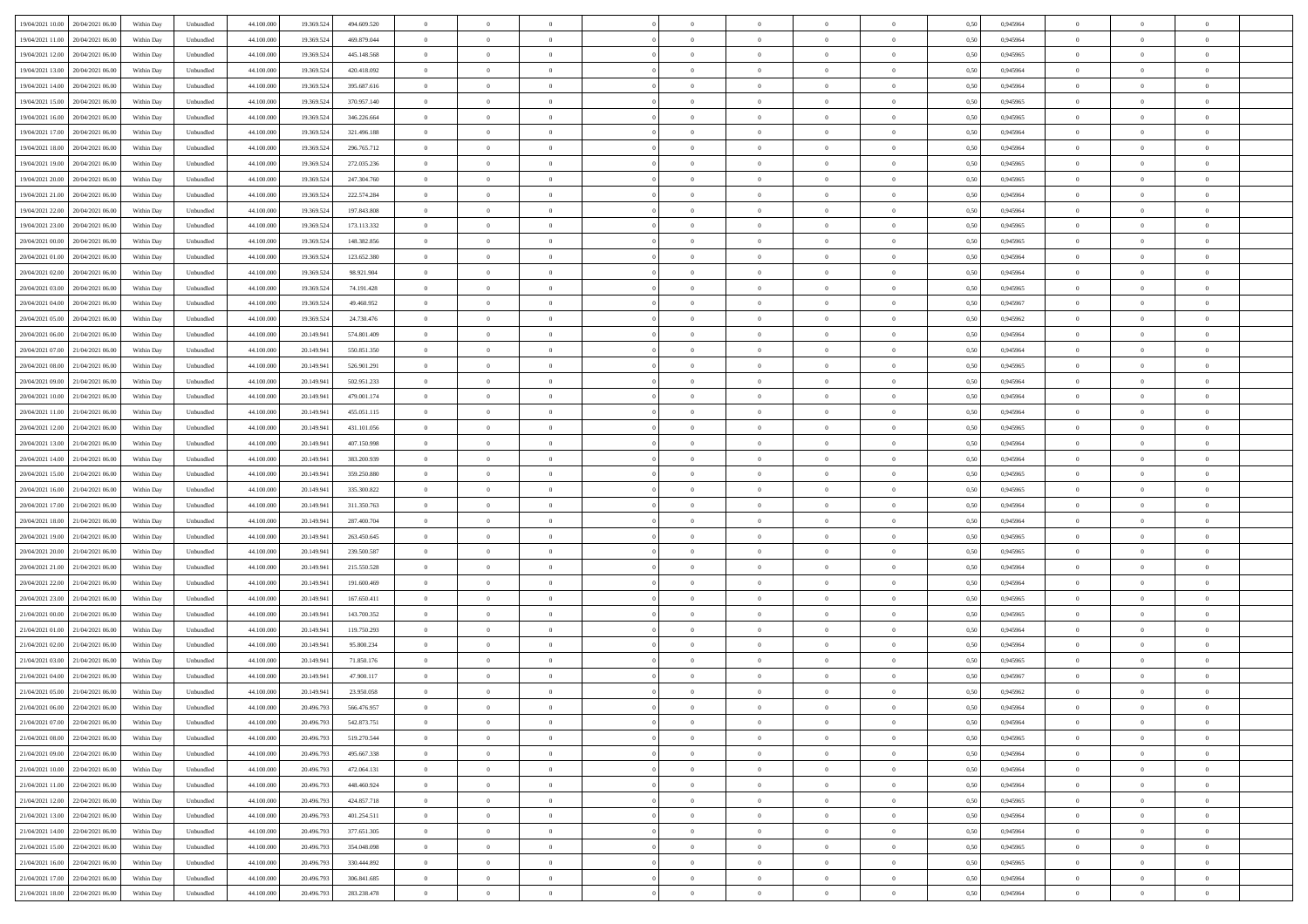| 21/04/2021 19:00 22/04/2021 06:00            | Within Day | Unbundled         | 44.100.000 | 20.496.793 | 259.635.272 | $\overline{0}$ | $\theta$       |                | $\overline{0}$ | $\theta$       |                | $\theta$       | 0,50 | 0,945965 | $\theta$       | $\theta$       | $\overline{0}$ |  |
|----------------------------------------------|------------|-------------------|------------|------------|-------------|----------------|----------------|----------------|----------------|----------------|----------------|----------------|------|----------|----------------|----------------|----------------|--|
| 21/04/2021 20:00<br>22/04/2021 06.00         | Within Day | Unbundled         | 44.100.00  | 20.496.79  | 236.032.065 | $\bf{0}$       | $\overline{0}$ | $\bf{0}$       | $\overline{0}$ | $\bf{0}$       | $\overline{0}$ | $\bf{0}$       | 0,50 | 0,945965 | $\,$ 0 $\,$    | $\bf{0}$       | $\overline{0}$ |  |
| 21/04/2021 21:00<br>22/04/2021 06:00         | Within Day | Unbundled         | 44,100,000 | 20,496.793 | 212.428.859 | $\overline{0}$ | $\bf{0}$       | $\overline{0}$ | $\bf{0}$       | $\bf{0}$       | $\overline{0}$ | $\bf{0}$       | 0.50 | 0.945964 | $\bf{0}$       | $\overline{0}$ | $\overline{0}$ |  |
| 21/04/2021 22:00<br>22/04/2021 06:00         |            |                   | 44.100.000 |            |             | $\overline{0}$ | $\overline{0}$ | $\overline{0}$ | $\theta$       | $\theta$       | $\overline{0}$ |                |      |          | $\theta$       | $\theta$       | $\overline{0}$ |  |
|                                              | Within Day | Unbundled         |            | 20.496.793 | 188.825.652 |                |                |                |                |                |                | $\bf{0}$       | 0,50 | 0,945964 |                |                |                |  |
| 21/04/2021 23:00<br>22/04/2021 06.00         | Within Day | Unbundled         | 44.100.00  | 20.496.79  | 165.222.446 | $\bf{0}$       | $\overline{0}$ | $\bf{0}$       | $\overline{0}$ | $\theta$       | $\overline{0}$ | $\bf{0}$       | 0,50 | 0,945965 | $\,$ 0 $\,$    | $\bf{0}$       | $\overline{0}$ |  |
| 22/04/2021 00:00<br>22/04/2021 06:00         | Within Day | Unbundled         | 44,100,000 | 20,496.793 | 141.619.239 | $\overline{0}$ | $\overline{0}$ | $\overline{0}$ | $\bf{0}$       | $\overline{0}$ | $\theta$       | $\bf{0}$       | 0.50 | 0.945965 | $\bf{0}$       | $\theta$       | $\overline{0}$ |  |
| 22/04/2021 01:00<br>22/04/2021 06:00         | Within Day | Unbundled         | 44.100.000 | 20.496.793 | 118.016.032 | $\overline{0}$ | $\overline{0}$ | $\overline{0}$ | $\overline{0}$ | $\overline{0}$ | $\overline{0}$ | $\bf{0}$       | 0,50 | 0,945964 | $\theta$       | $\theta$       | $\overline{0}$ |  |
|                                              |            |                   |            |            |             |                |                |                |                |                |                |                |      |          |                |                |                |  |
| 22/04/2021 02:00<br>22/04/2021 06.00         | Within Day | Unbundled         | 44.100.00  | 20.496.79  | 94.412.826  | $\bf{0}$       | $\overline{0}$ | $\overline{0}$ | $\overline{0}$ | $\overline{0}$ | $\overline{0}$ | $\bf{0}$       | 0,50 | 0,945964 | $\,$ 0 $\,$    | $\bf{0}$       | $\overline{0}$ |  |
| 22/04/2021 03:00<br>22/04/2021 06:00         | Within Day | Unbundled         | 44,100,00  | 20,496.793 | 70,809.619  | $\overline{0}$ | $\bf{0}$       | $\overline{0}$ | $\bf{0}$       | $\overline{0}$ | $\overline{0}$ | $\bf{0}$       | 0.50 | 0.945965 | $\bf{0}$       | $\overline{0}$ | $\overline{0}$ |  |
| 22/04/2021 04:00<br>22/04/2021 06:00         | Within Day | Unbundled         | 44.100.000 | 20.496.793 | 47.206.413  | $\overline{0}$ | $\bf{0}$       | $\overline{0}$ | $\overline{0}$ | $\overline{0}$ | $\overline{0}$ | $\bf{0}$       | 0,50 | 0,945967 | $\,$ 0 $\,$    | $\bf{0}$       | $\overline{0}$ |  |
| 22/04/2021 05:00<br>22/04/2021 06.00         | Within Day | Unbundled         | 44.100.00  | 20.496.79  | 23.603.206  | $\bf{0}$       | $\overline{0}$ | $\bf{0}$       | $\bf{0}$       | $\bf{0}$       | $\overline{0}$ | $\bf{0}$       | 0,50 | 0,945962 | $\,$ 0 $\,$    | $\bf{0}$       | $\overline{0}$ |  |
|                                              |            |                   |            |            |             |                |                |                |                |                |                |                |      |          |                |                |                |  |
| 22/04/2021 06:00<br>23/04/2021 06:00         | Within Day | Unbundled         | 44,100,000 | 19.629.663 | 587.288.086 | $\overline{0}$ | $\bf{0}$       | $\overline{0}$ | $\bf{0}$       | $\bf{0}$       | $\overline{0}$ | $\bf{0}$       | 0.50 | 0.945964 | $\bf{0}$       | $\overline{0}$ | $\bf{0}$       |  |
| 22/04/2021 07:00<br>23/04/2021 06:00         | Within Day | Unbundled         | 44.100.000 | 19.629.663 | 562.817.749 | $\overline{0}$ | $\overline{0}$ | $\overline{0}$ | $\overline{0}$ | $\theta$       | $\overline{0}$ | $\overline{0}$ | 0,50 | 0,945964 | $\theta$       | $\theta$       | $\overline{0}$ |  |
| 22/04/2021 08:00<br>23/04/2021 06.00         | Within Day | Unbundled         | 44.100.00  | 19.629.66  | 538.347.412 | $\bf{0}$       | $\overline{0}$ | $\bf{0}$       | $\overline{0}$ | $\theta$       | $\overline{0}$ | $\bf{0}$       | 0,50 | 0,945965 | $\,$ 0 $\,$    | $\bf{0}$       | $\overline{0}$ |  |
|                                              |            |                   |            |            |             |                |                |                |                |                |                |                |      |          |                |                |                |  |
| 22/04/2021 09:00<br>23/04/2021 06:00         | Within Day | Unbundled         | 44,100,000 | 19.629.663 | 513.877.075 | $\overline{0}$ | $\overline{0}$ | $\overline{0}$ | $\bf{0}$       | $\overline{0}$ | $\theta$       | $\bf{0}$       | 0.50 | 0.945964 | $\,$ 0 $\,$    | $\theta$       | $\overline{0}$ |  |
| 22/04/2021 10:00<br>23/04/2021 06:00         | Within Day | Unbundled         | 44.100.000 | 19.629.663 | 489.406.738 | $\overline{0}$ | $\overline{0}$ | $\overline{0}$ | $\overline{0}$ | $\overline{0}$ | $\overline{0}$ | $\bf{0}$       | 0,50 | 0,945964 | $\theta$       | $\theta$       | $\overline{0}$ |  |
| 22/04/2021 11:00<br>23/04/2021 06.00         | Within Day | Unbundled         | 44.100.00  | 19.629.66  | 464.936.401 | $\bf{0}$       | $\overline{0}$ | $\overline{0}$ | $\overline{0}$ | $\bf{0}$       | $\overline{0}$ | $\bf{0}$       | 0,50 | 0,945964 | $\,$ 0 $\,$    | $\bf{0}$       | $\overline{0}$ |  |
| 22/04/2021 12:00<br>23/04/2021 06:00         | Within Day | Unbundled         | 44,100,000 | 19.629.663 | 440,466,064 | $\overline{0}$ | $\bf{0}$       | $\overline{0}$ | $\bf{0}$       | $\overline{0}$ | $\overline{0}$ | $\bf{0}$       | 0.50 | 0.945965 | $\bf{0}$       | $\overline{0}$ | $\overline{0}$ |  |
|                                              |            |                   |            |            |             |                | $\overline{0}$ | $\overline{0}$ | $\overline{0}$ | $\overline{0}$ | $\overline{0}$ |                |      |          | $\,$ 0 $\,$    | $\theta$       |                |  |
| 22/04/2021 13:00<br>23/04/2021 06:00         | Within Day | Unbundled         | 44.100.000 | 19.629.663 | 415.995.727 | $\bf{0}$       |                |                |                |                |                | $\bf{0}$       | 0,50 | 0,945964 |                |                | $\overline{0}$ |  |
| 22/04/2021 14:00<br>23/04/2021 06.00         | Within Day | Unbundled         | 44.100.00  | 19.629.66  | 391.525.390 | $\bf{0}$       | $\bf{0}$       | $\bf{0}$       | $\bf{0}$       | $\overline{0}$ | $\overline{0}$ | $\bf{0}$       | 0,50 | 0,945964 | $\,$ 0 $\,$    | $\bf{0}$       | $\overline{0}$ |  |
| 22/04/2021 15:00<br>23/04/2021 06:00         | Within Day | Unbundled         | 44,100,000 | 19.629.663 | 367.055.053 | $\overline{0}$ | $\bf{0}$       | $\overline{0}$ | $\bf{0}$       | $\bf{0}$       | $\overline{0}$ | $\bf{0}$       | 0.50 | 0.945965 | $\bf{0}$       | $\overline{0}$ | $\bf{0}$       |  |
| 22/04/2021 16:00<br>23/04/2021 06:00         | Within Day | Unbundled         | 44.100.000 | 19.629.663 | 342.584.717 | $\overline{0}$ | $\overline{0}$ | $\overline{0}$ | $\theta$       | $\theta$       | $\overline{0}$ | $\bf{0}$       | 0,50 | 0,945965 | $\theta$       | $\theta$       | $\overline{0}$ |  |
|                                              |            |                   |            |            |             |                | $\overline{0}$ |                |                | $\overline{0}$ | $\overline{0}$ |                |      |          | $\,$ 0 $\,$    | $\bf{0}$       | $\overline{0}$ |  |
| 22/04/2021 17:00<br>23/04/2021 06.00         | Within Day | Unbundled         | 44.100.00  | 19.629.66  | 318.114.380 | $\bf{0}$       |                | $\bf{0}$       | $\bf{0}$       |                |                | $\bf{0}$       | 0,50 | 0,945964 |                |                |                |  |
| 22/04/2021 18:00<br>23/04/2021 06:00         | Within Day | Unbundled         | 44,100,000 | 19.629.663 | 293.644.043 | $\overline{0}$ | $\overline{0}$ | $\overline{0}$ | $\bf{0}$       | $\overline{0}$ | $\theta$       | $\bf{0}$       | 0.50 | 0.945964 | $\,$ 0 $\,$    | $\theta$       | $\overline{0}$ |  |
| 22/04/2021 19:00<br>23/04/2021 06:00         | Within Day | Unbundled         | 44.100.000 | 19.629.663 | 269.173.706 | $\overline{0}$ | $\overline{0}$ | $\overline{0}$ | $\overline{0}$ | $\overline{0}$ | $\overline{0}$ | $\bf{0}$       | 0,50 | 0,945965 | $\theta$       | $\theta$       | $\overline{0}$ |  |
| 22/04/2021 20:00<br>23/04/2021 06.00         | Within Day | Unbundled         | 44.100.00  | 19.629.66  | 244.703.369 | $\bf{0}$       | $\overline{0}$ | $\bf{0}$       | $\overline{0}$ | $\bf{0}$       | $\overline{0}$ | $\bf{0}$       | 0,50 | 0,945965 | $\,$ 0 $\,$    | $\bf{0}$       | $\overline{0}$ |  |
| 22/04/2021 21:00<br>23/04/2021 06:00         |            | Unbundled         | 44,100,000 | 19.629.663 | 220.233.032 |                | $\bf{0}$       | $\overline{0}$ |                | $\overline{0}$ | $\overline{0}$ |                | 0.50 | 0.945964 | $\bf{0}$       | $\overline{0}$ | $\overline{0}$ |  |
|                                              | Within Day |                   |            |            |             | $\overline{0}$ |                |                | $\bf{0}$       |                |                | $\bf{0}$       |      |          |                |                |                |  |
| 22/04/2021 22:00<br>23/04/2021 06:00         | Within Day | Unbundled         | 44.100.000 | 19.629.663 | 195.762.695 | $\overline{0}$ | $\overline{0}$ | $\overline{0}$ | $\overline{0}$ | $\overline{0}$ | $\overline{0}$ | $\bf{0}$       | 0,50 | 0,945964 | $\theta$       | $\theta$       | $\overline{0}$ |  |
| 22/04/2021 23:00<br>23/04/2021 06.00         | Within Day | Unbundled         | 44.100.00  | 19.629.66  | 171.292.358 | $\bf{0}$       | $\bf{0}$       | $\bf{0}$       | $\bf{0}$       | $\overline{0}$ | $\overline{0}$ | $\bf{0}$       | 0,50 | 0,945965 | $\,$ 0 $\,$    | $\bf{0}$       | $\overline{0}$ |  |
| 23/04/2021 00:00<br>23/04/2021 06:00         | Within Day | Unbundled         | 44,100,000 | 19.629.663 | 146.822.021 | $\overline{0}$ | $\bf{0}$       | $\overline{0}$ | $\bf{0}$       | $\bf{0}$       | $\overline{0}$ | $\bf{0}$       | 0.50 | 0.945965 | $\bf{0}$       | $\overline{0}$ | $\overline{0}$ |  |
| 23/04/2021 01:00<br>23/04/2021 06:00         | Within Day | Unbundled         | 44.100.000 | 19.629.663 | 122.351.684 | $\overline{0}$ | $\overline{0}$ | $\overline{0}$ | $\overline{0}$ | $\overline{0}$ | $\overline{0}$ | $\bf{0}$       | 0.5( | 0.945964 | $\theta$       | $\theta$       | $\overline{0}$ |  |
|                                              |            |                   |            |            |             |                |                |                |                |                |                |                |      |          |                |                |                |  |
| 23/04/2021 02:00<br>23/04/2021 06.00         | Within Day | Unbundled         | 44.100.00  | 19.629.66  | 97.881.347  | $\bf{0}$       | $\overline{0}$ | $\bf{0}$       | $\bf{0}$       | $\,$ 0 $\,$    | $\overline{0}$ | $\bf{0}$       | 0,50 | 0,945964 | $\,$ 0 $\,$    | $\bf{0}$       | $\overline{0}$ |  |
| 23/04/2021 03:00<br>23/04/2021 06:00         | Within Day | Unbundled         | 44,100,000 | 19.629.663 | 73.411.010  | $\overline{0}$ | $\overline{0}$ | $\overline{0}$ | $\bf{0}$       | $\overline{0}$ | $\overline{0}$ | $\bf{0}$       | 0.50 | 0.945965 | $\,$ 0 $\,$    | $\theta$       | $\overline{0}$ |  |
| 23/04/2021 04:00<br>23/04/2021 06:00         | Within Dav | Unbundled         | 44.100.000 | 19.629.663 | 48.940.673  | $\overline{0}$ | $\overline{0}$ | $\overline{0}$ | $\overline{0}$ | $\overline{0}$ | $\overline{0}$ | $\overline{0}$ | 0.50 | 0,945967 | $\theta$       | $\theta$       | $\overline{0}$ |  |
| 23/04/2021 05:00<br>23/04/2021 06.00         | Within Day | Unbundled         | 44.100.00  | 19.629.66  | 24.470.336  | $\bf{0}$       | $\overline{0}$ | $\bf{0}$       | $\bf{0}$       | $\bf{0}$       | $\overline{0}$ | $\bf{0}$       | 0,50 | 0,945962 | $\,$ 0 $\,$    | $\bf{0}$       | $\overline{0}$ |  |
|                                              |            |                   |            |            |             |                |                |                |                |                |                |                |      |          |                |                |                |  |
| 23/04/2021 06:00<br>24/04/2021 06:00         | Within Day | Unbundled         | 44,100,000 | 19.727.215 | 584,946,834 | $\overline{0}$ | $\bf{0}$       | $\overline{0}$ | $\bf{0}$       | $\overline{0}$ | $\overline{0}$ | $\bf{0}$       | 0.50 | 0.945964 | $\bf{0}$       | $\overline{0}$ | $\overline{0}$ |  |
| 23/04/2021 07:00<br>24/04/2021 06:00         | Within Dav | Unbundled         | 44.100.000 | 19.727.215 | 560,574,049 | $\overline{0}$ | $\overline{0}$ | $\overline{0}$ | $\overline{0}$ | $\overline{0}$ | $\overline{0}$ | $\overline{0}$ | 0.50 | 0,945964 | $\theta$       | $\theta$       | $\overline{0}$ |  |
| 23/04/2021 08:00<br>24/04/2021 06.00         | Within Day | Unbundled         | 44.100.00  | 19.727.215 | 536.201.264 | $\bf{0}$       | $\bf{0}$       | $\bf{0}$       | $\bf{0}$       | $\overline{0}$ | $\overline{0}$ | $\bf{0}$       | 0,50 | 0,945965 | $\,$ 0 $\,$    | $\bf{0}$       | $\overline{0}$ |  |
| 23/04/2021 09:00<br>24/04/2021 06:00         | Within Day | Unbundled         | 44,100,000 | 19.727.215 | 511.828.480 | $\overline{0}$ | $\bf{0}$       | $\overline{0}$ | $\bf{0}$       | $\bf{0}$       | $\overline{0}$ | $\bf{0}$       | 0.50 | 0.945964 | $\bf{0}$       | $\overline{0}$ | $\overline{0}$ |  |
| 23/04/2021 10:00                             |            |                   |            |            |             |                | $\overline{0}$ |                |                | $\overline{0}$ |                |                |      |          | $\theta$       | $\theta$       | $\overline{0}$ |  |
| 24/04/2021 06:00                             | Within Day | Unbundled         | 44.100.000 | 19.727.215 | 487.455.695 | $\overline{0}$ |                | $\overline{0}$ | $\overline{0}$ |                | $\overline{0}$ | $\bf{0}$       | 0.50 | 0.945964 |                |                |                |  |
| 23/04/2021 11:00<br>24/04/2021 06.00         | Within Day | Unbundled         | 44.100.00  | 19.727.215 | 463.082.910 | $\bf{0}$       | $\overline{0}$ | $\bf{0}$       | $\bf{0}$       | $\overline{0}$ | $\overline{0}$ | $\bf{0}$       | 0,50 | 0,945964 | $\,$ 0 $\,$    | $\bf{0}$       | $\overline{0}$ |  |
| 23/04/2021 12:00<br>24/04/2021 06:00         | Within Day | Unbundled         | 44,100,000 | 19.727.21: | 438.710.125 | $\overline{0}$ | $\overline{0}$ | $\Omega$       | $\overline{0}$ | $\overline{0}$ | $\Omega$       | $\bf{0}$       | 0.50 | 0.945965 | $\bf{0}$       | $\theta$       | $\overline{0}$ |  |
| 23/04/2021 13:00<br>24/04/2021 06:00         | Within Dav | Unbundled         | 44.100.000 | 19.727.21  | 414.337.340 | $\overline{0}$ | $\overline{0}$ | $\Omega$       | $\overline{0}$ | $\theta$       | $\Omega$       | $\overline{0}$ | 0.5( | 0,945964 | $\theta$       | $\theta$       | $\overline{0}$ |  |
| 23/04/2021 14:00<br>24/04/2021 06:00         | Within Day | Unbundled         | 44.100.000 | 19.727.215 | 389.964.556 | $\bf{0}$       | $\bf{0}$       | $\overline{0}$ | $\bf{0}$       | $\bf{0}$       | $\overline{0}$ | $\bf{0}$       | 0,50 | 0,945964 | $\,$ 0 $\,$    | $\bf{0}$       | $\overline{0}$ |  |
|                                              |            |                   |            |            |             |                |                |                |                |                |                |                |      |          |                |                |                |  |
| $23/04/2021\ 15.00 \qquad 24/04/2021\ 06.00$ | Within Day | ${\sf Unbundred}$ | 44.100.000 | 19.727.215 | 365.591.771 | $\bf{0}$       | $\theta$       |                | $\overline{0}$ |                |                |                | 0,50 | 0.945965 | $\bf{0}$       | $\bf{0}$       |                |  |
| 23/04/2021 16:00 24/04/2021 06:00            | Within Day | Unbundled         | 44.100.000 | 19.727.215 | 341.218.986 | $\overline{0}$ | $\theta$       | $\Omega$       | $\theta$       | $\overline{0}$ | $\overline{0}$ | $\bf{0}$       | 0,50 | 0,945965 | $\theta$       | $\theta$       | $\overline{0}$ |  |
| 23/04/2021 17:00<br>24/04/2021 06.00         | Within Day | Unbundled         | 44.100.00  | 19.727.215 | 316.846.201 | $\overline{0}$ | $\bf{0}$       | $\overline{0}$ | $\overline{0}$ | $\bf{0}$       | $\overline{0}$ | $\bf{0}$       | 0,50 | 0,945964 | $\bf{0}$       | $\overline{0}$ | $\bf{0}$       |  |
| 23/04/2021 18:00 24/04/2021 06:00            | Within Day | Unbundled         | 44,100,000 | 19.727.215 | 292.473.417 | $\overline{0}$ | $\bf{0}$       | $\overline{0}$ | $\overline{0}$ | $\overline{0}$ | $\overline{0}$ | $\,$ 0 $\,$    | 0.50 | 0.945964 | $\mathbf{0}$   | $\bf{0}$       | $\,$ 0 $\,$    |  |
|                                              |            |                   |            |            |             |                |                |                |                |                |                |                |      |          |                |                |                |  |
| 23/04/2021 19:00 24/04/2021 06:00            | Within Day | Unbundled         | 44.100.000 | 19.727.215 | 268.100.632 | $\overline{0}$ | $\overline{0}$ | $\overline{0}$ | $\overline{0}$ | $\overline{0}$ | $\overline{0}$ | $\bf{0}$       | 0,50 | 0,945965 | $\theta$       | $\theta$       | $\overline{0}$ |  |
| 23/04/2021 20:00<br>24/04/2021 06:00         | Within Day | Unbundled         | 44.100.000 | 19.727.215 | 243.727.847 | $\overline{0}$ | $\bf{0}$       | $\overline{0}$ | $\bf{0}$       | $\overline{0}$ | $\overline{0}$ | $\bf{0}$       | 0,50 | 0,945965 | $\overline{0}$ | $\bf{0}$       | $\overline{0}$ |  |
| 24/04/2021 06:00<br>23/04/2021 21.00         | Within Day | Unbundled         | 44,100,000 | 19.727.215 | 219.355.062 | $\overline{0}$ | $\bf{0}$       | $\overline{0}$ | $\overline{0}$ | $\overline{0}$ | $\overline{0}$ | $\bf{0}$       | 0.50 | 0.945964 | $\,$ 0 $\,$    | $\theta$       | $\overline{0}$ |  |
| 23/04/2021 22:00 24/04/2021 06:00            | Within Dav | Unbundled         | 44.100.000 | 19.727.215 | 194.982.278 | $\overline{0}$ | $\overline{0}$ | $\overline{0}$ | $\overline{0}$ | $\overline{0}$ | $\overline{0}$ | $\bf{0}$       | 0.50 | 0,945964 | $\overline{0}$ | $\theta$       | $\overline{0}$ |  |
|                                              |            |                   |            |            |             |                |                |                |                |                |                |                |      |          |                |                |                |  |
| 23/04/2021 23:00<br>24/04/2021 06.00         | Within Day | Unbundled         | 44.100.00  | 19.727.215 | 170.609.493 | $\overline{0}$ | $\overline{0}$ | $\overline{0}$ | $\overline{0}$ | $\bf{0}$       | $\overline{0}$ | $\bf{0}$       | 0,50 | 0,945965 | $\bf{0}$       | $\bf{0}$       | $\overline{0}$ |  |
| 24/04/2021 00:00 24/04/2021 06:00            | Within Day | Unbundled         | 44,100,000 | 19.727.215 | 146.236.708 | $\overline{0}$ | $\overline{0}$ | $\overline{0}$ | $\overline{0}$ | $\bf{0}$       | $\overline{0}$ | $\bf{0}$       | 0.50 | 0.945965 | $\overline{0}$ | $\,$ 0 $\,$    | $\,$ 0         |  |
| 24/04/2021 01:00 24/04/2021 06:00            | Within Dav | Unbundled         | 44.100.000 | 19.727.215 | 121.863.923 | $\overline{0}$ | $\overline{0}$ | $\overline{0}$ | $\overline{0}$ | $\overline{0}$ | $\overline{0}$ | $\bf{0}$       | 0,50 | 0,945964 | $\theta$       | $\theta$       | $\overline{0}$ |  |
| 24/04/2021 02:00<br>24/04/2021 06.00         | Within Day | Unbundled         | 44.100.00  | 19.727.215 | 97.491.139  | $\overline{0}$ | $\bf{0}$       | $\overline{0}$ | $\bf{0}$       | $\overline{0}$ | $\overline{0}$ | $\bf{0}$       | 0,50 | 0,945964 | $\bf{0}$       | $\bf{0}$       | $\overline{0}$ |  |
|                                              |            |                   |            |            |             |                |                |                |                |                |                |                |      |          |                |                |                |  |
| 24/04/2021 03:00 24/04/2021 06:00            | Within Day | Unbundled         | 44.100.000 | 19.727.215 | 73.118.354  | $\overline{0}$ | $\bf{0}$       | $\overline{0}$ | $\overline{0}$ | $\,$ 0 $\,$    | $\overline{0}$ | $\bf{0}$       | 0,50 | 0,945965 | $\overline{0}$ | $\,$ 0 $\,$    | $\,$ 0 $\,$    |  |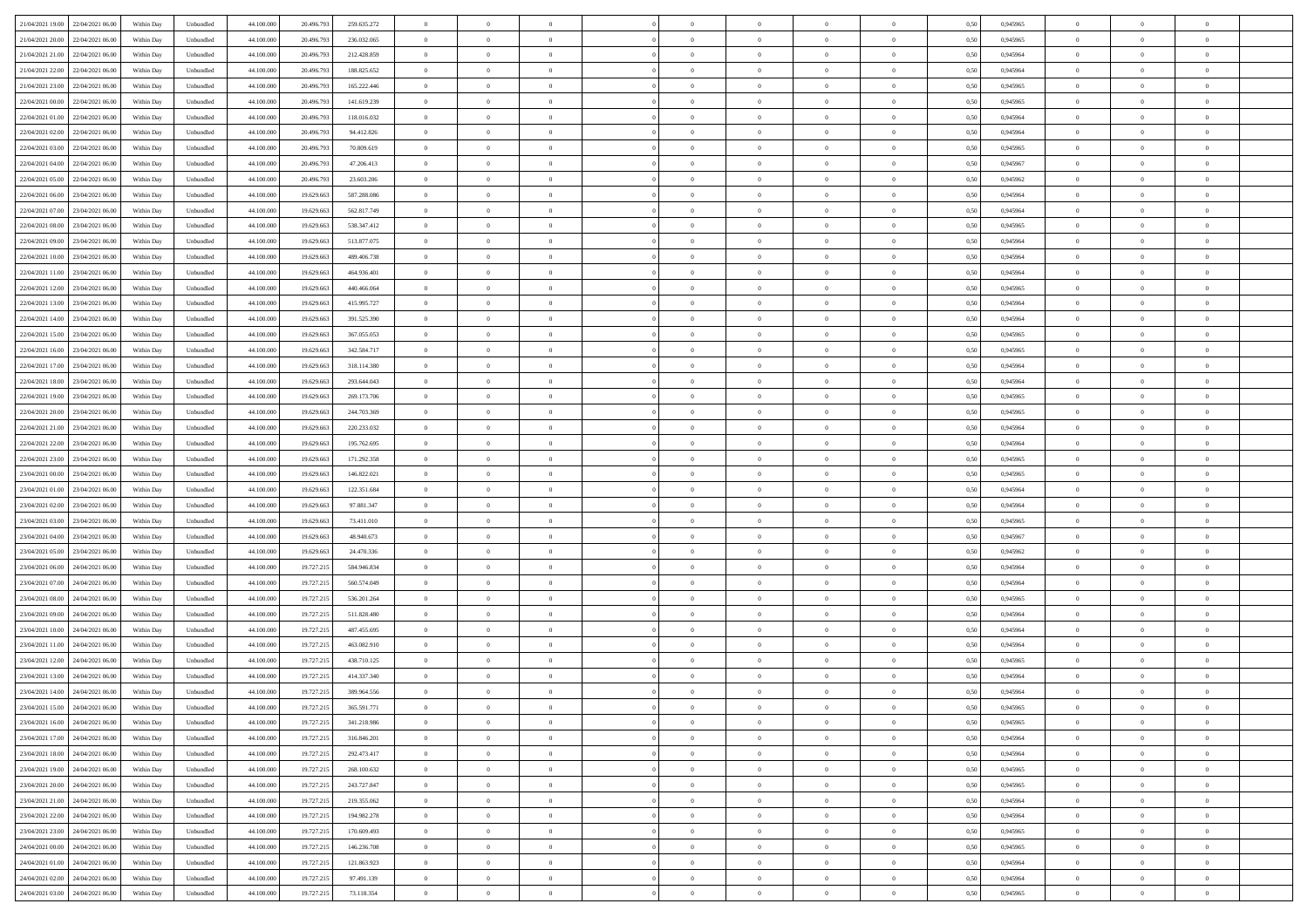| 24/04/2021 04:00<br>24/04/2021 06:00 | Within Day | Unbundled | 44.100.000 | 19.727.215 | 48.745.569  | $\overline{0}$ | $\overline{0}$   | $\overline{0}$ | $\theta$       | $\theta$       |                | $\overline{0}$ | 0,50 | 0,945967 | $\theta$       | $\theta$       | $\theta$       |  |
|--------------------------------------|------------|-----------|------------|------------|-------------|----------------|------------------|----------------|----------------|----------------|----------------|----------------|------|----------|----------------|----------------|----------------|--|
|                                      |            |           |            |            |             |                |                  |                |                |                |                |                |      |          |                |                |                |  |
| 24/04/2021 05:00<br>24/04/2021 06.0  | Within Day | Unbundled | 44.100.000 | 19.727.215 | 24.372.784  | $\overline{0}$ | $\overline{0}$   | $\overline{0}$ | $\,$ 0 $\,$    | $\bf{0}$       | $\overline{0}$ | $\bf{0}$       | 0,50 | 0,945962 | $\,$ 0 $\,$    | $\theta$       | $\overline{0}$ |  |
| 24/04/2021 06.00<br>25/04/2021 06:00 | Within Day | Unbundled | 44,100,000 | 19.239.454 | 596.653.094 | $\overline{0}$ | $\overline{0}$   | $\overline{0}$ | $\bf{0}$       | $\bf{0}$       | $\overline{0}$ | $\mathbf{0}$   | 0.50 | 0.945964 | $\bf{0}$       | $\overline{0}$ | $\overline{0}$ |  |
| 24/04/2021 07:00<br>25/04/2021 06:00 | Within Day | Unbundled | 44.100.000 | 19.239.454 | 571.792.548 | $\overline{0}$ | $\overline{0}$   | $\overline{0}$ | $\overline{0}$ | $\overline{0}$ | $\overline{0}$ | $\bf{0}$       | 0,50 | 0,945964 | $\theta$       | $\theta$       | $\overline{0}$ |  |
| 24/04/2021 08:00<br>25/04/2021 06.0  | Within Day | Unbundled | 44.100.000 | 19.239.454 | 546.932.002 | $\overline{0}$ | $\overline{0}$   | $\bf{0}$       | $\overline{0}$ | $\overline{0}$ | $\overline{0}$ | $\bf{0}$       | 0,50 | 0,945965 | $\,$ 0 $\,$    | $\theta$       | $\overline{0}$ |  |
|                                      |            |           |            |            |             |                |                  |                |                |                |                |                |      |          |                |                |                |  |
| 24/04/2021 09:00<br>25/04/2021 06:00 | Within Day | Unbundled | 44,100,000 | 19.239.454 | 522.071.457 | $\overline{0}$ | $\overline{0}$   | $\overline{0}$ | $\bf{0}$       | $\overline{0}$ | $\overline{0}$ | $\mathbf{0}$   | 0.50 | 0.945964 | $\bf{0}$       | $\theta$       | $\overline{0}$ |  |
| 24/04/2021 10:00<br>25/04/2021 06.00 | Within Day | Unbundled | 44.100.000 | 19.239.454 | 497.210.911 | $\overline{0}$ | $\overline{0}$   | $\overline{0}$ | $\overline{0}$ | $\overline{0}$ | $\overline{0}$ | $\bf{0}$       | 0,50 | 0,945964 | $\theta$       | $\theta$       | $\overline{0}$ |  |
| 24/04/2021 11:00<br>25/04/2021 06.0  | Within Day | Unbundled | 44.100.000 | 19.239.454 | 472.350.366 | $\overline{0}$ | $\overline{0}$   | $\overline{0}$ | $\overline{0}$ | $\overline{0}$ | $\overline{0}$ | $\bf{0}$       | 0,50 | 0,945964 | $\,$ 0 $\,$    | $\bf{0}$       | $\overline{0}$ |  |
| 24/04/2021 12:00<br>25/04/2021 06:00 | Within Day | Unbundled | 44,100,000 | 19.239.454 | 447.489.820 | $\overline{0}$ | $\overline{0}$   | $\overline{0}$ | $\bf{0}$       | $\overline{0}$ | $\overline{0}$ | $\mathbf{0}$   | 0.50 | 0.945965 | $\,$ 0 $\,$    | $\theta$       | $\overline{0}$ |  |
| 24/04/2021 13:00<br>25/04/2021 06:00 | Within Day | Unbundled | 44.100.000 | 19.239.454 | 422.629.274 | $\overline{0}$ | $\overline{0}$   | $\overline{0}$ | $\bf{0}$       | $\overline{0}$ | $\overline{0}$ | $\bf{0}$       | 0,50 | 0,945964 | $\theta$       | $\theta$       | $\overline{0}$ |  |
|                                      |            |           |            |            |             |                |                  |                |                |                |                |                |      |          |                |                |                |  |
| 24/04/2021 14:00<br>25/04/2021 06.0  | Within Day | Unbundled | 44.100.000 | 19.239.454 | 397.768.729 | $\overline{0}$ | $\overline{0}$   | $\overline{0}$ | $\bf{0}$       | $\bf{0}$       | $\overline{0}$ | $\bf{0}$       | 0,50 | 0,945964 | $\,$ 0 $\,$    | $\bf{0}$       | $\overline{0}$ |  |
| 24/04/2021 15:00<br>25/04/2021 06:00 | Within Day | Unbundled | 44,100,000 | 19.239.454 | 372.908.183 | $\overline{0}$ | $\overline{0}$   | $\overline{0}$ | $\bf{0}$       | $\bf{0}$       | $\overline{0}$ | $\mathbf{0}$   | 0.50 | 0.945965 | $\bf{0}$       | $\overline{0}$ | $\bf{0}$       |  |
| 24/04/2021 16:00<br>25/04/2021 06:00 | Within Day | Unbundled | 44.100.000 | 19.239.454 | 348.047.638 | $\overline{0}$ | $\overline{0}$   | $\overline{0}$ | $\overline{0}$ | $\overline{0}$ | $\overline{0}$ | $\bf{0}$       | 0,50 | 0,945965 | $\theta$       | $\theta$       | $\overline{0}$ |  |
| 24/04/2021 17.00<br>25/04/2021 06.0  | Within Day | Unbundled | 44.100.000 | 19.239.454 | 323.187.092 | $\overline{0}$ | $\overline{0}$   | $\bf{0}$       | $\bf{0}$       | $\overline{0}$ | $\overline{0}$ | $\bf{0}$       | 0,50 | 0,945964 | $\,$ 0 $\,$    | $\bf{0}$       | $\overline{0}$ |  |
| 24/04/2021 18:00<br>25/04/2021 06:00 | Within Day | Unbundled | 44,100,000 | 19.239.454 | 298.326.547 | $\overline{0}$ | $\overline{0}$   | $\overline{0}$ | $\overline{0}$ | $\overline{0}$ | $\overline{0}$ | $\mathbf{0}$   | 0.50 | 0.945964 | $\,$ 0 $\,$    | $\theta$       | $\overline{0}$ |  |
|                                      |            |           |            |            |             |                | $\overline{0}$   | $\overline{0}$ | $\overline{0}$ | $\overline{0}$ | $\overline{0}$ |                |      |          | $\theta$       | $\theta$       | $\overline{0}$ |  |
| 24/04/2021 19:00<br>25/04/2021 06:00 | Within Day | Unbundled | 44.100.000 | 19.239.454 | 273.466.001 | $\overline{0}$ |                  |                |                |                |                | $\bf{0}$       | 0,50 | 0,945965 |                |                |                |  |
| 24/04/2021 20.00<br>25/04/2021 06.0  | Within Day | Unbundled | 44.100.000 | 19.239.454 | 248.605.455 | $\overline{0}$ | $\overline{0}$   | $\overline{0}$ | $\bf{0}$       | $\overline{0}$ | $\overline{0}$ | $\bf{0}$       | 0,50 | 0,945965 | $\,$ 0 $\,$    | $\theta$       | $\overline{0}$ |  |
| 24/04/2021 21.00<br>25/04/2021 06:00 | Within Day | Unbundled | 44,100,000 | 19.239.454 | 223.744.910 | $\overline{0}$ | $\overline{0}$   | $\overline{0}$ | $\overline{0}$ | $\bf{0}$       | $\overline{0}$ | $\mathbf{0}$   | 0.50 | 0.945964 | $\,$ 0 $\,$    | $\overline{0}$ | $\overline{0}$ |  |
| 24/04/2021 22.00<br>25/04/2021 06:00 | Within Day | Unbundled | 44.100.000 | 19.239.454 | 198.884.364 | $\overline{0}$ | $\overline{0}$   | $\overline{0}$ | $\overline{0}$ | $\overline{0}$ | $\overline{0}$ | $\bf{0}$       | 0,50 | 0,945964 | $\,$ 0 $\,$    | $\theta$       | $\overline{0}$ |  |
| 24/04/2021 23.00<br>25/04/2021 06.0  | Within Day | Unbundled | 44.100.000 | 19.239.454 | 174.023.819 | $\overline{0}$ | $\overline{0}$   | $\overline{0}$ | $\bf{0}$       | $\bf{0}$       | $\overline{0}$ | $\bf{0}$       | 0,50 | 0,945965 | $\,$ 0 $\,$    | $\bf{0}$       | $\overline{0}$ |  |
| 25/04/2021 00:00<br>25/04/2021 06:00 | Within Day | Unbundled | 44,100,000 | 19.239.454 | 149.163.273 | $\overline{0}$ | $\overline{0}$   | $\overline{0}$ | $\bf{0}$       | $\bf{0}$       | $\overline{0}$ | $\mathbf{0}$   | 0.50 | 0.945965 | $\bf{0}$       | $\overline{0}$ | $\bf{0}$       |  |
|                                      |            |           |            |            |             |                |                  |                |                |                |                |                |      |          |                |                |                |  |
| 25/04/2021 01:00<br>25/04/2021 06:00 | Within Day | Unbundled | 44.100.000 | 19.239.454 | 124.302.727 | $\overline{0}$ | $\overline{0}$   | $\overline{0}$ | $\overline{0}$ | $\overline{0}$ | $\overline{0}$ | $\,$ 0 $\,$    | 0,50 | 0,945964 | $\theta$       | $\theta$       | $\overline{0}$ |  |
| 25/04/2021 02.00<br>25/04/2021 06.0  | Within Day | Unbundled | 44.100.000 | 19.239.454 | 99.442.182  | $\overline{0}$ | $\overline{0}$   | $\overline{0}$ | $\bf{0}$       | $\overline{0}$ | $\overline{0}$ | $\bf{0}$       | 0,50 | 0,945964 | $\,$ 0 $\,$    | $\bf{0}$       | $\overline{0}$ |  |
| 25/04/2021 03.00<br>25/04/2021 06:00 | Within Day | Unbundled | 44,100,000 | 19.239.454 | 74.581.636  | $\overline{0}$ | $\overline{0}$   | $\overline{0}$ | $\overline{0}$ | $\overline{0}$ | $\overline{0}$ | $\mathbf{0}$   | 0.50 | 0.945965 | $\bf{0}$       | $\theta$       | $\overline{0}$ |  |
| 25/04/2021 04:00<br>25/04/2021 06:00 | Within Day | Unbundled | 44.100.000 | 19.239.454 | 49.721.091  | $\overline{0}$ | $\overline{0}$   | $\overline{0}$ | $\overline{0}$ | $\overline{0}$ | $\overline{0}$ | $\bf{0}$       | 0,50 | 0,945967 | $\theta$       | $\theta$       | $\overline{0}$ |  |
| 25/04/2021 05:00<br>25/04/2021 06.0  | Within Day | Unbundled | 44.100.000 | 19.239.454 | 24.860.545  | $\overline{0}$ | $\overline{0}$   | $\overline{0}$ | $\overline{0}$ | $\overline{0}$ | $\overline{0}$ | $\bf{0}$       | 0,50 | 0,945962 | $\,$ 0 $\,$    | $\theta$       | $\overline{0}$ |  |
| 25/04/2021 06.00<br>26/04/2021 06:00 | Within Day | Unbundled | 44,100,000 | 18,047,150 | 625.268.395 | $\overline{0}$ | $\overline{0}$   | $\overline{0}$ | $\overline{0}$ | $\overline{0}$ | $\overline{0}$ | $\mathbf{0}$   | 0.50 | 0.945964 | $\,$ 0 $\,$    | $\overline{0}$ | $\overline{0}$ |  |
|                                      |            |           |            |            |             |                |                  |                |                |                |                |                |      |          |                |                |                |  |
| 25/04/2021 07:00<br>26/04/2021 06:00 | Within Day | Unbundled | 44.100.000 | 18.047.150 | 599.215.545 | $\overline{0}$ | $\overline{0}$   | $\overline{0}$ | $\overline{0}$ | $\overline{0}$ | $\overline{0}$ | $\bf{0}$       | 0,50 | 0,945964 | $\theta$       | $\theta$       | $\overline{0}$ |  |
| 25/04/2021 08:00<br>26/04/2021 06.0  | Within Day | Unbundled | 44.100.000 | 18.047.150 | 573.162.696 | $\overline{0}$ | $\overline{0}$   | $\overline{0}$ | $\overline{0}$ | $\bf{0}$       | $\overline{0}$ | $\bf{0}$       | 0,50 | 0,945965 | $\,$ 0 $\,$    | $\bf{0}$       | $\overline{0}$ |  |
| 25/04/2021 09:00<br>26/04/2021 06:00 | Within Day | Unbundled | 44,100,000 | 18,047,150 | 547.109.846 | $\overline{0}$ | $\overline{0}$   | $\overline{0}$ | $\bf{0}$       | $\bf{0}$       | $\overline{0}$ | $\mathbf{0}$   | 0.50 | 0.945964 | $\bf{0}$       | $\overline{0}$ | $\bf{0}$       |  |
| 25/04/2021 11:00<br>26/04/2021 06.00 | Within Day | Unbundled | 44.100.000 | 18.047.150 | 495.004.146 | $\overline{0}$ | $\overline{0}$   | $\overline{0}$ | $\overline{0}$ | $\overline{0}$ | $\overline{0}$ | $\overline{0}$ | 0.50 | 0.945964 | $\theta$       | $\theta$       | $\overline{0}$ |  |
| 25/04/2021 12:00<br>26/04/2021 06.0  | Within Day | Unbundled | 44.100.000 | 18.047.150 | 468.951.296 | $\overline{0}$ | $\overline{0}$   | $\overline{0}$ | $\bf{0}$       | $\overline{0}$ | $\overline{0}$ | $\bf{0}$       | 0,50 | 0,945965 | $\,$ 0 $\,$    | $\bf{0}$       | $\overline{0}$ |  |
| 25/04/2021 13:00<br>26/04/2021 06.00 | Within Day | Unbundled | 44,100,000 | 18,047,150 | 442.898.446 | $\overline{0}$ | $\overline{0}$   | $\overline{0}$ | $\overline{0}$ | $\overline{0}$ | $\overline{0}$ | $\mathbf{0}$   | 0.50 | 0.945964 | $\,$ 0 $\,$    | $\theta$       | $\overline{0}$ |  |
|                                      |            |           |            |            |             |                |                  |                |                |                |                |                |      |          |                |                |                |  |
| 25/04/2021 14:00<br>26/04/2021 06.00 | Within Day | Unbundled | 44.100.000 | 18.047.150 | 416.845.597 | $\overline{0}$ | $\overline{0}$   | $\overline{0}$ | $\overline{0}$ | $\overline{0}$ | $\Omega$       | $\overline{0}$ | 0.50 | 0,945964 | $\theta$       | $\theta$       | $\overline{0}$ |  |
| 25/04/2021 15:00<br>26/04/2021 06.0  | Within Day | Unbundled | 44.100.000 | 18.047.150 | 390.792.747 | $\overline{0}$ | $\overline{0}$   | $\overline{0}$ | $\bf{0}$       | $\overline{0}$ | $\overline{0}$ | $\bf{0}$       | 0,50 | 0,945965 | $\,$ 0 $\,$    | $\bf{0}$       | $\overline{0}$ |  |
| 25/04/2021 16:00<br>26/04/2021 06:00 | Within Day | Unbundled | 44,100,000 | 18,047,150 | 364,739,897 | $\overline{0}$ | $\overline{0}$   | $\overline{0}$ | $\overline{0}$ | $\bf{0}$       | $\overline{0}$ | $\mathbf{0}$   | 0.50 | 0.945965 | $\,$ 0 $\,$    | $\overline{0}$ | $\overline{0}$ |  |
| 25/04/2021 17:00<br>26/04/2021 06.00 | Within Day | Unbundled | 44.100.000 | 18.047.150 | 338.687.047 | $\overline{0}$ | $\overline{0}$   | $\overline{0}$ | $\overline{0}$ | $\overline{0}$ | $\overline{0}$ | $\overline{0}$ | 0.50 | 0,945964 | $\theta$       | $\theta$       | $\overline{0}$ |  |
| 25/04/2021 18:00<br>26/04/2021 06.0  | Within Day | Unbundled | 44.100.000 | 18.047.150 | 312.634.197 | $\overline{0}$ | $\overline{0}$   | $\overline{0}$ | $\,$ 0 $\,$    | $\bf{0}$       | $\overline{0}$ | $\bf{0}$       | 0,50 | 0,945964 | $\,$ 0 $\,$    | $\bf{0}$       | $\overline{0}$ |  |
| 25/04/2021 19:00<br>26/04/2021 06:00 | Within Day | Unbundled | 44,100,000 | 18,047.150 | 286,581,348 | $\overline{0}$ | $\overline{0}$   | $\overline{0}$ | $\bf{0}$       | $\bf{0}$       | $\overline{0}$ | $\mathbf{0}$   | 0.50 | 0.945965 | $\bf{0}$       | $\overline{0}$ | $\overline{0}$ |  |
|                                      |            |           |            |            |             |                |                  |                |                |                |                |                |      |          |                |                |                |  |
| 25/04/2021 20:00<br>26/04/2021 06.00 | Within Day | Unbundled | 44.100.000 | 18.047.150 | 260.528.498 | $\overline{0}$ | $\overline{0}$   | $\overline{0}$ | $\overline{0}$ | $\overline{0}$ | $\overline{0}$ | $\overline{0}$ | 0.50 | 0.945965 | $\theta$       | $\theta$       | $\overline{0}$ |  |
| 25/04/2021 21.00<br>26/04/2021 06.0  | Within Day | Unbundled | 44.100.000 | 18.047.150 | 234.475.648 | $\overline{0}$ | $\overline{0}$   | $\overline{0}$ | $\bf{0}$       | $\bf{0}$       | $\overline{0}$ | $\bf{0}$       | 0,50 | 0,945964 | $\,$ 0 $\,$    | $\bf{0}$       | $\overline{0}$ |  |
| 25/04/2021 22.00<br>26/04/2021 06.00 | Within Day | Unbundled | 44,100,000 | 18.047.150 | 208.422.798 | $\overline{0}$ | $\overline{0}$   | $\overline{0}$ | $\overline{0}$ | $\overline{0}$ | $\Omega$       | $\overline{0}$ | 0.50 | 0.945964 | $\,$ 0 $\,$    | $\theta$       | $\overline{0}$ |  |
| 25/04/2021 23:00<br>26/04/2021 06.00 | Within Day | Unbundled | 44.100.000 | 18.047.150 | 182.369.948 | $\overline{0}$ | $\overline{0}$   | $\overline{0}$ | $\overline{0}$ | $\overline{0}$ | $\theta$       | $\overline{0}$ | 0.50 | 0,945965 | $\theta$       | $\theta$       | $\overline{0}$ |  |
| 26/04/2021 00:00<br>26/04/2021 06.00 | Within Day | Unbundled | 44.100.000 | 18.047.150 | 156.317.098 | $\overline{0}$ | $\overline{0}$   | $\bf{0}$       | $\overline{0}$ | $\bf{0}$       | $\overline{0}$ | $\bf{0}$       | 0,50 | 0,945965 | $\,$ 0 $\,$    | $\bf{0}$       | $\overline{0}$ |  |
| 26/04/2021 01:00<br>26/04/2021 06:00 | Within Day | Unbundled | 44.100.000 | 18.047.150 | 130.264.249 | $\bf{0}$       | $\boldsymbol{0}$ |                | $\bf{0}$       |                |                |                | 0,50 | 0.945964 | $\theta$       | $\overline{0}$ |                |  |
|                                      |            |           |            |            |             |                |                  |                |                |                |                |                |      |          |                |                |                |  |
| 26/04/2021 02:00<br>26/04/2021 06:00 | Within Dav | Unbundled | 44.100.000 | 18.047.150 | 104.211.399 | $\overline{0}$ | $\overline{0}$   | $\overline{0}$ | $\overline{0}$ | $\overline{0}$ | $\overline{0}$ | $\overline{0}$ | 0,50 | 0,945964 | $\theta$       | $\theta$       | $\overline{0}$ |  |
| 26/04/2021 03:00<br>26/04/2021 06.0  | Within Day | Unbundled | 44.100.000 | 18.047.150 | 78.158.549  | $\overline{0}$ | $\overline{0}$   | $\overline{0}$ | $\bf{0}$       | $\overline{0}$ | $\overline{0}$ | $\mathbf{0}$   | 0,50 | 0,945965 | $\bf{0}$       | $\overline{0}$ | $\bf{0}$       |  |
| 26/04/2021 04:00<br>26/04/2021 06:00 | Within Day | Unbundled | 44.100.000 | 18.047.150 | 52.105.699  | $\overline{0}$ | $\overline{0}$   | $\overline{0}$ | $\overline{0}$ | $\bf{0}$       | $\overline{0}$ | $\mathbf{0}$   | 0.50 | 0.945967 | $\,$ 0 $\,$    | $\bf{0}$       | $\,$ 0 $\,$    |  |
| 26/04/2021 05:00<br>26/04/2021 06:00 | Within Dav | Unbundled | 44.100.000 | 18.047.150 | 26.052.849  | $\overline{0}$ | $\overline{0}$   | $\overline{0}$ | $\overline{0}$ | $\overline{0}$ | $\overline{0}$ | $\mathbf{0}$   | 0,50 | 0,945962 | $\overline{0}$ | $\theta$       | $\overline{0}$ |  |
| 26/04/2021 06:00<br>27/04/2021 06.00 | Within Day | Unbundled | 44.100.000 | 21.526.511 | 541.763.742 | $\overline{0}$ | $\overline{0}$   | $\overline{0}$ | $\bf{0}$       | $\bf{0}$       | $\overline{0}$ | $\mathbf{0}$   | 0,50 | 0,945964 | $\overline{0}$ | $\bf{0}$       | $\overline{0}$ |  |
| 26/04/2021 07:00<br>27/04/2021 06:00 | Within Day | Unbundled | 44.100.000 | 21.526.511 | 519.190.253 | $\overline{0}$ | $\overline{0}$   | $\overline{0}$ | $\bf{0}$       | $\overline{0}$ | $\overline{0}$ | $\mathbf{0}$   | 0.50 | 0.945964 | $\,$ 0 $\,$    | $\theta$       | $\overline{0}$ |  |
|                                      |            |           |            |            |             |                |                  |                |                |                |                |                |      |          |                |                |                |  |
| 26/04/2021 08:00<br>27/04/2021 06:00 | Within Dav | Unbundled | 44.100.000 | 21.526.511 | 496.616.764 | $\overline{0}$ | $\overline{0}$   | $\overline{0}$ | $\overline{0}$ | $\overline{0}$ | $\overline{0}$ | $\mathbf{0}$   | 0,50 | 0,945965 | $\overline{0}$ | $\theta$       | $\overline{0}$ |  |
| 26/04/2021 09:00<br>27/04/2021 06:00 | Within Day | Unbundled | 44.100.000 | 21.526.511 | 474.043.275 | $\overline{0}$ | $\overline{0}$   | $\overline{0}$ | $\bf{0}$       | $\bf{0}$       | $\overline{0}$ | $\,$ 0 $\,$    | 0,50 | 0,945964 | $\bf{0}$       | $\bf{0}$       | $\overline{0}$ |  |
| 27/04/2021 06:00<br>26/04/2021 10:00 | Within Day | Unbundled | 44,100,000 | 21.526.511 | 451.469.785 | $\overline{0}$ | $\overline{0}$   | $\overline{0}$ | $\bf{0}$       | $\bf{0}$       | $\overline{0}$ | $\,$ 0 $\,$    | 0.50 | 0.945964 | $\overline{0}$ | $\bf{0}$       | $\,$ 0         |  |
| 26/04/2021 11:00<br>27/04/2021 06:00 | Within Dav | Unbundled | 44.100.000 | 21.526.511 | 428.896.296 | $\overline{0}$ | $\overline{0}$   | $\overline{0}$ | $\overline{0}$ | $\overline{0}$ | $\overline{0}$ | $\mathbf{0}$   | 0,50 | 0,945964 | $\overline{0}$ | $\theta$       | $\overline{0}$ |  |
| 26/04/2021 12:00<br>27/04/2021 06.0  | Within Day | Unbundled | 44.100.000 | 21.526.511 | 406.322.807 | $\overline{0}$ | $\overline{0}$   | $\overline{0}$ | $\overline{0}$ | $\bf{0}$       | $\overline{0}$ | $\mathbf{0}$   | 0,50 | 0,945965 | $\bf{0}$       | $\bf{0}$       | $\overline{0}$ |  |
| 26/04/2021 13.00 27/04/2021 06.00    | Within Day | Unbundled | 44.100.000 | 21.526.511 | 383.749.317 | $\overline{0}$ | $\overline{0}$   | $\overline{0}$ | $\bf{0}$       | $\,$ 0         | $\overline{0}$ | $\,$ 0 $\,$    | 0,50 | 0,945964 | $\overline{0}$ | $\,$ 0 $\,$    | $\,$ 0 $\,$    |  |
|                                      |            |           |            |            |             |                |                  |                |                |                |                |                |      |          |                |                |                |  |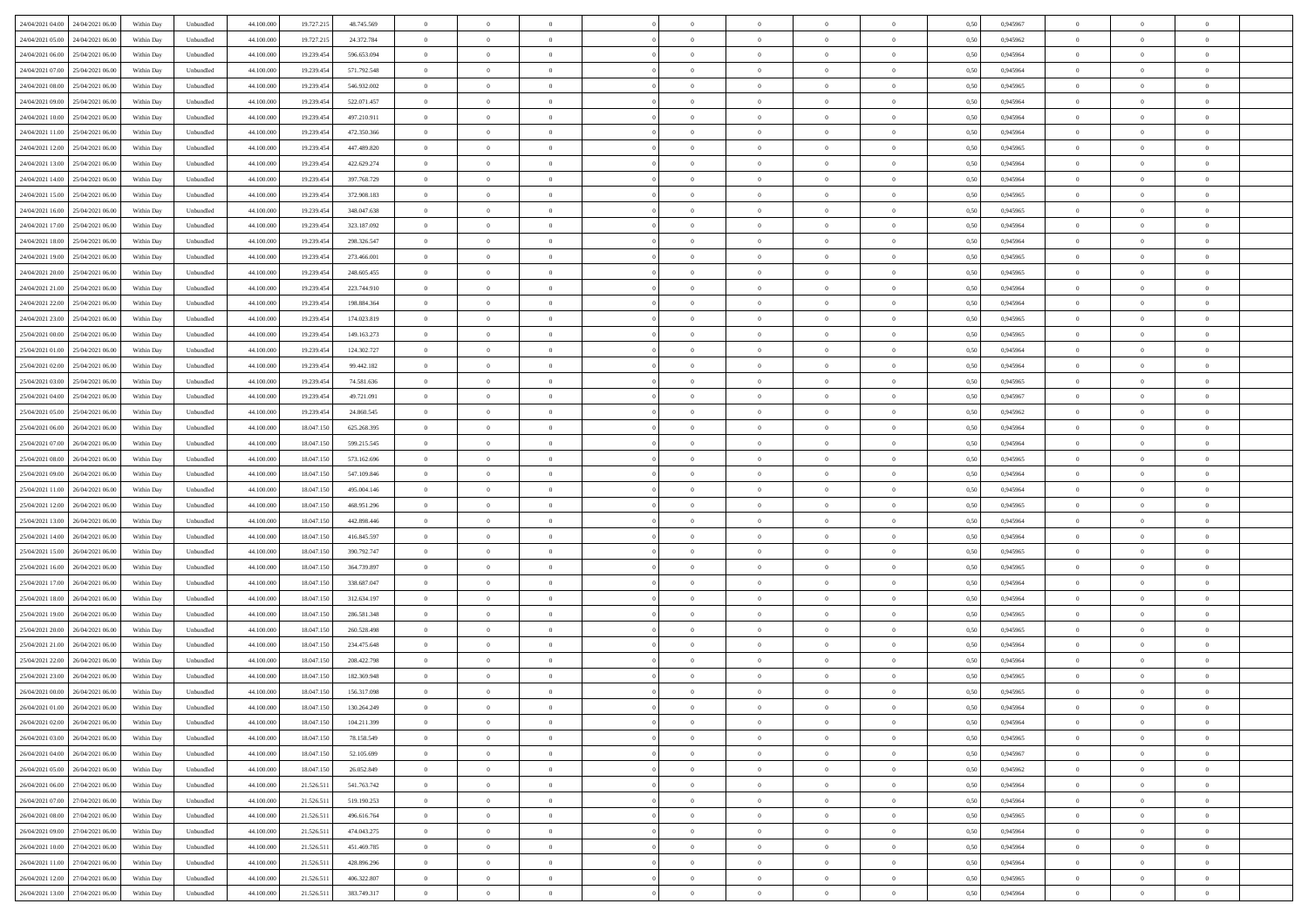| 26/04/2021 14:00 27/04/2021 06:00    | Within Day | Unbundled                   | 44.100.000 | 21.526.511 | 361.175.828 | $\overline{0}$ | $\theta$       |                | $\overline{0}$ | $\theta$       |                | $\theta$       | 0,50 | 0,945964 | $\theta$       | $\theta$       | $\overline{0}$ |  |
|--------------------------------------|------------|-----------------------------|------------|------------|-------------|----------------|----------------|----------------|----------------|----------------|----------------|----------------|------|----------|----------------|----------------|----------------|--|
| 26/04/2021 15:00<br>27/04/2021 06.00 | Within Day | Unbundled                   | 44.100.00  | 21.526.51  | 338.602.339 | $\bf{0}$       | $\overline{0}$ | $\bf{0}$       | $\overline{0}$ | $\bf{0}$       | $\overline{0}$ | $\bf{0}$       | 0,50 | 0,945965 | $\,$ 0 $\,$    | $\bf{0}$       | $\overline{0}$ |  |
| 26/04/2021 16:00<br>27/04/2021 06:00 | Within Day | Unbundled                   | 44,100,000 | 21.526.511 | 316,028,850 | $\overline{0}$ | $\bf{0}$       | $\overline{0}$ | $\bf{0}$       | $\bf{0}$       | $\overline{0}$ | $\bf{0}$       | 0.50 | 0.945965 | $\bf{0}$       | $\overline{0}$ | $\overline{0}$ |  |
| 26/04/2021 17:00<br>27/04/2021 06:00 |            |                             | 44.100.000 |            |             | $\overline{0}$ | $\overline{0}$ | $\overline{0}$ | $\theta$       | $\theta$       | $\overline{0}$ | $\bf{0}$       |      |          | $\theta$       | $\theta$       | $\overline{0}$ |  |
|                                      | Within Day | Unbundled                   |            | 21.526.511 | 293.455.360 |                |                |                |                |                |                |                | 0,50 | 0,945964 |                |                |                |  |
| 26/04/2021 18:00<br>27/04/2021 06.00 | Within Day | Unbundled                   | 44.100.00  | 21.526.51  | 270.881.871 | $\bf{0}$       | $\overline{0}$ | $\bf{0}$       | $\overline{0}$ | $\theta$       | $\overline{0}$ | $\bf{0}$       | 0,50 | 0,945964 | $\,$ 0 $\,$    | $\bf{0}$       | $\overline{0}$ |  |
| 26/04/2021 19:00<br>27/04/2021 06:00 | Within Day | Unbundled                   | 44,100,00  | 21.526.511 | 248.308.382 | $\overline{0}$ | $\overline{0}$ | $\overline{0}$ | $\bf{0}$       | $\overline{0}$ | $\theta$       | $\bf{0}$       | 0.50 | 0.945965 | $\bf{0}$       | $\theta$       | $\overline{0}$ |  |
| 26/04/2021 20:00<br>27/04/2021 06:00 | Within Day | Unbundled                   | 44.100.000 | 21.526.511 | 225.734.892 | $\overline{0}$ | $\overline{0}$ | $\overline{0}$ | $\overline{0}$ | $\overline{0}$ | $\overline{0}$ | $\bf{0}$       | 0,50 | 0,945965 | $\theta$       | $\theta$       | $\overline{0}$ |  |
|                                      |            |                             |            |            |             |                |                |                |                |                |                |                |      |          |                |                |                |  |
| 26/04/2021 21:00<br>27/04/2021 06.00 | Within Day | Unbundled                   | 44.100.00  | 21.526.51  | 203.161.403 | $\bf{0}$       | $\overline{0}$ | $\overline{0}$ | $\overline{0}$ | $\theta$       | $\overline{0}$ | $\bf{0}$       | 0,50 | 0,945964 | $\,$ 0 $\,$    | $\bf{0}$       | $\overline{0}$ |  |
| 26/04/2021 22.00<br>27/04/2021 06:00 | Within Day | Unbundled                   | 44,100,00  | 21.526.51  | 180,587.914 | $\overline{0}$ | $\bf{0}$       | $\overline{0}$ | $\bf{0}$       | $\overline{0}$ | $\overline{0}$ | $\bf{0}$       | 0.50 | 0.945964 | $\bf{0}$       | $\theta$       | $\overline{0}$ |  |
| 26/04/2021 23:00<br>27/04/2021 06:00 | Within Day | Unbundled                   | 44.100.000 | 21.526.511 | 158.014.425 | $\bf{0}$       | $\bf{0}$       | $\overline{0}$ | $\overline{0}$ | $\overline{0}$ | $\overline{0}$ | $\bf{0}$       | 0,50 | 0,945965 | $\,$ 0 $\,$    | $\theta$       | $\overline{0}$ |  |
| 27/04/2021 00:00<br>27/04/2021 06.00 | Within Day | Unbundled                   | 44.100.00  | 21.526.51  | 135.440.935 | $\bf{0}$       | $\overline{0}$ | $\bf{0}$       | $\bf{0}$       | $\bf{0}$       | $\overline{0}$ | $\bf{0}$       | 0,50 | 0,945965 | $\,$ 0 $\,$    | $\bf{0}$       | $\overline{0}$ |  |
|                                      |            |                             |            |            |             |                |                |                |                |                |                |                |      |          |                |                |                |  |
| 27/04/2021 01:00<br>27/04/2021 06:00 | Within Day | Unbundled                   | 44,100,000 | 21.526.511 | 112.867.446 | $\overline{0}$ | $\bf{0}$       | $\overline{0}$ | $\bf{0}$       | $\bf{0}$       | $\overline{0}$ | $\bf{0}$       | 0.50 | 0.945964 | $\bf{0}$       | $\overline{0}$ | $\overline{0}$ |  |
| 27/04/2021 02:00<br>27/04/2021 06:00 | Within Day | Unbundled                   | 44.100.000 | 21.526.511 | 90.293.957  | $\overline{0}$ | $\overline{0}$ | $\overline{0}$ | $\overline{0}$ | $\theta$       | $\overline{0}$ | $\overline{0}$ | 0,50 | 0,945964 | $\,$ 0 $\,$    | $\theta$       | $\overline{0}$ |  |
| 27/04/2021 03:00<br>27/04/2021 06.00 | Within Day | Unbundled                   | 44.100.00  | 21.526.51  | 67.720.467  | $\bf{0}$       | $\theta$       | $\bf{0}$       | $\overline{0}$ | $\theta$       | $\overline{0}$ | $\bf{0}$       | 0,50 | 0,945965 | $\bf{0}$       | $\bf{0}$       | $\overline{0}$ |  |
| 27/04/2021 04:00<br>27/04/2021 06:00 | Within Day | Unbundled                   | 44,100,00  | 21.526.511 | 45.146.978  | $\overline{0}$ | $\overline{0}$ | $\overline{0}$ | $\bf{0}$       | $\bf{0}$       | $\Omega$       | $\bf{0}$       | 0.50 | 0.945967 | $\,$ 0 $\,$    | $\theta$       | $\overline{0}$ |  |
| 27/04/2021 05:00<br>27/04/2021 06:00 | Within Day | Unbundled                   | 44.100.000 | 21.526.511 | 22.573.489  | $\overline{0}$ | $\overline{0}$ | $\overline{0}$ | $\overline{0}$ | $\overline{0}$ | $\overline{0}$ | $\bf{0}$       | 0,50 | 0,945962 | $\theta$       | $\theta$       | $\overline{0}$ |  |
|                                      |            |                             |            |            |             |                |                |                |                |                |                |                |      |          |                |                |                |  |
| 27/04/2021 06:00<br>28/04/2021 06.00 | Within Day | Unbundled                   | 44.100.00  | 21.515.67  | 542.023.881 | $\bf{0}$       | $\overline{0}$ | $\overline{0}$ | $\overline{0}$ | $\bf{0}$       | $\overline{0}$ | $\bf{0}$       | 0,50 | 0,945964 | $\,$ 0 $\,$    | $\bf{0}$       | $\overline{0}$ |  |
| 27/04/2021 07:00<br>28/04/2021 06:00 | Within Day | Unbundled                   | 44,100,00  | 21.515.67  | 519.439.553 | $\overline{0}$ | $\bf{0}$       | $\overline{0}$ | $\bf{0}$       | $\overline{0}$ | $\overline{0}$ | $\bf{0}$       | 0.50 | 0.945964 | $\bf{0}$       | $\overline{0}$ | $\overline{0}$ |  |
| 27/04/2021 08:00<br>28/04/2021 06:00 | Within Day | Unbundled                   | 44.100.000 | 21.515.672 | 496.855.225 | $\overline{0}$ | $\overline{0}$ | $\overline{0}$ | $\overline{0}$ | $\overline{0}$ | $\overline{0}$ | $\bf{0}$       | 0,50 | 0,945965 | $\,$ 0 $\,$    | $\theta$       | $\overline{0}$ |  |
| 27/04/2021 09:00<br>28/04/2021 06.00 | Within Day | Unbundled                   | 44.100.00  | 21.515.67  | 474.270.896 | $\bf{0}$       | $\overline{0}$ | $\bf{0}$       | $\bf{0}$       | $\overline{0}$ | $\overline{0}$ | $\bf{0}$       | 0,50 | 0,945964 | $\,$ 0 $\,$    | $\bf{0}$       | $\overline{0}$ |  |
|                                      |            |                             |            |            |             |                |                |                |                |                |                |                |      |          |                |                |                |  |
| 27/04/2021 10:00<br>28/04/2021 06:00 | Within Day | Unbundled                   | 44,100,000 | 21.515.672 | 451.686.568 | $\overline{0}$ | $\bf{0}$       | $\overline{0}$ | $\bf{0}$       | $\bf{0}$       | $\overline{0}$ | $\bf{0}$       | 0.50 | 0.945964 | $\bf{0}$       | $\overline{0}$ | $\overline{0}$ |  |
| 27/04/2021 11:00<br>28/04/2021 06:00 | Within Day | Unbundled                   | 44.100.000 | 21.515.672 | 429.102.239 | $\overline{0}$ | $\overline{0}$ | $\overline{0}$ | $\theta$       | $\theta$       | $\overline{0}$ | $\bf{0}$       | 0,50 | 0,945964 | $\theta$       | $\theta$       | $\overline{0}$ |  |
| 27/04/2021 12:00<br>28/04/2021 06.00 | Within Day | Unbundled                   | 44.100.00  | 21.515.67  | 406.517.911 | $\bf{0}$       | $\overline{0}$ | $\bf{0}$       | $\bf{0}$       | $\bf{0}$       | $\overline{0}$ | $\bf{0}$       | 0,50 | 0,945965 | $\,$ 0 $\,$    | $\bf{0}$       | $\overline{0}$ |  |
| 27/04/2021 13:00<br>28/04/2021 06:00 | Within Day | Unbundled                   | 44,100,00  | 21.515.67  | 383.933.583 | $\overline{0}$ | $\overline{0}$ | $\overline{0}$ | $\overline{0}$ | $\overline{0}$ | $\Omega$       | $\bf{0}$       | 0.50 | 0.945964 | $\,$ 0 $\,$    | $\theta$       | $\overline{0}$ |  |
| 27/04/2021 14:00<br>28/04/2021 06:00 | Within Day | Unbundled                   | 44.100.000 | 21.515.672 | 361.349.254 | $\overline{0}$ | $\overline{0}$ | $\overline{0}$ | $\overline{0}$ | $\overline{0}$ | $\overline{0}$ | $\bf{0}$       | 0,50 | 0,945964 | $\theta$       | $\theta$       | $\overline{0}$ |  |
|                                      |            |                             |            |            |             |                |                |                |                |                |                |                |      |          |                |                |                |  |
| 27/04/2021 15:00<br>28/04/2021 06.00 | Within Day | Unbundled                   | 44.100.00  | 21.515.67  | 338.764.926 | $\bf{0}$       | $\theta$       | $\bf{0}$       | $\overline{0}$ | $\theta$       | $\overline{0}$ | $\bf{0}$       | 0,50 | 0,945965 | $\,$ 0 $\,$    | $\bf{0}$       | $\overline{0}$ |  |
| 27/04/2021 16:00<br>28/04/2021 06:00 | Within Day | Unbundled                   | 44,100,00  | 21.515.67  | 316.180.597 | $\overline{0}$ | $\bf{0}$       | $\overline{0}$ | $\bf{0}$       | $\overline{0}$ | $\overline{0}$ | $\bf{0}$       | 0.50 | 0.945965 | $\bf{0}$       | $\overline{0}$ | $\overline{0}$ |  |
| 27/04/2021 17:00<br>28/04/2021 06:00 | Within Day | Unbundled                   | 44.100.000 | 21.515.672 | 293.596.269 | $\overline{0}$ | $\overline{0}$ | $\overline{0}$ | $\overline{0}$ | $\overline{0}$ | $\overline{0}$ | $\bf{0}$       | 0,50 | 0,945964 | $\theta$       | $\theta$       | $\overline{0}$ |  |
| 27/04/2021 18:00<br>28/04/2021 06.00 | Within Day | Unbundled                   | 44.100.00  | 21.515.67  | 271.011.940 | $\bf{0}$       | $\bf{0}$       | $\bf{0}$       | $\bf{0}$       | $\overline{0}$ | $\overline{0}$ | $\bf{0}$       | 0,50 | 0,945964 | $\,$ 0 $\,$    | $\bf{0}$       | $\overline{0}$ |  |
|                                      |            |                             |            |            |             |                |                |                |                |                |                |                |      |          |                |                |                |  |
| 27/04/2021 19:00<br>28/04/2021 06:00 | Within Day | Unbundled                   | 44,100,000 | 21.515.672 | 248.427.612 | $\overline{0}$ | $\bf{0}$       | $\overline{0}$ | $\bf{0}$       | $\bf{0}$       | $\overline{0}$ | $\bf{0}$       | 0.50 | 0.945965 | $\bf{0}$       | $\overline{0}$ | $\overline{0}$ |  |
| 27/04/2021 20:00<br>28/04/2021 06:00 | Within Day | Unbundled                   | 44.100.000 | 21.515.67  | 225.843.284 | $\overline{0}$ | $\overline{0}$ | $\overline{0}$ | $\overline{0}$ | $\overline{0}$ | $\overline{0}$ | $\bf{0}$       | 0.5( | 0.945965 | $\theta$       | $\theta$       | $\overline{0}$ |  |
| 27/04/2021 21:00<br>28/04/2021 06.00 | Within Day | Unbundled                   | 44.100.00  | 21.515.67  | 203.258.955 | $\bf{0}$       | $\overline{0}$ | $\bf{0}$       | $\overline{0}$ | $\,$ 0 $\,$    | $\overline{0}$ | $\bf{0}$       | 0,50 | 0,945964 | $\,$ 0 $\,$    | $\bf{0}$       | $\overline{0}$ |  |
| 27/04/2021 22.00<br>28/04/2021 06:00 | Within Day | Unbundled                   | 44,100,00  | 21.515.672 | 180.674.627 | $\overline{0}$ | $\overline{0}$ | $\overline{0}$ | $\bf{0}$       | $\bf{0}$       | $\Omega$       | $\bf{0}$       | 0.50 | 0.945964 | $\,$ 0 $\,$    | $\theta$       | $\overline{0}$ |  |
| 27/04/2021 23:00<br>28/04/2021 06:00 | Within Dav | Unbundled                   | 44.100.000 | 21.515.672 | 158.090.298 | $\overline{0}$ | $\overline{0}$ | $\overline{0}$ | $\overline{0}$ | $\overline{0}$ | $\overline{0}$ | $\overline{0}$ | 0.50 | 0,945965 | $\theta$       | $\theta$       | $\overline{0}$ |  |
|                                      |            |                             |            |            |             |                |                |                |                |                |                |                |      |          |                |                |                |  |
| 28/04/2021 00:00<br>28/04/2021 06.00 | Within Day | Unbundled                   | 44.100.00  | 21.515.67  | 135.505.970 | $\bf{0}$       | $\overline{0}$ | $\bf{0}$       | $\bf{0}$       | $\bf{0}$       | $\overline{0}$ | $\bf{0}$       | 0,50 | 0,945965 | $\,$ 0 $\,$    | $\bf{0}$       | $\overline{0}$ |  |
| 28/04/2021 01:00<br>28/04/2021 06:00 | Within Day | Unbundled                   | 44,100,00  | 21.515.672 | 112.921.642 | $\overline{0}$ | $\bf{0}$       | $\overline{0}$ | $\bf{0}$       | $\overline{0}$ | $\overline{0}$ | $\bf{0}$       | 0.50 | 0.945964 | $\bf{0}$       | $\overline{0}$ | $\overline{0}$ |  |
| 28/04/2021 02:00<br>28/04/2021 06:00 | Within Dav | Unbundled                   | 44.100.000 | 21.515.672 | 90.337.313  | $\overline{0}$ | $\overline{0}$ | $\overline{0}$ | $\overline{0}$ | $\overline{0}$ | $\overline{0}$ | $\overline{0}$ | 0.50 | 0,945964 | $\theta$       | $\theta$       | $\overline{0}$ |  |
| 28/04/2021 03:00<br>28/04/2021 06.00 | Within Day | Unbundled                   | 44.100.00  | 21.515.67  | 67.752.985  | $\bf{0}$       | $\bf{0}$       | $\bf{0}$       | $\bf{0}$       | $\overline{0}$ | $\overline{0}$ | $\bf{0}$       | 0,50 | 0,945965 | $\,$ 0 $\,$    | $\bf{0}$       | $\overline{0}$ |  |
|                                      |            |                             |            |            |             |                |                |                |                |                |                |                |      |          |                |                |                |  |
| 28/04/2021 04:00<br>28/04/2021 06:00 | Within Day | Unbundled                   | 44,100,000 | 21.515.672 | 45.168.656  | $\overline{0}$ | $\bf{0}$       | $\overline{0}$ | $\bf{0}$       | $\bf{0}$       | $\overline{0}$ | $\bf{0}$       | 0.50 | 0.945967 | $\bf{0}$       | $\overline{0}$ | $\overline{0}$ |  |
| 28/04/2021 05:00<br>28/04/2021 06:00 | Within Dav | Unbundled                   | 44.100.000 | 21.515.672 | 22.584.328  | $\overline{0}$ | $\overline{0}$ | $\overline{0}$ | $\overline{0}$ | $\overline{0}$ | $\overline{0}$ | $\bf{0}$       | 0.50 | 0,945962 | $\theta$       | $\theta$       | $\overline{0}$ |  |
| 28/04/2021 06:00<br>29/04/2021 06.00 | Within Day | Unbundled                   | 44.100.00  | 22.166.019 | 526.415.535 | $\bf{0}$       | $\overline{0}$ | $\bf{0}$       | $\overline{0}$ | $\overline{0}$ | $\overline{0}$ | $\bf{0}$       | 0,50 | 0,945964 | $\,$ 0 $\,$    | $\bf{0}$       | $\overline{0}$ |  |
| 28/04/2021 07:00<br>29/04/2021 06:00 | Within Day | Unbundled                   | 44,100,00  | 22.166.019 | 504.481.555 | $\overline{0}$ | $\overline{0}$ | $\Omega$       | $\overline{0}$ | $\overline{0}$ | $\theta$       | $\bf{0}$       | 0.50 | 0.945964 | $\bf{0}$       | $\theta$       | $\overline{0}$ |  |
| 28/04/2021 08:00<br>29/04/2021 06:00 | Within Dav | Unbundled                   | 44.100.000 | 22.166.019 | 482.547.574 | $\overline{0}$ | $\overline{0}$ | $\Omega$       | $\overline{0}$ | $\theta$       | $\Omega$       | $\overline{0}$ | 0.5( | 0,945965 | $\theta$       | $\theta$       | $\overline{0}$ |  |
| 28/04/2021 09:00<br>29/04/2021 06.00 | Within Day | Unbundled                   | 44.100.000 | 22.166.019 | 460.613.593 | $\bf{0}$       | $\bf{0}$       | $\bf{0}$       | $\bf{0}$       | $\bf{0}$       | $\overline{0}$ | $\bf{0}$       | 0,50 | 0,945964 | $\,$ 0 $\,$    | $\bf{0}$       | $\overline{0}$ |  |
|                                      |            |                             |            |            |             |                |                |                |                |                |                |                |      |          |                |                |                |  |
| 28/04/2021 10:00 29/04/2021 06:00    | Within Day | $\ensuremath{\mathsf{Unb}}$ | 44.100.000 | 22.166.019 | 438.679.613 | $\bf{0}$       | $\theta$       |                | $\overline{0}$ |                |                |                | 0,50 | 0.945964 | $\bf{0}$       | $\overline{0}$ |                |  |
| 28/04/2021 11:00 29/04/2021 06:00    | Within Day | Unbundled                   | 44.100.000 | 22.166.019 | 416.745.632 | $\overline{0}$ | $\theta$       | $\Omega$       | $\theta$       | $\overline{0}$ | $\overline{0}$ | $\bf{0}$       | 0,50 | 0,945964 | $\theta$       | $\theta$       | $\overline{0}$ |  |
| 28/04/2021 12:00<br>29/04/2021 06.00 | Within Day | Unbundled                   | 44.100.00  | 22.166.019 | 394.811.651 | $\overline{0}$ | $\bf{0}$       | $\overline{0}$ | $\overline{0}$ | $\bf{0}$       | $\overline{0}$ | $\bf{0}$       | 0,50 | 0,945965 | $\bf{0}$       | $\overline{0}$ | $\bf{0}$       |  |
| 28/04/2021 13:00 29/04/2021 06:00    | Within Day | Unbundled                   | 44,100,000 | 22.166.019 | 372.877.671 | $\overline{0}$ | $\bf{0}$       | $\overline{0}$ | $\overline{0}$ | $\overline{0}$ | $\overline{0}$ | $\bf{0}$       | 0.50 | 0.945964 | $\overline{0}$ | $\bf{0}$       | $\,$ 0 $\,$    |  |
|                                      |            |                             |            |            |             |                |                |                |                |                |                |                |      |          |                |                |                |  |
| 28/04/2021 14:00 29/04/2021 06:00    | Within Day | Unbundled                   | 44.100.000 | 22.166.019 | 350.943.690 | $\overline{0}$ | $\overline{0}$ | $\overline{0}$ | $\overline{0}$ | $\overline{0}$ | $\overline{0}$ | $\bf{0}$       | 0,50 | 0,945964 | $\theta$       | $\theta$       | $\overline{0}$ |  |
| 28/04/2021 15:00<br>29/04/2021 06.00 | Within Day | Unbundled                   | 44.100.000 | 22.166.019 | 329.009.709 | $\overline{0}$ | $\bf{0}$       | $\overline{0}$ | $\bf{0}$       | $\overline{0}$ | $\overline{0}$ | $\bf{0}$       | 0,50 | 0,945965 | $\overline{0}$ | $\bf{0}$       | $\overline{0}$ |  |
| 28/04/2021 16:00<br>29/04/2021 06:00 | Within Day | Unbundled                   | 44,100,000 | 22.166.019 | 307.075.729 | $\overline{0}$ | $\bf{0}$       | $\overline{0}$ | $\overline{0}$ | $\overline{0}$ | $\overline{0}$ | $\bf{0}$       | 0.50 | 0.945965 | $\,$ 0 $\,$    | $\theta$       | $\overline{0}$ |  |
| 28/04/2021 17:00<br>29/04/2021 06:00 | Within Dav | Unbundled                   | 44.100.000 | 22.166.019 | 285.141.748 | $\overline{0}$ | $\overline{0}$ | $\overline{0}$ | $\overline{0}$ | $\overline{0}$ | $\overline{0}$ | $\bf{0}$       | 0.50 | 0,945964 | $\overline{0}$ | $\theta$       | $\overline{0}$ |  |
|                                      |            |                             |            |            |             |                |                |                |                |                |                |                |      |          |                |                |                |  |
| 28/04/2021 18:00<br>29/04/2021 06.00 | Within Day | Unbundled                   | 44.100.00  | 22.166.019 | 263.207.767 | $\overline{0}$ | $\overline{0}$ | $\overline{0}$ | $\overline{0}$ | $\bf{0}$       | $\overline{0}$ | $\bf{0}$       | 0,50 | 0,945964 | $\bf{0}$       | $\overline{0}$ | $\overline{0}$ |  |
| 28/04/2021 19:00 29/04/2021 06:00    | Within Day | Unbundled                   | 44,100,000 | 22.166.019 | 241.273.787 | $\overline{0}$ | $\overline{0}$ | $\overline{0}$ | $\overline{0}$ | $\bf{0}$       | $\overline{0}$ | $\bf{0}$       | 0.50 | 0.945965 | $\overline{0}$ | $\,$ 0 $\,$    | $\,$ 0         |  |
| 28/04/2021 20:00 29/04/2021 06:00    | Within Dav | Unbundled                   | 44.100.000 | 22.166.019 | 219.339.806 | $\overline{0}$ | $\overline{0}$ | $\overline{0}$ | $\overline{0}$ | $\overline{0}$ | $\overline{0}$ | $\bf{0}$       | 0,50 | 0,945965 | $\theta$       | $\theta$       | $\overline{0}$ |  |
| 28/04/2021 21:00<br>29/04/2021 06.00 | Within Day | Unbundled                   | 44.100.00  | 22.166.019 | 197.405.825 | $\overline{0}$ | $\bf{0}$       | $\overline{0}$ | $\bf{0}$       | $\overline{0}$ | $\overline{0}$ | $\bf{0}$       | 0,50 | 0,945964 | $\bf{0}$       | $\bf{0}$       | $\overline{0}$ |  |
|                                      |            |                             |            |            |             |                |                |                |                |                |                |                |      |          |                |                |                |  |
| 28/04/2021 22:00 29/04/2021 06:00    | Within Day | Unbundled                   | 44.100.000 | 22.166.019 | 175.471.845 | $\overline{0}$ | $\bf{0}$       | $\overline{0}$ | $\overline{0}$ | $\,$ 0 $\,$    | $\overline{0}$ | $\bf{0}$       | 0,50 | 0,945964 | $\overline{0}$ | $\,$ 0 $\,$    | $\,$ 0 $\,$    |  |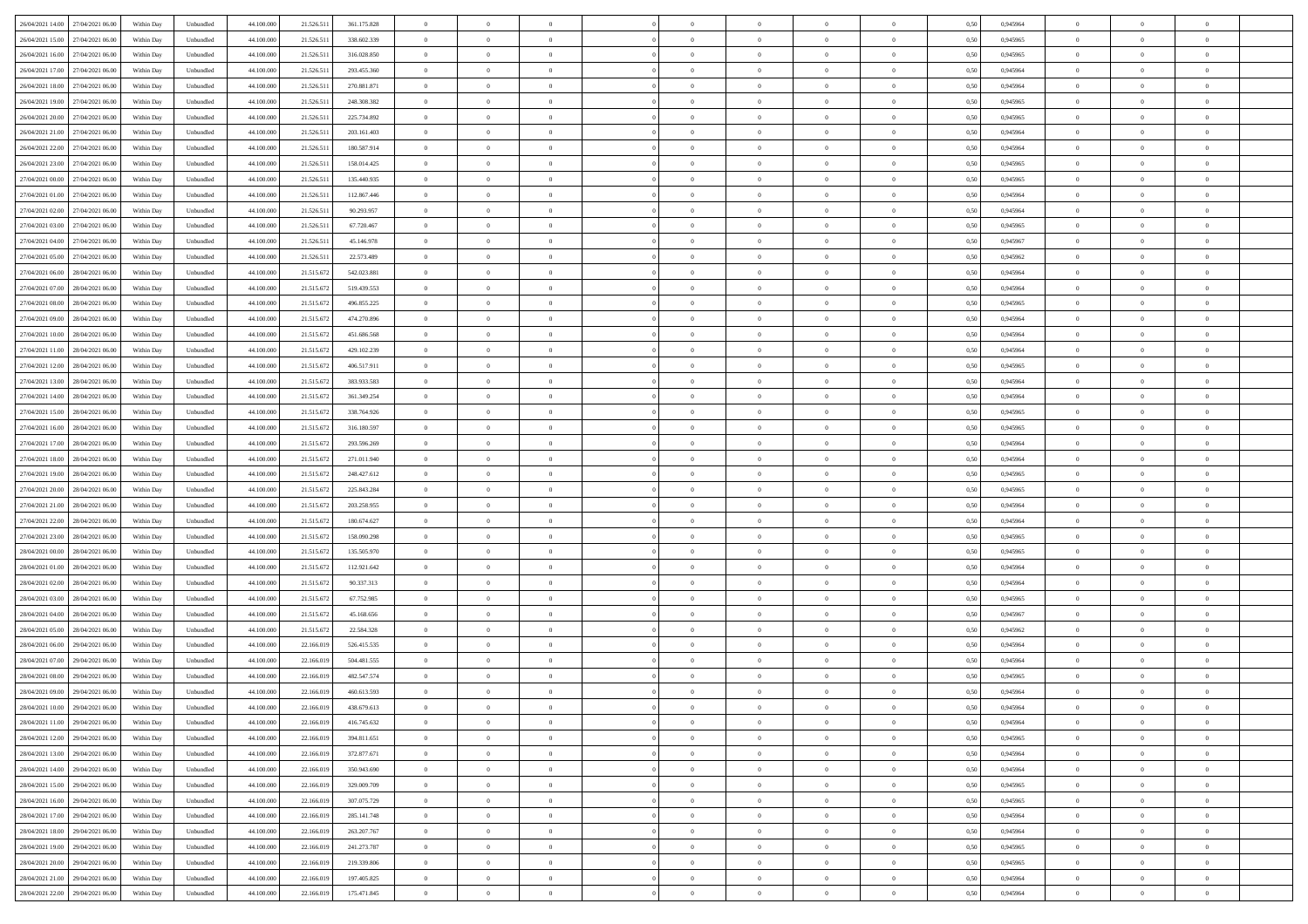| 28/04/2021 23:00<br>29/04/2021 06:00 | Within Day | 44,100,000<br>Unbundled | 22.166.019 | 153,537,864 | $\overline{0}$ | $\Omega$       | $\Omega$       | $\Omega$       | $\theta$       | $\theta$       | $\theta$ | 0,50 | 0.945965 | $\Omega$       | $\Omega$       | $\theta$       |
|--------------------------------------|------------|-------------------------|------------|-------------|----------------|----------------|----------------|----------------|----------------|----------------|----------|------|----------|----------------|----------------|----------------|
| 29/04/2021 00:00<br>29/04/2021 06:00 | Within Day | 44.100.000<br>Unbundled | 22.166.019 | 131.603.883 | $\overline{0}$ | $\overline{0}$ | $\overline{0}$ | $\Omega$       | $\overline{0}$ | $\overline{0}$ | $\bf{0}$ | 0.50 | 0,945965 | $\overline{0}$ | $\overline{0}$ | $\bf{0}$       |
| 29/04/2021 01:00<br>29/04/2021 06:00 | Within Day | Unbundled<br>44.100.000 | 22.166.019 | 109.669.903 | $\overline{0}$ | $\Omega$       | $\Omega$       |                | $\theta$       | $\Omega$       | $\theta$ | 0,50 | 0,945964 | $\overline{0}$ | $\Omega$       | $\theta$       |
| 29/04/2021 02:00<br>29/04/2021 06:00 | Within Day | 44.100.000<br>Unbundled | 22.166.019 | 87.735.922  | $\overline{0}$ | $\Omega$       | $\Omega$       | $\sqrt{2}$     | $\theta$       | $\Omega$       | $\Omega$ | 0,50 | 0,945964 | $\overline{0}$ | $\Omega$       | $\theta$       |
| 29/04/2021 03:00<br>29/04/2021 06:00 | Within Day | 44,100,000<br>Unbundled | 22.166.019 | 65,801.941  | $\overline{0}$ | $\theta$       | $\Omega$       | $\sqrt{2}$     | $\theta$       | $\overline{0}$ | $\theta$ | 0.50 | 0.945965 | $\overline{0}$ | $\Omega$       | $\overline{0}$ |
| 29/04/2021 04:00<br>29/04/2021 06:00 | Within Day | 44.100.000<br>Unbundled | 22.166.019 | 43.867.961  | $\overline{0}$ | $\overline{0}$ | $\Omega$       | $\Omega$       | $\overline{0}$ | $\overline{0}$ | $\theta$ | 0,50 | 0,945967 | $\overline{0}$ | $\overline{0}$ | $\bf{0}$       |
| 29/04/2021 05:00<br>29/04/2021 06:00 | Within Day | 44.100.000<br>Unbundled | 22.166.019 | 21.933.980  | $\overline{0}$ | $\theta$       | $\Omega$       |                | $\theta$       | $\Omega$       | $\Omega$ | 0.50 | 0.945962 | $\Omega$       | $\Omega$       | $\theta$       |
| 29/04/2021 06:00<br>30/04/2021 06:00 | Within Day | Unbundled<br>44.100.000 | 22.166.019 | 526.415.535 | $\overline{0}$ | $\Omega$       | $\Omega$       | $\sqrt{2}$     | $\theta$       | $\theta$       | $\theta$ | 0,50 | 0,945964 | $\Omega$       | $\Omega$       | $\theta$       |
| 29/04/2021 07:00<br>30/04/2021 06:00 | Within Day | 44.100.000<br>Unbundled | 22.166.019 | 504.481.555 | $\overline{0}$ | $\Omega$       | $\Omega$       | $\sqrt{2}$     | $\theta$       | $\overline{0}$ | $\Omega$ | 0.50 | 0,945964 | $\overline{0}$ | $\Omega$       | $\overline{0}$ |
| 29/04/2021 08:00<br>30/04/2021 06:00 | Within Day | 44.100.000<br>Unbundled | 22.166.019 | 482.547.574 | $\overline{0}$ | $\overline{0}$ | $\overline{0}$ | $\Omega$       | $\overline{0}$ | $\overline{0}$ | $\bf{0}$ | 0,50 | 0.945965 | $\overline{0}$ | $\overline{0}$ | $\bf{0}$       |
| 29/04/2021 09:00<br>30/04/2021 06:00 | Within Day | Unbundled<br>44.100.000 | 22.166.019 | 460.613.593 | $\overline{0}$ | $\theta$       | $\Omega$       | $\sqrt{2}$     | $\theta$       | $\overline{0}$ | $\theta$ | 0,50 | 0,945964 | $\overline{0}$ | $\Omega$       | $\overline{0}$ |
| 29/04/2021 10:00<br>30/04/2021 06:00 | Within Day | Unbundled<br>44.100.000 | 22.166.019 | 438.679.613 | $\overline{0}$ | $\Omega$       | $\Omega$       |                | $\theta$       | $\Omega$       |          | 0,50 | 0.945964 | $\Omega$       | $\Omega$       | $\theta$       |
| 29/04/2021 11:00<br>30/04/2021 06:00 | Within Day | Unbundled<br>44.100.000 | 22.166.019 | 416.745.632 | $\overline{0}$ | $\theta$       | $\Omega$       | $\sqrt{2}$     | $\theta$       | $\theta$       | $\theta$ | 0.50 | 0,945964 | $\Omega$       | $\Omega$       | $\theta$       |
| 29/04/2021 12:00<br>30/04/2021 06:00 | Within Dav | Unbundled<br>44,100,000 | 22.166.019 | 394.811.651 | $\overline{0}$ | $\overline{0}$ | $\Omega$       | $\theta$       | $\overline{0}$ | $\overline{0}$ | $\theta$ | 0.50 | 0.945965 | $\overline{0}$ | $\overline{0}$ | $\mathbf{0}$   |
| 29/04/2021 13:00<br>30/04/2021 06:00 | Within Day | 44.100.000<br>Unbundled | 22.166.019 | 372.877.671 | $\overline{0}$ | $\overline{0}$ | $\overline{0}$ | $\Omega$       | $\overline{0}$ | $\overline{0}$ | $\theta$ | 0,50 | 0,945964 | $\overline{0}$ | $\overline{0}$ | $\bf{0}$       |
| 29/04/2021 14:00<br>30/04/2021 06:00 | Within Day | 44.100.000<br>Unbundled | 22.166.019 | 350.943.690 | $\overline{0}$ | $\Omega$       | $\overline{0}$ | $\sqrt{2}$     | $\theta$       | $\theta$       | $\theta$ | 0,50 | 0,945964 | $\overline{0}$ | $\Omega$       | $\bf{0}$       |
| 29/04/2021 15:00<br>30/04/2021 06:00 | Within Day | 44.100.000<br>Unbundled | 22.166.019 | 329.009.709 | $\overline{0}$ | $\Omega$       | $\Omega$       | $\sqrt{2}$     | $\theta$       | $\Omega$       | $\Omega$ | 0,50 | 0.945965 | $\Omega$       | $\Omega$       | $\theta$       |
| 29/04/2021 16:00<br>30/04/2021 06:00 | Within Dav | Unbundled<br>44,100,000 | 22.166.019 | 307.075.729 | $\overline{0}$ | $\theta$       | $\Omega$       | $\sqrt{2}$     | $\theta$       | $\theta$       | $\Omega$ | 0.50 | 0.945965 | $\Omega$       | $\Omega$       | $\theta$       |
| 29/04/2021 17:00<br>30/04/2021 06:00 | Within Day | Unbundled<br>44.100.000 | 22.166.019 | 285.141.748 | $\overline{0}$ | $\overline{0}$ | $\overline{0}$ | $\overline{0}$ | $\overline{0}$ | $\overline{0}$ | $\theta$ | 0,50 | 0,945964 | $\overline{0}$ | $\overline{0}$ | $\bf{0}$       |
| 29/04/2021 18:00<br>30/04/2021 06:00 | Within Day | Unbundled<br>44.100.000 | 22.166.019 | 263.207.767 | $\overline{0}$ | $\Omega$       | $\Omega$       | $\Omega$       | $\theta$       | $\Omega$       |          | 0,50 | 0,945964 | $\Omega$       | $\Omega$       | $\theta$       |
| 29/04/2021 19:00<br>30/04/2021 06:00 | Within Day | Unbundled<br>44.100.000 | 22.166.019 | 241.273.787 | $\overline{0}$ | $\overline{0}$ | $\Omega$       | $\sqrt{2}$     | $\theta$       | $\overline{0}$ | $\theta$ | 0.50 | 0.945965 | $\theta$       | $\overline{0}$ | $\overline{0}$ |
| 29/04/2021 20:00<br>30/04/2021 06:00 | Within Day | Unbundled<br>44,100,000 | 22.166.019 | 219.339.806 | $\overline{0}$ | $\Omega$       | $\Omega$       | $\sqrt{2}$     | $\theta$       | $\Omega$       | $\theta$ | 0,50 | 0,945965 | $\Omega$       | $\Omega$       | $\theta$       |
| 29/04/2021 21:00<br>30/04/2021 06:00 | Within Day | 44.100.000<br>Unbundled | 22.166.019 | 197.405.825 | $\overline{0}$ | $\overline{0}$ | $\overline{0}$ | $\Omega$       | $\overline{0}$ | $\overline{0}$ | $\bf{0}$ | 0.50 | 0.945964 | $\overline{0}$ | $\overline{0}$ | $\mathbf{0}$   |
| 29/04/2021 22:00<br>30/04/2021 06:00 | Within Day | 44.100.000<br>Unbundled | 22.166.019 | 175.471.845 | $\overline{0}$ | $\theta$       | $\Omega$       | $\Omega$       | $\theta$       | $\overline{0}$ | $\theta$ | 0,50 | 0,945964 | $\theta$       | $\Omega$       | $\theta$       |
| 29/04/2021 23:00<br>30/04/2021 06:00 | Within Day | 44.100.000<br>Unbundled | 22.166.019 | 153.537.864 | $\overline{0}$ | $\Omega$       | $\Omega$       | $\Omega$       | $\theta$       | $\overline{0}$ | $\theta$ | 0,50 | 0.945965 | $\Omega$       | $\Omega$       | $\theta$       |
| 30/04/2021 00:00<br>30/04/2021 06:00 | Within Day | Unbundled<br>44,100,000 | 22.166.019 | 131.603.883 | $\overline{0}$ | $\overline{0}$ | $\Omega$       |                | $\theta$       | $\overline{0}$ | $\theta$ | 0.50 | 0,945965 | $\overline{0}$ | $\overline{0}$ | $\bf{0}$       |
| 30/04/2021 01:00<br>30/04/2021 06:00 | Within Day | 44.100.000<br>Unbundled | 22.166.019 | 109.669.903 | $\overline{0}$ | $\overline{0}$ | $\Omega$       | $\Omega$       | $\overline{0}$ | $\overline{0}$ | $\theta$ | 0,50 | 0,945964 | $\overline{0}$ | $\overline{0}$ | $\overline{0}$ |
| 30/04/2021 02:00<br>30/04/2021 06:00 | Within Day | Unbundled<br>44.100.000 | 22.166.019 | 87.735.922  | $\overline{0}$ | $\theta$       | $\Omega$       | $\sqrt{2}$     | $\theta$       | $\Omega$       |          | 0.50 | 0.945964 | $\Omega$       | $\Omega$       | $\theta$       |
| 30/04/2021 03:00<br>30/04/2021 06:00 | Within Day | Unbundled<br>44.100.000 | 22.166.019 | 65.801.941  | $\overline{0}$ | $\theta$       | $\overline{0}$ | $\Omega$       | $\theta$       | $\theta$       | $\theta$ | 0,50 | 0.945965 | $\overline{0}$ | $\Omega$       | $\mathbf{0}$   |
| 30/04/2021 04:00<br>30/04/2021 06:00 | Within Day | Unbundled<br>44.100.000 | 22.166.019 | 43,867,961  | $\overline{0}$ | $\Omega$       | $\Omega$       | $\sqrt{2}$     | $\theta$       | $\overline{0}$ | $\Omega$ | 0,50 | 0,945967 | $\overline{0}$ | $\Omega$       | $\overline{0}$ |
| 30/04/2021 06:00 01/05/2021 06:00    | Within Day | Unbundled<br>44,100,000 | 22.166.019 | 526.415.535 | $\theta$       | $\Omega$       |                |                | $\Omega$       | $\Omega$       |          | 0.50 | 0.945964 | $\Omega$       | $\Omega$       | $\Omega$       |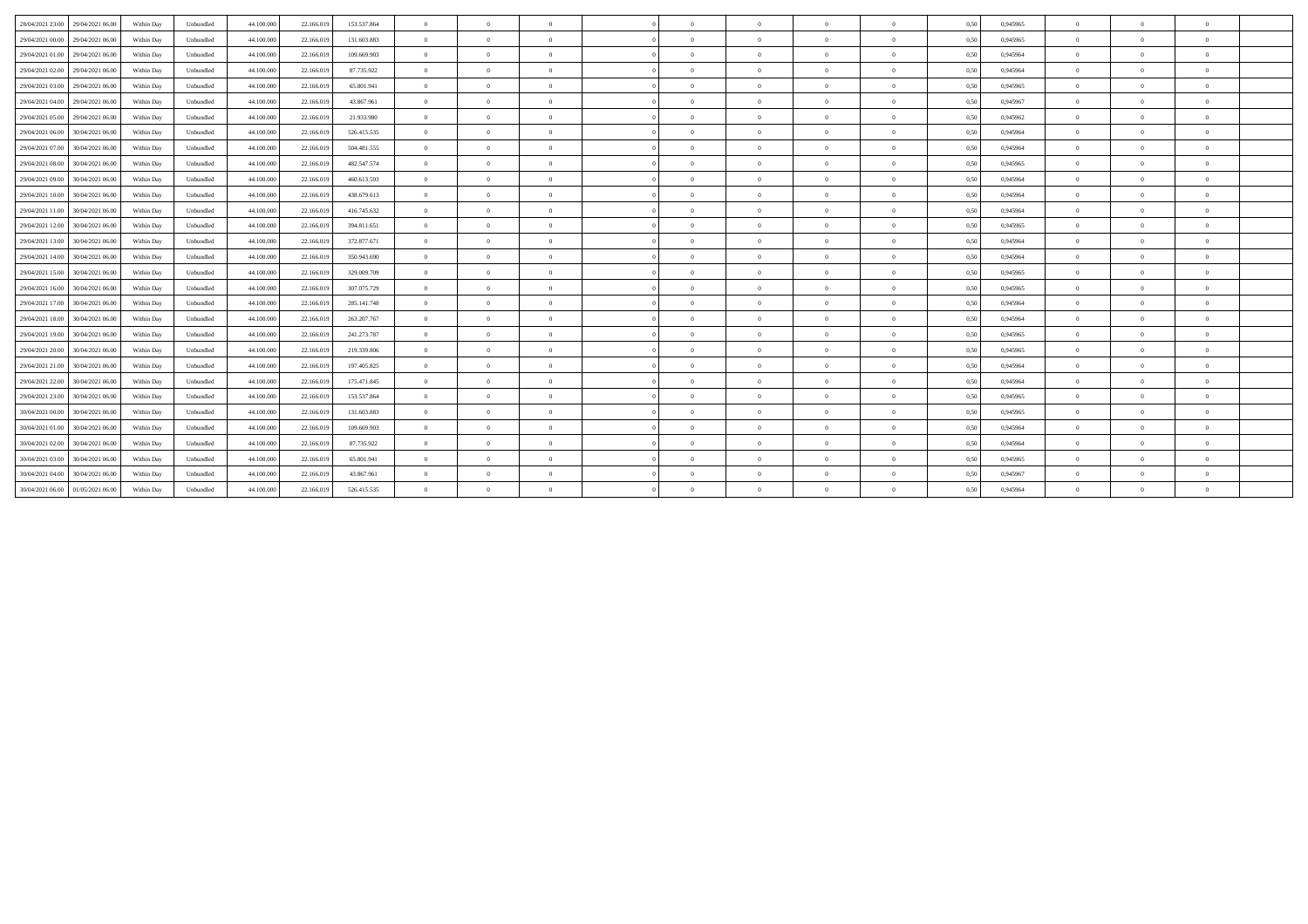## **SNAM RETE GAS**

**Transportation capacity at Entry Point interconnected with foreign pipelines**

**Update to 29/04/2021 of offered and assigned capacity in auction day-ahead and within-day**

**Thermal Year 2020/2021**

(Values in Ncm/day (0° C; 1,01325 bar) - 1 Scm=0,94794378 Ncm; Prices in c/Ncm)

**Entry Point**

**MELENDUGNO**

| Timeframe        |                  |                     |                                 |                             | Assigned                        | <b>Offered capacity</b> |                |                | Assigned capacity | Day-Ahead                                |                         | <b>Total Prices</b>              |                                  |                                           |                     |                         |                           | <b>SRG Prices</b>                |                                              |             |
|------------------|------------------|---------------------|---------------------------------|-----------------------------|---------------------------------|-------------------------|----------------|----------------|-------------------|------------------------------------------|-------------------------|----------------------------------|----------------------------------|-------------------------------------------|---------------------|-------------------------|---------------------------|----------------------------------|----------------------------------------------|-------------|
| From             | To               | <b>Auction type</b> | <b>Offered</b><br>capacity type | Transportati<br>on capacity | capacity<br>(before<br>auction) | Firm                    | Interruptible  | Firm           | Interruptible     | Interrupted<br>Capacity<br>Interruptible | Reserve price -<br>Firm | <b>Auction premium</b><br>- Firm | Reserve price -<br>Interruptible | <b>Auction premium</b><br>- Interruptible | <b>Split factor</b> | Reserve price -<br>Firm | Auction<br>premium - Firm | Reserve price -<br>Interruptible | <b>Auction</b><br>premium -<br>Interruptible | <b>Note</b> |
| 01/04/2021 06:00 | 02/04/2021 06:00 | Day Ahead           | Bundled                         | 46.521.74                   | 18.587.026                      | 2.907.120               | $\overline{0}$ | $\Omega$       | $\Omega$          |                                          | $\Omega$                | $\mathbf{0}$                     | $\Omega$                         | $\Omega$                                  | 0,50                | 0,215213                | $\theta$                  | 0,215213                         | $\Omega$                                     |             |
| 01/04/2021 06:00 | 02/04/2021 06:00 | Day Ahead           | Unbundled                       | 46.521.74                   | 18.587.026                      | 25.027.600              | 7.777.416      | $\Omega$       | $\theta$          |                                          | $\Omega$                |                                  | $\Omega$                         | $\theta$                                  | 0,50                | 0,215213                | $\theta$                  | 0,215213                         | $\Omega$                                     |             |
| 02/04/2021 06:00 | 03/04/2021 06:00 | Day Ahead           | Bundled                         | 46.521.746                  | 18,587,026                      | 2.907.120               | $\overline{0}$ | $\overline{0}$ | $\theta$          |                                          | $\Omega$                | $\theta$                         | $\Omega$                         | $\theta$                                  | 0,50                | 0,215213                | $\overline{0}$            | 0,215213                         | $\theta$                                     |             |
| 02/04/2021 06:00 | 03/04/2021 06:00 | Day Ahead           | Unbundled                       | 46.521.746                  | 18.587.026                      | 25.027.600              | 5.265.999      | $\Omega$       | $\theta$          |                                          | $\theta$                | $\bf{0}$                         | $\overline{0}$                   | $\mathbf{0}$                              | 0,50                | 0,215213                | $\overline{0}$            | 0,215213                         | $\bf{0}$                                     |             |
| 03/04/2021 06:00 | 04/04/2021 06.00 | Day Ahead           | Bundled                         | 46.521.746                  | 18.587.026                      | 2.907.120               | $\overline{0}$ | $\Omega$       | $\theta$          |                                          | $\Omega$                | $\theta$                         | $\overline{0}$                   | $\mathbf{0}$                              | 0,50                | 0,215213                | $\overline{0}$            | 0,215213                         | $\theta$                                     |             |
| 03/04/2021 06:00 | 04/04/2021 06:00 | Day Ahead           | Unbundled                       | 46.521.74                   | 18.587.026                      | 25.027.600              | 5.265.999      | $\theta$       | $\Omega$          |                                          | $\Omega$                | $\theta$                         | $\overline{0}$                   | $\overline{0}$                            | 0,50                | 0,215213                | $\overline{0}$            | 0,215213                         | $\Omega$                                     |             |
| 04/04/2021 06:00 | 05/04/2021 06:00 | Day Ahead           | Bundled                         | 46.521.746                  | 18.587.026                      | 2.907.120               | $\overline{0}$ | $\Omega$       | $\Omega$          |                                          | $\Omega$                | $\theta$                         | $\overline{0}$                   | $\mathbf{0}$                              | 0,50                | 0,215213                | $\overline{0}$            | 0,215213                         | $\Omega$                                     |             |
| 04/04/2021 06:00 | 05/04/2021 06:00 | Day Ahead           | Unbundled                       | 46.521.746                  | 18.587.026                      | 25.027.600              | 5.265.999      | $\Omega$       | $\Omega$          |                                          | $\theta$                |                                  | $\Omega$                         | $\theta$                                  | 0.50                | 0,215213                | $\theta$                  | 0.215213                         | $\theta$                                     |             |
| 05/04/2021 06:00 | 06/04/2021 06:00 | Day Ahead           | Unbundled                       | 46.521.746                  | 18.587.026                      | 25.027.600              | 5.265.999      | $\theta$       | $\Omega$          |                                          | $\Omega$                | $\theta$                         | $\Omega$                         | $\Omega$                                  | 0,50                | 0,215213                | $\theta$                  | 0,215213                         | $\Omega$                                     |             |
| 05/04/2021 06:00 | 06/04/2021 06:00 | Day Ahead           | Bundled                         | 46.521.746                  | 18.587.026                      | 2.907.120               | $\overline{0}$ | $\overline{0}$ | $\theta$          |                                          | $\Omega$                | $\theta$                         | $\overline{0}$                   | $\overline{0}$                            | 0,50                | 0,215213                | $\overline{0}$            | 0,215213                         | $\mathbf{0}$                                 |             |
| 06/04/2021 06:00 | 07/04/2021 06:00 | Day Ahead           | Unbundled                       | 46.521.746                  | 18,587,026                      | 25.027.600              | 5.265.999      | $\Omega$       | $\Omega$          |                                          | $\Omega$                | $\theta$                         | $\overline{0}$                   | $\overline{0}$                            | 0.50                | 0,215213                | $\overline{0}$            | 0,215213                         | $\theta$                                     |             |
| 06/04/2021 06:00 | 07/04/2021 06.0  | Day Ahead           | Bundled                         | 46.521.74                   | 18.587.02                       | 2.907.120               | $\overline{0}$ | $\theta$       | $\theta$          |                                          | $\theta$                | $\theta$                         | $\overline{0}$                   | $\mathbf{0}$                              | 0,50                | 0,215213                | $\overline{0}$            | 0,215213                         | $\mathbf{0}$                                 |             |
| 07/04/2021 06:00 | 08/04/2021 06:00 | Day Ahead           | Unbundled                       | 46.521.746                  | 18,587,026                      | 25.027.600              | 5.265.999      | $\theta$       | $\theta$          |                                          | $\Omega$                | $\theta$                         | $\theta$                         | $\theta$                                  | 0,50                | 0,215213                | $\overline{0}$            | 0,215213                         | $\theta$                                     |             |
| 07/04/2021 06:00 | 08/04/2021 06:00 | Day Ahead           | Bundled                         | 46.521.746                  | 18.587.026                      | 2.907.120               | $\theta$       | $\Omega$       | $\Omega$          |                                          | $\Omega$                | $\theta$                         | $\Omega$                         | $\Omega$                                  | 0.50                | 0,215213                | $\overline{0}$            | 0,215213                         | $\Omega$                                     |             |
| 08/04/2021 06:00 | 09/04/2021 06.0  | Day Ahead           | Unbundled                       | 46.521.74                   | 18,587,026                      | 25.027.600              | 5.265.999      | $\theta$       | $\overline{0}$    |                                          | $\theta$                | $\theta$                         | $\theta$                         | $\mathbf{0}$                              | 0.50                | 0,215213                | $\overline{0}$            | 0,215213                         | $\mathbf{0}$                                 |             |
| 08/04/2021 06:00 | 09/04/2021 06:00 | Day Ahead           | Bundled                         | 46.521.746                  | 18.587.026                      | 2.907.120               | $\overline{0}$ | $\overline{0}$ | $\theta$          |                                          | $\theta$                | $\theta$                         | $\overline{0}$                   | $\,$ 0                                    | 0,50                | 0,215213                | $\overline{0}$            | 0,215213                         | $\mathbf{0}$                                 |             |
| 09/04/2021 06:00 | 10/04/2021 06:00 | Day Ahead           | Unbundled                       | 46.521.746                  | 18.587.026                      | 25.027.600              | 5.265.999      | $\Omega$       | $\theta$          |                                          | $\overline{0}$          | $\mathbf{0}$                     | $\bf{0}$                         | $\overline{0}$                            | 0,50                | 0,215213                | $\overline{0}$            | 0,215213                         | $\mathbf{0}$                                 |             |
| 09/04/2021 06:00 | 10/04/2021 06:00 | Day Ahead           | Bundled                         | 46.521.74                   | 18.587.026                      | 2.907.120               | $\mathbf{0}$   | $\Omega$       | $\Omega$          |                                          | $\Omega$                |                                  | $\overline{0}$                   | $\theta$                                  | 0,50                | 0,215213                | $\overline{0}$            | 0,215213                         | $\theta$                                     |             |
| 10/04/2021 06:00 | 11/04/2021 06:00 | Day Ahead           | Unbundled                       | 46.521.746                  | 18.587.026                      | 25.027.600              | 5.265.999      | $\theta$       | $\Omega$          |                                          | $\Omega$                | $\theta$                         | $\theta$                         | $\theta$                                  | 0.50                | 0,215213                | $\overline{0}$            | 0,215213                         | $\Omega$                                     |             |
| 10/04/2021 06:00 | 11/04/2021 06:00 | Day Ahead           | Bundled                         | 46.521.746                  | 18.587.026                      | 2.907.120               | $\theta$       | $\Omega$       | $\Omega$          |                                          | $\Omega$                | $\theta$                         | $\overline{0}$                   | $\Omega$                                  | 0,50                | 0,215213                | $\overline{0}$            | 0,215213                         | $\Omega$                                     |             |
| 11/04/2021 06:00 | 12/04/2021 06:00 | Day Ahead           | Unbundled                       | 46.521.746                  | 18,587,026                      | 25.027.600              | 5.265.999      | $\Omega$       | $\Omega$          |                                          | $\Omega$                |                                  | $\overline{0}$                   | $\theta$                                  | 0.50                | 0.215213                | $\overline{0}$            | 0.215213                         | $\theta$                                     |             |
| 11/04/2021 06:00 | 12/04/2021 06.0  | Day Ahead           | Bundled                         | 46.521.746                  | 18.587.026                      | 2.907.120               | $\overline{0}$ | $\overline{0}$ | $\theta$          |                                          | $\theta$                | $\theta$                         | $\overline{0}$                   | $\overline{0}$                            | 0,50                | 0,215213                | $\overline{0}$            | 0,215213                         | $\mathbf{0}$                                 |             |
| 12/04/2021 06:00 | 13/04/2021 06.0  | Day Ahead           | Unbundled                       | 46.521.746                  | 18.587.026                      | 25.027.600              | 5.265.999      | $\overline{0}$ | $\theta$          |                                          | $\theta$                | $\overline{0}$                   | $\overline{0}$                   | $\overline{0}$                            | 0,50                | 0,215213                | $\overline{0}$            | 0,215213                         | $\mathbf{0}$                                 |             |
| 12/04/2021 06:00 | 13/04/2021 06:00 | Day Ahead           | Bundled                         | 46.521.746                  | 18,587,026                      | 2.907.120               | $\theta$       | $\Omega$       | $\Omega$          |                                          | $\Omega$                | $\theta$                         | $\Omega$                         | $\theta$                                  | 0.50                | 0,215213                | $\overline{0}$            | 0,215213                         | $\Omega$                                     |             |
| 13/04/2021 06:00 | 14/04/2021 06.0  | Day Ahead           | Unbundled                       | 46.521.74                   | 18.587.026                      | 25.027.600              | 5.265.999      | $\theta$       | $\Omega$          |                                          | $\Omega$                | $\sqrt{2}$                       | $\overline{0}$                   | $\theta$                                  | 0,50                | 0,215213                | $\theta$                  | 0,215213                         | $\Omega$                                     |             |
| 13/04/2021 06:00 | 14/04/2021 06:00 | Day Ahead           | Bundled                         | 46.521.746                  | 18.587.026                      | 2.907.120               | $\theta$       | $\Omega$       | $\Omega$          |                                          | $\theta$                | $\theta$                         | $\theta$                         | $\theta$                                  | 0.50                | 0,215213                | $\theta$                  | 0,215213                         | $\Omega$                                     |             |
| 14/04/2021 06:00 | 15/04/2021 06:00 | Day Ahead           | Unbundled                       | 46.521.746                  | 18,587,026                      | 25.027.600              | 5.265.999      | $\theta$       | $\Omega$          |                                          | $\Omega$                | $\theta$                         | $\overline{0}$                   | $\Omega$                                  | 0.50                | 0,215213                | $\overline{0}$            | 0.215213                         | $\Omega$                                     |             |
| 14/04/2021 06:00 | 15/04/2021 06.0  | Day Ahead           | Bundled                         | 46.521.74                   | 18.587.026                      | 2.907.120               | $\overline{0}$ | $\overline{0}$ | $\overline{0}$    |                                          | $\theta$                | $\theta$                         | $\theta$                         | $\theta$                                  | 0,50                | 0,215213                | $\overline{0}$            | 0,215213                         | $\theta$                                     |             |
| 15/04/2021 06:00 | 16/04/2021 06:00 | Day Ahead           | Unbundled                       | 46.521.746                  | 18.587.026                      | 25.027.600              | 5.265.999      | $\overline{0}$ | $\Omega$          |                                          | $\Omega$                | $\theta$                         | $\overline{0}$                   | $\overline{0}$                            | 0,50                | 0,215213                | $\overline{0}$            | 0,215213                         | $\theta$                                     |             |
| 15/04/2021 06:00 | 16/04/2021 06:00 | Day Ahead           | Bundled                         | 46.521.746                  | 18.587.026                      | 2.907.120               | $\overline{0}$ | $\Omega$       | $\Omega$          |                                          | $\Omega$                | $\theta$                         | $\overline{0}$                   | $\overline{0}$                            | 0.50                | 0,215213                | $\overline{0}$            | 0,215213                         | $\Omega$                                     |             |
| 16/04/2021 06:00 | 17/04/2021 06.00 | Day Ahead           | Bundled                         | 46.521.74                   | 18.587.026                      | 2.907.120               | $\mathbf{0}$   | $\theta$       | $\Omega$          |                                          | $\Omega$                | $\theta$                         | $\Omega$                         | $\theta$                                  | 0.50                | 0,215213                | $\theta$                  | 0,215213                         | $\theta$                                     |             |
| 16/04/2021 06:00 | 17/04/2021 06:00 | Day Ahead           | Unbundled                       | 46.521.746                  | 18.587.026                      | 25.027.600              | 5.265.999      | $\overline{0}$ | $\theta$          |                                          | $\theta$                | $\theta$                         | $\overline{0}$                   | $\overline{0}$                            | 0.50                | 0,215213                | $\overline{0}$            | 0.215213                         | $\mathbf{0}$                                 |             |
| 17/04/2021 06:00 | 18/04/2021 06:00 | Day Ahead           | Unbundled                       | 46.521.746                  | 18.587.026                      | 25.027.600              | 5.265.999      | 1.365.930      | $\Omega$          |                                          | $\Omega$                | $\theta$                         | $\overline{0}$                   | $\mathbf{0}$                              | 0,50                | 0,215213                | $\overline{0}$            | 0,215213                         | $\mathbf{0}$                                 |             |
| 17/04/2021 06:00 | 18/04/2021 06:00 | Day Ahead           | Bundled                         | 46.521.74                   | 18.587.026                      | 2.907.120               | $\Omega$       |                | $\Omega$          |                                          | $\Omega$                |                                  | $\Omega$                         | $\theta$                                  | 0,50                | 0,215213                | $\Omega$                  | 0,215213                         | $\theta$                                     |             |
| 18/04/2021 06:00 | 19/04/2021 06.0  | Day Ahead           | Bundled                         | 46.521.746                  | 18.587.026                      | 2.907.120               | $\overline{0}$ | $\overline{0}$ | $\theta$          |                                          | $\Omega$                | $\theta$                         | $\overline{0}$                   | $\overline{0}$                            | 0,50                | 0,215213                | $\overline{0}$            | 0,215213                         | $\overline{0}$                               |             |
| 18/04/2021 06:00 | 19/04/2021 06:00 | Day Ahead           | Unbundled                       | 46.521.746                  | 18.587.026                      | 25.027.600              | 419.412        | 1.823.304      | $\theta$          |                                          | $\Omega$                | $\theta$                         | $\overline{0}$                   | $\mathbf{0}$                              | 0,50                | 0,215213                | $\overline{0}$            | 0,215213                         | $\mathbf{0}$                                 |             |
| 19/04/2021 06:00 | 20/04/2021 06:00 | Day Ahead           | Unbundled                       | 46.521.746                  | 18,587,026                      | 25.027.600              | 419.412        | 1.846.173      | $\Omega$          |                                          | $\Omega$                |                                  | $\Omega$                         |                                           | 0.50                | 0.215213                | $\theta$                  | 0.215213                         | $\theta$                                     |             |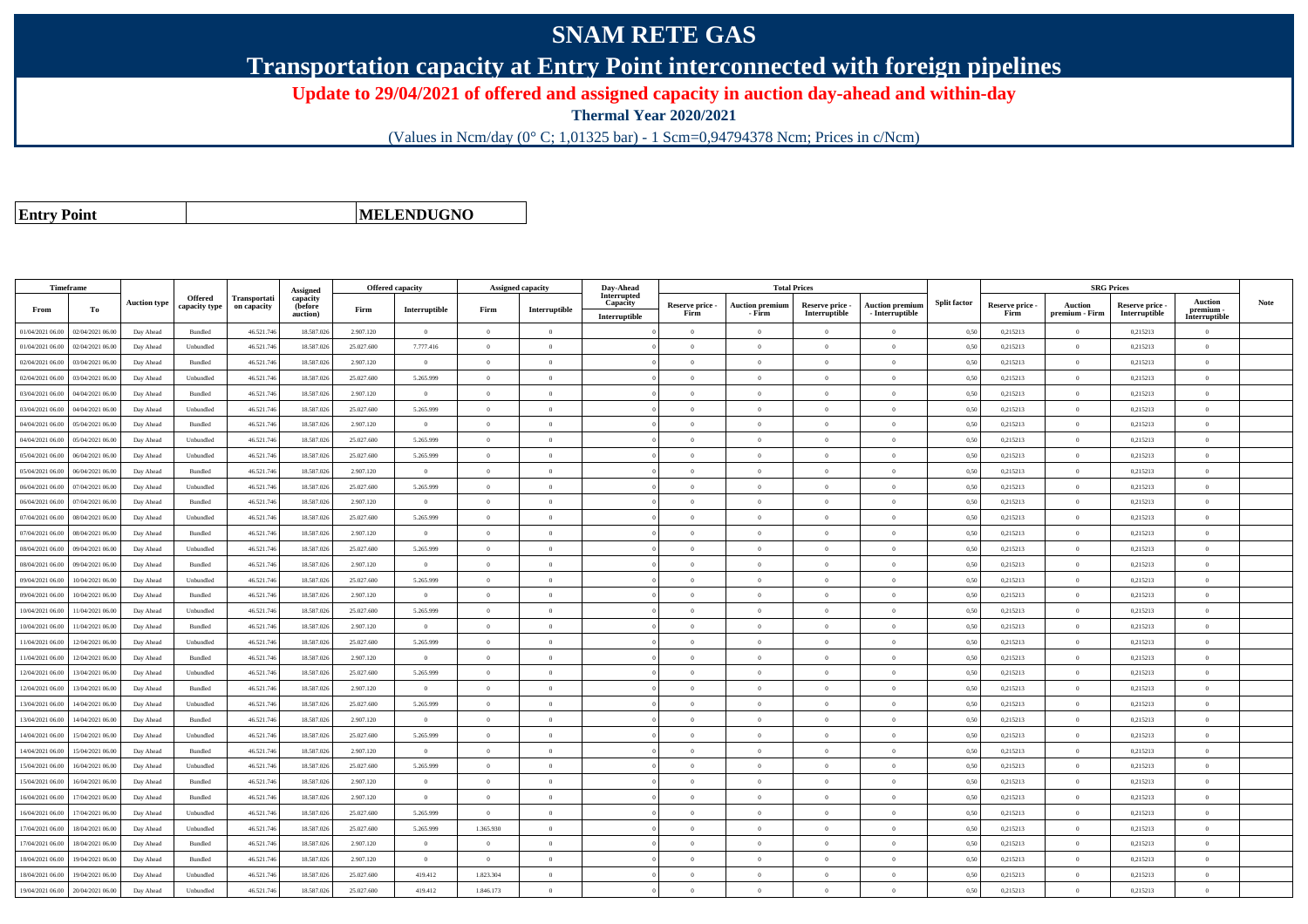| 19/04/2021 06:00 20/04/2021 06:00         | Day Ahead  | Bundled           | 46.521.74  | 18.587.026 | 2.907.120   | $\overline{0}$ | $\overline{0}$ |                | $\overline{0}$ | $\theta$       |                | $\theta$       | 0,50 | 0,215213 | $\theta$       | 0,215213       | $\overline{0}$ |  |
|-------------------------------------------|------------|-------------------|------------|------------|-------------|----------------|----------------|----------------|----------------|----------------|----------------|----------------|------|----------|----------------|----------------|----------------|--|
| 20/04/2021 06:00<br>21/04/2021 06.00      | Day Ahead  | Bundled           | 46.521.74  | 18.587.02  | 2.907.120   | $\bf{0}$       | $\bf{0}$       | $\bf{0}$       | $\overline{0}$ | $\overline{0}$ | $\overline{0}$ | $\bf{0}$       | 0,50 | 0,215213 | $\,$ 0 $\,$    | 0,215213       | $\overline{0}$ |  |
| 20/04/2021 06:00<br>21/04/2021 06:00      | Day Ahead  | Unbundled         | 46.521.746 | 18,587,026 | 25.027.600  | 428,940        | 2.669.446      | $\overline{0}$ | $\bf{0}$       | $\bf{0}$       | $\overline{0}$ | $\bf{0}$       | 0.50 | 0,215213 | $\overline{0}$ | 0,215213       | $\overline{0}$ |  |
| 21/04/2021 06:00<br>22/04/2021 06:00      | Day Ahead  | Unbundled         | 46.521.74  | 18.587.026 | 25.027.600  | 514.698        | 3.035.346      | $\overline{0}$ | $\theta$       | $\theta$       | $\overline{0}$ | $\overline{0}$ | 0,50 | 0,215213 | $\,$ 0 $\,$    | 0,215213       | $\overline{0}$ |  |
| 21/04/2021 06:00<br>22/04/2021 06.00      | Day Ahead  | Bundled           | 46.521.74  | 18.587.02  | 2.907.120   | $\overline{0}$ | $\theta$       | $\overline{0}$ | $\overline{0}$ | $\theta$       | $\overline{0}$ | $\bf{0}$       | 0,50 | 0,215213 | $\,$ 0 $\,$    | 0,215213       | $\overline{0}$ |  |
|                                           |            |                   |            |            |             |                |                |                |                |                | $\theta$       |                |      |          |                |                |                |  |
| 22/04/2021 06:00<br>23/04/2021 06:00      | Day Ahead  | Bundled           | 46.521.74  | 18,587,026 | 2.907.120   | $\overline{0}$ | $\overline{0}$ | $\Omega$       | $\overline{0}$ | $\overline{0}$ |                | $\bf{0}$       | 0.50 | 0.215213 | $\bf{0}$       | 0,215213       | $\overline{0}$ |  |
| 22/04/2021 06:00<br>23/04/2021 06:00      | Day Ahead  | Unbundled         | 46.521.74  | 18.587.026 | 25.027.600  | 467.055        | 2.120.597      | $\overline{0}$ | $\overline{0}$ | $\overline{0}$ | $\overline{0}$ | $\bf{0}$       | 0,50 | 0,215213 | $\bf{0}$       | 0,215213       | $\overline{0}$ |  |
| 23/04/2021 06:00<br>24/04/2021 06.00      | Day Ahead  | Unbundled         | 46.521.74  | 18.587.02  | 25.027.600  | 562.341        | 2.223.506      | $\bf{0}$       | $\overline{0}$ | $\theta$       | $\overline{0}$ | $\bf{0}$       | 0,50 | 0,215213 | $\,$ 0 $\,$    | 0,215213       | $\overline{0}$ |  |
| 23/04/2021 06:00<br>24/04/2021 06:00      | Day Ahead  | Bundled           | 46.521.74  | 18.587.02  | 2.907.120   | $\overline{0}$ | $\overline{0}$ | $\overline{0}$ | $\bf{0}$       | $\overline{0}$ | $\overline{0}$ | $\bf{0}$       | 0.50 | 0.215213 | $\bf{0}$       | 0,215213       | $\overline{0}$ |  |
| 24/04/2021 06:00<br>25/04/2021 06:00      | Day Ahead  | Unbundled         | 46.521.746 | 18.587.026 | 25.027.600  | 562.341        | 1.708.960      | $\overline{0}$ | $\overline{0}$ | $\theta$       | $\overline{0}$ | $\bf{0}$       | 0,50 | 0,215213 | $\bf{0}$       | 0,215213       | $\overline{0}$ |  |
| 24/04/2021 06:00<br>25/04/2021 06.00      | Day Ahead  | Bundled           | 46.521.74  | 18.587.026 | 2.907.120   | $\bf{0}$       | $\overline{0}$ | $\bf{0}$       | $\overline{0}$ | $\bf{0}$       | $\overline{0}$ | $\bf{0}$       | 0,50 | 0,215213 | $\,$ 0 $\,$    | 0,215213       | $\overline{0}$ |  |
| 25/04/2021 06:00<br>26/04/2021 06:00      | Day Ahead  | Unbundled         | 46.521.74  | 18,587,026 | 25.027.600  | 514.698        | 451.181        | $\overline{0}$ | $\bf{0}$       | $\bf{0}$       | $\overline{0}$ | $\bf{0}$       | 0.50 | 0,215213 | $\bf{0}$       | 0,215213       | $\overline{0}$ |  |
|                                           |            |                   |            |            |             |                |                |                |                |                |                |                |      |          |                |                |                |  |
| 25/04/2021 06:00<br>26/04/2021 06:00      | Day Ahead  | Bundled           | 46.521.74  | 18.587.026 | 2.907.120   | $\overline{0}$ | $\overline{0}$ | $\overline{0}$ | $\overline{0}$ | $\theta$       | $\overline{0}$ | $\overline{0}$ | 0,50 | 0,215213 | $\,$ 0 $\,$    | 0,215213       | $\overline{0}$ |  |
| 26/04/2021 06:00<br>27/04/2021 06.00      | Day Ahead  | Bundled           | 46.521.74  | 18.587.02  | 2.907.120   | $\bf{0}$       | $\overline{0}$ | $\bf{0}$       | $\overline{0}$ | $\theta$       | $\overline{0}$ | $\bf{0}$       | 0,50 | 0,215213 | $\,$ 0 $\,$    | 0,215213       | $\overline{0}$ |  |
| 26/04/2021 06:00<br>27/04/2021 06:00      | Day Ahead  | Unbundled         | 46.521.74  | 18.587.026 | 25.027.600  | 486.112        | 4.121.610      | $\Omega$       | $\bf{0}$       | $\theta$       | $\Omega$       | $\bf{0}$       | 0.50 | 0.215213 | $\bf{0}$       | 0,215213       | $\overline{0}$ |  |
| 27/04/2021 06:00<br>28/04/2021 06:00      | Day Ahead  | Unbundled         | 46.521.74  | 18.587.026 | 25.027.600  | 476.583        | 4.110.176      | $\overline{0}$ | $\overline{0}$ | $\overline{0}$ | $\overline{0}$ | $\bf{0}$       | 0,50 | 0,215213 | $\bf{0}$       | 0,215213       | $\overline{0}$ |  |
| 27/04/2021 06:00<br>28/04/2021 06.00      | Day Ahead  | Bundled           | 46.521.74  | 18.587.02  | 2.907.120   | $\bf{0}$       | $\overline{0}$ | $\overline{0}$ | $\overline{0}$ | $\theta$       | $\overline{0}$ | $\bf{0}$       | 0,50 | 0,215213 | $\,$ 0 $\,$    | 0,215213       | $\overline{0}$ |  |
| 28/04/2021 06:00<br>29/04/2021 06:00      | Day Ahead  | Bundled           | 46.521.74  | 18.587.02  | 2.907.120   | $\overline{0}$ | $\overline{0}$ | $\overline{0}$ | $\bf{0}$       | $\overline{0}$ | $\overline{0}$ | $\bf{0}$       | 0.50 | 0.215213 | $\bf{0}$       | 0.215213       | $\overline{0}$ |  |
| 28/04/2021 06:00<br>29/04/2021 06:00      | Day Ahead  | Unbundled         | 46.521.74  | 18.587.026 | 25.027.600  | 514.698        | 4.796.237      | $\overline{0}$ | $\overline{0}$ | $\overline{0}$ | $\overline{0}$ | $\bf{0}$       | 0,50 | 0,215213 | $\,$ 0 $\,$    | 0,215213       | $\overline{0}$ |  |
|                                           |            |                   |            |            |             |                |                |                |                |                |                |                |      |          |                |                |                |  |
| 29/04/2021 06:00<br>30/04/2021 06.00      | Day Ahead  | Unbundled         | 46.521.74  | 18.587.02  | 25.027.600  | 562.341        | 4.796.237      | $\bf{0}$       | $\overline{0}$ | $\overline{0}$ | $\overline{0}$ | $\bf{0}$       | 0,50 | 0,215213 | $\,$ 0 $\,$    | 0,215213       | $\overline{0}$ |  |
| 29/04/2021 06:00<br>30/04/2021 06:00      | Day Ahead  | Bundled           | 46.521.746 | 18,587,026 | 2.907.120   | $\overline{0}$ | $\overline{0}$ | $\overline{0}$ | $\bf{0}$       | $\bf{0}$       | $\overline{0}$ | $\bf{0}$       | 0.50 | 0,215213 | $\,$ 0 $\,$    | 0,215213       | $\overline{0}$ |  |
| 30/04/2021 06:00<br>01/05/2021 06:00      | Day Ahead  | Unbundled         | 46.521.74  | 18.587.026 | 25.027.600  | 771.971        | 4.796.237      | $\overline{0}$ | $\theta$       | $\theta$       | $\overline{0}$ | $\bf{0}$       | 0.5( | 0,215213 | $\,$ 0 $\,$    | 0,215213       | $\overline{0}$ |  |
| 30/04/2021 06:00<br>01/05/2021 06.00      | Day Ahead  | Bundled           | 46.521.74  | 18.587.026 | 2.907.120   | $\bf{0}$       | $\theta$       | $\bf{0}$       | $\overline{0}$ | $\theta$       | $\overline{0}$ | $\bf{0}$       | 0,50 | 0,215213 | $\,$ 0 $\,$    | 0,215213       | $\overline{0}$ |  |
| 01/04/2021 06:00<br>02/04/2021 06:00      | Within Day | Unbundled         | 46.521.74  | 18.587.02  | 670.433.277 | $\overline{0}$ | $\overline{0}$ | $\overline{0}$ | $\overline{0}$ | $\overline{0}$ | $\Omega$       | $\bf{0}$       | 0.50 | 0.896721 | $\,$ 0 $\,$    | $\overline{0}$ | $\overline{0}$ |  |
| 01/04/2021 07:00<br>02/04/2021 06.00      | Within Day | Unbundled         | 46.521.74  | 18.587.026 | 642.498.557 | $\overline{0}$ | $\overline{0}$ | $\overline{0}$ | $\overline{0}$ | $\overline{0}$ | $\overline{0}$ | $\overline{0}$ | 0,50 | 0,896721 | $\theta$       | $\theta$       | $\overline{0}$ |  |
| 01/04/2021 08:00<br>02/04/2021 06.00      | Within Day | Unbundled         | 46.521.74  | 18.587.02  | 614.563.837 | $\bf{0}$       | $\theta$       | $\bf{0}$       | $\overline{0}$ | $\theta$       | $\overline{0}$ | $\bf{0}$       | 0,50 | 0,896721 | $\,$ 0 $\,$    | $\bf{0}$       | $\overline{0}$ |  |
| 01/04/2021 09:00<br>02/04/2021 06:00      | Within Day | Unbundled         | 46.521.74  | 18,587,026 | 586.629.117 | $\overline{0}$ | $\bf{0}$       | $\overline{0}$ | $\bf{0}$       | $\overline{0}$ | $\overline{0}$ | $\bf{0}$       | 0.50 | 0.896721 | $\bf{0}$       | $\overline{0}$ | $\overline{0}$ |  |
|                                           |            |                   |            |            |             |                |                |                |                |                |                |                |      |          |                |                |                |  |
| 01/04/2021 10:00<br>02/04/2021 06:00      | Within Day | Unbundled         | 46.521.746 | 18.587.026 | 558.694.397 | $\overline{0}$ | $\overline{0}$ | $\overline{0}$ | $\overline{0}$ | $\overline{0}$ | $\overline{0}$ | $\bf{0}$       | 0,50 | 0,896721 | $\theta$       | $\theta$       | $\overline{0}$ |  |
| 01/04/2021 11:00<br>02/04/2021 06.00      | Within Day | Unbundled         | 46.521.74  | 18.587.02  | 530.759.678 | $\bf{0}$       | $\bf{0}$       | $\bf{0}$       | $\bf{0}$       | $\overline{0}$ | $\overline{0}$ | $\bf{0}$       | 0,50 | 0,896721 | $\,$ 0 $\,$    | $\bf{0}$       | $\overline{0}$ |  |
| 01/04/2021 12:00<br>02/04/2021 06:00      | Within Day | Unbundled         | 46.521.74  | 18,587,026 | 502.824.958 | $\overline{0}$ | $\bf{0}$       | $\overline{0}$ | $\bf{0}$       | $\bf{0}$       | $\overline{0}$ | $\bf{0}$       | 0.50 | 0.896721 | $\bf{0}$       | $\overline{0}$ | $\bf{0}$       |  |
| 01/04/2021 13:00<br>02/04/2021 06:00      | Within Day | Unbundled         | 46.521.74  | 18.587.026 | 474.890.238 | $\overline{0}$ | $\overline{0}$ | $\overline{0}$ | $\overline{0}$ | $\overline{0}$ | $\overline{0}$ | $\bf{0}$       | 0.5( | 0,896721 | $\theta$       | $\theta$       | $\overline{0}$ |  |
| 01/04/2021 14:00<br>02/04/2021 06.00      | Within Day | Unbundled         | 46.521.74  | 18.587.02  | 446.955.518 | $\bf{0}$       | $\overline{0}$ | $\bf{0}$       | $\overline{0}$ | $\overline{0}$ | $\overline{0}$ | $\bf{0}$       | 0,50 | 0,896721 | $\,$ 0 $\,$    | $\bf{0}$       | $\overline{0}$ |  |
| 01/04/2021 15:00<br>02/04/2021 06:00      | Within Day | Unbundled         | 46.521.746 | 18,587,026 | 419.020.798 | $\overline{0}$ | $\overline{0}$ | $\overline{0}$ | $\bf{0}$       | $\theta$       | $\Omega$       | $\bf{0}$       | 0.50 | 0.896721 | $\,$ 0 $\,$    | $\overline{0}$ | $\overline{0}$ |  |
| 01/04/2021 16:00<br>02/04/2021 06:00      | Within Dav | Unbundled         | 46.521.746 | 18.587.026 | 391.086.078 | $\overline{0}$ | $\overline{0}$ | $\Omega$       | $\overline{0}$ | $\theta$       | $\overline{0}$ | $\overline{0}$ | 0.5( | 0,896721 | $\theta$       | $\theta$       | $\overline{0}$ |  |
| 01/04/2021 17:00<br>02/04/2021 06.00      | Within Day | Unbundled         | 46.521.74  | 18.587.02  | 363.151.358 | $\bf{0}$       | $\overline{0}$ | $\bf{0}$       | $\overline{0}$ | $\bf{0}$       | $\overline{0}$ | $\bf{0}$       | 0,50 | 0,896721 | $\,$ 0 $\,$    | $\bf{0}$       | $\overline{0}$ |  |
| 01/04/2021 18:00<br>02/04/2021 06:00      |            | Unbundled         | 46.521.74  |            | 335.216.638 |                |                |                |                |                | $\overline{0}$ |                |      | 0.896721 |                | $\overline{0}$ |                |  |
|                                           | Within Day |                   |            | 18.587.02  |             | $\overline{0}$ | $\bf{0}$       | $\overline{0}$ | $\bf{0}$       | $\overline{0}$ |                | $\bf{0}$       | 0.50 |          | $\bf{0}$       |                | $\overline{0}$ |  |
| 01/04/2021 19:00<br>02/04/2021 06:00      | Within Dav | Unbundled         | 46.521.74  | 18.587.026 | 307.281.918 | $\overline{0}$ | $\overline{0}$ | $\overline{0}$ | $\theta$       | $\overline{0}$ | $\overline{0}$ | $\overline{0}$ | 0.5( | 0,896721 | $\theta$       | $\theta$       | $\overline{0}$ |  |
| 01/04/2021 20:00<br>02/04/2021 06.00      | Within Day | Unbundled         | 46.521.74  | 18.587.02  | 279.347.198 | $\bf{0}$       | $\bf{0}$       | $\bf{0}$       | $\bf{0}$       | $\overline{0}$ | $\overline{0}$ | $\bf{0}$       | 0,50 | 0,896722 | $\,$ 0 $\,$    | $\bf{0}$       | $\overline{0}$ |  |
| 01/04/2021 21:00<br>02/04/2021 06:00      | Within Day | Unbundled         | 46.521.746 | 18,587,026 | 251.412.478 | $\overline{0}$ | $\bf{0}$       | $\overline{0}$ | $\bf{0}$       | $\bf{0}$       | $\overline{0}$ | $\bf{0}$       | 0.50 | 0.896721 | $\bf{0}$       | $\overline{0}$ | $\overline{0}$ |  |
| 01/04/2021 22:00<br>02/04/2021 06:00      | Within Dav | Unbundled         | 46.521.74  | 18.587.026 | 223.477.758 | $\overline{0}$ | $\overline{0}$ | $\Omega$       | $\overline{0}$ | $\overline{0}$ | $\overline{0}$ | $\bf{0}$       | 0.50 | 0,896721 | $\theta$       | $\theta$       | $\overline{0}$ |  |
| 01/04/2021 23:00<br>02/04/2021 06.00      | Within Day | Unbundled         | 46.521.74  | 18.587.02  | 195.543.038 | $\bf{0}$       | $\overline{0}$ | $\bf{0}$       | $\overline{0}$ | $\overline{0}$ | $\overline{0}$ | $\bf{0}$       | 0,50 | 0,896721 | $\,$ 0 $\,$    | $\bf{0}$       | $\overline{0}$ |  |
| 02/04/2021 00:00<br>02/04/2021 06:00      | Within Day | Unbundled         | 46.521.74  | 18.587.02  | 167.608.319 | $\overline{0}$ | $\overline{0}$ | $\Omega$       | $\overline{0}$ | $\overline{0}$ | $\theta$       | $\bf{0}$       | 0.50 | 0,896722 | $\bf{0}$       | $\theta$       | $\overline{0}$ |  |
| 02/04/2021 01:00<br>02/04/2021 06:00      | Within Dav | Unbundled         | 46.521.74  | 18.587.026 | 139.673.599 | $\overline{0}$ | $\overline{0}$ | $\Omega$       | $\Omega$       | $\theta$       | $\Omega$       | $\overline{0}$ | 0.5( | 0,896721 | $\theta$       | $\theta$       | $\overline{0}$ |  |
| 02/04/2021 02:00<br>02/04/2021 06:00      | Within Day | Unbundled         | 46.521.74  | 18.587.02  | 111.738.879 | $\bf{0}$       | $\bf{0}$       | $\overline{0}$ | $\bf{0}$       | $\bf{0}$       | $\overline{0}$ | $\bf{0}$       | 0,50 | 0,896721 | $\,$ 0 $\,$    | $\bf{0}$       | $\overline{0}$ |  |
|                                           |            |                   |            |            |             |                |                |                |                |                |                |                |      |          |                |                |                |  |
| $02/04/2021$ $03.00$ $02/04/2021$ $06.00$ | Within Day | ${\sf Unbundred}$ | 46.521.746 | 18.587.026 | 83.804.159  | $\overline{0}$ | $\Omega$       |                | $\Omega$       |                |                |                | 0.50 | 0,896722 | $\theta$       | $\overline{0}$ |                |  |
| 02/04/2021 04:00 02/04/2021 06:00         | Within Day | Unbundled         | 46.521.746 | 18.587.026 | 55.869.439  | $\overline{0}$ | $\theta$       | $\Omega$       | $\theta$       | $\theta$       | $\overline{0}$ | $\bf{0}$       | 0,50 | 0,896724 | $\theta$       | $\theta$       | $\overline{0}$ |  |
| 02/04/2021 05:00<br>02/04/2021 06.00      | Within Day | Unbundled         | 46.521.74  | 18.587.02  | 27.934.719  | $\overline{0}$ | $\bf{0}$       | $\overline{0}$ | $\overline{0}$ | $\bf{0}$       | $\overline{0}$ | $\bf{0}$       | 0,50 | 0,896718 | $\bf{0}$       | $\overline{0}$ | $\bf{0}$       |  |
| 02/04/2021 06:00 03/04/2021 06:00         | Within Day | Unbundled         | 46.521.746 | 18,587,026 | 670.433.277 | $\overline{0}$ | $\bf{0}$       | $\overline{0}$ | $\overline{0}$ | $\overline{0}$ | $\overline{0}$ | $\bf{0}$       | 0.50 | 0.896721 | $\mathbf{0}$   | $\bf{0}$       | $\,$ 0 $\,$    |  |
| 02/04/2021 07:00 03/04/2021 06:00         | Within Dav | Unbundled         | 46.521.746 | 18.587.026 | 642.498.557 | $\overline{0}$ | $\overline{0}$ | $\overline{0}$ | $\overline{0}$ | $\overline{0}$ | $\overline{0}$ | $\bf{0}$       | 0,50 | 0,896721 | $\theta$       | $\theta$       | $\overline{0}$ |  |
| 02/04/2021 08:00<br>03/04/2021 06:00      | Within Day | Unbundled         | 46.521.74  | 18.587.026 | 614.563.837 | $\overline{0}$ | $\bf{0}$       | $\bf{0}$       | $\bf{0}$       | $\overline{0}$ | $\overline{0}$ | $\bf{0}$       | 0,50 | 0,896721 | $\overline{0}$ | $\bf{0}$       | $\overline{0}$ |  |
| 03/04/2021 06:00<br>02/04/2021 09:00      | Within Day | Unbundled         | 46.521.746 | 18,587,026 | 586.629.117 | $\overline{0}$ | $\bf{0}$       | $\overline{0}$ | $\bf{0}$       | $\overline{0}$ | $\overline{0}$ | $\bf{0}$       | 0.50 | 0.896721 | $\,$ 0 $\,$    | $\theta$       | $\overline{0}$ |  |
|                                           |            |                   |            |            |             |                |                |                |                |                |                |                |      |          |                |                |                |  |
| 02/04/2021 10:00<br>03/04/2021 06:00      | Within Dav | Unbundled         | 46.521.746 | 18.587.026 | 558.694.397 | $\overline{0}$ | $\overline{0}$ | $\overline{0}$ | $\overline{0}$ | $\overline{0}$ | $\overline{0}$ | $\overline{0}$ | 0.50 | 0,896721 | $\overline{0}$ | $\theta$       | $\overline{0}$ |  |
| 02/04/2021 11:00<br>03/04/2021 06:00      | Within Day | Unbundled         | 46.521.74  | 18.587.02  | 530.759.678 | $\overline{0}$ | $\bf{0}$       | $\overline{0}$ | $\overline{0}$ | $\bf{0}$       | $\overline{0}$ | $\bf{0}$       | 0,50 | 0,896721 | $\bf{0}$       | $\bf{0}$       | $\overline{0}$ |  |
| 02/04/2021 12:00 03/04/2021 06:00         | Within Day | Unbundled         | 46.521.746 | 18,587,026 | 502.824.958 | $\overline{0}$ | $\overline{0}$ | $\overline{0}$ | $\overline{0}$ | $\bf{0}$       | $\overline{0}$ | $\bf{0}$       | 0.50 | 0.896721 | $\overline{0}$ | $\,$ 0 $\,$    | $\,$ 0         |  |
| 02/04/2021 13:00<br>03/04/2021 06:00      | Within Dav | Unbundled         | 46.521.746 | 18.587.026 | 474.890.238 | $\overline{0}$ | $\overline{0}$ | $\overline{0}$ | $\overline{0}$ | $\overline{0}$ | $\overline{0}$ | $\bf{0}$       | 0,50 | 0,896721 | $\theta$       | $\theta$       | $\overline{0}$ |  |
| 02/04/2021 14:00<br>03/04/2021 06.00      | Within Day | Unbundled         | 46.521.74  | 18.587.02  | 446.955.518 | $\overline{0}$ | $\bf{0}$       | $\overline{0}$ | $\bf{0}$       | $\overline{0}$ | $\bf{0}$       | $\bf{0}$       | 0,50 | 0,896721 | $\bf{0}$       | $\bf{0}$       | $\overline{0}$ |  |
| 02/04/2021 15:00 03/04/2021 06:00         | Within Day | Unbundled         | 46.521.746 | 18.587.026 | 419.020.798 | $\overline{0}$ | $\overline{0}$ | $\overline{0}$ | $\overline{0}$ | $\,$ 0 $\,$    | $\overline{0}$ | $\bf{0}$       | 0,50 | 0,896721 | $\overline{0}$ | $\bf{0}$       | $\,$ 0 $\,$    |  |
|                                           |            |                   |            |            |             |                |                |                |                |                |                |                |      |          |                |                |                |  |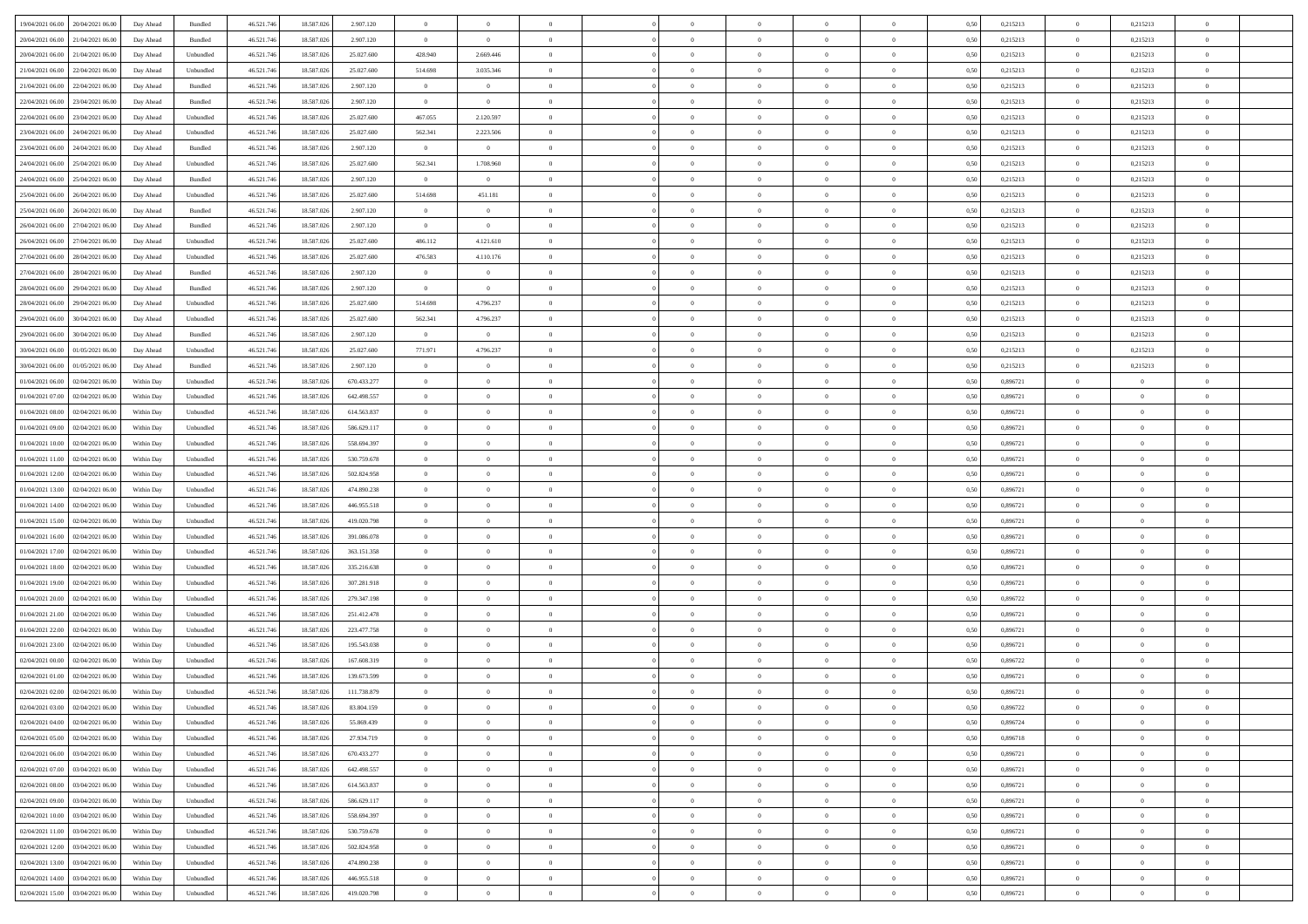| 02/04/2021 16:00 03/04/2021 06:00           | Within Day | Unbundled         | 46.521.74  | 18.587.026 | 391.086.078 | $\overline{0}$ | $\theta$       |                | $\overline{0}$ | $\theta$       |                | $\bf{0}$       | 0,50 | 0,896721 | $\theta$       | $\theta$       | $\overline{0}$ |  |
|---------------------------------------------|------------|-------------------|------------|------------|-------------|----------------|----------------|----------------|----------------|----------------|----------------|----------------|------|----------|----------------|----------------|----------------|--|
| 02/04/2021 17:00<br>03/04/2021 06.00        | Within Day | Unbundled         | 46.521.74  | 18.587.02  | 363.151.358 | $\bf{0}$       | $\overline{0}$ | $\bf{0}$       | $\overline{0}$ | $\bf{0}$       | $\overline{0}$ | $\bf{0}$       | 0,50 | 0,896721 | $\,$ 0 $\,$    | $\bf{0}$       | $\overline{0}$ |  |
| 02/04/2021 18:00<br>03/04/2021 06:00        | Within Day | Unbundled         | 46.521.746 | 18,587,026 | 335.216.638 | $\overline{0}$ | $\bf{0}$       | $\overline{0}$ | $\bf{0}$       | $\bf{0}$       | $\overline{0}$ | $\bf{0}$       | 0.50 | 0.896721 | $\bf{0}$       | $\overline{0}$ | $\overline{0}$ |  |
|                                             |            |                   |            |            |             | $\overline{0}$ | $\overline{0}$ | $\overline{0}$ | $\theta$       | $\theta$       | $\overline{0}$ | $\overline{0}$ |      |          | $\theta$       | $\theta$       | $\overline{0}$ |  |
| 02/04/2021 19:00<br>03/04/2021 06:00        | Within Day | Unbundled         | 46.521.74  | 18.587.026 | 307.281.918 |                |                |                |                |                |                |                | 0,50 | 0,896721 |                |                |                |  |
| 02/04/2021 20:00<br>03/04/2021 06.00        | Within Day | Unbundled         | 46.521.74  | 18.587.02  | 279.347.198 | $\bf{0}$       | $\overline{0}$ | $\overline{0}$ | $\overline{0}$ | $\theta$       | $\overline{0}$ | $\bf{0}$       | 0,50 | 0,896722 | $\,$ 0 $\,$    | $\bf{0}$       | $\overline{0}$ |  |
| 02/04/2021 21:00<br>03/04/2021 06:00        | Within Day | Unbundled         | 46.521.746 | 18.587.026 | 251.412.478 | $\overline{0}$ | $\overline{0}$ | $\overline{0}$ | $\overline{0}$ | $\overline{0}$ | $\Omega$       | $\bf{0}$       | 0.50 | 0.896721 | $\bf{0}$       | $\theta$       | $\overline{0}$ |  |
| 02/04/2021 22:00<br>03/04/2021 06:00        | Within Day | Unbundled         | 46.521.74  | 18.587.026 | 223.477.758 | $\overline{0}$ | $\overline{0}$ | $\overline{0}$ | $\overline{0}$ | $\theta$       | $\overline{0}$ | $\bf{0}$       | 0,50 | 0,896721 | $\theta$       | $\theta$       | $\overline{0}$ |  |
|                                             |            |                   |            |            |             |                |                |                |                |                |                |                |      |          |                |                |                |  |
| 02/04/2021 23:00<br>03/04/2021 06.00        | Within Day | Unbundled         | 46.521.74  | 18.587.02  | 195.543.038 | $\bf{0}$       | $\overline{0}$ | $\overline{0}$ | $\overline{0}$ | $\theta$       | $\overline{0}$ | $\bf{0}$       | 0,50 | 0,896721 | $\,$ 0 $\,$    | $\bf{0}$       | $\overline{0}$ |  |
| 03/04/2021 00:00<br>03/04/2021 06:00        | Within Day | Unbundled         | 46.521.74  | 18.587.026 | 167.608.319 | $\overline{0}$ | $\bf{0}$       | $\overline{0}$ | $\bf{0}$       | $\overline{0}$ | $\overline{0}$ | $\bf{0}$       | 0.50 | 0.896722 | $\bf{0}$       | $\overline{0}$ | $\overline{0}$ |  |
| 03/04/2021 01:00<br>03/04/2021 06:00        | Within Day | Unbundled         | 46.521.746 | 18.587.026 | 139.673.599 | $\overline{0}$ | $\bf{0}$       | $\overline{0}$ | $\overline{0}$ | $\overline{0}$ | $\overline{0}$ | $\bf{0}$       | 0,50 | 0,896721 | $\,$ 0 $\,$    | $\theta$       | $\overline{0}$ |  |
| 03/04/2021 02:00<br>03/04/2021 06.00        | Within Day | Unbundled         | 46.521.74  | 18.587.026 | 111.738.879 | $\bf{0}$       | $\overline{0}$ | $\bf{0}$       | $\overline{0}$ | $\bf{0}$       | $\overline{0}$ | $\bf{0}$       | 0,50 | 0,896721 | $\,$ 0 $\,$    | $\bf{0}$       | $\overline{0}$ |  |
|                                             |            |                   |            |            |             |                |                |                |                |                |                |                |      |          |                |                |                |  |
| 03/04/2021 03:00<br>03/04/2021 06:00        | Within Day | Unbundled         | 46.521.746 | 18.587.026 | 83,804.159  | $\overline{0}$ | $\bf{0}$       | $\overline{0}$ | $\bf{0}$       | $\bf{0}$       | $\overline{0}$ | $\bf{0}$       | 0.50 | 0.896722 | $\bf{0}$       | $\overline{0}$ | $\bf{0}$       |  |
| 03/04/2021 04:00<br>03/04/2021 06:00        | Within Day | Unbundled         | 46.521.74  | 18.587.026 | 55.869.439  | $\overline{0}$ | $\overline{0}$ | $\overline{0}$ | $\overline{0}$ | $\theta$       | $\overline{0}$ | $\overline{0}$ | 0,50 | 0,896724 | $\theta$       | $\theta$       | $\overline{0}$ |  |
| 03/04/2021 05:00<br>03/04/2021 06.00        | Within Day | Unbundled         | 46.521.74  | 18.587.02  | 27.934.719  | $\bf{0}$       | $\theta$       | $\bf{0}$       | $\overline{0}$ | $\theta$       | $\overline{0}$ | $\bf{0}$       | 0,50 | 0,896718 | $\bf{0}$       | $\bf{0}$       | $\overline{0}$ |  |
| 03/04/2021 06:00<br>04/04/2021 06:00        | Within Day | Unbundled         | 46.521.746 | 18.587.026 | 670.433.277 | $\overline{0}$ | $\overline{0}$ | $\overline{0}$ | $\bf{0}$       | $\theta$       | $\Omega$       | $\bf{0}$       | 0.50 | 0,896721 | $\bf{0}$       | $\theta$       | $\overline{0}$ |  |
|                                             |            |                   |            |            |             |                |                |                |                |                |                |                |      |          |                |                |                |  |
| 03/04/2021 07:00<br>04/04/2021 06:00        | Within Day | Unbundled         | 46.521.74  | 18.587.026 | 642.498.557 | $\overline{0}$ | $\overline{0}$ | $\overline{0}$ | $\overline{0}$ | $\overline{0}$ | $\overline{0}$ | $\bf{0}$       | 0,50 | 0,896721 | $\theta$       | $\theta$       | $\overline{0}$ |  |
| 03/04/2021 08:00<br>04/04/2021 06.00        | Within Day | Unbundled         | 46.521.74  | 18.587.02  | 614.563.837 | $\bf{0}$       | $\overline{0}$ | $\overline{0}$ | $\overline{0}$ | $\theta$       | $\overline{0}$ | $\bf{0}$       | 0,50 | 0,896721 | $\,$ 0 $\,$    | $\bf{0}$       | $\overline{0}$ |  |
| 03/04/2021 09:00<br>04/04/2021 06:00        | Within Day | Unbundled         | 46.521.74  | 18.587.02  | 586.629.117 | $\overline{0}$ | $\bf{0}$       | $\overline{0}$ | $\bf{0}$       | $\overline{0}$ | $\overline{0}$ | $\bf{0}$       | 0.50 | 0.896721 | $\bf{0}$       | $\overline{0}$ | $\overline{0}$ |  |
| 03/04/2021 10:00<br>04/04/2021 06:00        | Within Day | Unbundled         | 46.521.74  | 18.587.026 | 558.694.397 | $\overline{0}$ | $\overline{0}$ | $\overline{0}$ | $\overline{0}$ | $\overline{0}$ | $\overline{0}$ | $\bf{0}$       | 0,50 | 0,896721 | $\,$ 0 $\,$    | $\theta$       | $\overline{0}$ |  |
|                                             |            |                   |            |            |             |                |                |                |                |                |                |                |      |          |                |                |                |  |
| 03/04/2021 11:00<br>04/04/2021 06.00        | Within Day | Unbundled         | 46.521.74  | 18.587.02  | 530.759.678 | $\bf{0}$       | $\overline{0}$ | $\bf{0}$       | $\bf{0}$       | $\overline{0}$ | $\overline{0}$ | $\bf{0}$       | 0,50 | 0,896721 | $\,$ 0 $\,$    | $\bf{0}$       | $\overline{0}$ |  |
| 03/04/2021 12:00<br>04/04/2021 06:00        | Within Day | Unbundled         | 46.521.746 | 18,587,026 | 502.824.958 | $\overline{0}$ | $\bf{0}$       | $\overline{0}$ | $\bf{0}$       | $\bf{0}$       | $\overline{0}$ | $\bf{0}$       | 0.50 | 0.896721 | $\bf{0}$       | $\overline{0}$ | $\overline{0}$ |  |
| 03/04/2021 13:00<br>04/04/2021 06:00        | Within Day | Unbundled         | 46.521.74  | 18.587.026 | 474.890.238 | $\overline{0}$ | $\overline{0}$ | $\overline{0}$ | $\theta$       | $\theta$       | $\overline{0}$ | $\bf{0}$       | 0,50 | 0,896721 | $\theta$       | $\theta$       | $\overline{0}$ |  |
| 03/04/2021 14:00<br>04/04/2021 06.00        | Within Day | Unbundled         | 46.521.74  | 18.587.02  | 446.955.518 | $\bf{0}$       | $\overline{0}$ | $\bf{0}$       | $\overline{0}$ | $\theta$       | $\overline{0}$ | $\bf{0}$       | 0,50 | 0,896721 | $\,$ 0 $\,$    | $\bf{0}$       | $\overline{0}$ |  |
|                                             |            |                   |            |            |             |                |                |                |                |                |                |                |      |          |                |                |                |  |
| 03/04/2021 15:00<br>04/04/2021 06:00        | Within Day | Unbundled         | 46.521.74  | 18.587.02  | 419.020.798 | $\overline{0}$ | $\overline{0}$ | $\overline{0}$ | $\overline{0}$ | $\overline{0}$ | $\Omega$       | $\bf{0}$       | 0.50 | 0.896721 | $\,$ 0 $\,$    | $\theta$       | $\overline{0}$ |  |
| 03/04/2021 16:00<br>04/04/2021 06.00        | Within Day | Unbundled         | 46.521.74  | 18.587.026 | 391.086.078 | $\overline{0}$ | $\overline{0}$ | $\overline{0}$ | $\overline{0}$ | $\overline{0}$ | $\overline{0}$ | $\bf{0}$       | 0,50 | 0,896721 | $\theta$       | $\theta$       | $\overline{0}$ |  |
| 03/04/2021 17:00<br>04/04/2021 06.00        | Within Day | Unbundled         | 46.521.74  | 18.587.02  | 363.151.358 | $\bf{0}$       | $\theta$       | $\bf{0}$       | $\overline{0}$ | $\theta$       | $\overline{0}$ | $\bf{0}$       | 0,50 | 0,896721 | $\,$ 0 $\,$    | $\bf{0}$       | $\overline{0}$ |  |
| 03/04/2021 18:00<br>04/04/2021 06:00        | Within Day | Unbundled         | 46.521.74  | 18,587,026 | 335.216.638 | $\overline{0}$ | $\bf{0}$       | $\overline{0}$ | $\bf{0}$       | $\overline{0}$ | $\overline{0}$ | $\bf{0}$       | 0.50 | 0.896721 | $\bf{0}$       | $\overline{0}$ | $\overline{0}$ |  |
| 03/04/2021 19:00<br>04/04/2021 06:00        | Within Day | Unbundled         | 46.521.746 | 18.587.026 | 307.281.918 | $\overline{0}$ | $\overline{0}$ | $\overline{0}$ | $\overline{0}$ | $\overline{0}$ | $\overline{0}$ | $\bf{0}$       | 0,50 | 0,896721 | $\theta$       | $\theta$       | $\overline{0}$ |  |
|                                             |            |                   |            |            |             |                |                |                |                |                |                |                |      |          |                |                |                |  |
| 03/04/2021 20:00<br>04/04/2021 06.00        | Within Day | Unbundled         | 46.521.74  | 18.587.02  | 279.347.198 | $\bf{0}$       | $\bf{0}$       | $\bf{0}$       | $\bf{0}$       | $\overline{0}$ | $\overline{0}$ | $\bf{0}$       | 0,50 | 0,896722 | $\,$ 0 $\,$    | $\bf{0}$       | $\overline{0}$ |  |
| 03/04/2021 21:00<br>04/04/2021 06:00        | Within Day | Unbundled         | 46.521.746 | 18.587.026 | 251.412.478 | $\overline{0}$ | $\bf{0}$       | $\overline{0}$ | $\bf{0}$       | $\bf{0}$       | $\overline{0}$ | $\bf{0}$       | 0.50 | 0.896721 | $\bf{0}$       | $\overline{0}$ | $\overline{0}$ |  |
| 03/04/2021 22:00<br>04/04/2021 06:00        | Within Day | Unbundled         | 46.521.74  | 18.587.026 | 223.477.758 | $\overline{0}$ | $\overline{0}$ | $\overline{0}$ | $\overline{0}$ | $\overline{0}$ | $\overline{0}$ | $\bf{0}$       | 0.5( | 0,896721 | $\theta$       | $\theta$       | $\overline{0}$ |  |
| 03/04/2021 23:00<br>04/04/2021 06.00        | Within Day | Unbundled         | 46.521.74  | 18.587.02  | 195.543.038 | $\bf{0}$       | $\overline{0}$ | $\bf{0}$       | $\overline{0}$ | $\overline{0}$ | $\overline{0}$ | $\bf{0}$       | 0,50 | 0,896721 | $\,$ 0 $\,$    | $\bf{0}$       | $\overline{0}$ |  |
|                                             |            |                   |            |            |             |                |                |                |                |                |                |                |      |          |                |                |                |  |
| 04/04/2021 00:00<br>04/04/2021 06:00        | Within Day | Unbundled         | 46.521.746 | 18,587,026 | 167.608.319 | $\overline{0}$ | $\overline{0}$ | $\overline{0}$ | $\bf{0}$       | $\overline{0}$ | $\Omega$       | $\bf{0}$       | 0.50 | 0,896722 | $\,$ 0 $\,$    | $\theta$       | $\overline{0}$ |  |
| 04/04/2021 01:00<br>04/04/2021 06:00        | Within Dav | Unbundled         | 46.521.746 | 18.587.026 | 139.673.599 | $\overline{0}$ | $\overline{0}$ | $\overline{0}$ | $\overline{0}$ | $\overline{0}$ | $\overline{0}$ | $\overline{0}$ | 0.5( | 0,896721 | $\theta$       | $\theta$       | $\overline{0}$ |  |
| 04/04/2021 02:00<br>04/04/2021 06.00        | Within Day | Unbundled         | 46.521.74  | 18.587.02  | 111.738.879 | $\bf{0}$       | $\overline{0}$ | $\bf{0}$       | $\overline{0}$ | $\bf{0}$       | $\overline{0}$ | $\bf{0}$       | 0,50 | 0,896721 | $\,$ 0 $\,$    | $\bf{0}$       | $\overline{0}$ |  |
| 04/04/2021 03:00<br>04/04/2021 06:00        | Within Day | Unbundled         | 46.521.74  | 18.587.02  | 83.804.159  | $\overline{0}$ | $\bf{0}$       | $\overline{0}$ | $\bf{0}$       | $\overline{0}$ | $\overline{0}$ | $\bf{0}$       | 0.50 | 0.896722 | $\bf{0}$       | $\overline{0}$ | $\overline{0}$ |  |
|                                             |            |                   |            |            |             |                |                |                |                |                |                |                |      |          |                |                |                |  |
| 04/04/2021 04:00<br>04/04/2021 06:00        | Within Dav | Unbundled         | 46.521.74  | 18.587.026 | 55,869,439  | $\overline{0}$ | $\overline{0}$ | $\overline{0}$ | $\overline{0}$ | $\overline{0}$ | $\overline{0}$ | $\overline{0}$ | 0.50 | 0,896724 | $\theta$       | $\theta$       | $\overline{0}$ |  |
| 04/04/2021 05:00<br>04/04/2021 06.00        | Within Day | Unbundled         | 46.521.74  | 18.587.02  | 27.934.719  | $\bf{0}$       | $\bf{0}$       | $\bf{0}$       | $\bf{0}$       | $\overline{0}$ | $\overline{0}$ | $\bf{0}$       | 0,50 | 0,896718 | $\,$ 0 $\,$    | $\bf{0}$       | $\overline{0}$ |  |
| 04/04/2021 06:00<br>05/04/2021 06:00        | Within Day | Unbundled         | 46.521.746 | 18,587,026 | 670.433.277 | $\overline{0}$ | $\bf{0}$       | $\overline{0}$ | $\bf{0}$       | $\bf{0}$       | $\overline{0}$ | $\bf{0}$       | 0.50 | 0.896721 | $\bf{0}$       | $\overline{0}$ | $\overline{0}$ |  |
| 04/04/2021 07:00<br>05/04/2021 06:00        | Within Day | Unbundled         | 46.521.74  | 18.587.026 | 642.498.557 | $\overline{0}$ | $\overline{0}$ | $\Omega$       | $\overline{0}$ | $\overline{0}$ | $\overline{0}$ | $\bf{0}$       | 0.50 | 0,896721 | $\theta$       | $\theta$       | $\overline{0}$ |  |
|                                             |            |                   |            |            |             | $\bf{0}$       | $\overline{0}$ | $\bf{0}$       | $\overline{0}$ | $\,$ 0 $\,$    | $\overline{0}$ |                |      |          | $\,$ 0 $\,$    | $\bf{0}$       | $\overline{0}$ |  |
| 04/04/2021 08:00<br>05/04/2021 06.00        | Within Day | Unbundled         | 46.521.74  | 18.587.02  | 614.563.837 |                |                |                |                |                |                | $\bf{0}$       | 0,50 | 0,896721 |                |                |                |  |
| 04/04/2021 09:00<br>05/04/2021 06:00        | Within Day | Unbundled         | 46.521.746 | 18.587.02  | 586.629.117 | $\overline{0}$ | $\overline{0}$ | $\Omega$       | $\overline{0}$ | $\overline{0}$ | $\theta$       | $\bf{0}$       | 0.50 | 0,896721 | $\bf{0}$       | $\theta$       | $\overline{0}$ |  |
| 04/04/2021 10:00<br>05/04/2021 06:00        | Within Dav | Unbundled         | 46.521.74  | 18.587.026 | 558,694.397 | $\overline{0}$ | $\overline{0}$ | $\Omega$       | $\overline{0}$ | $\theta$       | $\Omega$       | $\overline{0}$ | 0.5( | 0,896721 | $\theta$       | $\theta$       | $\overline{0}$ |  |
| 04/04/2021 11:00<br>05/04/2021 06:00        | Within Day | Unbundled         | 46.521.74  | 18.587.02  | 530.759.678 | $\bf{0}$       | $\bf{0}$       | $\bf{0}$       | $\bf{0}$       | $\bf{0}$       | $\overline{0}$ | $\bf{0}$       | 0,50 | 0,896721 | $\,$ 0 $\,$    | $\bf{0}$       | $\overline{0}$ |  |
| $0404/2021\ 12.00 \qquad 05/04/2021\ 06.00$ | Within Day | ${\sf Unbundred}$ | 46.521.746 | 18.587.026 | 502.824.958 | $\overline{0}$ | $\Omega$       |                | $\overline{0}$ |                |                |                | 0,50 | 0,896721 | $\theta$       | $\overline{0}$ |                |  |
|                                             |            |                   |            |            |             |                |                |                |                |                |                |                |      |          |                |                |                |  |
| 04/04/2021 13:00 05/04/2021 06:00           | Within Day | Unbundled         | 46.521.746 | 18.587.026 | 474.890.238 | $\overline{0}$ | $\theta$       | $\Omega$       | $\theta$       | $\overline{0}$ | $\overline{0}$ | $\bf{0}$       | 0,50 | 0,896721 | $\theta$       | $\theta$       | $\overline{0}$ |  |
| 04/04/2021 14:00<br>05/04/2021 06:00        | Within Day | Unbundled         | 46.521.74  | 18.587.026 | 446.955.518 | $\overline{0}$ | $\bf{0}$       | $\overline{0}$ | $\overline{0}$ | $\bf{0}$       | $\overline{0}$ | $\bf{0}$       | 0,50 | 0,896721 | $\bf{0}$       | $\overline{0}$ | $\bf{0}$       |  |
| 04/04/2021 15:00  05/04/2021 06:00          | Within Day | Unbundled         | 46.521.746 | 18,587,026 | 419.020.798 | $\overline{0}$ | $\bf{0}$       | $\overline{0}$ | $\overline{0}$ | $\overline{0}$ | $\overline{0}$ | $\bf{0}$       | 0.50 | 0.896721 | $\overline{0}$ | $\bf{0}$       | $\,$ 0 $\,$    |  |
| 04/04/2021 16:00  05/04/2021 06:00          | Within Day | Unbundled         | 46.521.746 | 18.587.026 | 391.086.078 | $\overline{0}$ | $\overline{0}$ | $\overline{0}$ | $\overline{0}$ | $\overline{0}$ | $\overline{0}$ | $\bf{0}$       | 0,50 | 0,896721 | $\theta$       | $\theta$       | $\overline{0}$ |  |
|                                             |            |                   |            |            |             |                |                |                |                |                |                |                |      |          |                |                |                |  |
| 04/04/2021 17:00<br>05/04/2021 06:00        | Within Day | Unbundled         | 46.521.74  | 18.587.026 | 363.151.358 | $\overline{0}$ | $\bf{0}$       | $\overline{0}$ | $\bf{0}$       | $\overline{0}$ | $\bf{0}$       | $\bf{0}$       | 0,50 | 0,896721 | $\overline{0}$ | $\bf{0}$       | $\overline{0}$ |  |
| 04/04/2021 18:00<br>05/04/2021 06:00        | Within Day | Unbundled         | 46.521.746 | 18,587,026 | 335.216.638 | $\overline{0}$ | $\bf{0}$       | $\overline{0}$ | $\overline{0}$ | $\overline{0}$ | $\overline{0}$ | $\bf{0}$       | 0.50 | 0.896721 | $\,$ 0 $\,$    | $\theta$       | $\overline{0}$ |  |
| 04/04/2021 19:00<br>05/04/2021 06:00        | Within Dav | Unbundled         | 46.521.746 | 18.587.026 | 307.281.918 | $\overline{0}$ | $\overline{0}$ | $\overline{0}$ | $\overline{0}$ | $\overline{0}$ | $\overline{0}$ | $\bf{0}$       | 0.50 | 0,896721 | $\overline{0}$ | $\theta$       | $\overline{0}$ |  |
| 04/04/2021 20:00<br>05/04/2021 06:00        | Within Day | Unbundled         | 46.521.74  | 18.587.02  | 279.347.198 | $\overline{0}$ | $\overline{0}$ | $\overline{0}$ | $\overline{0}$ | $\bf{0}$       | $\overline{0}$ | $\bf{0}$       | 0,50 | 0,896722 | $\bf{0}$       | $\bf{0}$       | $\overline{0}$ |  |
|                                             |            |                   |            |            |             |                |                |                |                |                |                |                |      |          |                |                |                |  |
| 04/04/2021 21:00  05/04/2021 06:00          | Within Day | Unbundled         | 46.521.746 | 18,587,026 | 251.412.478 | $\overline{0}$ | $\overline{0}$ | $\overline{0}$ | $\overline{0}$ | $\bf{0}$       | $\overline{0}$ | $\bf{0}$       | 0.50 | 0.896721 | $\overline{0}$ | $\,$ 0 $\,$    | $\,$ 0         |  |
| 04/04/2021 22:00 05/04/2021 06:00           | Within Dav | Unbundled         | 46.521.746 | 18.587.026 | 223.477.758 | $\overline{0}$ | $\overline{0}$ | $\overline{0}$ | $\overline{0}$ | $\overline{0}$ | $\overline{0}$ | $\bf{0}$       | 0,50 | 0,896721 | $\overline{0}$ | $\theta$       | $\overline{0}$ |  |
| 04/04/2021 23:00<br>05/04/2021 06:00        | Within Day | Unbundled         | 46.521.74  | 18.587.026 | 195.543.038 | $\overline{0}$ | $\bf{0}$       | $\overline{0}$ | $\bf{0}$       | $\overline{0}$ | $\bf{0}$       | $\bf{0}$       | 0,50 | 0,896721 | $\bf{0}$       | $\bf{0}$       | $\overline{0}$ |  |
| 05/04/2021 00:00 05/04/2021 06:00           | Within Day | Unbundled         | 46.521.746 | 18.587.026 | 167.608.319 | $\overline{0}$ | $\bf{0}$       | $\overline{0}$ | $\overline{0}$ | $\,$ 0 $\,$    | $\overline{0}$ | $\bf{0}$       | 0,50 | 0,896722 | $\overline{0}$ | $\,$ 0 $\,$    | $\,$ 0 $\,$    |  |
|                                             |            |                   |            |            |             |                |                |                |                |                |                |                |      |          |                |                |                |  |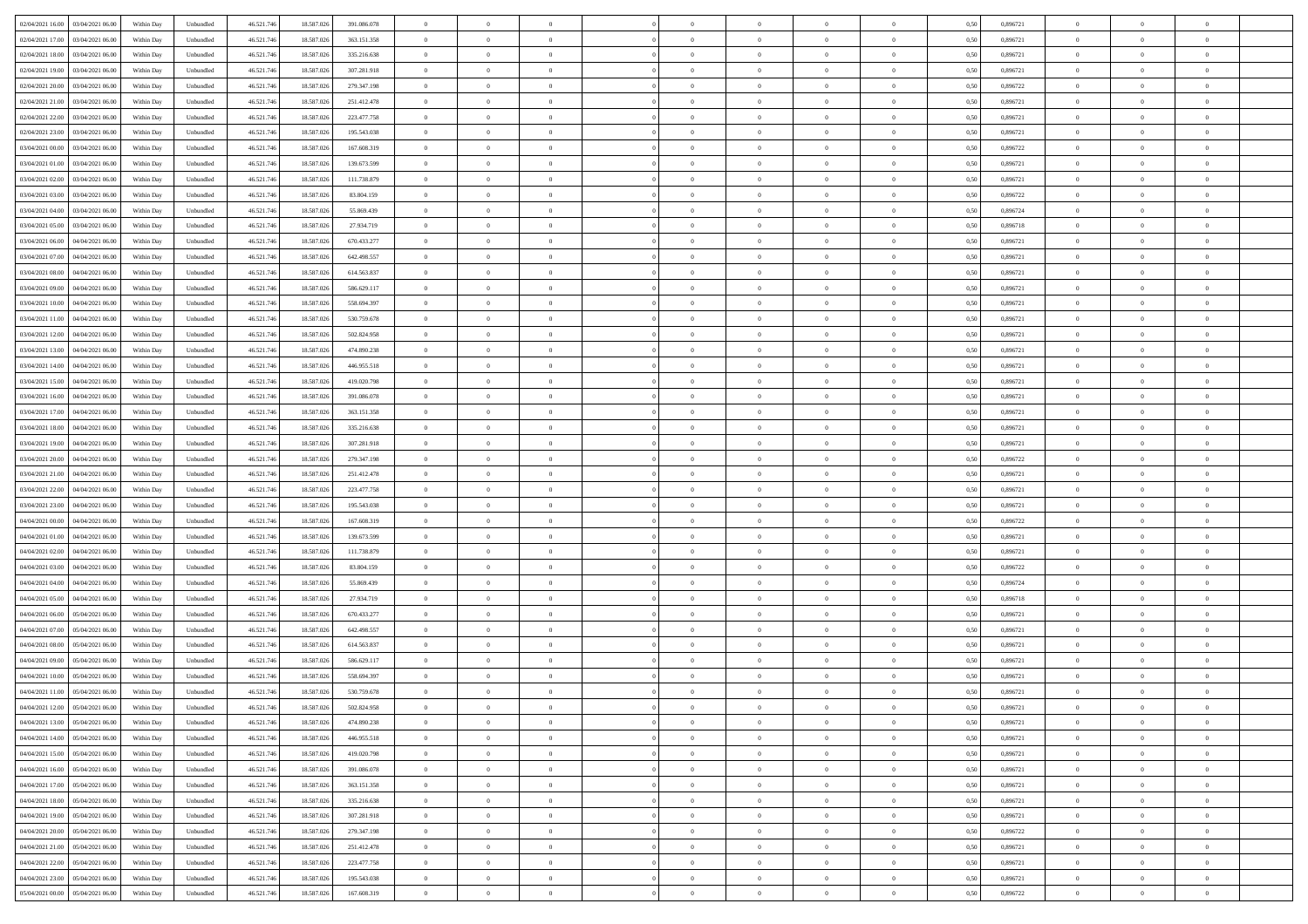| 05/04/2021 01:00  05/04/2021 06:00   | Within Day | Unbundled                   | 46.521.74  | 18.587.026 | 139.673.599 | $\overline{0}$ | $\theta$       |                | $\overline{0}$ | $\theta$       |                | $\bf{0}$       | 0,50 | 0,896721 | $\theta$       | $\theta$       | $\overline{0}$ |  |
|--------------------------------------|------------|-----------------------------|------------|------------|-------------|----------------|----------------|----------------|----------------|----------------|----------------|----------------|------|----------|----------------|----------------|----------------|--|
| 05/04/2021 02:00<br>05/04/2021 06.00 | Within Day | Unbundled                   | 46.521.74  | 18.587.02  | 111.738.879 | $\bf{0}$       | $\overline{0}$ | $\bf{0}$       | $\overline{0}$ | $\theta$       | $\overline{0}$ | $\bf{0}$       | 0,50 | 0,896721 | $\,$ 0 $\,$    | $\bf{0}$       | $\overline{0}$ |  |
| 05/04/2021 03:00<br>05/04/2021 06:00 | Within Day | Unbundled                   | 46.521.746 | 18.587.026 | 83,804.159  | $\overline{0}$ | $\overline{0}$ | $\overline{0}$ | $\bf{0}$       | $\bf{0}$       | $\overline{0}$ | $\bf{0}$       | 0.50 | 0.896722 | $\bf{0}$       | $\overline{0}$ | $\overline{0}$ |  |
| 05/04/2021 04:00<br>05/04/2021 06:00 | Within Day | Unbundled                   | 46.521.74  | 18.587.026 | 55.869.439  | $\overline{0}$ | $\overline{0}$ | $\overline{0}$ | $\theta$       | $\theta$       | $\overline{0}$ | $\overline{0}$ | 0,50 | 0,896724 | $\theta$       | $\theta$       | $\overline{0}$ |  |
| 05/04/2021 05:00<br>05/04/2021 06.00 | Within Day | Unbundled                   | 46.521.74  | 18.587.02  | 27.934.719  | $\overline{0}$ | $\theta$       | $\overline{0}$ | $\overline{0}$ | $\theta$       | $\overline{0}$ | $\bf{0}$       | 0,50 | 0,896718 | $\,$ 0 $\,$    | $\theta$       | $\overline{0}$ |  |
| 05/04/2021 06:00<br>06/04/2021 06:00 | Within Day | Unbundled                   | 46.521.74  | 18.587.026 | 670.433.277 | $\overline{0}$ | $\overline{0}$ | $\Omega$       | $\overline{0}$ | $\overline{0}$ | $\Omega$       | $\bf{0}$       | 0.50 | 0.896721 | $\bf{0}$       | $\theta$       | $\overline{0}$ |  |
| 05/04/2021 07:00<br>06/04/2021 06:00 | Within Day | Unbundled                   | 46.521.74  | 18.587.026 | 642.498.557 | $\overline{0}$ | $\overline{0}$ | $\overline{0}$ | $\overline{0}$ | $\overline{0}$ | $\overline{0}$ | $\bf{0}$       | 0,50 | 0,896721 | $\theta$       | $\theta$       | $\overline{0}$ |  |
|                                      |            |                             |            |            |             |                |                |                |                |                |                |                |      |          |                |                |                |  |
| 05/04/2021 08:00<br>06/04/2021 06.00 | Within Day | Unbundled                   | 46.521.74  | 18.587.02  | 614.563.837 | $\overline{0}$ | $\overline{0}$ | $\overline{0}$ | $\overline{0}$ | $\theta$       | $\overline{0}$ | $\bf{0}$       | 0,50 | 0,896721 | $\,$ 0 $\,$    | $\bf{0}$       | $\overline{0}$ |  |
| 05/04/2021 09:00<br>06/04/2021 06:00 | Within Day | Unbundled                   | 46.521.74  | 18.587.026 | 586.629.117 | $\overline{0}$ | $\overline{0}$ | $\overline{0}$ | $\bf{0}$       | $\overline{0}$ | $\overline{0}$ | $\bf{0}$       | 0.50 | 0.896721 | $\bf{0}$       | $\theta$       | $\overline{0}$ |  |
| 05/04/2021 10:00<br>06/04/2021 06:00 | Within Day | Unbundled                   | 46.521.746 | 18.587.026 | 558.694.397 | $\overline{0}$ | $\bf{0}$       | $\overline{0}$ | $\overline{0}$ | $\theta$       | $\overline{0}$ | $\bf{0}$       | 0,50 | 0,896721 | $\,$ 0 $\,$    | $\theta$       | $\overline{0}$ |  |
| 05/04/2021 11:00<br>06/04/2021 06.00 | Within Day | Unbundled                   | 46.521.74  | 18.587.026 | 530.759.678 | $\bf{0}$       | $\overline{0}$ | $\bf{0}$       | $\overline{0}$ | $\bf{0}$       | $\overline{0}$ | $\bf{0}$       | 0,50 | 0,896721 | $\,$ 0 $\,$    | $\bf{0}$       | $\overline{0}$ |  |
| 05/04/2021 12:00<br>06/04/2021 06:00 | Within Day | Unbundled                   | 46.521.746 | 18.587.026 | 502.824.958 | $\overline{0}$ | $\overline{0}$ | $\overline{0}$ | $\bf{0}$       | $\bf{0}$       | $\overline{0}$ | $\bf{0}$       | 0.50 | 0.896721 | $\bf{0}$       | $\overline{0}$ | $\overline{0}$ |  |
| 05/04/2021 13:00<br>06/04/2021 06:00 | Within Day | Unbundled                   | 46.521.74  | 18.587.026 | 474.890.238 | $\overline{0}$ | $\overline{0}$ | $\overline{0}$ | $\overline{0}$ | $\theta$       | $\overline{0}$ | $\overline{0}$ | 0,50 | 0,896721 | $\theta$       | $\theta$       | $\overline{0}$ |  |
| 05/04/2021 14:00<br>06/04/2021 06.00 | Within Day | Unbundled                   | 46.521.74  | 18.587.02  | 446.955.518 | $\bf{0}$       | $\theta$       | $\bf{0}$       | $\overline{0}$ | $\theta$       | $\overline{0}$ | $\bf{0}$       | 0,50 | 0,896721 | $\bf{0}$       | $\bf{0}$       | $\overline{0}$ |  |
| 05/04/2021 15:00<br>06/04/2021 06:00 | Within Day | Unbundled                   | 46.521.746 | 18,587,026 | 419.020.798 | $\overline{0}$ | $\overline{0}$ | $\overline{0}$ | $\bf{0}$       | $\theta$       | $\theta$       | $\bf{0}$       | 0.50 | 0,896721 | $\theta$       | $\overline{0}$ | $\overline{0}$ |  |
| 05/04/2021 16:00<br>06/04/2021 06:00 |            |                             |            |            |             | $\overline{0}$ | $\overline{0}$ | $\overline{0}$ | $\overline{0}$ | $\theta$       | $\overline{0}$ |                |      |          | $\theta$       | $\theta$       | $\overline{0}$ |  |
|                                      | Within Day | Unbundled                   | 46.521.74  | 18.587.026 | 391.086.078 |                |                |                |                |                |                | $\bf{0}$       | 0,50 | 0,896721 |                |                |                |  |
| 05/04/2021 17:00<br>06/04/2021 06.00 | Within Day | Unbundled                   | 46.521.74  | 18.587.02  | 363.151.358 | $\overline{0}$ | $\overline{0}$ | $\overline{0}$ | $\overline{0}$ | $\theta$       | $\overline{0}$ | $\bf{0}$       | 0,50 | 0,896721 | $\,$ 0 $\,$    | $\theta$       | $\overline{0}$ |  |
| 05/04/2021 18:00<br>06/04/2021 06:00 | Within Day | Unbundled                   | 46.521.74  | 18.587.02  | 335.216.638 | $\overline{0}$ | $\overline{0}$ | $\overline{0}$ | $\bf{0}$       | $\overline{0}$ | $\overline{0}$ | $\bf{0}$       | 0.50 | 0.896721 | $\bf{0}$       | $\overline{0}$ | $\overline{0}$ |  |
| 05/04/2021 19:00<br>06/04/2021 06:00 | Within Day | Unbundled                   | 46.521.74  | 18.587.026 | 307.281.918 | $\overline{0}$ | $\overline{0}$ | $\overline{0}$ | $\overline{0}$ | $\theta$       | $\overline{0}$ | $\bf{0}$       | 0,50 | 0,896721 | $\,$ 0 $\,$    | $\theta$       | $\overline{0}$ |  |
| 05/04/2021 20:00<br>06/04/2021 06.00 | Within Day | Unbundled                   | 46.521.74  | 18.587.02  | 279.347.198 | $\bf{0}$       | $\overline{0}$ | $\bf{0}$       | $\bf{0}$       | $\overline{0}$ | $\overline{0}$ | $\bf{0}$       | 0,50 | 0,896722 | $\,$ 0 $\,$    | $\bf{0}$       | $\overline{0}$ |  |
| 05/04/2021 21:00<br>06/04/2021 06:00 | Within Day | Unbundled                   | 46.521.746 | 18,587,026 | 251.412.478 | $\overline{0}$ | $\overline{0}$ | $\overline{0}$ | $\bf{0}$       | $\overline{0}$ | $\overline{0}$ | $\bf{0}$       | 0.50 | 0.896721 | $\bf{0}$       | $\overline{0}$ | $\overline{0}$ |  |
| 05/04/2021 22:00<br>06/04/2021 06:00 | Within Day | Unbundled                   | 46.521.74  | 18.587.026 | 223.477.758 | $\overline{0}$ | $\overline{0}$ | $\overline{0}$ | $\overline{0}$ | $\theta$       | $\overline{0}$ | $\bf{0}$       | 0,50 | 0,896721 | $\theta$       | $\theta$       | $\overline{0}$ |  |
| 05/04/2021 23:00<br>06/04/2021 06.00 | Within Day | Unbundled                   | 46.521.74  | 18.587.02  | 195.543.038 | $\bf{0}$       | $\overline{0}$ | $\overline{0}$ | $\overline{0}$ | $\theta$       | $\overline{0}$ | $\bf{0}$       | 0,50 | 0,896721 | $\,$ 0 $\,$    | $\bf{0}$       | $\overline{0}$ |  |
| 06/04/2021 00:00<br>06/04/2021 06:00 | Within Day | Unbundled                   | 46.521.74  | 18.587.02  | 167.608.319 | $\overline{0}$ | $\overline{0}$ | $\Omega$       | $\overline{0}$ | $\overline{0}$ | $\Omega$       | $\bf{0}$       | 0.50 | 0.896722 | $\,$ 0 $\,$    | $\theta$       | $\overline{0}$ |  |
| 06/04/2021 01:00<br>06/04/2021 06:00 | Within Day | Unbundled                   | 46.521.74  | 18.587.026 | 139.673.599 | $\overline{0}$ | $\overline{0}$ | $\overline{0}$ | $\overline{0}$ | $\theta$       | $\overline{0}$ | $\bf{0}$       | 0,50 | 0,896721 | $\theta$       | $\theta$       | $\overline{0}$ |  |
|                                      |            |                             |            |            |             |                |                |                |                |                |                |                |      |          |                |                |                |  |
| 06/04/2021 02:00<br>06/04/2021 06.00 | Within Day | Unbundled                   | 46.521.74  | 18.587.02  | 111.738.879 | $\bf{0}$       | $\theta$       | $\overline{0}$ | $\overline{0}$ | $\theta$       | $\overline{0}$ | $\bf{0}$       | 0,50 | 0,896721 | $\,$ 0 $\,$    | $\bf{0}$       | $\overline{0}$ |  |
| 06/04/2021 03:00<br>06/04/2021 06:00 | Within Day | Unbundled                   | 46.521.74  | 18,587,026 | 83.804.159  | $\overline{0}$ | $\overline{0}$ | $\overline{0}$ | $\bf{0}$       | $\overline{0}$ | $\overline{0}$ | $\bf{0}$       | 0.50 | 0.896722 | $\bf{0}$       | $\theta$       | $\overline{0}$ |  |
| 06/04/2021 04:00<br>06/04/2021 06:00 | Within Day | Unbundled                   | 46.521.746 | 18.587.026 | 55.869.439  | $\overline{0}$ | $\overline{0}$ | $\overline{0}$ | $\overline{0}$ | $\theta$       | $\overline{0}$ | $\bf{0}$       | 0,50 | 0,896724 | $\theta$       | $\theta$       | $\overline{0}$ |  |
| 06/04/2021 05:00<br>06/04/2021 06.00 | Within Day | Unbundled                   | 46.521.74  | 18.587.026 | 27.934.719  | $\bf{0}$       | $\bf{0}$       | $\bf{0}$       | $\bf{0}$       | $\overline{0}$ | $\overline{0}$ | $\bf{0}$       | 0,50 | 0,896718 | $\,$ 0 $\,$    | $\bf{0}$       | $\overline{0}$ |  |
| 06/04/2021 06:00<br>07/04/2021 06:00 | Within Day | Unbundled                   | 46.521.74  | 18.587.026 | 670.433.277 | $\overline{0}$ | $\overline{0}$ | $\overline{0}$ | $\bf{0}$       | $\bf{0}$       | $\overline{0}$ | $\bf{0}$       | 0.50 | 0.896721 | $\bf{0}$       | $\overline{0}$ | $\overline{0}$ |  |
| 06/04/2021 07:00<br>07/04/2021 06:00 | Within Day | Unbundled                   | 46.521.74  | 18.587.026 | 642.498.557 | $\overline{0}$ | $\overline{0}$ | $\overline{0}$ | $\overline{0}$ | $\overline{0}$ | $\overline{0}$ | $\overline{0}$ | 0.5( | 0,896721 | $\theta$       | $\theta$       | $\overline{0}$ |  |
| 06/04/2021 08:00<br>07/04/2021 06.00 | Within Day | Unbundled                   | 46.521.74  | 18.587.02  | 614.563.837 | $\bf{0}$       | $\overline{0}$ | $\bf{0}$       | $\overline{0}$ | $\theta$       | $\overline{0}$ | $\bf{0}$       | 0,50 | 0,896721 | $\,$ 0 $\,$    | $\bf{0}$       | $\overline{0}$ |  |
| 06/04/2021 09:00<br>07/04/2021 06:00 | Within Day | Unbundled                   | 46.521.746 | 18,587,026 | 586.629.117 | $\overline{0}$ | $\overline{0}$ | $\overline{0}$ | $\bf{0}$       | $\theta$       | $\Omega$       | $\bf{0}$       | 0.50 | 0,896721 | $\,$ 0 $\,$    | $\overline{0}$ | $\overline{0}$ |  |
| 06/04/2021 10:00<br>07/04/2021 06:00 | Within Dav | Unbundled                   | 46.521.74  | 18.587.026 | 558.694.397 | $\overline{0}$ | $\theta$       | $\Omega$       | $\overline{0}$ | $\theta$       | $\overline{0}$ | $\overline{0}$ | 0.5( | 0,896721 | $\theta$       | $\theta$       | $\overline{0}$ |  |
| 07/04/2021 06.00                     | Within Day | Unbundled                   | 46.521.74  | 18.587.02  | 530.759.678 | $\bf{0}$       | $\overline{0}$ | $\overline{0}$ | $\overline{0}$ | $\bf{0}$       | $\overline{0}$ | $\bf{0}$       | 0,50 | 0,896721 | $\,$ 0 $\,$    | $\bf{0}$       | $\overline{0}$ |  |
| 06/04/2021 11:00                     |            |                             |            |            |             |                |                |                |                |                |                |                |      |          |                |                |                |  |
| 06/04/2021 12:00<br>07/04/2021 06:00 | Within Day | Unbundled                   | 46.521.74  | 18.587.02  | 502.824.958 | $\overline{0}$ | $\overline{0}$ | $\overline{0}$ | $\bf{0}$       | $\overline{0}$ | $\overline{0}$ | $\bf{0}$       | 0.50 | 0.896721 | $\bf{0}$       | $\overline{0}$ | $\overline{0}$ |  |
| 06/04/2021 13:00<br>07/04/2021 06:00 | Within Dav | Unbundled                   | 46.521.74  | 18.587.026 | 474.890.238 | $\overline{0}$ | $\overline{0}$ | $\overline{0}$ | $\overline{0}$ | $\overline{0}$ | $\overline{0}$ | $\overline{0}$ | 0.50 | 0,896721 | $\theta$       | $\theta$       | $\overline{0}$ |  |
| 06/04/2021 14:00<br>07/04/2021 06.00 | Within Day | Unbundled                   | 46.521.74  | 18.587.02  | 446.955.518 | $\bf{0}$       | $\bf{0}$       | $\bf{0}$       | $\bf{0}$       | $\overline{0}$ | $\overline{0}$ | $\bf{0}$       | 0,50 | 0,896721 | $\,$ 0 $\,$    | $\bf{0}$       | $\overline{0}$ |  |
| 06/04/2021 15:00<br>07/04/2021 06:00 | Within Day | Unbundled                   | 46.521.746 | 18,587,026 | 419.020.798 | $\overline{0}$ | $\bf{0}$       | $\overline{0}$ | $\bf{0}$       | $\bf{0}$       | $\overline{0}$ | $\bf{0}$       | 0.50 | 0.896721 | $\bf{0}$       | $\overline{0}$ | $\overline{0}$ |  |
| 06/04/2021 16:00<br>07/04/2021 06:00 | Within Dav | Unbundled                   | 46.521.74  | 18.587.026 | 391.086.078 | $\overline{0}$ | $\overline{0}$ | $\Omega$       | $\overline{0}$ | $\theta$       | $\overline{0}$ | $\overline{0}$ | 0.5( | 0,896721 | $\theta$       | $\theta$       | $\overline{0}$ |  |
| 06/04/2021 17:00<br>07/04/2021 06.00 | Within Day | Unbundled                   | 46.521.74  | 18.587.02  | 363.151.358 | $\bf{0}$       | $\overline{0}$ | $\bf{0}$       | $\overline{0}$ | $\overline{0}$ | $\overline{0}$ | $\bf{0}$       | 0,50 | 0,896721 | $\,$ 0 $\,$    | $\bf{0}$       | $\overline{0}$ |  |
| 06/04/2021 18:00<br>07/04/2021 06:00 | Within Day | Unbundled                   | 46.521.74  | 18.587.02  | 335.216.638 | $\overline{0}$ | $\overline{0}$ | $\Omega$       | $\overline{0}$ | $\theta$       | $\theta$       | $\bf{0}$       | 0.50 | 0,896721 | $\,$ 0 $\,$    | $\overline{0}$ | $\overline{0}$ |  |
| 06/04/2021 19:00<br>07/04/2021 06:00 | Within Dav | Unbundled                   | 46.521.74  | 18.587.026 | 307.281.918 | $\overline{0}$ | $\overline{0}$ | $\Omega$       | $\overline{0}$ | $\theta$       | $\Omega$       | $\overline{0}$ | 0.5( | 0,896721 | $\theta$       | $\theta$       | $\overline{0}$ |  |
| 06/04/2021 20:00<br>07/04/2021 06:00 | Within Day | Unbundled                   | 46.521.74  | 18.587.02  | 279.347.198 | $\bf{0}$       | $\bf{0}$       | $\overline{0}$ | $\bf{0}$       | $\bf{0}$       | $\overline{0}$ | $\bf{0}$       | 0,50 | 0,896722 | $\,$ 0 $\,$    | $\bf{0}$       | $\overline{0}$ |  |
| 06/04/2021 21:00 07/04/2021 06:00    | Within Day | $\ensuremath{\mathsf{Unb}}$ | 46.521.746 | 18.587.026 | 251.412.478 | $\overline{0}$ | $\Omega$       |                | $\Omega$       |                |                |                | 0,50 | 0,896721 | $\theta$       | $\overline{0}$ |                |  |
|                                      |            |                             |            |            |             |                |                |                |                |                |                |                |      |          |                |                |                |  |
| 06/04/2021 22:00 07/04/2021 06:00    | Within Day | Unbundled                   | 46.521.746 | 18.587.026 | 223.477.758 | $\overline{0}$ | $\theta$       | $\Omega$       | $\theta$       | $\overline{0}$ | $\overline{0}$ | $\bf{0}$       | 0,50 | 0,896721 | $\theta$       | $\theta$       | $\overline{0}$ |  |
| 06/04/2021 23:00<br>07/04/2021 06:00 | Within Day | Unbundled                   | 46.521.74  | 18.587.026 | 195.543.038 | $\overline{0}$ | $\bf{0}$       | $\overline{0}$ | $\overline{0}$ | $\bf{0}$       | $\overline{0}$ | $\bf{0}$       | 0,50 | 0,896721 | $\bf{0}$       | $\overline{0}$ | $\bf{0}$       |  |
| 07/04/2021 00:00 07/04/2021 06:00    | Within Day | Unbundled                   | 46.521.746 | 18,587,026 | 167.608.319 | $\overline{0}$ | $\bf{0}$       | $\overline{0}$ | $\overline{0}$ | $\overline{0}$ | $\overline{0}$ | $\bf{0}$       | 0.50 | 0,896722 | $\overline{0}$ | $\bf{0}$       | $\,$ 0 $\,$    |  |
| 07/04/2021 01:00 07/04/2021 06:00    | Within Day | Unbundled                   | 46.521.746 | 18.587.026 | 139.673.599 | $\overline{0}$ | $\overline{0}$ | $\overline{0}$ | $\overline{0}$ | $\overline{0}$ | $\overline{0}$ | $\bf{0}$       | 0,50 | 0,896721 | $\theta$       | $\theta$       | $\overline{0}$ |  |
| 07/04/2021 02:00<br>07/04/2021 06:00 | Within Day | Unbundled                   | 46.521.74  | 18.587.026 | 111.738.879 | $\overline{0}$ | $\bf{0}$       | $\overline{0}$ | $\bf{0}$       | $\overline{0}$ | $\bf{0}$       | $\bf{0}$       | 0,50 | 0,896721 | $\overline{0}$ | $\bf{0}$       | $\overline{0}$ |  |
| 07/04/2021 03:00<br>07/04/2021 06:00 | Within Day | Unbundled                   | 46.521.746 | 18,587,026 | 83,804,159  | $\overline{0}$ | $\bf{0}$       | $\overline{0}$ | $\overline{0}$ | $\overline{0}$ | $\overline{0}$ | $\bf{0}$       | 0.50 | 0.896722 | $\,$ 0 $\,$    | $\theta$       | $\overline{0}$ |  |
| 07/04/2021 04:00<br>07/04/2021 06:00 | Within Dav | Unbundled                   | 46.521.746 | 18.587.026 | 55.869.439  | $\overline{0}$ | $\overline{0}$ | $\overline{0}$ | $\overline{0}$ | $\overline{0}$ | $\overline{0}$ | $\bf{0}$       | 0.50 | 0,896724 | $\overline{0}$ | $\theta$       | $\overline{0}$ |  |
| 07/04/2021 05:00<br>07/04/2021 06:00 | Within Day | Unbundled                   | 46.521.74  | 18.587.026 | 27.934.719  | $\overline{0}$ | $\overline{0}$ | $\overline{0}$ | $\overline{0}$ | $\bf{0}$       | $\overline{0}$ | $\bf{0}$       | 0,50 | 0,896718 | $\bf{0}$       | $\bf{0}$       | $\overline{0}$ |  |
| 08/04/2021 06:00<br>07/04/2021 06:00 |            | Unbundled                   |            | 18,587,026 | 670.433.277 |                | $\overline{0}$ | $\overline{0}$ |                |                | $\overline{0}$ |                | 0.50 | 0.896721 |                | $\,$ 0 $\,$    | $\,$ 0         |  |
|                                      | Within Day |                             | 46.521.746 |            |             | $\overline{0}$ |                |                | $\overline{0}$ | $\bf{0}$       |                | $\bf{0}$       |      |          | $\overline{0}$ |                |                |  |
| 07/04/2021 07:00  08/04/2021 06:00   | Within Dav | Unbundled                   | 46.521.746 | 18.587.026 | 642.498.557 | $\overline{0}$ | $\overline{0}$ | $\overline{0}$ | $\overline{0}$ | $\overline{0}$ | $\overline{0}$ | $\bf{0}$       | 0,50 | 0,896721 | $\overline{0}$ | $\theta$       | $\overline{0}$ |  |
| 07/04/2021 08:00<br>08/04/2021 06:00 | Within Day | Unbundled                   | 46.521.74  | 18.587.026 | 614.563.837 | $\overline{0}$ | $\bf{0}$       | $\overline{0}$ | $\bf{0}$       | $\overline{0}$ | $\bf{0}$       | $\bf{0}$       | 0,50 | 0,896721 | $\bf{0}$       | $\bf{0}$       | $\overline{0}$ |  |
| 07/04/2021 09:00   08/04/2021 06:00  | Within Day | Unbundled                   | 46.521.746 | 18.587.026 | 586.629.117 | $\overline{0}$ | $\bf{0}$       | $\overline{0}$ | $\overline{0}$ | $\,$ 0 $\,$    | $\overline{0}$ | $\bf{0}$       | 0,50 | 0,896721 | $\overline{0}$ | $\,$ 0 $\,$    | $\,$ 0 $\,$    |  |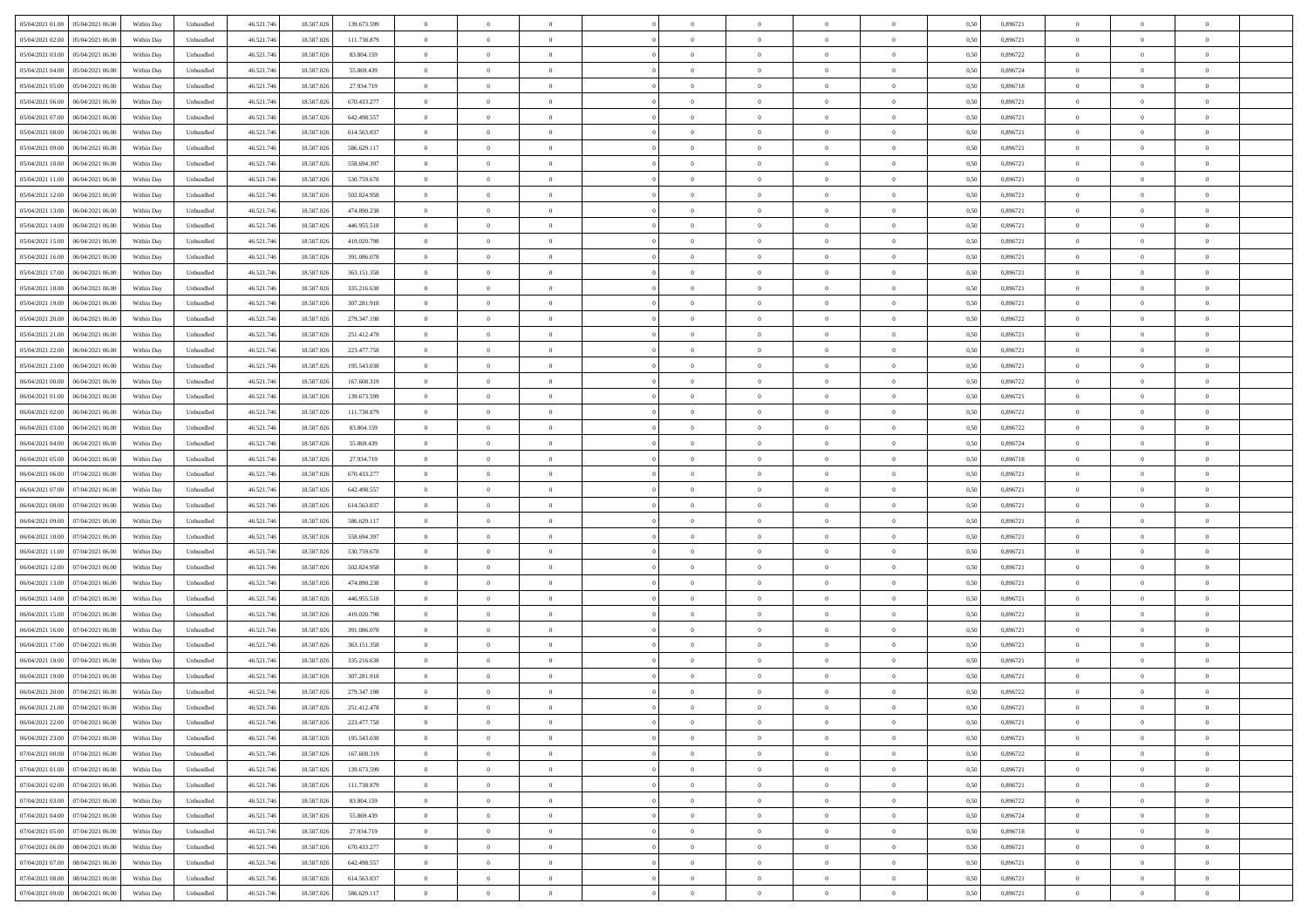| 07/04/2021 10:00  08/04/2021 06:00             | Within Day | Unbundled         | 46.521.74  | 18.587.026 | 558.694.397 | $\overline{0}$ | $\theta$       |                | $\overline{0}$ | $\theta$       |                | $\bf{0}$       | 0,50 | 0,896721 | $\theta$       | $\theta$       | $\overline{0}$ |  |
|------------------------------------------------|------------|-------------------|------------|------------|-------------|----------------|----------------|----------------|----------------|----------------|----------------|----------------|------|----------|----------------|----------------|----------------|--|
|                                                |            |                   |            |            |             |                |                |                |                |                |                |                |      |          |                |                |                |  |
| 07/04/2021 11:00<br>08/04/2021 06:00           | Within Day | Unbundled         | 46.521.74  | 18.587.02  | 530.759.678 | $\bf{0}$       | $\overline{0}$ | $\overline{0}$ | $\overline{0}$ | $\theta$       | $\overline{0}$ | $\bf{0}$       | 0,50 | 0,896721 | $\,$ 0 $\,$    | $\bf{0}$       | $\overline{0}$ |  |
| 07/04/2021 12:00<br>08/04/2021 06:00           | Within Day | Unbundled         | 46.521.746 | 18,587,026 | 502.824.958 | $\overline{0}$ | $\overline{0}$ | $\overline{0}$ | $\bf{0}$       | $\bf{0}$       | $\overline{0}$ | $\bf{0}$       | 0.50 | 0.896721 | $\bf{0}$       | $\overline{0}$ | $\overline{0}$ |  |
| 07/04/2021 13:00<br>08/04/2021 06:00           | Within Day | Unbundled         | 46.521.74  | 18.587.026 | 474.890.238 | $\overline{0}$ | $\overline{0}$ | $\overline{0}$ | $\theta$       | $\theta$       | $\overline{0}$ | $\overline{0}$ | 0,50 | 0,896721 | $\theta$       | $\theta$       | $\overline{0}$ |  |
|                                                |            |                   |            |            |             |                |                |                |                |                |                |                |      |          |                |                |                |  |
| 07/04/2021 14:00<br>08/04/2021 06:00           | Within Day | Unbundled         | 46.521.74  | 18.587.02  | 446.955.518 | $\overline{0}$ | $\theta$       | $\overline{0}$ | $\overline{0}$ | $\theta$       | $\overline{0}$ | $\bf{0}$       | 0,50 | 0,896721 | $\,$ 0 $\,$    | $\theta$       | $\overline{0}$ |  |
| 07/04/2021 15:00<br>08/04/2021 06:00           | Within Day | Unbundled         | 46.521.74  | 18.587.026 | 419.020.798 | $\overline{0}$ | $\overline{0}$ | $\Omega$       | $\overline{0}$ | $\overline{0}$ | $\Omega$       | $\bf{0}$       | 0.50 | 0.896721 | $\bf{0}$       | $\overline{0}$ | $\overline{0}$ |  |
| 07/04/2021 16:00<br>08/04/2021 06:00           | Within Day | Unbundled         | 46.521.74  | 18.587.026 | 391.086.078 | $\overline{0}$ | $\overline{0}$ | $\overline{0}$ | $\overline{0}$ | $\theta$       | $\overline{0}$ | $\bf{0}$       | 0,50 | 0,896721 | $\theta$       | $\theta$       | $\overline{0}$ |  |
| 07/04/2021 17:00<br>08/04/2021 06:00           | Within Day | Unbundled         | 46.521.74  | 18.587.02  | 363.151.358 | $\overline{0}$ | $\overline{0}$ | $\overline{0}$ | $\overline{0}$ | $\theta$       | $\overline{0}$ | $\bf{0}$       | 0,50 | 0,896721 | $\,$ 0 $\,$    | $\bf{0}$       | $\overline{0}$ |  |
| 07/04/2021 18:00<br>08/04/2021 06:00           | Within Day | Unbundled         | 46.521.74  | 18.587.026 | 335.216.638 | $\overline{0}$ | $\overline{0}$ | $\overline{0}$ | $\bf{0}$       | $\overline{0}$ | $\overline{0}$ | $\bf{0}$       | 0.50 | 0.896721 | $\bf{0}$       | $\theta$       | $\overline{0}$ |  |
|                                                |            |                   |            |            |             |                |                |                |                |                |                |                |      |          |                |                |                |  |
| 07/04/2021 19:00<br>08/04/2021 06:00           | Within Day | Unbundled         | 46.521.746 | 18.587.026 | 307.281.918 | $\overline{0}$ | $\bf{0}$       | $\overline{0}$ | $\overline{0}$ | $\theta$       | $\overline{0}$ | $\bf{0}$       | 0,50 | 0,896721 | $\,$ 0 $\,$    | $\theta$       | $\overline{0}$ |  |
| 07/04/2021 20:00<br>08/04/2021 06:00           | Within Day | Unbundled         | 46.521.74  | 18.587.026 | 279.347.198 | $\bf{0}$       | $\overline{0}$ | $\bf{0}$       | $\overline{0}$ | $\bf{0}$       | $\overline{0}$ | $\bf{0}$       | 0,50 | 0,896722 | $\,$ 0 $\,$    | $\bf{0}$       | $\overline{0}$ |  |
| 07/04/2021 21:00<br>08/04/2021 06:00           | Within Day | Unbundled         | 46.521.746 | 18.587.026 | 251.412.478 | $\overline{0}$ | $\overline{0}$ | $\overline{0}$ | $\bf{0}$       | $\bf{0}$       | $\overline{0}$ | $\bf{0}$       | 0.50 | 0.896721 | $\bf{0}$       | $\overline{0}$ | $\overline{0}$ |  |
| 07/04/2021 22:00<br>08/04/2021 06:00           | Within Day | Unbundled         | 46.521.74  | 18.587.026 | 223.477.758 | $\overline{0}$ | $\overline{0}$ | $\overline{0}$ | $\overline{0}$ | $\theta$       | $\overline{0}$ | $\overline{0}$ | 0,50 | 0,896721 | $\theta$       | $\theta$       | $\overline{0}$ |  |
|                                                |            |                   |            |            |             | $\overline{0}$ | $\theta$       |                | $\overline{0}$ | $\theta$       | $\overline{0}$ | $\bf{0}$       |      |          |                | $\bf{0}$       | $\overline{0}$ |  |
| 07/04/2021 23:00<br>08/04/2021 06:00           | Within Day | Unbundled         | 46.521.74  | 18.587.02  | 195.543.038 |                |                | $\bf{0}$       |                |                |                |                | 0,50 | 0,896721 | $\bf{0}$       |                |                |  |
| 08/04/2021 00:00<br>08/04/2021 06:00           | Within Day | Unbundled         | 46.521.746 | 18.587.026 | 167.608.319 | $\overline{0}$ | $\overline{0}$ | $\overline{0}$ | $\bf{0}$       | $\theta$       | $\theta$       | $\bf{0}$       | 0.50 | 0,896722 | $\theta$       | $\overline{0}$ | $\overline{0}$ |  |
| 08/04/2021 01:00<br>08/04/2021 06:00           | Within Day | Unbundled         | 46.521.74  | 18.587.026 | 139.673.599 | $\overline{0}$ | $\overline{0}$ | $\overline{0}$ | $\overline{0}$ | $\theta$       | $\overline{0}$ | $\bf{0}$       | 0,50 | 0,896721 | $\theta$       | $\theta$       | $\overline{0}$ |  |
| 08/04/2021 02:00<br>08/04/2021 06:00           | Within Day | Unbundled         | 46.521.74  | 18.587.02  | 111.738.879 | $\overline{0}$ | $\overline{0}$ | $\overline{0}$ | $\overline{0}$ | $\theta$       | $\overline{0}$ | $\bf{0}$       | 0,50 | 0,896721 | $\,$ 0 $\,$    | $\theta$       | $\overline{0}$ |  |
| 08/04/2021 03:00<br>08/04/2021 06:00           | Within Day | Unbundled         | 46.521.74  | 18.587.02  | 83.804.159  | $\overline{0}$ | $\overline{0}$ | $\overline{0}$ | $\bf{0}$       | $\overline{0}$ | $\overline{0}$ | $\bf{0}$       | 0.50 | 0.896722 | $\bf{0}$       | $\overline{0}$ | $\overline{0}$ |  |
|                                                |            |                   |            |            |             |                |                |                |                |                |                |                |      |          |                |                |                |  |
| 08/04/2021 04:00<br>08/04/2021 06:00           | Within Day | Unbundled         | 46.521.74  | 18.587.026 | 55.869.439  | $\overline{0}$ | $\overline{0}$ | $\overline{0}$ | $\overline{0}$ | $\theta$       | $\overline{0}$ | $\bf{0}$       | 0,50 | 0,896724 | $\,$ 0 $\,$    | $\theta$       | $\overline{0}$ |  |
| 08/04/2021 05:00<br>08/04/2021 06:00           | Within Day | Unbundled         | 46.521.74  | 18.587.026 | 27.934.719  | $\bf{0}$       | $\overline{0}$ | $\bf{0}$       | $\bf{0}$       | $\overline{0}$ | $\overline{0}$ | $\bf{0}$       | 0,50 | 0,896718 | $\,$ 0 $\,$    | $\bf{0}$       | $\overline{0}$ |  |
| 08/04/2021 06:00<br>09/04/2021 06:00           | Within Day | Unbundled         | 46.521.746 | 18,587,026 | 670.433.277 | $\overline{0}$ | $\overline{0}$ | $\overline{0}$ | $\bf{0}$       | $\overline{0}$ | $\overline{0}$ | $\bf{0}$       | 0.50 | 0.896721 | $\bf{0}$       | $\overline{0}$ | $\overline{0}$ |  |
| 08/04/2021 07:00<br>09/04/2021 06:00           | Within Day | Unbundled         | 46.521.74  | 18.587.026 | 642.498.557 | $\overline{0}$ | $\overline{0}$ | $\overline{0}$ | $\overline{0}$ | $\theta$       | $\overline{0}$ | $\bf{0}$       | 0,50 | 0,896721 | $\theta$       | $\theta$       | $\overline{0}$ |  |
| 08/04/2021 08:00<br>09/04/2021 06.00           | Within Day | Unbundled         | 46.521.74  | 18.587.02  | 614.563.837 | $\bf{0}$       | $\overline{0}$ | $\overline{0}$ | $\overline{0}$ | $\theta$       | $\overline{0}$ | $\bf{0}$       | 0,50 | 0,896721 | $\,$ 0 $\,$    | $\bf{0}$       | $\overline{0}$ |  |
|                                                |            |                   |            |            |             |                |                |                |                |                |                |                |      |          |                |                |                |  |
| 08/04/2021 09:00<br>09/04/2021 06:00           | Within Day | Unbundled         | 46.521.74  | 18.587.02  | 586.629.117 | $\overline{0}$ | $\overline{0}$ | $\overline{0}$ | $\overline{0}$ | $\overline{0}$ | $\Omega$       | $\bf{0}$       | 0.50 | 0.896721 | $\bf{0}$       | $\theta$       | $\overline{0}$ |  |
| 08/04/2021 10:00<br>09/04/2021 06:00           | Within Day | Unbundled         | 46.521.74  | 18.587.026 | 558.694.397 | $\overline{0}$ | $\overline{0}$ | $\overline{0}$ | $\overline{0}$ | $\theta$       | $\overline{0}$ | $\bf{0}$       | 0,50 | 0,896721 | $\theta$       | $\theta$       | $\overline{0}$ |  |
| 08/04/2021 11:00<br>09/04/2021 06.00           | Within Day | Unbundled         | 46.521.74  | 18.587.02  | 530.759.678 | $\overline{0}$ | $\theta$       | $\overline{0}$ | $\overline{0}$ | $\theta$       | $\overline{0}$ | $\bf{0}$       | 0,50 | 0,896721 | $\,$ 0 $\,$    | $\bf{0}$       | $\overline{0}$ |  |
| 08/04/2021 12:00<br>09/04/2021 06:00           | Within Day | Unbundled         | 46.521.74  | 18,587,026 | 502.824.958 | $\overline{0}$ | $\overline{0}$ | $\overline{0}$ | $\bf{0}$       | $\overline{0}$ | $\overline{0}$ | $\bf{0}$       | 0.50 | 0.896721 | $\bf{0}$       | $\theta$       | $\overline{0}$ |  |
| 08/04/2021 13:00<br>09/04/2021 06:00           | Within Day | Unbundled         | 46.521.746 | 18.587.026 | 474.890.238 | $\overline{0}$ | $\overline{0}$ | $\overline{0}$ | $\overline{0}$ | $\theta$       | $\overline{0}$ | $\bf{0}$       | 0,50 | 0,896721 | $\theta$       | $\theta$       | $\overline{0}$ |  |
| 08/04/2021 14:00<br>09/04/2021 06.00           | Within Day | Unbundled         | 46.521.74  | 18.587.02  | 446.955.518 | $\bf{0}$       | $\bf{0}$       | $\bf{0}$       | $\bf{0}$       | $\overline{0}$ | $\overline{0}$ | $\bf{0}$       | 0,50 | 0,896721 | $\,$ 0 $\,$    | $\bf{0}$       | $\overline{0}$ |  |
|                                                |            |                   |            |            |             |                |                |                |                |                |                |                |      |          |                |                |                |  |
| 08/04/2021 15:00<br>09/04/2021 06:00           | Within Day | Unbundled         | 46.521.746 | 18,587,026 | 419.020.798 | $\overline{0}$ | $\overline{0}$ | $\overline{0}$ | $\bf{0}$       | $\bf{0}$       | $\overline{0}$ | $\bf{0}$       | 0.50 | 0.896721 | $\bf{0}$       | $\overline{0}$ | $\overline{0}$ |  |
| 08/04/2021 16:00<br>09/04/2021 06:00           | Within Day | Unbundled         | 46.521.74  | 18.587.026 | 391.086.078 | $\overline{0}$ | $\overline{0}$ | $\overline{0}$ | $\overline{0}$ | $\theta$       | $\overline{0}$ | $\overline{0}$ | 0.5( | 0,896721 | $\theta$       | $\theta$       | $\overline{0}$ |  |
| 08/04/2021 17:00<br>09/04/2021 06.00           | Within Day | Unbundled         | 46.521.74  | 18.587.02  | 363.151.358 | $\bf{0}$       | $\overline{0}$ | $\bf{0}$       | $\overline{0}$ | $\theta$       | $\overline{0}$ | $\bf{0}$       | 0,50 | 0,896721 | $\,$ 0 $\,$    | $\bf{0}$       | $\overline{0}$ |  |
| 08/04/2021 18:00<br>09/04/2021 06:00           | Within Day | Unbundled         | 46.521.746 | 18,587,026 | 335.216.638 | $\overline{0}$ | $\overline{0}$ | $\overline{0}$ | $\bf{0}$       | $\theta$       | $\theta$       | $\bf{0}$       | 0.50 | 0,896721 | $\,$ 0 $\,$    | $\overline{0}$ | $\overline{0}$ |  |
| 08/04/2021 19:00<br>09/04/2021 06:00           | Within Dav | Unbundled         | 46.521.74  | 18.587.026 | 307.281.918 | $\overline{0}$ | $\theta$       | $\Omega$       | $\overline{0}$ | $\theta$       | $\overline{0}$ | $\overline{0}$ | 0.5( | 0,896721 | $\theta$       | $\theta$       | $\overline{0}$ |  |
|                                                |            |                   |            |            |             |                |                |                |                |                |                |                |      |          |                |                |                |  |
| 08/04/2021 20:00<br>09/04/2021 06.00           | Within Day | Unbundled         | 46.521.74  | 18.587.02  | 279.347.198 | $\bf{0}$       | $\overline{0}$ | $\overline{0}$ | $\overline{0}$ | $\bf{0}$       | $\overline{0}$ | $\bf{0}$       | 0,50 | 0,896722 | $\,$ 0 $\,$    | $\bf{0}$       | $\overline{0}$ |  |
| 08/04/2021 21:00<br>09/04/2021 06:00           | Within Day | Unbundled         | 46.521.74  | 18.587.02  | 251.412.478 | $\overline{0}$ | $\overline{0}$ | $\overline{0}$ | $\bf{0}$       | $\overline{0}$ | $\overline{0}$ | $\bf{0}$       | 0.50 | 0.896721 | $\bf{0}$       | $\theta$       | $\overline{0}$ |  |
| 08/04/2021 22:00<br>09/04/2021 06:00           | Within Dav | Unbundled         | 46.521.74  | 18.587.026 | 223.477.758 | $\overline{0}$ | $\overline{0}$ | $\overline{0}$ | $\overline{0}$ | $\overline{0}$ | $\overline{0}$ | $\overline{0}$ | 0.50 | 0,896721 | $\theta$       | $\theta$       | $\overline{0}$ |  |
| 08/04/2021 23:00<br>09/04/2021 06.00           | Within Day | Unbundled         | 46.521.74  | 18.587.02  | 195.543.038 | $\bf{0}$       | $\bf{0}$       | $\bf{0}$       | $\bf{0}$       | $\overline{0}$ | $\overline{0}$ | $\bf{0}$       | 0,50 | 0,896721 | $\,$ 0 $\,$    | $\bf{0}$       | $\overline{0}$ |  |
| 09/04/2021 00:00<br>09/04/2021 06:00           | Within Day | Unbundled         | 46.521.746 | 18,587,026 | 167.608.319 | $\overline{0}$ | $\bf{0}$       | $\overline{0}$ | $\bf{0}$       | $\bf{0}$       | $\overline{0}$ | $\bf{0}$       | 0.50 | 0.896722 | $\bf{0}$       | $\overline{0}$ | $\overline{0}$ |  |
|                                                |            |                   |            |            |             |                |                |                |                |                |                |                |      |          |                |                |                |  |
| 09/04/2021 01:00<br>09/04/2021 06:00           | Within Dav | Unbundled         | 46.521.74  | 18.587.026 | 139.673.599 | $\overline{0}$ | $\overline{0}$ | $\Omega$       | $\overline{0}$ | $\theta$       | $\overline{0}$ | $\overline{0}$ | 0.50 | 0,896721 | $\theta$       | $\theta$       | $\overline{0}$ |  |
| 09/04/2021 02:00<br>09/04/2021 06.00           | Within Day | Unbundled         | 46.521.74  | 18.587.02  | 111.738.879 | $\bf{0}$       | $\overline{0}$ | $\bf{0}$       | $\overline{0}$ | $\theta$       | $\overline{0}$ | $\bf{0}$       | 0,50 | 0,896721 | $\,$ 0 $\,$    | $\bf{0}$       | $\overline{0}$ |  |
| 09/04/2021 03:00<br>09/04/2021 06:00           | Within Day | Unbundled         | 46.521.746 | 18.587.02  | 83.804.159  | $\overline{0}$ | $\overline{0}$ | $\Omega$       | $\overline{0}$ | $\theta$       | $\theta$       | $\overline{0}$ | 0.50 | 0,896722 | $\,$ 0 $\,$    | $\overline{0}$ | $\overline{0}$ |  |
| 09/04/2021 04:00<br>09/04/2021 06:00           | Within Dav | Unbundled         | 46.521.74  | 18.587.026 | 55,869,439  | $\overline{0}$ | $\overline{0}$ | $\Omega$       | $\overline{0}$ | $\theta$       | $\Omega$       | $\overline{0}$ | 0.5( | 0,896724 | $\theta$       | $\theta$       | $\overline{0}$ |  |
| 09/04/2021 05:00<br>09/04/2021 06:00           | Within Day | Unbundled         | 46.521.74  | 18.587.02  | 27.934.719  | $\bf{0}$       | $\bf{0}$       | $\overline{0}$ | $\bf{0}$       | $\bf{0}$       | $\overline{0}$ | $\bf{0}$       | 0,50 | 0,896718 | $\,$ 0 $\,$    | $\bf{0}$       | $\overline{0}$ |  |
| $09/04/2021\; 06.00 \qquad 10/04/2021\; 06.00$ | Within Day | ${\sf Unbundred}$ | 46.521.746 | 18.587.026 | 670.433.277 | $\overline{0}$ | $\Omega$       |                | $\Omega$       |                |                |                | 0,50 | 0.896721 | $\theta$       | $\overline{0}$ |                |  |
|                                                |            |                   |            |            |             |                |                |                |                |                |                |                |      |          |                |                |                |  |
| 09/04/2021 07:00 10/04/2021 06:00              | Within Day | Unbundled         | 46.521.746 | 18.587.026 | 642.498.557 | $\overline{0}$ | $\theta$       | $\overline{0}$ | $\theta$       | $\overline{0}$ | $\overline{0}$ | $\bf{0}$       | 0,50 | 0,896721 | $\theta$       | $\theta$       | $\overline{0}$ |  |
| 09/04/2021 08:00<br>10/04/2021 06:00           | Within Day | Unbundled         | 46.521.74  | 18.587.026 | 614.563.837 | $\overline{0}$ | $\bf{0}$       | $\overline{0}$ | $\overline{0}$ | $\bf{0}$       | $\overline{0}$ | $\bf{0}$       | 0,50 | 0,896721 | $\bf{0}$       | $\overline{0}$ | $\bf{0}$       |  |
| 09/04/2021 09:00<br>10/04/2021 06:00           | Within Day | Unbundled         | 46.521.746 | 18,587,026 | 586.629.117 | $\overline{0}$ | $\bf{0}$       | $\overline{0}$ | $\overline{0}$ | $\overline{0}$ | $\overline{0}$ | $\bf{0}$       | 0.50 | 0.896721 | $\overline{0}$ | $\bf{0}$       | $\,$ 0 $\,$    |  |
| 09/04/2021 10:00<br>10/04/2021 06:00           | Within Dav | Unbundled         | 46.521.746 | 18.587.026 | 558.694.397 | $\overline{0}$ | $\overline{0}$ | $\overline{0}$ | $\overline{0}$ | $\overline{0}$ | $\overline{0}$ | $\bf{0}$       | 0,50 | 0,896721 | $\theta$       | $\theta$       | $\overline{0}$ |  |
| 09/04/2021 11:00<br>10/04/2021 06:00           | Within Day | Unbundled         | 46.521.74  | 18.587.026 | 530.759.678 | $\overline{0}$ | $\bf{0}$       | $\overline{0}$ | $\bf{0}$       | $\overline{0}$ | $\bf{0}$       | $\bf{0}$       | 0,50 | 0,896721 | $\overline{0}$ | $\bf{0}$       | $\overline{0}$ |  |
|                                                |            |                   |            |            |             |                |                |                |                |                |                |                |      |          |                |                |                |  |
| 09/04/2021 12:00<br>10/04/2021 06:00           | Within Day | Unbundled         | 46.521.746 | 18,587,026 | 502.824.958 | $\overline{0}$ | $\bf{0}$       | $\overline{0}$ | $\overline{0}$ | $\overline{0}$ | $\overline{0}$ | $\bf{0}$       | 0.50 | 0,896721 | $\,$ 0 $\,$    | $\theta$       | $\overline{0}$ |  |
| 09/04/2021 13:00<br>10/04/2021 06:00           | Within Dav | Unbundled         | 46.521.746 | 18.587.026 | 474.890.238 | $\overline{0}$ | $\overline{0}$ | $\overline{0}$ | $\overline{0}$ | $\overline{0}$ | $\overline{0}$ | $\bf{0}$       | 0.50 | 0,896721 | $\overline{0}$ | $\theta$       | $\overline{0}$ |  |
| 09/04/2021 14:00<br>10/04/2021 06:00           | Within Day | Unbundled         | 46.521.74  | 18.587.026 | 446.955.518 | $\overline{0}$ | $\overline{0}$ | $\overline{0}$ | $\overline{0}$ | $\bf{0}$       | $\overline{0}$ | $\bf{0}$       | 0,50 | 0,896721 | $\bf{0}$       | $\bf{0}$       | $\overline{0}$ |  |
| 09/04/2021 15:00<br>10/04/2021 06:00           | Within Day | Unbundled         | 46.521.746 | 18,587,026 | 419.020.798 | $\overline{0}$ | $\overline{0}$ | $\overline{0}$ | $\overline{0}$ | $\bf{0}$       | $\overline{0}$ | $\bf{0}$       | 0.50 | 0.896721 | $\overline{0}$ | $\,$ 0 $\,$    | $\,$ 0         |  |
| 09/04/2021 16:00<br>10/04/2021 06:00           | Within Dav | Unbundled         | 46.521.746 | 18.587.026 | 391.086.078 | $\overline{0}$ | $\overline{0}$ | $\overline{0}$ | $\overline{0}$ | $\overline{0}$ | $\overline{0}$ | $\bf{0}$       | 0,50 | 0,896721 | $\overline{0}$ | $\theta$       | $\overline{0}$ |  |
|                                                |            |                   |            |            |             |                |                |                |                |                |                |                |      |          |                |                |                |  |
| 09/04/2021 17:00<br>10/04/2021 06:00           | Within Day | Unbundled         | 46.521.74  | 18.587.02  | 363.151.358 | $\overline{0}$ | $\bf{0}$       | $\overline{0}$ | $\bf{0}$       | $\overline{0}$ | $\overline{0}$ | $\bf{0}$       | 0,50 | 0,896721 | $\bf{0}$       | $\bf{0}$       | $\overline{0}$ |  |
| 09/04/2021 18:00 10/04/2021 06:00              | Within Day | Unbundled         | 46.521.746 | 18.587.026 | 335.216.638 | $\overline{0}$ | $\bf{0}$       | $\overline{0}$ | $\overline{0}$ | $\,$ 0 $\,$    | $\overline{0}$ | $\bf{0}$       | 0,50 | 0,896721 | $\overline{0}$ | $\,$ 0 $\,$    | $\,$ 0 $\,$    |  |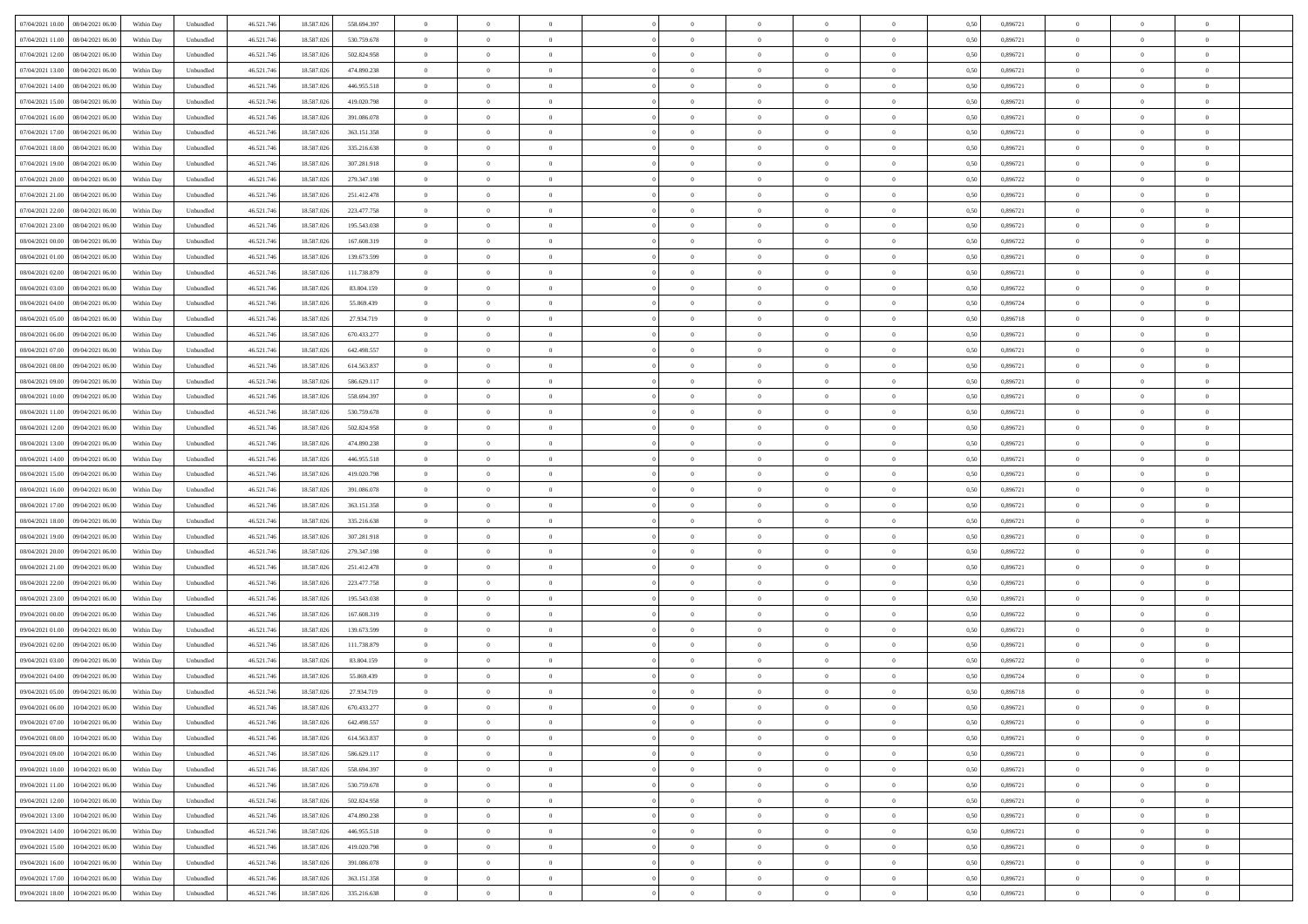|                                              |            |                   |            |            |             | $\overline{0}$ | $\theta$       |                | $\overline{0}$ | $\theta$       |                | $\theta$       |      |          | $\theta$       | $\theta$       | $\overline{0}$ |  |
|----------------------------------------------|------------|-------------------|------------|------------|-------------|----------------|----------------|----------------|----------------|----------------|----------------|----------------|------|----------|----------------|----------------|----------------|--|
| 09/04/2021 19:00<br>10/04/2021 06:00         | Within Day | Unbundled         | 46.521.74  | 18.587.026 | 307.281.918 |                |                |                |                |                |                |                | 0,50 | 0,896721 |                |                |                |  |
| 09/04/2021 20:00<br>10/04/2021 06:00         | Within Day | Unbundled         | 46.521.74  | 18.587.02  | 279.347.198 | $\bf{0}$       | $\overline{0}$ | $\bf{0}$       | $\overline{0}$ | $\bf{0}$       | $\overline{0}$ | $\bf{0}$       | 0,50 | 0,896722 | $\,$ 0 $\,$    | $\bf{0}$       | $\overline{0}$ |  |
| 09/04/2021 21:00<br>10/04/2021 06:00         | Within Day | Unbundled         | 46.521.746 | 18.587.026 | 251.412.478 | $\overline{0}$ | $\bf{0}$       | $\overline{0}$ | $\bf{0}$       | $\bf{0}$       | $\overline{0}$ | $\bf{0}$       | 0.50 | 0.896721 | $\bf{0}$       | $\overline{0}$ | $\overline{0}$ |  |
| 09/04/2021 22.00<br>10/04/2021 06:00         | Within Day | Unbundled         | 46.521.74  | 18.587.026 | 223.477.758 | $\overline{0}$ | $\overline{0}$ | $\overline{0}$ | $\theta$       | $\theta$       | $\overline{0}$ | $\overline{0}$ | 0,50 | 0,896721 | $\theta$       | $\theta$       | $\overline{0}$ |  |
| 09/04/2021 23:00<br>10/04/2021 06:00         | Within Day | Unbundled         | 46.521.74  | 18.587.02  | 195.543.038 | $\bf{0}$       | $\overline{0}$ | $\overline{0}$ | $\overline{0}$ | $\theta$       | $\overline{0}$ | $\bf{0}$       | 0,50 | 0,896721 | $\,$ 0 $\,$    | $\bf{0}$       | $\overline{0}$ |  |
|                                              |            |                   |            |            |             |                |                |                |                |                |                |                |      |          |                |                |                |  |
| 10/04/2021 00:00<br>10/04/2021 06:00         | Within Day | Unbundled         | 46.521.746 | 18.587.026 | 167.608.319 | $\overline{0}$ | $\overline{0}$ | $\overline{0}$ | $\overline{0}$ | $\overline{0}$ | $\Omega$       | $\bf{0}$       | 0.50 | 0.896722 | $\,$ 0 $\,$    | $\theta$       | $\overline{0}$ |  |
| 10/04/2021 01:00<br>10/04/2021 06:00         | Within Day | Unbundled         | 46.521.74  | 18.587.026 | 139.673.599 | $\overline{0}$ | $\overline{0}$ | $\overline{0}$ | $\overline{0}$ | $\theta$       | $\overline{0}$ | $\bf{0}$       | 0,50 | 0,896721 | $\theta$       | $\theta$       | $\overline{0}$ |  |
| 10/04/2021 02:00<br>10/04/2021 06:00         | Within Day | Unbundled         | 46.521.74  | 18.587.02  | 111.738.879 | $\bf{0}$       | $\overline{0}$ | $\overline{0}$ | $\overline{0}$ | $\theta$       | $\overline{0}$ | $\bf{0}$       | 0,50 | 0,896721 | $\,$ 0 $\,$    | $\bf{0}$       | $\overline{0}$ |  |
| 10/04/2021 03:00<br>10/04/2021 06:00         | Within Day | Unbundled         | 46.521.74  | 18.587.026 | 83.804.159  | $\overline{0}$ | $\bf{0}$       | $\overline{0}$ | $\bf{0}$       | $\overline{0}$ | $\overline{0}$ | $\bf{0}$       | 0.50 | 0.896722 | $\bf{0}$       | $\overline{0}$ | $\overline{0}$ |  |
| 10/04/2021 04:00<br>10/04/2021 06:00         | Within Day | Unbundled         | 46.521.746 | 18.587.026 | 55.869.439  | $\overline{0}$ | $\bf{0}$       | $\overline{0}$ | $\overline{0}$ | $\overline{0}$ | $\overline{0}$ | $\bf{0}$       | 0,50 | 0,896724 | $\,$ 0 $\,$    | $\theta$       | $\overline{0}$ |  |
| 10/04/2021 05:00<br>10/04/2021 06:00         | Within Day | Unbundled         | 46.521.74  | 18.587.026 | 27.934.719  | $\bf{0}$       | $\overline{0}$ | $\bf{0}$       | $\overline{0}$ | $\bf{0}$       | $\overline{0}$ | $\bf{0}$       | 0,50 | 0,896718 | $\,$ 0 $\,$    | $\bf{0}$       | $\overline{0}$ |  |
| 10/04/2021 06:00<br>11/04/2021 06:00         | Within Day | Unbundled         | 46.521.746 | 18.587.026 | 670.433.277 | $\overline{0}$ | $\overline{0}$ | $\overline{0}$ | $\bf{0}$       | $\bf{0}$       | $\overline{0}$ | $\bf{0}$       | 0.50 | 0.896721 | $\bf{0}$       | $\overline{0}$ | $\bf{0}$       |  |
|                                              |            |                   |            |            |             | $\overline{0}$ | $\overline{0}$ | $\overline{0}$ | $\overline{0}$ | $\theta$       | $\overline{0}$ | $\overline{0}$ |      |          | $\theta$       | $\theta$       | $\overline{0}$ |  |
| 10/04/2021 07:00<br>11/04/2021 06:00         | Within Day | Unbundled         | 46.521.74  | 18.587.026 | 642.498.557 |                |                |                |                |                |                |                | 0,50 | 0,896721 |                |                |                |  |
| 10/04/2021 08:00<br>11/04/2021 06:00         | Within Day | Unbundled         | 46.521.74  | 18.587.02  | 614.563.837 | $\bf{0}$       | $\theta$       | $\bf{0}$       | $\overline{0}$ | $\theta$       | $\overline{0}$ | $\bf{0}$       | 0,50 | 0,896721 | $\bf{0}$       | $\bf{0}$       | $\overline{0}$ |  |
| 10/04/2021 09:00<br>11/04/2021 06:00         | Within Day | Unbundled         | 46.521.746 | 18,587,026 | 586.629.117 | $\overline{0}$ | $\overline{0}$ | $\overline{0}$ | $\bf{0}$       | $\overline{0}$ | $\Omega$       | $\bf{0}$       | 0.50 | 0,896721 | $\bf{0}$       | $\theta$       | $\overline{0}$ |  |
| 10/04/2021 10:00<br>11/04/2021 06:00         | Within Day | Unbundled         | 46.521.74  | 18.587.026 | 558.694.397 | $\overline{0}$ | $\overline{0}$ | $\overline{0}$ | $\overline{0}$ | $\overline{0}$ | $\overline{0}$ | $\bf{0}$       | 0,50 | 0,896721 | $\theta$       | $\theta$       | $\overline{0}$ |  |
| 10/04/2021 11:00<br>11/04/2021 06:00         | Within Day | Unbundled         | 46.521.74  | 18.587.02  | 530.759.678 | $\bf{0}$       | $\overline{0}$ | $\overline{0}$ | $\overline{0}$ | $\theta$       | $\overline{0}$ | $\bf{0}$       | 0,50 | 0,896721 | $\,$ 0 $\,$    | $\bf{0}$       | $\overline{0}$ |  |
| 10/04/2021 12:00<br>11/04/2021 06:00         | Within Day | Unbundled         | 46.521.74  | 18.587.02  | 502.824.958 | $\overline{0}$ | $\overline{0}$ | $\overline{0}$ | $\bf{0}$       | $\overline{0}$ | $\overline{0}$ | $\bf{0}$       | 0.50 | 0.896721 | $\bf{0}$       | $\overline{0}$ | $\overline{0}$ |  |
| 10/04/2021 13:00<br>11/04/2021 06:00         | Within Day | Unbundled         | 46.521.74  | 18.587.026 | 474.890.238 | $\overline{0}$ | $\overline{0}$ | $\overline{0}$ | $\overline{0}$ | $\overline{0}$ | $\overline{0}$ | $\bf{0}$       | 0,50 | 0,896721 | $\,$ 0 $\,$    | $\theta$       | $\overline{0}$ |  |
| 10/04/2021 14:00<br>11/04/2021 06:00         | Within Day | Unbundled         | 46.521.74  | 18.587.02  | 446.955.518 | $\bf{0}$       | $\bf{0}$       | $\bf{0}$       | $\bf{0}$       | $\overline{0}$ | $\overline{0}$ | $\bf{0}$       | 0,50 | 0,896721 | $\,$ 0 $\,$    | $\bf{0}$       | $\overline{0}$ |  |
|                                              |            |                   |            |            |             |                |                |                |                |                |                |                |      |          |                |                |                |  |
| 10/04/2021 15:00<br>11/04/2021 06:00         | Within Day | Unbundled         | 46.521.746 | 18,587,026 | 419.020.798 | $\overline{0}$ | $\bf{0}$       | $\overline{0}$ | $\bf{0}$       | $\bf{0}$       | $\overline{0}$ | $\bf{0}$       | 0.50 | 0.896721 | $\bf{0}$       | $\overline{0}$ | $\bf{0}$       |  |
| 10/04/2021 16:00<br>11/04/2021 06:00         | Within Day | Unbundled         | 46.521.74  | 18.587.026 | 391.086.078 | $\overline{0}$ | $\overline{0}$ | $\overline{0}$ | $\theta$       | $\theta$       | $\overline{0}$ | $\bf{0}$       | 0,50 | 0,896721 | $\theta$       | $\theta$       | $\overline{0}$ |  |
| 10/04/2021 17:00<br>11/04/2021 06:00         | Within Day | Unbundled         | 46.521.74  | 18.587.02  | 363.151.358 | $\bf{0}$       | $\overline{0}$ | $\bf{0}$       | $\bf{0}$       | $\theta$       | $\overline{0}$ | $\bf{0}$       | 0,50 | 0,896721 | $\,$ 0 $\,$    | $\bf{0}$       | $\overline{0}$ |  |
| 10/04/2021 18:00<br>11/04/2021 06:00         | Within Day | Unbundled         | 46.521.74  | 18.587.02  | 335.216.638 | $\overline{0}$ | $\overline{0}$ | $\overline{0}$ | $\overline{0}$ | $\overline{0}$ | $\Omega$       | $\bf{0}$       | 0.50 | 0.896721 | $\,$ 0 $\,$    | $\theta$       | $\overline{0}$ |  |
| 10/04/2021 19:00<br>11/04/2021 06.00         | Within Day | Unbundled         | 46.521.74  | 18.587.026 | 307.281.918 | $\overline{0}$ | $\overline{0}$ | $\overline{0}$ | $\overline{0}$ | $\overline{0}$ | $\overline{0}$ | $\bf{0}$       | 0,50 | 0,896721 | $\theta$       | $\theta$       | $\overline{0}$ |  |
| 10/04/2021 20:00<br>11/04/2021 06:00         | Within Day | Unbundled         | 46.521.74  | 18.587.02  | 279.347.198 | $\bf{0}$       | $\theta$       | $\bf{0}$       | $\overline{0}$ | $\theta$       | $\overline{0}$ | $\bf{0}$       | 0,50 | 0,896722 | $\,$ 0 $\,$    | $\bf{0}$       | $\overline{0}$ |  |
| 10/04/2021 21:00<br>11/04/2021 06:00         | Within Day | Unbundled         | 46.521.74  | 18.587.026 | 251.412.478 | $\overline{0}$ | $\bf{0}$       | $\overline{0}$ | $\bf{0}$       | $\overline{0}$ | $\overline{0}$ | $\bf{0}$       | 0.50 | 0.896721 | $\bf{0}$       | $\overline{0}$ | $\overline{0}$ |  |
| 10/04/2021 22:00<br>11/04/2021 06:00         | Within Day | Unbundled         | 46.521.746 | 18.587.026 | 223.477.758 | $\overline{0}$ | $\overline{0}$ | $\overline{0}$ | $\overline{0}$ | $\overline{0}$ | $\overline{0}$ | $\bf{0}$       | 0,50 | 0,896721 | $\theta$       | $\theta$       | $\overline{0}$ |  |
| 11/04/2021 06:00                             | Within Day | Unbundled         | 46.521.74  | 18.587.02  | 195.543.038 | $\bf{0}$       | $\bf{0}$       | $\bf{0}$       | $\bf{0}$       | $\overline{0}$ | $\overline{0}$ | $\bf{0}$       | 0,50 | 0,896721 | $\,$ 0 $\,$    | $\bf{0}$       | $\overline{0}$ |  |
| 10/04/2021 23:00                             |            |                   |            |            |             |                |                |                |                |                |                |                |      |          |                |                |                |  |
| 11/04/2021 00:00<br>11/04/2021 06:00         | Within Day | Unbundled         | 46.521.746 | 18,587,026 | 167.608.319 | $\overline{0}$ | $\bf{0}$       | $\overline{0}$ | $\bf{0}$       | $\bf{0}$       | $\overline{0}$ | $\bf{0}$       | 0.50 | 0.896722 | $\bf{0}$       | $\overline{0}$ | $\bf{0}$       |  |
| 11/04/2021 01:00<br>11/04/2021 06:00         | Within Day | Unbundled         | 46.521.74  | 18.587.026 | 139.673.599 | $\overline{0}$ | $\overline{0}$ | $\overline{0}$ | $\overline{0}$ | $\overline{0}$ | $\overline{0}$ | $\bf{0}$       | 0.5( | 0,896721 | $\theta$       | $\theta$       | $\overline{0}$ |  |
| 11/04/2021 02:00<br>11/04/2021 06:00         | Within Day | Unbundled         | 46.521.74  | 18.587.02  | 111.738.879 | $\bf{0}$       | $\overline{0}$ | $\bf{0}$       | $\overline{0}$ | $\overline{0}$ | $\overline{0}$ | $\bf{0}$       | 0,50 | 0,896721 | $\,$ 0 $\,$    | $\bf{0}$       | $\overline{0}$ |  |
| 11/04/2021 03:00<br>11/04/2021 06:00         | Within Day | Unbundled         | 46.521.746 | 18.587.026 | 83.804.159  | $\overline{0}$ | $\overline{0}$ | $\overline{0}$ | $\bf{0}$       | $\overline{0}$ | $\Omega$       | $\bf{0}$       | 0.50 | 0,896722 | $\,$ 0 $\,$    | $\theta$       | $\overline{0}$ |  |
| 11/04/2021 04:00<br>11/04/2021 06:00         | Within Dav | Unbundled         | 46.521.74  | 18.587.026 | 55.869.439  | $\overline{0}$ | $\overline{0}$ | $\overline{0}$ | $\overline{0}$ | $\overline{0}$ | $\overline{0}$ | $\overline{0}$ | 0.5( | 0,896724 | $\theta$       | $\theta$       | $\overline{0}$ |  |
| 11/04/2021 05:00<br>11/04/2021 06:00         | Within Day | Unbundled         | 46.521.74  | 18.587.02  | 27.934.719  | $\bf{0}$       | $\overline{0}$ | $\bf{0}$       | $\overline{0}$ | $\bf{0}$       | $\overline{0}$ | $\bf{0}$       | 0,50 | 0,896718 | $\,$ 0 $\,$    | $\bf{0}$       | $\overline{0}$ |  |
| 11/04/2021 06:00<br>12/04/2021 06:00         | Within Day | Unbundled         | 46.521.74  | 18.587.02  | 670.433.277 | $\overline{0}$ | $\bf{0}$       | $\overline{0}$ | $\bf{0}$       | $\overline{0}$ | $\overline{0}$ | $\bf{0}$       | 0.50 | 0.896721 | $\bf{0}$       | $\overline{0}$ | $\overline{0}$ |  |
| 11/04/2021 07:00<br>12/04/2021 06:00         | Within Dav | Unbundled         | 46.521.74  | 18.587.026 | 642.498.557 | $\overline{0}$ | $\overline{0}$ | $\overline{0}$ | $\overline{0}$ | $\overline{0}$ | $\overline{0}$ | $\overline{0}$ | 0.50 | 0,896721 | $\theta$       | $\theta$       | $\overline{0}$ |  |
|                                              |            |                   |            |            |             |                |                |                |                |                |                |                |      |          |                |                |                |  |
| 11/04/2021 08:00<br>12/04/2021 06:00         | Within Day | Unbundled         | 46.521.74  | 18.587.02  | 614.563.837 | $\bf{0}$       | $\bf{0}$       | $\bf{0}$       | $\bf{0}$       | $\overline{0}$ | $\overline{0}$ | $\bf{0}$       | 0,50 | 0,896721 | $\,$ 0 $\,$    | $\bf{0}$       | $\overline{0}$ |  |
| 11/04/2021 11:00<br>12/04/2021 06:00         | Within Day | Unbundled         | 46.521.746 | 18,587,026 | 530.759.678 | $\overline{0}$ | $\bf{0}$       | $\overline{0}$ | $\bf{0}$       | $\bf{0}$       | $\overline{0}$ | $\bf{0}$       | 0.50 | 0.896721 | $\bf{0}$       | $\overline{0}$ | $\overline{0}$ |  |
| 11/04/2021 12:00<br>12/04/2021 06:00         | Within Dav | Unbundled         | 46.521.74  | 18.587.026 | 502.824.958 | $\overline{0}$ | $\overline{0}$ | $\Omega$       | $\overline{0}$ | $\overline{0}$ | $\overline{0}$ | $\overline{0}$ | 0.50 | 0,896721 | $\theta$       | $\theta$       | $\overline{0}$ |  |
| 11/04/2021 13:00<br>12/04/2021 06:00         | Within Day | Unbundled         | 46.521.74  | 18.587.02  | 474.890.238 | $\bf{0}$       | $\overline{0}$ | $\bf{0}$       | $\bf{0}$       | $\,$ 0 $\,$    | $\overline{0}$ | $\bf{0}$       | 0,50 | 0,896721 | $\,$ 0 $\,$    | $\bf{0}$       | $\overline{0}$ |  |
| 11/04/2021 14:00<br>12/04/2021 06:00         | Within Day | Unbundled         | 46.521.746 | 18.587.02  | 446.955.518 | $\overline{0}$ | $\overline{0}$ | $\Omega$       | $\overline{0}$ | $\overline{0}$ | $\theta$       | $\bf{0}$       | 0.50 | 0,896721 | $\bf{0}$       | $\theta$       | $\overline{0}$ |  |
| 11/04/2021 15:00<br>12/04/2021 06:00         | Within Dav | Unbundled         | 46.521.74  | 18.587.026 | 419.020.798 | $\overline{0}$ | $\overline{0}$ | $\Omega$       | $\overline{0}$ | $\theta$       | $\Omega$       | $\overline{0}$ | 0.5( | 0,896721 | $\theta$       | $\theta$       | $\overline{0}$ |  |
| 11/04/2021 16:00<br>12/04/2021 06:00         | Within Day | Unbundled         | 46.521.74  | 18.587.02  | 391.086.078 | $\bf{0}$       | $\bf{0}$       | $\overline{0}$ | $\bf{0}$       | $\bf{0}$       | $\overline{0}$ | $\bf{0}$       | 0,50 | 0,896721 | $\,$ 0 $\,$    | $\bf{0}$       | $\overline{0}$ |  |
| $11/04/2021\ 17.00 \qquad 12/04/2021\ 06.00$ | Within Day | ${\sf Unbundred}$ | 46.521.746 | 18.587.026 | 363.151.358 | $\bf{0}$       | $\Omega$       |                | $\overline{0}$ |                |                |                | 0,50 | 0.896721 | $\theta$       | $\overline{0}$ |                |  |
| 11/04/2021 18:00 12/04/2021 06:00            | Within Day | Unbundled         | 46.521.746 | 18.587.026 | 335.216.638 | $\overline{0}$ | $\theta$       | $\Omega$       | $\theta$       | $\overline{0}$ | $\overline{0}$ | $\bf{0}$       | 0,50 | 0,896721 | $\theta$       | $\theta$       | $\overline{0}$ |  |
|                                              |            |                   |            |            |             |                |                |                |                |                |                |                |      |          |                |                |                |  |
| 11/04/2021 19:00<br>12/04/2021 06:00         | Within Day | Unbundled         | 46.521.74  | 18.587.026 | 307.281.918 | $\overline{0}$ | $\bf{0}$       | $\overline{0}$ | $\overline{0}$ | $\bf{0}$       | $\overline{0}$ | $\bf{0}$       | 0,50 | 0,896721 | $\bf{0}$       | $\overline{0}$ | $\bf{0}$       |  |
| 11/04/2021 20:00 12/04/2021 06:00            | Within Day | Unbundled         | 46.521.746 | 18,587,026 | 279.347.198 | $\overline{0}$ | $\bf{0}$       | $\overline{0}$ | $\overline{0}$ | $\overline{0}$ | $\overline{0}$ | $\,$ 0 $\,$    | 0.50 | 0,896722 | $\overline{0}$ | $\bf{0}$       | $\,$ 0 $\,$    |  |
| 11/04/2021 21:00 12/04/2021 06:00            | Within Day | Unbundled         | 46.521.746 | 18.587.026 | 251.412.478 | $\overline{0}$ | $\overline{0}$ | $\overline{0}$ | $\overline{0}$ | $\overline{0}$ | $\overline{0}$ | $\bf{0}$       | 0.50 | 0,896721 | $\theta$       | $\theta$       | $\overline{0}$ |  |
| 11/04/2021 22:00<br>12/04/2021 06:00         | Within Day | Unbundled         | 46.521.74  | 18.587.026 | 223.477.758 | $\overline{0}$ | $\bf{0}$       | $\overline{0}$ | $\bf{0}$       | $\overline{0}$ | $\bf{0}$       | $\bf{0}$       | 0,50 | 0,896721 | $\bf{0}$       | $\bf{0}$       | $\overline{0}$ |  |
| 11/04/2021 23:00<br>12/04/2021 06:00         | Within Day | Unbundled         | 46.521.746 | 18,587,026 | 195.543.038 | $\overline{0}$ | $\bf{0}$       | $\overline{0}$ | $\overline{0}$ | $\overline{0}$ | $\overline{0}$ | $\bf{0}$       | 0.50 | 0,896721 | $\,$ 0 $\,$    | $\theta$       | $\overline{0}$ |  |
| 12/04/2021 00:00<br>12/04/2021 06:00         | Within Dav | Unbundled         | 46.521.746 | 18.587.026 | 167.608.319 | $\overline{0}$ | $\overline{0}$ | $\overline{0}$ | $\overline{0}$ | $\overline{0}$ | $\overline{0}$ | $\bf{0}$       | 0.50 | 0,896722 | $\overline{0}$ | $\theta$       | $\overline{0}$ |  |
| 12/04/2021 01:00<br>12/04/2021 06:00         | Within Day | Unbundled         | 46.521.74  | 18.587.02  | 139.673.599 | $\overline{0}$ | $\overline{0}$ | $\overline{0}$ | $\overline{0}$ | $\bf{0}$       | $\overline{0}$ | $\bf{0}$       | 0,50 | 0,896721 | $\bf{0}$       | $\overline{0}$ | $\overline{0}$ |  |
|                                              |            |                   |            |            |             |                |                |                |                |                |                |                |      |          |                |                |                |  |
| 12/04/2021 02:00<br>12/04/2021 06:00         | Within Day | Unbundled         | 46.521.746 | 18,587,026 | 111.738.879 | $\overline{0}$ | $\overline{0}$ | $\overline{0}$ | $\overline{0}$ | $\bf{0}$       | $\overline{0}$ | $\bf{0}$       | 0.50 | 0.896721 | $\overline{0}$ | $\,$ 0 $\,$    | $\,$ 0         |  |
| 12/04/2021 03:00 12/04/2021 06:00            | Within Dav | Unbundled         | 46.521.746 | 18.587.026 | 83.804.159  | $\overline{0}$ | $\overline{0}$ | $\overline{0}$ | $\overline{0}$ | $\overline{0}$ | $\overline{0}$ | $\bf{0}$       | 0,50 | 0,896722 | $\overline{0}$ | $\theta$       | $\overline{0}$ |  |
| 12/04/2021 04:00<br>12/04/2021 06:00         | Within Day | Unbundled         | 46.521.74  | 18.587.026 | 55.869.439  | $\overline{0}$ | $\bf{0}$       | $\overline{0}$ | $\bf{0}$       | $\overline{0}$ | $\bf{0}$       | $\bf{0}$       | 0,50 | 0,896724 | $\bf{0}$       | $\bf{0}$       | $\overline{0}$ |  |
| 12/04/2021 05:00 12/04/2021 06:00            | Within Day | Unbundled         | 46.521.746 | 18.587.026 | 27.934.719  | $\overline{0}$ | $\bf{0}$       | $\overline{0}$ | $\overline{0}$ | $\,$ 0 $\,$    | $\overline{0}$ | $\bf{0}$       | 0,50 | 0,896718 | $\overline{0}$ | $\,$ 0 $\,$    | $\,$ 0 $\,$    |  |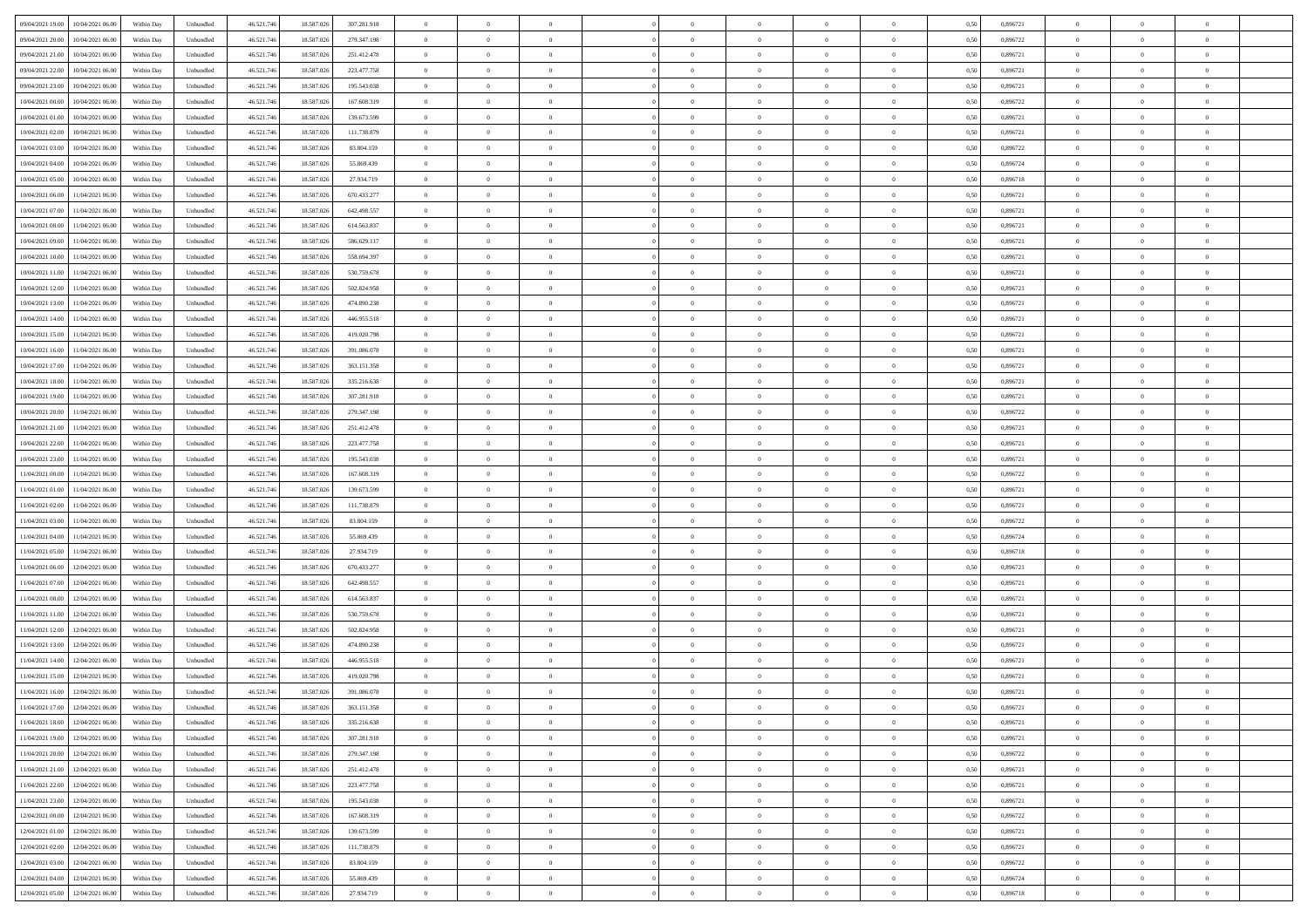| 12/04/2021 06:00 13/04/2021 06:00              | Within Day | Unbundled         | 46.521.74  | 18.587.026 | 670.433.277 | $\overline{0}$ | $\theta$       |                | $\overline{0}$ | $\theta$       |                | $\theta$       | 0,50 | 0,896721 | $\theta$       | $\theta$       | $\overline{0}$ |  |
|------------------------------------------------|------------|-------------------|------------|------------|-------------|----------------|----------------|----------------|----------------|----------------|----------------|----------------|------|----------|----------------|----------------|----------------|--|
| 12/04/2021 07:00<br>13/04/2021 06:00           | Within Day | Unbundled         | 46.521.74  | 18.587.02  | 642.498.557 | $\bf{0}$       | $\overline{0}$ | $\bf{0}$       | $\overline{0}$ | $\bf{0}$       | $\overline{0}$ | $\bf{0}$       | 0,50 | 0,896721 | $\,$ 0 $\,$    | $\bf{0}$       | $\overline{0}$ |  |
| 12/04/2021 08:00<br>13/04/2021 06:00           | Within Day | Unbundled         | 46.521.746 | 18.587.026 | 614.563.837 | $\overline{0}$ | $\bf{0}$       | $\overline{0}$ | $\bf{0}$       | $\bf{0}$       | $\overline{0}$ | $\bf{0}$       | 0.50 | 0.896721 | $\bf{0}$       | $\overline{0}$ | $\overline{0}$ |  |
| 12/04/2021 09:00<br>13/04/2021 06:00           |            |                   | 46.521.74  |            |             | $\overline{0}$ | $\overline{0}$ | $\overline{0}$ | $\theta$       | $\theta$       | $\overline{0}$ | $\bf{0}$       |      | 0,896721 | $\theta$       | $\theta$       | $\overline{0}$ |  |
|                                                | Within Day | Unbundled         |            | 18.587.026 | 586.629.117 |                |                |                |                |                |                |                | 0,50 |          |                |                |                |  |
| 12/04/2021 10:00<br>13/04/2021 06:00           | Within Day | Unbundled         | 46.521.74  | 18.587.02  | 558.694.397 | $\bf{0}$       | $\theta$       | $\bf{0}$       | $\overline{0}$ | $\theta$       | $\overline{0}$ | $\bf{0}$       | 0,50 | 0,896721 | $\,$ 0 $\,$    | $\bf{0}$       | $\overline{0}$ |  |
| 12/04/2021 11:00<br>13/04/2021 06:00           | Within Day | Unbundled         | 46.521.746 | 18.587.026 | 530.759.678 | $\overline{0}$ | $\overline{0}$ | $\overline{0}$ | $\bf{0}$       | $\overline{0}$ | $\Omega$       | $\bf{0}$       | 0.50 | 0,896721 | $\,$ 0 $\,$    | $\theta$       | $\overline{0}$ |  |
| 12/04/2021 12:00<br>13/04/2021 06:00           | Within Day | Unbundled         | 46.521.74  | 18.587.026 | 502.824.958 | $\overline{0}$ | $\overline{0}$ | $\overline{0}$ | $\overline{0}$ | $\theta$       | $\overline{0}$ | $\bf{0}$       | 0,50 | 0,896721 | $\theta$       | $\theta$       | $\overline{0}$ |  |
|                                                |            |                   |            |            |             |                |                |                |                |                |                |                |      |          |                |                |                |  |
| 12/04/2021 13:00<br>13/04/2021 06:00           | Within Day | Unbundled         | 46.521.74  | 18.587.02  | 474.890.238 | $\bf{0}$       | $\overline{0}$ | $\overline{0}$ | $\overline{0}$ | $\theta$       | $\overline{0}$ | $\bf{0}$       | 0,50 | 0,896721 | $\,$ 0 $\,$    | $\bf{0}$       | $\overline{0}$ |  |
| 12/04/2021 14:00<br>13/04/2021 06:00           | Within Day | Unbundled         | 46.521.74  | 18.587.026 | 446.955.518 | $\overline{0}$ | $\bf{0}$       | $\overline{0}$ | $\bf{0}$       | $\overline{0}$ | $\overline{0}$ | $\bf{0}$       | 0.50 | 0.896721 | $\bf{0}$       | $\overline{0}$ | $\overline{0}$ |  |
| 12/04/2021 15:00<br>13/04/2021 06:00           | Within Day | Unbundled         | 46.521.746 | 18.587.026 | 419.020.798 | $\overline{0}$ | $\bf{0}$       | $\overline{0}$ | $\overline{0}$ | $\overline{0}$ | $\overline{0}$ | $\bf{0}$       | 0,50 | 0,896721 | $\,$ 0 $\,$    | $\bf{0}$       | $\overline{0}$ |  |
| 12/04/2021 16:00<br>13/04/2021 06:00           | Within Day | Unbundled         | 46.521.74  | 18.587.026 | 391.086.078 | $\bf{0}$       | $\overline{0}$ | $\bf{0}$       | $\bf{0}$       | $\bf{0}$       | $\overline{0}$ | $\bf{0}$       | 0,50 | 0,896721 | $\,$ 0 $\,$    | $\bf{0}$       | $\overline{0}$ |  |
|                                                |            |                   |            |            |             |                |                |                |                |                |                |                |      |          |                |                |                |  |
| 12/04/2021 17:00<br>13/04/2021 06:00           | Within Day | Unbundled         | 46.521.746 | 18.587.026 | 363.151.358 | $\overline{0}$ | $\bf{0}$       | $\overline{0}$ | $\bf{0}$       | $\bf{0}$       | $\overline{0}$ | $\bf{0}$       | 0.50 | 0.896721 | $\bf{0}$       | $\overline{0}$ | $\bf{0}$       |  |
| 12/04/2021 18:00<br>13/04/2021 06:00           | Within Day | Unbundled         | 46.521.74  | 18.587.026 | 335.216.638 | $\overline{0}$ | $\overline{0}$ | $\overline{0}$ | $\overline{0}$ | $\theta$       | $\overline{0}$ | $\overline{0}$ | 0,50 | 0,896721 | $\,$ 0 $\,$    | $\theta$       | $\overline{0}$ |  |
| 12/04/2021 19:00<br>13/04/2021 06:00           | Within Day | Unbundled         | 46.521.74  | 18.587.02  | 307.281.918 | $\bf{0}$       | $\theta$       | $\bf{0}$       | $\overline{0}$ | $\theta$       | $\overline{0}$ | $\bf{0}$       | 0,50 | 0,896721 | $\bf{0}$       | $\bf{0}$       | $\overline{0}$ |  |
| 12/04/2021 20:00<br>13/04/2021 06:00           | Within Day | Unbundled         | 46.521.746 | 18.587.026 | 279.347.198 | $\overline{0}$ | $\overline{0}$ | $\overline{0}$ | $\bf{0}$       | $\theta$       | $\Omega$       | $\bf{0}$       | 0.50 | 0,896722 | $\bf{0}$       | $\theta$       | $\overline{0}$ |  |
| 12/04/2021 21:00<br>13/04/2021 06:00           | Within Day | Unbundled         | 46.521.74  | 18.587.026 | 251.412.478 | $\overline{0}$ | $\overline{0}$ | $\overline{0}$ | $\overline{0}$ | $\overline{0}$ | $\overline{0}$ | $\bf{0}$       | 0,50 | 0,896721 | $\theta$       | $\theta$       | $\overline{0}$ |  |
|                                                |            |                   |            |            |             |                |                |                |                |                |                |                |      |          |                |                |                |  |
| 12/04/2021 22:00<br>13/04/2021 06:00           | Within Day | Unbundled         | 46.521.74  | 18.587.02  | 223.477.758 | $\bf{0}$       | $\overline{0}$ | $\overline{0}$ | $\overline{0}$ | $\theta$       | $\overline{0}$ | $\bf{0}$       | 0,50 | 0,896721 | $\,$ 0 $\,$    | $\bf{0}$       | $\overline{0}$ |  |
| 12/04/2021 23:00<br>13/04/2021 06:00           | Within Day | Unbundled         | 46.521.74  | 18.587.02  | 195.543.038 | $\overline{0}$ | $\bf{0}$       | $\overline{0}$ | $\bf{0}$       | $\overline{0}$ | $\overline{0}$ | $\bf{0}$       | 0.50 | 0.896721 | $\bf{0}$       | $\overline{0}$ | $\overline{0}$ |  |
| 13/04/2021 00:00<br>13/04/2021 06:00           | Within Day | Unbundled         | 46.521.74  | 18.587.026 | 167.608.319 | $\bf{0}$       | $\overline{0}$ | $\overline{0}$ | $\overline{0}$ | $\overline{0}$ | $\overline{0}$ | $\bf{0}$       | 0,50 | 0,896722 | $\,$ 0 $\,$    | $\bf{0}$       | $\overline{0}$ |  |
| 13/04/2021 01:00<br>13/04/2021 06:00           | Within Day | Unbundled         | 46.521.74  | 18.587.02  | 139.673.599 | $\bf{0}$       | $\bf{0}$       | $\bf{0}$       | $\bf{0}$       | $\overline{0}$ | $\overline{0}$ | $\bf{0}$       | 0,50 | 0,896721 | $\,$ 0 $\,$    | $\bf{0}$       | $\overline{0}$ |  |
|                                                |            |                   |            |            |             |                |                |                |                |                |                |                |      |          |                |                |                |  |
| 13/04/2021 02:00<br>13/04/2021 06:00           | Within Day | Unbundled         | 46.521.746 | 18,587,026 | 111.738.879 | $\overline{0}$ | $\bf{0}$       | $\overline{0}$ | $\bf{0}$       | $\bf{0}$       | $\overline{0}$ | $\bf{0}$       | 0.50 | 0.896721 | $\bf{0}$       | $\overline{0}$ | $\overline{0}$ |  |
| 13/04/2021 03:00<br>13/04/2021 06:00           | Within Day | Unbundled         | 46.521.74  | 18.587.026 | 83.804.159  | $\overline{0}$ | $\overline{0}$ | $\overline{0}$ | $\theta$       | $\theta$       | $\overline{0}$ | $\bf{0}$       | 0,50 | 0,896722 | $\theta$       | $\theta$       | $\overline{0}$ |  |
| 13/04/2021 04:00<br>13/04/2021 06:00           | Within Day | Unbundled         | 46.521.74  | 18.587.02  | 55.869.439  | $\bf{0}$       | $\overline{0}$ | $\bf{0}$       | $\bf{0}$       | $\bf{0}$       | $\overline{0}$ | $\bf{0}$       | 0,50 | 0,896724 | $\,$ 0 $\,$    | $\bf{0}$       | $\overline{0}$ |  |
| 13/04/2021 05:00<br>13/04/2021 06:00           | Within Day | Unbundled         | 46.521.746 | 18.587.02  | 27.934.719  | $\overline{0}$ | $\overline{0}$ | $\overline{0}$ | $\overline{0}$ | $\overline{0}$ | $\Omega$       | $\bf{0}$       | 0.50 | 0.896718 | $\bf{0}$       | $\theta$       | $\overline{0}$ |  |
| 13/04/2021 06:00<br>14/04/2021 06.00           | Within Day | Unbundled         | 46.521.74  | 18.587.026 | 670.433.277 | $\overline{0}$ | $\overline{0}$ | $\overline{0}$ | $\overline{0}$ | $\theta$       | $\overline{0}$ | $\bf{0}$       | 0,50 | 0,896721 | $\theta$       | $\theta$       | $\overline{0}$ |  |
|                                                |            |                   |            |            |             |                |                |                |                |                |                |                |      |          |                |                |                |  |
| 13/04/2021 07:00<br>14/04/2021 06.00           | Within Day | Unbundled         | 46.521.74  | 18.587.02  | 642.498.557 | $\bf{0}$       | $\theta$       | $\bf{0}$       | $\overline{0}$ | $\theta$       | $\overline{0}$ | $\bf{0}$       | 0,50 | 0,896721 | $\,$ 0 $\,$    | $\bf{0}$       | $\overline{0}$ |  |
| 13/04/2021 08:00<br>14/04/2021 06:00           | Within Day | Unbundled         | 46.521.74  | 18.587.026 | 614.563.837 | $\overline{0}$ | $\overline{0}$ | $\overline{0}$ | $\bf{0}$       | $\overline{0}$ | $\overline{0}$ | $\bf{0}$       | 0.50 | 0.896721 | $\bf{0}$       | $\overline{0}$ | $\overline{0}$ |  |
| 13/04/2021 09:00<br>14/04/2021 06:00           | Within Day | Unbundled         | 46.521.746 | 18.587.026 | 586.629.117 | $\overline{0}$ | $\overline{0}$ | $\overline{0}$ | $\overline{0}$ | $\overline{0}$ | $\overline{0}$ | $\bf{0}$       | 0,50 | 0,896721 | $\theta$       | $\theta$       | $\overline{0}$ |  |
| 13/04/2021 10:00<br>14/04/2021 06.00           | Within Day | Unbundled         | 46.521.74  | 18.587.02  | 558.694.397 | $\bf{0}$       | $\bf{0}$       | $\bf{0}$       | $\bf{0}$       | $\overline{0}$ | $\overline{0}$ | $\bf{0}$       | 0,50 | 0,896721 | $\,$ 0 $\,$    | $\bf{0}$       | $\overline{0}$ |  |
|                                                |            |                   |            |            |             |                |                |                |                |                |                |                |      |          |                |                |                |  |
| 13/04/2021 11:00<br>14/04/2021 06:00           | Within Day | Unbundled         | 46.521.746 | 18,587,026 | 530.759.678 | $\overline{0}$ | $\bf{0}$       | $\overline{0}$ | $\bf{0}$       | $\bf{0}$       | $\overline{0}$ | $\bf{0}$       | 0.50 | 0.896721 | $\bf{0}$       | $\overline{0}$ | $\overline{0}$ |  |
| 13/04/2021 12:00<br>14/04/2021 06:00           | Within Day | Unbundled         | 46.521.74  | 18.587.026 | 502.824.958 | $\overline{0}$ | $\overline{0}$ | $\overline{0}$ | $\overline{0}$ | $\overline{0}$ | $\overline{0}$ | $\bf{0}$       | 0.5( | 0,896721 | $\theta$       | $\theta$       | $\overline{0}$ |  |
| 13/04/2021 13:00<br>14/04/2021 06.00           | Within Day | Unbundled         | 46.521.74  | 18.587.02  | 474.890.238 | $\bf{0}$       | $\overline{0}$ | $\bf{0}$       | $\bf{0}$       | $\overline{0}$ | $\overline{0}$ | $\bf{0}$       | 0,50 | 0,896721 | $\,$ 0 $\,$    | $\bf{0}$       | $\overline{0}$ |  |
| 13/04/2021 14:00<br>14/04/2021 06:00           | Within Day | Unbundled         | 46.521.746 | 18,587,026 | 446.955.518 | $\overline{0}$ | $\overline{0}$ | $\overline{0}$ | $\bf{0}$       | $\bf{0}$       | $\Omega$       | $\bf{0}$       | 0.50 | 0,896721 | $\,$ 0 $\,$    | $\theta$       | $\overline{0}$ |  |
| 13/04/2021 15:00<br>14/04/2021 06:00           | Within Dav | Unbundled         | 46.521.74  | 18.587.026 | 419.020.798 | $\overline{0}$ | $\theta$       | $\overline{0}$ | $\overline{0}$ | $\overline{0}$ | $\overline{0}$ | $\overline{0}$ | 0.5( | 0,896721 | $\theta$       | $\theta$       | $\overline{0}$ |  |
|                                                |            |                   |            |            |             |                |                |                |                |                |                |                |      |          |                |                |                |  |
| 13/04/2021 16:00<br>14/04/2021 06.00           | Within Day | Unbundled         | 46.521.74  | 18.587.02  | 391.086.078 | $\bf{0}$       | $\overline{0}$ | $\bf{0}$       | $\overline{0}$ | $\bf{0}$       | $\overline{0}$ | $\bf{0}$       | 0,50 | 0,896721 | $\,$ 0 $\,$    | $\bf{0}$       | $\overline{0}$ |  |
| 13/04/2021 17:00<br>14/04/2021 06:00           | Within Day | Unbundled         | 46.521.74  | 18.587.02  | 363.151.358 | $\overline{0}$ | $\bf{0}$       | $\overline{0}$ | $\bf{0}$       | $\overline{0}$ | $\overline{0}$ | $\bf{0}$       | 0.50 | 0.896721 | $\bf{0}$       | $\overline{0}$ | $\overline{0}$ |  |
| 13/04/2021 18:00<br>14/04/2021 06:00           | Within Dav | Unbundled         | 46.521.74  | 18.587.026 | 335.216.638 | $\overline{0}$ | $\overline{0}$ | $\overline{0}$ | $\overline{0}$ | $\overline{0}$ | $\overline{0}$ | $\overline{0}$ | 0.50 | 0,896721 | $\theta$       | $\theta$       | $\overline{0}$ |  |
| 13/04/2021 19:00<br>14/04/2021 06.00           | Within Day | Unbundled         | 46.521.74  | 18.587.02  | 307.281.918 | $\bf{0}$       | $\bf{0}$       | $\bf{0}$       | $\bf{0}$       | $\overline{0}$ | $\overline{0}$ | $\bf{0}$       | 0,50 | 0,896721 | $\,$ 0 $\,$    | $\bf{0}$       | $\overline{0}$ |  |
| 14/04/2021 06:00                               |            |                   |            | 18,587,026 | 279.347.198 |                |                |                |                |                | $\overline{0}$ |                |      | 0.896722 |                |                |                |  |
| 13/04/2021 20:00                               | Within Day | Unbundled         | 46.521.746 |            |             | $\overline{0}$ | $\bf{0}$       | $\overline{0}$ | $\bf{0}$       | $\bf{0}$       |                | $\bf{0}$       | 0.50 |          | $\bf{0}$       | $\overline{0}$ | $\overline{0}$ |  |
| 13/04/2021 21:00<br>14/04/2021 06:00           | Within Dav | Unbundled         | 46.521.74  | 18.587.026 | 251.412.478 | $\overline{0}$ | $\overline{0}$ | $\overline{0}$ | $\overline{0}$ | $\theta$       | $\overline{0}$ | $\bf{0}$       | 0.50 | 0,896721 | $\theta$       | $\theta$       | $\overline{0}$ |  |
| 13/04/2021 22:00<br>14/04/2021 06.00           | Within Day | Unbundled         | 46.521.74  | 18.587.02  | 223.477.758 | $\bf{0}$       | $\overline{0}$ | $\bf{0}$       | $\bf{0}$       | $\overline{0}$ | $\overline{0}$ | $\bf{0}$       | 0,50 | 0,896721 | $\,$ 0 $\,$    | $\bf{0}$       | $\overline{0}$ |  |
| 13/04/2021 23:00<br>14/04/2021 06:00           | Within Day | Unbundled         | 46.521.74  | 18.587.02  | 195.543.038 | $\overline{0}$ | $\overline{0}$ | $\Omega$       | $\overline{0}$ | $\overline{0}$ | $\theta$       | $\bf{0}$       | 0.50 | 0,896721 | $\bf{0}$       | $\theta$       | $\overline{0}$ |  |
| 14/04/2021 00:00<br>14/04/2021 06:00           | Within Dav | Unbundled         | 46.521.74  | 18.587.026 | 167.608.319 | $\overline{0}$ | $\overline{0}$ | $\Omega$       | $\overline{0}$ | $\theta$       | $\Omega$       | $\overline{0}$ | 0.5( | 0,896722 | $\theta$       | $\theta$       | $\overline{0}$ |  |
|                                                |            |                   |            |            |             |                |                |                |                |                |                |                |      |          |                |                |                |  |
| 14/04/2021 01:00<br>14/04/2021 06.00           | Within Day | Unbundled         | 46.521.74  | 18.587.02  | 139.673.599 | $\bf{0}$       | $\bf{0}$       | $\overline{0}$ | $\bf{0}$       | $\bf{0}$       | $\overline{0}$ | $\bf{0}$       | 0,50 | 0,896721 | $\,$ 0 $\,$    | $\bf{0}$       | $\overline{0}$ |  |
| $14/04/2021\; 02.00 \qquad 14/04/2021\; 06.00$ | Within Day | ${\sf Unbundred}$ | 46.521.746 | 18.587.026 | 111.738.879 | $\overline{0}$ | $\Omega$       |                | $\Omega$       |                |                |                | 0,50 | 0.896721 | $\theta$       | $\overline{0}$ |                |  |
| 14/04/2021 03:00 14/04/2021 06:00              | Within Day | Unbundled         | 46.521.746 | 18.587.026 | 83.804.159  | $\overline{0}$ | $\theta$       | $\Omega$       | $\overline{0}$ | $\theta$       | $\overline{0}$ | $\bf{0}$       | 0,50 | 0,896722 | $\theta$       | $\theta$       | $\overline{0}$ |  |
| 14/04/2021 04:00<br>14/04/2021 06.00           | Within Day | Unbundled         | 46.521.74  | 18.587.02  | 55.869.439  | $\overline{0}$ | $\bf{0}$       | $\overline{0}$ | $\overline{0}$ | $\bf{0}$       | $\overline{0}$ | $\bf{0}$       | 0,50 | 0,896724 | $\bf{0}$       | $\overline{0}$ | $\bf{0}$       |  |
|                                                |            |                   |            | 18,587,026 | 27.934.719  |                |                |                |                |                | $\overline{0}$ |                | 0.50 | 0.896718 | $\overline{0}$ |                |                |  |
| 14/04/2021 05:00 14/04/2021 06:00              | Within Day | Unbundled         | 46.521.746 |            |             | $\overline{0}$ | $\bf{0}$       | $\overline{0}$ | $\overline{0}$ | $\overline{0}$ |                | $\bf{0}$       |      |          |                | $\bf{0}$       | $\,$ 0 $\,$    |  |
| 14/04/2021 06:00 15/04/2021 06:00              | Within Day | Unbundled         | 46.521.746 | 18.587.026 | 670.433.277 | $\overline{0}$ | $\overline{0}$ | $\overline{0}$ | $\overline{0}$ | $\overline{0}$ | $\overline{0}$ | $\bf{0}$       | 0,50 | 0,896721 | $\theta$       | $\theta$       | $\overline{0}$ |  |
| 14/04/2021 07:00<br>15/04/2021 06:00           | Within Day | Unbundled         | 46.521.74  | 18.587.026 | 642.498.557 | $\overline{0}$ | $\bf{0}$       | $\overline{0}$ | $\bf{0}$       | $\overline{0}$ | $\bf{0}$       | $\bf{0}$       | 0,50 | 0,896721 | $\overline{0}$ | $\bf{0}$       | $\overline{0}$ |  |
| 15/04/2021 06:00<br>14/04/2021 08:00           | Within Day | Unbundled         | 46.521.746 | 18,587,026 | 614.563.837 | $\overline{0}$ | $\bf{0}$       | $\overline{0}$ | $\overline{0}$ | $\overline{0}$ | $\overline{0}$ | $\bf{0}$       | 0.50 | 0,896721 | $\,$ 0 $\,$    | $\theta$       | $\overline{0}$ |  |
| 14/04/2021 09:00<br>15/04/2021 06:00           | Within Dav | Unbundled         | 46.521.746 | 18.587.026 | 586.629.117 | $\overline{0}$ | $\overline{0}$ | $\overline{0}$ | $\overline{0}$ | $\overline{0}$ | $\overline{0}$ | $\bf{0}$       | 0.50 | 0,896721 | $\overline{0}$ | $\theta$       | $\overline{0}$ |  |
|                                                |            |                   |            |            |             |                |                |                |                |                |                |                |      |          |                |                |                |  |
| 14/04/2021 10:00<br>15/04/2021 06:00           | Within Day | Unbundled         | 46.521.74  | 18.587.026 | 558.694.397 | $\overline{0}$ | $\overline{0}$ | $\overline{0}$ | $\overline{0}$ | $\bf{0}$       | $\overline{0}$ | $\bf{0}$       | 0,50 | 0,896721 | $\bf{0}$       | $\bf{0}$       | $\overline{0}$ |  |
| 14/04/2021 11:00<br>15/04/2021 06:00           | Within Day | Unbundled         | 46.521.746 | 18,587,026 | 530,759,678 | $\overline{0}$ | $\overline{0}$ | $\overline{0}$ | $\overline{0}$ | $\bf{0}$       | $\overline{0}$ | $\bf{0}$       | 0.50 | 0.896721 | $\overline{0}$ | $\,$ 0 $\,$    | $\,$ 0         |  |
| 14/04/2021 12:00<br>15/04/2021 06:00           | Within Dav | Unbundled         | 46.521.746 | 18.587.026 | 502.824.958 | $\overline{0}$ | $\overline{0}$ | $\overline{0}$ | $\overline{0}$ | $\overline{0}$ | $\overline{0}$ | $\bf{0}$       | 0,50 | 0,896721 | $\theta$       | $\theta$       | $\overline{0}$ |  |
| 14/04/2021 13:00<br>15/04/2021 06:00           | Within Day | Unbundled         | 46.521.74  | 18.587.026 | 474.890.238 | $\overline{0}$ | $\bf{0}$       | $\overline{0}$ | $\bf{0}$       | $\overline{0}$ | $\overline{0}$ | $\bf{0}$       | 0,50 | 0,896721 | $\bf{0}$       | $\bf{0}$       | $\overline{0}$ |  |
|                                                |            |                   |            |            |             |                |                |                |                |                |                |                |      |          |                |                |                |  |
| 14/04/2021 14:00 15/04/2021 06:00              | Within Day | Unbundled         | 46.521.746 | 18.587.026 | 446.955.518 | $\overline{0}$ | $\bf{0}$       | $\overline{0}$ | $\overline{0}$ | $\,$ 0 $\,$    | $\overline{0}$ | $\bf{0}$       | 0,50 | 0,896721 | $\overline{0}$ | $\,$ 0 $\,$    | $\,$ 0 $\,$    |  |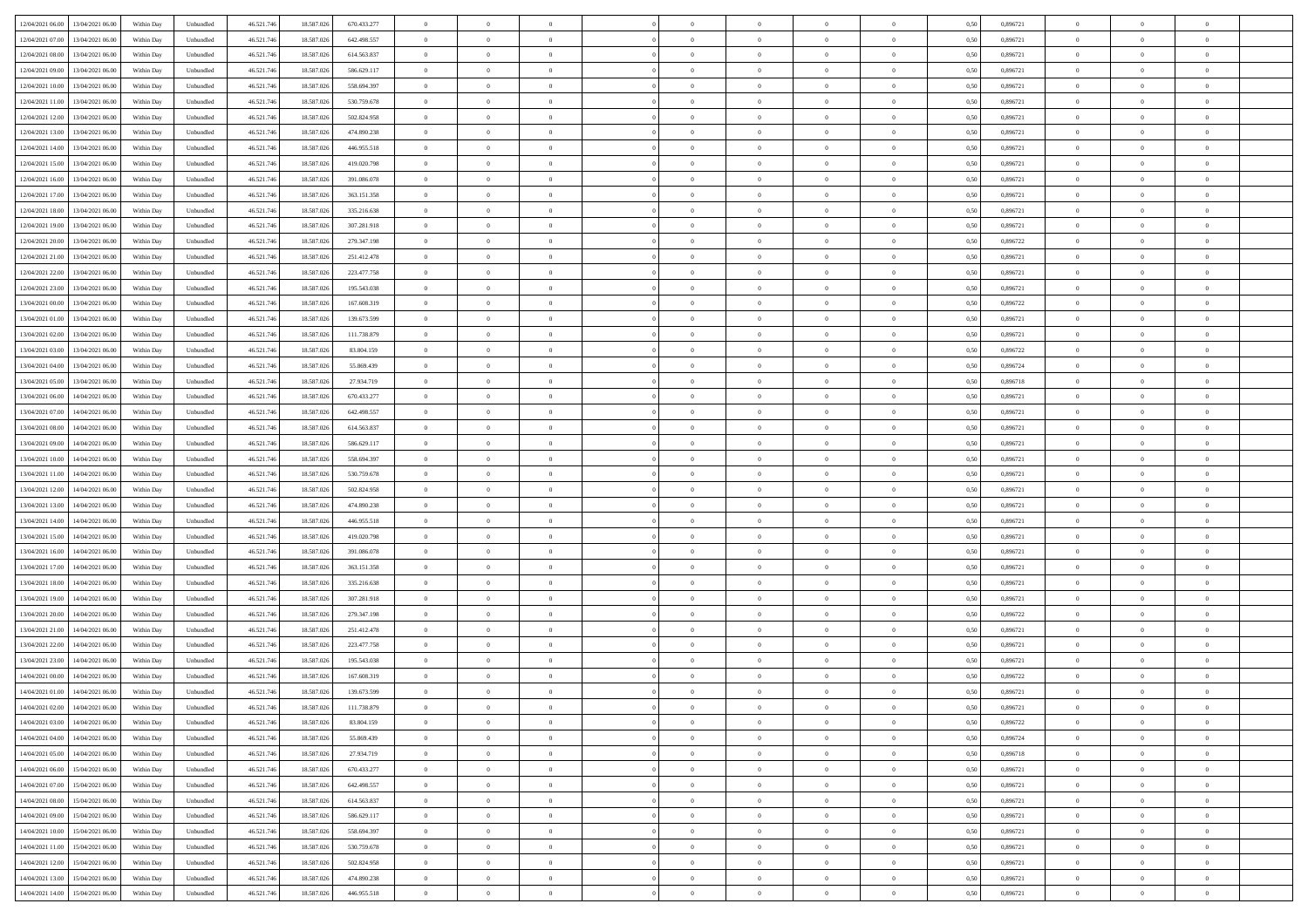|                                            |            |                   |            |            |             | $\overline{0}$ | $\theta$       |                | $\overline{0}$ | $\theta$       |                | $\theta$       |      |          | $\theta$       | $\theta$       | $\overline{0}$ |  |
|--------------------------------------------|------------|-------------------|------------|------------|-------------|----------------|----------------|----------------|----------------|----------------|----------------|----------------|------|----------|----------------|----------------|----------------|--|
| 14/04/2021 15:00 15/04/2021 06:00          | Within Day | Unbundled         | 46.521.74  | 18.587.026 | 419.020.798 |                |                |                |                |                |                |                | 0,50 | 0,896721 |                |                |                |  |
| 14/04/2021 16:00<br>15/04/2021 06:00       | Within Day | Unbundled         | 46.521.74  | 18.587.02  | 391.086.078 | $\bf{0}$       | $\overline{0}$ | $\bf{0}$       | $\overline{0}$ | $\bf{0}$       | $\overline{0}$ | $\bf{0}$       | 0,50 | 0,896721 | $\,$ 0 $\,$    | $\bf{0}$       | $\overline{0}$ |  |
| 14/04/2021 17:00<br>15/04/2021 06:00       | Within Day | Unbundled         | 46.521.746 | 18.587.026 | 363.151.358 | $\overline{0}$ | $\overline{0}$ | $\overline{0}$ | $\bf{0}$       | $\bf{0}$       | $\overline{0}$ | $\bf{0}$       | 0.50 | 0.896721 | $\bf{0}$       | $\overline{0}$ | $\overline{0}$ |  |
|                                            |            |                   |            |            |             | $\overline{0}$ | $\overline{0}$ | $\overline{0}$ | $\theta$       | $\theta$       | $\overline{0}$ | $\overline{0}$ |      |          | $\theta$       | $\theta$       | $\overline{0}$ |  |
| 14/04/2021 18:00<br>15/04/2021 06:00       | Within Day | Unbundled         | 46.521.74  | 18.587.026 | 335.216.638 |                |                |                |                |                |                |                | 0,50 | 0,896721 |                |                |                |  |
| 14/04/2021 19:00<br>15/04/2021 06:00       | Within Day | Unbundled         | 46.521.74  | 18.587.02  | 307.281.918 | $\overline{0}$ | $\theta$       | $\overline{0}$ | $\overline{0}$ | $\theta$       | $\overline{0}$ | $\bf{0}$       | 0,50 | 0,896721 | $\,$ 0 $\,$    | $\bf{0}$       | $\overline{0}$ |  |
| 14/04/2021 20:00<br>15/04/2021 06:00       | Within Day | Unbundled         | 46.521.746 | 18.587.026 | 279.347.198 | $\overline{0}$ | $\overline{0}$ | $\overline{0}$ | $\overline{0}$ | $\overline{0}$ | $\Omega$       | $\bf{0}$       | 0.50 | 0.896722 | $\,$ 0 $\,$    | $\theta$       | $\overline{0}$ |  |
| 14/04/2021 21:00<br>15/04/2021 06:00       | Within Day | Unbundled         | 46.521.74  | 18.587.026 | 251.412.478 | $\overline{0}$ | $\overline{0}$ | $\overline{0}$ | $\overline{0}$ | $\theta$       | $\overline{0}$ | $\bf{0}$       | 0,50 | 0,896721 | $\theta$       | $\theta$       | $\overline{0}$ |  |
|                                            |            |                   |            |            |             |                |                |                |                |                |                |                |      |          |                |                |                |  |
| 14/04/2021 22:00<br>15/04/2021 06:00       | Within Day | Unbundled         | 46.521.74  | 18.587.02  | 223.477.758 | $\bf{0}$       | $\overline{0}$ | $\overline{0}$ | $\overline{0}$ | $\theta$       | $\overline{0}$ | $\bf{0}$       | 0,50 | 0,896721 | $\,$ 0 $\,$    | $\bf{0}$       | $\overline{0}$ |  |
| 14/04/2021 23:00<br>15/04/2021 06:00       | Within Day | Unbundled         | 46.521.74  | 18.587.026 | 195.543.038 | $\overline{0}$ | $\overline{0}$ | $\overline{0}$ | $\bf{0}$       | $\overline{0}$ | $\overline{0}$ | $\bf{0}$       | 0.50 | 0.896721 | $\bf{0}$       | $\theta$       | $\overline{0}$ |  |
| 15/04/2021 00:00<br>15/04/2021 06:00       | Within Day | Unbundled         | 46.521.746 | 18.587.026 | 167.608.319 | $\bf{0}$       | $\bf{0}$       | $\overline{0}$ | $\overline{0}$ | $\theta$       | $\overline{0}$ | $\bf{0}$       | 0,50 | 0,896722 | $\,$ 0 $\,$    | $\theta$       | $\overline{0}$ |  |
|                                            |            |                   |            |            |             |                |                |                |                |                |                |                |      |          |                |                |                |  |
| 15/04/2021 01:00<br>15/04/2021 06:00       | Within Day | Unbundled         | 46.521.74  | 18.587.026 | 139.673.599 | $\bf{0}$       | $\overline{0}$ | $\bf{0}$       | $\overline{0}$ | $\bf{0}$       | $\overline{0}$ | $\bf{0}$       | 0,50 | 0,896721 | $\,$ 0 $\,$    | $\bf{0}$       | $\overline{0}$ |  |
| 15/04/2021 02:00<br>15/04/2021 06:00       | Within Day | Unbundled         | 46.521.746 | 18,587,026 | 111.738.879 | $\overline{0}$ | $\overline{0}$ | $\overline{0}$ | $\bf{0}$       | $\bf{0}$       | $\overline{0}$ | $\bf{0}$       | 0.50 | 0.896721 | $\bf{0}$       | $\overline{0}$ | $\overline{0}$ |  |
| 15/04/2021 03:00<br>15/04/2021 06:00       | Within Day | Unbundled         | 46.521.74  | 18.587.026 | 83.804.159  | $\overline{0}$ | $\overline{0}$ | $\overline{0}$ | $\overline{0}$ | $\theta$       | $\overline{0}$ | $\overline{0}$ | 0,50 | 0,896722 | $\theta$       | $\theta$       | $\overline{0}$ |  |
| 15/04/2021 04:00<br>15/04/2021 06:00       | Within Day | Unbundled         | 46.521.74  | 18.587.02  | 55.869.439  | $\bf{0}$       | $\theta$       | $\bf{0}$       | $\overline{0}$ | $\theta$       | $\overline{0}$ | $\bf{0}$       | 0,50 | 0,896724 | $\bf{0}$       | $\bf{0}$       | $\overline{0}$ |  |
|                                            |            |                   |            |            |             |                |                |                |                |                |                |                |      |          |                |                |                |  |
| 15/04/2021 05:00<br>15/04/2021 06:00       | Within Day | Unbundled         | 46.521.746 | 18.587.026 | 27.934.719  | $\overline{0}$ | $\overline{0}$ | $\overline{0}$ | $\bf{0}$       | $\theta$       | $\theta$       | $\bf{0}$       | 0.50 | 0.896718 | $\theta$       | $\theta$       | $\overline{0}$ |  |
| 15/04/2021 06:00<br>16/04/2021 06:00       | Within Day | Unbundled         | 46.521.74  | 18.587.026 | 670.433.277 | $\overline{0}$ | $\overline{0}$ | $\overline{0}$ | $\overline{0}$ | $\overline{0}$ | $\overline{0}$ | $\bf{0}$       | 0,50 | 0,896721 | $\theta$       | $\theta$       | $\overline{0}$ |  |
| 15/04/2021 07:00<br>16/04/2021 06:00       | Within Day | Unbundled         | 46.521.74  | 18.587.02  | 642.498.557 | $\bf{0}$       | $\overline{0}$ | $\overline{0}$ | $\overline{0}$ | $\theta$       | $\overline{0}$ | $\bf{0}$       | 0,50 | 0,896721 | $\,$ 0 $\,$    | $\bf{0}$       | $\overline{0}$ |  |
|                                            |            |                   |            |            |             |                |                |                |                |                |                |                |      |          |                |                |                |  |
| 15/04/2021 08:00<br>16/04/2021 06:00       | Within Day | Unbundled         | 46.521.74  | 18.587.02  | 614.563.837 | $\overline{0}$ | $\overline{0}$ | $\overline{0}$ | $\bf{0}$       | $\overline{0}$ | $\overline{0}$ | $\bf{0}$       | 0.50 | 0.896721 | $\bf{0}$       | $\overline{0}$ | $\overline{0}$ |  |
| 15/04/2021 09:00<br>16/04/2021 06:00       | Within Day | Unbundled         | 46.521.74  | 18.587.026 | 586.629.117 | $\bf{0}$       | $\overline{0}$ | $\overline{0}$ | $\overline{0}$ | $\overline{0}$ | $\overline{0}$ | $\bf{0}$       | 0,50 | 0,896721 | $\,$ 0 $\,$    | $\theta$       | $\overline{0}$ |  |
| 15/04/2021 10:00<br>16/04/2021 06:00       | Within Day | Unbundled         | 46.521.74  | 18.587.02  | 558.694.397 | $\bf{0}$       | $\overline{0}$ | $\bf{0}$       | $\bf{0}$       | $\overline{0}$ | $\overline{0}$ | $\bf{0}$       | 0,50 | 0,896721 | $\,$ 0 $\,$    | $\bf{0}$       | $\overline{0}$ |  |
| 15/04/2021 11:00<br>16/04/2021 06:00       | Within Day | Unbundled         | 46.521.746 | 18,587,026 | 530.759.678 | $\overline{0}$ | $\overline{0}$ | $\overline{0}$ | $\bf{0}$       | $\bf{0}$       | $\overline{0}$ | $\bf{0}$       | 0.50 | 0.896721 | $\bf{0}$       | $\overline{0}$ | $\overline{0}$ |  |
|                                            |            |                   |            |            |             |                |                |                |                |                |                |                |      |          |                |                |                |  |
| 15/04/2021 12:00<br>16/04/2021 06:00       | Within Day | Unbundled         | 46.521.74  | 18.587.026 | 502.824.958 | $\overline{0}$ | $\overline{0}$ | $\overline{0}$ | $\theta$       | $\theta$       | $\overline{0}$ | $\bf{0}$       | 0,50 | 0,896721 | $\theta$       | $\theta$       | $\overline{0}$ |  |
| 15/04/2021 13:00<br>16/04/2021 06:00       | Within Day | Unbundled         | 46.521.74  | 18.587.02  | 474.890.238 | $\bf{0}$       | $\overline{0}$ | $\bf{0}$       | $\overline{0}$ | $\theta$       | $\overline{0}$ | $\bf{0}$       | 0,50 | 0,896721 | $\,$ 0 $\,$    | $\bf{0}$       | $\overline{0}$ |  |
| 15/04/2021 14:00<br>16/04/2021 06:00       | Within Day | Unbundled         | 46.521.74  | 18.587.02  | 446.955.518 | $\overline{0}$ | $\overline{0}$ | $\overline{0}$ | $\overline{0}$ | $\overline{0}$ | $\Omega$       | $\bf{0}$       | 0.50 | 0.896721 | $\bf{0}$       | $\theta$       | $\overline{0}$ |  |
| 15/04/2021 15:00<br>16/04/2021 06:00       | Within Day | Unbundled         | 46.521.74  | 18.587.026 | 419.020.798 | $\overline{0}$ | $\overline{0}$ | $\overline{0}$ | $\overline{0}$ | $\theta$       | $\overline{0}$ | $\bf{0}$       | 0,50 | 0,896721 | $\theta$       | $\theta$       | $\overline{0}$ |  |
|                                            |            |                   |            |            |             |                |                |                |                |                |                |                |      |          |                |                |                |  |
| 15/04/2021 16:00<br>16/04/2021 06:00       | Within Day | Unbundled         | 46.521.74  | 18.587.02  | 391.086.078 | $\bf{0}$       | $\theta$       | $\bf{0}$       | $\overline{0}$ | $\theta$       | $\overline{0}$ | $\bf{0}$       | 0,50 | 0,896721 | $\,$ 0 $\,$    | $\bf{0}$       | $\overline{0}$ |  |
| 15/04/2021 17:00<br>16/04/2021 06:00       | Within Day | Unbundled         | 46.521.74  | 18,587,026 | 363.151.358 | $\overline{0}$ | $\overline{0}$ | $\overline{0}$ | $\bf{0}$       | $\overline{0}$ | $\overline{0}$ | $\bf{0}$       | 0.50 | 0.896721 | $\bf{0}$       | $\overline{0}$ | $\overline{0}$ |  |
| 15/04/2021 18:00<br>16/04/2021 06:00       | Within Day | Unbundled         | 46.521.74  | 18.587.026 | 335.216.638 | $\overline{0}$ | $\overline{0}$ | $\overline{0}$ | $\overline{0}$ | $\overline{0}$ | $\overline{0}$ | $\bf{0}$       | 0,50 | 0,896721 | $\theta$       | $\theta$       | $\overline{0}$ |  |
| 15/04/2021 19:00<br>16/04/2021 06:00       | Within Day | Unbundled         | 46.521.74  | 18.587.02  | 307.281.918 | $\bf{0}$       | $\bf{0}$       | $\bf{0}$       | $\bf{0}$       | $\overline{0}$ | $\overline{0}$ | $\bf{0}$       | 0,50 | 0,896721 | $\,$ 0 $\,$    | $\bf{0}$       | $\overline{0}$ |  |
|                                            |            |                   |            |            |             |                |                |                |                |                |                |                |      |          |                |                |                |  |
| 15/04/2021 20:00<br>16/04/2021 06:00       | Within Day | Unbundled         | 46.521.746 | 18.587.026 | 279.347.198 | $\overline{0}$ | $\bf{0}$       | $\overline{0}$ | $\bf{0}$       | $\bf{0}$       | $\overline{0}$ | $\bf{0}$       | 0.50 | 0.896722 | $\bf{0}$       | $\overline{0}$ | $\overline{0}$ |  |
| 15/04/2021 21:00<br>16/04/2021 06:00       | Within Day | Unbundled         | 46.521.74  | 18.587.026 | 251.412.478 | $\overline{0}$ | $\overline{0}$ | $\overline{0}$ | $\overline{0}$ | $\overline{0}$ | $\overline{0}$ | $\bf{0}$       | 0.5( | 0,896721 | $\theta$       | $\theta$       | $\overline{0}$ |  |
| 15/04/2021 22.00<br>16/04/2021 06:00       | Within Day | Unbundled         | 46.521.74  | 18.587.02  | 223.477.758 | $\bf{0}$       | $\overline{0}$ | $\bf{0}$       | $\overline{0}$ | $\overline{0}$ | $\overline{0}$ | $\bf{0}$       | 0,50 | 0,896721 | $\,$ 0 $\,$    | $\bf{0}$       | $\overline{0}$ |  |
| 15/04/2021 23:00<br>16/04/2021 06:00       | Within Day | Unbundled         | 46.521.746 | 18.587.026 | 195.543.038 | $\overline{0}$ | $\overline{0}$ | $\overline{0}$ | $\bf{0}$       | $\theta$       | $\Omega$       | $\bf{0}$       | 0.50 | 0,896721 | $\,$ 0 $\,$    | $\overline{0}$ | $\overline{0}$ |  |
|                                            |            |                   |            |            |             |                |                |                |                |                |                |                |      |          |                |                |                |  |
| 16/04/2021 00:00<br>16/04/2021 06:00       | Within Dav | Unbundled         | 46.521.74  | 18.587.026 | 167.608.319 | $\overline{0}$ | $\theta$       | $\overline{0}$ | $\overline{0}$ | $\theta$       | $\overline{0}$ | $\overline{0}$ | 0.5( | 0,896722 | $\theta$       | $\theta$       | $\overline{0}$ |  |
| 16/04/2021 01:00<br>16/04/2021 06:00       | Within Day | Unbundled         | 46.521.74  | 18.587.02  | 139.673.599 | $\bf{0}$       | $\overline{0}$ | $\bf{0}$       | $\overline{0}$ | $\bf{0}$       | $\overline{0}$ | $\bf{0}$       | 0,50 | 0,896721 | $\,$ 0 $\,$    | $\bf{0}$       | $\overline{0}$ |  |
| 16/04/2021 02:00<br>16/04/2021 06:00       | Within Day | Unbundled         | 46.521.74  | 18.587.02  | 111.738.879 | $\overline{0}$ | $\bf{0}$       | $\overline{0}$ | $\bf{0}$       | $\overline{0}$ | $\overline{0}$ | $\bf{0}$       | 0.50 | 0.896721 | $\bf{0}$       | $\overline{0}$ | $\overline{0}$ |  |
| 16/04/2021 03:00<br>16/04/2021 06:00       | Within Dav | Unbundled         | 46.521.74  | 18.587.026 | 83,804.159  | $\overline{0}$ | $\overline{0}$ | $\overline{0}$ | $\overline{0}$ | $\overline{0}$ | $\overline{0}$ | $\overline{0}$ | 0.50 | 0,896722 | $\theta$       | $\theta$       | $\overline{0}$ |  |
|                                            |            |                   |            |            |             |                |                |                |                |                |                |                |      |          |                |                |                |  |
| 16/04/2021 04:00<br>16/04/2021 06:00       | Within Day | Unbundled         | 46.521.74  | 18.587.02  | 55.869.439  | $\bf{0}$       | $\bf{0}$       | $\bf{0}$       | $\bf{0}$       | $\overline{0}$ | $\overline{0}$ | $\bf{0}$       | 0,50 | 0,896724 | $\,$ 0 $\,$    | $\bf{0}$       | $\overline{0}$ |  |
| 16/04/2021 05:00<br>16/04/2021 06:00       | Within Day | Unbundled         | 46.521.746 | 18,587,026 | 27.934.719  | $\overline{0}$ | $\bf{0}$       | $\overline{0}$ | $\bf{0}$       | $\bf{0}$       | $\overline{0}$ | $\bf{0}$       | 0.50 | 0.896718 | $\bf{0}$       | $\overline{0}$ | $\overline{0}$ |  |
| 16/04/2021 06:00<br>17/04/2021 06:00       | Within Dav | Unbundled         | 46.521.74  | 18.587.026 | 670.433.277 | $\overline{0}$ | $\overline{0}$ | $\Omega$       | $\overline{0}$ | $\theta$       | $\overline{0}$ | $\overline{0}$ | 0.50 | 0,896721 | $\theta$       | $\theta$       | $\overline{0}$ |  |
| 16/04/2021 07:00<br>17/04/2021 06.00       | Within Day | Unbundled         | 46.521.74  | 18.587.02  | 642.498.557 | $\bf{0}$       | $\overline{0}$ | $\bf{0}$       | $\bf{0}$       | $\overline{0}$ | $\overline{0}$ | $\bf{0}$       | 0,50 | 0,896721 | $\,$ 0 $\,$    | $\bf{0}$       | $\overline{0}$ |  |
|                                            |            |                   |            |            |             |                |                |                |                |                |                |                |      |          |                |                |                |  |
| 16/04/2021 08:00<br>17/04/2021 06.00       | Within Day | Unbundled         | 46.521.74  | 18.587.02  | 614.563.837 | $\overline{0}$ | $\overline{0}$ | $\Omega$       | $\overline{0}$ | $\theta$       | $\theta$       | $\bf{0}$       | 0.50 | 0,896721 | $\bf{0}$       | $\overline{0}$ | $\overline{0}$ |  |
| 16/04/2021 09:00<br>17/04/2021 06:00       | Within Dav | Unbundled         | 46.521.74  | 18.587.026 | 586,629.117 | $\overline{0}$ | $\overline{0}$ | $\Omega$       | $\overline{0}$ | $\theta$       | $\Omega$       | $\overline{0}$ | 0.5( | 0,896721 | $\theta$       | $\theta$       | $\overline{0}$ |  |
| 16/04/2021 10:00<br>17/04/2021 06.00       | Within Day | Unbundled         | 46.521.74  | 18.587.02  | 558.694.397 | $\bf{0}$       | $\bf{0}$       | $\overline{0}$ | $\bf{0}$       | $\bf{0}$       | $\overline{0}$ | $\bf{0}$       | 0,50 | 0,896721 | $\,$ 0 $\,$    | $\bf{0}$       | $\overline{0}$ |  |
| $16/04/2021\;11.00\qquad17/04/2021\;06.00$ | Within Day | ${\sf Unbundred}$ | 46.521.746 | 18.587.026 | 530.759.678 | $\overline{0}$ | $\Omega$       |                | $\Omega$       |                |                |                | 0,50 | 0.896721 | $\theta$       | $\overline{0}$ |                |  |
|                                            |            |                   |            |            |             |                |                |                |                |                |                |                |      |          |                |                |                |  |
| 16/04/2021 12:00 17/04/2021 06:00          | Within Day | Unbundled         | 46.521.746 | 18.587.026 | 502.824.958 | $\overline{0}$ | $\theta$       | $\overline{0}$ | $\overline{0}$ | $\overline{0}$ | $\overline{0}$ | $\bf{0}$       | 0,50 | 0,896721 | $\theta$       | $\theta$       | $\overline{0}$ |  |
| 16/04/2021 13:00<br>17/04/2021 06.00       | Within Day | Unbundled         | 46.521.74  | 18.587.02  | 474.890.238 | $\overline{0}$ | $\bf{0}$       | $\overline{0}$ | $\overline{0}$ | $\bf{0}$       | $\overline{0}$ | $\bf{0}$       | 0,50 | 0,896721 | $\bf{0}$       | $\overline{0}$ | $\bf{0}$       |  |
| 16/04/2021 14:00 17/04/2021 06:00          | Within Day | Unbundled         | 46.521.746 | 18,587,026 | 446.955.518 | $\overline{0}$ | $\bf{0}$       | $\overline{0}$ | $\overline{0}$ | $\overline{0}$ | $\overline{0}$ | $\bf{0}$       | 0.50 | 0.896721 | $\overline{0}$ | $\bf{0}$       | $\,$ 0 $\,$    |  |
| 16/04/2021 15:00 17/04/2021 06:00          | Within Day | Unbundled         | 46.521.746 | 18.587.026 | 419.020.798 | $\overline{0}$ | $\overline{0}$ | $\overline{0}$ | $\overline{0}$ | $\overline{0}$ | $\overline{0}$ | $\bf{0}$       | 0,50 | 0,896721 | $\theta$       | $\theta$       | $\overline{0}$ |  |
|                                            |            |                   |            |            |             |                |                |                |                |                |                |                |      |          |                |                |                |  |
| 16/04/2021 16:00<br>17/04/2021 06.00       | Within Day | Unbundled         | 46.521.74  | 18.587.026 | 391.086.078 | $\overline{0}$ | $\bf{0}$       | $\overline{0}$ | $\bf{0}$       | $\overline{0}$ | $\bf{0}$       | $\bf{0}$       | 0,50 | 0,896721 | $\bf{0}$       | $\bf{0}$       | $\overline{0}$ |  |
| 16/04/2021 17:00<br>17/04/2021 06:00       | Within Day | Unbundled         | 46.521.746 | 18,587,026 | 363.151.358 | $\overline{0}$ | $\bf{0}$       | $\overline{0}$ | $\overline{0}$ | $\overline{0}$ | $\overline{0}$ | $\bf{0}$       | 0.50 | 0,896721 | $\,$ 0 $\,$    | $\theta$       | $\overline{0}$ |  |
| 16/04/2021 18:00<br>17/04/2021 06:00       | Within Dav | Unbundled         | 46.521.746 | 18.587.026 | 335.216.638 | $\overline{0}$ | $\overline{0}$ | $\overline{0}$ | $\overline{0}$ | $\overline{0}$ | $\overline{0}$ | $\bf{0}$       | 0.50 | 0,896721 | $\overline{0}$ | $\theta$       | $\overline{0}$ |  |
|                                            |            |                   |            |            |             |                |                |                |                |                |                |                |      |          |                |                |                |  |
| 16/04/2021 19:00<br>17/04/2021 06.00       | Within Day | Unbundled         | 46.521.74  | 18.587.026 | 307.281.918 | $\overline{0}$ | $\overline{0}$ | $\overline{0}$ | $\overline{0}$ | $\bf{0}$       | $\overline{0}$ | $\bf{0}$       | 0,50 | 0,896721 | $\bf{0}$       | $\overline{0}$ | $\overline{0}$ |  |
| 17/04/2021 06:00<br>16/04/2021 20:00       | Within Day | Unbundled         | 46.521.746 | 18,587,026 | 279.347.198 | $\overline{0}$ | $\overline{0}$ | $\overline{0}$ | $\overline{0}$ | $\bf{0}$       | $\overline{0}$ | $\bf{0}$       | 0.50 | 0.896722 | $\overline{0}$ | $\,$ 0 $\,$    | $\,$ 0         |  |
| 16/04/2021 21:00<br>17/04/2021 06:00       | Within Dav | Unbundled         | 46.521.746 | 18.587.026 | 251.412.478 | $\overline{0}$ | $\overline{0}$ | $\overline{0}$ | $\overline{0}$ | $\overline{0}$ | $\overline{0}$ | $\bf{0}$       | 0,50 | 0,896721 | $\overline{0}$ | $\theta$       | $\overline{0}$ |  |
| 16/04/2021 22:00<br>17/04/2021 06.00       | Within Day | Unbundled         | 46.521.74  | 18.587.026 | 223.477.758 | $\overline{0}$ | $\bf{0}$       | $\overline{0}$ | $\bf{0}$       | $\overline{0}$ | $\bf{0}$       | $\bf{0}$       | 0,50 | 0,896721 | $\bf{0}$       | $\bf{0}$       | $\overline{0}$ |  |
|                                            |            |                   |            |            |             |                |                |                |                |                |                |                |      |          |                |                |                |  |
| 16/04/2021 23:00 17/04/2021 06:00          | Within Day | Unbundled         | 46.521.746 | 18.587.026 | 195.543.038 | $\overline{0}$ | $\bf{0}$       | $\overline{0}$ | $\overline{0}$ | $\,$ 0 $\,$    | $\overline{0}$ | $\bf{0}$       | 0,50 | 0,896721 | $\overline{0}$ | $\,$ 0 $\,$    | $\,$ 0 $\,$    |  |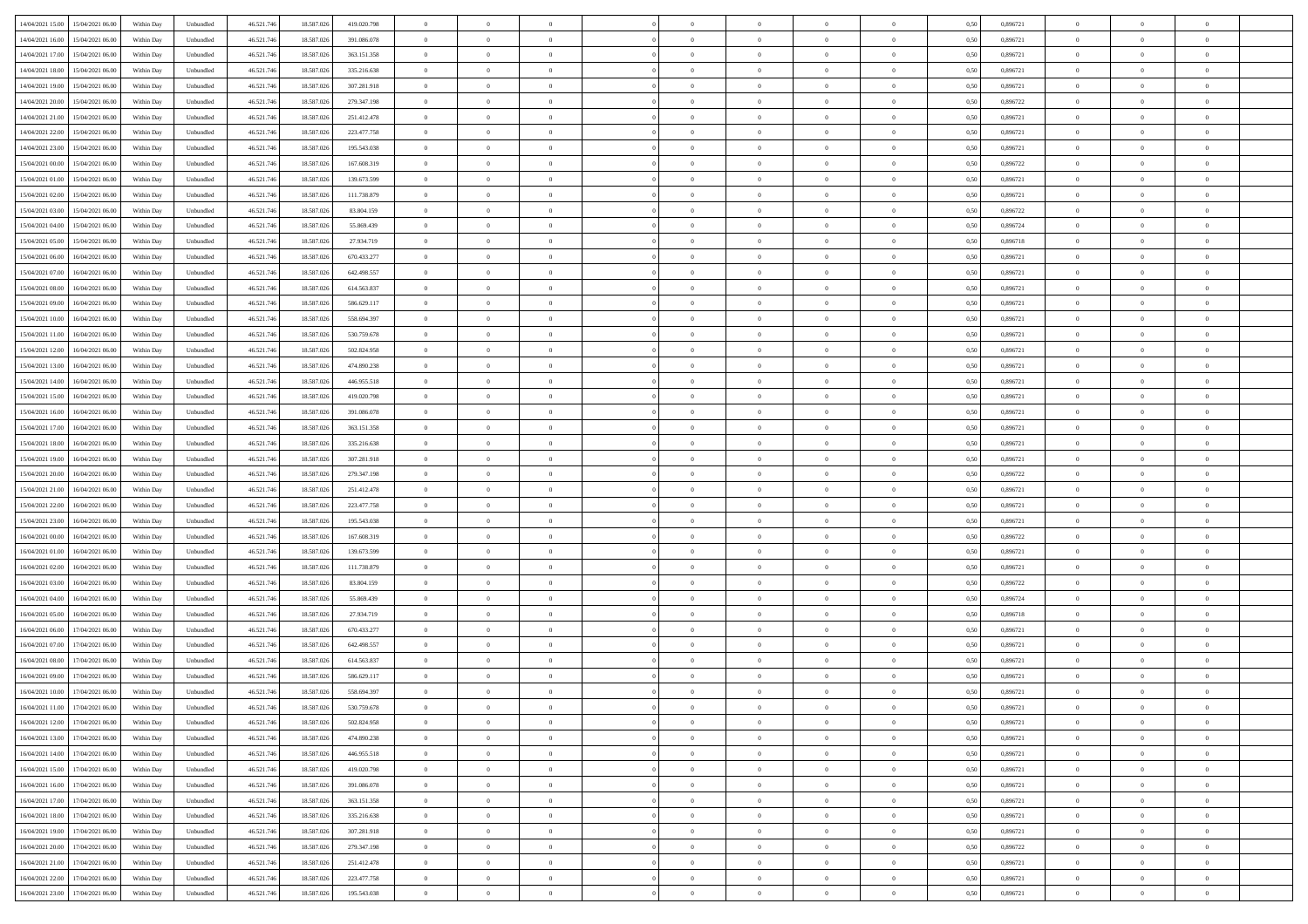| 17/04/2021 00:00 17/04/2021 06:00              | Within Day | Unbundled         | 46.521.74  | 18.587.026 | 167.608.319 | $\overline{0}$ | $\theta$       |                | $\overline{0}$ | $\theta$       |                | $\bf{0}$       | 0,50 | 0,896722 | $\theta$       | $\theta$       | $\overline{0}$ |  |
|------------------------------------------------|------------|-------------------|------------|------------|-------------|----------------|----------------|----------------|----------------|----------------|----------------|----------------|------|----------|----------------|----------------|----------------|--|
| 17/04/2021 01:00<br>17/04/2021 06.00           | Within Day | Unbundled         | 46.521.74  | 18.587.02  | 139.673.599 | $\bf{0}$       | $\overline{0}$ | $\bf{0}$       | $\overline{0}$ | $\theta$       | $\overline{0}$ | $\bf{0}$       | 0,50 | 0,896721 | $\,$ 0 $\,$    | $\bf{0}$       | $\overline{0}$ |  |
| 17/04/2021 02:00<br>17/04/2021 06:00           | Within Day | Unbundled         | 46.521.746 | 18,587,026 | 111.738.879 | $\overline{0}$ | $\overline{0}$ | $\overline{0}$ | $\bf{0}$       | $\bf{0}$       | $\overline{0}$ | $\bf{0}$       | 0.50 | 0.896721 | $\bf{0}$       | $\overline{0}$ | $\overline{0}$ |  |
| 17/04/2021 03:00<br>17/04/2021 06:00           | Within Day | Unbundled         | 46.521.74  | 18.587.026 | 83.804.159  | $\overline{0}$ | $\overline{0}$ | $\overline{0}$ | $\theta$       | $\theta$       | $\overline{0}$ | $\overline{0}$ | 0,50 | 0,896722 | $\theta$       | $\theta$       | $\overline{0}$ |  |
| 17/04/2021 04:00<br>17/04/2021 06.00           | Within Day | Unbundled         | 46.521.74  | 18.587.02  | 55.869.439  | $\overline{0}$ | $\overline{0}$ | $\overline{0}$ | $\overline{0}$ | $\theta$       | $\overline{0}$ | $\bf{0}$       | 0,50 | 0,896724 | $\,$ 0 $\,$    | $\bf{0}$       | $\overline{0}$ |  |
|                                                |            |                   |            |            |             |                |                |                |                |                |                |                |      |          |                |                |                |  |
| 17/04/2021 05:00<br>17/04/2021 06:00           | Within Day | Unbundled         | 46.521.746 | 18.587.02  | 27.934.719  | $\overline{0}$ | $\overline{0}$ | $\Omega$       | $\overline{0}$ | $\overline{0}$ | $\Omega$       | $\bf{0}$       | 0.50 | 0.896718 | $\bf{0}$       | $\theta$       | $\overline{0}$ |  |
| 17/04/2021 06:00<br>18/04/2021 06:00           | Within Day | Unbundled         | 46.521.74  | 19.952.956 | 637.650.966 | $\overline{0}$ | 8.232.738      | $\overline{0}$ | $\overline{0}$ | $\theta$       | $\overline{0}$ | $\bf{0}$       | 0,50 | 0,896721 | $\theta$       | $\theta$       | $\overline{0}$ |  |
| 17/04/2021 07:00<br>18/04/2021 06:00           | Within Day | Unbundled         | 46.521.74  | 28.185.69  | 603.192.468 | $\overline{0}$ | $\theta$       | $\bf{0}$       | $\overline{0}$ | $\theta$       | $\overline{0}$ | $\bf{0}$       | 0,50 | 0,896721 | $\,$ 0 $\,$    | $\bf{0}$       | $\overline{0}$ |  |
| 17/04/2021 08:00<br>18/04/2021 06:00           | Within Day | Unbundled         | 46.521.74  | 28.185.69  | 576,966,708 | $\overline{0}$ | $\overline{0}$ | $\overline{0}$ | $\bf{0}$       | $\overline{0}$ | $\overline{0}$ | $\bf{0}$       | 0.50 | 0.896721 | $\bf{0}$       | $\theta$       | $\overline{0}$ |  |
| 17/04/2021 09:00<br>18/04/2021 06:00           | Within Day | Unbundled         | 46.521.74  | 28.185.695 | 550.740.949 | $\overline{0}$ | $\bf{0}$       | $\overline{0}$ | $\overline{0}$ | $\theta$       | $\overline{0}$ | $\bf{0}$       | 0,50 | 0,896721 | $\,$ 0 $\,$    | $\theta$       | $\overline{0}$ |  |
|                                                |            |                   |            |            |             |                |                |                |                |                |                |                |      |          |                |                |                |  |
| 17/04/2021 10:00<br>18/04/2021 06:00           | Within Day | Unbundled         | 46.521.74  | 28.185.69  | 524.515.189 | $\bf{0}$       | $\overline{0}$ | $\bf{0}$       | $\overline{0}$ | $\bf{0}$       | $\overline{0}$ | $\bf{0}$       | 0,50 | 0,896721 | $\,$ 0 $\,$    | $\bf{0}$       | $\overline{0}$ |  |
| 17/04/2021 11:00<br>18/04/2021 06:00           | Within Day | Unbundled         | 46.521.746 | 28.185.69  | 498.289.430 | $\overline{0}$ | $\overline{0}$ | $\overline{0}$ | $\bf{0}$       | $\bf{0}$       | $\overline{0}$ | $\bf{0}$       | 0.50 | 0.896721 | $\bf{0}$       | $\overline{0}$ | $\overline{0}$ |  |
| 17/04/2021 12:00<br>18/04/2021 06:00           | Within Day | Unbundled         | 46.521.74  | 28.185.695 | 472.063.670 | $\overline{0}$ | $\overline{0}$ | $\overline{0}$ | $\overline{0}$ | $\theta$       | $\overline{0}$ | $\overline{0}$ | 0,50 | 0,896721 | $\theta$       | $\theta$       | $\overline{0}$ |  |
| 17/04/2021 13:00<br>18/04/2021 06:00           | Within Day | Unbundled         | 46.521.74  | 28.185.69  | 445.837.910 | $\bf{0}$       | $\theta$       | $\bf{0}$       | $\overline{0}$ | $\theta$       | $\overline{0}$ | $\bf{0}$       | 0,50 | 0,896721 | $\bf{0}$       | $\bf{0}$       | $\overline{0}$ |  |
| 17/04/2021 14:00<br>18/04/2021 06:00           | Within Day | Unbundled         | 46.521.74  | 28.185.69  | 419.612.151 | $\overline{0}$ | $\overline{0}$ | $\overline{0}$ | $\bf{0}$       | $\theta$       | $\theta$       | $\bf{0}$       | 0.50 | 0,896721 | $\theta$       | $\theta$       | $\overline{0}$ |  |
|                                                |            |                   |            |            |             |                |                |                |                |                |                |                |      |          |                |                |                |  |
| 17/04/2021 15:00<br>18/04/2021 06:00           | Within Day | Unbundled         | 46.521.74  | 28.185.695 | 393.386.392 | $\overline{0}$ | $\overline{0}$ | $\overline{0}$ | $\overline{0}$ | $\overline{0}$ | $\overline{0}$ | $\bf{0}$       | 0,50 | 0,896721 | $\theta$       | $\theta$       | $\overline{0}$ |  |
| 17/04/2021 16:00<br>18/04/2021 06:00           | Within Day | Unbundled         | 46.521.74  | 28.185.69  | 367.160.633 | $\bf{0}$       | $\overline{0}$ | $\overline{0}$ | $\overline{0}$ | $\theta$       | $\overline{0}$ | $\bf{0}$       | 0,50 | 0,896721 | $\,$ 0 $\,$    | $\bf{0}$       | $\overline{0}$ |  |
| 17/04/2021 17:00<br>18/04/2021 06:00           | Within Day | Unbundled         | 46.521.74  | 28.185.69  | 340.934.873 | $\overline{0}$ | $\overline{0}$ | $\overline{0}$ | $\bf{0}$       | $\overline{0}$ | $\overline{0}$ | $\bf{0}$       | 0.50 | 0.896721 | $\bf{0}$       | $\overline{0}$ | $\overline{0}$ |  |
| 17/04/2021 18:00<br>18/04/2021 06:00           | Within Day | Unbundled         | 46.521.74  | 28.185.695 | 314.709.114 | $\overline{0}$ | $\overline{0}$ | $\overline{0}$ | $\overline{0}$ | $\theta$       | $\overline{0}$ | $\bf{0}$       | 0,50 | 0,896721 | $\,$ 0 $\,$    | $\theta$       | $\overline{0}$ |  |
| 17/04/2021 19:00<br>18/04/2021 06:00           | Within Day | Unbundled         | 46.521.74  | 28.185.69  | 288.483.354 | $\bf{0}$       | $\overline{0}$ | $\bf{0}$       | $\bf{0}$       | $\overline{0}$ | $\overline{0}$ | $\bf{0}$       | 0,50 | 0,896721 | $\,$ 0 $\,$    | $\bf{0}$       | $\overline{0}$ |  |
| 17/04/2021 20:00<br>18/04/2021 06:00           | Within Day | Unbundled         | 46.521.746 | 28.185.69  | 262.257.594 | $\overline{0}$ | $\overline{0}$ | $\overline{0}$ | $\bf{0}$       | $\bf{0}$       | $\overline{0}$ | $\bf{0}$       | 0.50 | 0.896722 | $\bf{0}$       | $\overline{0}$ | $\overline{0}$ |  |
|                                                |            |                   |            |            |             |                |                |                |                |                |                |                |      |          |                |                |                |  |
| 17/04/2021 21:00<br>18/04/2021 06:00           | Within Day | Unbundled         | 46.521.74  | 28.185.695 | 236.031.835 | $\overline{0}$ | $\overline{0}$ | $\overline{0}$ | $\theta$       | $\theta$       | $\overline{0}$ | $\bf{0}$       | 0,50 | 0,896721 | $\theta$       | $\theta$       | $\overline{0}$ |  |
| 17/04/2021 22.00<br>18/04/2021 06:00           | Within Day | Unbundled         | 46.521.74  | 28.185.69  | 209.806.075 | $\bf{0}$       | $\overline{0}$ | $\bf{0}$       | $\overline{0}$ | $\theta$       | $\overline{0}$ | $\bf{0}$       | 0,50 | 0,896721 | $\,$ 0 $\,$    | $\bf{0}$       | $\overline{0}$ |  |
| 17/04/2021 23:00<br>18/04/2021 06:00           | Within Day | Unbundled         | 46.521.74  | 28.185.69  | 183,580,316 | $\overline{0}$ | $\overline{0}$ | $\overline{0}$ | $\overline{0}$ | $\overline{0}$ | $\Omega$       | $\bf{0}$       | 0.50 | 0,896721 | $\,$ 0 $\,$    | $\theta$       | $\overline{0}$ |  |
| 18/04/2021 00:00<br>18/04/2021 06:00           | Within Day | Unbundled         | 46.521.74  | 28.185.695 | 157.354.556 | $\overline{0}$ | $\overline{0}$ | $\overline{0}$ | $\overline{0}$ | $\theta$       | $\overline{0}$ | $\bf{0}$       | 0,50 | 0,896722 | $\theta$       | $\theta$       | $\overline{0}$ |  |
| 18/04/2021 01:00<br>18/04/2021 06:00           | Within Day | Unbundled         | 46.521.74  | 28.185.69  | 131.128.796 | $\bf{0}$       | $\theta$       | $\overline{0}$ | $\overline{0}$ | $\theta$       | $\overline{0}$ | $\bf{0}$       | 0,50 | 0,896721 | $\,$ 0 $\,$    | $\bf{0}$       | $\overline{0}$ |  |
| 18/04/2021 02:00<br>18/04/2021 06:00           | Within Day | Unbundled         | 46.521.74  | 28.185.69  | 104.903.038 | $\overline{0}$ | $\bf{0}$       | $\overline{0}$ | $\bf{0}$       | $\overline{0}$ | $\overline{0}$ | $\bf{0}$       | 0.50 | 0.896721 | $\bf{0}$       | $\overline{0}$ | $\overline{0}$ |  |
| 18/04/2021 03:00<br>18/04/2021 06:00           |            |                   |            |            |             | $\overline{0}$ | $\overline{0}$ | $\overline{0}$ | $\overline{0}$ | $\theta$       | $\overline{0}$ |                |      |          | $\theta$       | $\theta$       | $\overline{0}$ |  |
|                                                | Within Day | Unbundled         | 46.521.74  | 28.185.695 | 78.677.278  |                |                |                |                |                |                | $\bf{0}$       | 0,50 | 0,896722 |                |                |                |  |
| 18/04/2021 04:00<br>18/04/2021 06:00           | Within Day | Unbundled         | 46.521.74  | 28.185.69  | 52.451.519  | $\bf{0}$       | $\bf{0}$       | $\bf{0}$       | $\bf{0}$       | $\overline{0}$ | $\overline{0}$ | $\bf{0}$       | 0,50 | 0,896724 | $\,$ 0 $\,$    | $\bf{0}$       | $\overline{0}$ |  |
| 18/04/2021 05:00<br>18/04/2021 06:00           | Within Day | Unbundled         | 46.521.746 | 28.185.69  | 26.225.759  | $\overline{0}$ | $\bf{0}$       | $\overline{0}$ | $\bf{0}$       | $\bf{0}$       | $\overline{0}$ | $\bf{0}$       | 0.50 | 0.896718 | $\bf{0}$       | $\overline{0}$ | $\overline{0}$ |  |
| 18/04/2021 06:00<br>19/04/2021 06:00           | Within Day | Unbundled         | 46.521.74  | 20.410.33  | 626.673.982 | $\overline{0}$ | $\overline{0}$ | $\overline{0}$ | $\overline{0}$ | $\theta$       | $\overline{0}$ | $\bf{0}$       | 0.5( | 0,896721 | $\theta$       | $\theta$       | $\overline{0}$ |  |
| 18/04/2021 07:00<br>19/04/2021 06:00           | Within Day | Unbundled         | 46.521.74  | 20.410.33  | 600.562.565 | $\bf{0}$       | $\overline{0}$ | $\bf{0}$       | $\overline{0}$ | $\overline{0}$ | $\overline{0}$ | $\bf{0}$       | 0,50 | 0,896721 | $\,$ 0 $\,$    | $\bf{0}$       | $\overline{0}$ |  |
| 18/04/2021 08:00<br>19/04/2021 06:00           | Within Day | Unbundled         | 46.521.74  | 20.410.33  | 574.451.149 | $\overline{0}$ | $\overline{0}$ | $\overline{0}$ | $\bf{0}$       | $\theta$       | $\Omega$       | $\bf{0}$       | 0.50 | 0,896721 | $\,$ 0 $\,$    | $\overline{0}$ | $\overline{0}$ |  |
| 18/04/2021 09:00<br>19/04/2021 06:00           | Within Dav | Unbundled         | 46.521.74  | 20.410.331 | 548.339.734 | $\overline{0}$ | $\overline{0}$ | $\Omega$       | $\overline{0}$ | $\theta$       | $\overline{0}$ | $\overline{0}$ | 0.5( | 0,896721 | $\theta$       | $\theta$       | $\overline{0}$ |  |
|                                                |            |                   |            |            |             |                |                |                |                |                |                |                |      |          |                |                |                |  |
| 18/04/2021 11:00<br>19/04/2021 06:00           | Within Day | Unbundled         | 46.521.74  | 20.410.33  | 496.116.902 | $\bf{0}$       | $\overline{0}$ | $\bf{0}$       | $\overline{0}$ | $\bf{0}$       | $\overline{0}$ | $\bf{0}$       | 0,50 | 0,896721 | $\,$ 0 $\,$    | $\bf{0}$       | $\overline{0}$ |  |
| 18/04/2021 12:00<br>19/04/2021 06:00           | Within Day | Unbundled         | 46.521.74  | 20.410.33  | 470.005.486 | $\overline{0}$ | $\overline{0}$ | $\overline{0}$ | $\bf{0}$       | $\overline{0}$ | $\overline{0}$ | $\bf{0}$       | 0.50 | 0.896721 | $\bf{0}$       | $\overline{0}$ | $\overline{0}$ |  |
| 18/04/2021 13:00<br>19/04/2021 06:00           | Within Dav | Unbundled         | 46.521.74  | 20.410.33  | 443.894.069 | $\overline{0}$ | $\overline{0}$ | $\overline{0}$ | $\overline{0}$ | $\overline{0}$ | $\overline{0}$ | $\overline{0}$ | 0.50 | 0,896721 | $\theta$       | $\theta$       | $\overline{0}$ |  |
| 18/04/2021 14:00<br>19/04/2021 06:00           | Within Day | Unbundled         | 46.521.74  | 20.410.33  | 417.782.654 | $\bf{0}$       | $\bf{0}$       | $\bf{0}$       | $\bf{0}$       | $\overline{0}$ | $\overline{0}$ | $\bf{0}$       | 0,50 | 0,896721 | $\,$ 0 $\,$    | $\bf{0}$       | $\overline{0}$ |  |
| 18/04/2021 15:00<br>19/04/2021 06:00           | Within Day | Unbundled         | 46.521.746 | 20.410.33  | 391.671.238 | $\overline{0}$ | $\bf{0}$       | $\overline{0}$ | $\bf{0}$       | $\bf{0}$       | $\overline{0}$ | $\bf{0}$       | 0.50 | 0.896721 | $\bf{0}$       | $\overline{0}$ | $\overline{0}$ |  |
| 18/04/2021 16:00<br>19/04/2021 06:00           | Within Dav | Unbundled         | 46.521.74  | 20.410.331 | 365.559.823 | $\overline{0}$ | $\overline{0}$ | $\Omega$       | $\overline{0}$ | $\theta$       | $\overline{0}$ | $\overline{0}$ | 0.50 | 0,896721 | $\theta$       | $\theta$       | $\overline{0}$ |  |
|                                                |            |                   |            |            |             |                |                |                |                |                |                |                |      |          |                |                |                |  |
| 18/04/2021 17:00<br>19/04/2021 06:00           | Within Day | Unbundled         | 46.521.74  | 20.410.33  | 339.448.406 | $\bf{0}$       | $\overline{0}$ | $\bf{0}$       | $\overline{0}$ | $\theta$       | $\overline{0}$ | $\bf{0}$       | 0,50 | 0,896721 | $\,$ 0 $\,$    | $\bf{0}$       | $\overline{0}$ |  |
| 18/04/2021 18:00<br>19/04/2021 06:00           | Within Day | Unbundled         | 46.521.74  | 20.410.33  | 313.336.990 | $\overline{0}$ | $\overline{0}$ | $\Omega$       | $\overline{0}$ | $\theta$       | $\theta$       | $\bf{0}$       | 0.50 | 0,896721 | $\bf{0}$       | $\overline{0}$ | $\overline{0}$ |  |
| 18/04/2021 19:00<br>19/04/2021 06:00           | Within Dav | Unbundled         | 46.521.74  | 20.410.33  | 287.225.575 | $\overline{0}$ | $\overline{0}$ | $\Omega$       | $\overline{0}$ | $\theta$       | $\Omega$       | $\overline{0}$ | 0.5( | 0,896721 | $\theta$       | $\theta$       | $\overline{0}$ |  |
| 18/04/2021 20:00<br>19/04/2021 06:00           | Within Day | Unbundled         | 46.521.74  | 20.410.33  | 261.114.158 | $\bf{0}$       | $\bf{0}$       | $\bf{0}$       | $\bf{0}$       | $\bf{0}$       | $\overline{0}$ | $\bf{0}$       | 0,50 | 0,896722 | $\,$ 0 $\,$    | $\bf{0}$       | $\overline{0}$ |  |
| $18/04/2021\; 21.00 \qquad 19/04/2021\; 06.00$ | Within Day | ${\sf Unbundred}$ | 46.521.746 | 20.410.331 | 235.002.742 | $\overline{0}$ | $\Omega$       |                | $\Omega$       |                |                |                | 0,50 | 0,896721 | $\theta$       | $\overline{0}$ |                |  |
| 18/04/2021 22:00 19/04/2021 06:00              | Within Day | Unbundled         | 46.521.746 | 20.410.331 | 208.891.327 | $\overline{0}$ | $\theta$       | $\Omega$       | $\theta$       | $\overline{0}$ | $\overline{0}$ | $\bf{0}$       | 0,50 | 0,896721 | $\theta$       | $\theta$       | $\overline{0}$ |  |
|                                                |            |                   |            |            |             |                |                |                |                |                |                |                |      |          |                |                |                |  |
| 18/04/2021 23:00<br>19/04/2021 06:00           | Within Day | Unbundled         | 46.521.74  | 20.410.33  | 182.779.911 | $\overline{0}$ | $\bf{0}$       | $\overline{0}$ | $\overline{0}$ | $\bf{0}$       | $\overline{0}$ | $\bf{0}$       | 0,50 | 0,896721 | $\bf{0}$       | $\overline{0}$ | $\bf{0}$       |  |
| 19/04/2021 00:00 19/04/2021 06:00              | Within Day | Unbundled         | 46.521.746 | 20.410.331 | 156,668,495 | $\overline{0}$ | $\bf{0}$       | $\overline{0}$ | $\overline{0}$ | $\overline{0}$ | $\overline{0}$ | $\bf{0}$       | 0.50 | 0,896722 | $\overline{0}$ | $\bf{0}$       | $\,$ 0 $\,$    |  |
| 19/04/2021 01:00 19/04/2021 06:00              | Within Day | Unbundled         | 46.521.746 | 20.410.331 | 130.557.079 | $\overline{0}$ | $\overline{0}$ | $\overline{0}$ | $\overline{0}$ | $\overline{0}$ | $\overline{0}$ | $\bf{0}$       | 0,50 | 0,896721 | $\theta$       | $\theta$       | $\overline{0}$ |  |
| 19/04/2021 02:00<br>19/04/2021 06:00           | Within Day | Unbundled         | 46.521.74  | 20.410.331 | 104.445.663 | $\overline{0}$ | $\bf{0}$       | $\overline{0}$ | $\bf{0}$       | $\overline{0}$ | $\overline{0}$ | $\bf{0}$       | 0,50 | 0,896721 | $\bf{0}$       | $\bf{0}$       | $\overline{0}$ |  |
| 19/04/2021 03:00<br>19/04/2021 06:00           | Within Day | Unbundled         | 46.521.746 | 20.410.33  | 78.334.247  | $\overline{0}$ | $\bf{0}$       | $\overline{0}$ | $\overline{0}$ | $\overline{0}$ | $\overline{0}$ | $\bf{0}$       | 0.50 | 0.896722 | $\,$ 0 $\,$    | $\theta$       | $\overline{0}$ |  |
| 19/04/2021 04:00<br>19/04/2021 06:00           | Within Dav | Unbundled         | 46.521.746 | 20.410.331 | 52.222.831  | $\overline{0}$ | $\overline{0}$ | $\overline{0}$ | $\overline{0}$ | $\overline{0}$ | $\overline{0}$ | $\bf{0}$       | 0.50 | 0,896724 | $\overline{0}$ | $\theta$       | $\overline{0}$ |  |
| 19/04/2021 05:00<br>19/04/2021 06:00           | Within Day | Unbundled         | 46.521.74  | 20.410.331 | 26.111.416  | $\overline{0}$ | $\overline{0}$ | $\overline{0}$ | $\overline{0}$ | $\bf{0}$       | $\overline{0}$ | $\bf{0}$       | 0,50 | 0,896718 | $\bf{0}$       | $\bf{0}$       | $\overline{0}$ |  |
|                                                |            |                   |            |            |             |                |                |                |                |                |                |                |      |          |                |                |                |  |
| 20/04/2021 06:00<br>19/04/2021 06:00           | Within Day | Unbundled         | 46.521.746 | 20.433.199 | 626.125.132 | $\overline{0}$ | $\overline{0}$ | $\overline{0}$ | $\overline{0}$ | $\bf{0}$       | $\overline{0}$ | $\bf{0}$       | 0.50 | 0.896721 | $\overline{0}$ | $\,$ 0 $\,$    | $\,$ 0         |  |
| 19/04/2021 07:00 20/04/2021 06:00              | Within Dav | Unbundled         | 46.521.746 | 20.433.199 | 600.036.584 | $\overline{0}$ | $\overline{0}$ | $\overline{0}$ | $\overline{0}$ | $\overline{0}$ | $\overline{0}$ | $\bf{0}$       | 0,50 | 0,896721 | $\overline{0}$ | $\theta$       | $\overline{0}$ |  |
| 19/04/2021 08:00<br>20/04/2021 06:00           | Within Day | Unbundled         | 46.521.74  | 20.433.199 | 573.948.037 | $\overline{0}$ | $\bf{0}$       | $\overline{0}$ | $\bf{0}$       | $\overline{0}$ | $\overline{0}$ | $\bf{0}$       | 0,50 | 0,896721 | $\bf{0}$       | $\bf{0}$       | $\overline{0}$ |  |
| 19/04/2021 09:00 20/04/2021 06:00              | Within Day | Unbundled         | 46.521.746 | 20.433.199 | 547.859.490 | $\overline{0}$ | $\bf{0}$       | $\overline{0}$ | $\overline{0}$ | $\,$ 0 $\,$    | $\overline{0}$ | $\bf{0}$       | 0,50 | 0,896721 | $\overline{0}$ | $\,$ 0 $\,$    | $\,$ 0 $\,$    |  |
|                                                |            |                   |            |            |             |                |                |                |                |                |                |                |      |          |                |                |                |  |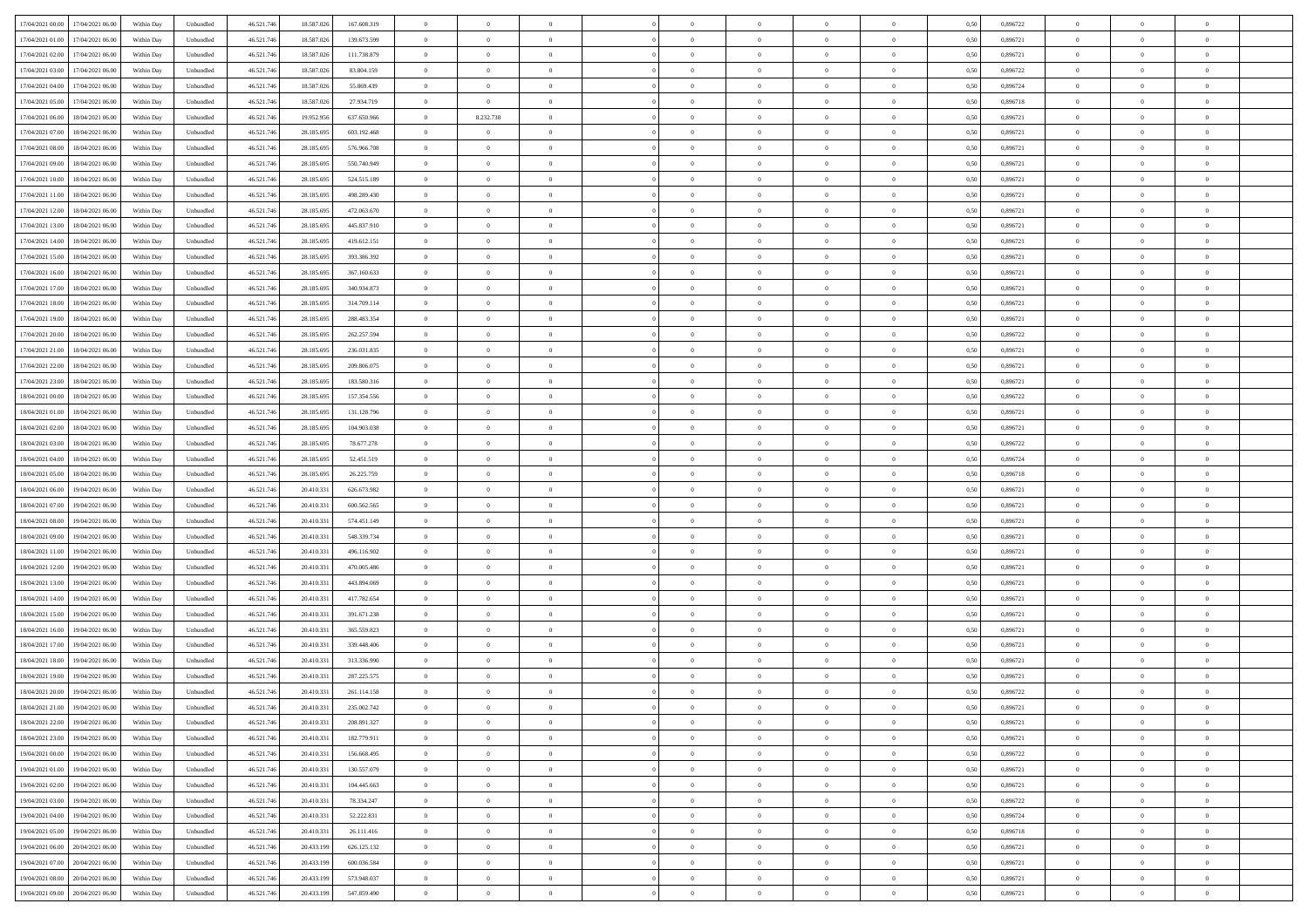| 19/04/2021 10:00 20/04/2021 06:00    | Within Day | Unbundled         | 46.521.74  | 20.433.199 | 521.770.943 | $\overline{0}$ | $\theta$       |                | $\overline{0}$ | $\theta$       |                | $\bf{0}$       | 0,50 | 0,896721 | $\theta$       | $\theta$       | $\overline{0}$ |  |
|--------------------------------------|------------|-------------------|------------|------------|-------------|----------------|----------------|----------------|----------------|----------------|----------------|----------------|------|----------|----------------|----------------|----------------|--|
| 19/04/2021 11:00<br>20/04/2021 06.00 | Within Day | Unbundled         | 46.521.74  | 20.433.19  | 495.682.396 | $\bf{0}$       | $\overline{0}$ | $\bf{0}$       | $\overline{0}$ | $\overline{0}$ | $\overline{0}$ | $\bf{0}$       | 0,50 | 0,896721 | $\,$ 0 $\,$    | $\bf{0}$       | $\overline{0}$ |  |
| 19/04/2021 12:00<br>20/04/2021 06:00 | Within Day | Unbundled         | 46.521.746 | 20.433.199 | 469.593.849 | $\overline{0}$ | $\bf{0}$       | $\overline{0}$ | $\bf{0}$       | $\bf{0}$       | $\overline{0}$ | $\bf{0}$       | 0.50 | 0.896721 | $\bf{0}$       | $\overline{0}$ | $\overline{0}$ |  |
| 19/04/2021 13:00                     |            |                   | 46.521.74  |            |             | $\overline{0}$ | $\overline{0}$ | $\overline{0}$ | $\theta$       | $\theta$       | $\overline{0}$ | $\bf{0}$       |      | 0,896721 | $\theta$       | $\theta$       | $\overline{0}$ |  |
| 20/04/2021 06:00                     | Within Day | Unbundled         |            | 20.433.199 | 443.505.302 |                |                |                |                |                |                |                | 0,50 |          |                |                |                |  |
| 19/04/2021 14:00<br>20/04/2021 06.00 | Within Day | Unbundled         | 46.521.74  | 20.433.19  | 417.416.754 | $\bf{0}$       | $\overline{0}$ | $\bf{0}$       | $\overline{0}$ | $\theta$       | $\overline{0}$ | $\bf{0}$       | 0,50 | 0,896721 | $\,$ 0 $\,$    | $\bf{0}$       | $\overline{0}$ |  |
| 19/04/2021 15:00<br>20/04/2021 06:00 | Within Day | Unbundled         | 46.521.746 | 20.433.199 | 391.328.207 | $\overline{0}$ | $\overline{0}$ | $\overline{0}$ | $\bf{0}$       | $\overline{0}$ | $\theta$       | $\bf{0}$       | 0.50 | 0.896721 | $\,$ 0 $\,$    | $\theta$       | $\overline{0}$ |  |
| 19/04/2021 16:00<br>20/04/2021 06:00 | Within Day | Unbundled         | 46.521.74  | 20.433.199 | 365.239.660 | $\overline{0}$ | $\overline{0}$ | $\overline{0}$ | $\overline{0}$ | $\overline{0}$ | $\overline{0}$ | $\bf{0}$       | 0,50 | 0,896721 | $\theta$       | $\theta$       | $\overline{0}$ |  |
|                                      |            |                   |            |            |             |                |                |                |                |                |                |                |      |          |                |                |                |  |
| 19/04/2021 17:00<br>20/04/2021 06.00 | Within Day | Unbundled         | 46.521.74  | 20.433.19  | 339.151.113 | $\bf{0}$       | $\overline{0}$ | $\overline{0}$ | $\overline{0}$ | $\overline{0}$ | $\overline{0}$ | $\bf{0}$       | 0,50 | 0,896721 | $\,$ 0 $\,$    | $\bf{0}$       | $\overline{0}$ |  |
| 19/04/2021 18:00<br>20/04/2021 06:00 | Within Day | Unbundled         | 46.521.74  | 20.433.199 | 313,062,566 | $\overline{0}$ | $\bf{0}$       | $\overline{0}$ | $\bf{0}$       | $\overline{0}$ | $\overline{0}$ | $\bf{0}$       | 0.50 | 0.896721 | $\bf{0}$       | $\overline{0}$ | $\overline{0}$ |  |
| 19/04/2021 19:00<br>20/04/2021 06:00 | Within Day | Unbundled         | 46.521.74  | 20.433.199 | 286.974.019 | $\overline{0}$ | $\bf{0}$       | $\overline{0}$ | $\overline{0}$ | $\overline{0}$ | $\overline{0}$ | $\bf{0}$       | 0,50 | 0,896721 | $\,$ 0 $\,$    | $\theta$       | $\overline{0}$ |  |
| 19/04/2021 20:00<br>20/04/2021 06.00 | Within Day | Unbundled         | 46.521.74  | 20.433.19  | 260.885.471 | $\bf{0}$       | $\overline{0}$ | $\bf{0}$       | $\overline{0}$ | $\bf{0}$       | $\overline{0}$ | $\bf{0}$       | 0,50 | 0,896722 | $\,$ 0 $\,$    | $\bf{0}$       | $\overline{0}$ |  |
|                                      |            |                   |            |            |             |                |                |                |                |                |                |                |      |          |                |                |                |  |
| 19/04/2021 21:00<br>20/04/2021 06:00 | Within Day | Unbundled         | 46.521.746 | 20.433.199 | 234,796,924 | $\overline{0}$ | $\bf{0}$       | $\overline{0}$ | $\bf{0}$       | $\bf{0}$       | $\overline{0}$ | $\bf{0}$       | 0.50 | 0.896721 | $\bf{0}$       | $\overline{0}$ | $\bf{0}$       |  |
| 19/04/2021 22:00<br>20/04/2021 06:00 | Within Day | Unbundled         | 46.521.74  | 20.433.199 | 208.708.377 | $\overline{0}$ | $\overline{0}$ | $\overline{0}$ | $\overline{0}$ | $\theta$       | $\overline{0}$ | $\overline{0}$ | 0,50 | 0,896721 | $\theta$       | $\theta$       | $\overline{0}$ |  |
| 19/04/2021 23:00<br>20/04/2021 06.00 | Within Day | Unbundled         | 46.521.74  | 20.433.19  | 182.619.830 | $\bf{0}$       | $\overline{0}$ | $\bf{0}$       | $\overline{0}$ | $\theta$       | $\overline{0}$ | $\bf{0}$       | 0,50 | 0,896721 | $\bf{0}$       | $\bf{0}$       | $\overline{0}$ |  |
|                                      |            |                   |            |            |             |                |                |                |                |                |                |                |      |          |                |                |                |  |
| 20/04/2021 00:00<br>20/04/2021 06:00 | Within Day | Unbundled         | 46.521.74  | 20.433.199 | 156.531.283 | $\overline{0}$ | $\overline{0}$ | $\overline{0}$ | $\bf{0}$       | $\overline{0}$ | $\Omega$       | $\bf{0}$       | 0.50 | 0,896722 | $\,$ 0 $\,$    | $\theta$       | $\overline{0}$ |  |
| 20/04/2021 01:00<br>20/04/2021 06:00 | Within Day | Unbundled         | 46.521.74  | 20.433.199 | 130.442.736 | $\overline{0}$ | $\overline{0}$ | $\overline{0}$ | $\overline{0}$ | $\overline{0}$ | $\overline{0}$ | $\bf{0}$       | 0,50 | 0,896721 | $\theta$       | $\theta$       | $\overline{0}$ |  |
| 20/04/2021 02:00<br>20/04/2021 06.00 | Within Day | Unbundled         | 46.521.74  | 20.433.19  | 104.354.189 | $\bf{0}$       | $\overline{0}$ | $\overline{0}$ | $\overline{0}$ | $\bf{0}$       | $\overline{0}$ | $\bf{0}$       | 0,50 | 0,896721 | $\,$ 0 $\,$    | $\bf{0}$       | $\overline{0}$ |  |
| 20/04/2021 03:00<br>20/04/2021 06:00 | Within Day | Unbundled         | 46.521.74  | 20.433.199 | 78.265.641  | $\overline{0}$ | $\bf{0}$       | $\overline{0}$ | $\bf{0}$       | $\overline{0}$ | $\overline{0}$ | $\bf{0}$       | 0.50 | 0.896722 | $\bf{0}$       | $\overline{0}$ | $\overline{0}$ |  |
| 20/04/2021 04:00<br>20/04/2021 06:00 | Within Day | Unbundled         | 46.521.74  | 20.433.199 | 52.177.094  | $\overline{0}$ | $\overline{0}$ | $\overline{0}$ | $\overline{0}$ | $\overline{0}$ | $\overline{0}$ | $\bf{0}$       | 0,50 | 0,896724 | $\,$ 0 $\,$    | $\theta$       | $\overline{0}$ |  |
|                                      |            |                   |            |            |             |                |                |                |                |                |                |                |      |          |                |                |                |  |
| 20/04/2021 05:00<br>20/04/2021 06.00 | Within Day | Unbundled         | 46.521.74  | 20.433.19  | 26.088.547  | $\bf{0}$       | $\bf{0}$       | $\bf{0}$       | $\bf{0}$       | $\overline{0}$ | $\overline{0}$ | $\bf{0}$       | 0,50 | 0,896718 | $\,$ 0 $\,$    | $\bf{0}$       | $\overline{0}$ |  |
| 20/04/2021 06:00<br>21/04/2021 06:00 | Within Day | Unbundled         | 46.521.746 | 21.256.47  | 606,366,560 | $\overline{0}$ | $\bf{0}$       | $\overline{0}$ | $\bf{0}$       | $\bf{0}$       | $\overline{0}$ | $\bf{0}$       | 0.50 | 0.896721 | $\bf{0}$       | $\overline{0}$ | $\bf{0}$       |  |
| 20/04/2021 07:00<br>21/04/2021 06:00 | Within Day | Unbundled         | 46.521.74  | 21.256.473 | 581.101.286 | $\overline{0}$ | $\overline{0}$ | $\overline{0}$ | $\theta$       | $\theta$       | $\overline{0}$ | $\bf{0}$       | 0,50 | 0,896721 | $\theta$       | $\theta$       | $\overline{0}$ |  |
|                                      |            |                   |            |            |             |                | $\overline{0}$ |                |                | $\bf{0}$       | $\overline{0}$ |                |      |          | $\,$ 0 $\,$    | $\bf{0}$       | $\overline{0}$ |  |
| 20/04/2021 08:00<br>21/04/2021 06.00 | Within Day | Unbundled         | 46.521.74  | 21.256.47  | 555.836.013 | $\bf{0}$       |                | $\bf{0}$       | $\bf{0}$       |                |                | $\bf{0}$       | 0,50 | 0,896721 |                |                |                |  |
| 20/04/2021 09:00<br>21/04/2021 06:00 | Within Day | Unbundled         | 46.521.74  | 21.256.47  | 530.570.740 | $\overline{0}$ | $\overline{0}$ | $\overline{0}$ | $\overline{0}$ | $\overline{0}$ | $\Omega$       | $\bf{0}$       | 0.50 | 0.896721 | $\,$ 0 $\,$    | $\theta$       | $\overline{0}$ |  |
| 20/04/2021 10:00<br>21/04/2021 06:00 | Within Day | Unbundled         | 46.521.74  | 21.256.473 | 505.305.467 | $\overline{0}$ | $\overline{0}$ | $\overline{0}$ | $\overline{0}$ | $\theta$       | $\overline{0}$ | $\bf{0}$       | 0,50 | 0,896721 | $\theta$       | $\theta$       | $\overline{0}$ |  |
| 20/04/2021 11:00<br>21/04/2021 06.00 | Within Day | Unbundled         | 46.521.74  | 21.256.47  | 480.040.193 | $\bf{0}$       | $\theta$       | $\bf{0}$       | $\overline{0}$ | $\theta$       | $\overline{0}$ | $\bf{0}$       | 0,50 | 0,896721 | $\,$ 0 $\,$    | $\bf{0}$       | $\overline{0}$ |  |
| 20/04/2021 12:00<br>21/04/2021 06:00 | Within Day | Unbundled         | 46.521.74  | 21.256.47  | 454.774.919 | $\overline{0}$ | $\bf{0}$       | $\overline{0}$ | $\bf{0}$       | $\overline{0}$ | $\overline{0}$ | $\bf{0}$       | 0.50 | 0.896721 | $\bf{0}$       | $\overline{0}$ | $\overline{0}$ |  |
|                                      |            |                   |            |            |             |                |                |                |                |                |                |                |      |          |                |                |                |  |
| 20/04/2021 13:00<br>21/04/2021 06:00 | Within Day | Unbundled         | 46.521.74  | 21.256.473 | 429.509.647 | $\overline{0}$ | $\overline{0}$ | $\overline{0}$ | $\theta$       | $\overline{0}$ | $\overline{0}$ | $\bf{0}$       | 0,50 | 0,896721 | $\theta$       | $\theta$       | $\overline{0}$ |  |
| 20/04/2021 14:00<br>21/04/2021 06.00 | Within Day | Unbundled         | 46.521.74  | 21.256.47  | 404.244.373 | $\bf{0}$       | $\bf{0}$       | $\bf{0}$       | $\bf{0}$       | $\overline{0}$ | $\overline{0}$ | $\bf{0}$       | 0,50 | 0,896721 | $\,$ 0 $\,$    | $\bf{0}$       | $\overline{0}$ |  |
| 20/04/2021 15:00<br>21/04/2021 06:00 | Within Day | Unbundled         | 46.521.746 | 21.256.47  | 378.979.099 | $\overline{0}$ | $\bf{0}$       | $\overline{0}$ | $\bf{0}$       | $\bf{0}$       | $\overline{0}$ | $\bf{0}$       | 0.50 | 0.896721 | $\bf{0}$       | $\overline{0}$ | $\bf{0}$       |  |
| 20/04/2021 16:00<br>21/04/2021 06:00 | Within Day | Unbundled         | 46.521.74  | 21.256.47  | 353,713,827 | $\overline{0}$ | $\overline{0}$ | $\overline{0}$ | $\overline{0}$ | $\overline{0}$ | $\overline{0}$ | $\bf{0}$       | 0.5( | 0,896721 | $\theta$       | $\theta$       | $\overline{0}$ |  |
|                                      |            |                   |            |            |             |                |                |                |                |                |                |                |      |          |                |                |                |  |
| 20/04/2021 17:00<br>21/04/2021 06.00 | Within Day | Unbundled         | 46.521.74  | 21.256.47  | 328.448.553 | $\bf{0}$       | $\overline{0}$ | $\bf{0}$       | $\bf{0}$       | $\overline{0}$ | $\overline{0}$ | $\bf{0}$       | 0,50 | 0,896721 | $\,$ 0 $\,$    | $\bf{0}$       | $\overline{0}$ |  |
| 20/04/2021 18:00<br>21/04/2021 06:00 | Within Day | Unbundled         | 46.521.74  | 21.256.47  | 303.183.279 | $\overline{0}$ | $\overline{0}$ | $\overline{0}$ | $\bf{0}$       | $\overline{0}$ | $\Omega$       | $\bf{0}$       | 0.50 | 0,896721 | $\,$ 0 $\,$    | $\theta$       | $\overline{0}$ |  |
| 20/04/2021 19:00<br>21/04/2021 06:00 | Within Dav | Unbundled         | 46.521.74  | 21.256.473 | 277.918.006 | $\overline{0}$ | $\overline{0}$ | $\overline{0}$ | $\overline{0}$ | $\overline{0}$ | $\overline{0}$ | $\overline{0}$ | 0.5( | 0,896721 | $\theta$       | $\theta$       | $\overline{0}$ |  |
| 20/04/2021 20:00<br>21/04/2021 06.00 | Within Day | Unbundled         | 46.521.74  | 21.256.47  | 252.652.733 | $\bf{0}$       | $\overline{0}$ | $\bf{0}$       | $\overline{0}$ | $\bf{0}$       | $\overline{0}$ | $\bf{0}$       | 0,50 | 0,896722 | $\,$ 0 $\,$    | $\bf{0}$       | $\overline{0}$ |  |
| 21/04/2021 06:00                     |            | Unbundled         | 46.521.74  |            | 227.387.460 |                | $\bf{0}$       | $\overline{0}$ |                | $\overline{0}$ | $\overline{0}$ |                | 0.50 | 0.896721 | $\bf{0}$       | $\overline{0}$ | $\overline{0}$ |  |
| 20/04/2021 21:00                     | Within Day |                   |            | 21.256.47  |             | $\overline{0}$ |                |                | $\bf{0}$       |                |                | $\bf{0}$       |      |          |                |                |                |  |
| 20/04/2021 22:00<br>21/04/2021 06:00 | Within Dav | Unbundled         | 46.521.74  | 21.256.47  | 202.122.186 | $\overline{0}$ | $\overline{0}$ | $\overline{0}$ | $\overline{0}$ | $\overline{0}$ | $\overline{0}$ | $\overline{0}$ | 0.50 | 0,896721 | $\theta$       | $\theta$       | $\overline{0}$ |  |
| 20/04/2021 23:00<br>21/04/2021 06.00 | Within Day | Unbundled         | 46.521.74  | 21.256.47  | 176.856.913 | $\bf{0}$       | $\bf{0}$       | $\bf{0}$       | $\bf{0}$       | $\overline{0}$ | $\overline{0}$ | $\bf{0}$       | 0,50 | 0,896721 | $\,$ 0 $\,$    | $\bf{0}$       | $\overline{0}$ |  |
| 21/04/2021 00:00<br>21/04/2021 06:00 | Within Day | Unbundled         | 46.521.746 | 21.256.47  | 151.591.640 | $\overline{0}$ | $\bf{0}$       | $\overline{0}$ | $\bf{0}$       | $\bf{0}$       | $\overline{0}$ | $\bf{0}$       | 0.50 | 0.896722 | $\bf{0}$       | $\overline{0}$ | $\overline{0}$ |  |
| 21/04/2021 01:00<br>21/04/2021 06:00 | Within Dav | Unbundled         | 46.521.74  | 21.256.473 | 126,326,366 | $\overline{0}$ | $\overline{0}$ | $\overline{0}$ | $\overline{0}$ | $\theta$       | $\overline{0}$ | $\bf{0}$       | 0.50 | 0,896721 | $\theta$       | $\theta$       | $\overline{0}$ |  |
|                                      |            |                   |            |            |             |                |                |                |                |                |                |                |      |          |                |                |                |  |
| 21/04/2021 02:00<br>21/04/2021 06.00 | Within Day | Unbundled         | 46.521.74  | 21.256.47  | 101.061.092 | $\bf{0}$       | $\overline{0}$ | $\bf{0}$       | $\bf{0}$       | $\,$ 0 $\,$    | $\overline{0}$ | $\bf{0}$       | 0,50 | 0,896721 | $\,$ 0 $\,$    | $\bf{0}$       | $\overline{0}$ |  |
| 21/04/2021 03:00<br>21/04/2021 06:00 | Within Day | Unbundled         | 46.521.74  | 21.256.47  | 75.795.820  | $\overline{0}$ | $\overline{0}$ | $\Omega$       | $\overline{0}$ | $\bf{0}$       | $\Omega$       | $\bf{0}$       | 0.50 | 0,896722 | $\bf{0}$       | $\theta$       | $\overline{0}$ |  |
| 21/04/2021 04:00<br>21/04/2021 06:00 | Within Dav | Unbundled         | 46.521.74  | 21.256.47  | 50.530.546  | $\overline{0}$ | $\overline{0}$ | $\Omega$       | $\overline{0}$ | $\theta$       | $\Omega$       | $\overline{0}$ | 0.5( | 0,896724 | $\theta$       | $\theta$       | $\overline{0}$ |  |
| 21/04/2021 05:00<br>21/04/2021 06:00 | Within Day | Unbundled         | 46.521.74  | 21.256.473 | 25.265.273  | $\bf{0}$       | $\bf{0}$       | $\overline{0}$ | $\bf{0}$       | $\bf{0}$       | $\overline{0}$ | $\bf{0}$       | 0,50 | 0,896718 | $\,$ 0 $\,$    | $\bf{0}$       | $\overline{0}$ |  |
| 21/04/2021 06:00 22/04/2021 06:00    |            |                   |            |            |             |                |                |                |                |                |                |                |      |          |                |                |                |  |
|                                      | Within Day | ${\sf Unbundred}$ | 46.521.746 | 21.622.372 | 597.584.972 | $\overline{0}$ | $\theta$       |                | $\overline{0}$ |                |                |                | 0,50 | 0,896721 | $\bf{0}$       | $\bf{0}$       |                |  |
| 21/04/2021 07:00 22/04/2021 06:00    | Within Day | Unbundled         | 46.521.746 | 21.622.372 | 572.685.599 | $\overline{0}$ | $\theta$       | $\Omega$       | $\theta$       | $\overline{0}$ | $\overline{0}$ | $\bf{0}$       | 0,50 | 0,896721 | $\theta$       | $\theta$       | $\overline{0}$ |  |
| 21/04/2021 08:00<br>22/04/2021 06:00 | Within Day | Unbundled         | 46.521.74  | 21.622.37  | 547.786.224 | $\overline{0}$ | $\bf{0}$       | $\overline{0}$ | $\overline{0}$ | $\bf{0}$       | $\overline{0}$ | $\bf{0}$       | 0,50 | 0,896721 | $\bf{0}$       | $\overline{0}$ | $\bf{0}$       |  |
| 21/04/2021 09:00 22/04/2021 06:00    | Within Day | Unbundled         | 46.521.746 | 21.622.372 | 522.886.851 | $\overline{0}$ | $\bf{0}$       | $\overline{0}$ | $\overline{0}$ | $\mathbf{0}$   | $\overline{0}$ | $\,$ 0 $\,$    | 0.50 | 0.896721 | $\overline{0}$ | $\bf{0}$       | $\,$ 0 $\,$    |  |
|                                      |            |                   |            |            |             |                | $\overline{0}$ |                |                | $\overline{0}$ |                |                |      |          | $\theta$       | $\theta$       | $\overline{0}$ |  |
| 21/04/2021 10:00 22/04/2021 06:00    | Within Day | Unbundled         | 46.521.746 | 21.622.372 | 497.987.477 | $\overline{0}$ |                | $\overline{0}$ | $\overline{0}$ |                | $\overline{0}$ | $\bf{0}$       | 0,50 | 0,896721 |                |                |                |  |
| 21/04/2021 11:00<br>22/04/2021 06:00 | Within Day | Unbundled         | 46.521.74  | 21.622.372 | 473.088.102 | $\overline{0}$ | $\bf{0}$       | $\overline{0}$ | $\bf{0}$       | $\overline{0}$ | $\bf{0}$       | $\bf{0}$       | 0,50 | 0,896721 | $\bf{0}$       | $\bf{0}$       | $\overline{0}$ |  |
| 21/04/2021 12:00 22/04/2021 06:00    | Within Day | Unbundled         | 46.521.746 | 21.622.372 | 448.188.729 | $\overline{0}$ | $\bf{0}$       | $\overline{0}$ | $\overline{0}$ | $\overline{0}$ | $\overline{0}$ | $\bf{0}$       | 0.50 | 0,896721 | $\,$ 0 $\,$    | $\theta$       | $\,$ 0         |  |
| 21/04/2021 13:00 22/04/2021 06:00    | Within Dav | Unbundled         | 46.521.746 | 21.622.372 | 423.289.355 | $\overline{0}$ | $\overline{0}$ | $\overline{0}$ | $\overline{0}$ | $\overline{0}$ | $\overline{0}$ | $\bf{0}$       | 0.50 | 0,896721 | $\overline{0}$ | $\theta$       | $\overline{0}$ |  |
| 21/04/2021 14:00                     |            |                   |            |            |             |                | $\overline{0}$ |                |                |                |                |                |      |          | $\bf{0}$       |                | $\overline{0}$ |  |
| 22/04/2021 06:00                     | Within Day | Unbundled         | 46.521.74  | 21.622.37  | 398.389.982 | $\overline{0}$ |                | $\overline{0}$ | $\overline{0}$ | $\bf{0}$       | $\overline{0}$ | $\bf{0}$       | 0,50 | 0,896721 |                | $\overline{0}$ |                |  |
| 21/04/2021 15:00 22/04/2021 06:00    | Within Day | Unbundled         | 46.521.746 | 21.622.372 | 373,490,607 | $\overline{0}$ | $\overline{0}$ | $\overline{0}$ | $\overline{0}$ | $\bf{0}$       | $\overline{0}$ | $\bf{0}$       | 0.50 | 0.896721 | $\overline{0}$ | $\bf{0}$       | $\,$ 0         |  |
| 21/04/2021 16:00 22/04/2021 06:00    | Within Dav | Unbundled         | 46.521.746 | 21.622.372 | 348.591.234 | $\overline{0}$ | $\overline{0}$ | $\overline{0}$ | $\overline{0}$ | $\overline{0}$ | $\overline{0}$ | $\bf{0}$       | 0,50 | 0,896721 | $\overline{0}$ | $\theta$       | $\overline{0}$ |  |
| 21/04/2021 17:00<br>22/04/2021 06:00 | Within Day | Unbundled         | 46.521.74  | 21.622.37  | 323.691.860 | $\overline{0}$ | $\bf{0}$       | $\overline{0}$ | $\bf{0}$       | $\overline{0}$ | $\bf{0}$       | $\bf{0}$       | 0,50 | 0,896721 | $\bf{0}$       | $\bf{0}$       | $\overline{0}$ |  |
|                                      |            |                   |            |            |             |                |                |                |                |                |                |                |      |          |                |                |                |  |
| 21/04/2021 18:00 22/04/2021 06:00    | Within Day | Unbundled         | 46.521.746 | 21.622.372 | 298.792.485 | $\overline{0}$ | $\bf{0}$       | $\overline{0}$ | $\overline{0}$ | $\,$ 0 $\,$    | $\overline{0}$ | $\bf{0}$       | 0,50 | 0,896721 | $\overline{0}$ | $\,$ 0 $\,$    | $\,$ 0 $\,$    |  |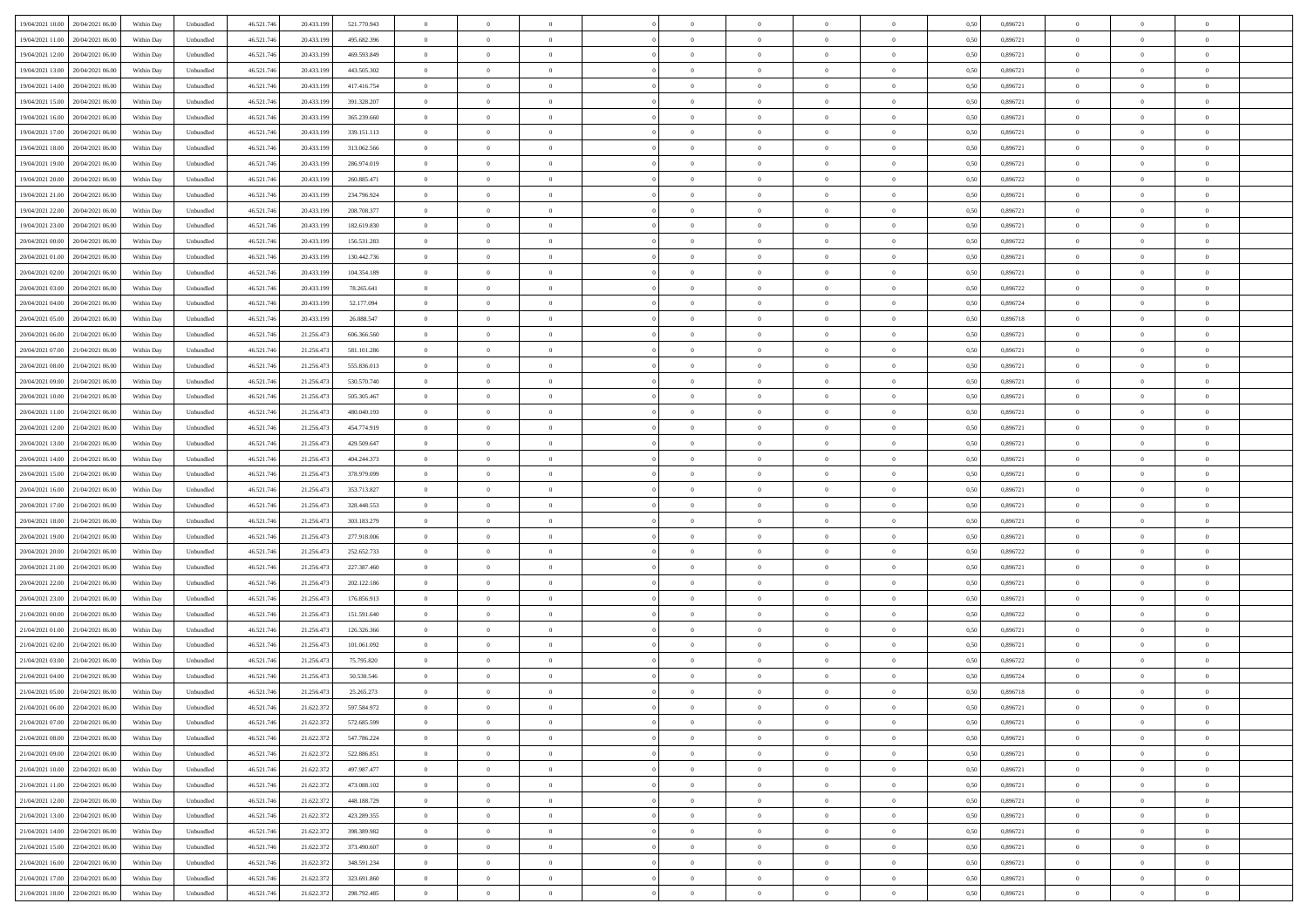|                                              |            |                   |            |            |             | $\overline{0}$ | $\theta$       |                | $\overline{0}$ | $\theta$       |                | $\bf{0}$       |      |          | $\theta$       | $\theta$       | $\overline{0}$ |  |
|----------------------------------------------|------------|-------------------|------------|------------|-------------|----------------|----------------|----------------|----------------|----------------|----------------|----------------|------|----------|----------------|----------------|----------------|--|
| 21/04/2021 19:00 22/04/2021 06:00            | Within Day | Unbundled         | 46.521.74  | 21.622.372 | 273.893.112 |                |                |                |                |                |                |                | 0,50 | 0,896721 |                |                |                |  |
| 21/04/2021 20:00<br>22/04/2021 06.00         | Within Day | Unbundled         | 46.521.74  | 21.622.37  | 248.993.738 | $\bf{0}$       | $\overline{0}$ | $\bf{0}$       | $\overline{0}$ | $\bf{0}$       | $\overline{0}$ | $\bf{0}$       | 0,50 | 0,896722 | $\,$ 0 $\,$    | $\bf{0}$       | $\overline{0}$ |  |
| 21/04/2021 21:00<br>22/04/2021 06:00         | Within Day | Unbundled         | 46.521.746 | 21.622.372 | 224.094.365 | $\overline{0}$ | $\bf{0}$       | $\overline{0}$ | $\bf{0}$       | $\bf{0}$       | $\overline{0}$ | $\bf{0}$       | 0.50 | 0.896721 | $\bf{0}$       | $\overline{0}$ | $\overline{0}$ |  |
| 21/04/2021 22:00<br>22/04/2021 06:00         | Within Day | Unbundled         | 46.521.74  | 21.622.37  | 199.194.990 | $\overline{0}$ | $\overline{0}$ | $\overline{0}$ | $\theta$       | $\theta$       | $\overline{0}$ | $\bf{0}$       | 0,50 | 0,896721 | $\theta$       | $\theta$       | $\overline{0}$ |  |
| 21/04/2021 23:00<br>22/04/2021 06.00         | Within Day | Unbundled         | 46.521.74  | 21.622.37  | 174.295.617 | $\bf{0}$       | $\overline{0}$ | $\bf{0}$       | $\overline{0}$ | $\theta$       | $\overline{0}$ | $\bf{0}$       | 0,50 | 0,896721 | $\,$ 0 $\,$    | $\bf{0}$       | $\overline{0}$ |  |
|                                              |            |                   |            |            |             |                |                |                |                |                |                |                |      |          |                |                |                |  |
| 22/04/2021 00:00<br>22/04/2021 06:00         | Within Day | Unbundled         | 46.521.74  | 21.622.372 | 149.396.243 | $\overline{0}$ | $\overline{0}$ | $\overline{0}$ | $\bf{0}$       | $\overline{0}$ | $\theta$       | $\bf{0}$       | 0.50 | 0.896722 | $\,$ 0 $\,$    | $\theta$       | $\overline{0}$ |  |
| 22/04/2021 01:00<br>22/04/2021 06:00         | Within Day | Unbundled         | 46.521.74  | 21.622.37  | 124.496.868 | $\overline{0}$ | $\overline{0}$ | $\overline{0}$ | $\overline{0}$ | $\overline{0}$ | $\overline{0}$ | $\bf{0}$       | 0,50 | 0,896721 | $\theta$       | $\theta$       | $\overline{0}$ |  |
| 22/04/2021 02:00<br>22/04/2021 06.00         | Within Day | Unbundled         | 46.521.74  | 21.622.37  | 99.597.495  | $\bf{0}$       | $\overline{0}$ | $\overline{0}$ | $\overline{0}$ | $\overline{0}$ | $\overline{0}$ | $\bf{0}$       | 0,50 | 0,896721 | $\,$ 0 $\,$    | $\bf{0}$       | $\overline{0}$ |  |
| 22/04/2021 03:00<br>22/04/2021 06:00         | Within Day | Unbundled         | 46.521.74  | 21.622.37  | 74.698.121  | $\overline{0}$ | $\bf{0}$       | $\overline{0}$ | $\bf{0}$       | $\overline{0}$ | $\overline{0}$ | $\bf{0}$       | 0.50 | 0.896722 | $\bf{0}$       | $\overline{0}$ | $\overline{0}$ |  |
| 22/04/2021 04:00<br>22/04/2021 06:00         | Within Day | Unbundled         | 46.521.74  | 21.622.372 | 49.798.748  | $\overline{0}$ | $\bf{0}$       | $\overline{0}$ | $\overline{0}$ | $\overline{0}$ | $\overline{0}$ | $\bf{0}$       | 0,50 | 0,896724 | $\,$ 0 $\,$    | $\theta$       | $\overline{0}$ |  |
| 22/04/2021 05:00<br>22/04/2021 06.00         | Within Day | Unbundled         | 46.521.74  | 21.622.37  | 24.899.373  | $\bf{0}$       | $\overline{0}$ | $\bf{0}$       | $\overline{0}$ | $\bf{0}$       | $\overline{0}$ | $\bf{0}$       | 0,50 | 0,896718 | $\,$ 0 $\,$    | $\bf{0}$       | $\overline{0}$ |  |
| 22/04/2021 06:00<br>23/04/2021 06:00         | Within Day | Unbundled         | 46.521.746 | 20.707.62  | 619.538.941 | $\overline{0}$ | $\bf{0}$       | $\overline{0}$ | $\bf{0}$       | $\bf{0}$       | $\overline{0}$ | $\bf{0}$       | 0.50 | 0.896721 | $\bf{0}$       | $\overline{0}$ | $\bf{0}$       |  |
|                                              |            |                   |            |            |             | $\overline{0}$ | $\overline{0}$ | $\overline{0}$ | $\overline{0}$ | $\theta$       | $\overline{0}$ | $\overline{0}$ |      |          | $\,$ 0 $\,$    | $\theta$       | $\overline{0}$ |  |
| 22/04/2021 07:00<br>23/04/2021 06:00         | Within Day | Unbundled         | 46.521.74  | 20.707.624 | 593.724.819 |                |                |                |                |                |                |                | 0,50 | 0,896721 |                |                |                |  |
| 22/04/2021 08:00<br>23/04/2021 06.00         | Within Day | Unbundled         | 46.521.74  | 20.707.62  | 567.910.696 | $\bf{0}$       | $\theta$       | $\bf{0}$       | $\overline{0}$ | $\theta$       | $\overline{0}$ | $\bf{0}$       | 0,50 | 0,896721 | $\bf{0}$       | $\bf{0}$       | $\overline{0}$ |  |
| 22/04/2021 09:00<br>23/04/2021 06:00         | Within Day | Unbundled         | 46.521.74  | 20.707.62  | 542.096.573 | $\overline{0}$ | $\overline{0}$ | $\overline{0}$ | $\bf{0}$       | $\overline{0}$ | $\Omega$       | $\bf{0}$       | 0.50 | 0,896721 | $\,$ 0 $\,$    | $\theta$       | $\overline{0}$ |  |
| 22/04/2021 10:00<br>23/04/2021 06:00         | Within Day | Unbundled         | 46.521.74  | 20.707.624 | 516.282.451 | $\overline{0}$ | $\overline{0}$ | $\overline{0}$ | $\overline{0}$ | $\overline{0}$ | $\overline{0}$ | $\bf{0}$       | 0,50 | 0,896721 | $\theta$       | $\theta$       | $\overline{0}$ |  |
| 22/04/2021 11:00<br>23/04/2021 06.00         | Within Day | Unbundled         | 46.521.74  | 20.707.62  | 490.468.328 | $\bf{0}$       | $\overline{0}$ | $\overline{0}$ | $\overline{0}$ | $\bf{0}$       | $\overline{0}$ | $\bf{0}$       | 0,50 | 0,896721 | $\,$ 0 $\,$    | $\bf{0}$       | $\overline{0}$ |  |
| 22/04/2021 12:00<br>23/04/2021 06:00         | Within Day | Unbundled         | 46.521.74  | 20,707.62  | 464.654.206 | $\overline{0}$ | $\bf{0}$       | $\overline{0}$ | $\bf{0}$       | $\overline{0}$ | $\overline{0}$ | $\bf{0}$       | 0.50 | 0.896721 | $\bf{0}$       | $\overline{0}$ | $\overline{0}$ |  |
| 22/04/2021 13:00<br>23/04/2021 06:00         | Within Day | Unbundled         | 46.521.74  | 20.707.624 | 438.840.083 | $\overline{0}$ | $\overline{0}$ | $\overline{0}$ | $\overline{0}$ | $\overline{0}$ | $\overline{0}$ | $\bf{0}$       | 0,50 | 0,896721 | $\,$ 0 $\,$    | $\theta$       | $\overline{0}$ |  |
| 22/04/2021 14:00<br>23/04/2021 06.00         | Within Day | Unbundled         | 46.521.74  | 20.707.62  | 413.025.960 | $\bf{0}$       | $\overline{0}$ | $\bf{0}$       | $\bf{0}$       | $\overline{0}$ | $\overline{0}$ | $\bf{0}$       | 0,50 | 0,896721 | $\,$ 0 $\,$    | $\bf{0}$       | $\overline{0}$ |  |
|                                              |            |                   |            |            |             |                |                |                |                |                |                |                |      |          |                |                |                |  |
| 22/04/2021 15:00<br>23/04/2021 06:00         | Within Day | Unbundled         | 46.521.746 | 20.707.624 | 387.211.838 | $\overline{0}$ | $\bf{0}$       | $\overline{0}$ | $\bf{0}$       | $\bf{0}$       | $\overline{0}$ | $\bf{0}$       | 0.50 | 0.896721 | $\bf{0}$       | $\overline{0}$ | $\bf{0}$       |  |
| 22/04/2021 16:00<br>23/04/2021 06:00         | Within Day | Unbundled         | 46.521.74  | 20.707.624 | 361.397.716 | $\overline{0}$ | $\overline{0}$ | $\overline{0}$ | $\theta$       | $\theta$       | $\overline{0}$ | $\bf{0}$       | 0,50 | 0,896721 | $\theta$       | $\theta$       | $\overline{0}$ |  |
| 22/04/2021 17:00<br>23/04/2021 06.00         | Within Day | Unbundled         | 46.521.74  | 20.707.624 | 335.583.593 | $\bf{0}$       | $\overline{0}$ | $\bf{0}$       | $\bf{0}$       | $\bf{0}$       | $\overline{0}$ | $\bf{0}$       | 0,50 | 0,896721 | $\,$ 0 $\,$    | $\bf{0}$       | $\overline{0}$ |  |
| 22/04/2021 18:00<br>23/04/2021 06:00         | Within Day | Unbundled         | 46.521.74  | 20,707.62  | 309.769.471 | $\overline{0}$ | $\overline{0}$ | $\overline{0}$ | $\overline{0}$ | $\overline{0}$ | $\Omega$       | $\bf{0}$       | 0.50 | 0.896721 | $\,$ 0 $\,$    | $\theta$       | $\overline{0}$ |  |
| 22/04/2021 19:00<br>23/04/2021 06:00         | Within Day | Unbundled         | 46.521.74  | 20.707.624 | 283.955.348 | $\overline{0}$ | $\overline{0}$ | $\overline{0}$ | $\overline{0}$ | $\overline{0}$ | $\overline{0}$ | $\bf{0}$       | 0,50 | 0,896721 | $\theta$       | $\theta$       | $\overline{0}$ |  |
| 22/04/2021 20:00<br>23/04/2021 06.00         | Within Day | Unbundled         | 46.521.74  | 20.707.62  | 258.141.225 | $\bf{0}$       | $\theta$       | $\bf{0}$       | $\overline{0}$ | $\theta$       | $\overline{0}$ | $\bf{0}$       | 0,50 | 0,896722 | $\,$ 0 $\,$    | $\bf{0}$       | $\overline{0}$ |  |
| 22/04/2021 21:00<br>23/04/2021 06:00         | Within Day | Unbundled         | 46.521.74  | 20,707.62  | 232.327.103 | $\overline{0}$ | $\bf{0}$       | $\overline{0}$ | $\bf{0}$       | $\overline{0}$ | $\overline{0}$ | $\bf{0}$       | 0.50 | 0.896721 | $\bf{0}$       | $\overline{0}$ | $\overline{0}$ |  |
| 22/04/2021 22:00<br>23/04/2021 06:00         |            |                   | 46.521.74  |            |             | $\overline{0}$ | $\overline{0}$ | $\overline{0}$ | $\overline{0}$ | $\overline{0}$ | $\overline{0}$ |                |      |          | $\theta$       | $\theta$       | $\overline{0}$ |  |
|                                              | Within Day | Unbundled         |            | 20.707.624 | 206.512.980 |                |                |                |                |                |                | $\bf{0}$       | 0,50 | 0,896721 |                |                |                |  |
| 22/04/2021 23:00<br>23/04/2021 06.00         | Within Day | Unbundled         | 46.521.74  | 20.707.624 | 180.698.857 | $\bf{0}$       | $\bf{0}$       | $\bf{0}$       | $\bf{0}$       | $\overline{0}$ | $\overline{0}$ | $\bf{0}$       | 0,50 | 0,896721 | $\,$ 0 $\,$    | $\bf{0}$       | $\overline{0}$ |  |
| 23/04/2021 00:00<br>23/04/2021 06:00         | Within Day | Unbundled         | 46.521.746 | 20,707.624 | 154,884,735 | $\overline{0}$ | $\bf{0}$       | $\overline{0}$ | $\bf{0}$       | $\bf{0}$       | $\overline{0}$ | $\bf{0}$       | 0.50 | 0.896722 | $\bf{0}$       | $\overline{0}$ | $\overline{0}$ |  |
| 23/04/2021 01:00<br>23/04/2021 06:00         | Within Day | Unbundled         | 46.521.74  | 20.707.62  | 129.070.612 | $\overline{0}$ | $\overline{0}$ | $\overline{0}$ | $\overline{0}$ | $\overline{0}$ | $\overline{0}$ | $\bf{0}$       | 0.5( | 0,896721 | $\theta$       | $\theta$       | $\overline{0}$ |  |
| 23/04/2021 02:00<br>23/04/2021 06.00         | Within Day | Unbundled         | 46.521.74  | 20.707.62  | 103.256.490 | $\bf{0}$       | $\overline{0}$ | $\bf{0}$       | $\overline{0}$ | $\overline{0}$ | $\overline{0}$ | $\bf{0}$       | 0,50 | 0,896721 | $\,$ 0 $\,$    | $\bf{0}$       | $\overline{0}$ |  |
| 23/04/2021 03:00<br>23/04/2021 06:00         | Within Day | Unbundled         | 46.521.74  | 20.707.62  | 77.442.367  | $\overline{0}$ | $\overline{0}$ | $\overline{0}$ | $\bf{0}$       | $\overline{0}$ | $\Omega$       | $\bf{0}$       | 0.50 | 0.896722 | $\,$ 0 $\,$    | $\theta$       | $\overline{0}$ |  |
| 23/04/2021 04:00<br>23/04/2021 06:00         | Within Dav | Unbundled         | 46.521.74  | 20.707.624 | 51.628.244  | $\overline{0}$ | $\overline{0}$ | $\overline{0}$ | $\overline{0}$ | $\overline{0}$ | $\overline{0}$ | $\overline{0}$ | 0.5( | 0,896724 | $\theta$       | $\theta$       | $\overline{0}$ |  |
| 23/04/2021 05:00<br>23/04/2021 06.00         | Within Day | Unbundled         | 46.521.74  | 20.707.62  | 25.814.122  | $\bf{0}$       | $\overline{0}$ | $\bf{0}$       | $\overline{0}$ | $\bf{0}$       | $\overline{0}$ | $\bf{0}$       | 0,50 | 0,896718 | $\,$ 0 $\,$    | $\bf{0}$       | $\overline{0}$ |  |
| 23/04/2021 06:00<br>24/04/2021 06:00         | Within Day | Unbundled         | 46.521.74  | 20.810.53  | 617.069.120 | $\overline{0}$ | $\bf{0}$       | $\overline{0}$ | $\bf{0}$       | $\overline{0}$ | $\overline{0}$ | $\bf{0}$       | 0.50 | 0.896721 | $\bf{0}$       | $\overline{0}$ | $\overline{0}$ |  |
|                                              |            |                   |            |            |             |                |                |                |                |                |                |                |      |          |                |                |                |  |
| 23/04/2021 07:00<br>24/04/2021 06:00         | Within Dav | Unbundled         | 46.521.74  | 20.810.53  | 591.357.906 | $\overline{0}$ | $\overline{0}$ | $\overline{0}$ | $\overline{0}$ | $\overline{0}$ | $\overline{0}$ | $\overline{0}$ | 0.50 | 0,896721 | $\theta$       | $\theta$       | $\overline{0}$ |  |
| 23/04/2021 08:00<br>24/04/2021 06.00         | Within Day | Unbundled         | 46.521.74  | 20.810.53  | 565.646.693 | $\bf{0}$       | $\bf{0}$       | $\bf{0}$       | $\bf{0}$       | $\overline{0}$ | $\overline{0}$ | $\bf{0}$       | 0,50 | 0,896721 | $\,$ 0 $\,$    | $\bf{0}$       | $\overline{0}$ |  |
| 23/04/2021 09:00<br>24/04/2021 06:00         | Within Day | Unbundled         | 46.521.746 | 20.810.53  | 539.935.480 | $\overline{0}$ | $\bf{0}$       | $\overline{0}$ | $\bf{0}$       | $\bf{0}$       | $\overline{0}$ | $\bf{0}$       | 0.50 | 0.896721 | $\bf{0}$       | $\overline{0}$ | $\overline{0}$ |  |
| 23/04/2021 10:00<br>24/04/2021 06:00         | Within Day | Unbundled         | 46.521.74  | 20.810.533 | 514.224.267 | $\overline{0}$ | $\overline{0}$ | $\overline{0}$ | $\overline{0}$ | $\overline{0}$ | $\overline{0}$ | $\bf{0}$       | 0.50 | 0,896721 | $\theta$       | $\theta$       | $\overline{0}$ |  |
| 23/04/2021 11:00<br>24/04/2021 06.00         | Within Day | Unbundled         | 46.521.74  | 20.810.53  | 488.513.053 | $\bf{0}$       | $\overline{0}$ | $\bf{0}$       | $\bf{0}$       | $\overline{0}$ | $\overline{0}$ | $\bf{0}$       | 0,50 | 0,896721 | $\,$ 0 $\,$    | $\bf{0}$       | $\overline{0}$ |  |
| 23/04/2021 12:00<br>24/04/2021 06:00         | Within Day | Unbundled         | 46.521.74  | 20.810.53  | 462.801.839 | $\overline{0}$ | $\overline{0}$ | $\Omega$       | $\overline{0}$ | $\overline{0}$ | $\Omega$       | $\bf{0}$       | 0.50 | 0,896721 | $\bf{0}$       | $\theta$       | $\overline{0}$ |  |
| 23/04/2021 13:00<br>24/04/2021 06:00         | Within Dav | Unbundled         | 46.521.74  | 20.810.53  | 437.090.626 | $\overline{0}$ | $\overline{0}$ | $\Omega$       | $\overline{0}$ | $\theta$       | $\Omega$       | $\overline{0}$ | 0.5( | 0,896721 | $\theta$       | $\theta$       | $\overline{0}$ |  |
| 23/04/2021 14:00<br>24/04/2021 06:00         | Within Day | Unbundled         | 46.521.74  | 20.810.53  | 411.379.413 | $\bf{0}$       | $\bf{0}$       | $\overline{0}$ | $\bf{0}$       | $\bf{0}$       | $\overline{0}$ | $\bf{0}$       | 0,50 | 0,896721 | $\,$ 0 $\,$    | $\bf{0}$       | $\overline{0}$ |  |
| $23/04/2021\ 15.00 \qquad 24/04/2021\ 06.00$ | Within Day | ${\sf Unbundred}$ | 46.521.746 | 20.810.533 | 385 668 200 | $\bf{0}$       | $\theta$       |                | $\overline{0}$ |                |                |                | 0,50 | 0.896721 | $\bf{0}$       | $\bf{0}$       |                |  |
|                                              |            |                   |            |            |             |                |                |                |                |                |                |                |      |          |                |                |                |  |
| 23/04/2021 16:00 24/04/2021 06:00            | Within Day | Unbundled         | 46.521.746 | 20.810.533 | 359.956.986 | $\overline{0}$ | $\theta$       | $\Omega$       | $\theta$       | $\overline{0}$ | $\overline{0}$ | $\bf{0}$       | 0,50 | 0,896721 | $\theta$       | $\theta$       | $\overline{0}$ |  |
| 23/04/2021 17:00<br>24/04/2021 06:00         | Within Day | Unbundled         | 46.521.74  | 20.810.533 | 334.245.772 | $\overline{0}$ | $\bf{0}$       | $\overline{0}$ | $\overline{0}$ | $\bf{0}$       | $\overline{0}$ | $\bf{0}$       | 0,50 | 0,896721 | $\bf{0}$       | $\overline{0}$ | $\bf{0}$       |  |
| 23/04/2021 18:00 24/04/2021 06:00            | Within Day | Unbundled         | 46.521.746 | 20.810.533 | 308,534,560 | $\overline{0}$ | $\bf{0}$       | $\overline{0}$ | $\overline{0}$ | $\overline{0}$ | $\overline{0}$ | $\,$ 0 $\,$    | 0.50 | 0.896721 | $\overline{0}$ | $\bf{0}$       | $\,$ 0 $\,$    |  |
| 23/04/2021 19:00 24/04/2021 06:00            | Within Day | Unbundled         | 46.521.746 | 20.810.533 | 282.823.346 | $\overline{0}$ | $\overline{0}$ | $\overline{0}$ | $\overline{0}$ | $\overline{0}$ | $\overline{0}$ | $\bf{0}$       | 0,50 | 0,896721 | $\theta$       | $\theta$       | $\overline{0}$ |  |
| 23/04/2021 20:00<br>24/04/2021 06:00         | Within Day | Unbundled         | 46.521.74  | 20.810.533 | 257.112.133 | $\overline{0}$ | $\bf{0}$       | $\overline{0}$ | $\bf{0}$       | $\overline{0}$ | $\overline{0}$ | $\bf{0}$       | 0,50 | 0,896722 | $\bf{0}$       | $\bf{0}$       | $\overline{0}$ |  |
| 23/04/2021 21:00 24/04/2021 06:00            | Within Day | Unbundled         | 46.521.746 | 20.810.533 | 231.400.919 | $\overline{0}$ | $\bf{0}$       | $\overline{0}$ | $\overline{0}$ | $\overline{0}$ | $\overline{0}$ | $\bf{0}$       | 0.50 | 0,896721 | $\,$ 0 $\,$    | $\theta$       | $\,$ 0         |  |
| 23/04/2021 22:00 24/04/2021 06:00            | Within Dav | Unbundled         | 46.521.746 | 20.810.533 | 205.689.707 | $\overline{0}$ | $\overline{0}$ | $\overline{0}$ | $\overline{0}$ | $\overline{0}$ | $\overline{0}$ | $\bf{0}$       | 0.50 | 0,896721 | $\overline{0}$ | $\theta$       | $\overline{0}$ |  |
|                                              |            |                   |            |            |             |                |                |                |                |                |                |                |      |          |                |                |                |  |
| 23/04/2021 23:00<br>24/04/2021 06:00         | Within Day | Unbundled         | 46.521.74  | 20.810.533 | 179.978.493 | $\overline{0}$ | $\overline{0}$ | $\overline{0}$ | $\overline{0}$ | $\bf{0}$       | $\overline{0}$ | $\bf{0}$       | 0,50 | 0,896721 | $\bf{0}$       | $\bf{0}$       | $\overline{0}$ |  |
| 24/04/2021 00:00 24/04/2021 06:00            | Within Day | Unbundled         | 46.521.746 | 20.810.533 | 154.267.279 | $\overline{0}$ | $\overline{0}$ | $\overline{0}$ | $\overline{0}$ | $\bf{0}$       | $\overline{0}$ | $\bf{0}$       | 0.50 | 0.896722 | $\overline{0}$ | $\,$ 0 $\,$    | $\,$ 0         |  |
| 24/04/2021 01:00 24/04/2021 06:00            | Within Dav | Unbundled         | 46.521.746 | 20.810.533 | 128.556.066 | $\overline{0}$ | $\overline{0}$ | $\overline{0}$ | $\overline{0}$ | $\overline{0}$ | $\overline{0}$ | $\bf{0}$       | 0,50 | 0,896721 | $\overline{0}$ | $\theta$       | $\overline{0}$ |  |
| 24/04/2021 02:00<br>24/04/2021 06.00         | Within Day | Unbundled         | 46.521.74  | 20.810.533 | 102.844.853 | $\overline{0}$ | $\bf{0}$       | $\overline{0}$ | $\bf{0}$       | $\overline{0}$ | $\overline{0}$ | $\bf{0}$       | 0,50 | 0,896721 | $\bf{0}$       | $\bf{0}$       | $\overline{0}$ |  |
| 24/04/2021 03:00 24/04/2021 06:00            | Within Day | Unbundled         | 46.521.746 | 20.810.533 | 77.133.640  | $\overline{0}$ | $\bf{0}$       | $\overline{0}$ | $\overline{0}$ | $\,$ 0 $\,$    | $\overline{0}$ | $\bf{0}$       | 0,50 | 0,896722 | $\overline{0}$ | $\,$ 0 $\,$    | $\,$ 0 $\,$    |  |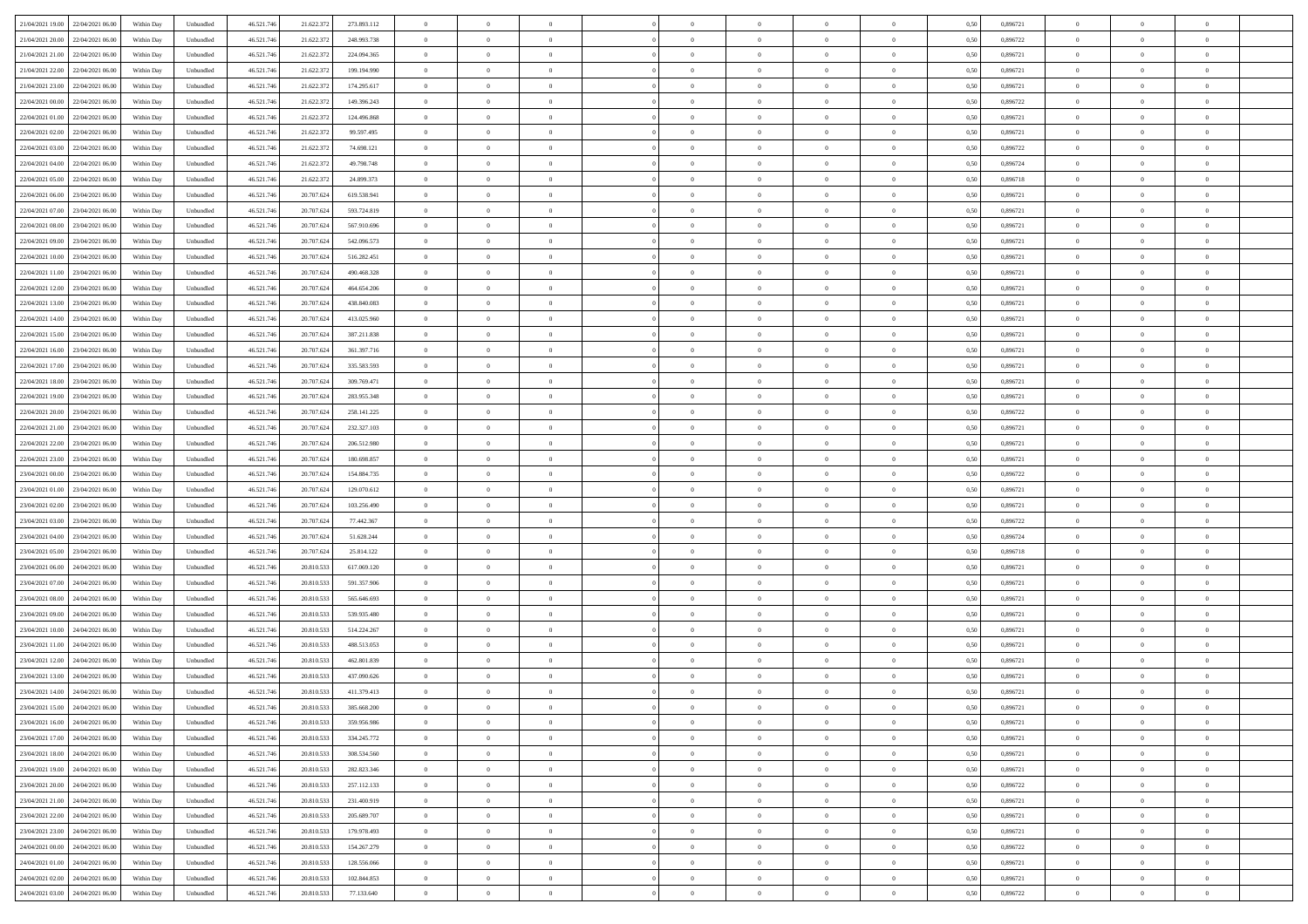| 24/04/2021 04:00 24/04/2021 06:00            | Within Day | Unbundled         | 46.521.74  | 20.810.533 | 51.422.426  | $\overline{0}$ | $\theta$       |                | $\overline{0}$ | $\theta$       |                | $\bf{0}$       | 0,50 | 0,896724 | $\theta$       | $\theta$       | $\overline{0}$ |  |
|----------------------------------------------|------------|-------------------|------------|------------|-------------|----------------|----------------|----------------|----------------|----------------|----------------|----------------|------|----------|----------------|----------------|----------------|--|
| 24/04/2021 05:00<br>24/04/2021 06.00         | Within Day | Unbundled         | 46.521.74  | 20.810.53  | 25.711.213  | $\bf{0}$       | $\overline{0}$ | $\bf{0}$       | $\overline{0}$ | $\bf{0}$       | $\overline{0}$ | $\bf{0}$       | 0,50 | 0,896718 | $\,$ 0 $\,$    | $\bf{0}$       | $\overline{0}$ |  |
| 24/04/2021 06:00<br>25/04/2021 06:00         | Within Day | Unbundled         | 46.521.746 | 20.295.98  | 629.418.228 | $\overline{0}$ | $\bf{0}$       | $\overline{0}$ | $\bf{0}$       | $\bf{0}$       | $\overline{0}$ | $\bf{0}$       | 0.50 | 0.896721 | $\bf{0}$       | $\overline{0}$ | $\overline{0}$ |  |
| 24/04/2021 07:00<br>25/04/2021 06:00         |            |                   | 46.521.74  |            |             | $\overline{0}$ | $\overline{0}$ | $\overline{0}$ | $\theta$       | $\theta$       | $\overline{0}$ | $\bf{0}$       |      | 0,896721 | $\theta$       | $\theta$       | $\overline{0}$ |  |
|                                              | Within Day | Unbundled         |            | 20.295.986 | 603.192.468 |                |                |                |                |                |                |                | 0,50 |          |                |                |                |  |
| 24/04/2021 08:00<br>25/04/2021 06.00         | Within Day | Unbundled         | 46.521.74  | 20.295.98  | 576.966.708 | $\overline{0}$ | $\theta$       | $\overline{0}$ | $\overline{0}$ | $\theta$       | $\overline{0}$ | $\bf{0}$       | 0,50 | 0,896721 | $\,$ 0 $\,$    | $\bf{0}$       | $\overline{0}$ |  |
| 24/04/2021 09:00<br>25/04/2021 06:00         | Within Day | Unbundled         | 46.521.74  | 20.295.98  | 550,740,949 | $\overline{0}$ | $\overline{0}$ | $\overline{0}$ | $\bf{0}$       | $\overline{0}$ | $\Omega$       | $\bf{0}$       | 0.50 | 0,896721 | $\,$ 0 $\,$    | $\theta$       | $\overline{0}$ |  |
| 24/04/2021 10:00<br>25/04/2021 06:00         | Within Day | Unbundled         | 46.521.74  | 20.295.98  | 524.515.189 | $\overline{0}$ | $\overline{0}$ | $\overline{0}$ | $\overline{0}$ | $\theta$       | $\overline{0}$ | $\bf{0}$       | 0,50 | 0,896721 | $\theta$       | $\theta$       | $\overline{0}$ |  |
|                                              |            |                   |            |            |             |                |                |                |                |                |                |                |      |          |                |                |                |  |
| 24/04/2021 11:00<br>25/04/2021 06.00         | Within Day | Unbundled         | 46.521.74  | 20.295.98  | 498.289.430 | $\bf{0}$       | $\overline{0}$ | $\overline{0}$ | $\overline{0}$ | $\theta$       | $\overline{0}$ | $\bf{0}$       | 0,50 | 0,896721 | $\,$ 0 $\,$    | $\bf{0}$       | $\overline{0}$ |  |
| 24/04/2021 12:00<br>25/04/2021 06:00         | Within Day | Unbundled         | 46.521.74  | 20.295.98  | 472.063.670 | $\overline{0}$ | $\overline{0}$ | $\overline{0}$ | $\bf{0}$       | $\overline{0}$ | $\overline{0}$ | $\bf{0}$       | 0.50 | 0.896721 | $\bf{0}$       | $\theta$       | $\overline{0}$ |  |
| 24/04/2021 13:00<br>25/04/2021 06:00         | Within Day | Unbundled         | 46.521.74  | 20.295.986 | 445.837.910 | $\overline{0}$ | $\bf{0}$       | $\overline{0}$ | $\overline{0}$ | $\theta$       | $\overline{0}$ | $\bf{0}$       | 0,50 | 0,896721 | $\,$ 0 $\,$    | $\theta$       | $\overline{0}$ |  |
| 24/04/2021 14:00<br>25/04/2021 06.00         | Within Day | Unbundled         | 46.521.74  | 20.295.98  | 419.612.151 | $\bf{0}$       | $\overline{0}$ | $\bf{0}$       | $\overline{0}$ | $\bf{0}$       | $\overline{0}$ | $\bf{0}$       | 0,50 | 0,896721 | $\,$ 0 $\,$    | $\bf{0}$       | $\overline{0}$ |  |
|                                              |            |                   |            |            |             |                |                |                |                |                |                |                |      |          |                |                |                |  |
| 24/04/2021 15:00<br>25/04/2021 06:00         | Within Day | Unbundled         | 46.521.746 | 20.295.98  | 393.386.392 | $\overline{0}$ | $\overline{0}$ | $\overline{0}$ | $\bf{0}$       | $\bf{0}$       | $\overline{0}$ | $\bf{0}$       | 0.50 | 0.896721 | $\bf{0}$       | $\overline{0}$ | $\overline{0}$ |  |
| 24/04/2021 16:00<br>25/04/2021 06:00         | Within Day | Unbundled         | 46.521.74  | 20.295.98  | 367.160.633 | $\overline{0}$ | $\overline{0}$ | $\overline{0}$ | $\overline{0}$ | $\theta$       | $\overline{0}$ | $\overline{0}$ | 0,50 | 0,896721 | $\,$ 0 $\,$    | $\theta$       | $\overline{0}$ |  |
| 24/04/2021 17:00<br>25/04/2021 06.00         | Within Day | Unbundled         | 46.521.74  | 20.295.98  | 340.934.873 | $\bf{0}$       | $\theta$       | $\bf{0}$       | $\overline{0}$ | $\theta$       | $\overline{0}$ | $\bf{0}$       | 0,50 | 0,896721 | $\bf{0}$       | $\bf{0}$       | $\overline{0}$ |  |
| 24/04/2021 18:00<br>25/04/2021 06:00         | Within Day | Unbundled         | 46.521.74  | 20.295.98  | 314.709.114 | $\overline{0}$ | $\overline{0}$ | $\overline{0}$ | $\bf{0}$       | $\bf{0}$       | $\Omega$       | $\bf{0}$       | 0.50 | 0,896721 | $\bf{0}$       | $\overline{0}$ | $\overline{0}$ |  |
| 24/04/2021 19:00<br>25/04/2021 06:00         | Within Day | Unbundled         | 46.521.74  | 20.295.986 | 288.483.354 | $\overline{0}$ | $\overline{0}$ | $\overline{0}$ | $\overline{0}$ | $\overline{0}$ | $\overline{0}$ | $\bf{0}$       | 0,50 | 0,896721 | $\theta$       | $\theta$       | $\overline{0}$ |  |
|                                              |            |                   |            |            |             |                |                |                |                |                |                |                |      |          |                |                |                |  |
| 24/04/2021 20:00<br>25/04/2021 06.00         | Within Day | Unbundled         | 46.521.74  | 20.295.98  | 262.257.594 | $\bf{0}$       | $\overline{0}$ | $\overline{0}$ | $\overline{0}$ | $\theta$       | $\overline{0}$ | $\bf{0}$       | 0,50 | 0,896722 | $\,$ 0 $\,$    | $\bf{0}$       | $\overline{0}$ |  |
| 24/04/2021 21:00<br>25/04/2021 06:00         | Within Day | Unbundled         | 46.521.74  | 20.295.98  | 236.031.835 | $\overline{0}$ | $\overline{0}$ | $\overline{0}$ | $\bf{0}$       | $\overline{0}$ | $\overline{0}$ | $\bf{0}$       | 0.50 | 0.896721 | $\bf{0}$       | $\overline{0}$ | $\overline{0}$ |  |
| 24/04/2021 22:00<br>25/04/2021 06:00         | Within Day | Unbundled         | 46.521.74  | 20.295.986 | 209.806.075 | $\overline{0}$ | $\overline{0}$ | $\overline{0}$ | $\overline{0}$ | $\theta$       | $\overline{0}$ | $\bf{0}$       | 0,50 | 0,896721 | $\,$ 0 $\,$    | $\theta$       | $\overline{0}$ |  |
| 24/04/2021 23:00<br>25/04/2021 06.00         | Within Day | Unbundled         | 46.521.74  | 20.295.98  | 183.580.316 | $\bf{0}$       | $\overline{0}$ | $\bf{0}$       | $\bf{0}$       | $\overline{0}$ | $\overline{0}$ | $\bf{0}$       | 0,50 | 0,896721 | $\,$ 0 $\,$    | $\bf{0}$       | $\overline{0}$ |  |
|                                              |            |                   |            |            |             |                |                |                |                |                |                |                |      |          |                |                |                |  |
| 25/04/2021 00:00<br>25/04/2021 06:00         | Within Day | Unbundled         | 46.521.746 | 20.295.98  | 157.354.556 | $\overline{0}$ | $\bf{0}$       | $\overline{0}$ | $\bf{0}$       | $\bf{0}$       | $\overline{0}$ | $\bf{0}$       | 0.50 | 0.896722 | $\bf{0}$       | $\overline{0}$ | $\overline{0}$ |  |
| 25/04/2021 01:00<br>25/04/2021 06:00         | Within Day | Unbundled         | 46.521.74  | 20.295.986 | 131.128.796 | $\overline{0}$ | $\overline{0}$ | $\overline{0}$ | $\theta$       | $\theta$       | $\overline{0}$ | $\bf{0}$       | 0,50 | 0,896721 | $\theta$       | $\theta$       | $\overline{0}$ |  |
| 25/04/2021 02.00<br>25/04/2021 06.00         | Within Day | Unbundled         | 46.521.74  | 20.295.98  | 104.903.038 | $\bf{0}$       | $\overline{0}$ | $\bf{0}$       | $\overline{0}$ | $\bf{0}$       | $\overline{0}$ | $\bf{0}$       | 0,50 | 0,896721 | $\,$ 0 $\,$    | $\bf{0}$       | $\overline{0}$ |  |
| 25/04/2021 03:00<br>25/04/2021 06:00         | Within Day | Unbundled         | 46.521.74  | 20.295.98  | 78.677.278  | $\overline{0}$ | $\overline{0}$ | $\overline{0}$ | $\overline{0}$ | $\overline{0}$ | $\Omega$       | $\bf{0}$       | 0.50 | 0.896722 | $\,$ 0 $\,$    | $\theta$       | $\overline{0}$ |  |
| 25/04/2021 04:00<br>25/04/2021 06:00         | Within Day | Unbundled         | 46.521.74  | 20.295.986 | 52.451.519  | $\overline{0}$ | $\overline{0}$ | $\overline{0}$ | $\overline{0}$ | $\overline{0}$ | $\overline{0}$ | $\bf{0}$       | 0,50 | 0,896724 | $\theta$       | $\theta$       | $\overline{0}$ |  |
|                                              |            |                   |            |            |             |                |                |                |                |                |                |                |      |          |                |                |                |  |
| 25/04/2021 05:00<br>25/04/2021 06.00         | Within Day | Unbundled         | 46.521.74  | 20.295.98  | 26.225.759  | $\bf{0}$       | $\theta$       | $\bf{0}$       | $\overline{0}$ | $\theta$       | $\overline{0}$ | $\bf{0}$       | 0,50 | 0,896718 | $\,$ 0 $\,$    | $\bf{0}$       | $\overline{0}$ |  |
| 25/04/2021 06:00<br>26/04/2021 06:00         | Within Day | Unbundled         | 46.521.74  | 19.038.207 | 659.604.935 | $\overline{0}$ | $\bf{0}$       | $\overline{0}$ | $\bf{0}$       | $\overline{0}$ | $\overline{0}$ | $\bf{0}$       | 0.50 | 0.896721 | $\bf{0}$       | $\theta$       | $\overline{0}$ |  |
| 25/04/2021 07:00<br>26/04/2021 06:00         | Within Day | Unbundled         | 46.521.74  | 19.038.207 | 632.121.395 | $\overline{0}$ | $\overline{0}$ | $\overline{0}$ | $\overline{0}$ | $\overline{0}$ | $\overline{0}$ | $\bf{0}$       | 0,50 | 0,896721 | $\theta$       | $\theta$       | $\overline{0}$ |  |
| 25/04/2021 08:00<br>26/04/2021 06.00         | Within Day | Unbundled         | 46.521.74  | 19.038.20  | 604.637.857 | $\bf{0}$       | $\bf{0}$       | $\bf{0}$       | $\bf{0}$       | $\overline{0}$ | $\overline{0}$ | $\bf{0}$       | 0,50 | 0,896721 | $\,$ 0 $\,$    | $\bf{0}$       | $\overline{0}$ |  |
|                                              |            |                   |            |            |             |                |                |                |                |                |                |                |      |          |                |                |                |  |
| 25/04/2021 09:00<br>26/04/2021 06:00         | Within Day | Unbundled         | 46.521.746 | 19.038.207 | 577.154.318 | $\overline{0}$ | $\bf{0}$       | $\overline{0}$ | $\bf{0}$       | $\bf{0}$       | $\overline{0}$ | $\bf{0}$       | 0.50 | 0.896721 | $\bf{0}$       | $\overline{0}$ | $\overline{0}$ |  |
| 25/04/2021 11:00<br>26/04/2021 06:00         | Within Day | Unbundled         | 46.521.74  | 19.038.207 | 522.187.240 | $\overline{0}$ | $\overline{0}$ | $\overline{0}$ | $\overline{0}$ | $\overline{0}$ | $\overline{0}$ | $\bf{0}$       | 0.5( | 0,896721 | $\theta$       | $\theta$       | $\overline{0}$ |  |
| 25/04/2021 12:00<br>26/04/2021 06.00         | Within Day | Unbundled         | 46.521.74  | 19.038.20  | 494.703.701 | $\bf{0}$       | $\overline{0}$ | $\bf{0}$       | $\overline{0}$ | $\overline{0}$ | $\overline{0}$ | $\bf{0}$       | 0,50 | 0,896721 | $\,$ 0 $\,$    | $\bf{0}$       | $\overline{0}$ |  |
| 25/04/2021 13:00<br>26/04/2021 06:00         | Within Day | Unbundled         | 46.521.746 | 19.038.207 | 467.220.162 | $\overline{0}$ | $\overline{0}$ | $\overline{0}$ | $\bf{0}$       | $\bf{0}$       | $\Omega$       | $\bf{0}$       | 0.50 | 0,896721 | $\,$ 0 $\,$    | $\overline{0}$ | $\overline{0}$ |  |
| 25/04/2021 14:00<br>26/04/2021 06:00         | Within Dav | Unbundled         | 46.521.74  | 19.038.207 | 439.736.623 | $\overline{0}$ | $\theta$       | $\overline{0}$ | $\overline{0}$ | $\theta$       | $\overline{0}$ | $\overline{0}$ | 0.5( | 0,896721 | $\theta$       | $\theta$       | $\overline{0}$ |  |
|                                              |            |                   |            |            |             |                |                |                |                |                |                |                |      |          |                |                |                |  |
| 25/04/2021 15:00<br>26/04/2021 06.00         | Within Day | Unbundled         | 46.521.74  | 19.038.20  | 412.253.084 | $\bf{0}$       | $\overline{0}$ | $\bf{0}$       | $\overline{0}$ | $\bf{0}$       | $\overline{0}$ | $\bf{0}$       | 0,50 | 0,896721 | $\,$ 0 $\,$    | $\bf{0}$       | $\overline{0}$ |  |
| 25/04/2021 16:00<br>26/04/2021 06:00         | Within Day | Unbundled         | 46.521.74  | 19.038.20  | 384.769.545 | $\overline{0}$ | $\bf{0}$       | $\overline{0}$ | $\bf{0}$       | $\overline{0}$ | $\overline{0}$ | $\bf{0}$       | 0.50 | 0.896721 | $\bf{0}$       | $\overline{0}$ | $\overline{0}$ |  |
| 25/04/2021 17:00<br>26/04/2021 06:00         | Within Dav | Unbundled         | 46.521.74  | 19.038.207 | 357.286,006 | $\overline{0}$ | $\overline{0}$ | $\overline{0}$ | $\overline{0}$ | $\overline{0}$ | $\overline{0}$ | $\overline{0}$ | 0.50 | 0,896721 | $\theta$       | $\theta$       | $\overline{0}$ |  |
| 25/04/2021 18:00<br>26/04/2021 06.00         | Within Day | Unbundled         | 46.521.74  | 19.038.20  | 329.802.467 | $\bf{0}$       | $\bf{0}$       | $\bf{0}$       | $\bf{0}$       | $\overline{0}$ | $\overline{0}$ | $\bf{0}$       | 0,50 | 0,896721 | $\,$ 0 $\,$    | $\bf{0}$       | $\overline{0}$ |  |
| 26/04/2021 06:00                             |            |                   |            | 19.038.207 | 302.318.929 |                |                |                |                |                | $\overline{0}$ |                |      | 0.896721 |                |                |                |  |
| 25/04/2021 19:00                             | Within Day | Unbundled         | 46.521.746 |            |             | $\overline{0}$ | $\bf{0}$       | $\overline{0}$ | $\bf{0}$       | $\bf{0}$       |                | $\bf{0}$       | 0.50 |          | $\bf{0}$       | $\overline{0}$ | $\overline{0}$ |  |
| 25/04/2021 20:00<br>26/04/2021 06:00         | Within Dav | Unbundled         | 46.521.74  | 19.038.207 | 274.835.389 | $\overline{0}$ | $\overline{0}$ | $\Omega$       | $\overline{0}$ | $\theta$       | $\overline{0}$ | $\bf{0}$       | 0.5( | 0,896722 | $\theta$       | $\theta$       | $\overline{0}$ |  |
| 25/04/2021 21:00<br>26/04/2021 06.00         | Within Day | Unbundled         | 46.521.74  | 19.038.20  | 247.351.850 | $\bf{0}$       | $\overline{0}$ | $\bf{0}$       | $\overline{0}$ | $\overline{0}$ | $\overline{0}$ | $\bf{0}$       | 0,50 | 0,896721 | $\,$ 0 $\,$    | $\bf{0}$       | $\overline{0}$ |  |
| 25/04/2021 22.00<br>26/04/2021 06:00         | Within Day | Unbundled         | 46.521.746 | 19.038.20  | 219.868.311 | $\overline{0}$ | $\overline{0}$ | $\Omega$       | $\overline{0}$ | $\theta$       | $\theta$       | $\bf{0}$       | 0.50 | 0,896721 | $\bf{0}$       | $\theta$       | $\overline{0}$ |  |
| 25/04/2021 23:00<br>26/04/2021 06:00         | Within Dav | Unbundled         | 46.521.74  | 19.038.207 | 192.384.772 | $\overline{0}$ | $\overline{0}$ | $\Omega$       | $\overline{0}$ | $\theta$       | $\Omega$       | $\overline{0}$ | 0.5( | 0,896721 | $\theta$       | $\theta$       | $\overline{0}$ |  |
|                                              |            |                   |            |            |             |                |                |                |                |                |                |                |      |          |                |                |                |  |
| 26/04/2021 00:00<br>26/04/2021 06.00         | Within Day | Unbundled         | 46.521.74  | 19.038.20  | 164.901.233 | $\bf{0}$       | $\bf{0}$       | $\overline{0}$ | $\bf{0}$       | $\bf{0}$       | $\overline{0}$ | $\bf{0}$       | 0,50 | 0,896722 | $\,$ 0 $\,$    | $\bf{0}$       | $\overline{0}$ |  |
| $26/04/2021\ 01.00 \qquad 26/04/2021\ 06.00$ | Within Day | ${\sf Unbundred}$ | 46.521.746 | 19.038.207 | 137.417.695 | $\overline{0}$ | $\Omega$       |                | $\Omega$       |                |                |                | 0,50 | 0,896721 | $\theta$       | $\overline{0}$ |                |  |
| 26/04/2021 02:00 26/04/2021 06:00            | Within Day | Unbundled         | 46.521.746 | 19.038.207 | 109.934.156 | $\overline{0}$ | $\theta$       | $\Omega$       | $\theta$       | $\overline{0}$ | $\overline{0}$ | $\bf{0}$       | 0,50 | 0,896721 | $\theta$       | $\theta$       | $\overline{0}$ |  |
| 26/04/2021 03:00<br>26/04/2021 06.00         | Within Day | Unbundled         | 46.521.74  | 19.038.207 | 82.450.616  | $\overline{0}$ | $\bf{0}$       | $\overline{0}$ | $\overline{0}$ | $\bf{0}$       | $\overline{0}$ | $\bf{0}$       | 0,50 | 0,896722 | $\bf{0}$       | $\overline{0}$ | $\bf{0}$       |  |
| 26/04/2021 04:00 26/04/2021 06:00            |            |                   |            |            | 54.967.077  |                |                |                |                |                | $\overline{0}$ |                | 0.50 | 0.896724 | $\overline{0}$ |                |                |  |
|                                              | Within Day | Unbundled         | 46.521.746 | 19.038.207 |             | $\overline{0}$ | $\bf{0}$       | $\overline{0}$ | $\overline{0}$ | $\overline{0}$ |                | $\,$ 0 $\,$    |      |          |                | $\bf{0}$       | $\,$ 0 $\,$    |  |
| 26/04/2021 05:00 26/04/2021 06:00            | Within Day | Unbundled         | 46.521.746 | 19.038.207 | 27.483.538  | $\overline{0}$ | $\overline{0}$ | $\overline{0}$ | $\overline{0}$ | $\overline{0}$ | $\overline{0}$ | $\bf{0}$       | 0,50 | 0,896718 | $\theta$       | $\theta$       | $\overline{0}$ |  |
| 26/04/2021 06:00<br>27/04/2021 06:00         | Within Day | Unbundled         | 46.521.74  | 22.708.637 | 571.514.633 | $\overline{0}$ | $\bf{0}$       | $\overline{0}$ | $\bf{0}$       | $\overline{0}$ | $\bf{0}$       | $\bf{0}$       | 0,50 | 0,896721 | $\bf{0}$       | $\bf{0}$       | $\overline{0}$ |  |
| 26/04/2021 07:00<br>27/04/2021 06:00         | Within Day | Unbundled         | 46.521.746 | 22,708.637 | 547.701.524 | $\overline{0}$ | $\bf{0}$       | $\overline{0}$ | $\overline{0}$ | $\overline{0}$ | $\overline{0}$ | $\bf{0}$       | 0.50 | 0,896721 | $\,$ 0 $\,$    | $\theta$       | $\overline{0}$ |  |
| 26/04/2021 08:00<br>27/04/2021 06:00         | Within Dav | Unbundled         | 46.521.746 | 22.708.637 | 523.888.415 | $\overline{0}$ | $\overline{0}$ | $\overline{0}$ | $\overline{0}$ | $\overline{0}$ | $\overline{0}$ | $\bf{0}$       | 0.50 | 0,896721 | $\overline{0}$ | $\theta$       | $\overline{0}$ |  |
|                                              |            |                   |            |            |             |                |                |                |                |                |                |                |      |          |                |                |                |  |
| 26/04/2021 09:00<br>27/04/2021 06:00         | Within Day | Unbundled         | 46.521.74  | 22.708.637 | 500.075.305 | $\overline{0}$ | $\overline{0}$ | $\overline{0}$ | $\overline{0}$ | $\bf{0}$       | $\overline{0}$ | $\bf{0}$       | 0,50 | 0,896721 | $\bf{0}$       | $\overline{0}$ | $\overline{0}$ |  |
| 26/04/2021 10:00 27/04/2021 06:00            | Within Day | Unbundled         | 46.521.746 | 22,708.637 | 476.262.195 | $\overline{0}$ | $\overline{0}$ | $\overline{0}$ | $\overline{0}$ | $\bf{0}$       | $\overline{0}$ | $\bf{0}$       | 0.50 | 0.896721 | $\overline{0}$ | $\,$ 0 $\,$    | $\,$ 0         |  |
| 26/04/2021 11:00 27/04/2021 06:00            | Within Dav | Unbundled         | 46.521.746 | 22.708.637 | 452.449.085 | $\overline{0}$ | $\overline{0}$ | $\overline{0}$ | $\overline{0}$ | $\overline{0}$ | $\overline{0}$ | $\bf{0}$       | 0,50 | 0,896721 | $\overline{0}$ | $\theta$       | $\overline{0}$ |  |
| 26/04/2021 12:00<br>27/04/2021 06:00         | Within Day | Unbundled         | 46.521.74  | 22.708.637 | 428.635.976 | $\overline{0}$ | $\bf{0}$       | $\overline{0}$ | $\bf{0}$       | $\overline{0}$ | $\bf{0}$       | $\bf{0}$       | 0,50 | 0,896721 | $\bf{0}$       | $\bf{0}$       | $\overline{0}$ |  |
|                                              |            |                   |            |            |             |                |                |                |                |                |                |                |      |          |                |                |                |  |
| 26/04/2021 13:00 27/04/2021 06:00            | Within Day | Unbundled         | 46.521.746 | 22.708.637 | 404.822.865 | $\overline{0}$ | $\bf{0}$       | $\overline{0}$ | $\overline{0}$ | $\,$ 0 $\,$    | $\overline{0}$ | $\bf{0}$       | 0,50 | 0,896721 | $\overline{0}$ | $\,$ 0 $\,$    | $\,$ 0 $\,$    |  |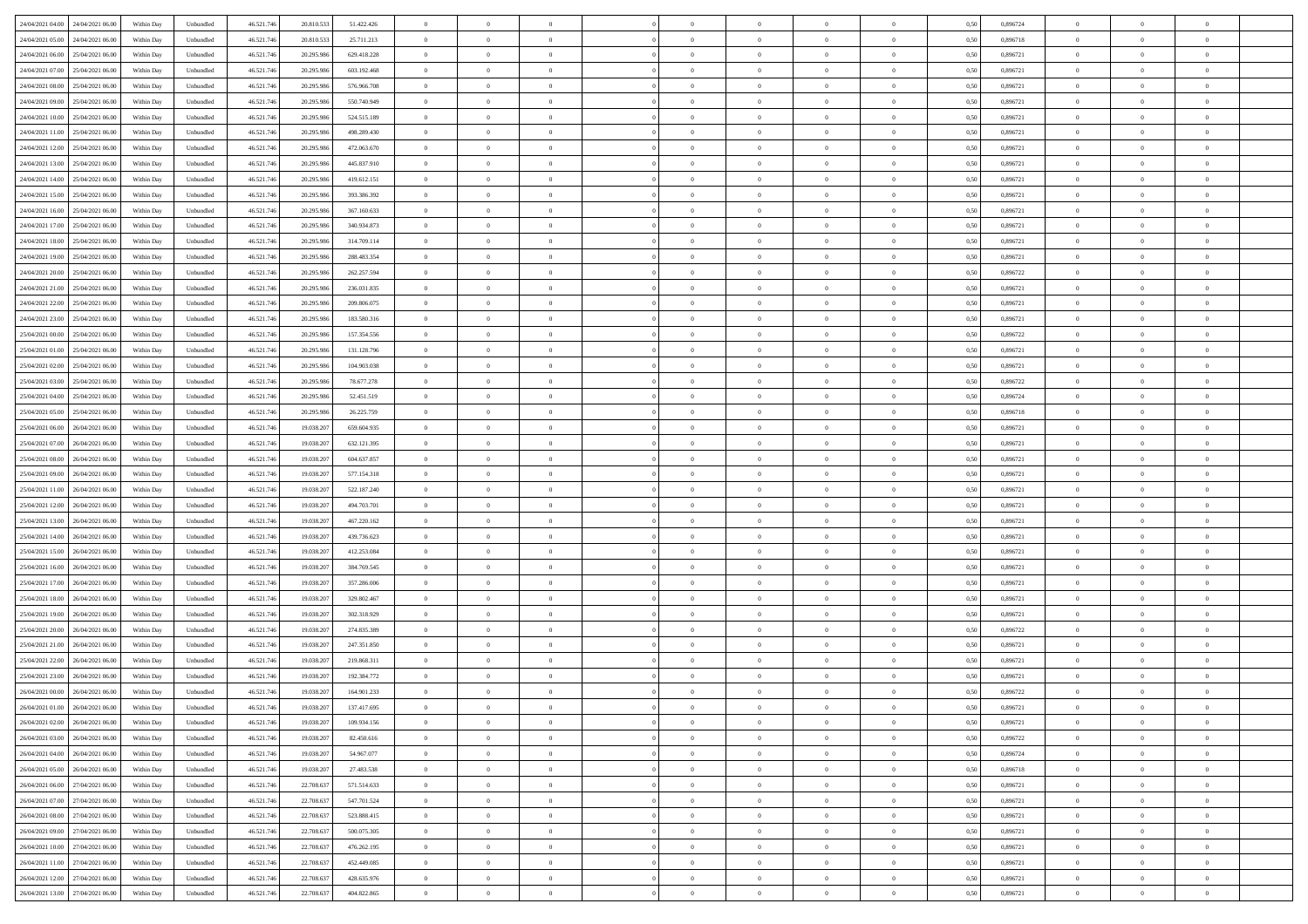| 26/04/2021 14:00 27/04/2021 06:00    | Within Day | Unbundled         | 46.521.74  | 22.708.637 | 381.009.756 | $\overline{0}$ | $\theta$       |                | $\overline{0}$ | $\theta$       |                | $\bf{0}$       | 0,50 | 0,896721 | $\theta$       | $\theta$       | $\overline{0}$ |  |
|--------------------------------------|------------|-------------------|------------|------------|-------------|----------------|----------------|----------------|----------------|----------------|----------------|----------------|------|----------|----------------|----------------|----------------|--|
| 26/04/2021 15:00<br>27/04/2021 06.00 | Within Day | Unbundled         | 46.521.74  | 22.708.63  | 357.196.646 | $\bf{0}$       | $\overline{0}$ | $\bf{0}$       | $\overline{0}$ | $\bf{0}$       | $\overline{0}$ | $\bf{0}$       | 0,50 | 0,896721 | $\,$ 0 $\,$    | $\bf{0}$       | $\overline{0}$ |  |
| 26/04/2021 16:00<br>27/04/2021 06:00 | Within Day | Unbundled         | 46.521.746 | 22.708.637 | 333.383.537 | $\overline{0}$ | $\bf{0}$       | $\overline{0}$ | $\bf{0}$       | $\bf{0}$       | $\overline{0}$ | $\bf{0}$       | 0.50 | 0.896721 | $\bf{0}$       | $\overline{0}$ | $\overline{0}$ |  |
| 26/04/2021 17:00<br>27/04/2021 06:00 |            |                   |            |            |             | $\overline{0}$ | $\overline{0}$ | $\overline{0}$ | $\theta$       | $\theta$       | $\overline{0}$ | $\overline{0}$ |      | 0,896721 | $\theta$       | $\theta$       | $\overline{0}$ |  |
|                                      | Within Day | Unbundled         | 46.521.74  | 22.708.637 | 309.570.426 |                |                |                |                |                |                |                | 0,50 |          |                |                |                |  |
| 26/04/2021 18:00<br>27/04/2021 06.00 | Within Day | Unbundled         | 46.521.74  | 22.708.63  | 285.757.317 | $\bf{0}$       | $\theta$       | $\bf{0}$       | $\overline{0}$ | $\theta$       | $\overline{0}$ | $\bf{0}$       | 0,50 | 0,896721 | $\,$ 0 $\,$    | $\bf{0}$       | $\overline{0}$ |  |
| 26/04/2021 19:00<br>27/04/2021 06:00 | Within Day | Unbundled         | 46.521.74  | 22.708.637 | 261.944.207 | $\overline{0}$ | $\overline{0}$ | $\overline{0}$ | $\bf{0}$       | $\overline{0}$ | $\Omega$       | $\bf{0}$       | 0.50 | 0,896721 | $\,$ 0 $\,$    | $\theta$       | $\overline{0}$ |  |
| 26/04/2021 20:00<br>27/04/2021 06:00 | Within Day | Unbundled         | 46.521.74  | 22.708.637 | 238.131.097 | $\overline{0}$ | $\overline{0}$ | $\overline{0}$ | $\overline{0}$ | $\overline{0}$ | $\overline{0}$ | $\bf{0}$       | 0,50 | 0,896722 | $\theta$       | $\theta$       | $\overline{0}$ |  |
|                                      |            |                   |            |            |             |                |                |                |                |                |                |                |      |          |                |                |                |  |
| 26/04/2021 21:00<br>27/04/2021 06.00 | Within Day | Unbundled         | 46.521.74  | 22.708.63  | 214.317.987 | $\bf{0}$       | $\overline{0}$ | $\overline{0}$ | $\overline{0}$ | $\theta$       | $\overline{0}$ | $\bf{0}$       | 0,50 | 0,896721 | $\,$ 0 $\,$    | $\bf{0}$       | $\overline{0}$ |  |
| 26/04/2021 22.00<br>27/04/2021 06:00 | Within Day | Unbundled         | 46.521.74  | 22.708.637 | 190.504.878 | $\overline{0}$ | $\bf{0}$       | $\overline{0}$ | $\bf{0}$       | $\overline{0}$ | $\overline{0}$ | $\bf{0}$       | 0.50 | 0.896721 | $\bf{0}$       | $\theta$       | $\overline{0}$ |  |
| 26/04/2021 23:00<br>27/04/2021 06:00 | Within Day | Unbundled         | 46.521.74  | 22.708.637 | 166.691.768 | $\overline{0}$ | $\bf{0}$       | $\overline{0}$ | $\overline{0}$ | $\theta$       | $\overline{0}$ | $\bf{0}$       | 0,50 | 0,896721 | $\,$ 0 $\,$    | $\theta$       | $\overline{0}$ |  |
| 27/04/2021 00:00<br>27/04/2021 06.00 | Within Day | Unbundled         | 46.521.74  | 22.708.63  | 142.878.658 | $\bf{0}$       | $\overline{0}$ | $\bf{0}$       | $\overline{0}$ | $\bf{0}$       | $\overline{0}$ | $\bf{0}$       | 0,50 | 0,896722 | $\,$ 0 $\,$    | $\bf{0}$       | $\overline{0}$ |  |
|                                      |            |                   |            |            |             |                |                |                |                |                |                |                |      |          |                |                |                |  |
| 27/04/2021 01:00<br>27/04/2021 06:00 | Within Day | Unbundled         | 46.521.746 | 22.708.637 | 119,065,548 | $\overline{0}$ | $\bf{0}$       | $\overline{0}$ | $\bf{0}$       | $\bf{0}$       | $\overline{0}$ | $\bf{0}$       | 0.50 | 0.896721 | $\bf{0}$       | $\overline{0}$ | $\overline{0}$ |  |
| 27/04/2021 02:00<br>27/04/2021 06:00 | Within Day | Unbundled         | 46.521.74  | 22.708.637 | 95.252.439  | $\overline{0}$ | $\overline{0}$ | $\overline{0}$ | $\overline{0}$ | $\theta$       | $\overline{0}$ | $\overline{0}$ | 0,50 | 0,896721 | $\,$ 0 $\,$    | $\theta$       | $\overline{0}$ |  |
| 27/04/2021 03:00<br>27/04/2021 06.00 | Within Day | Unbundled         | 46.521.74  | 22.708.63  | 71.439.328  | $\bf{0}$       | $\theta$       | $\bf{0}$       | $\overline{0}$ | $\theta$       | $\overline{0}$ | $\bf{0}$       | 0,50 | 0,896722 | $\bf{0}$       | $\bf{0}$       | $\overline{0}$ |  |
| 27/04/2021 04:00<br>27/04/2021 06:00 | Within Day | Unbundled         | 46.521.74  | 22.708.637 | 47.626.219  | $\overline{0}$ | $\overline{0}$ | $\overline{0}$ | $\bf{0}$       | $\bf{0}$       | $\Omega$       | $\bf{0}$       | 0.50 | 0.896724 | $\bf{0}$       | $\theta$       | $\overline{0}$ |  |
|                                      |            |                   |            |            |             |                |                |                |                |                |                |                |      |          |                |                |                |  |
| 27/04/2021 05:00<br>27/04/2021 06:00 | Within Day | Unbundled         | 46.521.74  | 22.708.637 | 23.813.109  | $\overline{0}$ | $\overline{0}$ | $\overline{0}$ | $\overline{0}$ | $\overline{0}$ | $\overline{0}$ | $\bf{0}$       | 0,50 | 0,896718 | $\theta$       | $\theta$       | $\overline{0}$ |  |
| 27/04/2021 06:00<br>28/04/2021 06.00 | Within Day | Unbundled         | 46.521.74  | 22.697.20  | 571.789.058 | $\bf{0}$       | $\overline{0}$ | $\overline{0}$ | $\overline{0}$ | $\theta$       | $\overline{0}$ | $\bf{0}$       | 0,50 | 0,896721 | $\,$ 0 $\,$    | $\bf{0}$       | $\overline{0}$ |  |
| 27/04/2021 07:00<br>28/04/2021 06:00 | Within Day | Unbundled         | 46.521.74  | 22.697.203 | 547.964.514 | $\overline{0}$ | $\bf{0}$       | $\overline{0}$ | $\bf{0}$       | $\overline{0}$ | $\overline{0}$ | $\bf{0}$       | 0.50 | 0.896721 | $\bf{0}$       | $\overline{0}$ | $\overline{0}$ |  |
| 27/04/2021 08:00<br>28/04/2021 06:00 | Within Day | Unbundled         | 46.521.74  | 22.697.203 | 524.139.971 | $\overline{0}$ | $\overline{0}$ | $\overline{0}$ | $\overline{0}$ | $\overline{0}$ | $\overline{0}$ | $\bf{0}$       | 0,50 | 0,896721 | $\,$ 0 $\,$    | $\theta$       | $\overline{0}$ |  |
|                                      |            |                   |            |            |             |                |                |                |                |                |                |                |      |          |                |                |                |  |
| 27/04/2021 09:00<br>28/04/2021 06.00 | Within Day | Unbundled         | 46.521.74  | 22.697.20  | 500.315.426 | $\bf{0}$       | $\overline{0}$ | $\bf{0}$       | $\bf{0}$       | $\overline{0}$ | $\overline{0}$ | $\bf{0}$       | 0,50 | 0,896721 | $\,$ 0 $\,$    | $\bf{0}$       | $\overline{0}$ |  |
| 27/04/2021 10:00<br>28/04/2021 06:00 | Within Day | Unbundled         | 46.521.746 | 22.697.203 | 476,490,882 | $\overline{0}$ | $\bf{0}$       | $\overline{0}$ | $\bf{0}$       | $\bf{0}$       | $\overline{0}$ | $\bf{0}$       | 0.50 | 0.896721 | $\bf{0}$       | $\overline{0}$ | $\overline{0}$ |  |
| 27/04/2021 11:00<br>28/04/2021 06:00 | Within Day | Unbundled         | 46.521.74  | 22.697.203 | 452.666.337 | $\overline{0}$ | $\overline{0}$ | $\overline{0}$ | $\theta$       | $\theta$       | $\overline{0}$ | $\bf{0}$       | 0,50 | 0,896721 | $\theta$       | $\theta$       | $\overline{0}$ |  |
| 27/04/2021 12:00<br>28/04/2021 06.00 | Within Day | Unbundled         | 46.521.74  | 22.697.20  | 428.841.794 | $\bf{0}$       | $\overline{0}$ | $\bf{0}$       | $\overline{0}$ | $\bf{0}$       | $\overline{0}$ | $\bf{0}$       | 0,50 | 0,896721 | $\,$ 0 $\,$    | $\bf{0}$       | $\overline{0}$ |  |
|                                      |            |                   |            |            |             |                |                |                |                |                |                |                |      |          |                |                |                |  |
| 27/04/2021 13:00<br>28/04/2021 06:00 | Within Day | Unbundled         | 46.521.74  | 22.697.203 | 405.017.250 | $\overline{0}$ | $\overline{0}$ | $\overline{0}$ | $\overline{0}$ | $\overline{0}$ | $\Omega$       | $\bf{0}$       | 0.50 | 0.896721 | $\,$ 0 $\,$    | $\theta$       | $\overline{0}$ |  |
| 27/04/2021 14:00<br>28/04/2021 06:00 | Within Day | Unbundled         | 46.521.74  | 22.697.203 | 381.192.705 | $\overline{0}$ | $\overline{0}$ | $\overline{0}$ | $\overline{0}$ | $\theta$       | $\overline{0}$ | $\bf{0}$       | 0,50 | 0,896721 | $\theta$       | $\theta$       | $\overline{0}$ |  |
| 27/04/2021 15:00<br>28/04/2021 06.00 | Within Day | Unbundled         | 46.521.74  | 22.697.20  | 357.368.162 | $\bf{0}$       | $\theta$       | $\bf{0}$       | $\overline{0}$ | $\theta$       | $\overline{0}$ | $\bf{0}$       | 0,50 | 0,896721 | $\,$ 0 $\,$    | $\bf{0}$       | $\overline{0}$ |  |
| 27/04/2021 16:00<br>28/04/2021 06:00 | Within Day | Unbundled         | 46.521.74  | 22.697.203 | 333.543.617 | $\overline{0}$ | $\bf{0}$       | $\overline{0}$ | $\bf{0}$       | $\overline{0}$ | $\overline{0}$ | $\bf{0}$       | 0.50 | 0.896721 | $\bf{0}$       | $\theta$       | $\overline{0}$ |  |
|                                      |            |                   |            |            |             | $\overline{0}$ | $\overline{0}$ | $\overline{0}$ | $\overline{0}$ | $\overline{0}$ | $\overline{0}$ |                |      |          | $\theta$       | $\theta$       | $\overline{0}$ |  |
| 27/04/2021 17:00<br>28/04/2021 06:00 | Within Day | Unbundled         | 46.521.74  | 22.697.203 | 309.719.073 |                |                |                |                |                |                | $\bf{0}$       | 0,50 | 0,896721 |                |                |                |  |
| 27/04/2021 18:00<br>28/04/2021 06.00 | Within Day | Unbundled         | 46.521.74  | 22.697.20  | 285.894.528 | $\bf{0}$       | $\bf{0}$       | $\bf{0}$       | $\bf{0}$       | $\overline{0}$ | $\overline{0}$ | $\bf{0}$       | 0,50 | 0,896721 | $\,$ 0 $\,$    | $\bf{0}$       | $\overline{0}$ |  |
| 27/04/2021 19:00<br>28/04/2021 06:00 | Within Day | Unbundled         | 46.521.746 | 22.697.203 | 262.069.985 | $\overline{0}$ | $\bf{0}$       | $\overline{0}$ | $\bf{0}$       | $\bf{0}$       | $\overline{0}$ | $\bf{0}$       | 0.50 | 0.896721 | $\bf{0}$       | $\overline{0}$ | $\overline{0}$ |  |
| 27/04/2021 20:00<br>28/04/2021 06:00 | Within Day | Unbundled         | 46.521.74  | 22.697.203 | 238.245.441 | $\overline{0}$ | $\overline{0}$ | $\overline{0}$ | $\overline{0}$ | $\overline{0}$ | $\overline{0}$ | $\bf{0}$       | 0.5( | 0,896722 | $\theta$       | $\theta$       | $\overline{0}$ |  |
| 27/04/2021 21:00<br>28/04/2021 06.00 | Within Day | Unbundled         | 46.521.74  | 22.697.20  | 214.420.896 | $\bf{0}$       | $\overline{0}$ | $\bf{0}$       | $\overline{0}$ | $\overline{0}$ | $\overline{0}$ | $\bf{0}$       | 0,50 | 0,896721 | $\,$ 0 $\,$    | $\bf{0}$       | $\overline{0}$ |  |
|                                      |            |                   |            |            |             |                |                |                |                |                |                |                |      |          |                |                |                |  |
| 27/04/2021 22.00<br>28/04/2021 06:00 | Within Day | Unbundled         | 46.521.74  | 22.697.203 | 190.596.353 | $\overline{0}$ | $\overline{0}$ | $\overline{0}$ | $\bf{0}$       | $\bf{0}$       | $\Omega$       | $\bf{0}$       | 0.50 | 0,896721 | $\,$ 0 $\,$    | $\overline{0}$ | $\overline{0}$ |  |
| 27/04/2021 23:00<br>28/04/2021 06:00 | Within Dav | Unbundled         | 46.521.74  | 22.697.203 | 166.771.808 | $\overline{0}$ | $\theta$       | $\overline{0}$ | $\overline{0}$ | $\overline{0}$ | $\overline{0}$ | $\overline{0}$ | 0.50 | 0,896721 | $\theta$       | $\theta$       | $\overline{0}$ |  |
| 28/04/2021 00:00<br>28/04/2021 06.00 | Within Day | Unbundled         | 46.521.74  | 22.697.20  | 142.947.264 | $\bf{0}$       | $\overline{0}$ | $\bf{0}$       | $\overline{0}$ | $\bf{0}$       | $\overline{0}$ | $\bf{0}$       | 0,50 | 0,896722 | $\,$ 0 $\,$    | $\bf{0}$       | $\overline{0}$ |  |
| 28/04/2021 01:00<br>28/04/2021 06:00 | Within Day | Unbundled         | 46.521.74  | 22.697.203 | 119.122.721 | $\overline{0}$ | $\bf{0}$       | $\overline{0}$ | $\bf{0}$       | $\overline{0}$ | $\overline{0}$ | $\bf{0}$       | 0.50 | 0.896721 | $\bf{0}$       | $\overline{0}$ | $\overline{0}$ |  |
|                                      |            |                   |            |            |             |                |                |                |                |                |                |                |      |          |                |                |                |  |
| 28/04/2021 02:00<br>28/04/2021 06:00 | Within Dav | Unbundled         | 46.521.74  | 22.697.203 | 95.298.176  | $\overline{0}$ | $\overline{0}$ | $\overline{0}$ | $\overline{0}$ | $\overline{0}$ | $\overline{0}$ | $\overline{0}$ | 0.50 | 0,896721 | $\theta$       | $\theta$       | $\overline{0}$ |  |
| 28/04/2021 03:00<br>28/04/2021 06.00 | Within Day | Unbundled         | 46.521.74  | 22.697.20  | 71.473.632  | $\bf{0}$       | $\bf{0}$       | $\bf{0}$       | $\bf{0}$       | $\overline{0}$ | $\overline{0}$ | $\bf{0}$       | 0,50 | 0,896722 | $\,$ 0 $\,$    | $\bf{0}$       | $\overline{0}$ |  |
| 28/04/2021 04:00<br>28/04/2021 06:00 | Within Day | Unbundled         | 46.521.746 | 22.697.203 | 47.649.087  | $\overline{0}$ | $\bf{0}$       | $\overline{0}$ | $\bf{0}$       | $\bf{0}$       | $\overline{0}$ | $\bf{0}$       | 0.50 | 0.896724 | $\bf{0}$       | $\overline{0}$ | $\overline{0}$ |  |
| 28/04/2021 05:00<br>28/04/2021 06:00 | Within Dav | Unbundled         | 46.521.74  | 22.697.203 | 23.824.544  | $\overline{0}$ | $\overline{0}$ | $\overline{0}$ | $\overline{0}$ | $\theta$       | $\overline{0}$ | $\bf{0}$       | 0.50 | 0,896718 | $\theta$       | $\theta$       | $\overline{0}$ |  |
| 28/04/2021 06:00<br>29/04/2021 06.00 | Within Day | Unbundled         | 46.521.74  | 23.383.263 | 555.323.582 | $\bf{0}$       | $\overline{0}$ | $\bf{0}$       | $\bf{0}$       | $\overline{0}$ | $\overline{0}$ | $\bf{0}$       | 0,50 | 0,896721 | $\,$ 0 $\,$    | $\bf{0}$       | $\overline{0}$ |  |
|                                      |            |                   |            |            |             |                |                |                |                |                |                |                |      |          |                |                |                |  |
| 28/04/2021 07:00<br>29/04/2021 06:00 | Within Day | Unbundled         | 46.521.74  | 23.383.26  | 532.185.100 | $\overline{0}$ | $\overline{0}$ | $\Omega$       | $\overline{0}$ | $\bf{0}$       | $\theta$       | $\bf{0}$       | 0.50 | 0,896721 | $\bf{0}$       | $\theta$       | $\overline{0}$ |  |
| 28/04/2021 08:00<br>29/04/2021 06:00 | Within Dav | Unbundled         | 46.521.74  | 23.383.263 | 509,046,617 | $\overline{0}$ | $\overline{0}$ | $\Omega$       | $\overline{0}$ | $\theta$       | $\Omega$       | $\overline{0}$ | 0.5( | 0,896721 | $\theta$       | $\theta$       | $\overline{0}$ |  |
| 28/04/2021 09:00<br>29/04/2021 06.00 | Within Day | Unbundled         | 46.521.74  | 23.383.263 | 485.908.134 | $\bf{0}$       | $\bf{0}$       | $\bf{0}$       | $\bf{0}$       | $\bf{0}$       | $\overline{0}$ | $\bf{0}$       | 0,50 | 0,896721 | $\,$ 0 $\,$    | $\bf{0}$       | $\overline{0}$ |  |
| 28/04/2021 10:00 29/04/2021 06:00    | Within Day | ${\sf Unbundred}$ | 46.521.746 | 23.383.263 | 462.769.652 | $\bf{0}$       | $\theta$       |                | $\overline{0}$ |                |                |                | 0,50 | 0.896721 | $\theta$       | $\overline{0}$ |                |  |
|                                      |            |                   |            |            |             |                |                |                |                |                |                |                |      |          |                |                |                |  |
| 28/04/2021 11:00 29/04/2021 06:00    | Within Day | Unbundled         | 46.521.746 | 23.383.263 | 439.631.169 | $\overline{0}$ | $\theta$       | $\Omega$       | $\theta$       | $\overline{0}$ | $\overline{0}$ | $\bf{0}$       | 0,50 | 0,896721 | $\theta$       | $\theta$       | $\overline{0}$ |  |
| 28/04/2021 12:00<br>29/04/2021 06.00 | Within Day | Unbundled         | 46.521.74  | 23.383.263 | 416.492.686 | $\overline{0}$ | $\bf{0}$       | $\overline{0}$ | $\overline{0}$ | $\bf{0}$       | $\overline{0}$ | $\bf{0}$       | 0,50 | 0,896721 | $\bf{0}$       | $\overline{0}$ | $\bf{0}$       |  |
| 28/04/2021 13:00 29/04/2021 06:00    | Within Day | Unbundled         | 46.521.746 | 23.383.263 | 393.354.204 | $\overline{0}$ | $\bf{0}$       | $\overline{0}$ | $\overline{0}$ | $\overline{0}$ | $\overline{0}$ | $\,$ 0 $\,$    | 0.50 | 0.896721 | $\overline{0}$ | $\bf{0}$       | $\,$ 0 $\,$    |  |
| 28/04/2021 14:00 29/04/2021 06:00    | Within Day | Unbundled         | 46.521.746 | 23.383.263 | 370.215.721 | $\overline{0}$ | $\overline{0}$ | $\overline{0}$ | $\overline{0}$ | $\overline{0}$ | $\overline{0}$ | $\bf{0}$       | 0,50 | 0,896721 | $\theta$       | $\theta$       | $\overline{0}$ |  |
|                                      |            |                   |            |            |             |                |                |                |                |                |                |                |      |          |                |                |                |  |
| 28/04/2021 15:00<br>29/04/2021 06.00 | Within Day | Unbundled         | 46.521.74  | 23.383.263 | 347.077.238 | $\overline{0}$ | $\bf{0}$       | $\overline{0}$ | $\bf{0}$       | $\overline{0}$ | $\overline{0}$ | $\bf{0}$       | 0,50 | 0,896721 | $\bf{0}$       | $\bf{0}$       | $\overline{0}$ |  |
| 28/04/2021 16:00<br>29/04/2021 06:00 | Within Day | Unbundled         | 46.521.746 | 23.383.263 | 323.938.756 | $\overline{0}$ | $\bf{0}$       | $\overline{0}$ | $\overline{0}$ | $\overline{0}$ | $\overline{0}$ | $\bf{0}$       | 0.50 | 0,896721 | $\,$ 0 $\,$    | $\theta$       | $\overline{0}$ |  |
| 28/04/2021 17:00<br>29/04/2021 06:00 | Within Dav | Unbundled         | 46.521.746 | 23.383.263 | 300.800.273 | $\overline{0}$ | $\overline{0}$ | $\overline{0}$ | $\overline{0}$ | $\overline{0}$ | $\overline{0}$ | $\bf{0}$       | 0.50 | 0,896721 | $\overline{0}$ | $\theta$       | $\overline{0}$ |  |
| 28/04/2021 18:00<br>29/04/2021 06.00 | Within Day | Unbundled         | 46.521.74  | 23.383.263 | 277.661.790 | $\overline{0}$ | $\overline{0}$ | $\overline{0}$ | $\overline{0}$ | $\overline{0}$ | $\overline{0}$ | $\bf{0}$       | 0,50 | 0,896721 | $\bf{0}$       | $\overline{0}$ | $\overline{0}$ |  |
| 28/04/2021 19:00 29/04/2021 06:00    |            | Unbundled         |            | 23,383,263 | 254,523,308 | $\overline{0}$ | $\overline{0}$ | $\overline{0}$ |                | $\bf{0}$       | $\overline{0}$ |                | 0.50 | 0.896721 | $\overline{0}$ | $\,$ 0 $\,$    | $\,$ 0         |  |
|                                      | Within Day |                   | 46.521.746 |            |             |                |                |                | $\overline{0}$ |                |                | $\bf{0}$       |      |          |                |                |                |  |
| 28/04/2021 20:00 29/04/2021 06:00    | Within Dav | Unbundled         | 46.521.746 | 23.383.263 | 231.384.825 | $\overline{0}$ | $\overline{0}$ | $\overline{0}$ | $\overline{0}$ | $\overline{0}$ | $\overline{0}$ | $\bf{0}$       | 0,50 | 0,896722 | $\overline{0}$ | $\theta$       | $\overline{0}$ |  |
| 28/04/2021 21:00<br>29/04/2021 06.00 | Within Day | Unbundled         | 46.521.74  | 23.383.263 | 208.246.342 | $\overline{0}$ | $\bf{0}$       | $\overline{0}$ | $\bf{0}$       | $\overline{0}$ | $\overline{0}$ | $\bf{0}$       | 0,50 | 0,896721 | $\bf{0}$       | $\bf{0}$       | $\overline{0}$ |  |
| 28/04/2021 22:00 29/04/2021 06:00    | Within Day | Unbundled         | 46.521.746 | 23.383.263 | 185.107.861 | $\overline{0}$ | $\bf{0}$       | $\overline{0}$ | $\overline{0}$ | $\,$ 0 $\,$    | $\overline{0}$ | $\bf{0}$       | 0,50 | 0,896721 | $\overline{0}$ | $\,$ 0 $\,$    | $\,$ 0 $\,$    |  |
|                                      |            |                   |            |            |             |                |                |                |                |                |                |                |      |          |                |                |                |  |